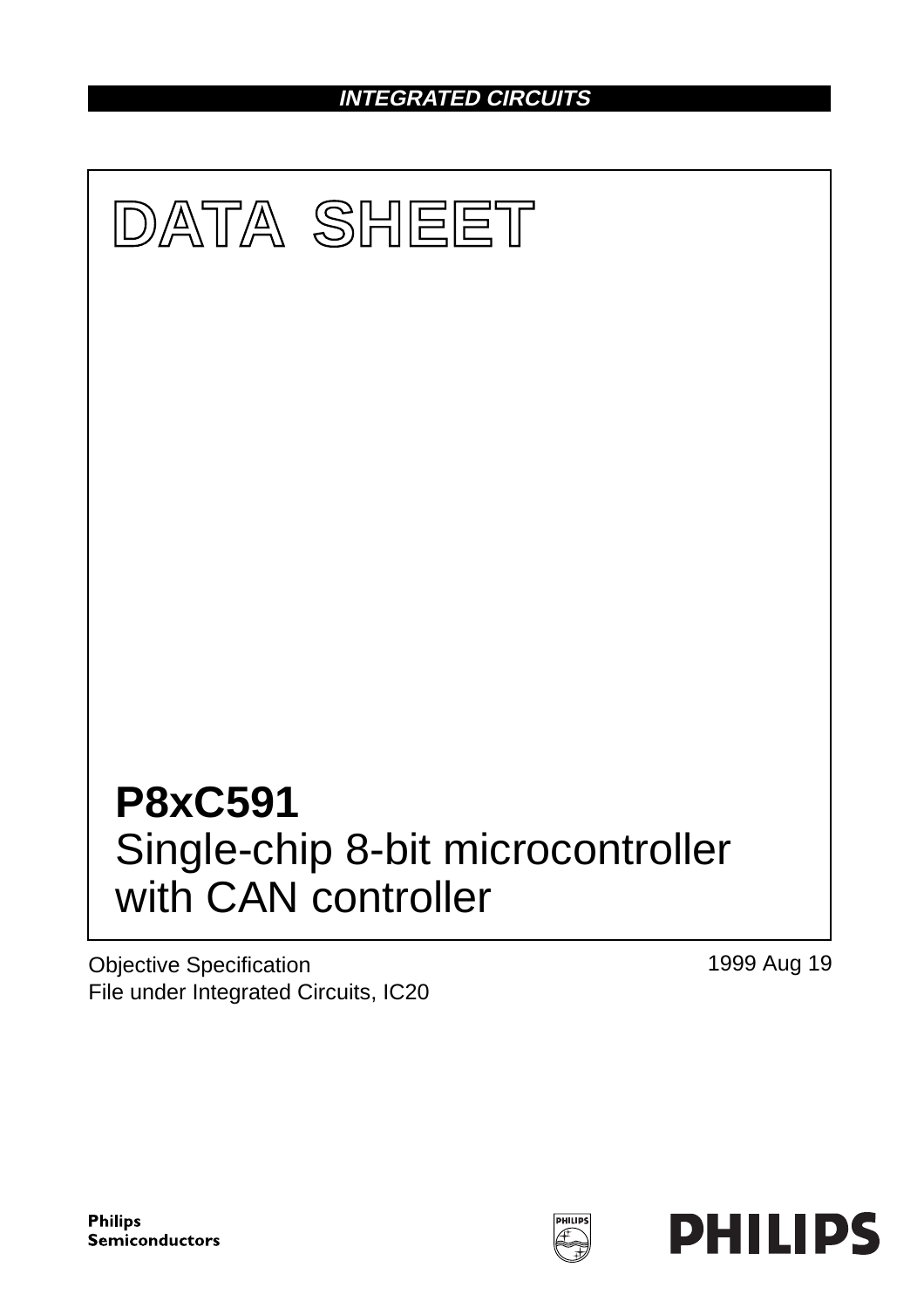| <b>CONTENTS</b>                      |                                                                                                                                               | 17                           | <b>WATCHDOG TIMER (T3)</b>                                                                                              |
|--------------------------------------|-----------------------------------------------------------------------------------------------------------------------------------------------|------------------------------|-------------------------------------------------------------------------------------------------------------------------|
| 1                                    | <b>FEATURES</b>                                                                                                                               | 18                           | PULSE WIDTH MODULATED OUTPUTS                                                                                           |
| 1.1<br>1.2                           | 80C51 Related Features of the 8xC591<br>CAN Related Features of the 8xC591                                                                    | 18.1<br>18.2<br>18.3         | Prescaler Frequency Control Register (PWMP)<br>Pulse Width Register 0 (PWM0)<br>Pulse Width Register 1 (PWM1)           |
| 2                                    | <b>GENERAL DESCRIPTION</b>                                                                                                                    | 19                           | PORT 1 OPERATION                                                                                                        |
| 3                                    | ORDERING INFORMATION                                                                                                                          | 20                           | ANALOG-TO-DIGITAL CONVERTER (ADC)                                                                                       |
| 4                                    | <b>BLOCK DIAGRAM</b>                                                                                                                          | 20.1                         | <b>ADC</b> features                                                                                                     |
| 5                                    | <b>FUNCTIONAL DIAGRAM</b>                                                                                                                     | 20.2                         | ADC functional description                                                                                              |
| 6                                    | PINNING INFORMATION                                                                                                                           | 20.3                         | 10-Bit Analog-to-Digital Conversion                                                                                     |
| 6.1<br>6.2                           | Pinning diagram<br>Pin description                                                                                                            | 20.4<br>20.5                 | 10-Bit ADC Resolution and Analog Supply<br><b>Power Reduction Modes</b>                                                 |
| 7                                    | <b>MEMORY ORGANIZATION</b>                                                                                                                    | 21                           | <b>INTERRUPTS</b>                                                                                                       |
| 7.1<br>7.2<br>7.3<br>7.4             | Program Memory<br>Addressing<br><b>Expanded Data RAM addressing</b><br>Dual DPTR                                                              | 21.1<br>21.2<br>21.3<br>21.4 | Interrupt Enable Registers<br>Interrupt Enable and Priority Registers<br>Interrupt priority<br><b>Interrupt Vectors</b> |
| 8                                    | <b>I/O FACILITIES</b>                                                                                                                         | 22                           | <b>INSTRUCTION SET</b>                                                                                                  |
| 9                                    | OSCILLATOR CHARACTERISTICS                                                                                                                    | 22.1                         | <b>Addressing Modes</b>                                                                                                 |
| 10                                   | <b>RESET</b>                                                                                                                                  | 23                           | <b>LIMITING VALUES</b>                                                                                                  |
| 11                                   | LOW POWER MODES                                                                                                                               | 24                           | DC CHARACTERISTICS (VALUES IN THIS<br>TABLE NOT CONFIRMED)                                                              |
| 11.1<br>11.2                         | Stop Clock Mode<br><b>Idle Mode</b>                                                                                                           | 25                           | AC CHARACTERISTICS                                                                                                      |
| 11.3                                 | Power-down Mode                                                                                                                               | 25.1                         | Timing symbol definitions                                                                                               |
| 12                                   | CAN, CONTROLLER AREA NETWORK                                                                                                                  | 26                           | <b>EPROM CHARACTERISTICS</b>                                                                                            |
| 12.1<br>12.2<br>12.3                 | Features of the PeliCAN Controller<br><b>PeliCAN</b> structure<br><b>Communication between PeliCAN Controller</b>                             | 26.1<br>26.2<br>27           | Program verification<br>Security bits<br>PACKAGE OUTLINES                                                               |
|                                      | and CPU                                                                                                                                       | 28                           | <b>SOLDERING</b>                                                                                                        |
| 12.4<br>12.5                         | Register and Message Buffer description<br><b>CAN Registers</b>                                                                               | 28.1                         | Plastic leaded-chip carriers/quad flat-packs                                                                            |
| 13                                   | SERIAL I/O                                                                                                                                    | 29                           | <b>DEFINITIONS</b>                                                                                                      |
| 14                                   | SIO0 STANDARD SERIAL INTERFACE UART                                                                                                           | 30                           | LIFE SUPPORT APPLICATIONS                                                                                               |
| 14.1<br>14.2<br>14.3<br>14.4<br>14.5 | Multiprocessor Communications<br>Serial Port Control Register<br><b>Baud Rate Generation</b><br>More about UART Modes<br><b>Enhanced UART</b> |                              |                                                                                                                         |
| 15                                   | SIO1, I <sup>2</sup> C SERIAL IO                                                                                                              |                              |                                                                                                                         |
| 15.1<br>15.2<br>15.3<br>16           | Modes of Operation<br>SIO1 Implementation and Operation<br>Software Examples of SIO1 Service Routines<br>TIMER 2                              |                              |                                                                                                                         |

16.1 Features of Timer 2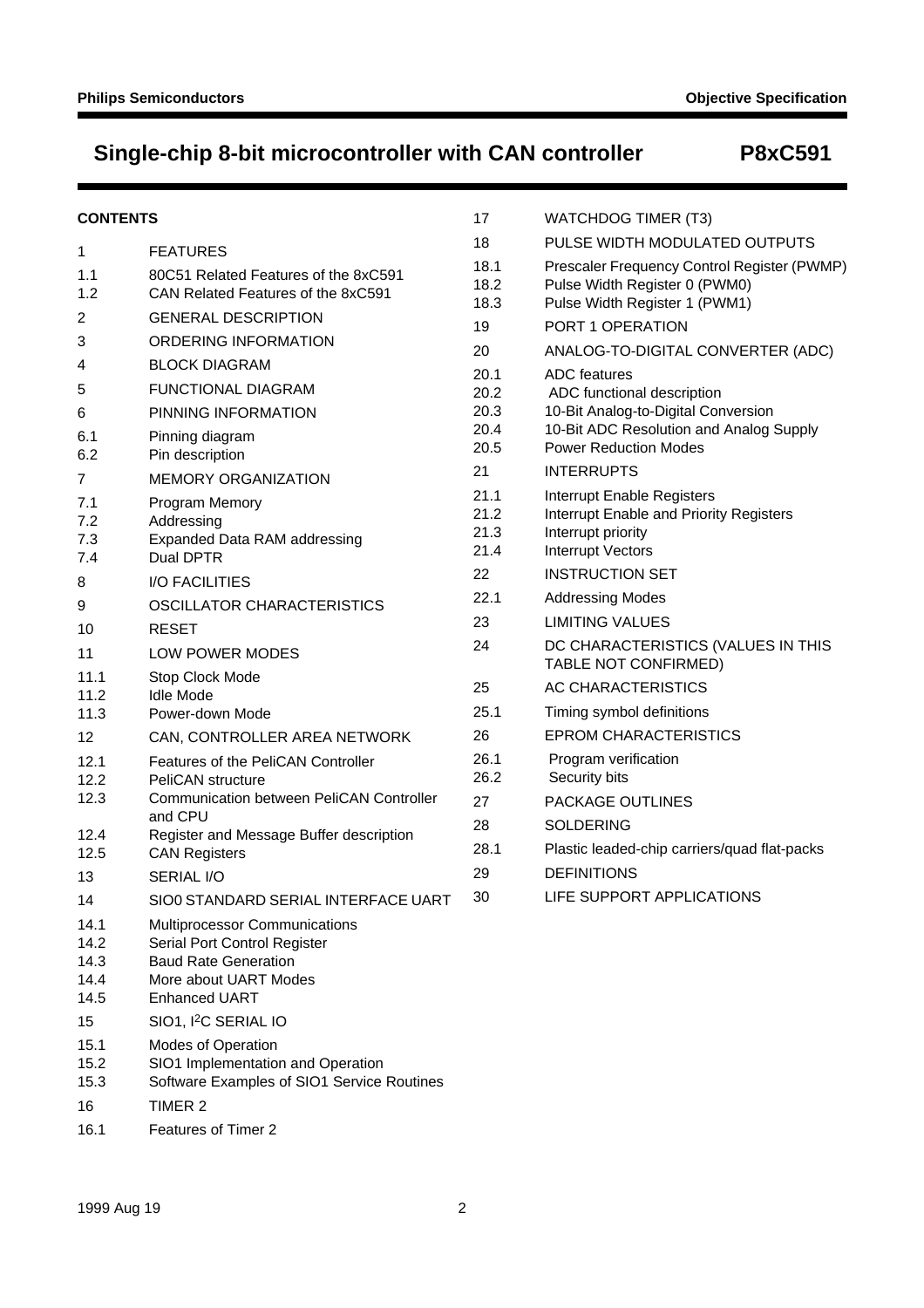### **1 FEATURES**

#### **1.1 80C51 Related Features of the 8xC591**

- Full static 80C51 Central Processing Unit available as OTP, ROM and ROMless
- 16 Kbytes internal Program Memory expandable externally to 64 Kbytes
- 512 bytes on-chip Data RAM expandable externally to 64 Kbytes
- Three 16-bit timers/counters T0, T1 (standard 80C51) and additional T2 (capture & compare)
- 10-bit ADC with 6 multiplexed analog inputs with fast 8-bit ADC option
- Two 8-bit resolution, Pulse Width Modulated outputs
- 32 I/O port pins in the standard 80C51 pinout
- I<sup>2</sup>C-bus serial I/O port with byte oriented master and slave functions
- On-chip Watchdog Timer T3
- Extended temperature range: −40 to +85°C
- Accelerated (prescaler 1:1) instruction cycle time 375 ns @ 16 MHz
- Operation voltage range:  $5 V ± 10%$
- Security bits:
	- ROM version has 2 bits
	- OTP/EPROM version has 3 bits
- 64 bytes Encryption array
- 4 level priority interrupt, 15 interrupt sources
- Full-duplex enhanced UART with programmable Baudrate Generator
- Power Control Modes:
	- Clock can be stopped and resumed
	- Idle Mode
	- Power-down Mode
- ADC active in Idle Mode
- Second DPTR register
- ALE inhibit for EMI reduction
- Programmable I/O port pins (pseudo bi-directional, push-pull, high impedance, open drain)
- Wake-up from Power-down by external interrupts
- Software reset bit (AUXR1.5)
- Low active reset pin
- Power-on detect reset
- Once mode

### **1.2 CAN Related Features of the 8xC591**

- CAN 2.0B active controller, supporting 11-bit Standard and 29-bit Extended indentifiers
- 1 Mbit/s CAN bus speed with 8 MHz clock achievable
- 64 byte receive FIFO (can capture sequential Data Frames from the same source as required by the Transport Layer of higher protocols such as DeviceNet, CANopen and OSEK)
- 13 byte transmit buffer
- Enhanced PeliCAN core (from the SJA1000 stand-alone CAN2.0B controller)

#### 1.2.1 PELICAN FEATURES

- Four independently configurable Screeners (Acceptance Filters)
- Each Screener has tow 32-bit specifiers:
	- 32-bit Match and
	- 32-bit Mask
- 32-bits of Mask per Screener allows unique Group addressing per Screener
- Higher layer protocols especially supported in Standard CAN format with:
	- Up to four, 11-bit ID Screeners that also Screen the two (2) Data Bytes
	- i.e., Data Frames are Screened by the CAN ID and by Data Byte content
- Up to eight, 11-bit ID Screeners half of which also Screen the first Data Byte
- All Screeners are changeable "on the fly"
- Listen Only Mode, Self Test Mode
- Error Code Capture, Arbitration Lost Capture, readable Error Counters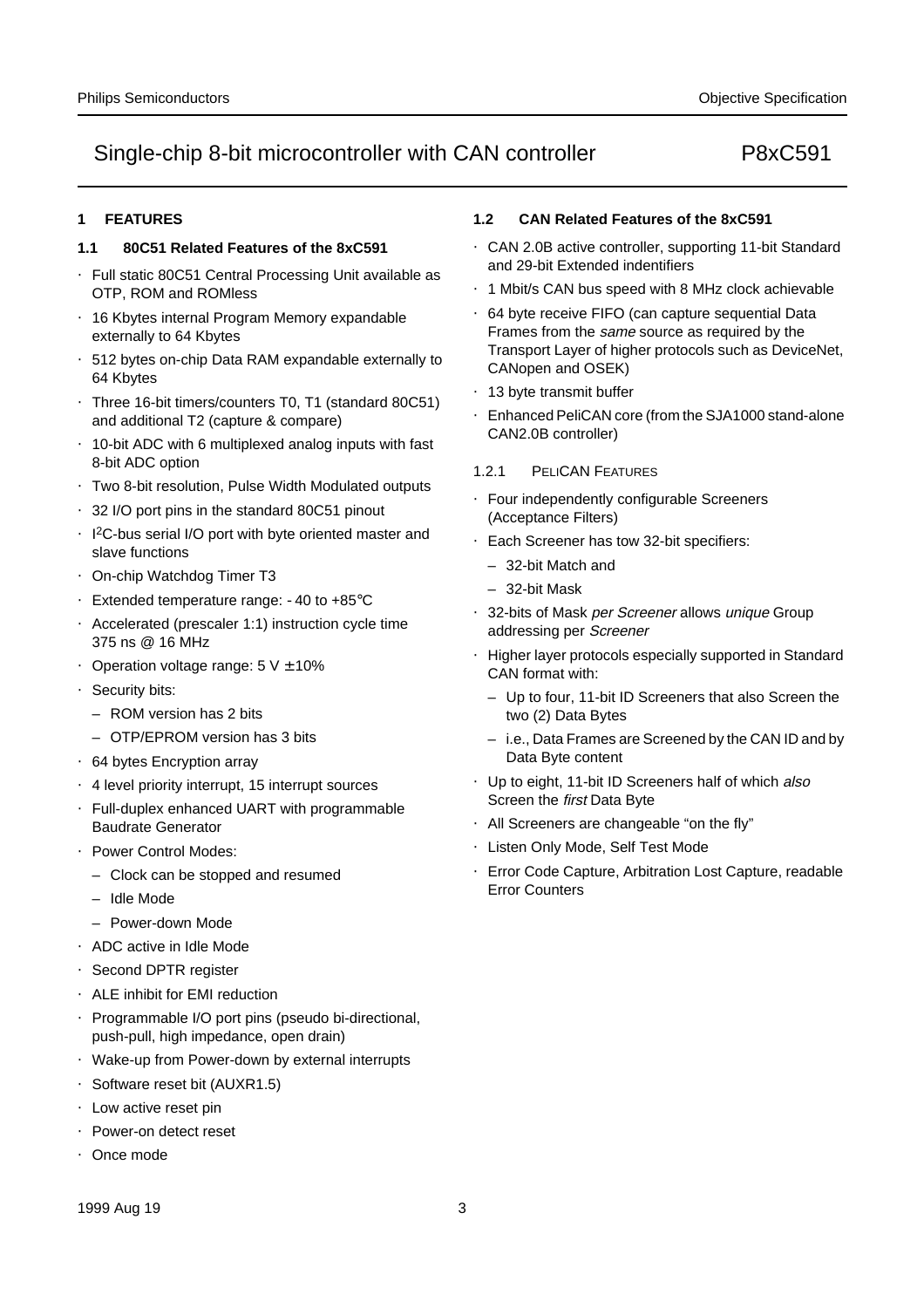#### **2 GENERAL DESCRIPTION**

The P8xC591 is a single-chip 8-bit-high-performance microcontroller, with on-chip CAN-controller, derived from the 80C51 microcontroller family.

It uses the powerful 80C51 instruction set and includes the successful PeliCAN functionality of the SJA1000 CAN controller from Philips Semiconductors.

The fully static core provides extended power save provisions as the oscillator can be stopped and easily restarted without loss of data. The improved internal clock prescaler of 1:1 achieves a 375 ns instruction cycle time at 16 MHz external clock rate.

Figure 1 shows a Block Diagram of the P8xC591. The microcontroller is manufactured in an advanced CMOS process, and is designed for use in automotive and general industrial applications. In addition to the 80C51 standard features, the device provides a number of dedicated hardware functions for these applications.

Three versions of the P8xC591 will be offered:

- P80C591 (without ROM)
- P83C591 (with ROM)
- P87C591 (with OTP)

## Hereafter these versions will be referred to as P8xC591.

The temperature range includes (max.  $f_{CLK} = 16 \text{ MHz}$ ):

• -40 to +85 °C version, for general applications

The P8xC591 combines the functions of the P87C554 (microcontroller) and the SJA1000 (stand-alone CAN-controller) with the following enhanced features:

- Enhanced CAN receive interrupt (level sensitive)
- Extended acceptance filter
- Acceptance filter changeable "on the fly".

The main differences between P8xC591 and P87C554 are:

- CAN-controller on chip
- 6-input ADC
- Low active Reset
- 44 leads.

| <b>TYPE NUMBER</b> |             | <b>TEMPERATURE</b>                                                                              |                      |                |  |
|--------------------|-------------|-------------------------------------------------------------------------------------------------|----------------------|----------------|--|
|                    | <b>NAME</b> | <b>VERSION</b>                                                                                  | RANGE $(°C)$         |                |  |
| P80C591SFA         |             |                                                                                                 |                      |                |  |
| P83C591SFA         | PLCC44      | plastic leaded chip carrier; 44 leads                                                           | SOT <sub>187-2</sub> |                |  |
| P87C591SFA         |             |                                                                                                 |                      | $-40$ to $+85$ |  |
| <b>P80C591SFB</b>  |             |                                                                                                 |                      |                |  |
| P83C591SFB         | QFP44       | plastic quad flat package; 44 leads (lead length 1.3 mm);<br>body $10 \times 10 \times 1.75$ mm | SOT307-2             |                |  |
| <b>P87C591SFB</b>  |             |                                                                                                 |                      |                |  |

#### **3 ORDERING INFORMATION**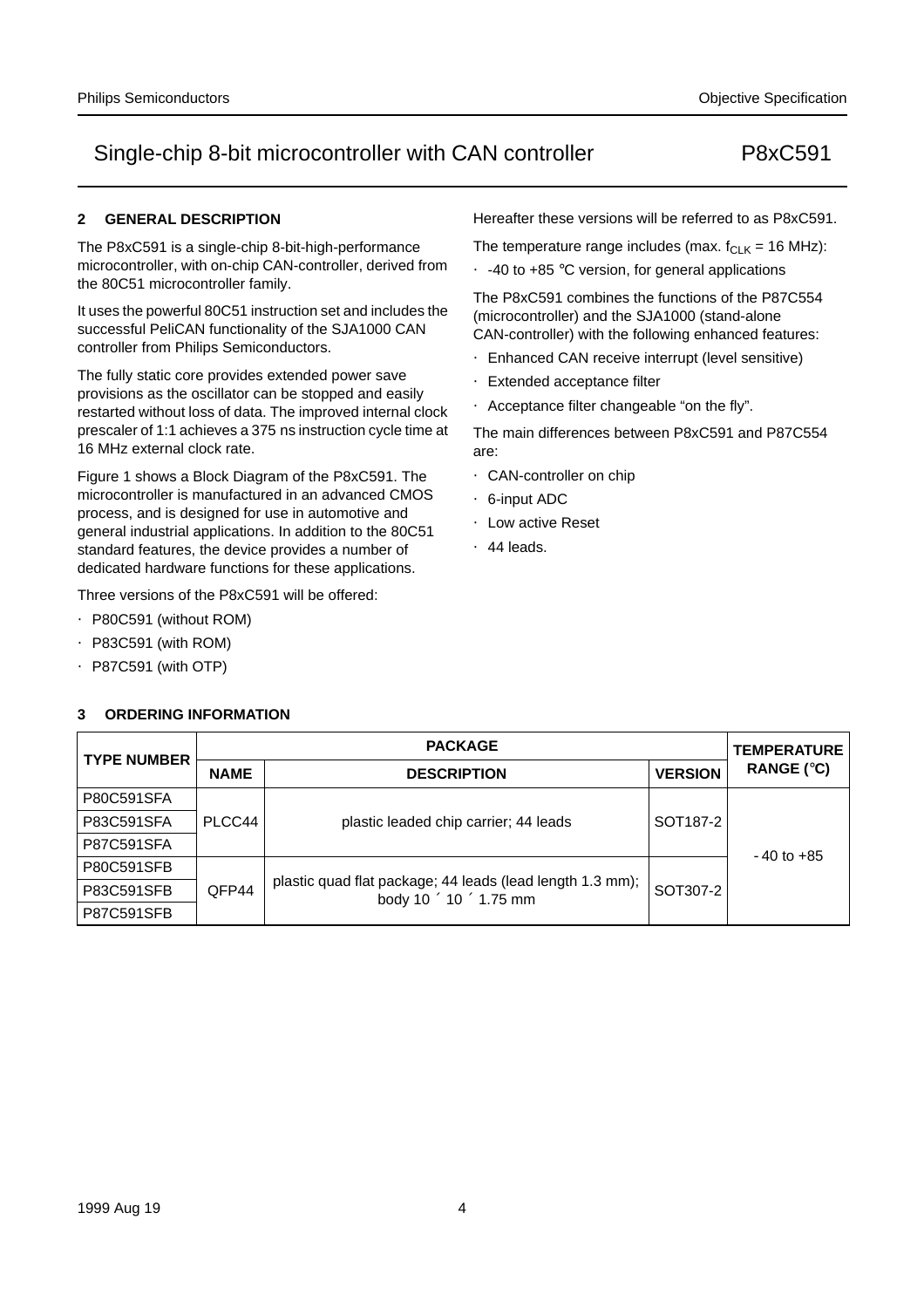### **4 BLOCK DIAGRAM**

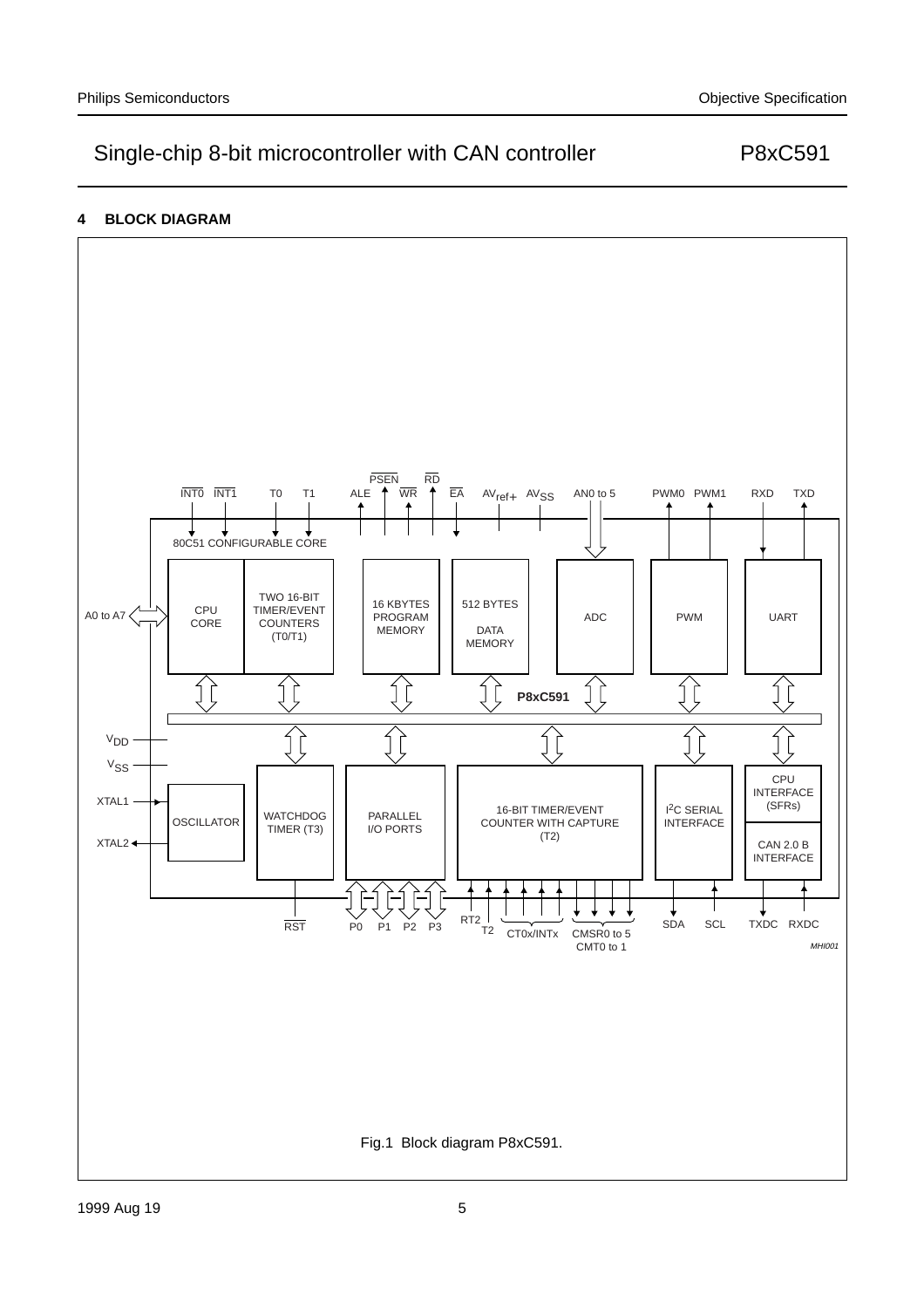#### **5 FUNCTIONAL DIAGRAM**

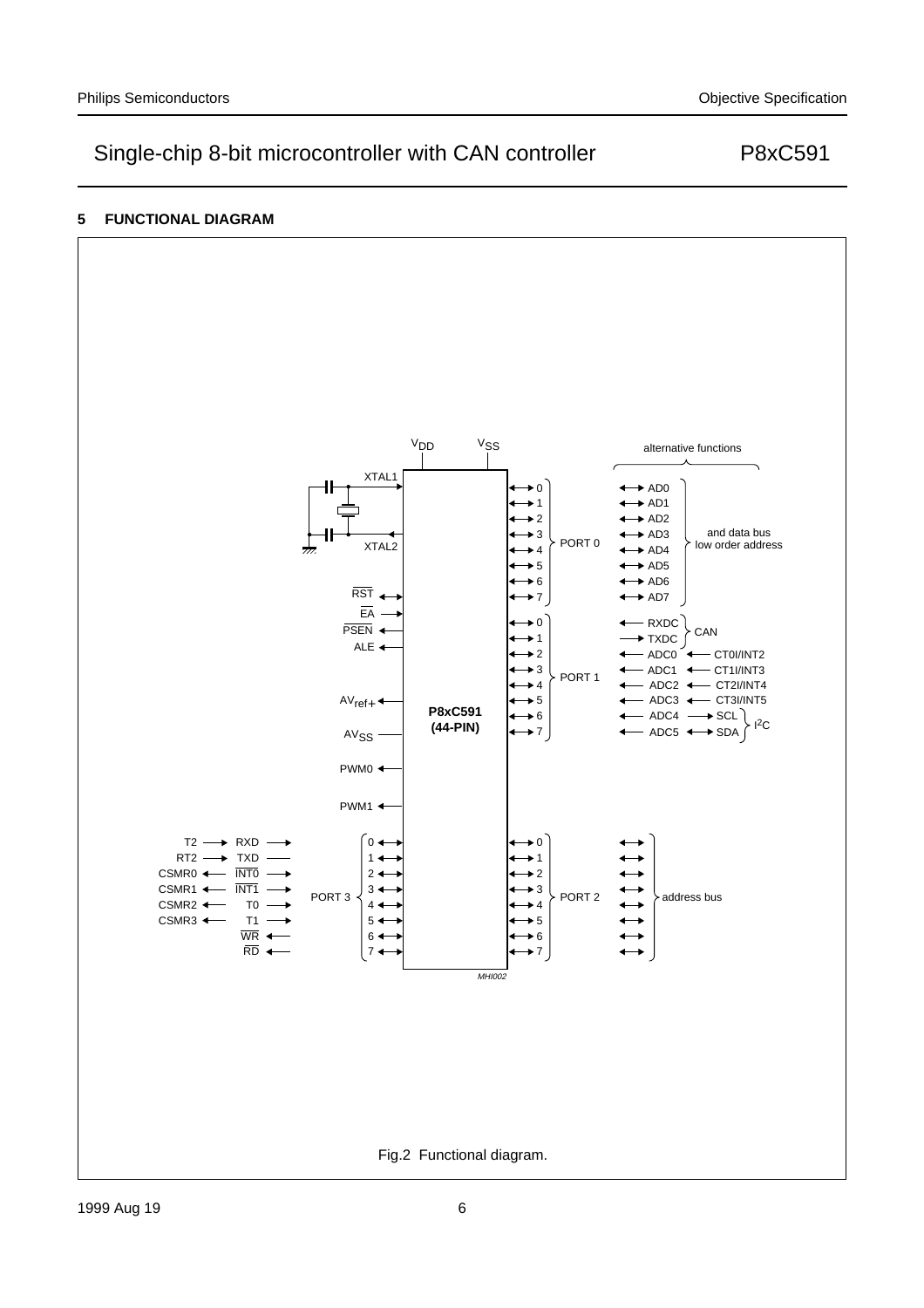## **6 PINNING INFORMATION**

## **6.1 Pinning diagram**

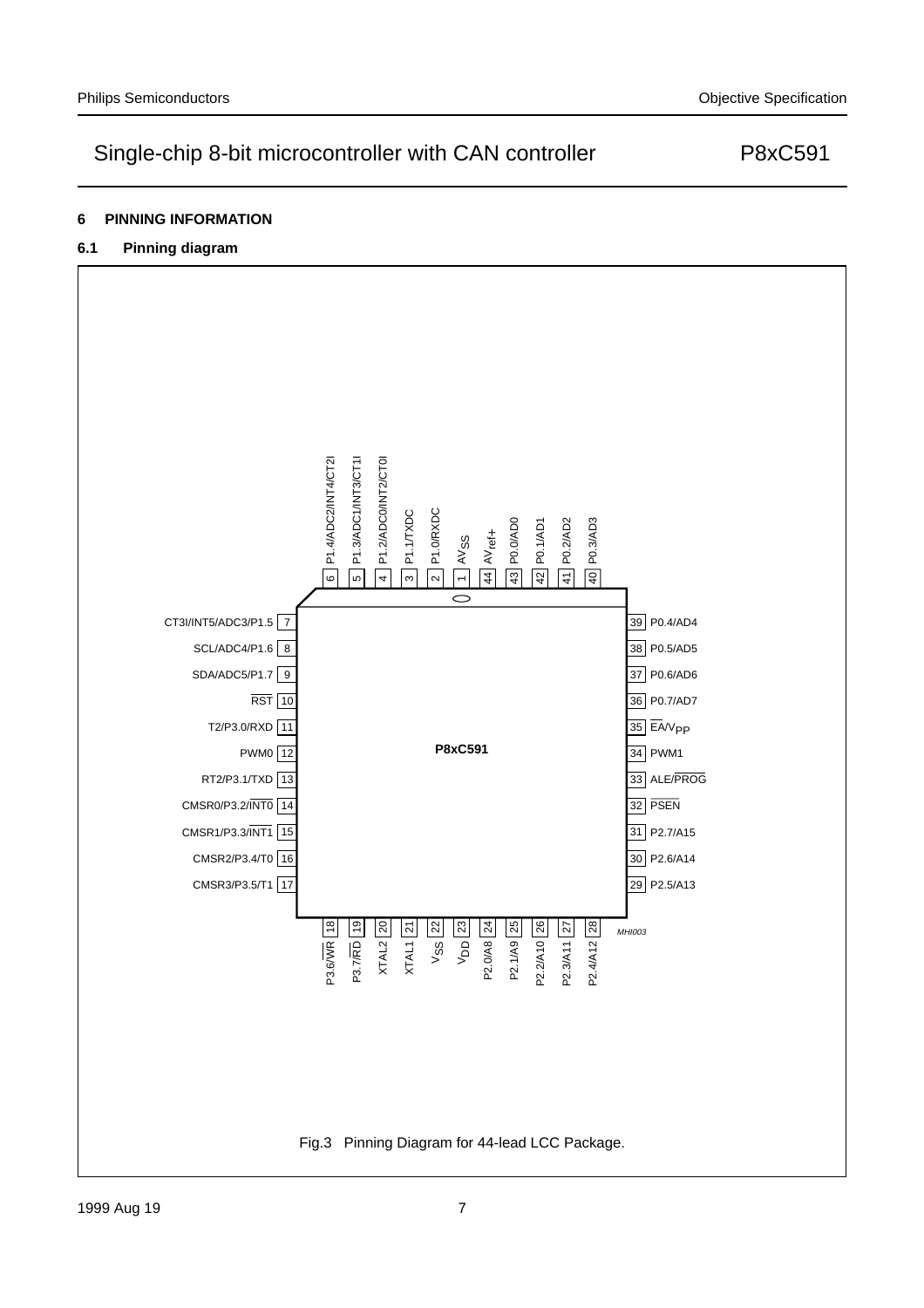

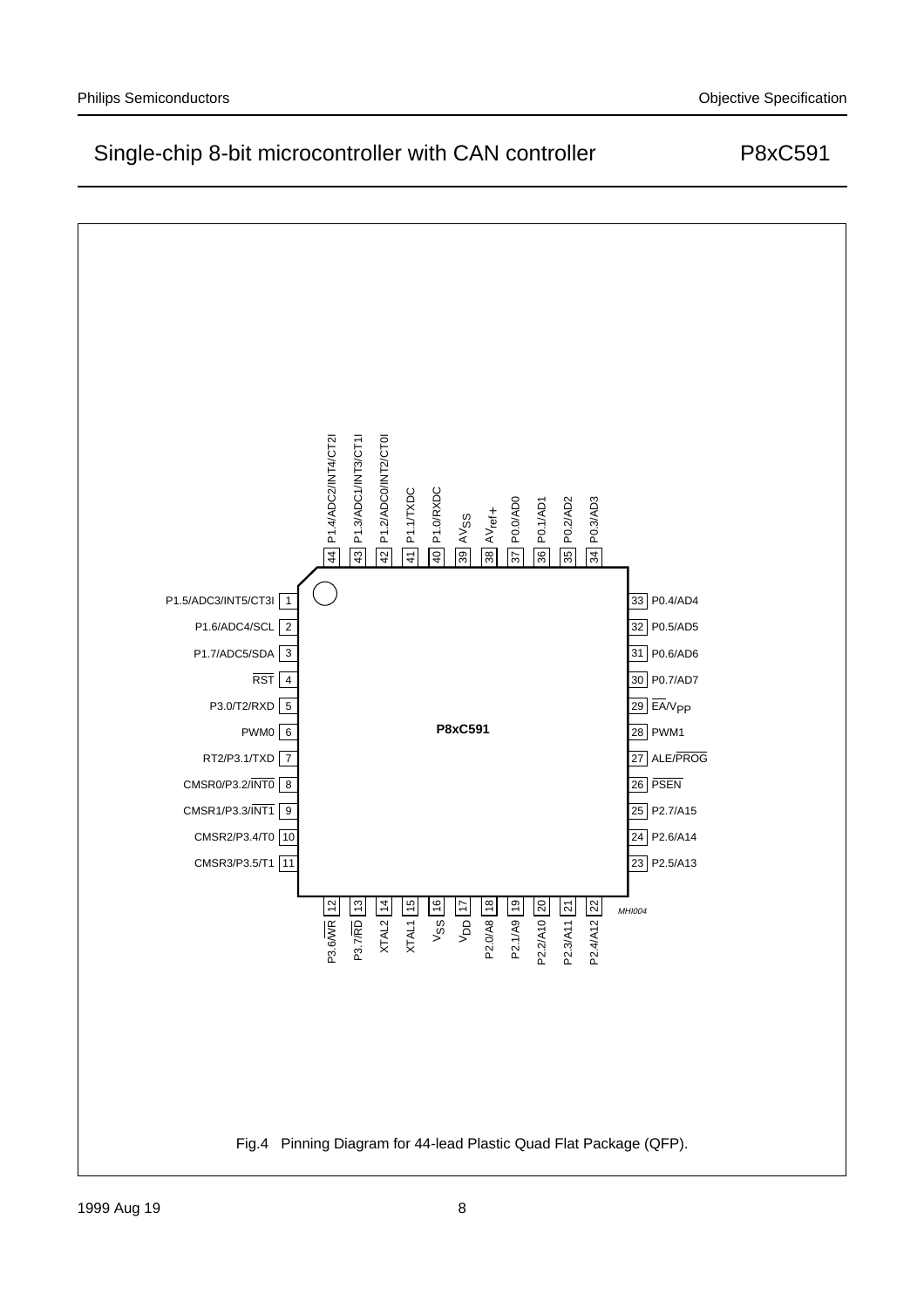### **6.2 Pin description**

**Table 1** Pin description for QFP44/PLCC44, see Note 1.

|                                  |                         | <b>PIN</b> | <b>DESCRIPTION</b>                                                                                                                                                                                             |  |  |  |  |  |  |  |  |  |
|----------------------------------|-------------------------|------------|----------------------------------------------------------------------------------------------------------------------------------------------------------------------------------------------------------------|--|--|--|--|--|--|--|--|--|
| <b>SYMBOL</b>                    | QFP44                   | PLCC44     |                                                                                                                                                                                                                |  |  |  |  |  |  |  |  |  |
| $\overline{\text{RST}}$          | $\overline{\mathbf{4}}$ | 10         | Reset: A Input to reset the P8xC591. It also provides a reset pulse as output<br>when Timer T3 overflows.                                                                                                      |  |  |  |  |  |  |  |  |  |
| P3.0to P3.7                      |                         |            | Port 3 (P3.0 to P3.7): 8-bit programmable I/O port lines; Port 3 can<br>sink/source 4 LSTTL inputs.                                                                                                            |  |  |  |  |  |  |  |  |  |
|                                  |                         |            | Port 3 pins serve alternate functions as follows:                                                                                                                                                              |  |  |  |  |  |  |  |  |  |
| P3.0/RXD                         | 5                       | 11         | RXD: Serial input port for UART;<br>T2: T2 event input                                                                                                                                                         |  |  |  |  |  |  |  |  |  |
| P3.1/TXD                         | $\overline{7}$          | 13         | TXD: Serial output port for UART;<br>RT2: T2 timer reset signal. Rising edge triggered.                                                                                                                        |  |  |  |  |  |  |  |  |  |
| P3.2/INTO/CMSR0                  | 8                       | 14         | <b>INTO:</b> External interrupt input 0;<br><b>CMSR0:</b> Compare and Set/Reset output for Timer T2.                                                                                                           |  |  |  |  |  |  |  |  |  |
| $P3.3/\overline{INT1}/$<br>CMSR1 | 9                       | 15         | <b>INT1:</b> External interrupt input 1;<br><b>CMSR1:</b> Compare and Set/Reset output for Timer T2.                                                                                                           |  |  |  |  |  |  |  |  |  |
| P3.4/T0/CMSR2                    | 10                      | 16         | T0: Timer 0 external interrupt input;<br><b>CMSR2:</b> Compare and Set/Reset output for Timer T2.                                                                                                              |  |  |  |  |  |  |  |  |  |
| P3.5/T1/CMSR3                    | 11                      | 17         | T1: Timer 1 external interrupt input;<br><b>CMSR3:</b> Compare and Set/Reset output for Timer T2.                                                                                                              |  |  |  |  |  |  |  |  |  |
| $P3.6/\overline{WR}$             | 12                      | 18         | WR: External Data Memory Write strobe;                                                                                                                                                                         |  |  |  |  |  |  |  |  |  |
| <b>P3.7/RD</b>                   | 13                      | 19         | RD: External Data Memory Read strobe.                                                                                                                                                                          |  |  |  |  |  |  |  |  |  |
|                                  |                         |            | During reset, Port 3 will be asynchronously driven resistive HIGH.                                                                                                                                             |  |  |  |  |  |  |  |  |  |
|                                  |                         |            | Port 3 has four modes selected on a per bit basis by writing to the P3M1 and<br>P3M2 registers as follows:                                                                                                     |  |  |  |  |  |  |  |  |  |
|                                  |                         |            | P3M1.x P3M2.x Mode Description                                                                                                                                                                                 |  |  |  |  |  |  |  |  |  |
|                                  |                         |            | 0<br>$\Omega$<br>Pseudo-bidirectional (standard c51 configuration default)                                                                                                                                     |  |  |  |  |  |  |  |  |  |
|                                  |                         |            | Push-Pull<br>0<br>1                                                                                                                                                                                            |  |  |  |  |  |  |  |  |  |
|                                  |                         |            | 1<br>High impedance<br>0                                                                                                                                                                                       |  |  |  |  |  |  |  |  |  |
|                                  |                         |            | 1<br>Open drain<br>1                                                                                                                                                                                           |  |  |  |  |  |  |  |  |  |
| XTAL <sub>2</sub>                | 14                      | 20         | Crystal pin 2: output of the inverting amplifier that forms the oscillator. Left<br>open-circuit when an external oscillator clock is used.                                                                    |  |  |  |  |  |  |  |  |  |
| XTAL1                            | 15                      | 21         | Crystal pin 1: input to the inverting amplifier that forms the oscillator, and<br>input to the internal clock generator. Receives the external oscillator clock<br>signal when an external oscillator is used. |  |  |  |  |  |  |  |  |  |
| $V_{SS}$                         | 16                      | 22         | Ground; circuit ground potential.                                                                                                                                                                              |  |  |  |  |  |  |  |  |  |
| <b>V<sub>DD</sub></b>            | 17                      | 23         | Power supply; power supply pin during normal operation and power<br>reduction modes.                                                                                                                           |  |  |  |  |  |  |  |  |  |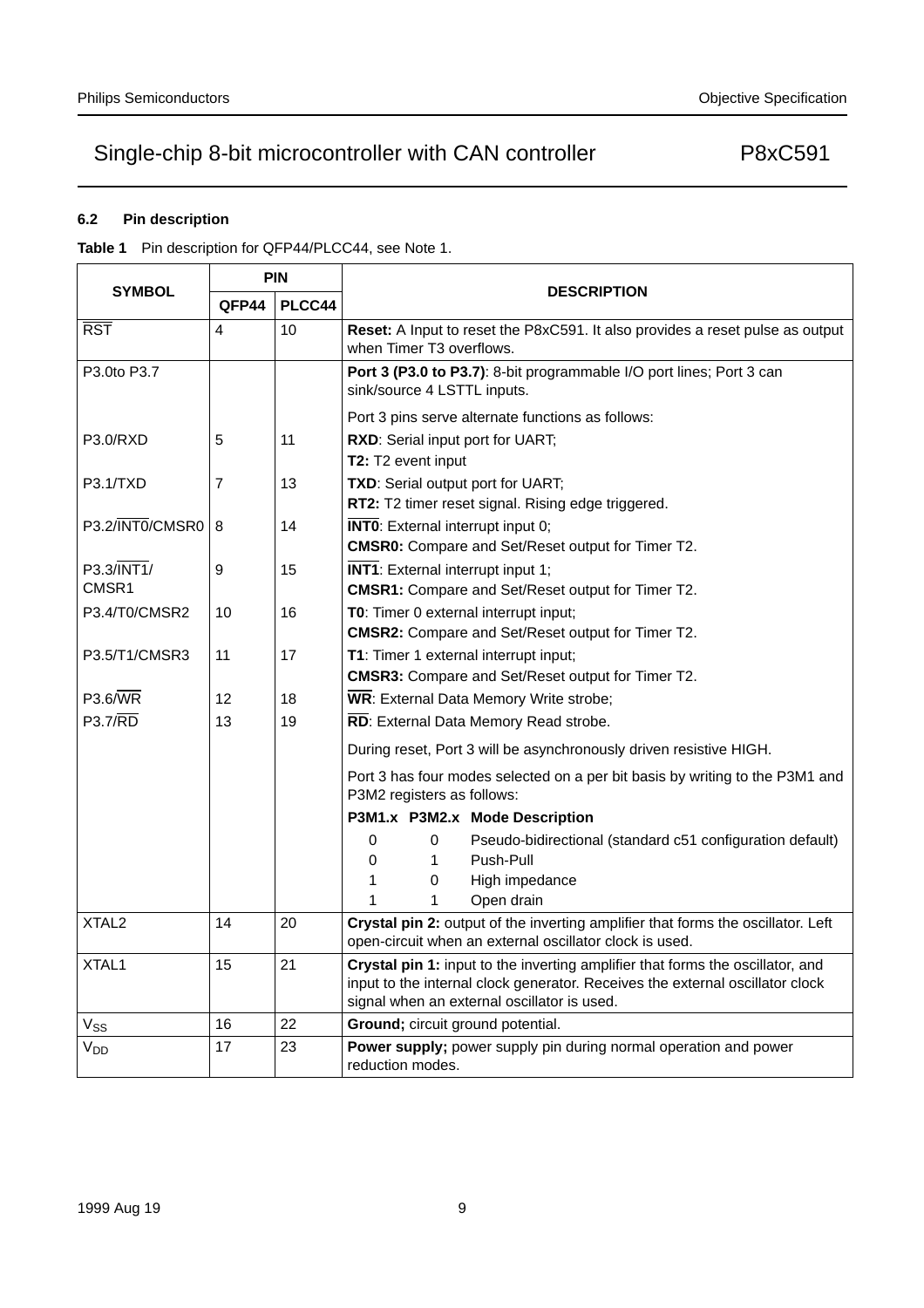|                         |          | <b>PIN</b> |                                                                                                                                                                                                                                                                                                                                                                                                                                                                                                                                 |  |  |  |  |  |  |  |
|-------------------------|----------|------------|---------------------------------------------------------------------------------------------------------------------------------------------------------------------------------------------------------------------------------------------------------------------------------------------------------------------------------------------------------------------------------------------------------------------------------------------------------------------------------------------------------------------------------|--|--|--|--|--|--|--|
| <b>SYMBOL</b>           | QFP44    | PLCC44     | <b>DESCRIPTION</b>                                                                                                                                                                                                                                                                                                                                                                                                                                                                                                              |  |  |  |  |  |  |  |
| P2.0/A08 to<br>P2.7/A15 | 18 to 25 | 24 to 31   | Port 2 (P2.0 to P2.7): 8-bit programmable I/O port lines;<br>A08 to A15: High-order address byte for external memory.                                                                                                                                                                                                                                                                                                                                                                                                           |  |  |  |  |  |  |  |
|                         |          |            | Alternate function: High-order address byte for external memory (A08-A15).<br>Port 2 is also used to input the upper order address during EPROM<br>programming and verification. A8 is on P2.0, A9 on P2.1, through A12 on<br>P2.4.                                                                                                                                                                                                                                                                                             |  |  |  |  |  |  |  |
|                         |          |            | During reset, Port 2 will be asynchronously driven HIGH.                                                                                                                                                                                                                                                                                                                                                                                                                                                                        |  |  |  |  |  |  |  |
|                         |          |            | Port 2 has four output modes selected on a per bit basis by writing to the<br>P2M1 and P2M2 registers as follows:                                                                                                                                                                                                                                                                                                                                                                                                               |  |  |  |  |  |  |  |
|                         |          |            | P2M1.x P2M2.x Mode Description                                                                                                                                                                                                                                                                                                                                                                                                                                                                                                  |  |  |  |  |  |  |  |
|                         |          |            | $\mathbf 0$<br>Pseudo-bidirectional (standard c51 configuration default)<br>0<br>Push-Pull<br>0<br>1                                                                                                                                                                                                                                                                                                                                                                                                                            |  |  |  |  |  |  |  |
|                         |          |            | High impedance<br>1.<br>0                                                                                                                                                                                                                                                                                                                                                                                                                                                                                                       |  |  |  |  |  |  |  |
|                         |          |            | Open drain<br>1<br>1                                                                                                                                                                                                                                                                                                                                                                                                                                                                                                            |  |  |  |  |  |  |  |
| <b>PSEN</b>             | 26       | 32         | Program Store Enable output: read strobe to the external Program Memory<br>via Ports 0 and 2. Is activated twice each machine cycle during fetches from<br>external Program Memory. When executing out of external Program Memory<br>two activations of PSEN are skipped during each access to external Data<br>Memory. PSEN is not activated (remains HIGH) during no fetches from<br>external Program Memory. PSEN can sink/source 8 LSTTL inputs. It can<br>drive CMOS inputs without external pull-ups.                     |  |  |  |  |  |  |  |
| ALE/PROG                | 27       | 33         | Address Latch Enable output. Latches the low byte of the address during<br>access of external memory in normal operation. It is activated every six<br>oscillator periods except during an external Data Memory access. ALE can<br>sink/source 8 LSTTL inputs. It can drive CMOS inputs without an external<br>pull-up. To prohibit the toggling of ALE pin (RFI noise reduction) the bit A0<br>(SFR: AUXR.0) must be set by software; see Table 4.<br>PROG: the programming pulse input; alternative function for the P87C591. |  |  |  |  |  |  |  |
| EA/V <sub>PP</sub>      | 29       | 35         | External Access input. If, during reset, EA is held at a TTL level HIGH the<br>CPU executes out of the internal Program Memory. If, during reset, $\overline{EA}$ is held<br>at a TTL level LOW the CPU executes out of external Program Memory via<br>Port 0 and Port 2. EA is not allowed to float. EA is latched during reset and<br>don't care after reset.<br>V <sub>PP</sub> : the programming supply voltage; alternative function for the P87C591.                                                                      |  |  |  |  |  |  |  |
| P0.0/AD0 to<br>P0.7/AD7 | 30 to 37 | 36 to 43   | Port 0: 8-bit open-drain bidirectional I/O port.<br>During reset, Port 0 is HIGH-Impedance (Tri-State).                                                                                                                                                                                                                                                                                                                                                                                                                         |  |  |  |  |  |  |  |
|                         |          |            | AD7 to AD0: Multiplexed Low-order address and Data bus for external<br>memory. During these accesses internal pull-ups are activated. Port 0 can<br>sink/source up to 8 LSTTL inputs.                                                                                                                                                                                                                                                                                                                                           |  |  |  |  |  |  |  |
| $AV_{ref+}$             | 38       | 44         | Analog to Digital Conversion Reference Resistor: High-end.                                                                                                                                                                                                                                                                                                                                                                                                                                                                      |  |  |  |  |  |  |  |
| AV <sub>SS</sub>        | 39       | 1          | Analog ground.                                                                                                                                                                                                                                                                                                                                                                                                                                                                                                                  |  |  |  |  |  |  |  |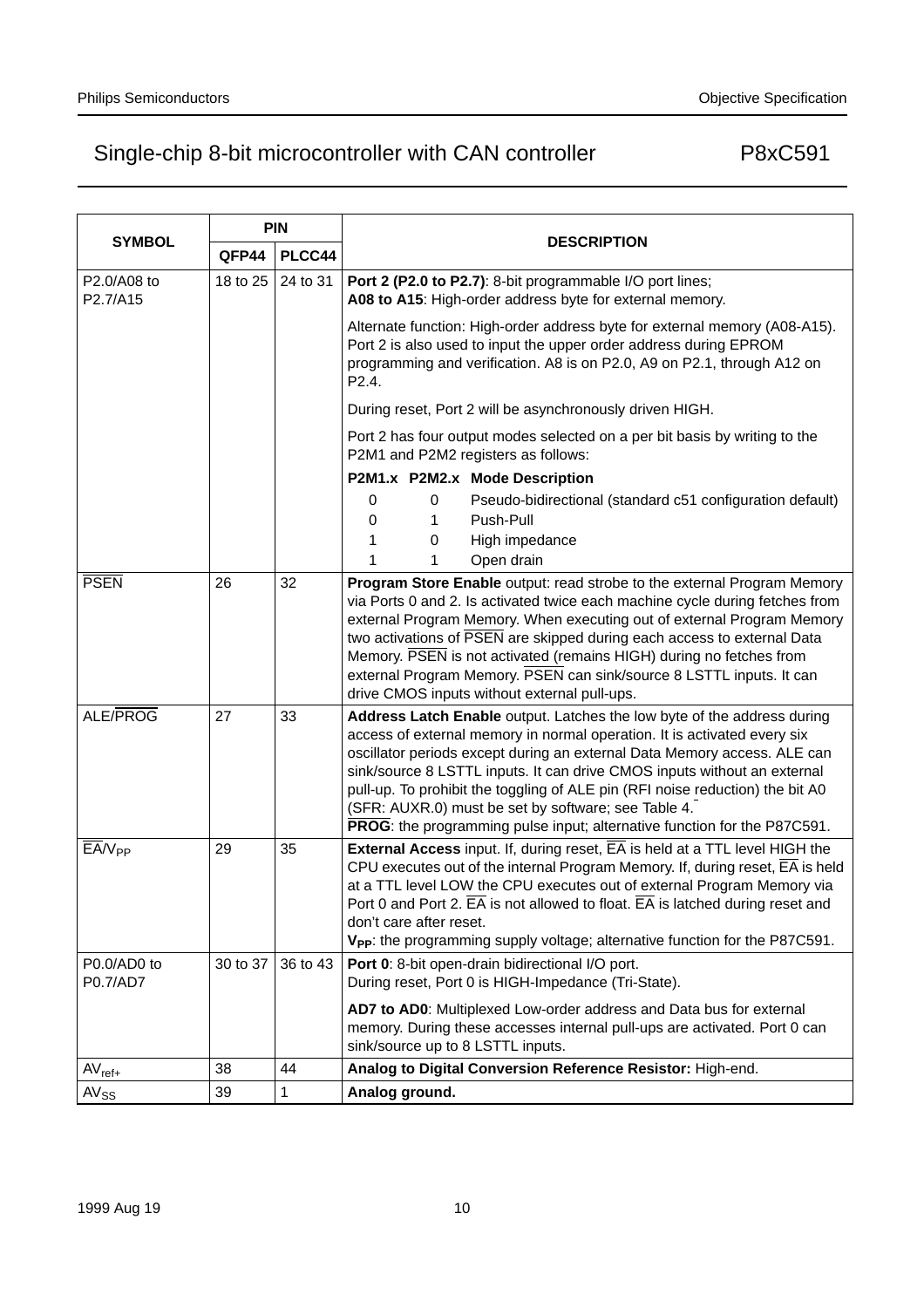|                              | <b>PIN</b>             |                         | <b>DESCRIPTION</b>                                                                                                                                                                                            |  |  |  |  |  |  |  |  |
|------------------------------|------------------------|-------------------------|---------------------------------------------------------------------------------------------------------------------------------------------------------------------------------------------------------------|--|--|--|--|--|--|--|--|
| <b>SYMBOL</b>                | QFP44                  | PLCC44                  |                                                                                                                                                                                                               |  |  |  |  |  |  |  |  |
| P1.0 to P1.4<br>P1.5 to P1.7 | 40 to 44<br>$1$ to $3$ | $2$ to $6$<br>7 to 9    | Port 1: 8-bit I/O port with a user configurable output type. The operation of<br>Port 1 pins as inputs or outputs depends upon the port configuration selected.<br>Each port pin is configured independently. |  |  |  |  |  |  |  |  |
|                              |                        |                         | Port 1 also provides various special functions as described below:                                                                                                                                            |  |  |  |  |  |  |  |  |
| P1.0                         | 40                     | $\overline{\mathbf{c}}$ | RXDC: CAN Receiver input line.                                                                                                                                                                                |  |  |  |  |  |  |  |  |
| P <sub>1.1</sub>             | 41                     | 3                       | TXDC: CAN Transmit output line.<br>During reset, Port P1.0 and P1.1 will be asynchronously driven resistive<br>HIGH, P1.2 to P1.7 is High-Impedance (Tri-state).                                              |  |  |  |  |  |  |  |  |
| P1.2 to P1.4                 | 42 to 44               | $4$ to $6$              | CT0I/INT2 / CT1I/INT3 / CT2I/INT4: T2 Capture timer inputs or External<br>Interrupt inputs.                                                                                                                   |  |  |  |  |  |  |  |  |
|                              |                        |                         | ADC0 to ADC2: Alternate function: Input channels to ADC.                                                                                                                                                      |  |  |  |  |  |  |  |  |
| P1.5 to P1.7                 | 1 to $3$               | 7 to 9                  | ADC3 to ADC5: Input channels to ADC:                                                                                                                                                                          |  |  |  |  |  |  |  |  |
| P1.5                         | 1                      | 7                       | CT3I/INT5: T2 Capture timer input or External Interrupt inputs.                                                                                                                                               |  |  |  |  |  |  |  |  |
| P <sub>1.6</sub>             | 2                      | 8                       | SCL: Serial port clock line I <sup>2</sup> C.                                                                                                                                                                 |  |  |  |  |  |  |  |  |
| P1.7                         | 3                      | 9                       | <b>SDA:</b> Serial data clock line I <sup>2</sup> C.                                                                                                                                                          |  |  |  |  |  |  |  |  |
|                              |                        |                         | Port 1 has four modes selected on a per bit basis by writing to the P1M1 and<br>P1M2 registers as follows:                                                                                                    |  |  |  |  |  |  |  |  |
|                              |                        |                         | P1M1.x P1M2.x Mode Description                                                                                                                                                                                |  |  |  |  |  |  |  |  |
|                              |                        |                         | $\Omega$<br>Pseudo-bidirectional (standard c51 configuration default<br>0                                                                                                                                     |  |  |  |  |  |  |  |  |
|                              |                        |                         | (2)<br>$\Omega$                                                                                                                                                                                               |  |  |  |  |  |  |  |  |
|                              |                        |                         | Push-Pull (2)<br>$\mathbf{1}$<br>0                                                                                                                                                                            |  |  |  |  |  |  |  |  |
|                              |                        |                         | High impedance<br>1<br>1                                                                                                                                                                                      |  |  |  |  |  |  |  |  |
|                              |                        |                         | Open drain                                                                                                                                                                                                    |  |  |  |  |  |  |  |  |
|                              |                        |                         | Port 1 is also used to input the lower order address byte during EPROM<br>programming and verification. A0 is on P1.0, etc.                                                                                   |  |  |  |  |  |  |  |  |
| PWM <sub>0</sub>             | 6                      | 12                      | Pulse Width Modulation: Output 0.                                                                                                                                                                             |  |  |  |  |  |  |  |  |
| PWM <sub>1</sub>             | 28                     | 34                      | <b>Pulse Width Modulation: Output 1.</b>                                                                                                                                                                      |  |  |  |  |  |  |  |  |

#### **Notes**

- 1. To avoid "latch-up" effect as power-on, the voltage on any pin at any time must not be higher or lower than  $V_{DD}$  +0.5 V or  $V_{SS}$  –0.5 V.
- 2. Not implemented for P1.6 and P1.7.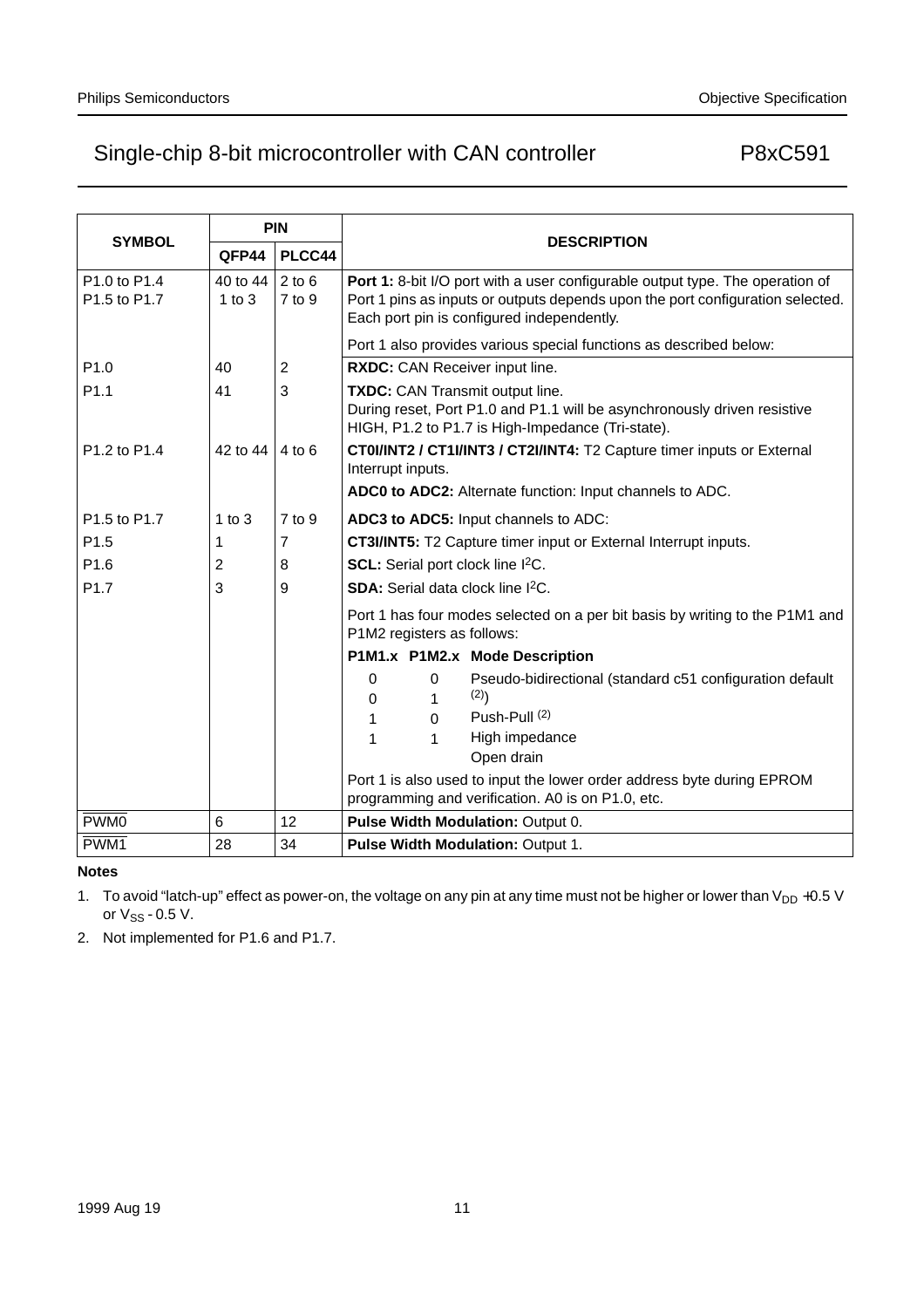### **7 MEMORY ORGANIZATION**

The Central Processing Unit (CPU) manipulates operands in three memory spaces as follows (see Fig.5):

- 16 kbytes internal resp. 64 kbytes external Program Memory
- 512 bytes internal Data Memory Main-and Auxiliary RAM
- up to 64 kbytes external Data Memory (with 256 bytes residing in the internal Auxiliary RAM).

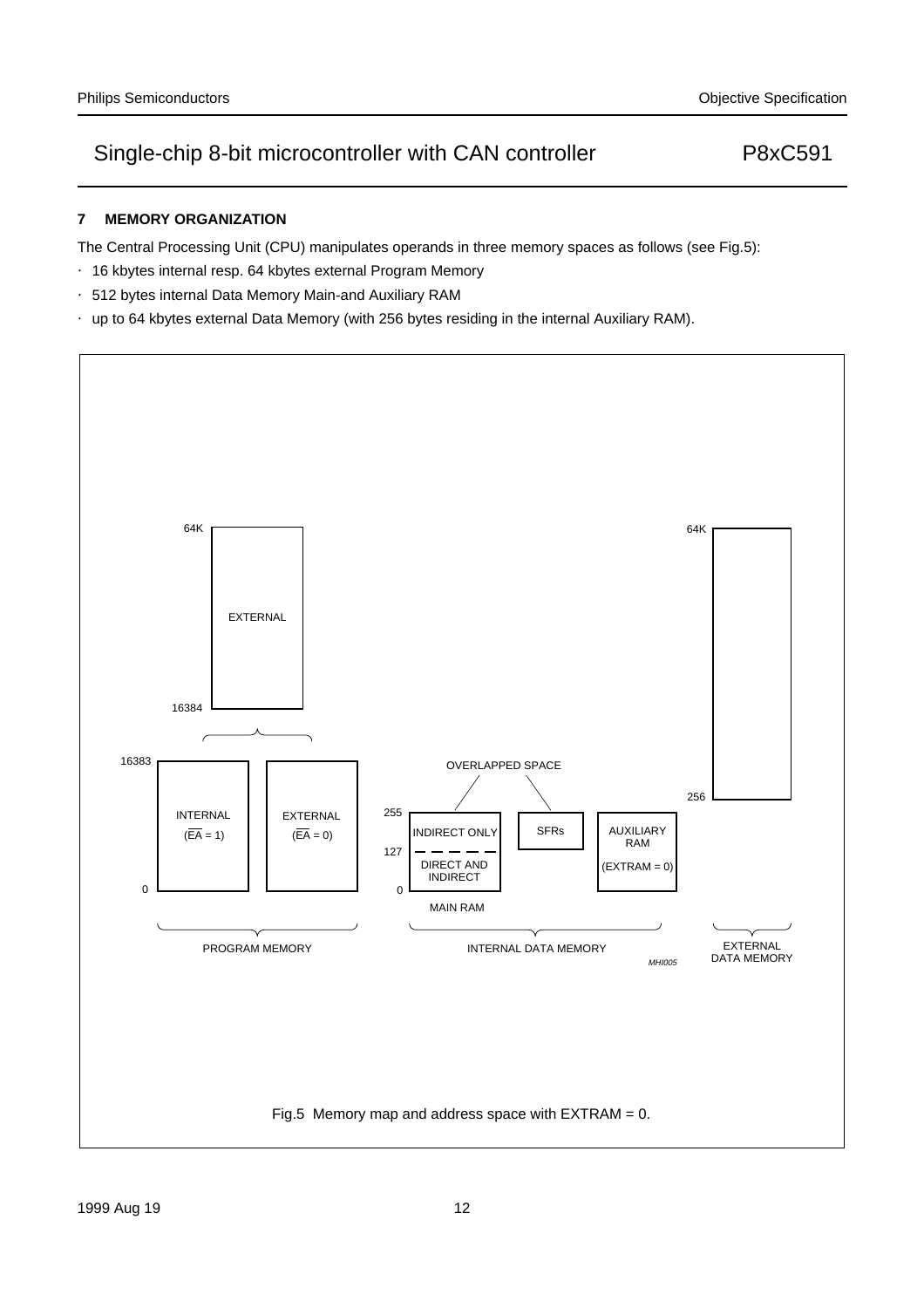#### **7.1 Program Memory**

The P8xC591 contains 16 Kbytes of on-chip Program Memory which can be extended to 64 Kbytes with external memories. When  $\overline{EA}$  pin is held HIGH, the P8xC591 fetches instructions from internal ROM unless the address exceeds 3FFFh. Locations 4000h to FFFFh are fetched from external Program Memory. When the  $\overline{EA}$  pin is held LOW, all instruction fetches are from external memory. The EA pin is latched during reset and is "don't care" after reset.

Both, for the ROM and EPROM version of the P8xC591, precautions are implemented to protect the device against illegal Program Memory code reading.

#### **7.2 Addressing**

The P8xC591 has five methods for addressing the Program and Data memory:

- Register
- Direct
- Register-Indirect
- Immediate
- Base-Register plus Index-Register-Indirect.

For more details about Addressing modes please refer to Section 22.1 "Addressing Modes".

#### **7.3 Expanded Data RAM addressing**

The P8xC591 has internal data memory that is mapped into four separate segments: the lower 128 bytes of RAM, upper 128 bytes of RAM, 128 bytes Special Function Register (SFR), and 256 bytes Auxiliary RAM (AUX-RAM) as shown in Figure 5.

The four segments are:

- 1. The Lower 128 bytes of RAM (addresses 00H to 7FH) are directly and indirectly addressable (see Fig.6).
- 2. The Upper 128 bytes of RAM (addresses 80H to FFH) are indirectly addressable.
- 3. The Special Function Registers, SFRs, (addresses 80H to FFH) are directly addressable only. All these SFRs are described in Table 4.
- 4. The 256-bytes AUX-RAM (00H FFH) are indirectly accessed by move external instruction, MOVX, and within the EXTRAM bit cleared, see Table 3.

The Lower 128 bytes can be accessed by either direct or indirect addressing. The Upper 128 bytes can be accessed by indirect addressing only. The Upper 128 bytes occupy the same address space as the SFR. That

means they have the same address, but are physically separate from SFR space.

When an instruction accesses an internal location above address 7FH, the CPU knows whether the access is to the upper 128 bytes of data RAM or to SFR space by the addressing mode used in the instruction. Instructions that use direct addressing access SFR space.

For example:

MOV 0A0H,#data

accesses the SFR at location 0A0H (which is P2). Instructions that use indirect addressing access the Upper 128 bytes of data RAM.

For example:

MOV @ R0,#data

where R0 contains 0A0H, accesses the data byte at address 0A0H, rather than P2 (whose address is 0A0H).

The AUX-RAM can be accessed by indirect addressing, with EXTRAM bit cleared and MOVX instructions. This part of memory is physically located on-chip, logically occupies the first 256-bytes of external data memory.

With EXTRAM = 0, the AUX-RAM is indirectly addressed, using the MOVX instruction in combination with any of the registers R0, R1 of the selected bank or DPTR. An access to AUX-RAM will not affect ports P0, P3.6 (WR#) and P3.7 (RD#). P2 SFR is output during external addressing. For example, with  $EXTRAN = 0$ ,

#### MOV @ R0,#data

where R0 contains 0A0h, access the AUX-RAM at address 0A0H rather than external memory. An access to external data memory locations higher than FFH (i.e., 0100H to FFFFH) will be performed with the MOVX DPTR instructions in the same way as in the standard 80C51, so with P0 and P2 as data/address bus, and P3.6 and P3.7 as write and read timing signals. Refer to Table 4.

With EXTRAM = 1, MOVX @ Ri and MOVX @ DPTR will be similar to the standard 80C51. MOVX @ Ri will provide an 8-bit address multiplexed with data on Port 0 and any output port pins can be used to output higher order address bits. This is to provide the external paging capability. MOVX @ DPTR will generate a 16-bit address. Port 2 outputs the high-order eight address bits (the contents of DPH) while Port 0 multiplexes the low-order eight address bits (DPL) with data. MOVX @ Ri and MOVX @ DPTR will generate either read or write signals on P3.6 (#WR) and P3.7 (#RD).

The stack pointer (SP) may be located anywhere in the 256 bytes RAM (lower and upper RAM) internal data memory. The stack cannot be located in the AUX-RAM.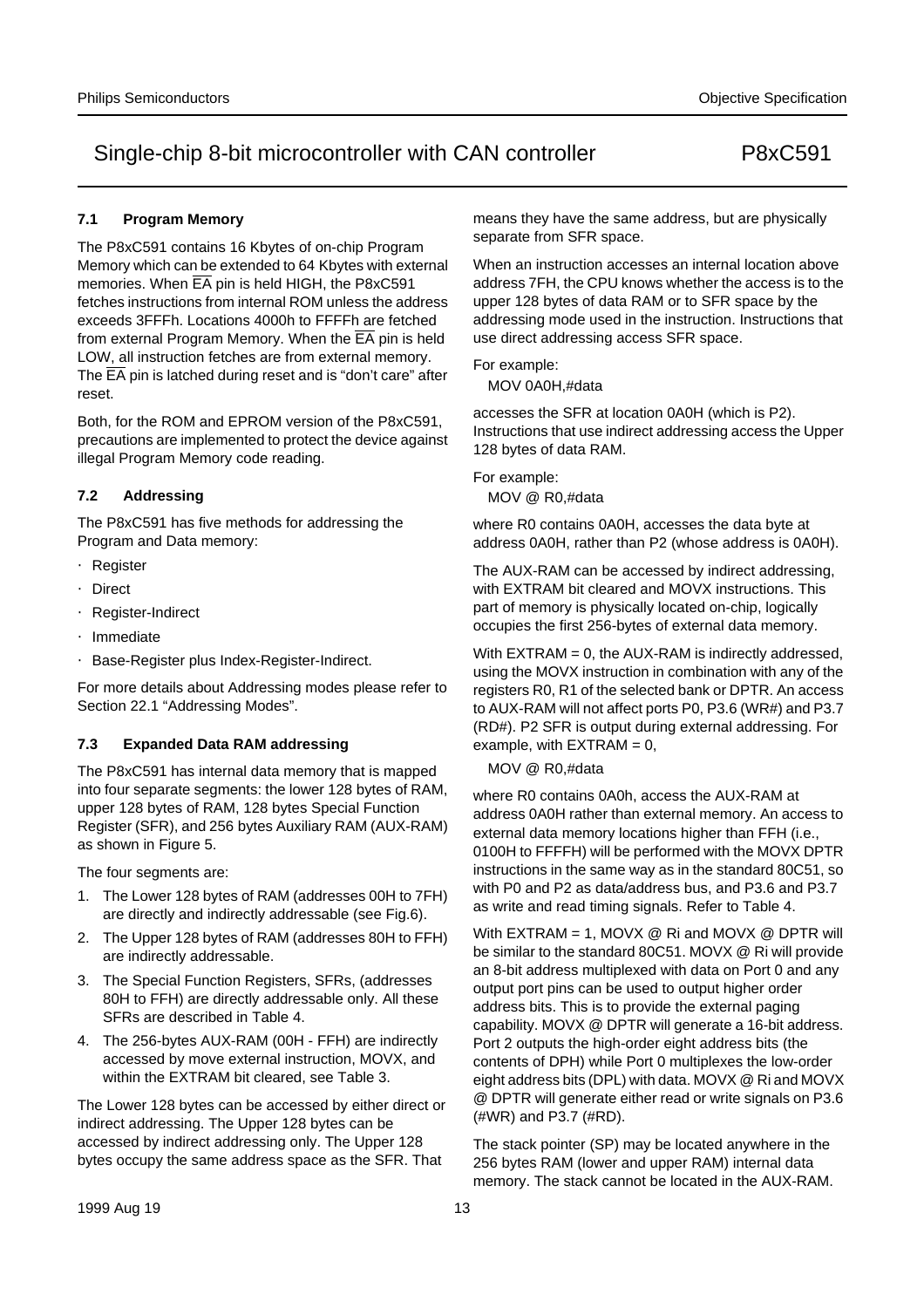| <b>Table 2</b> AUX-RAM Page Register (address 8EH) |  |
|----------------------------------------------------|--|
|                                                    |  |

|  |  | <b>LVADC</b> | EXTRAM | AU |
|--|--|--------------|--------|----|

#### **Table 3** Description of AUX-RAM bits

| <b>BIT</b> | <b>SYMBOL</b> | <b>FUNCTION</b>     |                                                                      |  |  |  |  |  |  |  |
|------------|---------------|---------------------|----------------------------------------------------------------------|--|--|--|--|--|--|--|
| $7$ to $3$ |               |                     | Reserved for future use; see Note 1.                                 |  |  |  |  |  |  |  |
| 2          | LVADC         |                     | Enable A/D low voltage operation.                                    |  |  |  |  |  |  |  |
|            |               | <b>LVADC</b>        | <b>Operating Mode</b>                                                |  |  |  |  |  |  |  |
|            |               | 0                   | Turns off A/D charge pump.                                           |  |  |  |  |  |  |  |
|            |               |                     | Turns on A/D charge pump. Required for operation below 4 V.          |  |  |  |  |  |  |  |
|            | <b>EXTRAM</b> |                     | Internal/External RAM (00H - FFH) access using MOVX @ RI / @ DPTR    |  |  |  |  |  |  |  |
|            |               | <b>EXTRAM</b>       | <b>Operating Mode</b>                                                |  |  |  |  |  |  |  |
|            |               | 0                   | Internal AUX-RAM (00H - FH) access using MOVX @ RI / @ DPTR.         |  |  |  |  |  |  |  |
|            |               |                     | External data memory access.                                         |  |  |  |  |  |  |  |
| $\Omega$   | AO.           | Disable/Enable ALE. |                                                                      |  |  |  |  |  |  |  |
|            |               | <b>AO</b>           | <b>Operating Mode</b>                                                |  |  |  |  |  |  |  |
|            |               | 0                   | ALE is permitted at a constant rate of 1/6 the oscillator frequency. |  |  |  |  |  |  |  |
|            |               |                     | ALE is active only during a MOVX or MOVC instruction.                |  |  |  |  |  |  |  |

#### **Notes**

- 1. User software should not write '1's to reserved bits. These bits may be used in future 80C51 family products to invoke new features. In that case, the reset or inactive of the new bit will be 0, and its active value will be '1'. The value read from a reserved bit is indeterminate.
- 2. Reset value is 'xxxxxx10B'.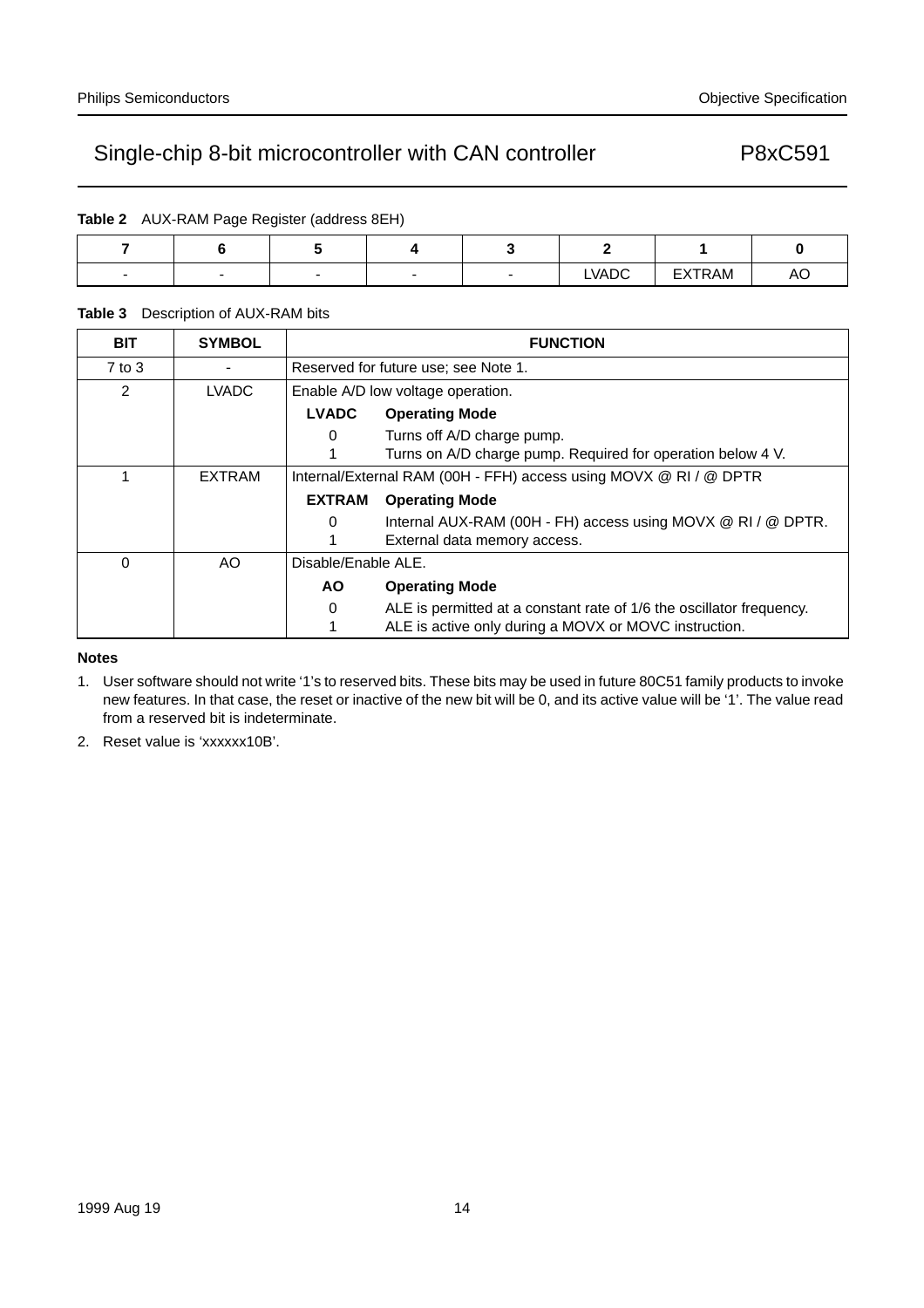| 127<br>7Fh<br>(LSB)<br>(MSB)<br>7F<br>$7\mathsf{E}$<br>$7\mathsf{D}$<br>${\mbox{7C}}$<br>$7\mathsf{B}$<br>2Fh<br>7A<br>79<br>78<br>47<br>2Eh<br>77<br>76<br>75<br>74<br>73<br>72<br>71<br>70<br>46<br>2Dh<br>6F<br>6E<br>6D<br>$6\mathsf{B}$<br>45<br>6C<br>6A<br>69<br>68<br>2Ch<br>62<br>44<br>67<br>66<br>65<br>64<br>63<br>61<br>60<br>2Bh<br>5F<br>5E<br>5D<br>5C<br>5A<br>5B<br>59<br>58<br>43<br>2Ah<br>57<br>56<br>55<br>53<br>52<br>51<br>42<br>54<br>50<br>4F<br>4E<br>4D<br>$4\mathrm{C}$<br>29h<br>4B<br>4A<br>41<br>49<br>48<br>28h<br>47<br>$40\,$<br>46<br>45<br>43<br>42<br>41<br>40<br>44<br>3F<br>27h<br>3E<br>$3\mathsf{D}$<br>$3\mathrm{C}$<br>$3\mathsf{B}$<br>$3A$<br>39<br>38<br>39<br>32<br>31<br>26h<br>37<br>36<br>35<br>34<br>33<br>30<br>38<br>2F<br>$2\mathsf{E}$<br>$2\mathsf{D}$<br>$2\mathsf{B}$<br>29<br>37<br>25h<br>2C<br>2A<br>28<br>24h<br>27<br>21<br>26<br>25<br>24<br>23<br>22<br>20<br>36<br>1F<br>$1E$<br>23h<br>1D<br>$1C$<br>1B<br>19<br>18<br>$35\,$<br>1A<br>22h<br>17<br>16<br>15<br>13<br>12<br>$11$<br>34<br>14<br>10<br>0F<br>0E<br>21h<br>0D<br>0C<br>0B<br>0A<br>09<br>08<br>33<br>20h<br>05<br>02<br>32<br>07<br>06<br>04<br>03<br>01<br>$00\,$<br>1Fh<br>31<br><b>REGISTER BANK 3</b><br>24<br>18h<br>17h<br>23<br><b>REGISTER BANK 2</b><br>10h<br>16<br>0Fh<br>15<br><b>REGISTER BANK 1</b><br>8<br>08h<br>07h<br>$\overline{7}$<br>REGISTER BANK 0<br>0<br>00h |  |  |  |               |  |
|-------------------------------------------------------------------------------------------------------------------------------------------------------------------------------------------------------------------------------------------------------------------------------------------------------------------------------------------------------------------------------------------------------------------------------------------------------------------------------------------------------------------------------------------------------------------------------------------------------------------------------------------------------------------------------------------------------------------------------------------------------------------------------------------------------------------------------------------------------------------------------------------------------------------------------------------------------------------------------------------------------------------------------------------------------------------------------------------------------------------------------------------------------------------------------------------------------------------------------------------------------------------------------------------------------------------------------------------------------------------------------------------------------------------------|--|--|--|---------------|--|
|                                                                                                                                                                                                                                                                                                                                                                                                                                                                                                                                                                                                                                                                                                                                                                                                                                                                                                                                                                                                                                                                                                                                                                                                                                                                                                                                                                                                                         |  |  |  |               |  |
|                                                                                                                                                                                                                                                                                                                                                                                                                                                                                                                                                                                                                                                                                                                                                                                                                                                                                                                                                                                                                                                                                                                                                                                                                                                                                                                                                                                                                         |  |  |  |               |  |
|                                                                                                                                                                                                                                                                                                                                                                                                                                                                                                                                                                                                                                                                                                                                                                                                                                                                                                                                                                                                                                                                                                                                                                                                                                                                                                                                                                                                                         |  |  |  |               |  |
|                                                                                                                                                                                                                                                                                                                                                                                                                                                                                                                                                                                                                                                                                                                                                                                                                                                                                                                                                                                                                                                                                                                                                                                                                                                                                                                                                                                                                         |  |  |  |               |  |
|                                                                                                                                                                                                                                                                                                                                                                                                                                                                                                                                                                                                                                                                                                                                                                                                                                                                                                                                                                                                                                                                                                                                                                                                                                                                                                                                                                                                                         |  |  |  |               |  |
|                                                                                                                                                                                                                                                                                                                                                                                                                                                                                                                                                                                                                                                                                                                                                                                                                                                                                                                                                                                                                                                                                                                                                                                                                                                                                                                                                                                                                         |  |  |  |               |  |
|                                                                                                                                                                                                                                                                                                                                                                                                                                                                                                                                                                                                                                                                                                                                                                                                                                                                                                                                                                                                                                                                                                                                                                                                                                                                                                                                                                                                                         |  |  |  |               |  |
|                                                                                                                                                                                                                                                                                                                                                                                                                                                                                                                                                                                                                                                                                                                                                                                                                                                                                                                                                                                                                                                                                                                                                                                                                                                                                                                                                                                                                         |  |  |  |               |  |
|                                                                                                                                                                                                                                                                                                                                                                                                                                                                                                                                                                                                                                                                                                                                                                                                                                                                                                                                                                                                                                                                                                                                                                                                                                                                                                                                                                                                                         |  |  |  |               |  |
|                                                                                                                                                                                                                                                                                                                                                                                                                                                                                                                                                                                                                                                                                                                                                                                                                                                                                                                                                                                                                                                                                                                                                                                                                                                                                                                                                                                                                         |  |  |  |               |  |
|                                                                                                                                                                                                                                                                                                                                                                                                                                                                                                                                                                                                                                                                                                                                                                                                                                                                                                                                                                                                                                                                                                                                                                                                                                                                                                                                                                                                                         |  |  |  |               |  |
|                                                                                                                                                                                                                                                                                                                                                                                                                                                                                                                                                                                                                                                                                                                                                                                                                                                                                                                                                                                                                                                                                                                                                                                                                                                                                                                                                                                                                         |  |  |  |               |  |
|                                                                                                                                                                                                                                                                                                                                                                                                                                                                                                                                                                                                                                                                                                                                                                                                                                                                                                                                                                                                                                                                                                                                                                                                                                                                                                                                                                                                                         |  |  |  |               |  |
|                                                                                                                                                                                                                                                                                                                                                                                                                                                                                                                                                                                                                                                                                                                                                                                                                                                                                                                                                                                                                                                                                                                                                                                                                                                                                                                                                                                                                         |  |  |  |               |  |
|                                                                                                                                                                                                                                                                                                                                                                                                                                                                                                                                                                                                                                                                                                                                                                                                                                                                                                                                                                                                                                                                                                                                                                                                                                                                                                                                                                                                                         |  |  |  |               |  |
|                                                                                                                                                                                                                                                                                                                                                                                                                                                                                                                                                                                                                                                                                                                                                                                                                                                                                                                                                                                                                                                                                                                                                                                                                                                                                                                                                                                                                         |  |  |  |               |  |
|                                                                                                                                                                                                                                                                                                                                                                                                                                                                                                                                                                                                                                                                                                                                                                                                                                                                                                                                                                                                                                                                                                                                                                                                                                                                                                                                                                                                                         |  |  |  |               |  |
|                                                                                                                                                                                                                                                                                                                                                                                                                                                                                                                                                                                                                                                                                                                                                                                                                                                                                                                                                                                                                                                                                                                                                                                                                                                                                                                                                                                                                         |  |  |  |               |  |
|                                                                                                                                                                                                                                                                                                                                                                                                                                                                                                                                                                                                                                                                                                                                                                                                                                                                                                                                                                                                                                                                                                                                                                                                                                                                                                                                                                                                                         |  |  |  |               |  |
|                                                                                                                                                                                                                                                                                                                                                                                                                                                                                                                                                                                                                                                                                                                                                                                                                                                                                                                                                                                                                                                                                                                                                                                                                                                                                                                                                                                                                         |  |  |  |               |  |
|                                                                                                                                                                                                                                                                                                                                                                                                                                                                                                                                                                                                                                                                                                                                                                                                                                                                                                                                                                                                                                                                                                                                                                                                                                                                                                                                                                                                                         |  |  |  |               |  |
|                                                                                                                                                                                                                                                                                                                                                                                                                                                                                                                                                                                                                                                                                                                                                                                                                                                                                                                                                                                                                                                                                                                                                                                                                                                                                                                                                                                                                         |  |  |  |               |  |
|                                                                                                                                                                                                                                                                                                                                                                                                                                                                                                                                                                                                                                                                                                                                                                                                                                                                                                                                                                                                                                                                                                                                                                                                                                                                                                                                                                                                                         |  |  |  |               |  |
|                                                                                                                                                                                                                                                                                                                                                                                                                                                                                                                                                                                                                                                                                                                                                                                                                                                                                                                                                                                                                                                                                                                                                                                                                                                                                                                                                                                                                         |  |  |  |               |  |
|                                                                                                                                                                                                                                                                                                                                                                                                                                                                                                                                                                                                                                                                                                                                                                                                                                                                                                                                                                                                                                                                                                                                                                                                                                                                                                                                                                                                                         |  |  |  |               |  |
|                                                                                                                                                                                                                                                                                                                                                                                                                                                                                                                                                                                                                                                                                                                                                                                                                                                                                                                                                                                                                                                                                                                                                                                                                                                                                                                                                                                                                         |  |  |  |               |  |
|                                                                                                                                                                                                                                                                                                                                                                                                                                                                                                                                                                                                                                                                                                                                                                                                                                                                                                                                                                                                                                                                                                                                                                                                                                                                                                                                                                                                                         |  |  |  |               |  |
|                                                                                                                                                                                                                                                                                                                                                                                                                                                                                                                                                                                                                                                                                                                                                                                                                                                                                                                                                                                                                                                                                                                                                                                                                                                                                                                                                                                                                         |  |  |  |               |  |
|                                                                                                                                                                                                                                                                                                                                                                                                                                                                                                                                                                                                                                                                                                                                                                                                                                                                                                                                                                                                                                                                                                                                                                                                                                                                                                                                                                                                                         |  |  |  |               |  |
|                                                                                                                                                                                                                                                                                                                                                                                                                                                                                                                                                                                                                                                                                                                                                                                                                                                                                                                                                                                                                                                                                                                                                                                                                                                                                                                                                                                                                         |  |  |  |               |  |
|                                                                                                                                                                                                                                                                                                                                                                                                                                                                                                                                                                                                                                                                                                                                                                                                                                                                                                                                                                                                                                                                                                                                                                                                                                                                                                                                                                                                                         |  |  |  |               |  |
|                                                                                                                                                                                                                                                                                                                                                                                                                                                                                                                                                                                                                                                                                                                                                                                                                                                                                                                                                                                                                                                                                                                                                                                                                                                                                                                                                                                                                         |  |  |  | <b>MHI006</b> |  |

Fig.6 Internal Main RAM bit addresses.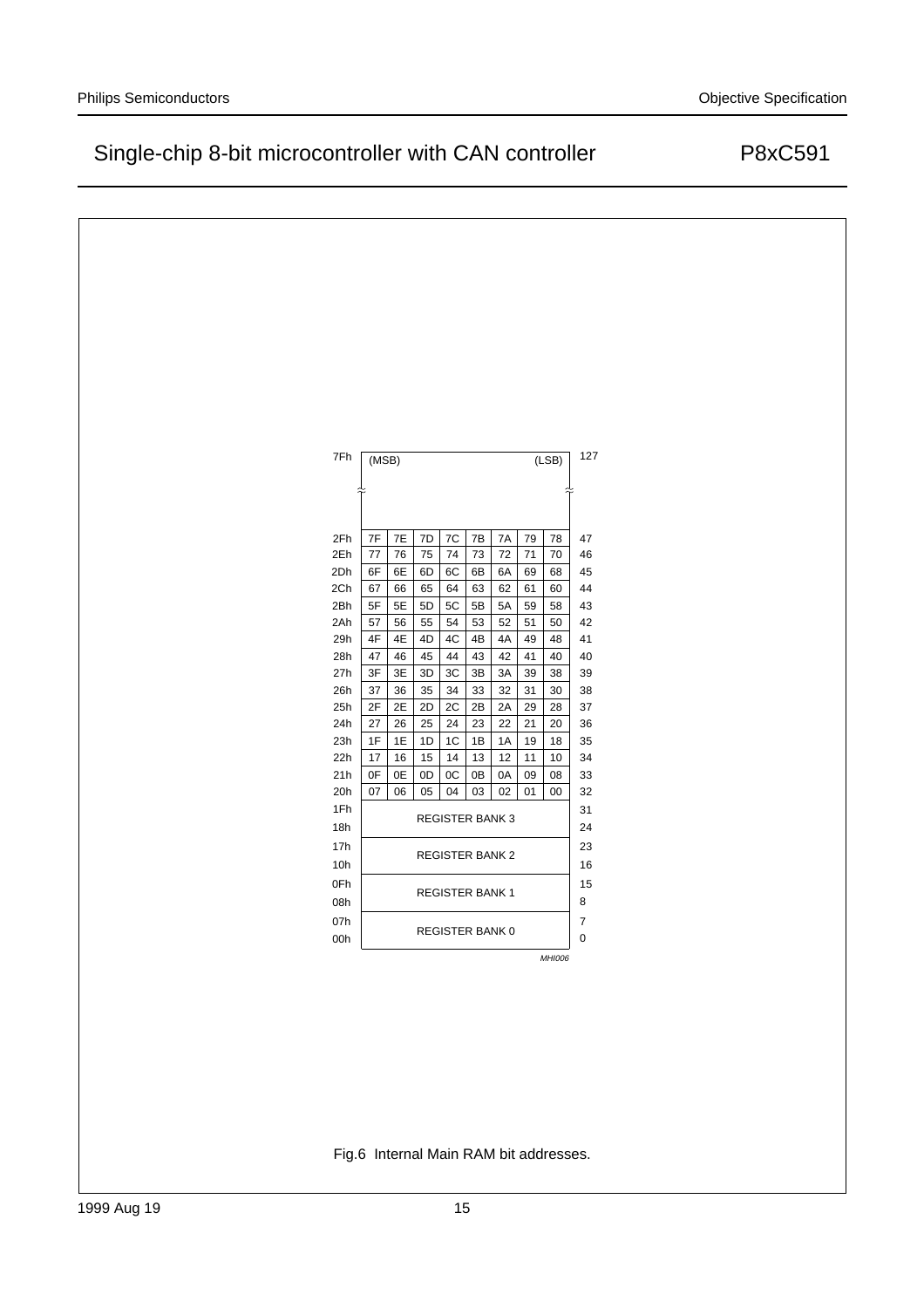### 7.3.1 SPECIAL FUNCTION REGISTERS

| Table 4 Special Function Register Bit Address, Symbol or Alternate Port Function        |
|-----------------------------------------------------------------------------------------|
| $^*$ = SFRs are bit addressable: # = SFRs are modified from or added to the 80C51 SFRs. |

|                    |                                      | <b>SFR</b>       |                  |                |                          | <b>BIT FUNCTIONS AND ADDRESSES</b> |                   |                  |                    |                  | <b>RESET</b>     |
|--------------------|--------------------------------------|------------------|------------------|----------------|--------------------------|------------------------------------|-------------------|------------------|--------------------|------------------|------------------|
| <b>NAME</b>        | <b>DESCRIPTION</b>                   | ADDR             | <b>MSB</b>       |                |                          |                                    |                   |                  |                    | <b>LSB</b>       | <b>VALUE</b>     |
| $ACC*$             | Accumulator                          | <b>E0H</b>       | E7               | E6             | E <sub>5</sub>           | E4                                 | E3                | E <sub>2</sub>   | E <sub>1</sub>     | E0               | 00H              |
| ADCH#              | A/D converter high                   | C6H              |                  |                |                          |                                    |                   |                  |                    |                  | xxxxxxxxb        |
| ADCON#             | A/D control                          | C5H              | ADC.1            | ADC.0          | $\overline{\phantom{a}}$ | <b>ADCI</b>                        | <b>ADCS</b>       | AADR2            | AADR1              | AADR0            | xx000000b        |
| <b>AUXR</b>        | Auxiliary                            | 8EH              |                  | ÷,             | $\overline{a}$           | ÷,                                 |                   | <b>LVADC</b>     | EXTRAM             | A <sub>0</sub>   | xxxxx110B        |
| AUXR1              | Auxiliary                            | A <sub>2</sub> H | ADC8             | <b>AIDL</b>    | <b>SRST</b>              | <b>WDE</b>                         | <b>WUPD</b>       | 0                |                    | <b>DPS</b>       | 000000x0B        |
| $B^*$              | <b>B</b> register                    | FOH              | F7               | F <sub>6</sub> | F <sub>5</sub>           | F4                                 | F3                | F <sub>2</sub>   | F <sub>1</sub>     | F <sub>0</sub>   | 00H              |
| CTCON#             | Capture control                      | EBH              | CTN <sub>3</sub> | CTP3           | CTN <sub>2</sub>         | CTP <sub>2</sub>                   | CTN <sub>1</sub>  | CTP1             | CTN <sub>0</sub>   | CTP <sub>0</sub> | 00H              |
| CTH <sub>3</sub> # | Capture high 3                       | <b>CFH</b>       |                  |                |                          |                                    |                   |                  |                    |                  | xxxxxxxxB        |
| CTH <sub>2#</sub>  | Capture high 2                       | CEH              |                  |                |                          |                                    |                   |                  |                    |                  | <b>XXXXXXXXB</b> |
| CTH <sub>1#</sub>  | Capture high 1                       | <b>CDH</b>       |                  |                |                          |                                    |                   |                  |                    |                  | xxxxxxxxB        |
| CTH <sub>0</sub> # | Capture high 0                       | <b>CCH</b>       |                  |                |                          |                                    |                   |                  |                    |                  | xxxxxxxB         |
| CMH <sub>2#</sub>  | Compare high 2                       | CBH              |                  |                |                          |                                    |                   |                  |                    |                  | 00H              |
| CMH1#              | Compare high 1                       | CAH              |                  |                |                          |                                    |                   |                  |                    |                  | 00H              |
| CMH <sub>0</sub> # | Compare high 0                       | C <sub>9</sub> H |                  |                |                          |                                    |                   |                  |                    |                  | 00H              |
| CTL3#              | Capture low 3                        | <b>AFH</b>       |                  |                |                          |                                    |                   |                  |                    |                  | xxxxxxxB         |
| CTL <sub>2</sub> # | Capture low 2                        | AEH              |                  |                |                          |                                    |                   |                  |                    |                  | xxxxxxxB         |
| CTL1#              | Capture low 1                        | ADh              |                  |                |                          |                                    |                   |                  |                    |                  | <b>xxxxxxxxB</b> |
| CTL <sub>0#</sub>  | Capture low 0                        | <b>ACH</b>       |                  |                |                          |                                    |                   |                  |                    |                  | xxxxxxxB         |
| CML2#              | Compare low 2                        | ABH              |                  |                |                          |                                    |                   |                  |                    |                  | 00H              |
| CML1#              | Compare low 1                        | AAH              |                  |                |                          |                                    |                   |                  |                    |                  | 00H              |
| CML0#              | Compare low 0                        | A9H              |                  |                |                          |                                    |                   |                  |                    |                  | 00H              |
| DPTR:              | Data Pointer (2 bytes):              |                  |                  |                |                          |                                    |                   |                  |                    |                  |                  |
| <b>DPH</b>         | Data Pointer High                    | 83h              |                  |                |                          |                                    |                   |                  |                    |                  | 00H              |
| <b>DPL</b>         | Data Pointer Low                     | 82h              |                  |                |                          |                                    |                   |                  |                    |                  | 00H              |
|                    |                                      |                  | AF               | AE             | AD                       | AC                                 | AB                | AA               | A9                 | A8               |                  |
| IENO*#             | Interrupt Enable 0                   | A8H              | EA               | EAD            | ES <sub>1</sub>          | ES <sub>0</sub>                    | ET <sub>1</sub>   | EX1              | ET <sub>0</sub>    | EX <sub>0</sub>  | 00H              |
|                    |                                      |                  | EF               | EE             | ED                       | EC                                 | EB                | EA               | E9                 | E8               |                  |
| IEN1*#             | Interrupt Enable 1                   | E8H              | ET <sub>2</sub>  | <b>ECAN</b>    | ECM1                     | ECM <sub>0</sub>                   | ECT <sub>3</sub>  | ECT <sub>2</sub> | ECT1               | ECT <sub>0</sub> | 00H              |
|                    |                                      |                  | BF               | BE             | BD                       | ВC                                 | BB                | BA               | B <sub>9</sub>     | B <sub>8</sub>   |                  |
| $IP0*$ #           | Interrupt Priority 0                 | B <sub>8</sub> H |                  | PAD            | PS <sub>1</sub>          | PS <sub>0</sub>                    | PT <sub>1</sub>   | PX1              | PT <sub>0</sub>    | PX <sub>0</sub>  | x0000000B        |
|                    |                                      |                  | FF               | FE             | FD                       | FC                                 | FB                | FA               | F9                 | F8               |                  |
| <b>IP0H</b>        | Interrupt Priority 0 high            | B7H              | $\overline{a}$   | PADH           | PS <sub>1</sub> H        | <b>PS0H</b>                        | PT <sub>1</sub> H | PX1H             | <b>PT0H</b>        | <b>PX0H</b>      | x0000000B        |
| $IP1*$ #           | Interrupt Priority 1                 | F8h              | PT <sub>2</sub>  | <b>PCAN</b>    | PCM1                     | PCM <sub>0</sub>                   | PCT <sub>3</sub>  | PCT <sub>2</sub> | PCT <sub>1</sub>   | PCT <sub>0</sub> | 00H              |
| IP <sub>1</sub> H  | Interrupt Priority 1 high            | F7H              | PT2H             | <b>PCANH</b>   | PCM1H                    | PCM0H                              | PCT3H             | PCT2H            | PCT <sub>1</sub> H | PCT0H            | 00H              |
| CANMOD             | <b>CAN Mode Register</b>             | C4H              |                  |                |                          |                                    |                   |                  |                    |                  | 00H              |
| CANCON             | CAN Command (w) and<br>Interrupt (r) | C <sub>3</sub> H |                  |                |                          |                                    |                   |                  |                    |                  | 00H              |
| CANDAT             | CAN Data                             | C <sub>2</sub> H |                  |                |                          |                                    |                   |                  |                    |                  | 00H              |
| CANADR             | <b>CAN Address</b>                   | C <sub>1</sub> H |                  |                |                          |                                    |                   |                  |                    |                  | 00H              |
|                    |                                      |                  | C7               | C <sub>6</sub> | C <sub>5</sub>           | C <sub>4</sub>                     | C <sub>3</sub>    | C <sub>2</sub>   | C <sub>1</sub>     | CO               |                  |
| CANSTA             | CAN Status (r)                       | <b>COH</b>       | BS               | ES             | TS                       | ${\sf RS}$                         | <b>TCS</b>        | <b>TBS</b>       | <b>DOS</b>         | <b>RBS</b>       | 00H              |
|                    | CAN Interrupt Enable (w)             |                  | BEIE             | ALIE           | EPIE                     | <b>WUIE</b>                        | DOIE              | EIE              | TIE                | <b>RIE</b>       |                  |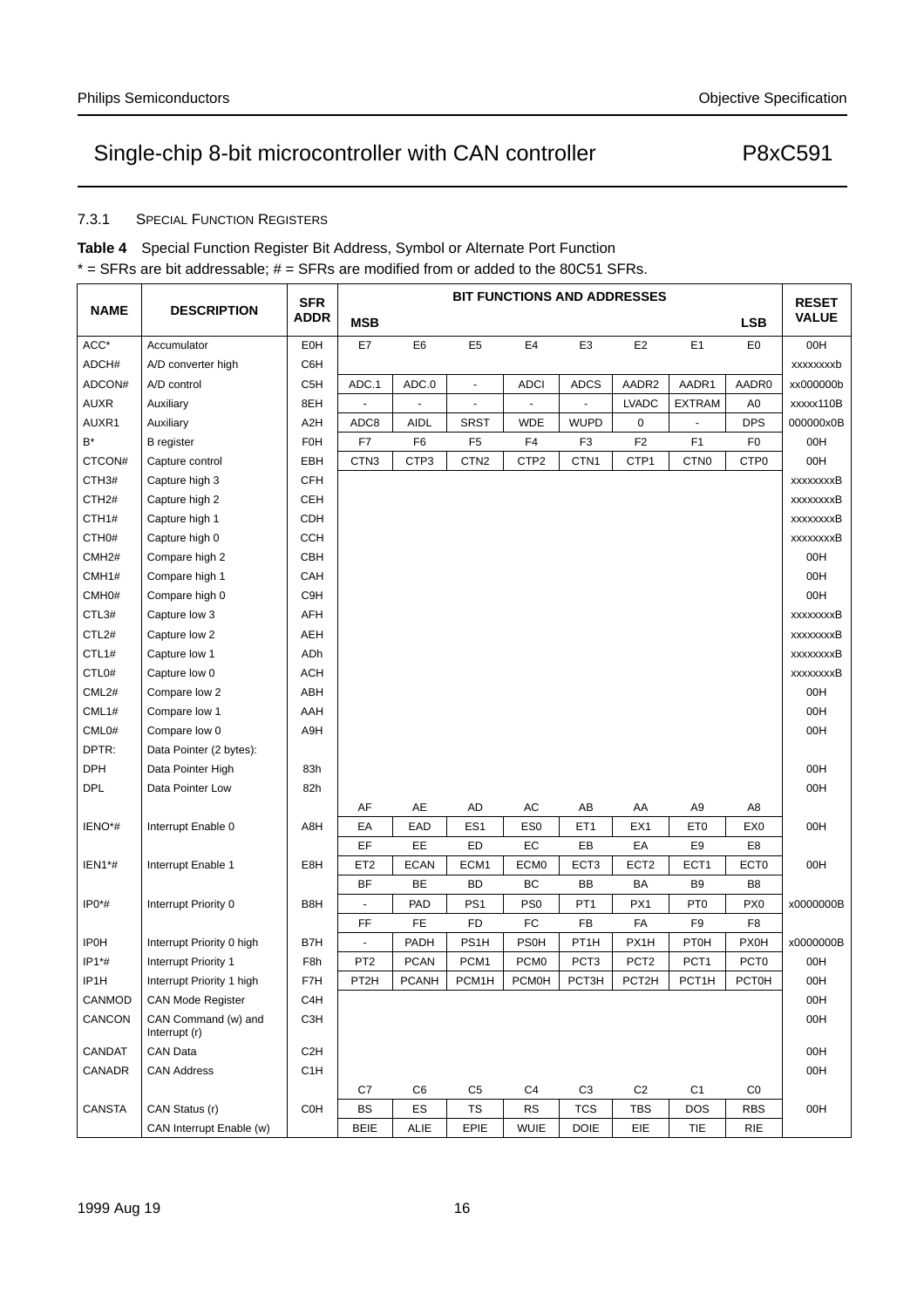|                   |                        |                           | <b>BIT FUNCTIONS AND ADDRESSES</b> |                   |                 |                      |                  |                   |                         |                 |                              |
|-------------------|------------------------|---------------------------|------------------------------------|-------------------|-----------------|----------------------|------------------|-------------------|-------------------------|-----------------|------------------------------|
| <b>NAME</b>       | <b>DESCRIPTION</b>     | <b>SFR</b><br><b>ADDR</b> |                                    |                   |                 |                      |                  |                   |                         |                 | <b>RESET</b><br><b>VALUE</b> |
|                   |                        |                           | <b>MSB</b>                         |                   |                 |                      |                  |                   |                         | <b>LSB</b>      |                              |
| P1M1              | Port 1 output mode 1   | 92H                       |                                    |                   |                 |                      |                  |                   |                         |                 | <b>FCH</b>                   |
| P1M2              | Port 1 output mode 2   | 93H                       |                                    |                   |                 |                      |                  |                   |                         |                 | 00H                          |
| P2M1              | Port 2 output mode 1   | 94H                       |                                    |                   |                 |                      |                  |                   |                         |                 | 00H                          |
| P2M2              | Port 2 output mode 2   | 95H                       |                                    |                   |                 |                      |                  |                   |                         |                 | 00H                          |
| P3M1              | Port 3 output mode 1   | 9AH                       |                                    |                   |                 |                      |                  |                   |                         |                 | 00H                          |
| P3M2              | Port 3 output mode 2   | 9BH                       |                                    |                   |                 |                      |                  |                   |                         |                 | 00H                          |
|                   |                        |                           | B7                                 | B <sub>6</sub>    | B <sub>5</sub>  | B4                   | B <sub>3</sub>   | <b>B2</b>         | <b>B1</b>               | B <sub>0</sub>  |                              |
|                   |                        |                           |                                    | $\blacksquare$    | CSMR3           | CSMR <sub>2</sub>    | CSMR1            | CSMR <sub>0</sub> | RT <sub>2</sub>         | T <sub>2</sub>  |                              |
| P3*               | Port 3                 | <b>B0H</b>                | <b>RD</b>                          | WR                | T1              | T <sub>0</sub>       | INT <sub>1</sub> | <b>INTO</b>       | TXD                     | <b>RXD</b>      | <b>FFH</b>                   |
|                   |                        |                           | A7                                 | A <sub>6</sub>    | A <sub>5</sub>  | A4                   | A3               | A2                | A1                      | A <sub>0</sub>  |                              |
| P2*               | Port 2                 | A0H                       | A15                                | A14               | A13             | A12                  | A11              | A10               | A <sub>9</sub>          | A8              | <b>FFH</b>                   |
|                   |                        |                           | 97                                 | 96                | 95              | 94                   | 93               | 92                | 91                      | 90              |                              |
|                   |                        |                           | ADC <sub>5</sub>                   | ADC4              | ADC3            | ADC <sub>2</sub>     | ADC1             | ADC0              |                         |                 |                              |
| P <sub>1</sub> *  | Port 1                 | 90H                       | <b>SDA</b>                         | SCL               | CT3I            | CT2I                 | CT <sub>1</sub>  | <b>CT0I</b>       | <b>TXDC</b>             | <b>RXDC</b>     | <b>FFH</b>                   |
|                   |                        |                           | 87                                 | 86                | 85              | 84                   | 83               | 82                | 81                      | 80              |                              |
| $P0*$             | Port 0                 | 80H                       | AD7                                | AD <sub>6</sub>   | AD <sub>5</sub> | AD4                  | AD3              | AD <sub>2</sub>   | AD <sub>1</sub>         | AD <sub>0</sub> | <b>FFH</b>                   |
| <b>PCON</b>       | Power Control          | 87H                       | SMOD1                              | SMOD <sub>0</sub> | <b>POF</b>      | <b>WLE</b>           | GF1              | GF <sub>0</sub>   | PD                      | IDL             | 00x00000B                    |
| <b>PSW</b>        | Program Status Word    | D <sub>OH</sub>           | СY                                 | AC                | F <sub>0</sub>  | RS <sub>1</sub>      | R <sub>S0</sub>  | OV                | F <sub>1</sub>          | P               | 00H                          |
| PWMP#             | <b>PWM Prescaler</b>   | <b>FEH</b>                |                                    |                   |                 |                      |                  |                   |                         |                 | 00H                          |
| PWMP1#            | <b>PWM Register 1</b>  | <b>FDH</b>                |                                    |                   |                 |                      |                  |                   |                         |                 | 00H                          |
| PWMP0#            | PWM Register 0         | <b>FCH</b>                |                                    |                   |                 |                      |                  |                   |                         |                 | 00H                          |
| RTE#              | <b>Reset Enable</b>    | EFH                       |                                    |                   |                 |                      | <b>RP35</b>      | <b>RP34</b>       | <b>RP33</b>             | <b>RP32</b>     | xxxx0000B                    |
| S0ADDR            | Serial 0 Slave Address | CBh                       |                                    |                   |                 |                      |                  |                   |                         |                 | 00H                          |
| <b>S0ADEN</b>     | Slave Address Mask     | F9H                       |                                    |                   |                 |                      |                  |                   |                         |                 | 00H                          |
| <b>SP</b>         | <b>Stack Pointer</b>   | 81H                       |                                    |                   |                 |                      |                  |                   |                         |                 | 07H                          |
| <b>SOBUF</b>      | Serial 0 Data Buffer   | 99H                       |                                    |                   |                 |                      |                  |                   |                         |                 | xxxxxxxxB                    |
| <b>SOPSL</b>      | Prescaler Value UART   | <b>FAH</b>                |                                    |                   |                 |                      |                  |                   |                         |                 | 00H                          |
| <b>SOPSH</b>      | Prescaler/Value UART   | <b>FBH</b>                | <b>SPS</b>                         |                   |                 |                      |                  |                   | Prescaler higher nibble |                 | 0xxx0000B                    |
|                   |                        |                           | 9F                                 | 9E                | 9D              | 9C                   | 9Β               | <b>9A</b>         | 99                      | 98              |                              |
| S0CON*            | Serial 0 Control       | 98H                       | SM0/FE                             | SM <sub>1</sub>   | SM <sub>2</sub> | <b>REN</b>           | TB8              | RB <sub>8</sub>   | TI                      | RI              | 00H                          |
| S1CON#*           | Serial 1Control        | D <sub>8</sub> H          | CR <sub>2</sub>                    | ENS <sub>1</sub>  | <b>STA</b>      | ST <sub>0</sub>      | SI               | AA                | CR <sub>1</sub>         | CR <sub>0</sub> | 00H                          |
| S1ADR#            | Serial 1 Address       | <b>DBH</b>                |                                    |                   |                 | <b>SLAVE ADDRESS</b> |                  |                   |                         | GC              | 00H                          |
| S1DAT#            | Serial 1 Data          | DAH                       |                                    |                   |                 |                      |                  |                   |                         |                 | 00H                          |
| S1STA#            | Serial 1 Status        | D <sub>9</sub> H          | SC <sub>4</sub>                    | SC <sub>3</sub>   | SC <sub>2</sub> | SC <sub>1</sub>      | SC <sub>0</sub>  | $\pmb{0}$         | 0                       | 0               | F8H                          |
|                   |                        |                           | DF                                 | DE                | DD              | DC                   | DB               | DA                | D <sub>9</sub>          | D <sub>8</sub>  |                              |
| STE#              | Set Enable             | EEH                       |                                    |                   |                 |                      | SP <sub>35</sub> | SP34              | SP33                    | SP32            | xxxx0000B                    |
| TH <sub>1</sub>   | Timer High 1           | 8DH                       |                                    |                   |                 |                      |                  |                   |                         |                 | 00H                          |
| TH <sub>0</sub>   | Timer High 0           | 8CH                       |                                    |                   |                 |                      |                  |                   |                         |                 | 00H                          |
| TL <sub>1</sub>   | Timer Low 1            | 8BH                       |                                    |                   |                 |                      |                  |                   |                         |                 | 00H                          |
| <b>TLO</b>        | Timer Low 0            | 8AH                       |                                    |                   |                 |                      |                  |                   |                         |                 | 00H                          |
| TMH <sub>2#</sub> | Timer High 2           | EDH                       |                                    |                   |                 |                      |                  |                   |                         |                 | 00H                          |
| TML2#             | Timer Low 2            | ECH                       |                                    |                   |                 |                      |                  |                   |                         |                 | 00H                          |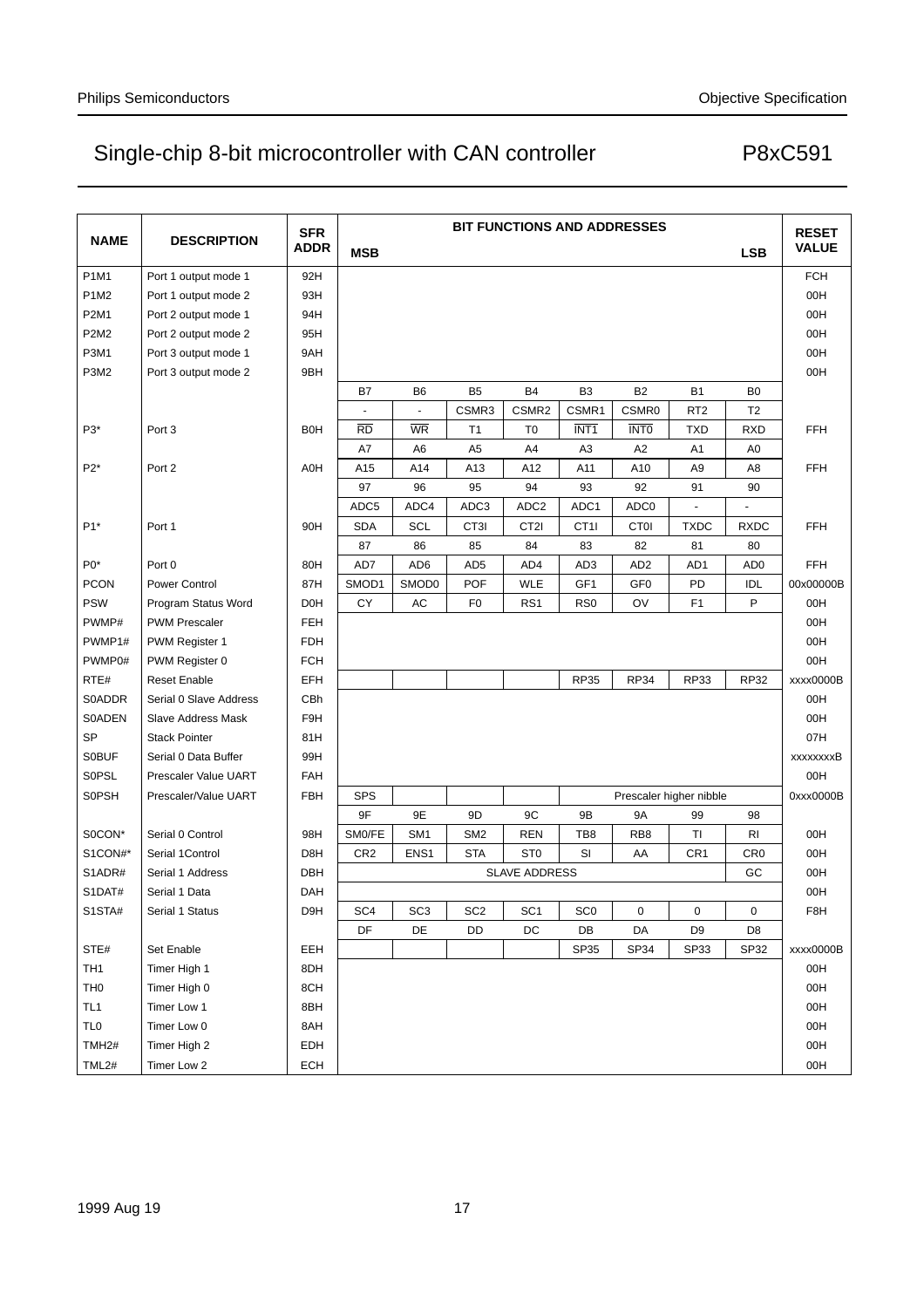| <b>NAME</b>    | <b>DESCRIPTION</b>       | <b>SFR</b><br><b>ADDR</b> | <b>MSB</b>        | <b>BIT FUNCTIONS AND ADDRESSES</b><br><b>LSB</b> |                   |                  |                  |                  |                  | <b>RESET</b><br><b>VALUE</b>   |     |
|----------------|--------------------------|---------------------------|-------------------|--------------------------------------------------|-------------------|------------------|------------------|------------------|------------------|--------------------------------|-----|
| <b>TMOD</b>    | Timer Mode               | 89H                       | <b>GATE</b>       | C/T                                              | M1                | M <sub>0</sub>   | <b>GATE</b>      | C/T              | M <sub>1</sub>   | M <sub>0</sub>                 | 00H |
|                |                          |                           | 8F                | 8E                                               | 8D                | 8C               | 8B               | 8A               | 89               | 88                             |     |
| TCON*          | <b>Timer Control</b>     | 88H                       | TF <sub>1</sub>   | TR <sub>1</sub>                                  | TF0               | TR <sub>0</sub>  | IE <sub>1</sub>  | IT <sub>1</sub>  | IE <sub>0</sub>  | IT <sub>0</sub>                | 00H |
| TM2CON#        | <b>Timer 2 Control</b>   | EAH                       | <b>T2IS1</b>      | <b>T2IS0</b>                                     | T <sub>2</sub> ER | <b>T2B0</b>      | <b>T2P1</b>      | <b>T2P0</b>      | <b>T2MS1</b>     | T <sub>2</sub> M <sub>S0</sub> | 00H |
|                |                          |                           | CF                | <b>CE</b>                                        | <b>CD</b>         | <b>CC</b>        | <b>CB</b>        | CA               | C <sub>9</sub>   | C <sub>8</sub>                 |     |
| <b>TM2IR#*</b> | Timer 2/CAN Int Flag Reg | C8H                       | T <sub>2</sub> OV | CMI2/<br>CAN                                     | CM <sub>1</sub>   | CM <sub>I0</sub> | CT <sub>13</sub> | CTI <sub>2</sub> | CTI <sub>1</sub> | CTI <sub>0</sub>               | 00H |
| T3#            | Timer 3                  | <b>FFH</b>                |                   |                                                  |                   |                  |                  |                  |                  |                                | 00H |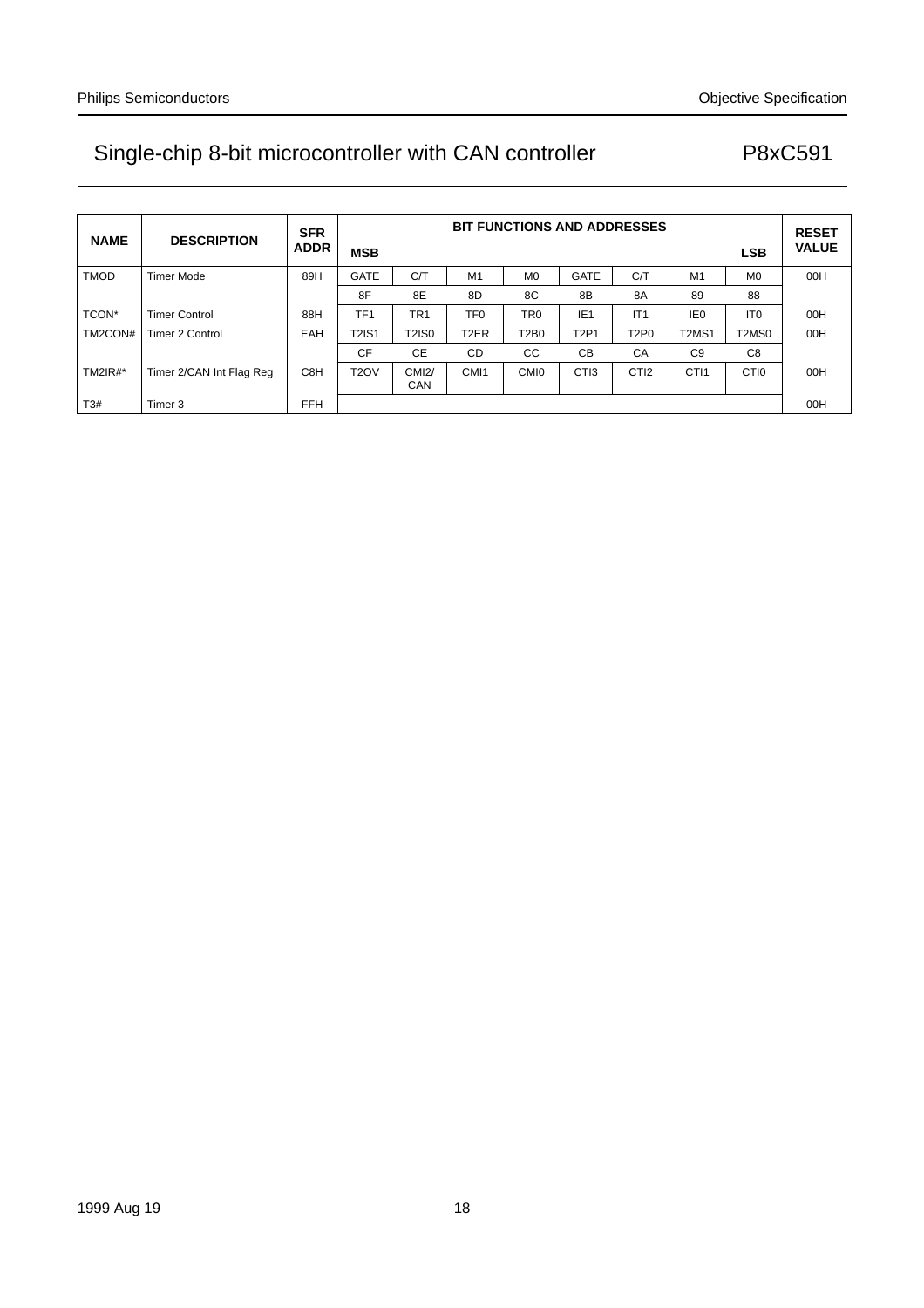### **7.4 Dual DPTR**

The dual DPTR structure (see Figure 7) is a way by which the chip will specify the address of an external data memory location. There are two 16-bit DPTR registers that address the external memory, and a single bit called DPS = AUXR1/bit0 that allows the program code to switch between them.

The DPS bit status should be saved by software when switching between DPTR0 and DPTR1.

Note that bit 2 is not writable and is always read as a zero. This allows the DPS bit to be quickly toggled simply by executing an INC AUXR1 instruction without affecting the other bits.

### **DPTR Instructions**

The instructions that refer to DPTR refer to the data pointer that is currently selected using the AUXR1/bit 0 register. The six instructions that use the DPTR are as follows:

| INC DPTRIncrements the data pointer by 1 |                                              |  |  |  |  |  |  |  |  |  |
|------------------------------------------|----------------------------------------------|--|--|--|--|--|--|--|--|--|
| MCV DPTR, #data 16<br>constant           | Loads the DPTR with a 16-bit                 |  |  |  |  |  |  |  |  |  |
| MOV A, @ A+DPTR                          | Move code byte relative to<br>DPTR to ACC    |  |  |  |  |  |  |  |  |  |
| MOVX A, @ DPTR                           | Move external RAM (16-bit<br>address) to ACC |  |  |  |  |  |  |  |  |  |
| MOVX @ DPTR, A                           | Move ACC to external RAM<br>(16-bit address) |  |  |  |  |  |  |  |  |  |
| $JMP @ A + DPTR$                         | Jump indirect relative to<br>DPTR            |  |  |  |  |  |  |  |  |  |

The data pointer can be accessed on a byte-by-byte basis by specifying the low or high byte in an instruction which accesses the SFRs. See application note AN458 for more details.

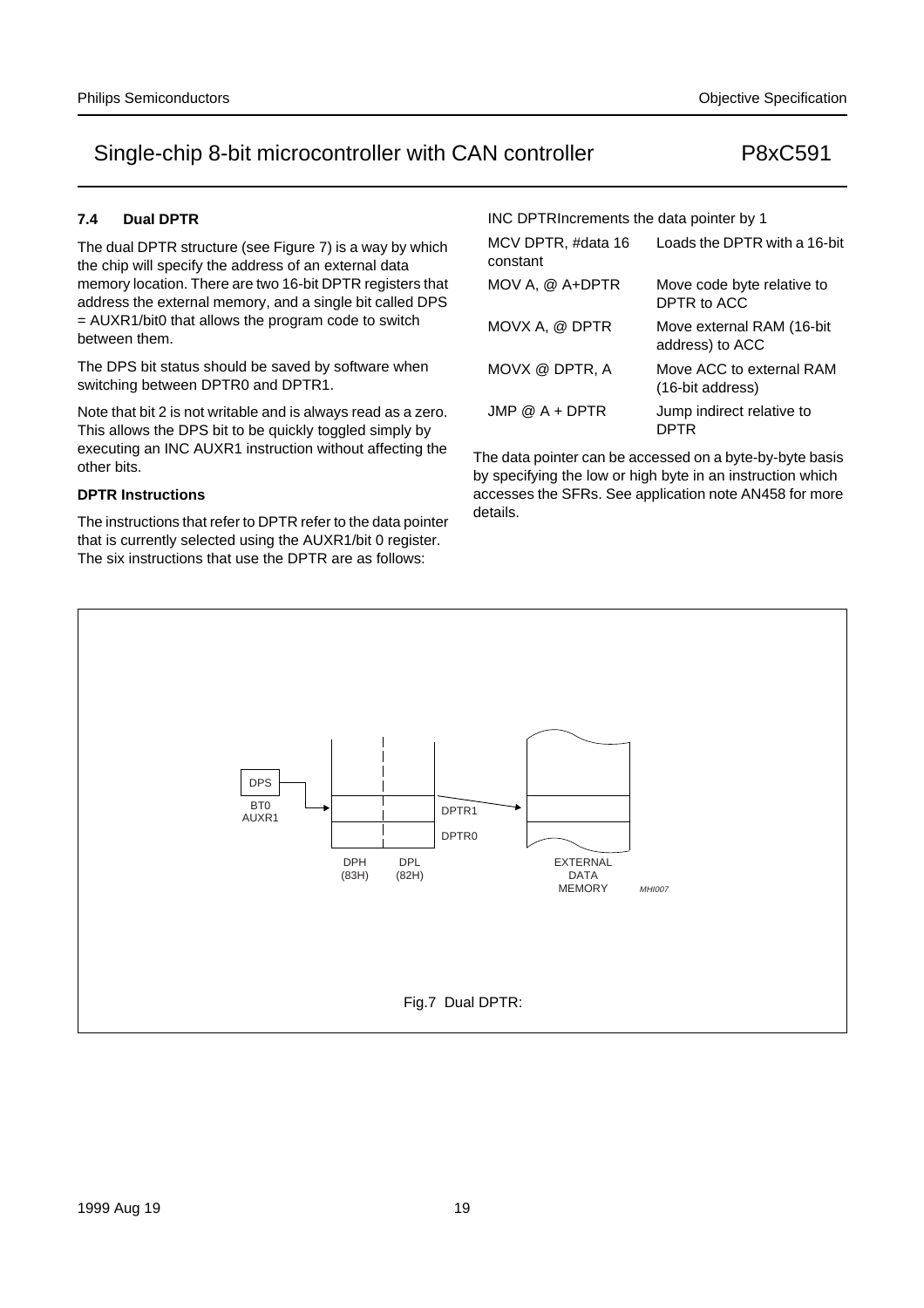### 7.4.1 AUXR1 PAGE REGISTER

#### **Table 5** AUXR1 Page Register (address A2H)

| ADC8 | AIDL | <b>SRST</b> | <b>WDE</b> | <b>WUPD</b> | $\overline{\phantom{m}}$ | <b>DSP</b> |
|------|------|-------------|------------|-------------|--------------------------|------------|

#### **Table 6** Description of AUXR1 of bits

User software should not write 1s to reserved bits. Theses bits may be used in future 8051 family products to invoke new features. In that case, the reset or inactive value of the new bit will be logic 0, and its active value will be logic 1. The value read from a reserved bit is indeterminate. The reset value of AUXR1 is (000000xB).

| <b>BIT</b> | <b>SYMBOL</b>    | <b>DESCRIPTION</b>                                                              |
|------------|------------------|---------------------------------------------------------------------------------|
| 7          | ADC <sub>8</sub> | <b>ADC Mode Switch.</b> Switches between 10-bit conversion and 8-bit conversion |
|            |                  | ADC8<br><b>Operating Mode</b>                                                   |
|            |                  | 10-bit conversion (50 machine cycles)<br>0                                      |
|            |                  | 8-bit conversion (24 machine cycles)                                            |
| 6          | AIDL             | Enables the ADC during Idle mode.                                               |
| 5          | <b>SRST</b>      | Software Reset.                                                                 |
| 4          | <b>WDE</b>       | <b>Watchdog Timer Enable Flag.</b>                                              |
| 3          | <b>WUPD</b>      | Enable Wake-up from Power-down.                                                 |
| 2          | 0                | Reserved.                                                                       |
|            |                  | Reserved.                                                                       |
| 0          | <b>DSP</b>       | Data Pointer Switch, Switches between DPRT0 and DPTR1.                          |
|            |                  | ADC8<br><b>Operating Mode</b>                                                   |
|            |                  | DPTR <sub>0</sub><br>0                                                          |
|            |                  | DPTR <sub>1</sub>                                                               |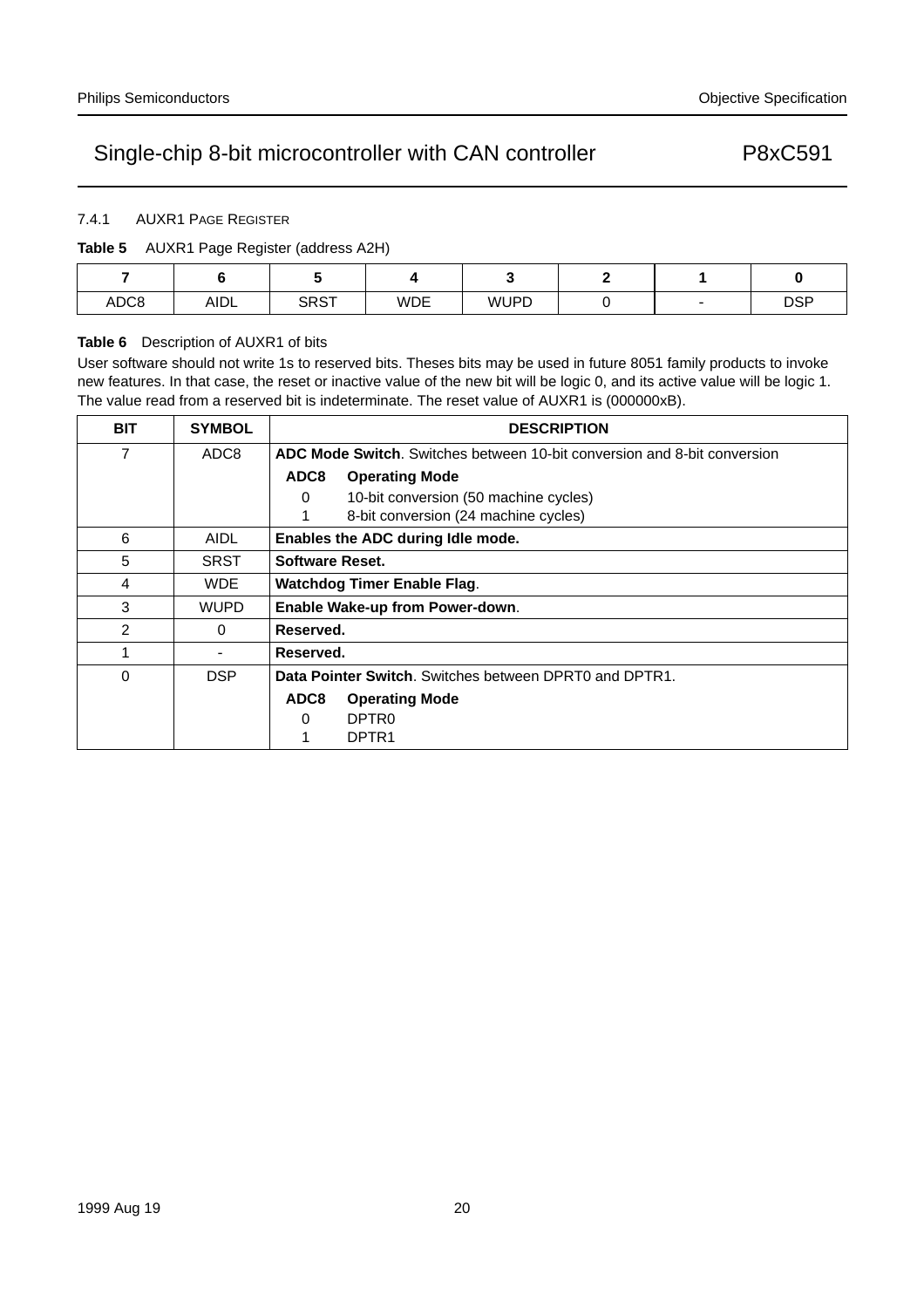### **8 I/O FACILITIES**

The P8xC591 consists of 32 I/O Port lines with partly multiple functions. The I/O's are held HIGH during reset (asynchronous, before oscillator is running).

Ports 0, 1, 2 and 3 perform the following alternative functions:

- Port 0 is the same as in the 80C51. After reset the Port Special Function Register is set to 'FFh' as known from other 80C51 derivatives. Port 0 also provides the multiplexed low-order address and data bus used for expanding the P8xC591 with standard memories and peripherals.
- Port 1 supports several alternative functionalities. For this reason it has different I/O stages. Note, port P1.0 and P1.1 are Driven-High and P1.2 to P1.7 are High-Impedance (Tri-state) after reset.
- Port 2 is the same as in the 80C51. After reset the Port Special Function Register is set to 'FFh' as known from other 80C51 derivatives. Port 2 also provides the high-order address bus when the P8xC591 is expanded with external Program Memory and/or external Data Memory.
- Port 3 is the same as in the 80C51. During reset the Port 3 Special Function Register is set to 'FFh' as known from other 80C51 derivatives.

### **9 OSCILLATOR CHARACTERISTICS**

XTAL1 and XTAL2 are the input and output, respectively, of an inverting amplifier. The pins can be configured for use as an on-chip oscillator, as shown in the logic symbol.

To drive the device from an external clock source, XTAL1 should be driven while XTAL2 is left unconnected. There are no requirements on the duty cycle of the external clock signal. However, minimum and maximum high and low times specified in the data sheet must be observed.

#### **10 RESET**

A reset is accomplished by holding the  $\overline{\text{RST}}$  pin LOW for at least two machine cycles (12 oscillator periods), while the oscillator is running. To insure a good power-on reset, the RST pin must be low long enough to allow the oscillator time to start up (normally a few milliseconds) plus two machine cycles.

The RST line can also be pulled LOW internally by a pull-down transistor activated by the watchdog timer T3. The length of the output pulse from T3 is 3 machine cycles. A pulse of such short duration is necessary in order to recover from a processor or system fault as fast as possible.

Note that the short reset pulse from Timer T3 cannot discharge the power-on reset capacitor (see Figure 8). Consequently, when the watchdog timer is also used to set external devices, this capacitor arrangement should not be connected to the  $\overline{\text{RST}}$  pin, and a different circuit should be used to perform the power-on reset operation. A timer T3 overflow, if enabled, will force a reset condition to the P8xC591 by an internal connection, whether the output RST is pulled-up HIGH or not.

A reset may be performed in software by setting the software reset bit, SRST (AUXR1.5).

This device also has a Power-on Detect Reset circuit as  $V_{CC}$  transitions from  $V_{CC}$  past  $V_{RST}$ .



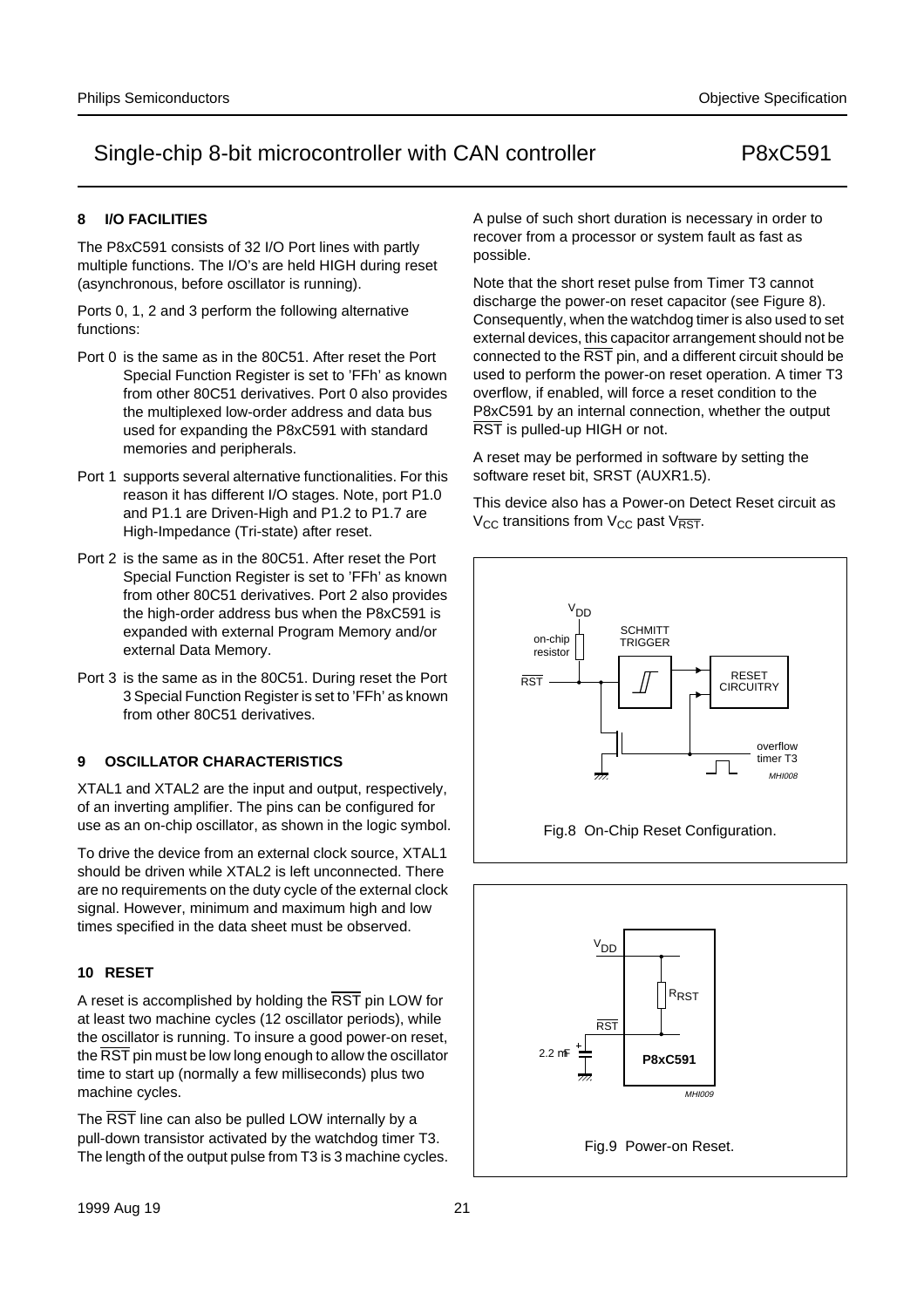#### **11 LOW POWER MODES**

#### **11.1 Stop Clock Mode**

The static design enables the clock speed to be reduced down to 0 MHz (stopped). When the oscillator is stopped, the RAM and Special Function Registers retain their values. This mode allows step-by-step utilization and permits reduced system power consumption by lowering the clock frequency down to any value. For lowest power consumption the Power-down mode is suggested.

#### **11.2 Idle Mode**

In the Idle mode (see Table 7), the CPU puts itself to sleep while all of the on-chip peripherals stay active. The instruction to invoke the idle mode is the last instruction executed in the normal operating mode before the Idle mode is activated. The CPU contents, the on-chip RAM, and all of the special function registers remain intact during this mode. The Idle mode can be terminated either by any enabled interrupt (at which time the process is picked up at the interrupt service routine and continued), or by a hardware reset which starts the processor in the same manner as a Power-on reset.

#### **11.3 Power-down Mode**

To save even more power, a Power-down mode (see Table 7) can be invoked by software. In this mode, the oscillator is stopped and the instruction that invoked Power Down is the last instruction executed. The on-chip RAM and Special Function Registers retain their values down to 2.0 V and care must be taken to return  $V_{CC}$  to the minimum specified operating voltages before the Power-down Mode is terminated.

A hardware reset or external interrupt can be used to exit from Power-down. The Wake-up from Power-down bit, WUPD (AUXR1.3) must be set in order for an interrupt to cause a Wake-up from Power-down. Reset redefines all the SFRs but does not change the on-chip RAM. A Wake-up allows both the SFRs and the on-chip RAM to retain their values.

To properly terminate Power-down the reset or external interrupt should not be executed before  $V_{CC}$  is restored to its normal operating level and must be held active long enough for the oscillator to restart and stabilize (normally less than 10 ms).

| <b>MODE</b> | <b>MEMORY</b> | <b>ALE</b> | <b>PSEN</b> | PORT <sub>0</sub> | PORT <sub>1</sub> | PORT <sub>2</sub> | PORT <sub>3</sub> | PWM <sub>0</sub> /<br>PWM <sub>1</sub> |
|-------------|---------------|------------|-------------|-------------------|-------------------|-------------------|-------------------|----------------------------------------|
| Idle        | internal      |            |             | port data         | port data         | port data         | port data         | high                                   |
|             | external      |            |             | float             | port data         | address           | port data         | high                                   |
| Power-down  | internal      |            |             | port data         | port data         | port data         | port data         | high                                   |
|             | external      |            |             | float             | port data         | port data         | port data         | high                                   |

**Table 7** Status of external pins during Idle and Power-down modes

With an external interrupt, INTO and INT1 must be enabled and configured as level-sensitive. Holding the pin low restarts the oscillator but bringing the pin back high completes the exit. Once the interrupt is serviced, the next instruction to be executed after RETI will be the one following the instruction that put the device into Power-down.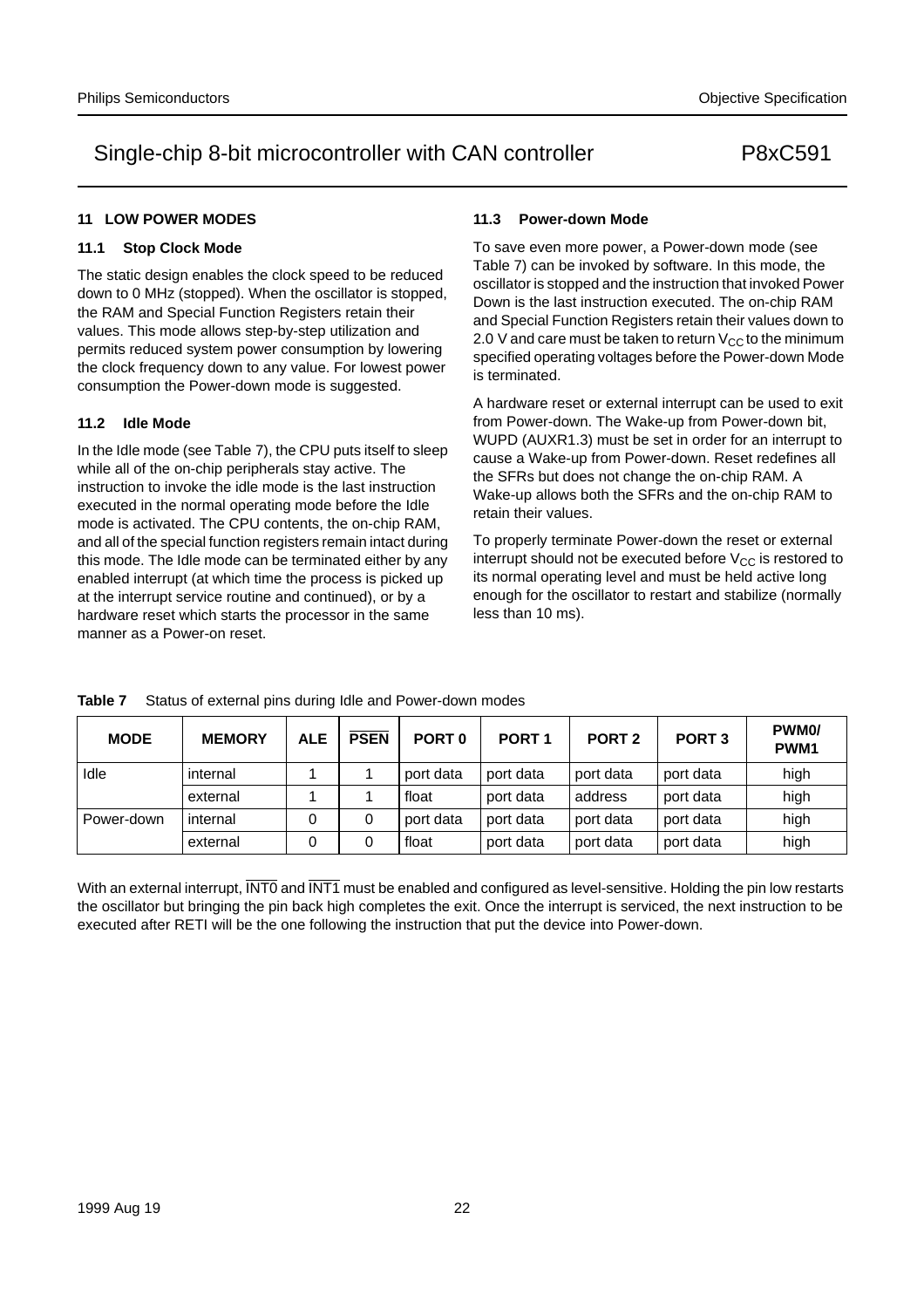#### 11.3.1 POWER OFF FLAG

The Power Off Flag (POF) is set by on-chip circuitry when the  $V_{CC}$  level on the P8xC591 rises from 0 to 5 V. The POF bit can be set or cleared by software allowing a user to determine if the reset is the result of a power-on or warm after Power-down. The  $V_{CC}$  level must remain above 3 V for the POF to remain unaffected by the  $V_{CC}$  level.

#### 11.3.2 DESIGN CONSIDERATION

• When the Idle mode is terminated by a hardware reset, the device normally resumes program execution, from where it left off, up to two machine cycles before the internal reset algorithm takes control. On-chip hardware inhibits access to internal RAM in this event, but access to the port pins is not inhibited. To eliminate the possibility of an unexpected write when Idle is terminated by reset, the instruction following the one that invokes Idle should not be one that writes to a port pin or to external memory.

#### 11.3.3 ONCETM MODE

The ONCETM ("On-Circuit Emulation") Mode facilities testing and debugging of systems without the device having to be removed from the circuit. The ONCE Mode is invoked by:

- 1. Pull ALE low while the device is in reset an PSEN is high,
- 2. Hold ALE low as  $\overline{\text{RST}}$  is deactivated.

While the device is in ONCE Mode, the Port 0 pins go into a float state, and the other port pins and ALE and PSEN are weakly pulled high. The oscillator circuit remains active. While the device is in this mode, an emulator or test CPU can be used to drive the circuit. Normal operation is restored when a normal reset is applied.

#### 11.3.4 REDUCED EMI MODE

The ALE-Off bit, AO (AUXR.0) can be set to 0 disable the ALE output. It will automatically become active when required for external memory accesses and resume to the OFF state after completing the external memory access.

#### 11.3.5 POWER CONTROL REGISTER (PCON)

**Table 8** Power Control Register (address 87H)

| SMOD1 | SMOD <sub>0</sub> | <b>POF</b> | <b>WLE</b> | GF1 | GF0 | DГ | IDL |
|-------|-------------------|------------|------------|-----|-----|----|-----|

#### **Table 9** Description of PCON bits

If logic 1s are written to PD and IDL at the same time, PD takes precedence. The reset value of PCON is (0XX00000).

| <b>BIT</b> | <b>SYMBOL</b>     | <b>DESCRIPTION</b>                                                                                                                                         |
|------------|-------------------|------------------------------------------------------------------------------------------------------------------------------------------------------------|
| 7          | SMOD <sub>1</sub> | <b>Double Baud rate.</b> When set to logic 1 the baud rate is doubled when the serial port<br>SIO0 is being used in Modes 1, 2 and 3.                      |
| 6          | SMOD <sub>0</sub> | Double Baud rate. Selects SM0/FE for SCON.7 bit.                                                                                                           |
| 5          | <b>POF</b>        | Power Off flag.                                                                                                                                            |
| 4          | <b>WLE</b>        | Watchdog Load Enable. This flag must be set by software prior to loading T3<br>(Watchdog Timer). It is cleared when T3 is loaded.                          |
| 3          | GF1               | General purpose flag bits.                                                                                                                                 |
| 2          | GF <sub>0</sub>   |                                                                                                                                                            |
| 1          | PD.               | <b>Power-down mode select.</b> Setting this bit activates Power-down mode. It can only be<br>set if the Watchdog timer enable bit 'WDE' is set to logic 0. |
| $\Omega$   | <b>IDL</b>        | <b>Idle mode select.</b> Setting this bit activates the Idle mode.                                                                                         |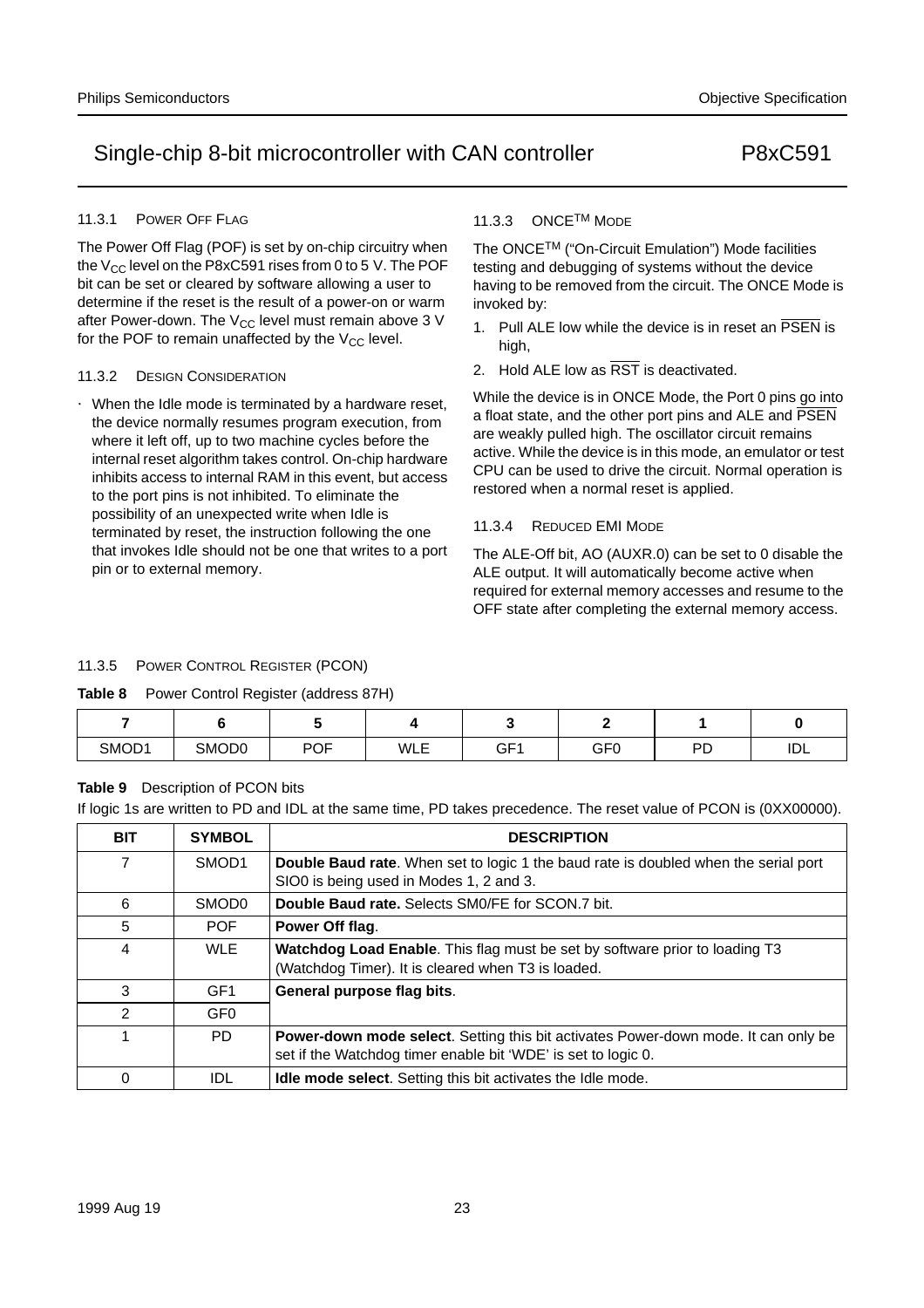### **12 CAN, CONTROLLER AREA NETWORK**

Controller Area Network is the definition of a high performance communication protocol for serial data communication. The CAN controller circuitry is designed to provide a full implementation of the CAN-Protocol according to the CAN Specification Version 2.0 B. Microcontroller including this on-chip CAN Controller are used to build powerful local networks, both for general industrial and automotive environments. The result is a strongly reduced wiring harness and enhanced diagnostic and supervisory capabilities.

The P8xC591 includes the same functions known from the SJA1000 stand-alone CAN Controller from Philips Semiconductors with the following improvements:

- Enhanced receive interrupt
- Enhanced acceptance filter
	- 8 filter for standard frame formats
	- 4 filter for extended formats
	- "change on the fly" feature.

#### **12.1 Features of the PeliCAN Controller**

#### 12.1.1 GENERAL CAN FEATURES

- CAN 2.0B protocol compatibility
- Multi-master architecture
- Bus access priority determined by the message identifier (11 bit or 29 bit)
- Non destructive bit-wise arbitration
- Guaranteed latency time for high priority messages
- Programmable transfer rate (up to 1Mbit/s)
- Multicast and broadcast message facility
- Data length from 0 up to 8 bytes
- Powerful error handling capability
- Non-return-to-zero (NRZ) coding/decoding with bit-stuffing
- Suitable for use in a wide range of networks including SAE's network classes A, B, C.
- 12.1.2 P8XC591 PELICAN FEATURES (ADDITIONAL TO CAN 2.0B)
- Supports 11-bit identifier as well as 29-bit identifier
- Bit rates up to 1 Mbit/s
- Error Counters with read / write access
- Programmable Error Warning Limit
- Arbitration Lost Interrupt with detailed bit position
- Single Shot Transmission (no re-transmission)
- Listen Only Mode (no acknowledge, no active error flags)
- Hot Plugging support (software driven bit rate detection)
- Extended receive buffer (FIFO, 64 byte)
- Receive Buffer level sensitive Receive Interrupt
- High Priority Acceptance Filters for Receive Interrupt
- Acceptance Filters with "change on the fly" feature
- Reception of "own" messages (Self Reception Request)
- Programmable CAN output driver configuration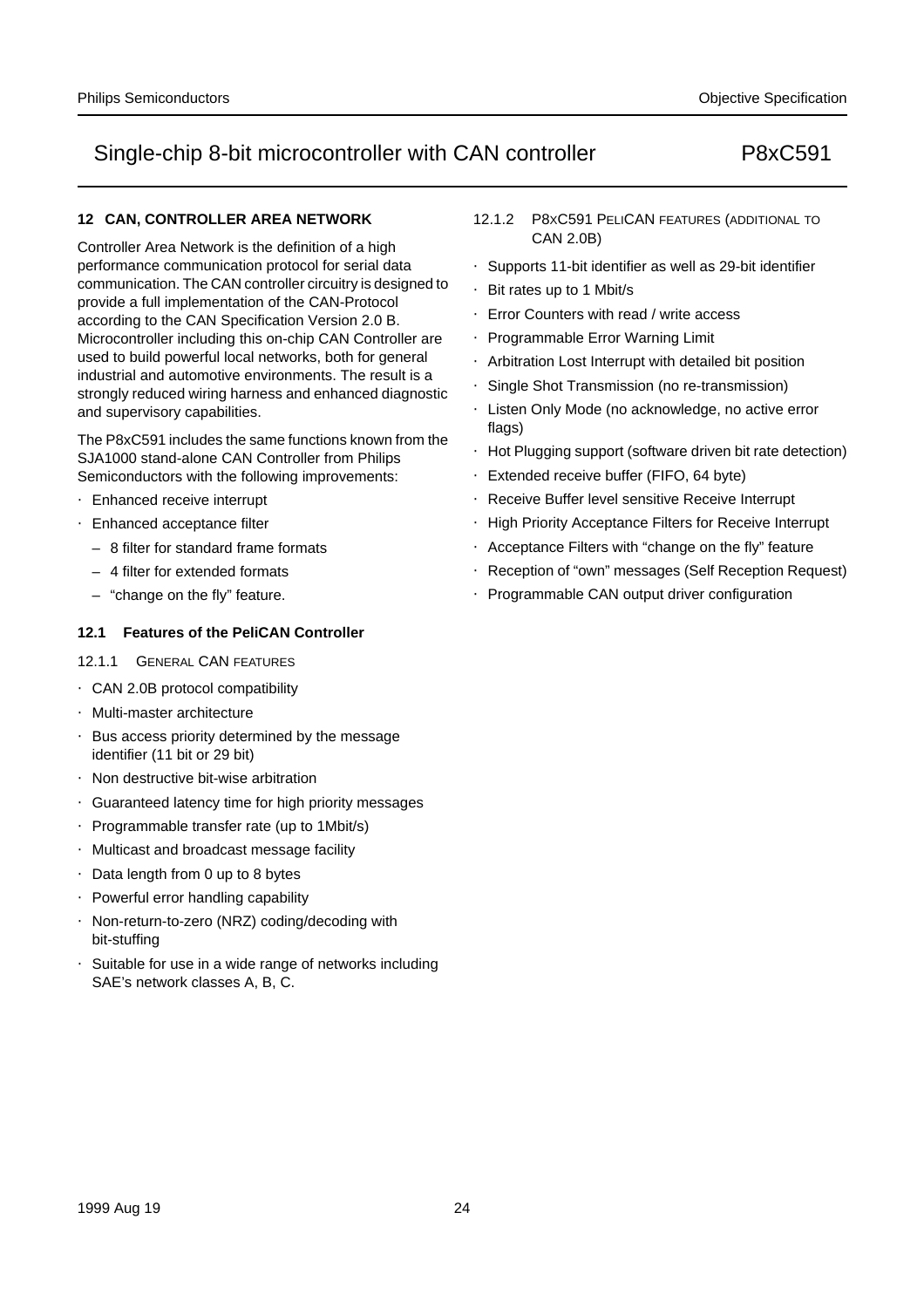### **12.2 PeliCAN structure**

A 80C51 CPU Interface connects the PeliCAN to the internal bus of the P8xC591 microcontroller. Via five Special Function Registers CANADR, CANDAT, CANMOD, CANSTA and CANCON the CPU has access to the PeliCAN. The SFR will described later on.

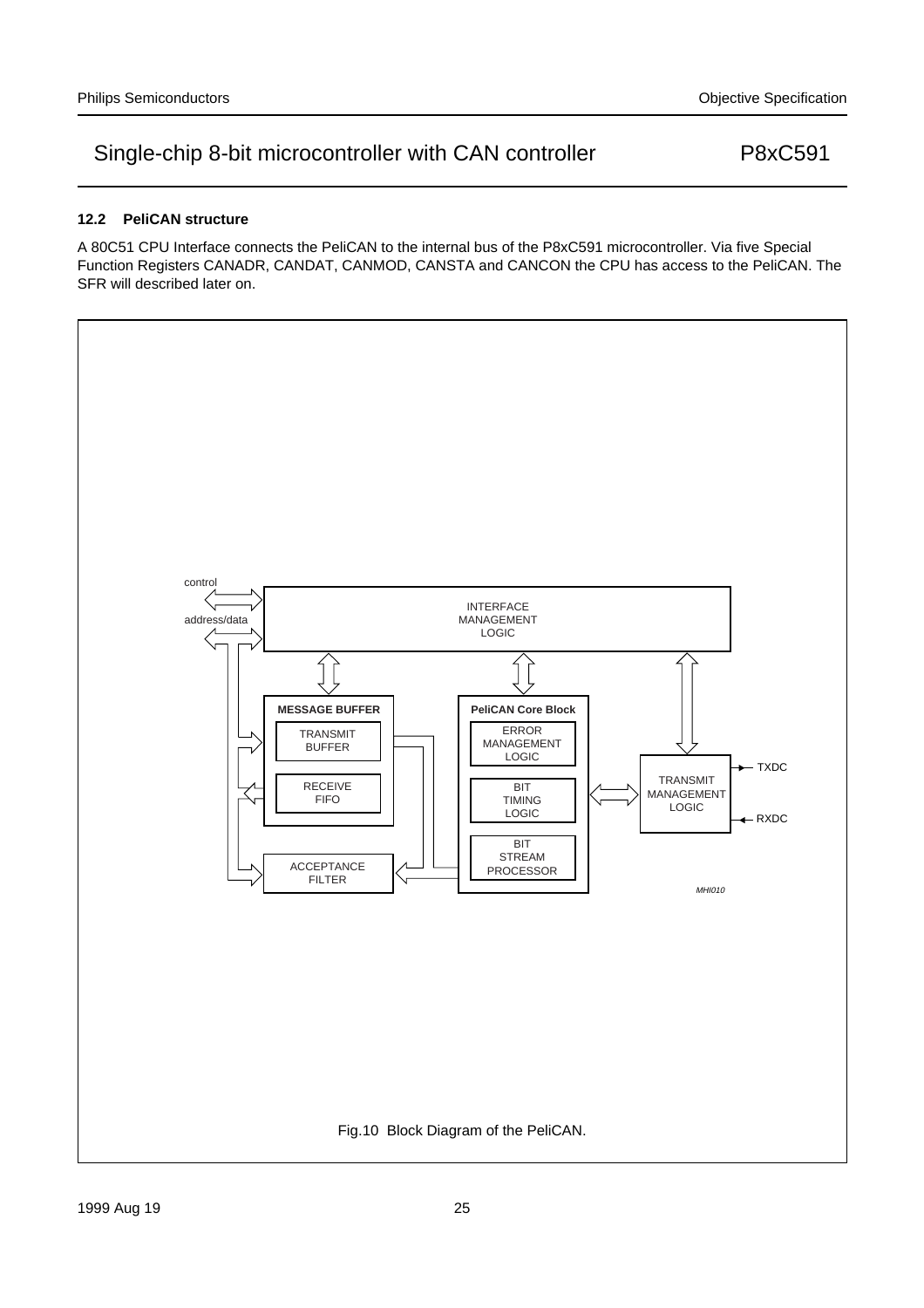#### 12.2.1 INTERFACE MANAGEMENT LOGIC (IML)

The Interface Management Logic interprets commands from the CPU, controls addressing of the CAN Registers and provides interrupts and status information to the CPU. Additionally it drives the universal interface of the PeliCAN.

#### 12.2.2 TRANSMIT BUFFER (TXB)

The Transmit Buffer is an interface between the CPU and the Bit Stream Processor (BSP) and is able to store a complete CAN message which should be transmitted over the CAN network. The buffer is 13 bytes long, written by the CPU and read out by the BSP or the CPU itself.

#### 12.2.3 RECEIVE BUFFER (RXB, RXFIFO)

The Receive Buffer is an interface between the Acceptance Filter and the CPU and stores the received and accepted messages from the CAN Bus line. The Receive Buffer (RXB) represents a CPU-accessible 13-byte-window of the Receive FIFO (RXFIFO), which has a total length of 64 bytes depending on the implementation. With the help of this FIFO the CPU is able to process one message while other messages are being received.

#### 12.2.4 ACCEPTANCE FILTER (ACF)

The Acceptance Filter compares the received identifier with the Acceptance Filter Table contents and decides whether this message should be accepted or not. In case of a positive acceptance test, the complete message is stored in the RXFIFO. The ACF contains 4 independent Acceptance Filter banks supporting extended and standard CAN frames with "change on the fly" feature.

#### 12.2.5 BIT STREAM PROCESSOR (BSP)

The Bit Stream Processor is a sequencer, controlling the data stream between the Transmit Buffer, RXFIFO and the CAN-Bus. It also performs the error detection, arbitration, stuffing and error handling on the CAN bus.

#### 12.2.6 ERROR MANAGEMENT LOGIC (EML)

The EML is responsible for the error confinement of the transfer-layer modules. It gets error announcements from the BSP and then informs the BSP and IML about error statistics.

#### 12.2.7 BIT TIMING LOGIC (BTL)

The Bit Timing Logic monitors the serial CAN bus line and handles the Bus line-related bit timing. It synchronizes to the bit stream on the CAN Bus on a "recessive" to "dominant" Bus line transition at the beginning of a message (hard synchronization) and resynchronizes on further transitions during the reception of a message (soft synchronization). The BTL also provides programmable time segments to compensate for the propagation delay times and phase shifts (e.g., due to oscillator drifts) and to define the sampling time and the number of samples to be taken within a bit time.

#### 12.2.8 TRANSMIT MANAGEMENT LOGIC (TML)

The Transmit Management Logic provides the driver signals for the push-pull CAN TX transistor stage. Depending on the programmable output driver configuration the external transistors are switched on or off. Additionally a short circuit protection and the asynchronous float on hardware reset is performed here.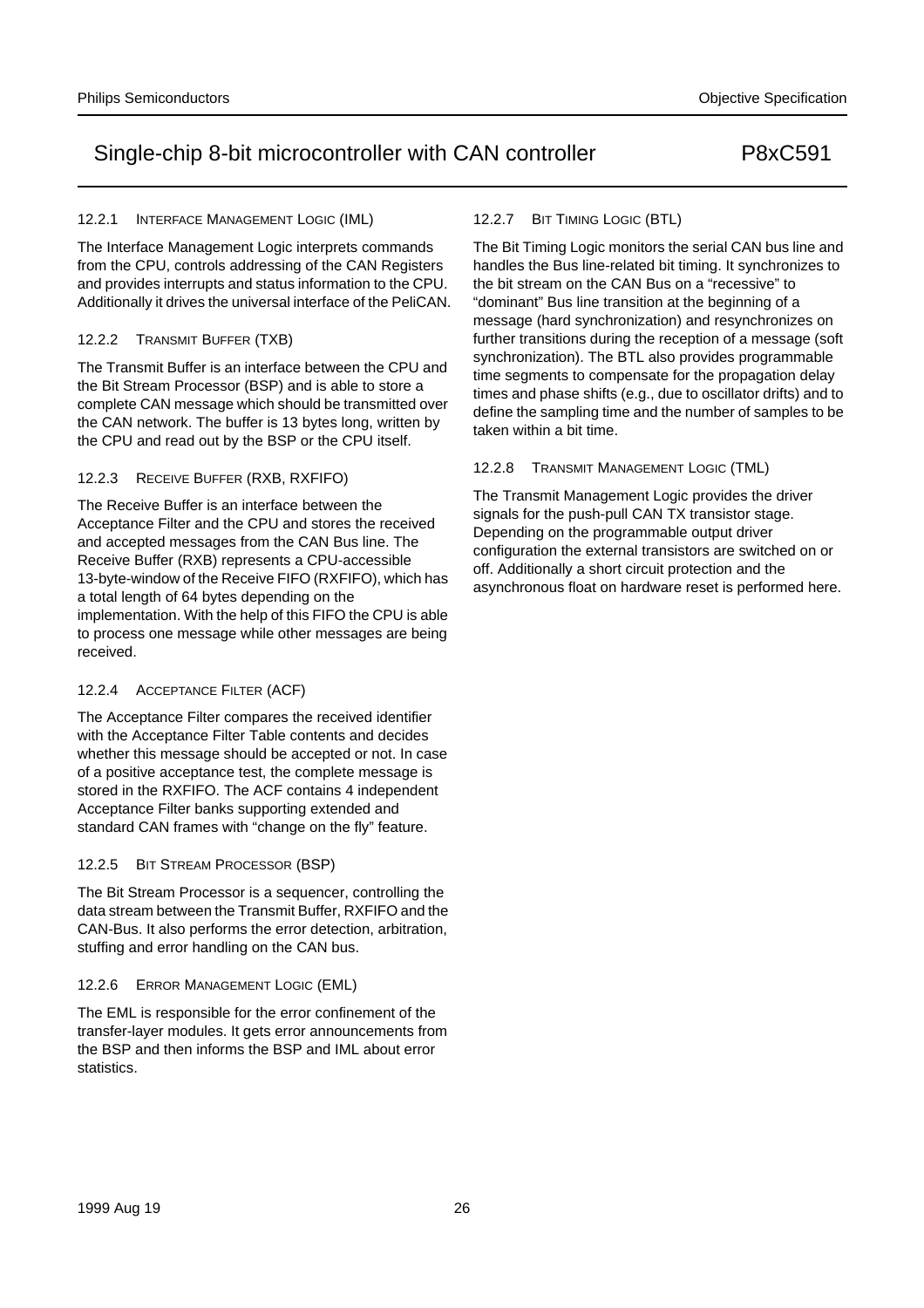#### **12.3 Communication between PeliCAN Controller and CPU**

A 80C51 CPU Interface connects the PeliCAN to the internal bus of an 80C51 microcontroller. Special Function Registers, allows a smart and fast access to the PeliCAN registers and RAM area. Because of the big address range to be supported, an indirect pointer based addressing is

included allowing a fast register access with address autoincrement mode. This reduces the needed number of Special Function Registers to an amount of 5.

- Five Special Function Registers (SFRs)
- Register address generation in auto-increment mode
- Access to the complete address range of the PeliCAN



#### 12.3.1 SPECIAL FUNCTION REGISTERS

Via the five Special Function Registers CANADR, CANDAT, CANMOD, CANSTA and CANCON the CPU has access to the PeliCAN Block. Note that CANCON and CANSTA have different registers mapped depending on the direction of the access.

The PeliCAN registers may be accessed in two different ways. The most important registers, which should support software polling or are controlling major CAN functions are accessible directly as separate SFRs. Other parts of the PeliCAN Block are accessible using an indirect pointer mechanism. In order to achieve a high data throughput even if the indirect access is used, an address auto-increment feature is included here.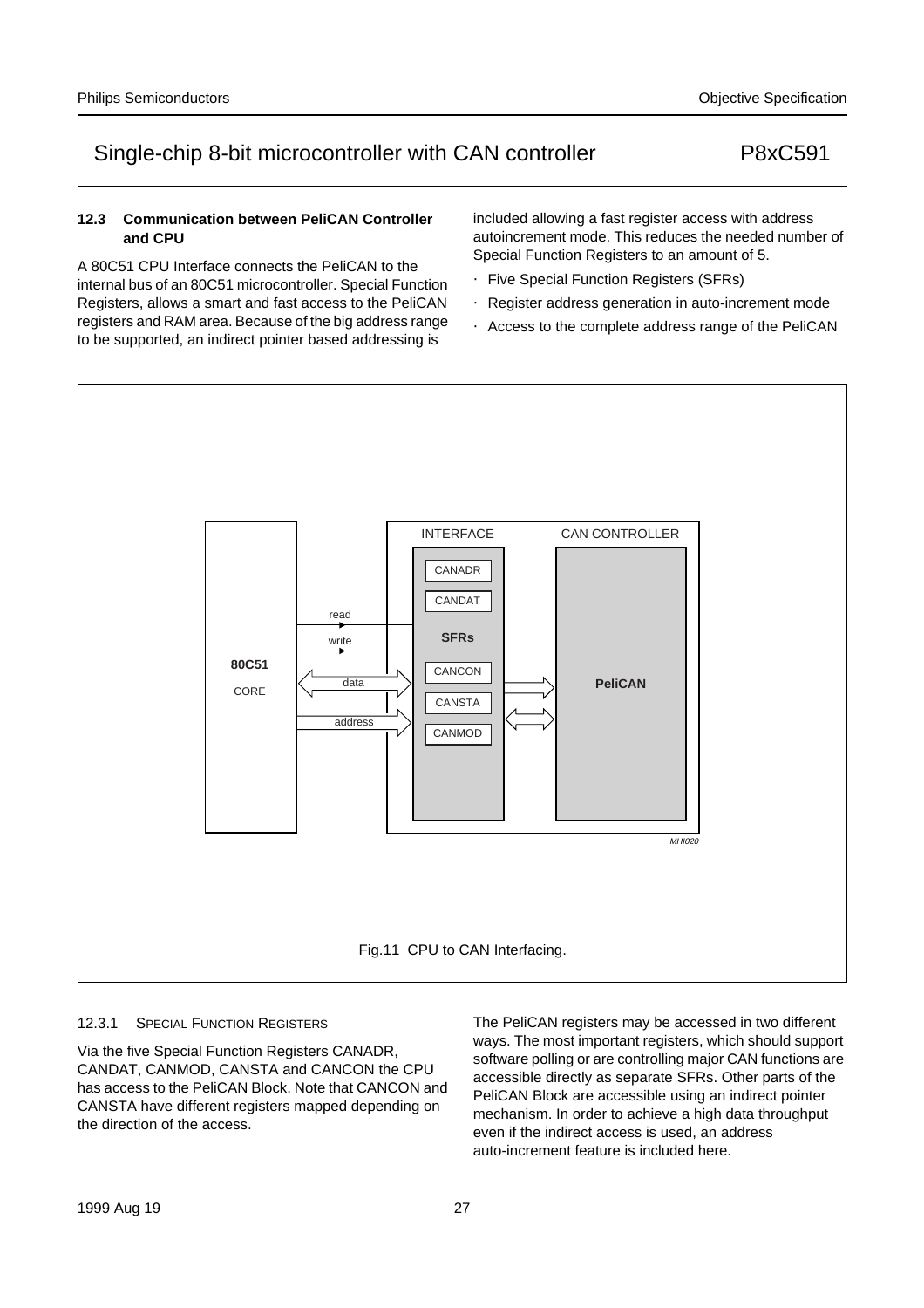| <b>SFR</b>    | <b>ACCESS</b>  | <b>PELICAN</b><br>REG. | BIT7           | BIT <sub>6</sub>  | BIT <sub>5</sub>         | BIT4        | BIT <sub>3</sub>  | BIT <sub>2</sub>  | BIT <sub>1</sub> | BIT <sub>0</sub>  | <b>SFR</b><br><b>ADDR</b> |
|---------------|----------------|------------------------|----------------|-------------------|--------------------------|-------------|-------------------|-------------------|------------------|-------------------|---------------------------|
| <b>CANADR</b> | Read/<br>Write |                        | CANA7          | CANA6             | CANA <sub>5</sub>        | CANA4       | CANA3             | CANA <sub>2</sub> | CANA1            | CANA0             | C <sub>1</sub>            |
| <b>CANDAT</b> | Read/<br>Write |                        | CAND7          | CAND <sub>6</sub> | CAND <sub>5</sub>        | CAND4       | CAND <sub>3</sub> | CAND <sub>2</sub> | CAND1            | CAND <sub>0</sub> | C <sub>2</sub>            |
| <b>CANMOD</b> | Read/<br>Write | Mode                   | ТM             | <b>RIPM</b>       | <b>RPM</b>               | <b>SM</b>   |                   | <b>STM</b>        | <b>LOM</b>       | <b>RM</b>         | C <sub>4</sub>            |
| <b>CANSTA</b> | Read           | <b>Status</b>          | <b>BS</b>      | ES                | <b>TS</b>                | <b>RS</b>   | <b>TCS</b>        | <b>TBS</b>        | <b>DOS</b>       | <b>RBS</b>        | C <sub>0</sub>            |
|               | Write          | Interrupt<br>Enable    | <b>BEIE</b>    | <b>ALIE</b>       | EPIE                     | <b>WUIE</b> | <b>DOIE</b>       | EIE               | TIE              | <b>RIE</b>        |                           |
| <b>CANCON</b> | Read           | Interrupt              | <b>BEI</b>     | ALI               | EPI                      | <b>WUI</b>  | <b>DOI</b>        | EI                | ΤI               | RI                | C <sub>3</sub>            |
|               | Write          | Command                | $\blacksquare$ |                   | $\overline{\phantom{0}}$ | <b>SRR</b>  | <b>CDO</b>        | <b>RRB</b>        | AT               | TR                |                           |

#### **Table 10** CAN Special Function Registers

#### 12.3.2 CANADR

This read/write register defines the address of one of the PeliCAN internal registers to be accessed via CANDAT. It could be interpreted as a pointer to the PeliCAN.

The read and write access to the PeliCAN Block register is performed using the CANDAT register.

With the implemented auto address increment mode a fast stack-like reading and writing of CAN Controller internal registers is provided. IF the currently defined address within CANADR is above or equal to 32 decimal, the content of CANADR is incremented automatically after any read or write access to CANDAT. For instance, loading a message into the Transmit Buffer can be done by writing the first Transmit Buffer Address (112 decimal) into CANADR and then moving byte by byte of the message to CANDAT. Incrementing CANADR beyond FFh resets CANADR to 00h.

In case CANADR is below 32 decimal, there is no automatic address incrementation performed. CANADR keeps its value even if CANDAT is accessed for reading or writing. This is to allow polling of registers in the lower address space of the PeliCAN Controller.

#### 12.3.3 CANDAT REGISTER

CANDAT is implemented as a read/write register.

The Special Function Register CANDAT appears as a port to the CAN Controller's internal register (memory location) being selected by CANADR. Reading or writing CANDAT is effectively an access to that PeliCAN internal register,

which is selected by CANADR. CANDAT is implemented as a read/write register.

Note that any access to this register automatically increments CANADR if the current address within CANADR is above ore equal to 32 decimal.

#### 12.3.4 CANMOD

With a read or write access to CANMOD the Mode Register of the PeliCAN is accessed directly. The Mode register is located at address 00h within the PeliCAN Block.

#### 12.3.5 CANSTA

The CANSTA SFR provides a direct access to the Status Register of the PeliCAN as well as to the Interrupt Enable Register, depending on the direction of the access.

Reading CANSTA is an access to the Status Register of the PeliCAN (address 2). When writing to CANSTA the Interrupt Enable Register is accessed (address 4).

#### 12.3.6 CANCON

The CANCON SFR provides a direct access to the Interrupt Register of the PeliCAN as well as to the Command register, depending on the direction of the access.

When reading CANCON the Interrupt Register of the PeliCAN is accessed (address 3), while writing to CANCON means an access to the Command Register (address 01).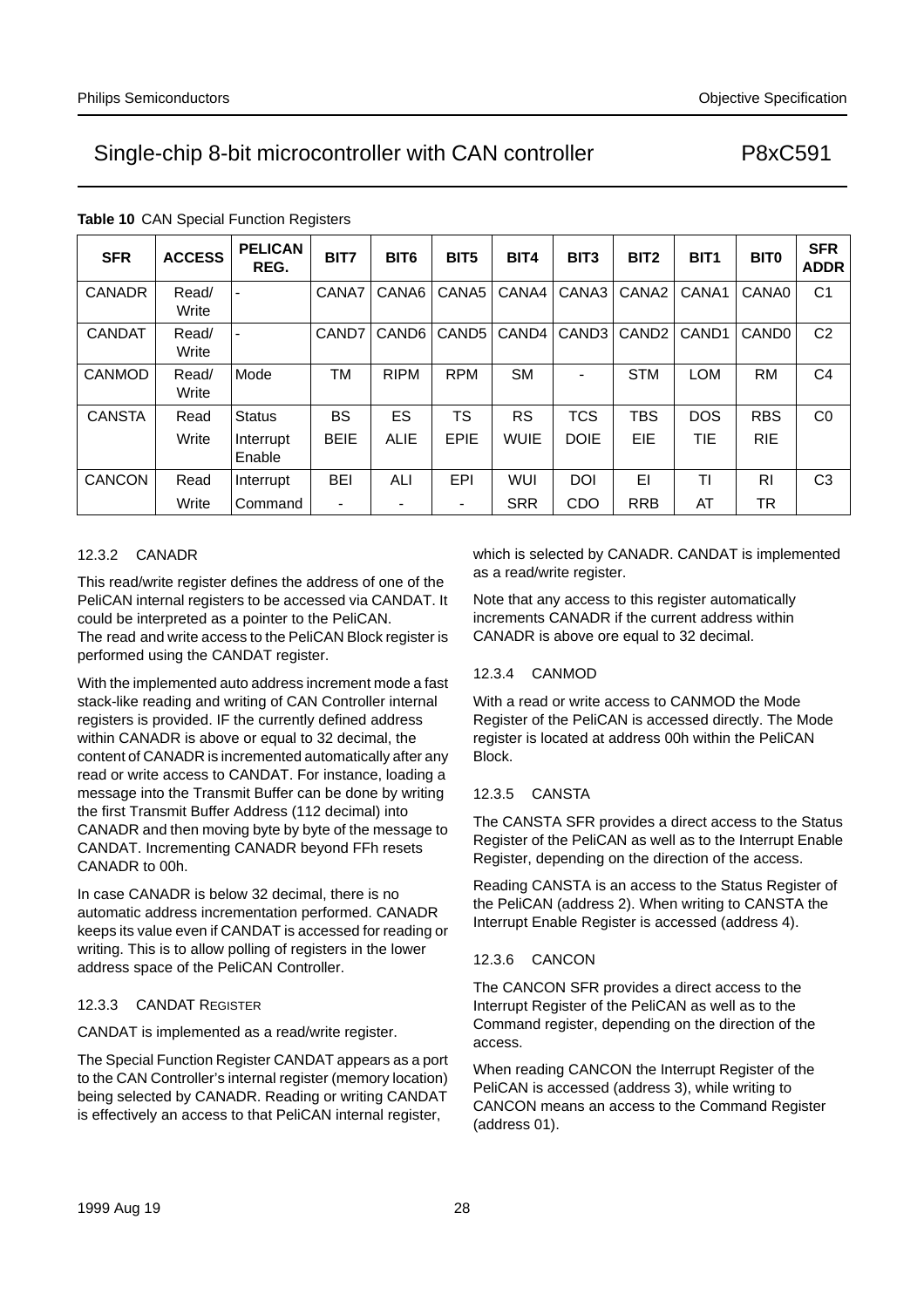#### **12.4 Register and Message Buffer description**

#### 12.4.1 ADDRESS LAYOUT

The PeliCAN internal registers appear to the host CPU as on-chip memory mapped peripheral registers. Because the PeliCAN can operate in different modes (Operating / Reset, see also Mode Register), one have to distinguish between different internal address definitions. Starting from CAN Address 128 the complete internal FIFO RAM is mapped to the CPU Interface.

#### **Table 11** Address allocation

| CAN         |                            | <b>OPERATING MODE</b>           |                            |                                 | <b>RESET MODE</b>          |  |
|-------------|----------------------------|---------------------------------|----------------------------|---------------------------------|----------------------------|--|
| ADDR.       |                            | <b>READ</b>                     | <b>WRITE</b>               | <b>READ</b>                     | <b>WRITE</b>               |  |
| $\mathbf 0$ | Mode                       |                                 | Mode                       | Mode                            | Mode                       |  |
| 1           | (00)                       |                                 | Command                    | (00)                            | Command                    |  |
| 2           | <b>Status</b>              |                                 |                            | <b>Status</b>                   |                            |  |
| 3           |                            | Interrupt                       |                            | Interrupt                       |                            |  |
| 4           |                            | Interrupt Enable                | Interrupt Enable           | Interrupt Enable                | Interrupt Enable           |  |
| 5           |                            | Rx Interrupt Level              | Rx Interrupt Level         | Rx Interrupt Level              | Rx Interrupt Level         |  |
| 6           |                            | Bus Timing 0                    |                            | Bus Timing 0                    | Bus Timing 0               |  |
| 7           |                            | Bus Timing 1                    |                            | Bus Timing 1                    | Bus Timing 1               |  |
| 8           |                            | See Note 2                      |                            |                                 |                            |  |
| 9           |                            | Rx Message Counter              |                            | Rx Message Counter              |                            |  |
| 10          |                            | <b>Rx Buffer Start Address</b>  |                            | Rx Buffer Start Address         | L,                         |  |
| 11          |                            | <b>Arbitration Lost Capture</b> |                            | <b>Arbitration Lost Capture</b> | L.                         |  |
| 12          |                            | <b>Error Code Capture</b>       |                            | <b>Error Code Capture</b>       |                            |  |
| 13          | <b>Error Warning Limit</b> |                                 | <b>Error Warning Limit</b> | <b>Error Warning Limit</b>      | <b>Error Warning Limit</b> |  |
| 14          | <b>Rx Error Counter</b>    |                                 |                            | Rx Error Counter                | <b>Rx Error Counter</b>    |  |
| 15          | <b>TX Error Counter</b>    |                                 |                            | <b>TX Error Counter</b>         | <b>TX Error Counter</b>    |  |
| 16 to 28    | reserved (00)              |                                 |                            | reserved (00)                   |                            |  |
| 29          |                            | <b>ACF Mode</b>                 |                            | <b>ACF Mode</b>                 | <b>ACF Mode</b>            |  |
| 30          |                            | <b>ACF Enable</b>               | <b>ACF Enable</b>          | <b>ACF Enable</b>               | <b>ACF Enable</b>          |  |
| 31          |                            | <b>ACF Priority</b>             | <b>ACF Priority</b>        | <b>ACF Priority</b>             | <b>ACF Priority</b>        |  |
| 32          |                            | Acceptance Code 0               | Acceptance Code 0          | Acceptance Code 0               | Acceptance Code 0          |  |
| 33          |                            | Acceptance Code 1               | Acceptance Code 1          | Acceptance Code 1               | Acceptance Code 1          |  |
| 34          | B                          | Acceptance Code 2               | Acceptance Code 2          | Acceptance Code 2               | Acceptance Code 2          |  |
| 35          | Α<br>N                     | Acceptance Code 3               | Acceptance Code 3          | Acceptance Code 3               | Acceptance Code 3          |  |
| 36          | K                          | Acceptance Mask 0               | Acceptance Mask 0          | Acceptance Mask 0               | Acceptance Mask 0          |  |
| 37          | $\mathbf{1}$               | Acceptance Mask 1               | Acceptance Mask 1          | Acceptance Mask 1               | Acceptance Mask 1          |  |
| 38          |                            | Acceptance Mask 2               | Acceptance Mask 2          | Acceptance Mask 2               | Acceptance Mask 2          |  |
| 39          |                            | Acceptance Mask 3               | Acceptance Mask 3          | Acceptance Mask 3               | Acceptance Mask 3          |  |
| 40          |                            | Acceptance Code 0               | Acceptance Code 0          | Acceptance Code 0               | Acceptance Code 0          |  |
| 41          |                            | Acceptance Code 1               | Acceptance Code 1          | Acceptance Code 1               | Acceptance Code 1          |  |
| 42          | B                          | Acceptance Code 2               | Acceptance Code 2          | Acceptance Code 2               | Acceptance Code 2          |  |
| 43          | A<br>N                     | Acceptance Code 3               | Acceptance Code 3          | Acceptance Code 3               | Acceptance Code 3          |  |
| 44          | Κ                          | Acceptance Mask 0               | Acceptance Mask 0          | Acceptance Mask 0               | Acceptance Mask 0          |  |
| 45          | 2                          | Acceptance Mask 1               | Acceptance Mask 1          | Acceptance Mask 1               | Acceptance Mask 1          |  |
| 46          |                            | Acceptance Mask 2               | Acceptance Mask 2          | Acceptance Mask 2               | Acceptance Mask 2          |  |
| 47          |                            | Acceptance Mask 3               | Acceptance Mask 3          | Acceptance Mask 3               | Acceptance Mask 3          |  |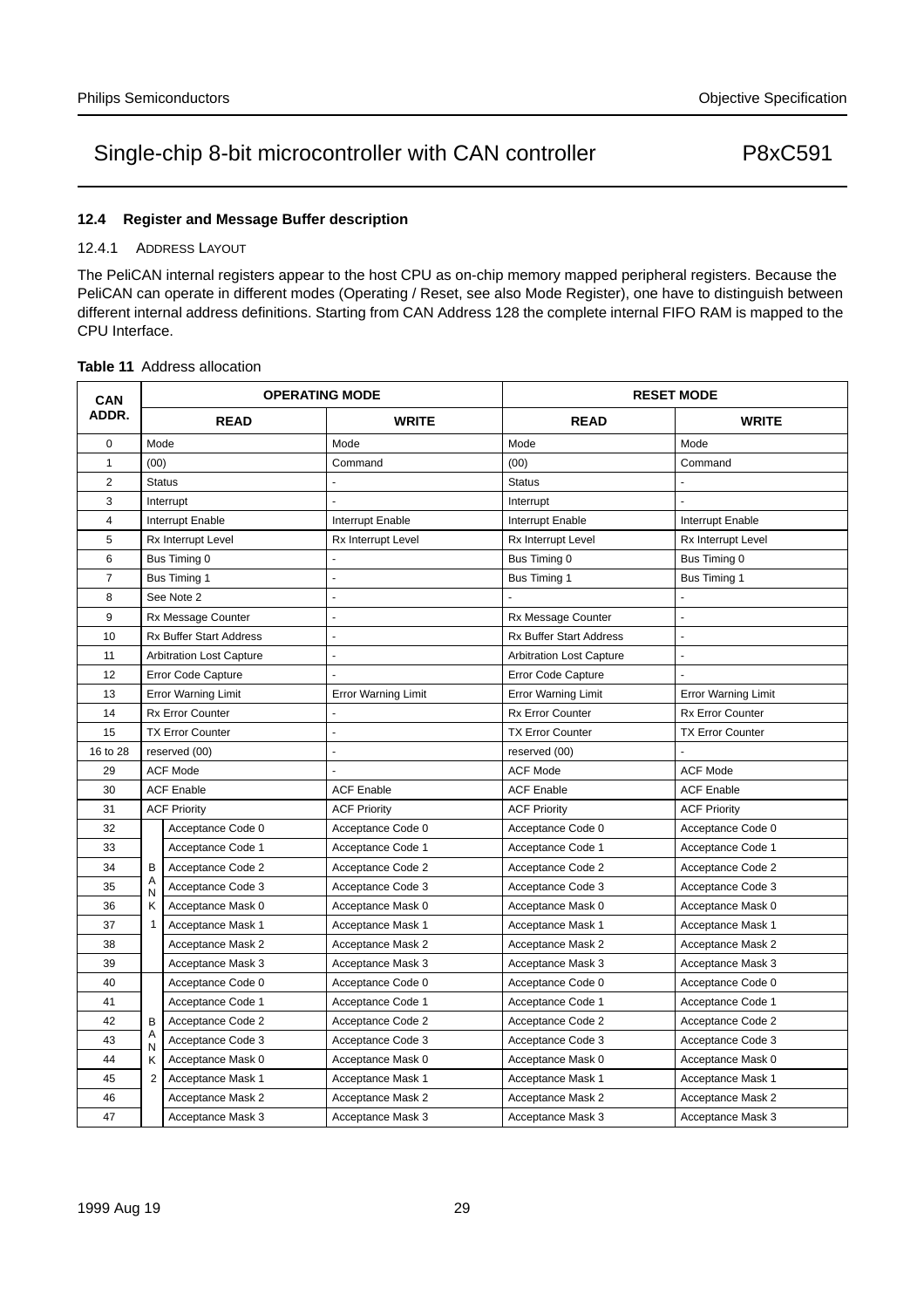| <b>CAN</b> |                   |                   | <b>OPERATING MODE</b> |                   |                   |                             |                   | <b>RESET MODE</b>           |                   |  |
|------------|-------------------|-------------------|-----------------------|-------------------|-------------------|-----------------------------|-------------------|-----------------------------|-------------------|--|
| ADDR.      |                   | <b>READ</b>       |                       |                   | <b>WRITE</b>      | <b>READ</b>                 |                   | <b>WRITE</b>                |                   |  |
| 48         |                   | Acceptance Code 0 |                       | Acceptance Code 0 |                   | Acceptance Code 0           |                   |                             | Acceptance Code 0 |  |
| 49         |                   | Acceptance Code 1 |                       | Acceptance Code 1 |                   | Acceptance Code 1           |                   | Acceptance Code 1           |                   |  |
| 50         | B                 | Acceptance Code 2 |                       | Acceptance Code 2 |                   | Acceptance Code 2           |                   | Acceptance Code 2           |                   |  |
| 51         | A<br>N            | Acceptance Code 3 |                       | Acceptance Code 3 |                   | Acceptance Code 3           |                   | Acceptance Code 3           |                   |  |
| 52         | ĸ                 | Acceptance Mask 0 |                       |                   | Acceptance Mask 0 |                             | Acceptance Mask 0 |                             | Acceptance Mask 0 |  |
| 53         | 3                 | Acceptance Mask 1 |                       | Acceptance Mask 1 |                   | Acceptance Mask 1           |                   | Acceptance Mask 1           |                   |  |
| 54         |                   | Acceptance Mask 2 |                       | Acceptance Mask 2 |                   | Acceptance Mask 2           |                   | Acceptance Mask 2           |                   |  |
| 55         |                   | Acceptance Mask 3 |                       | Acceptance Mask 3 |                   | Acceptance Mask 3           |                   | Acceptance Mask 3           |                   |  |
| 56         |                   | Acceptance Code 0 |                       | Acceptance Code 0 |                   | Acceptance Code 0           |                   | Acceptance Code 0           |                   |  |
| 57         |                   | Acceptance Code 1 |                       | Acceptance Code 1 |                   | Acceptance Code 1           |                   | Acceptance Code 1           |                   |  |
| 58         | B                 | Acceptance Code 2 |                       | Acceptance Code 2 |                   | Acceptance Code 2           |                   | Acceptance Code 2           |                   |  |
| 59         | Α<br>N            | Acceptance Code 3 |                       | Acceptance Code 3 |                   | Acceptance Code 3           |                   | Acceptance Code 3           |                   |  |
| 60         | κ                 | Acceptance Mask 0 |                       | Acceptance Mask 0 |                   | Acceptance Mask 0           |                   | Acceptance Mask 0           |                   |  |
| 61         | $\overline{4}$    | Acceptance Mask 1 |                       | Acceptance Mask 1 |                   | Acceptance Mask 1           |                   | Acceptance Mask 1           |                   |  |
| 62         |                   | Acceptance Mask 2 |                       | Acceptance Mask 2 |                   | Acceptance Mask 2           |                   | Acceptance Mask 2           |                   |  |
| 63         | Acceptance Mask 3 |                   | Acceptance Mask 3     |                   | Acceptance Mask 3 |                             | Acceptance Mask 3 |                             |                   |  |
| 64 to 95   | reserved (00)     |                   |                       |                   | reserved (00)     |                             |                   |                             |                   |  |
|            |                   | (SFF)             | (EFF)                 |                   |                   | (SFF)                       | (EFF)             | (SFF)                       | (EFF)             |  |
| 96         |                   | Rx Frame Info     | Rx Frame Info         |                   |                   | Rx Frame Info               | Rx Frame Info     | Rx Frame Info               | Rx Frame Info     |  |
| 97         |                   | Rx Identifier 1   | Rx Identifier 1       |                   |                   | Rx Identifier 1             | Rx Identifier 1   | Rx Identifier 1             | Rx Identifier 1   |  |
| 98         |                   | Rx Identifier 2   | Rx Identifier 2       |                   |                   | Rx Identifier 2             | Rx Identifier 2   | Rx Identifier 2             | Rx Identifier 2   |  |
| 99         |                   | Rx Data 1         | Rx Identifier 3       |                   |                   | Rx Data 1                   | Rx Identifier 3   | Rx Data 1                   | Rx Identifier 3   |  |
| 100        |                   | Rx Data 2         | Rx Identifier 4       |                   |                   | Rx Data 2                   | Rx Identifier 4   | Rx Data 2                   | Rx Identifier 4   |  |
| 101        |                   | Rx Data 3         | Rx Data 1             |                   |                   | Rx Data 3                   | Rx Data 1         | Rx Data 3                   | Rx Data 1         |  |
| 102        |                   | Rx Data 4         | Rx Data 2             |                   |                   | Rx Data 4                   | Rx Data 2         | Rx Data 4                   | Rx Data 2         |  |
| 103        |                   | Rx Data 5         | Rx Data 3             |                   |                   | Rx Data 5                   | Rx Data 3         | Rx Data 5                   | Rx Data 3         |  |
| 104        |                   | Rx Data 6         | Rx Data 4             |                   |                   | Rx Data 6                   | Rx Data 4         | Rx Data 6                   | Rx Data 4         |  |
| 105        |                   | Rx Data 7         | Rx Data 5             |                   |                   | Rx Data 7                   | Rx Data 5         | Rx Data 7                   | Rx Data 5         |  |
| 106        |                   | Rx Data 8         | Rx Data 6             |                   |                   | Rx Data 8                   | Rx Data 6         | Rx Data 8                   | Rx Data 6         |  |
| 107        |                   | $(FIFO RAM)$ (1)  | Rx Data 7             |                   |                   | $(FIFO RAM)$ <sup>(1)</sup> | Rx Data 7         | $(FIFO RAM)$ <sup>(1)</sup> | Rx Data 7         |  |
| 108        |                   | $(FIFO RAM)$ (1)  | Rx Data 8             |                   |                   | $(FIFO RAM)$ <sup>(1)</sup> | Rx Data 8         | $(FIFO RAM)$ <sup>(1)</sup> | Rx Data 8         |  |
| 109 to 111 |                   | reserved (00)     |                       |                   |                   | reserved (00)               |                   |                             |                   |  |
|            |                   | (SFF)             | (EFF)                 |                   |                   |                             | (EFF)             | (SFF)                       | (EFF)             |  |
| 112        |                   | Tx Frame Info     | Tx Frame Info         | Tx Frame Info     | Tx Frame Info     | Tx Frame Info               | Tx Frame Info     | Tx Frame Info               | Tx Frame Info     |  |
| 113        |                   | Tx Identifier 1   | Tx Identifier 1       | Tx Identifier 1   | Tx Identifier 1   | Tx Identifier 1             | Tx Identifier 1   | Tx Identifier 1             | Tx Identifier 1   |  |
| 114        |                   | Tx Identifier 2   | Tx Identifier 2       | Tx Identifier 2   | Tx Identifier 2   | Tx Identifier 2             | Tx Identifier 2   | Tx Identifier 2             | Tx Identifier 2   |  |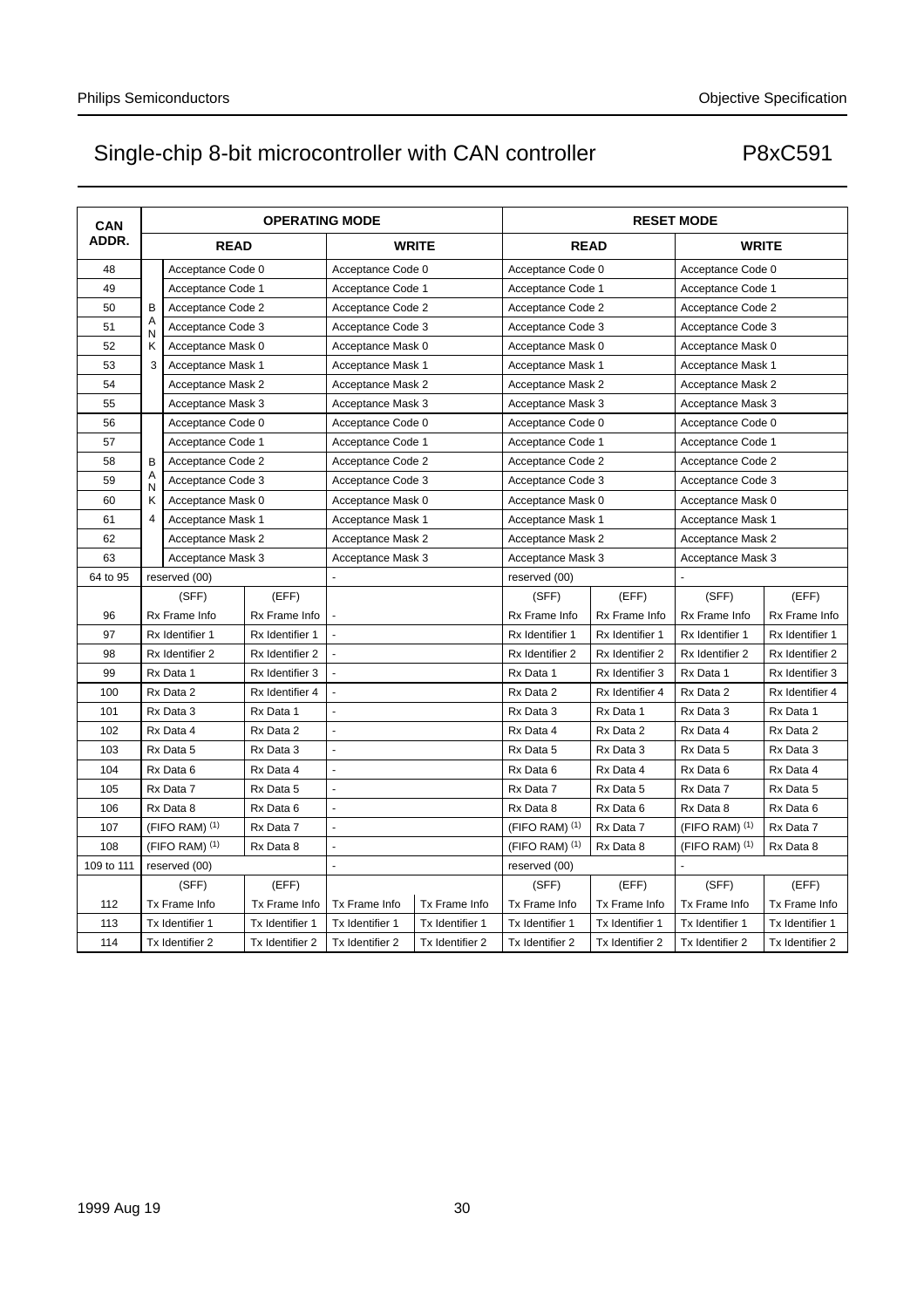| <b>CAN</b>      |                                     | <b>OPERATING MODE</b> |                        |                 | <b>RESET MODE</b>              |                     |                                |                     |  |
|-----------------|-------------------------------------|-----------------------|------------------------|-----------------|--------------------------------|---------------------|--------------------------------|---------------------|--|
| ADDR.           | <b>READ</b>                         |                       | <b>WRITE</b>           |                 |                                | <b>READ</b>         | <b>WRITE</b>                   |                     |  |
| 115             | Tx Data 1                           | Tx Identifier 3       | Tx Data 1              | Tx Identifier 3 | Tx Data 1                      | Tx Identifier 3     | Tx Data 1                      | Tx Identifier 3     |  |
| 116             | Tx Data 2                           | Tx Identifier 4       | Tx Data 2              | Tx Identifier 4 | Tx Data 2                      | Tx Identifier 4     | Tx Data 2                      | Tx Identifier 4     |  |
| 117             | Tx Data 3                           | Tx Data 1             | Tx Data 3              | Tx Data 1       | Tx Data 3                      | Tx Data 1           | Tx Data 3                      | Tx Data 1           |  |
| 118             | Tx Data 4                           | Tx Data 2             | Tx Data 4              | Tx Data 2       | Tx Data 4                      | Tx Data 2           | Tx Data 4                      | Tx Data 2           |  |
| 119             | Tx Data 5                           | Tx Data 3             | Tx Data 5              | Tx Data 3       | Tx Data 5                      | Tx Data 3           | Tx Data 5                      | Tx Data 3           |  |
| 120             | Tx Data 6                           | Tx Data 4             | Tx Data 6<br>Tx Data 4 |                 | Tx Data 6                      | Tx Data 4           | Tx Data 6                      | Tx Data 4           |  |
| 121             | Tx Data 7                           | Tx Data 5             | Tx Data 7              | Tx Data 5       | Tx Data 7                      | Tx Data 5           | Tx Data 7                      | Tx Data 5           |  |
| 122             | Tx Data 8                           | Tx Data 6             | Tx Data 8              | Tx Data 6       | Tx Data 8                      | Tx Data 6           | Tx Data 8                      | Tx Data 6           |  |
| 123             | (TXB Memory)                        | Tx Data 7             | (TXB Memory)           | Tx Data 7       | (TXB Memory)                   | Tx Data 7           | (TXB Memory)                   | Tx Data 7           |  |
| 124             | (TXB Memory)                        | Tx Data 8             | (TXB Memory)           | Tx Data 8       | (TXB Memory)                   | Tx Data 8           | (TXB Memory)                   | Tx Data 8           |  |
| 125 to 127      | General purpose RAM                 |                       | General purpose RAM    |                 |                                | General purpose RAM |                                | General purpose RAM |  |
| 128             | Internal RAM Address 0 (FIFO)       |                       | ٠                      |                 | Internal RAM Address 0 (FIFO)  |                     | Internal RAM Address 0 (FIFO)  |                     |  |
| $\cdots$<br>191 | .<br>Internal RAM Address 63 (FIFO) |                       |                        |                 | Internal RAM Address 63 (FIFO) |                     | Internal RAM Address 63 (FIFO) |                     |  |

#### **Notes**

1. These address locations reflect the FIFO RAM space behind the current message. The contents are randomly after power-up and contain the beginning of the next message that is received after the current one. If no further message is received, parts of old messages may occur here.

2. Register at address 8 performs NO system function; reserved for future use.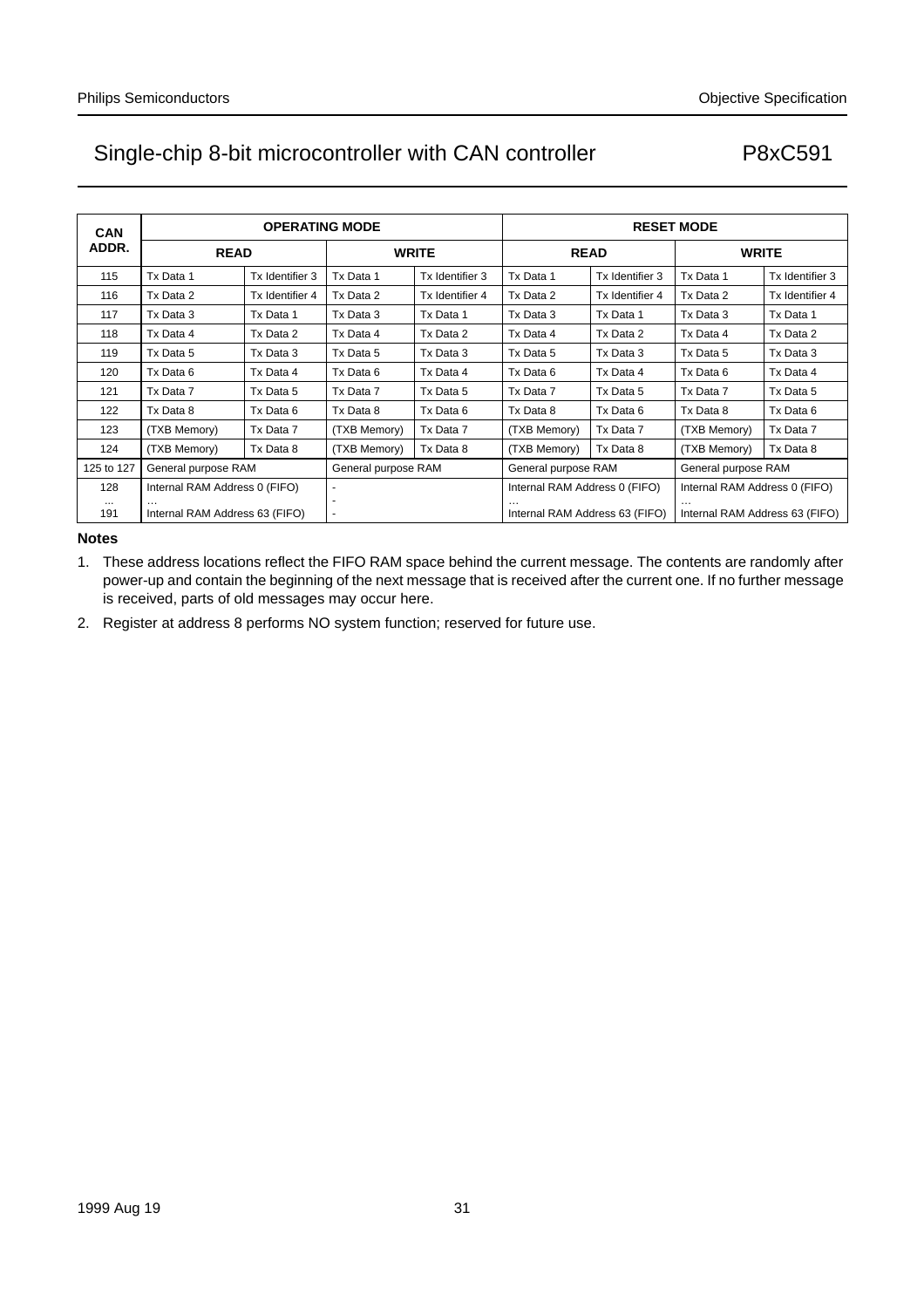#### **12.5 CAN Registers**

#### 12.5.1 RESET VALUES

Detection of a set Reset Mode bit results in aborting the current transmission / reception of a message and entering the Reset Mode. On the '1'-to-'0' transition of the Reset Mode bit, the CAN Controller returns to the mode defined within the Mode Register.

#### **Table 12** Reset mode configuration

"X" means that the values of these registers or bits are not influenced.

| ADDR.          | <b>REGISTER</b>    | <b>BIT</b>                                                                                                                           | <b>SYMBOL</b>                                                                                                              | <b>NAME</b>                                                                                                                                                                                                                                                  | <b>RESET BY</b><br><b>HARDWARE</b>                                                                                                                                                              | <b>SETTING MOD.0 BY</b><br><b>SOFTWARE OR</b><br><b>DUE TO BUS-OFF</b>                                                                                                   |
|----------------|--------------------|--------------------------------------------------------------------------------------------------------------------------------------|----------------------------------------------------------------------------------------------------------------------------|--------------------------------------------------------------------------------------------------------------------------------------------------------------------------------------------------------------------------------------------------------------|-------------------------------------------------------------------------------------------------------------------------------------------------------------------------------------------------|--------------------------------------------------------------------------------------------------------------------------------------------------------------------------|
| 0              | Mode               | MOD.7<br>MOD.6<br>MOD.5<br>MOD.4<br>MOD.3<br>MOD <sub>2</sub><br>MOD.1<br>MOD.0                                                      | <b>TM</b><br><b>RIPM</b><br><b>RPM</b><br><b>SM</b><br><b>STM</b><br><b>LOM</b><br><b>RM</b>                               | <b>Test Mode</b><br>Receive Interrupt Pulse Mode<br><b>Receive Polarity Mode</b><br>Sleep Mode<br>Self Test Mode<br>Listen Only Mode<br>Reset Mode                                                                                                           | (disabled)<br>$\mathbf{0}$<br>X no change<br>$\Omega$<br>(active low)<br>$\mathbf 0$<br>(wake-up)<br>$\mathbf 0$<br>(reserved)<br>0<br>(normal)<br>0<br>(normal)<br>$\mathbf{1}$<br>(present)   | 0 (disabled)<br>X no change<br>$\Omega$<br>(active high)<br>$\mathbf 0$<br>(wake-up)<br>(reserved)<br>0<br>no change<br>X<br>no change<br>X<br>$\mathbf{1}$<br>(present) |
| $\mathbf{1}$   | Command            | <b>CMR.7-5</b><br>CMR.4<br>CMR.3<br>CMR.2<br>CMR.1<br>CMR.0                                                                          | <b>SRR</b><br>CDO<br><b>RRB</b><br>AT<br><b>TR</b>                                                                         | <b>Self Reception Request</b><br>Clear Data Overrun<br>Release Receive Buffer<br><b>Abort Transmission</b><br><b>Transmission Request</b>                                                                                                                    | $\mathbf 0$<br>(reserved)<br>$\pmb{0}$<br>(absent)<br>0<br>(no action)<br>$\mathbf 0$<br>(no action)<br>$\mathbf 0$<br>(absent)<br>$\mathbf 0$<br>(absent)                                      | (reserved)<br>0<br>(absent)<br>0<br>(no action)<br>0<br>$\mathbf 0$<br>(no action)<br>(absent)<br>0<br>$\mathbf 0$<br>(absent)                                           |
| $\overline{2}$ | <b>Status</b>      | SR.7<br>SR.6<br><b>SR.5</b><br>SR.4<br>SR <sub>3</sub><br>SR <sub>2</sub><br><b>SR.1</b><br>SR.0                                     | <b>BS</b><br>ES<br>TS<br><b>RS</b><br><b>TCS</b><br><b>TBS</b><br><b>DOS</b><br><b>RBS</b>                                 | <b>Bus Status</b><br><b>Error Status</b><br><b>Transmit Status</b><br><b>Receive Status</b><br><b>Transmission Complete Status</b><br><b>Transmit Buffer Status</b><br>Data Overrun Status<br><b>Receive Buffer Status</b>                                   | 0<br>(Bus-On)<br>0<br>(ok)<br>$\mathbf{1}$<br>(wait idle)<br>$\mathbf{1}$<br>(wait idle)<br>$\mathbf{1}$<br>(complete)<br>$\mathbf{1}$<br>(released)<br>$\mathbf 0$<br>(absent)<br>0<br>(empty) | $\mathbf 0$<br>(reset)<br>(reset)<br>0<br>0<br>(reset)<br>0<br>(reset)<br>0<br>(reset)<br>no change (1)<br>X<br>(reset)<br>$\mathbf 0$<br>(reset)<br>0                   |
| 3              | Interrupt          | IR.7<br>IR.6<br>IR.5<br>IR.4<br>IR.3<br>IR.2<br>IR.1<br>IR.0                                                                         | <b>BEI</b><br>ALI<br>EPI<br>WUI<br>DOI<br>ΕI<br>ΤI<br><b>RI</b>                                                            | <b>Bus Error Interrupt</b><br>Arbitration Lost Interrupt<br>Error Passive Interrupt<br>Wake-Up Interrupt<br>Data Overrun Interrupt<br><b>Error Warning Interrupt</b><br><b>Transmit Interrupt</b><br>Receive Interrupt                                       | $\mathbf 0$<br>(reset)<br>$\mathbf 0$<br>(reset)<br>$\mathbf 0$<br>(reset)<br>$\Omega$<br>(reset)<br>0<br>(reset)<br>$\mathbf 0$<br>(reset)<br>0<br>(reset)<br>0<br>(reset)                     | X<br>no change $(1)$<br>(reset)<br>$\mathbf 0$<br>(reset)<br>$\mathbf 0$<br>$\mathbf 0$<br>(reset)<br>(reset)<br>0<br>X<br>no change<br>(reset)<br>0<br>0<br>(reset)     |
| $\overline{4}$ | Interrupt Enable   | IER.7<br>IER.6<br>IER.5<br>IER.4<br>IER.3<br>IER.2<br>IER.1<br>IER.0                                                                 | <b>BEIE</b><br><b>ALIE</b><br><b>EPIE</b><br><b>WUIE</b><br><b>DOIE</b><br>EIE<br><b>TIE</b><br><b>RIE</b>                 | <b>Bus Error Interrupt Enable</b><br>Arbitr. Lost Interrupt Enable<br>Error Passive Interrupt<br>Wake-Up Interrupt Enable<br>Data Overrun Interrupt Enable<br>Error Warning Interrupt Enable<br><b>Transmit Interrupt Enable</b><br>Receive Interrupt Enable | X<br>no change<br>no change<br>X<br>X<br>no change<br>X<br>no change<br>no change<br>Χ<br>X<br>no change<br>X<br>no change<br>X<br>no change                                                    | X no change<br>X no change<br>X no change<br>X no change<br>X<br>no change<br>X<br>no change<br>X<br>no change<br>Χ<br>no change                                         |
| 5              | Rx Interrupt Level |                                                                                                                                      | <b>RIL</b>                                                                                                                 | Rx Interrupt Level                                                                                                                                                                                                                                           | 00000000b                                                                                                                                                                                       | X no change                                                                                                                                                              |
| 6              | Bus Timing 0       | BTR0.7<br><b>BTR0.6</b><br><b>BTR0.5</b><br>BTR <sub>0.4</sub><br>BTR0.3<br><b>BTR0.2</b><br>BTR <sub>0.1</sub><br>BTR0.0            | SJW.1<br>SJW.0<br>BRP <sub>5</sub><br>BRP.4 BRP.3<br>BRP <sub>2</sub><br>BRP.1 BRP.0                                       | Synchronization Jump Width 1<br>Synchronization Jump Width 0<br><b>Baud Rate Prescaler 5</b><br>Baud Rate Prescaler 4<br>Baud Rate Prescaler 3<br><b>Baud Rate Prescaler 2</b><br>Baud Rate Prescaler 1<br>Baud Rate Prescaler 0                             | X no change<br>X no change<br>no change<br>Χ<br>X<br>no change<br>X<br>no change<br>X<br>no change<br>X<br>no change<br>Χ<br>no change                                                          | X no change<br>X no change<br>X<br>no change<br>X<br>no change<br>X<br>no change<br>X<br>no change<br>X<br>no change<br>Χ<br>no change                                   |
| $\overline{7}$ | Bus Timing 1       | <b>BTR1.7</b><br><b>BTR1.6</b><br><b>BTR1.5</b><br><b>BTR1.4</b><br><b>BTR1.3</b><br><b>BTR1.2</b><br><b>BTR1.1</b><br><b>BTR1.0</b> | <b>SAM</b><br><b>TSEG2.2</b><br><b>TSEG2.1</b><br><b>TSEG2.0</b><br><b>TSEG1.3</b><br><b>TSEG1.2</b><br>TSEG1.1<br>TSEG1.0 | Sampling<br>Time Segment 2.2<br>Time Segment 2.1<br>Time Segment 2.0<br>Time Segment 1.3<br>Time Segment 1.2<br>Time Segment 1.1<br>Time Segment 1.0                                                                                                         | X<br>no change<br>X<br>no change<br>X<br>no change<br>X<br>no change<br>X<br>no change<br>X<br>no change<br>Χ<br>no change<br>X<br>no change                                                    | X<br>no change<br>X no change<br>X<br>no change<br>X no change<br>no change<br>X<br>no change<br>X<br>X no change<br>X no change                                         |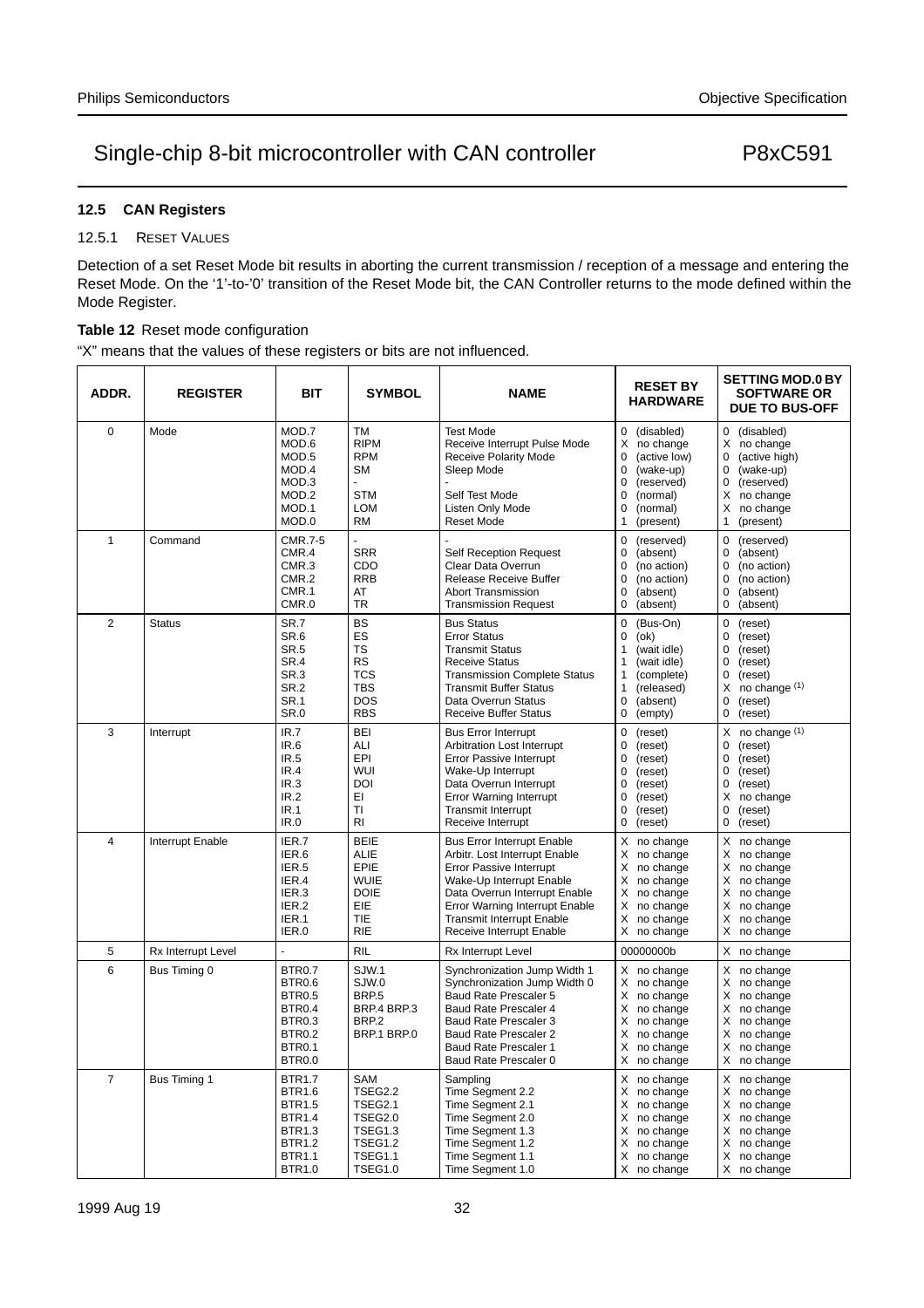| ADDR.      | <b>REGISTER</b>         |                         | <b>BIT</b>                                                                                           | <b>SYMBOL</b>                                                                                | <b>NAME</b>                                                                                                                                                                                                                  | <b>RESET BY</b><br><b>HARDWARE</b>                                                                                                        | <b>SETTING MOD.0 BY</b><br><b>SOFTWARE OR</b><br><b>DUE TO BUS-OFF</b>                                                                 |
|------------|-------------------------|-------------------------|------------------------------------------------------------------------------------------------------|----------------------------------------------------------------------------------------------|------------------------------------------------------------------------------------------------------------------------------------------------------------------------------------------------------------------------------|-------------------------------------------------------------------------------------------------------------------------------------------|----------------------------------------------------------------------------------------------------------------------------------------|
| 9          | Rx Message Counter      |                         | $\overline{a}$                                                                                       | <b>RMC</b>                                                                                   | Rx Message Counter                                                                                                                                                                                                           | 0                                                                                                                                         | $\mathbf 0$                                                                                                                            |
| 10         |                         | Rx Buffer Start Address | $\overline{a}$                                                                                       | <b>RBSA</b>                                                                                  | Rx Buffer Start Address                                                                                                                                                                                                      | 00000000 <sub>b</sub>                                                                                                                     | X no change                                                                                                                            |
| 11         | Arbitr. Lost Capture    |                         | L                                                                                                    | <b>ALC</b>                                                                                   | <b>Arbitration Lost Capture</b><br>0                                                                                                                                                                                         |                                                                                                                                           | X no change                                                                                                                            |
| 12         | Error Code Capture      |                         | L                                                                                                    | ECC                                                                                          | Error Code Capture                                                                                                                                                                                                           | $\Omega$                                                                                                                                  | X no change                                                                                                                            |
| 13         | Error Warning Limit     |                         |                                                                                                      | <b>EWLR</b>                                                                                  | Error Warning Limit Register                                                                                                                                                                                                 | 96d                                                                                                                                       | X no change                                                                                                                            |
| 14         | <b>Rx Error Counter</b> |                         | L                                                                                                    | <b>RXERR</b>                                                                                 | <b>Receive Error Counter</b><br>$0$ (reset)                                                                                                                                                                                  |                                                                                                                                           | X no change $(2)$                                                                                                                      |
| 15         | <b>Tx Error Counter</b> |                         |                                                                                                      | <b>TXERR</b>                                                                                 | <b>Transmit Error Counter</b>                                                                                                                                                                                                | 0<br>(reset)                                                                                                                              | X no change $(2)$                                                                                                                      |
| 29         | <b>ACF Mode</b>         |                         | ACFMOD.7<br>ACFMOD.6<br>ACFMOD.5<br>ACFMOD.4<br>ACFMOD.3<br>ACFMOD.2<br>ACFMOD.1<br>ACFMOD.0         | MFORMATB4<br>AMODEB4<br>MFORMATB3<br>AMODEB3<br>MFORMATB2<br>AMODEB2<br>MFORMATB1<br>AMODEB1 | Message Format Bank4<br>Accept. Filt. Mode Bank Message<br>Format Bank3<br>Accept. Filt. Mode Bank3<br>Message Format Bank2<br>Accept. Filt. Mode Bank2<br>Message Format Bank1<br>Accept. Filt. Mode Bank1                  | (SFF)<br>0<br>(dual)<br>0<br>0<br>(SFF)<br>$\Omega$<br>(dual)<br>(SFF)<br>0<br>$\Omega$<br>(dual)<br>(SFF)<br>0<br>(dual)<br>0            | X no change<br>X no change<br>X no change<br>no change<br>X<br>X no change<br>Χ<br>no change<br>X<br>no change<br>X<br>no change       |
| 30         | <b>ACF Enable</b>       |                         | ACFEN.7<br>ACFEN.6<br>ACFEN.5<br>ACFEN.4<br>ACFEN.3<br>ACFEN.2<br>ACFEN.1<br>ACFEN.0                 | B4F2EN<br>B4F1EN<br>B3F2EN<br>B3F1EN<br>B2F2EN<br>B2F1EN<br>B1F2EN<br>B1F1EN                 | Bank 4 Filter 2 Enable<br>Bank 4 Filter 1 Enable<br>Bank 3 Filter 2 Enable<br>Bank 3 Filter 1 Enable<br>Bank 2 Filter 2 Enable<br>Bank 2 Filter 1 Enable<br>Bank 1 Filter 2 Enable<br>Bank 1 Filter 1 Enable                 | X no change<br>no change<br>X<br>X no change<br>no change<br>X<br>X<br>no change<br>X<br>no change<br>X<br>no change<br>X<br>no change    | X no change<br>X<br>no change<br>X no change<br>no change<br>X<br>X<br>no change<br>X<br>no change<br>X<br>no change<br>Χ<br>no change |
| 31         | <b>ACF Priority</b>     |                         | ACFPRIO.7<br>ACFPRIO.6<br>ACFPRIO.5<br>ACFPRIO.4<br>ACFPRIO.3<br>ACFPRIO.2<br>ACFPRIO.1<br>ACFPRIO.0 | B4F2PRIO<br>B4F1PRIO<br>B3F2PRIO<br>B3F1PRIO<br>B2F2PRIO<br>B2F1PRIO<br>B1F2PRIO<br>B1F1PRIO | Bank 4 Filter 2 Priority<br>Bank 4 Filter 1 Priority<br>Bank 3 Filter 2 Priority<br>Bank 3 Filter 1 Priority<br>Bank 2 Filter 2 Priority<br>Bank 2 Filter 1 Priority<br>Bank 1 Filter 2 Priority<br>Bank 1 Filter 1 Priority | X no change<br>no change<br>X<br>X<br>no change<br>X<br>no change<br>X<br>no change<br>X<br>no change<br>no change<br>X<br>X<br>no change | X no change<br>X no change<br>X<br>no change<br>no change<br>X<br>X<br>no change<br>X<br>no change<br>X<br>no change<br>X<br>no change |
| 32 to 35   | Bank 1                  | ACR 0 to 3              |                                                                                                      | ACR0 to ACR3                                                                                 | Acceptance Code Register                                                                                                                                                                                                     | X no change                                                                                                                               | X no change                                                                                                                            |
| 36 to 39   |                         | AMR 0 to 3              | $\overline{a}$                                                                                       | AMR0 to AMR3                                                                                 | Acceptance Mask Register                                                                                                                                                                                                     | X no change                                                                                                                               | X no change                                                                                                                            |
| 40 to 43   | Bank 2                  | ACR 0 to 3              | $\overline{a}$                                                                                       | ACR0 to ACR3                                                                                 | Acceptance Code Register                                                                                                                                                                                                     | X no change                                                                                                                               | X no change                                                                                                                            |
| 44 to 47   | AMR 0 to 3              |                         | $\overline{\phantom{0}}$                                                                             | AMR0 to AMR3                                                                                 | Acceptance Mask Register                                                                                                                                                                                                     | X no change                                                                                                                               | X no change                                                                                                                            |
| 48 to 51   | Bank 3<br>ACR 0 to 3    |                         | -                                                                                                    | ACR0 to ACR3                                                                                 | Acceptance Code Register                                                                                                                                                                                                     | X no change                                                                                                                               | X no change                                                                                                                            |
| 52 to 55   | AMR 0 to 3              |                         | $\overline{\phantom{0}}$                                                                             | AMR0 to AMR3                                                                                 | Acceptance Mask Register                                                                                                                                                                                                     | X no change                                                                                                                               | X no change                                                                                                                            |
| 56 to 59   | Bank 4<br>ACR 0 to 3    |                         | $\overline{\phantom{a}}$                                                                             | ACR0 to ACR3                                                                                 | Acceptance Code Register                                                                                                                                                                                                     | X no change                                                                                                                               | X no change                                                                                                                            |
| 60 to 63   | AMR 0 to 3              |                         | $\overline{a}$                                                                                       | AMR0 to AMR3                                                                                 | Acceptance Mask Register                                                                                                                                                                                                     | X no change                                                                                                                               | X no change                                                                                                                            |
| 96 to 108  | <b>Rx Buffer</b>        |                         | L                                                                                                    | <b>RXB</b>                                                                                   | Receive Buffer                                                                                                                                                                                                               | $X$ empty $(3)$                                                                                                                           | $X$ empty $(3)$                                                                                                                        |
| 112 to 124 | <b>Tx Buffer</b>        |                         | L                                                                                                    | <b>TXB</b>                                                                                   | <b>Transmit Buffer</b>                                                                                                                                                                                                       | X no change                                                                                                                               | X no change                                                                                                                            |
| 125 to 127 | General Purpose RAM     |                         | $\overline{\phantom{0}}$                                                                             | L                                                                                            | <b>General Purpose RAM</b>                                                                                                                                                                                                   | X no change                                                                                                                               | X no change                                                                                                                            |

#### **Notes**

- 1. On Bus-Off the Error Warning Interrupt is set, if enabled.
- 2. If the Reset Mode was entered due to a Bus-off condition, the Receive Error Counter is cleared and the Transmit Error Counter is initialized to 127 to count-down the CAN-defined Bus-off recovery time consisting of 128 occurrences of 11 consecutive recessive bits.
- 3. Internal read/write pointers of the RXFIFO are reset to their initial values. A subsequent read access to the RXB would show undefined data values (parts of old messages). If a message is transmitted, this message is written in parallel to the Receive Buffer. A Receive Interrupt is generated only, if this transmission was forced by the Self Reception Request. So, even if the Receive Buffer is empty, the last transmitted message may be read from the Receive Buffer until it is overridden by the next received or transmitted message. Upon a Hardware Reset, the RXFIFO pointers are reset to the physical RAM address "0". Setting CR.0 by software or due to the Bus-Off event will reset the RXFIFO pointers to the currently valid FIFO Start Address (RBSA Register) which is different from the RAM address "0" after the first Release Receive Buffer command.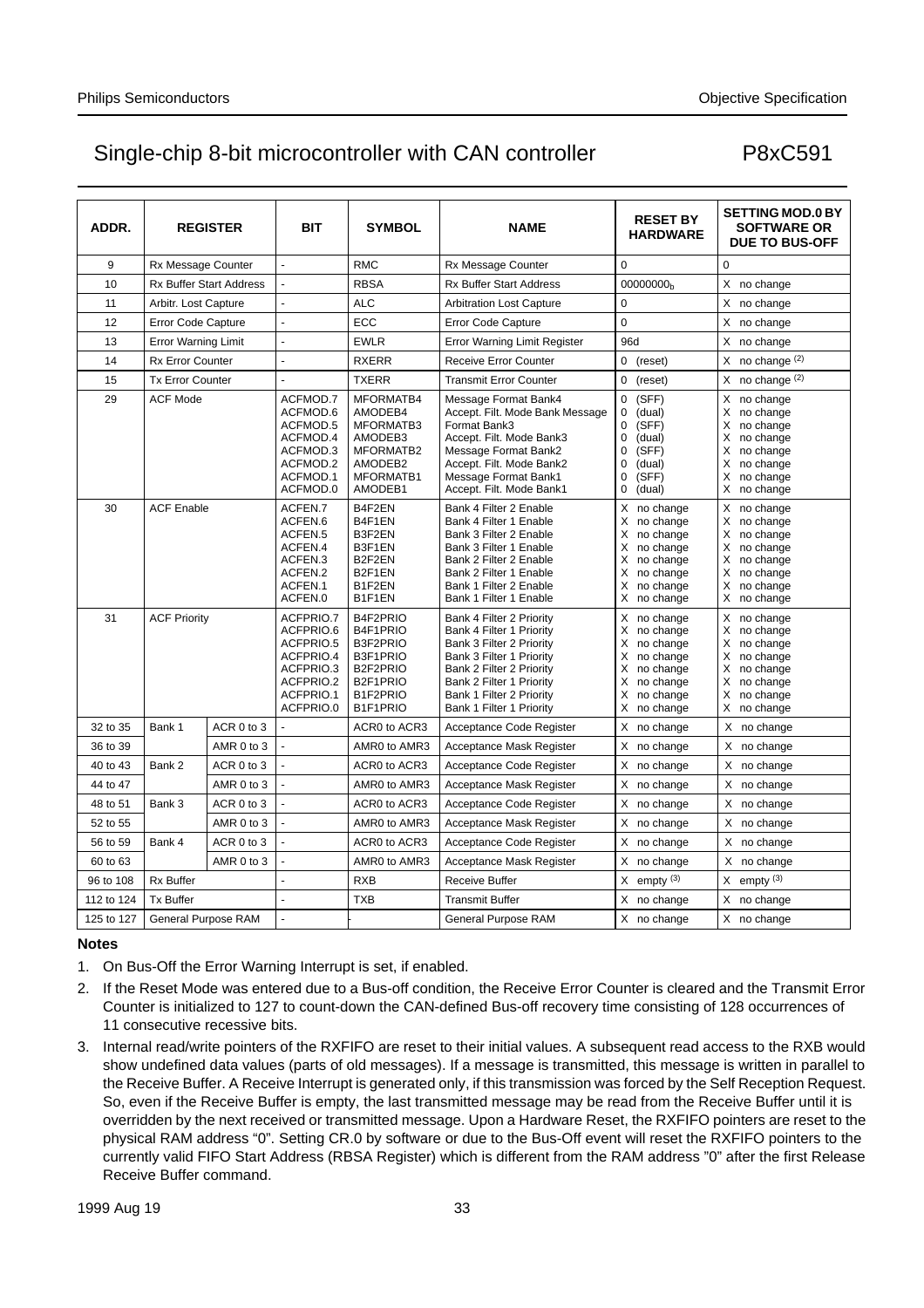#### 12.5.2 MODE REGISTER (MOD)

The contents of the Mode Register are used to change the behaviour of the CAN Controller. Bits may be set or reset by the CPU that uses the Mode Register as a read / write memory. Reserved Bits are read as "0".

| <b>BIT</b> | <b>SYMBOL</b>     | <b>NAME</b>                           | <b>VALUE</b>     | <b>FUNCTION</b>                                                                                                                                                                                                                                                    |
|------------|-------------------|---------------------------------------|------------------|--------------------------------------------------------------------------------------------------------------------------------------------------------------------------------------------------------------------------------------------------------------------|
| MOD.7      | TM                | Test Mode;<br>Note 1                  | 1 (activated)    | The TX0 pin will reflect the bit, detected on RX pin, with the<br>next positive edge of the system clock. TN0 and TP0 are<br>configured according the setting of OCR. The TXDC output<br>directly reflects RXDC. The RPM bit has no influence within<br>this mode. |
|            |                   |                                       | 0 (disabled)     |                                                                                                                                                                                                                                                                    |
| MOD.6      | <b>RIPM</b>       | Reserved.                             |                  |                                                                                                                                                                                                                                                                    |
| MOD.5      | <b>RPM</b>        | Receive Polarity                      | 1 (high active)  | RXD inputs are active high (dominant $= 1$ ).                                                                                                                                                                                                                      |
|            |                   | Mode                                  | 0 (low active)   | RXD inputs are active low (dominant $= 0$ ).                                                                                                                                                                                                                       |
| MOD.4      | <b>SM</b>         | Sleep Mode;<br>Note 2                 | 1 (high active)) | The PeliCAN Block enters Sleep Mode if no CAN interrupt is<br>pending and there is no bus activity.                                                                                                                                                                |
|            |                   |                                       | 0 (low active)   |                                                                                                                                                                                                                                                                    |
| MOD.3      | $\qquad \qquad -$ | reserved                              |                  |                                                                                                                                                                                                                                                                    |
| MOD.2      | <b>STM</b>        | Self Test Mode;<br>Note 1             | 1 (self test)    | In this mode a full node test is possible without any other<br>active node on the bus using the Self Reception Request<br>command. The CAN Controller will perform a successful<br>transmission, even if there is no acknowledge received.                         |
|            |                   |                                       | 0 (normal)       | An acknowledge is required for successful transmission.                                                                                                                                                                                                            |
| MOD.1      | <b>LOM</b>        | Listen Only<br>Mode; Notes 1<br>and 3 | 1 (reset)        | In this mode the CAN would give no acknowledge to the<br>CAN bus, even if a message is received successfully. No<br>active error flags are driven to the bus. The error counters<br>are stopped at the current value.                                              |
|            |                   |                                       | 0 (normal)       | Normal communication.                                                                                                                                                                                                                                              |
| MOD.0      | <b>RM</b>         | Reset Mode;<br>Note 4                 | 1 (reset)        | Setting the Reset Mode bit results in aborting the current<br>transmission/reception of a message and entering the Reset<br>Mode.                                                                                                                                  |
|            |                   |                                       | 0 (normal)       | On the'1'-to-'0' transition of the Reset Mode bit, the CAN<br>Controller returns to the Operating Mode.                                                                                                                                                            |

**Table 13** Mode Register (MOD) CAN Addr. 0 bit interpretation

#### **Notes**

1. A write access to the bits MOD.1, MOD.2, MOD.5, MOD.6 and MOD.7 is possible only, if the Reset Mode is entered previously.

2. The PeliCAN Block will enter Sleep Mode, if the Sleep Mode bit is set '1' (sleep), there is no bus activity and no interrupt is pending. Setting of SM with at least one of the previously mentioned exceptions valid will result in a wake-up interrupt. The CAN block will wake up if SM is set LOW (wake-up) or there is bus activity. On wake-up, a Wake-up Interrupt is generated. A sleeping CAN block which wakes up due to bus activity will not be able to receive this message until it detects 11 consecutive recessive bits (Bus-Free sequence). Note that setting of SM is not possible in Reset Mode. After clearing of Reset Mode, setting of SM is possible first, when Bus-Free is detected again.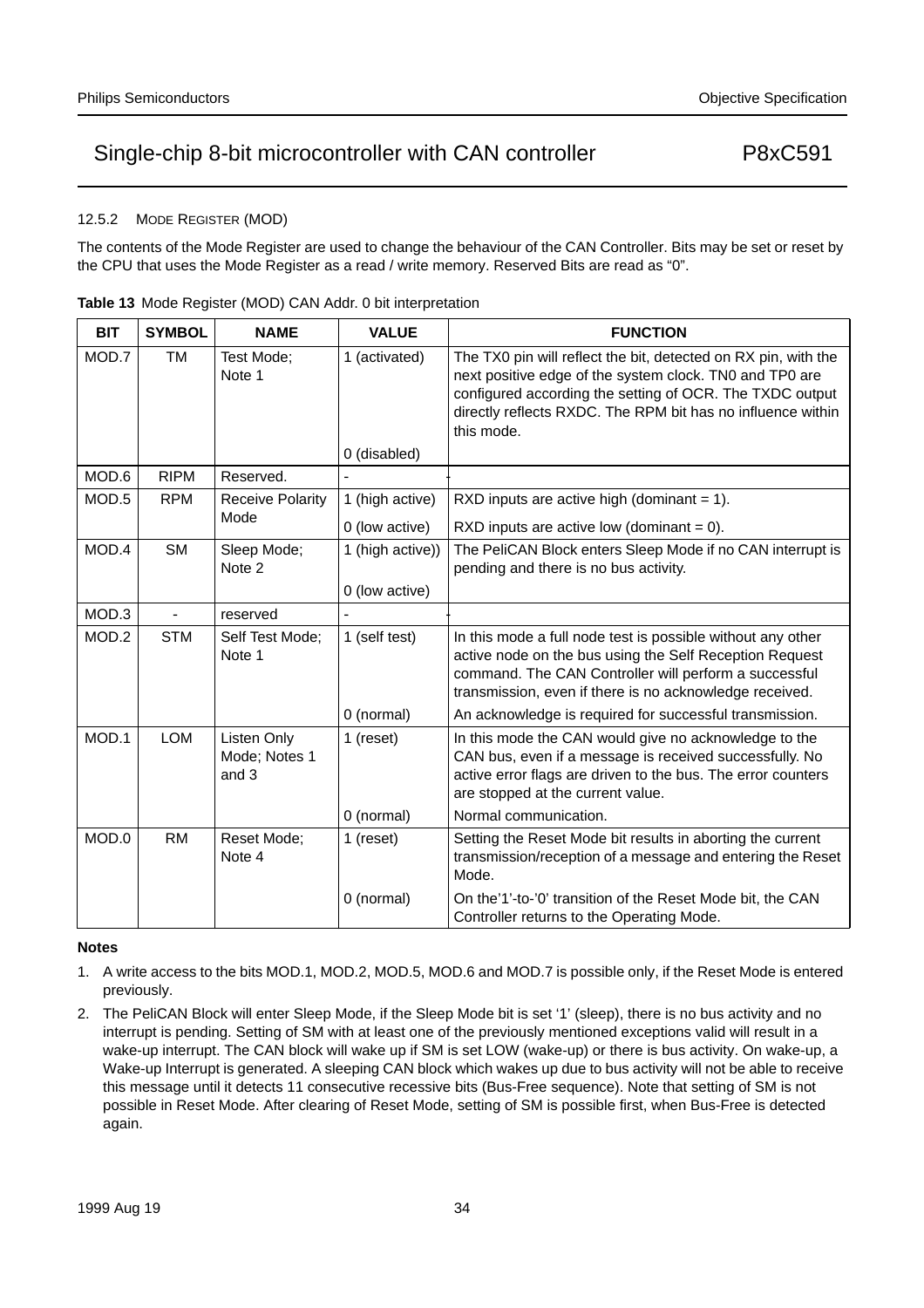- 3. This mode of operation forces the CAN Controller to be error passive. Message Transmission is not possible. The Listen Only Mode can be used e.g. for software driven bit rate detection and "hot plugging".
- 4. During a Hardware reset or when the Bus Status bit is set '1' (Bus-Off), the Reset Mode bit is set '1' (present). During an external reset the CPU cannot set the Reset Mode bit '0' (absent). Therefore, after having set the Reset Mode bit '0', the CPU must check this bit to ensure that the external reset pin is not being held HIGH. After the Reset Mode bit is set '0' the CAN Controller will wait for:
	- a) one occurrence of Bus-Free signal (11 recessive bits), if the preceding reset has been caused by Hardware reset or a CPU-initiated reset.
	- b) 128 occurrences of Bus-Free, if the preceding reset has been caused by a CAN Controller initiated Bus-Off, before re-entering the Bus-On mode

#### 12.5.3 COMMAND REGISTER (CMR)

The contents of the Command Register are used to change the behaviour of the CAN Controller. Control bits may be set or reset by the CPU which uses the Command Register as a read/write memory.

| <b>BIT</b>   | <b>SYMBOL</b> | <b>NAME</b>                              | <b>VALUE</b>  | <b>FUNCTION</b>                                                                         |
|--------------|---------------|------------------------------------------|---------------|-----------------------------------------------------------------------------------------|
| CMR.7        |               | reserved                                 |               |                                                                                         |
| to<br>CMR.5  |               |                                          |               |                                                                                         |
|              |               |                                          |               |                                                                                         |
| CMR.4        | <b>SRR</b>    | Self Reception Request;<br>Notes 1 and 6 | 1 (present)   | A message shall be transmitted and received<br>simultaneously.                          |
|              |               |                                          | 0 (absent)    |                                                                                         |
| CMR.3<br>CDO |               | Clear Data Overrun;                      | 1 (clear)     | The Data Overrun Status bit is cleared.                                                 |
|              |               | Note 2                                   | 0 (no action) |                                                                                         |
| CMR.2        | <b>RRB</b>    | <b>Release Receive Buffer:</b><br>Note 3 | 1 (released)  | The Receive Buffer, representing the message<br>memory space in the RXFIFO is released. |
|              |               |                                          | 0 (no action) |                                                                                         |
| CMR.1        | AT            | Abort Transmission:<br>Notes 4 and 6     | 1 (present)   | If not already in progress, a pending Transmission<br>Request is cancelled.             |
|              |               |                                          | 0 (absent)    |                                                                                         |
| CMR.0        | TR            | Transmission Request;<br>Notes 5 and 6   | 1 (present)   | A message shall be transmitted.                                                         |
|              |               |                                          | 0 (absent)    |                                                                                         |

**Table 14** Command Register (CMR) CAN Addr. 1, bit interpretation

#### **Notes**

- 1. Upon Self Reception Request a message is transmitted and simultaneously received if the acceptance filter is set to the corresponding identifier. A receive and a transmit interrupt will indicate correct self reception. (see also Self Test Mode in Mode Register).
- 2. This command bit is used to clear the Data Overrun condition signalled by the Data Overrun Status bit. As long as the Data Over run Status bit is set no further Data Overrun Interrupt is generated.
- 3. After reading the contents of the Receive Buffer, the CPU can release this memory space of the RXFIFO by setting the Release Receive Buffer bit '1'. This may result in another message becoming immediately available within the Receive Buffer. If there is no other message available, the Receive Interrupt bit is reset. The Receive Interrupt is also reset in case there is no "high priority" message available within the FIFO (see acceptance filter description) and the available message bytes are equal to or less to the specified value within the Receive Interrupt Level Register. If the RRB command is given, it will take at least 2 internal clock cycles before a new receive interrupt is generated and Rx Buffer Start Address is updated.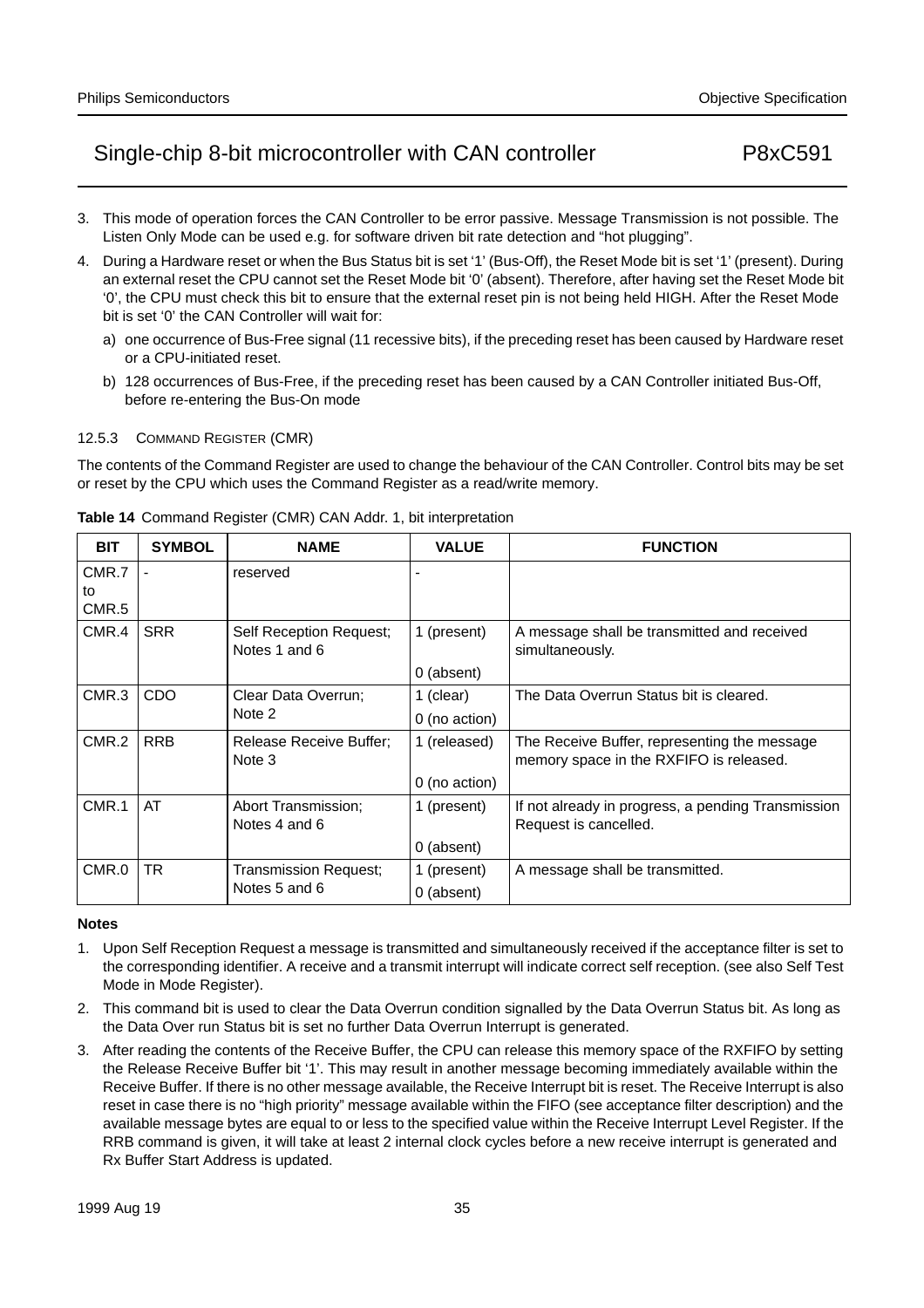- 4. The Abort Transmission bit is used when the CPU requires the suspension of the previously requested transmission, e.g. to transmit a more urgent message before. A transmission already in progress is not stopped. In order to see if the original message had been either transmitted successfully or aborted, the Transmission Complete Status bit should be checked. This should be done after the Transmit Buffer Status bit has been set '1' or a Transmit Interrupt has been generated.
- 5. If the Transmission Request or the Self Reception Request bit was set '1' in a previous command, it cannot be cancelled by setting the Transmission Request bit '0'. The requested transmission may be cancelled by setting the Abort Transmission bit '1'.
- 6. Setting the command bits CMR.0 and CMR.1 simultaneously results in transmitting a message once. No re-transmission will be performed in case of an error or arbitration lost (single shot transmission). Setting the command bits CMR.4 and CMR.1 simultaneously results in sending the transmit message once using the self reception feature. No re-transmission will be performed in case of an error or arbitration lost. Setting the command bits CMR.0, CMR.1 and CMR.4 simultaneously results in transmitting a message once as described for CMR.0 and CMR.1. The moment the Transmit Status bit is set within the Status Register, the internal Transmission Request Bit is cleared automatically. Setting CMR.0 and CMR.4 simultaneously will ignore the set CMR.4 bit.

#### 12.5.4 STATUS REGISTER (SR)

The content of the Status Register reflects the status of the CAN Controller. The Status Register appears to the CPU as a read only memory.

| <b>BIT</b>      | <b>SYMBOL</b> | <b>NAME</b>                                | <b>VALUE</b>   | <b>FUNCTION</b>                                                                                                              |
|-----------------|---------------|--------------------------------------------|----------------|------------------------------------------------------------------------------------------------------------------------------|
| SR.7            | <b>BS</b>     | Bus Status; Note 1                         | 1 (Bus-Off)    | The CAN Controller is not involved in bus activities.                                                                        |
|                 |               |                                            | $0$ (Bus-On)   | The CAN Controller is involved in bus activities                                                                             |
| SR.6            | <b>ES</b>     | Error Status; Note 2                       | 1 (error)      | At least one of the error counters has reached or<br>exceeded the CPU warning limit (96).                                    |
|                 |               |                                            | $0$ (ok)       | Both error counters are below the warning limit.                                                                             |
| <b>SR.5</b>     | TS            | <b>Transmit Status;</b>                    | 1 (transmit)   | The CAN Controller is transmitting a message.                                                                                |
|                 |               | Note 3                                     | $0$ (idle)     |                                                                                                                              |
| SR.4            | <b>RS</b>     | Receive Status;                            | 1 (receive)    | The CAN Controller is receiving a message.                                                                                   |
|                 |               | Note 3                                     | $0$ (idle)     |                                                                                                                              |
| SR <sub>3</sub> | <b>TCS</b>    | Transmission<br>Complete Status;<br>Note 4 | 1 (complete)   | Last requested transmission has been successfully<br>completed. Previously requested transmission is not<br>yet completed    |
|                 |               |                                            | 0 (incomplete) |                                                                                                                              |
| SR.2            | <b>TBS</b>    | <b>Transmit Buffer</b><br>Status; Note 5   | 1 (released)   | The CPU may write a message into the Transmit<br>Buffer.                                                                     |
|                 |               |                                            | 0 (locked)     | The CPU cannot access the Transmit Buffer. A<br>message is either waiting for transmission or is in<br>transmitting process. |
| <b>SR.1</b>     | <b>DOS</b>    | Data Overrun<br>Status; Note 6             | 1 (overrun)    | A message was lost because there was not enough<br>space for that message in the RXFIFO.                                     |
|                 |               |                                            | 0 (absent)     | No data overrun has occurred since the last Clear Data<br>Overrun command was given                                          |
| <b>SR.0</b>     | <b>RBS</b>    | Receive Buffer<br>Status; Note 7           | $1$ (full)     | One or more complete messages are available in the<br>RXFIFO.                                                                |
|                 |               |                                            | $0$ (empty)    | No message is available.                                                                                                     |

#### **Table 15** Status Register (SR) CAN Addr. 2, bit interpretation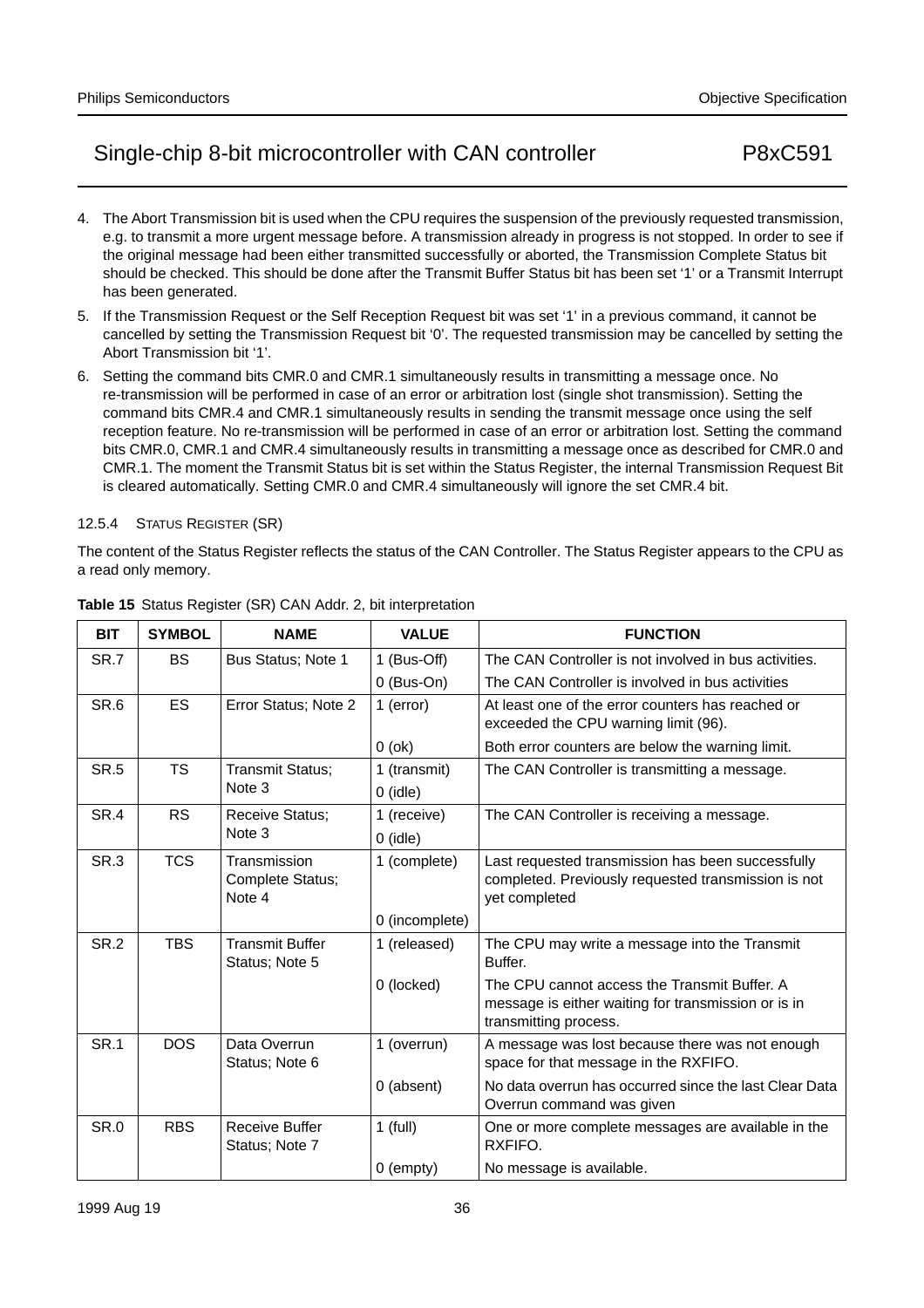## **Notes to Table** 15**:**

- 1. When the Transmit Error Counter exceeds the limit of 255, the Bus Status bit is set '1' (Bus-Off), the CAN Controller will set the Reset Mode bit '1' (present), an Error Warning and a Bus Error Interrupt is generated, if enabled. The Receive Error Counter is set to '127'. It will stay in this mode until the CPU clears the Reset Request bit. Once this is completed the CAN Controller will wait the minimum protocol-defined time (128 occurrences of the Bus-Free signal) counting down the Receive Error Counter. After that the Bus Status bit is cleared (Bus-On), the Error Status bit is set '0' (ok), the Error Counters are reset and an Error Interrupt is generated, if enabled. Reading the RX Error Counter during this time gives information about the status of the Bus-Off recovery.
- 2. Errors detected during reception or transmission will effect the error counters according to the CAN specification. The Error Status bit is set when at least one of the error counters has reached or exceeded the CPU warning limit of 96. An Error Interrupt is generated, if enabled.
- 3. If both the Receive Status and the Transmit Status bits are '0' (idle) the CAN-Bus is idle.
- 4. The Transmission Complete Status bit is set '0' (incomplete) whenever the Transmission Request bit or the Self Reception Request bit is set '1'. The Transmission Complete Status bit will remain '0' until a message is transmitted successfully.
- 5. If the CPU tries to write to the Transmit Buffer when the Transmit Buffer Status bit is '0' (locked), the written byte will not be accepted and will be lost without this being signalled.
- 6. After reading all messages within the RXFIFO and releasing their memory space with the command Release Receive Buffer this bit is cleared.
- 7. After reading all messages within the RXFIFO and releasing their memory space with the command Release Receive Buffer this bit is cleared.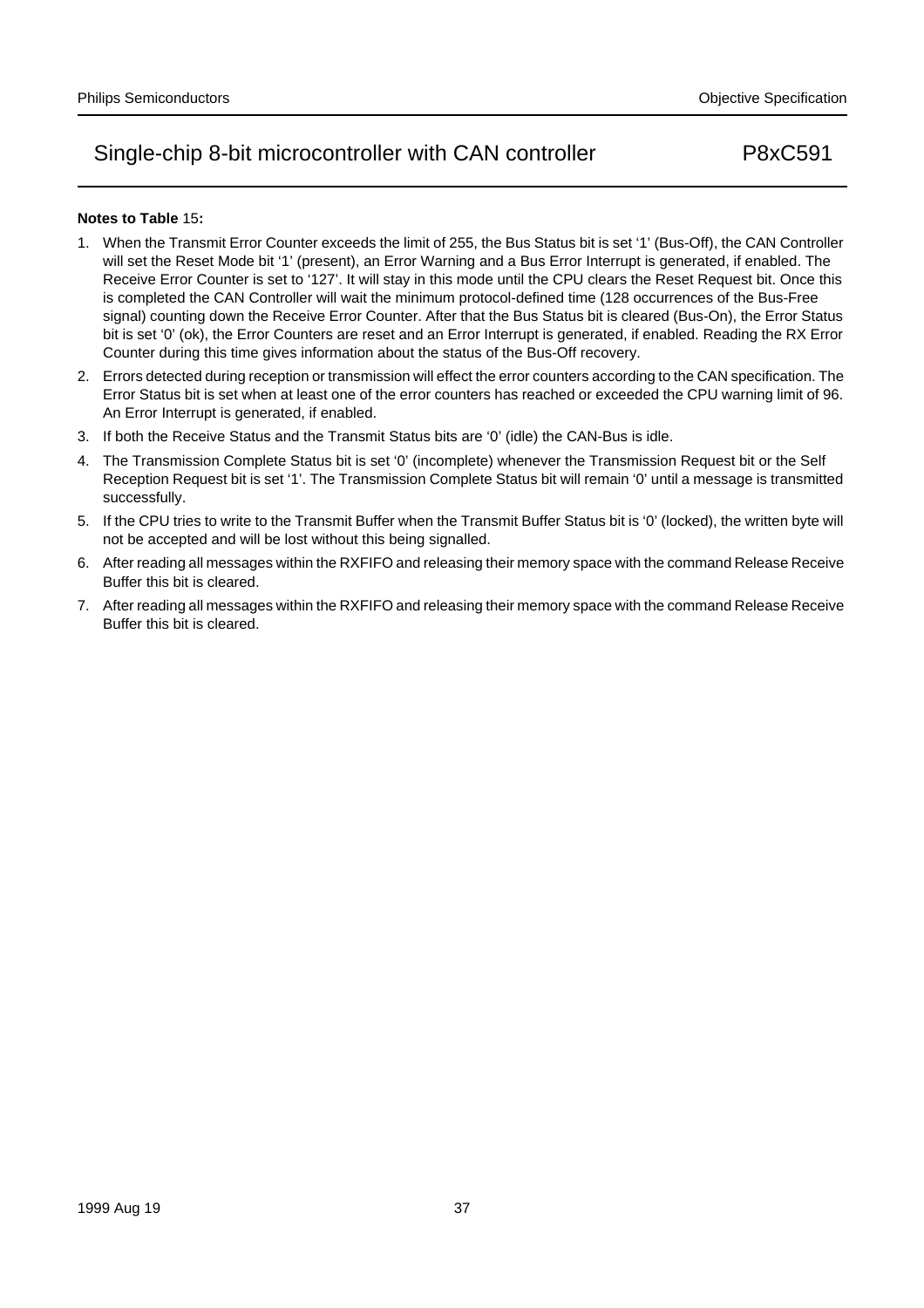12.5.5 INTERRUPT REGISTER (IR)

The Interrupt Register allows the identification of an interrupt source. When one or more bits of this register are set, a CAN interrupt will be indicated to the CPU. After this register is read by the CPU all bits are reset except of the Receive Interrupt bit.

The Interrupt Register appears to the CPU as a read only memory.

|  | Table 16 Interrupt Register (IR) CAN Addr. 3, bit interpretation |  |  |  |
|--|------------------------------------------------------------------|--|--|--|
|  |                                                                  |  |  |  |

| <b>BIT</b> | <b>SYMBOL</b>  | <b>NAME</b>                          | <b>VALUE</b>             | <b>FUNCTION</b>                                                                                                                                                                                                                                                                                                                       |
|------------|----------------|--------------------------------------|--------------------------|---------------------------------------------------------------------------------------------------------------------------------------------------------------------------------------------------------------------------------------------------------------------------------------------------------------------------------------|
| IR.7       | <b>BEI</b>     | <b>Bus Error Interrupt</b>           | $1$ (set)                | This bit is set when the CAN Controller detects an error on<br>the CAN Bus and the BEIE bit is set within the Interrupt<br>Enable Register. After a bus error interrupt event this<br>interrupt is locked until the Error Code Capture Register is<br>read out once.                                                                  |
|            |                |                                      | $0$ (reset)              |                                                                                                                                                                                                                                                                                                                                       |
| IR.6       | ALI            | <b>Arbitration Lost</b><br>Interrupt | $1$ (set)                | This bit is set when the CAN Controller has lost arbitration<br>and becomes a receiver and the ALIE bit is set within the<br>Interrupt Enable Register. After an arbitration lost interrupt<br>event this interrupt is locked until the Arbitration Lost Capture<br>Register is read out once.                                        |
|            |                |                                      | $0$ (reset)              |                                                                                                                                                                                                                                                                                                                                       |
| IR.5       | EPI            | <b>Error Passive</b><br>Interrupt    | $1$ (set)                | This bit is set whenever the CAN Controller has reached the<br>Error Passive Status (at least one error counter exceeds the<br>CAN protocol defined level of 127) or if the CAN Controller is<br>in Error Passive Status and enters the Error Active Status<br>again and the EPIE bit is set within the Interrupt Enable<br>Register. |
|            |                |                                      | $0$ (reset)              |                                                                                                                                                                                                                                                                                                                                       |
| IR.4       | <b>WUI</b>     | Wake-Up Interrupt;<br>Note 1         | $1$ (set)                | This bit is set when the CAN Controller is sleeping and bus<br>activity is detected and the WUIE bit is set within the<br>Interrupt Enable Register.                                                                                                                                                                                  |
|            |                |                                      | $0$ (reset)              |                                                                                                                                                                                                                                                                                                                                       |
| IR.3       | <b>DOI</b>     | Data Overrun<br>Interrupt            | $1$ (set)                | This bit is set on a 0-to-1 change of the Data Overrun Status<br>bit, when the Data Overrun Interrupt Enable is set to '1'<br>(enabled).                                                                                                                                                                                              |
|            |                |                                      | $0$ (reset)              |                                                                                                                                                                                                                                                                                                                                       |
| IR.2       | EI             | Error Interrupt                      | $1$ (set)                | This bit is set on every change (set and clear) of either the<br>Error Status or Bus Status bits if the Error Interrupt Enable is<br>set to '1' (enabled).                                                                                                                                                                            |
|            |                |                                      | $0$ (reset)              |                                                                                                                                                                                                                                                                                                                                       |
| IR.1       | TI             | Transmit Interrupt;<br>Note 2        | $1$ (set)                | This bit is set whenever the Transmit Buffer Status changes<br>from '0' to '1' (released) and Transmit Interrupt Enable is set<br>to '1' (enabled).                                                                                                                                                                                   |
|            |                |                                      | 0 (reset)                |                                                                                                                                                                                                                                                                                                                                       |
| IR.0       | R <sub>l</sub> | Receive Interrupt;<br>Note 4         | $1$ (set)<br>$0$ (reset) | This bit is set whenever the RXFIFO is filled with more bytes<br>than specified in the Rx Interrupt Level register or a message<br>has passed an acceptance filter which is set to "high priority"<br>and the RIE bit is set within the Interrupt Enable Register.                                                                    |
|            |                |                                      |                          |                                                                                                                                                                                                                                                                                                                                       |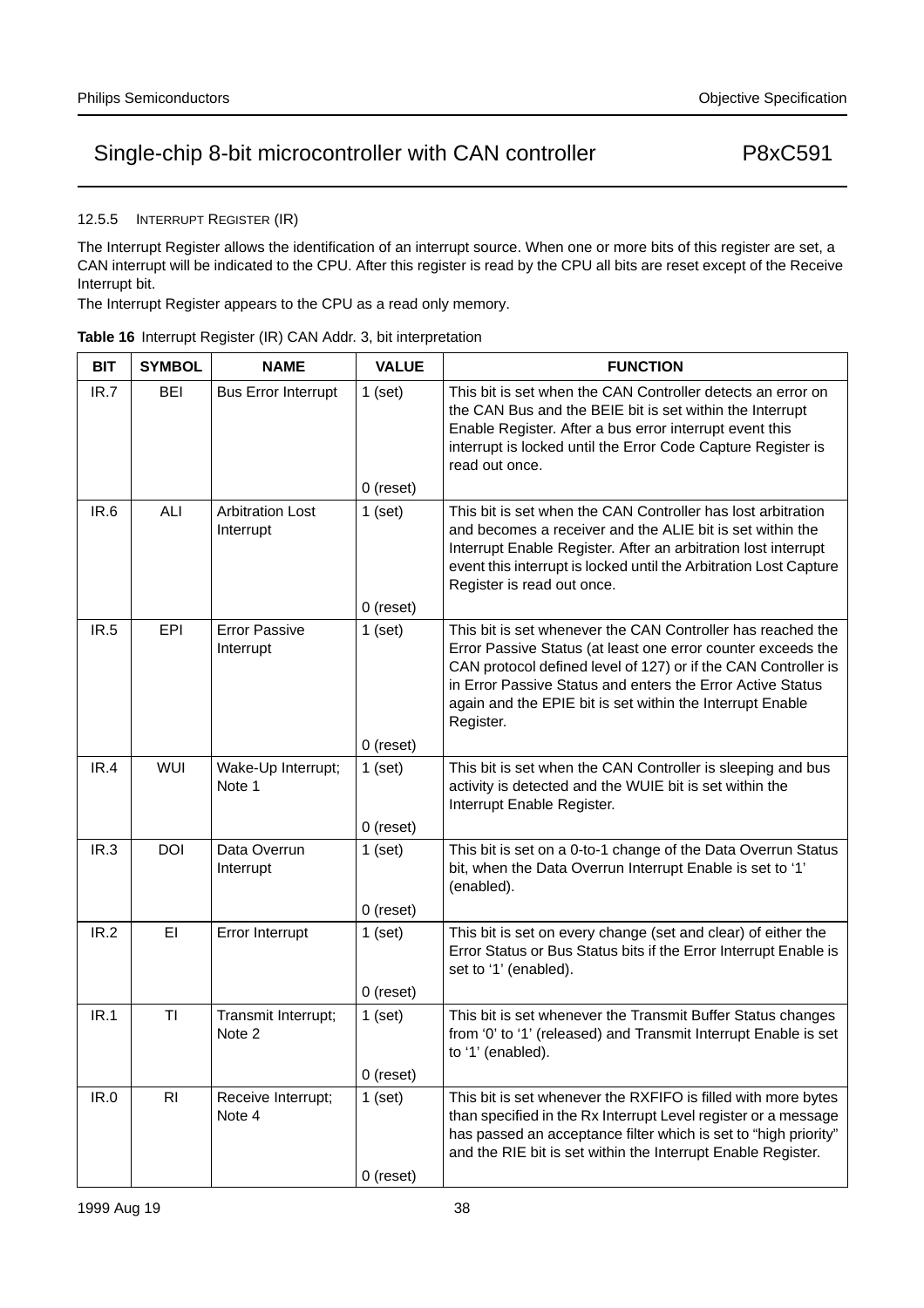### **Notes to Table** 16**:**

- 1. A Wake-Up Interrupt is also generated, if the CPU tries to set the Sleep bit while the CAN controller is involved in bus activities or a CAN Interrupt is pending.
- 2. In order to support high priority messages, the Receive Interrupt is forced immediately upon a received message, which has passed successfully an acceptance filter with high priority (see acceptance filter section). As long as only messages are received via low priority acceptance filters, the receive interrupt is not forced until the FIFO is filled with more bytes than programmed in the Rx Interrupt Level Register.

The Receive Interrupt Bit is not cleared upon a read access to the Interrupt Register. Giving the Command "Release Receive Buffer" will clear RI temporarily. If there is another message available within the FIFO after the release command, RI is set again. Otherwise RI keeps cleared.

### 12.5.6 INTERRUPT ENABLE REGISTER (IER)

The register allows to enable different types of interrupt sources which are signalled to the CPU. The Interrupt Enable Register appears to the CPU as a read / write memory.

| <b>BIT</b> | <b>SYMBOL</b> | <b>NAME</b>                                 | <b>VALUE</b> | <b>FUNCTION</b>                                                                                                                                                                                        |
|------------|---------------|---------------------------------------------|--------------|--------------------------------------------------------------------------------------------------------------------------------------------------------------------------------------------------------|
| IER.7      | <b>BEIE</b>   | <b>Bus Error</b><br>Interrupt Enable        | 1 (enabled)  | If a bus error has been detected, the CAN Controller requests<br>the respective interrupt.                                                                                                             |
|            |               |                                             | 0 (disabled) |                                                                                                                                                                                                        |
| IER.6      | <b>ALIE</b>   | <b>Arbitration Lost</b><br>Interrupt Enable | 1 (enabled)  | If the CAN Controller has lost arbitration, the respective<br>interrupt is requested.                                                                                                                  |
|            |               |                                             | 0 (disabled) |                                                                                                                                                                                                        |
| IER.5      | <b>EPIE</b>   | <b>Error Passive</b><br>Interrupt Enable    | 1 (enabled)  | If the error status of the CAN Controller changes from error<br>active to error passive or vice versa, the respective interrupt is<br>requested.                                                       |
|            |               |                                             | 0 (disabled) |                                                                                                                                                                                                        |
| IER.4      | <b>WUIE</b>   | Wake-Up<br>Interrupt Enable;                | 1 (enabled)  | If the sleeping CAN controller wakes up, the respective interrupt<br>is requested.                                                                                                                     |
|            |               | Note 1                                      | 0 (disabled) |                                                                                                                                                                                                        |
| IER.3      | <b>DOIE</b>   | Data Overrun<br>Interrupt Enable            | 1 (enabled)  | If the Data Overrun Status bit is set (see Status Register), the<br>CAN Controller requests the respective interrupt.                                                                                  |
|            |               |                                             | 0 (disabled) |                                                                                                                                                                                                        |
| IER.2      | <b>EIE</b>    | Error Interrupt<br>Enable                   | 1 (enabled)  | If the Error or Bus Status change (see Status Register), the<br>CAN Controller requests the respective interrupt.                                                                                      |
|            |               |                                             | 0 (disabled) |                                                                                                                                                                                                        |
| IER.1      | <b>TIE</b>    | Transmit Interrupt<br>Enable <sub>2</sub>   | 1 (enabled)  | When a message has been successfully transmitted or the<br>Transmit Buffer is accessible again, (e.g. after an Abort<br>Transmission command) the CAN Controller requests the<br>respective interrupt. |
|            |               |                                             | 0 (disabled) |                                                                                                                                                                                                        |
| IER.0      | <b>RIE</b>    | Receive Interrupt<br>Enable; Note 1         | 1 (enabled)  | When the Receive Buffer Status is 'full' the CAN Controller<br>requests the respective interrupt.                                                                                                      |
|            |               |                                             | 0 (disabled) |                                                                                                                                                                                                        |

**Table 17** Interrupt Enable Register (IER) CAN Addr. 4, bit interpretation

### **Note**

<sup>1.</sup> The Receive Interrupt Enable bit has direct influence to the Receive Interrupt Bit and the interrupt output. If RIE is cleared, the interrupt pin (INT) will become HIGH immediately, if there is no other interrupt pending.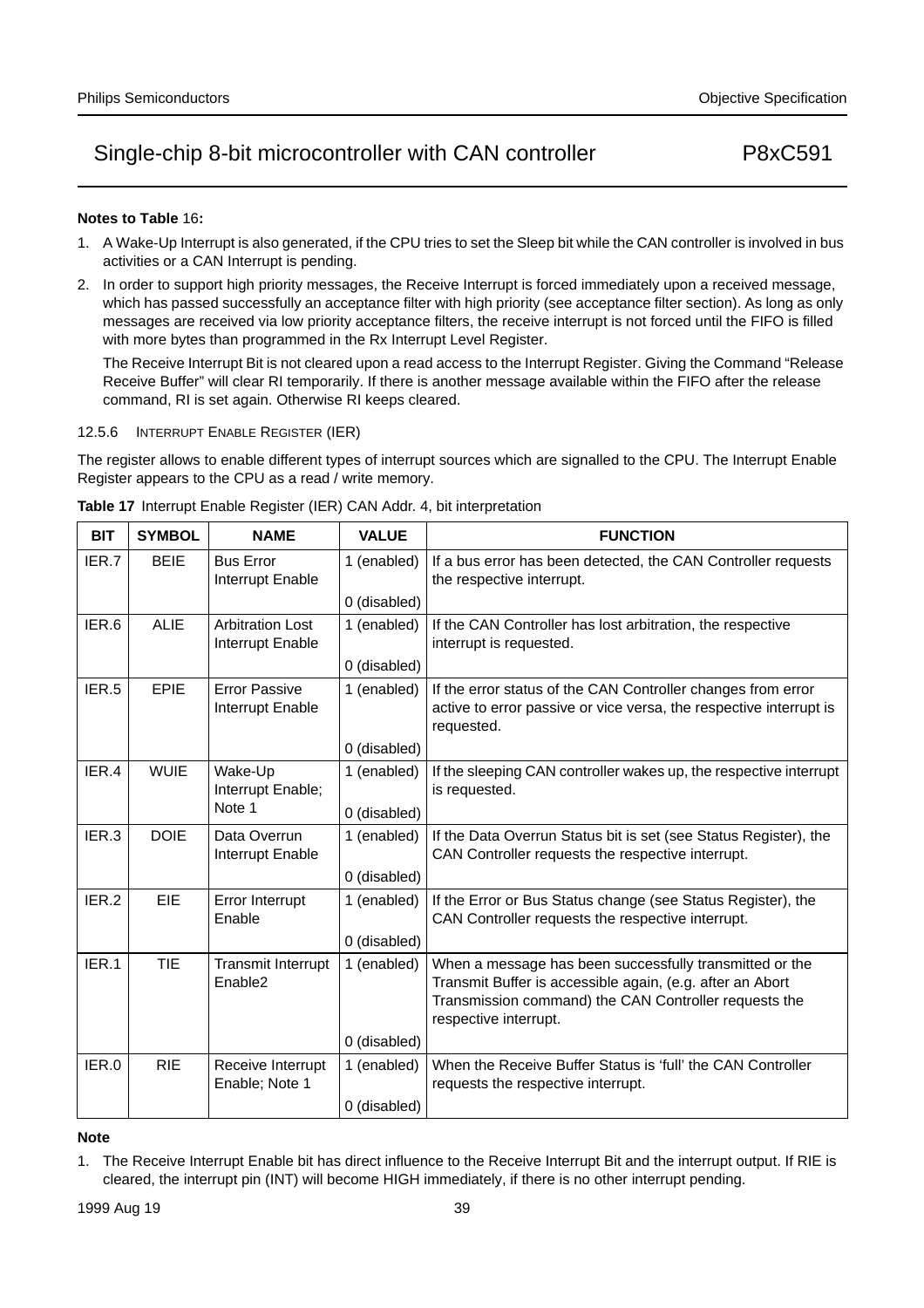## 12.5.7 RX INTERRUPT LEVEL (RIL)

The RIL register is used to define the receive interrupt level for the RXFIFO. A receive interrupt is generated if the number of valid CAN message bytes in the RXFIFO exceeds the level specified in this register. Note that receive interrupts are only generated if complete messages have been received. If RIL is set to 00 the PeliCAN functions like the receive interrupt behaviour of the SJA1000.

| <b>Table 18</b> Bit interpretation of the Rx Interrupt Level (RIL) |  |
|--------------------------------------------------------------------|--|
|                                                                    |  |

|       | <b>CAN ADDR. 5</b> | <b>RX INTERRUPT LEVEL (RIL)</b> |       |       |       |      |       |  |
|-------|--------------------|---------------------------------|-------|-------|-------|------|-------|--|
|       |                    |                                 |       |       |       |      |       |  |
| RIL.7 | RIL.6              | RIL.5                           | RIL.4 | RIL.3 | RIL.2 | RIL. | RIL.0 |  |

## 12.5.8 BUS TIMING REGISTER 0 (BTR0)

The contents of the Bus Timing Register 0 defines the values of the Baud Rate Prescaler (BRP) and the Synchronization Jump Width (SJW). This register can be accessed (read/write) if the Reset Mode is active. In Operating Mode, this register is read only.

### **Table 19** Bus Timing Register 0 (BTR0) (CAN address 6)

| SJW.1 | SJW.0 | BRP.5 | BRP.4 | BRP.3 | BRP.2 | BRP.1 | BRP.0 |
|-------|-------|-------|-------|-------|-------|-------|-------|

### 12.5.8.1 Baud Rate Prescaler (BRP)

The period of the CAN system clock  $t_{\text{sol}}$  is programmable and determines the individual bit timing. The CAN system clock is calculated using the following equation:

**t scl <sup>t</sup> CLK <sup>=</sup>** <sup>×</sup> (**32 BRP.5 16 BRP.4 8 BRP.3 4 BRP.2 2 BRP.1 BRP.0 1** <sup>×</sup> **<sup>+</sup>** <sup>×</sup> **<sup>+</sup>** <sup>×</sup> **<sup>+</sup>** <sup>×</sup> **<sup>+</sup>** <sup>×</sup> **+ +** )

 $\mathbf{t}_{\mathsf{CLK}}$  = time period of the  $\mu$ C´s system clock =  $\frac{1}{\epsilon}$ **f CLK**

# 12.5.8.2 Synchronization Jump Width (SJW)

To compensate for phase shifts between clock oscillators of different bus controllers, any bus controller must resynchronize on any relevant signal edge of the current transmission. The synchronization jump width defines the maximum number of clock cycles a bit period may be shortened or lengthened by one resynchronization:

 ${\bf t}_{\bf S}$ JW =  ${\bf t}_{\bf S}$ cl $\times$  (2 $\times$ SJW.1 + SJW.0 + 1)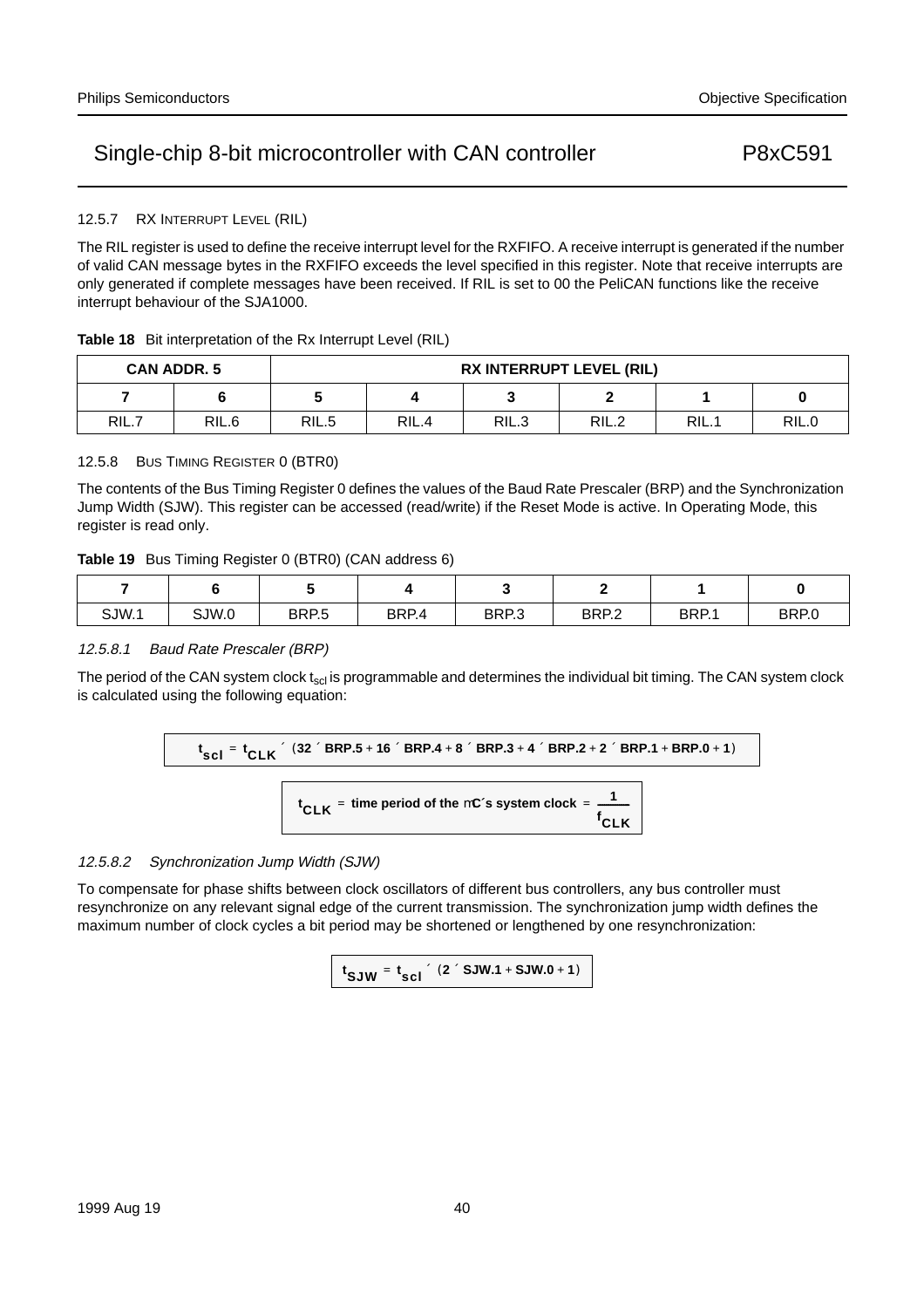## 12.5.9 BUS TIMING REGISTER 1 (BTR1)

The contents of Bus Timing Register 1 defines the length of the bit period, the location of the sample point and the number of samples to be taken at each bit time. This register can be accessed (read/write) if the Reset Mode is active. In Operating Mode, this register is read only.

|  |  | Table 20 Bus Timing Register 1 (BTR1) (CAN address 7) |  |
|--|--|-------------------------------------------------------|--|
|  |  |                                                       |  |

| SAM | TSEG2.2 | TSEG2.1 | TSEG2.0 | TSEG1.3 | TSEG1.2 | TSEG1. | TSEG1.0. |
|-----|---------|---------|---------|---------|---------|--------|----------|

## 12.5.9.1 Sampling (SAM)

**Table 21** Sampling (SAM)

| <b>BIT</b> | <b>VALUE</b> | <b>FUNCTION</b>                                                                                                   |
|------------|--------------|-------------------------------------------------------------------------------------------------------------------|
| SAM        | (triple)     | The bus is sampled three times                                                                                    |
|            |              | -> recommended for low/medium speed buses (class A and B) where filtering<br>spikes on the bus-line is beneficial |
|            | 0(once)      | The bus is sampled once                                                                                           |
|            |              | -> recommended for high speed buses (SAE class C)                                                                 |

12.5.9.2 Time Segment 1 (TSEG1) and Time Segment 2 (TSEG2)

TSEG1 and TSEG2 determine the number of clock cycles per bit period and the location of the sample point:



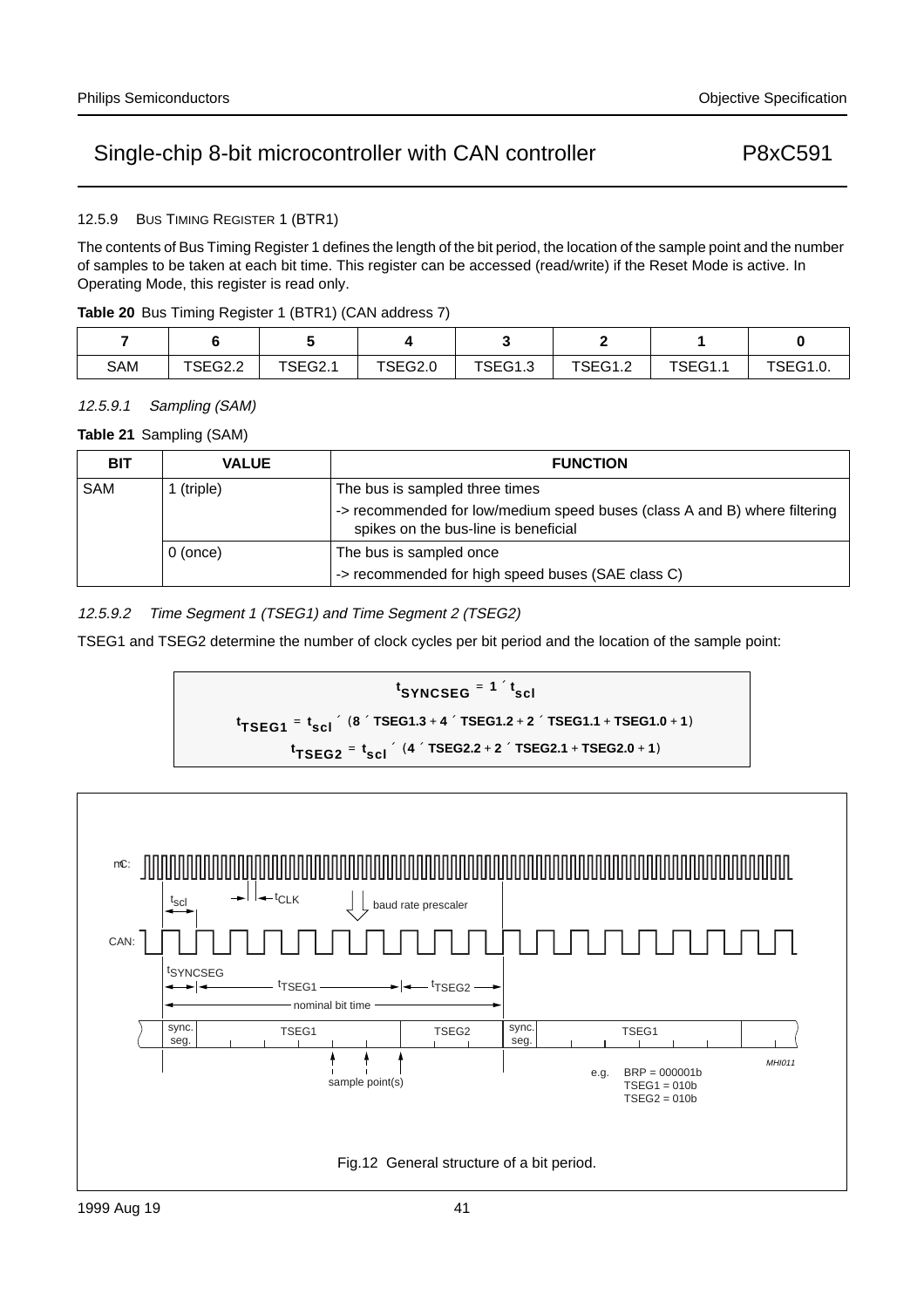## 12.5.10 RX MESSAGE COUNTER (RMC)

The RMC Register (CAN Address 9) reflects the number of messages available within the RXFIFO. The value is incremented with each receive event and decremented by the Release Receive Buffer command. After any reset event, this register is cleared.

|  |  |  |  | Table 22 RX Message Counter (RMC) (CAN address 9) |  |
|--|--|--|--|---------------------------------------------------|--|
|--|--|--|--|---------------------------------------------------|--|

| RMC.7 | RMC.6 | RMC.5 | RMC.4 | RMC.3 | RMC.2 | RMC.1 | RMC.0 |
|-------|-------|-------|-------|-------|-------|-------|-------|

## 12.5.11 RX BUFFER START ADDRESS (RBSA)

The RBSA register (CAN Address 10) reflects the currently valid internal RAM address, where the first byte of the received message, which is mapped to the Receive Buffer Window, is stored. With the help of this information it is possible to interpret the internal RAM contents. The internal RAM address area begins at CAN address 32 and may be accessed by the CPU for reading and writing (writing in Reset Mode only).

## **Example:**

If RBSA is set to 24 (decimal), the current message visible in the Receive Buffer Window (CAN Address 96 -108) is stored within the internal RAM beginning at RAM address 24. Because the RAM is also mapped directly to the CAN address space beginning at CAN address 128 (equal to RAM address 0) this message may also be accessed using CAN address 152 and the following bytes

(CAN Address = RBSA + 128--> 24 + 128= 152).

Always, the Release Receive Buffer Command is given while there is at least one more message available within the FIFO, RBSA is updated to the beginning of the next message.

On Hardware Reset, this pointer is initialised to "00h". Upon a Software Reset (setting of Reset Mode) this pointer keeps its old value, but the FIFO is cleared, what means, that the RAM contents are not changed, but the next received (or transmitted) message will override the currently visible message within the Receive Buffer Window.

The RX Buffer Start Address Register appears to the CPU as a read only memory in Operating Mode and as read / write memory in Reset Mode.

**Table 23** RX Buffer Start Address (RBSA) (CAN address 10)

| RBSA.7 | RBSA.6 | RBSA.5 | RBSA.4 | RBSA.3 | RBSA.2 | RBSA. | RBSA.u |
|--------|--------|--------|--------|--------|--------|-------|--------|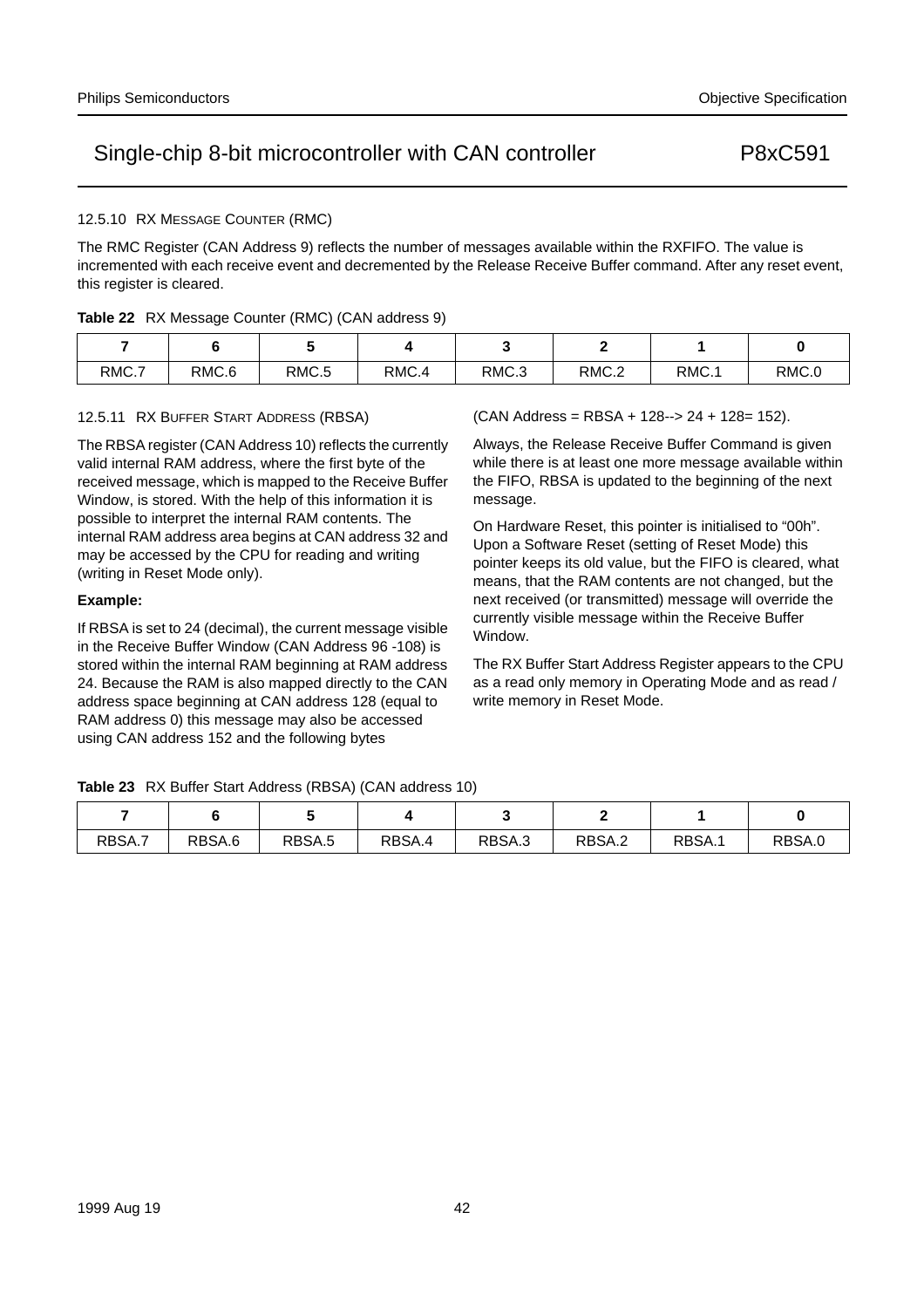12.5.12 ARBITRATION LOST CAPTURE (ALC)

This register contains information about the bit position of losing arbitration. The Arbitration Lost Capture Register appears to the CPU as a read only memory. Reserved Bits are read as "0".

|  |  |  |  | Table 24 Arbitration Lost Capture (ALC) (CAN address 11) |  |  |
|--|--|--|--|----------------------------------------------------------|--|--|
|--|--|--|--|----------------------------------------------------------|--|--|

|  | BITNO <sub>4</sub> | BITNO <sub>3</sub> | BITNO <sub>2</sub> | BITNO <sub>1</sub> | BITNO <sub>0</sub> |
|--|--------------------|--------------------|--------------------|--------------------|--------------------|

## **Table 25** Description of Arbitration Lost Capture (ALC) Register 1 bits

| <b>BIT</b>     | <b>SYMBOL</b>      | <b>NAME</b>         | <b>VALUE</b>                                                                                                   | <b>FUNCTION</b>                                                                                                                                    |  |  |  |
|----------------|--------------------|---------------------|----------------------------------------------------------------------------------------------------------------|----------------------------------------------------------------------------------------------------------------------------------------------------|--|--|--|
| $7$ to 5       |                    |                     |                                                                                                                | Reserved.                                                                                                                                          |  |  |  |
| 4              | BITNO <sub>4</sub> | Bit Number 4        | Binary coded Frame Bit Number where arbitration was lost.<br>00 -> arbitration lost in first bit of identifier |                                                                                                                                                    |  |  |  |
| 3              | BITNO <sub>3</sub> | Bit Number 3        | $\cdots$                                                                                                       |                                                                                                                                                    |  |  |  |
| $\mathfrak{D}$ | BITNO <sub>2</sub> | Bit Number 2        | 12 -> arbitration lost in IDE bit                                                                              | 11 -> arbitration lost in SRTR bit (RTR bit for standard frame messages)<br>13 -> arbitration lost in 12th bit of identifier (extended frame only) |  |  |  |
|                | BITNO <sub>1</sub> | <b>Bit Number 1</b> | $\cdots$                                                                                                       |                                                                                                                                                    |  |  |  |
| $\Omega$       | BITNO <sub>0</sub> | Bit Number 0        |                                                                                                                | 30 -> arbitration lost in last bit of identifier (extended frame only)<br>31 -> arbitration lost in RTR bit (extended frame only)                  |  |  |  |

On arbitration lost, the corresponding arbitration lost interrupt is forced, if enabled. In the same time, the current bit position of the Bit Stream Processor is captured into the Arbitration Lost Capture Register. The content within this register is fixed until the users software has read out its contents once. From now on the capture mechanism is activated again. The corresponding Interrupt Flag located in the Interrupt Register is cleared during the read access to the Interrupt Register. A new Arbitration Lost Interrupt is not possible until the Arbitration Lost Capture Register is read out once.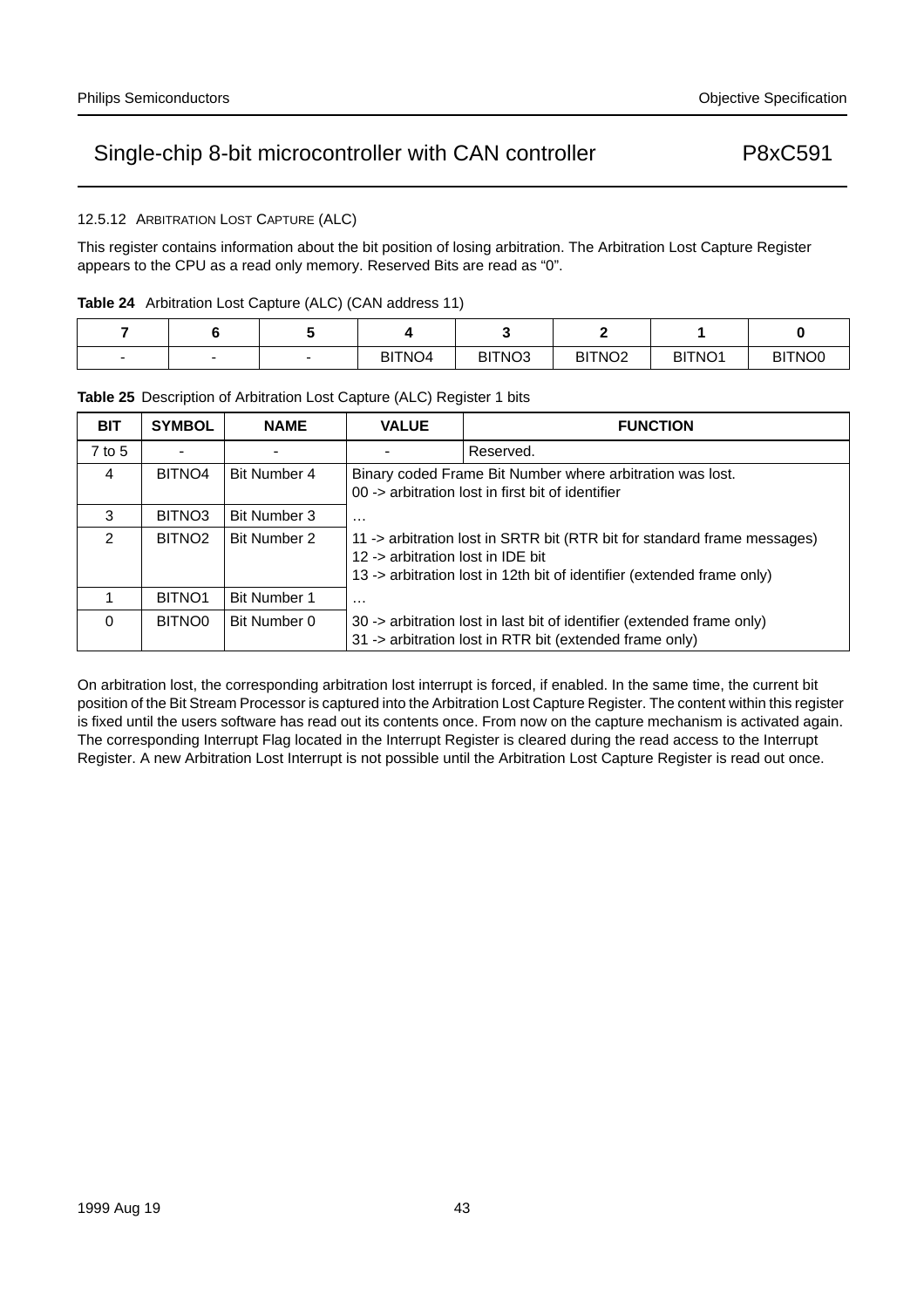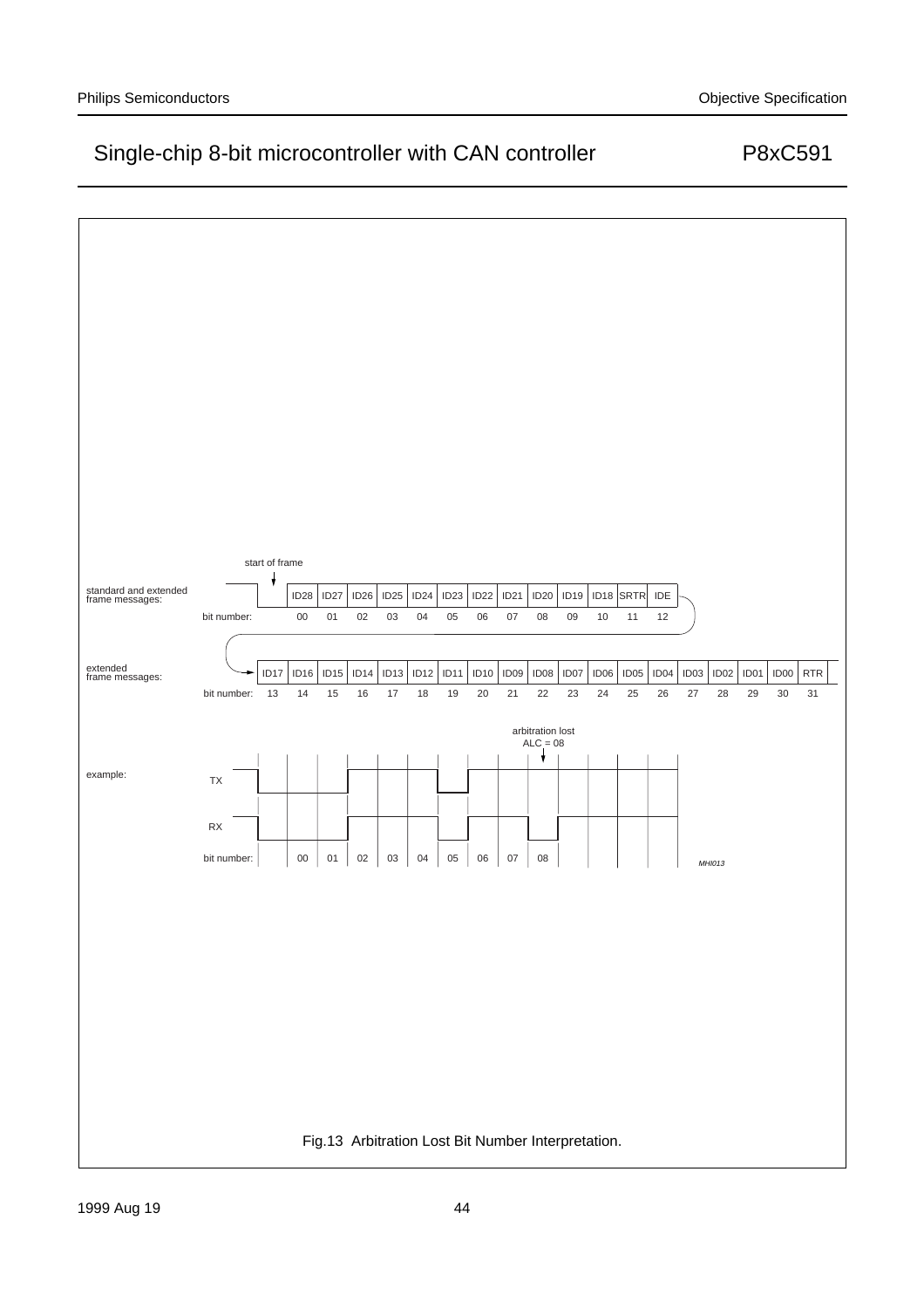## 12.5.13 ERROR CODE CAPTURE (ECC)

This register contains information about the type and location of errors on the bus. The Error Code Capture Register appears to the CPU as a read only memory.

|  |  |  |  | Table 26 Error Code Capture (ECC) (CAN address 12) |  |
|--|--|--|--|----------------------------------------------------|--|
|--|--|--|--|----------------------------------------------------|--|

| ERRC1 | ERRC0 | DIR | SEG4 | SEG3 | SEG2 | SEG <sub>1</sub> | SEG0 |
|-------|-------|-----|------|------|------|------------------|------|

**Table 27** Description of Error Code Capture (ECC) Register 1 bits

| <b>BIT</b>     | <b>SYMBOL</b>    | <b>NAME</b>  |       | <b>VALUE</b>              | <b>FUNCTION</b>                                                                 |
|----------------|------------------|--------------|-------|---------------------------|---------------------------------------------------------------------------------|
| $\overline{7}$ | ERRC1            | Error Code 1 | ERRC1 | ERRC0                     |                                                                                 |
| 6              | ERRC0            | Error Code 0 | 0     | $\pmb{0}$                 | <b>Bit Error</b>                                                                |
|                |                  |              | 0     | 1                         | Form Error                                                                      |
|                |                  |              | 1     | 0                         | <b>Stuff Error</b>                                                              |
|                |                  |              | 1     | 1                         | Other Error                                                                     |
| 5              | <b>DIR</b>       | Direction    | 1(RX) |                           | Error occurred during reception                                                 |
|                |                  |              | 0(TX) |                           | Error occurred during transmission                                              |
| 4              | SEG4             | Segment 4    |       |                           | Reflects the current Frame Segment to determine between different error events: |
| 3              | SEG <sub>3</sub> | Segment 3    | 00011 | <b>Start Of Frame</b>     |                                                                                 |
| $\overline{c}$ | SEG <sub>2</sub> | Segment 2    | 00010 | ID28  ID21                |                                                                                 |
| $\mathbf{1}$   | SEG1             | Segment 1    | 00110 | ID20  ID18                |                                                                                 |
| $\mathbf 0$    | SEG0             | Segment 0    | 00100 | <b>IDE Bit</b>            |                                                                                 |
|                |                  |              | 00111 | ID17  ID13                |                                                                                 |
|                |                  |              | 01111 | ID12  ID5                 |                                                                                 |
|                |                  |              | 01110 | ID4  ID0                  |                                                                                 |
|                |                  |              | 01100 | <b>RTR Bit</b>            |                                                                                 |
|                |                  |              | 01101 | Reserved Bit 1            |                                                                                 |
|                |                  |              | 01001 | Reserved Bit 0            |                                                                                 |
|                |                  |              | 01011 | Data Length Code          |                                                                                 |
|                |                  |              | 01010 | Data Field                |                                                                                 |
|                |                  |              | 01000 | <b>CRC</b> Sequence       |                                                                                 |
|                |                  |              | 11000 | <b>CRC Delimiter</b>      |                                                                                 |
|                |                  |              | 11001 | Acknowledge Slot          |                                                                                 |
|                |                  |              | 11011 | Acknowledge Delimiter     |                                                                                 |
|                |                  |              | 11010 | End Of Frame              |                                                                                 |
|                |                  |              | 10010 | Intermission              |                                                                                 |
|                |                  |              | 10001 | <b>Active Error Flag</b>  |                                                                                 |
|                |                  |              | 10110 | Passive Error Flag        |                                                                                 |
|                |                  |              | 00011 | <b>Tolerate Dom. Bits</b> |                                                                                 |
|                |                  |              | 10111 | <b>Error Delimiter</b>    |                                                                                 |
|                |                  |              | 11100 | Overload Flag             |                                                                                 |

Always if a bus error occurs, the corresponding bus error interrupt is forced, if enabled. In the same time, the current position of the Bit Stream Processor is captured into the Error Code Capture Register. The content within this register is fixed until the users software has read out its content once. From now on the capture mechanism is activated again.

The corresponding Interrupt Flag located in the Interrupt Register is cleared during the read access to the Interrupt Register. A new Bus Error Interrupt is not possible until the Capture Register is read out once.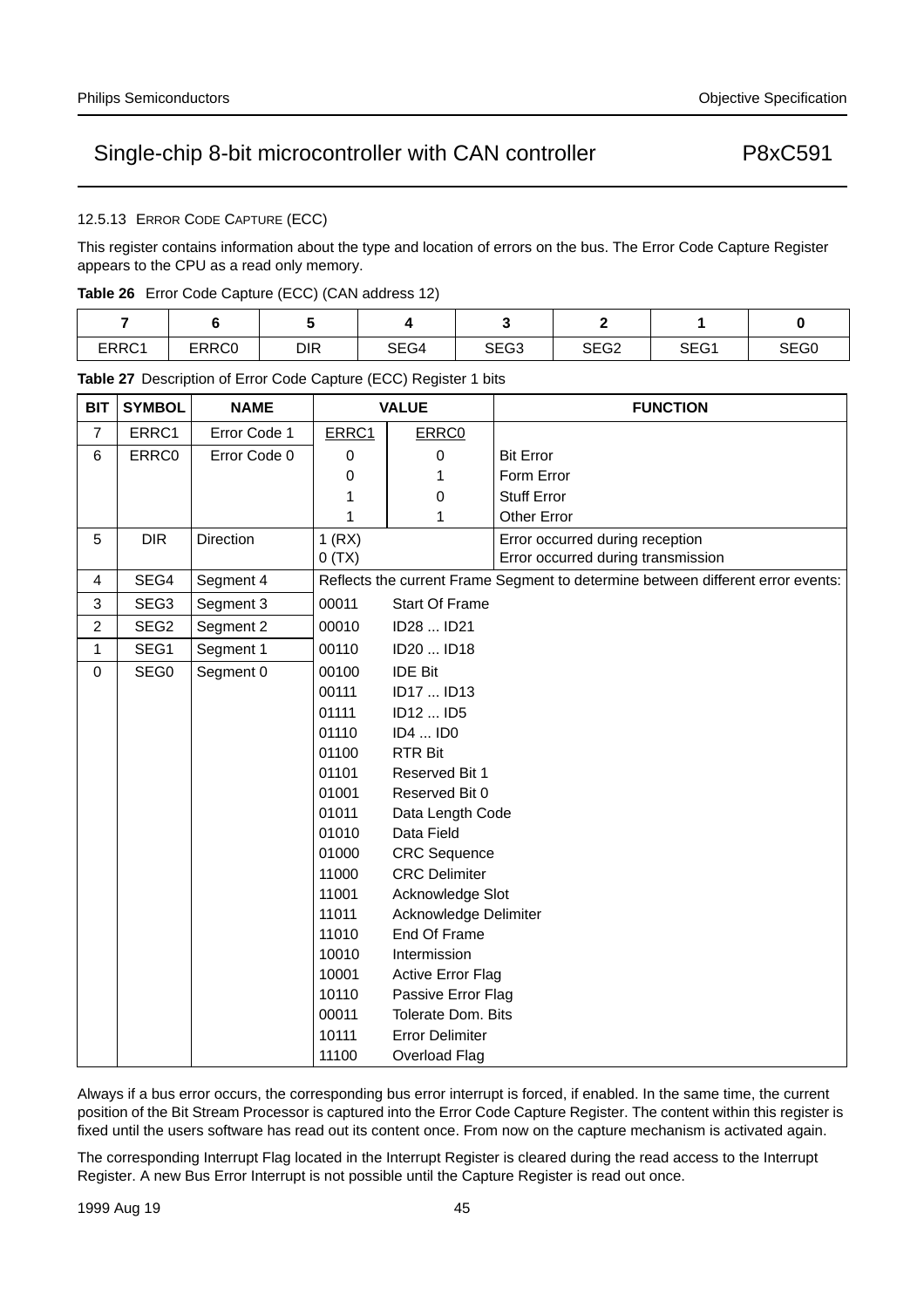## 12.5.14 ERROR WARNING LIMIT REGISTER (EWLR)

The Error Warning Limit could be defined within this register. The default value (after hardware reset) is 96d. In Reset Mode this register appears to the CPU as a read / write memory.

|  |  |  |  | Table 28 Error Warning Limit Register (EWLR) (CAN address 13) |  |
|--|--|--|--|---------------------------------------------------------------|--|
|--|--|--|--|---------------------------------------------------------------|--|

| EWL.7 | EWL.6 | EWL.5 | <b>FWI</b><br>. . | EWL.3 | EWL.2 | EWL.1 | EWL.0 |
|-------|-------|-------|-------------------|-------|-------|-------|-------|

Note that a content change of the EWL-Register is possible only, if the Reset Mode was entered previously. An Error Status change (Status Register) and an Error Warning Interrupt forced by the new register content will not occur, until the Reset Mode is cancelled again.

## 12.5.15 RX ERROR COUNTER REGISTER (RXERR)

The RX Error Counter Register reflects the current value of the Receive Error Counter. After hardware reset this register is initialised to "0". In Operating Mode this register appears to the CPU as a read only memory. A write access to this register is possible only in Reset Mode.

If a Bus Off event occurs, the RX Error counter is initialised to "0". As long as Bus Off is valid, writing to this register has no effect.

|  | Table 29 RX Error Counter Register (RXERR) (CAN address 14) |  |  |
|--|-------------------------------------------------------------|--|--|
|--|-------------------------------------------------------------|--|--|

| RXERR.7 | RXERR.6 | RXERR.5 | RXERR.4 | RXERR.3 | RXERR.2 | RXERR. | RXERR.U |
|---------|---------|---------|---------|---------|---------|--------|---------|

Note that a CPU-forced content change of the RX Error Counter is possible only, if the Reset Mode was entered previously. An Error Status change (Status Register), an Error Warning or an Error Passive Interrupt forced by the new register content will not occur, until the Reset Mode is cancelled again.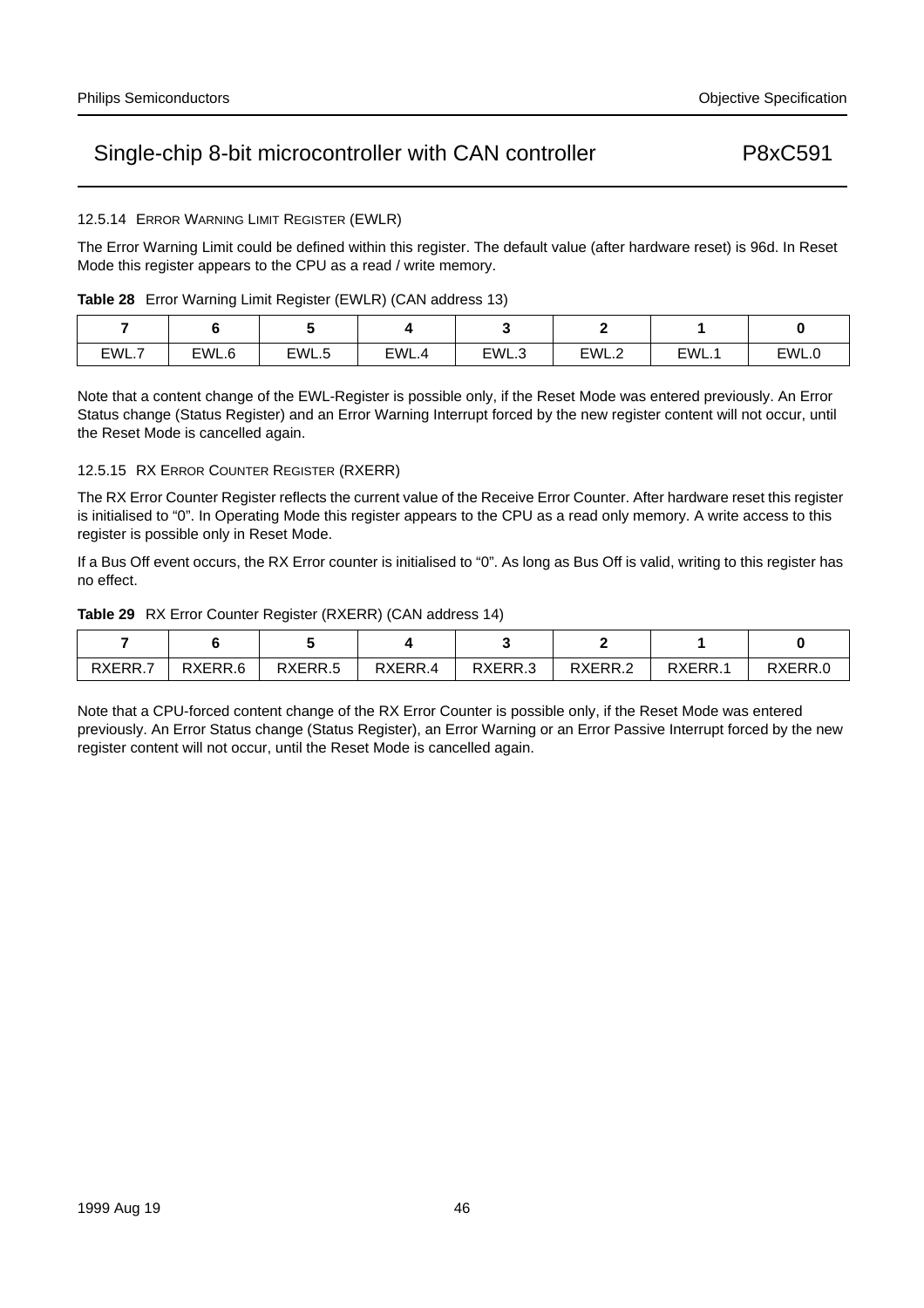## 12.5.16 TX ERROR COUNTER REGISTER (TXERR)

The TX Error Counter Register reflects the current value of the Transmit Error Counter. In Operating Mode this register appears to the CPU as a read only memory. A write access to this register is possible only in Reset Mode. After hardware reset this register is initialised to "0". If a bus-off event occurs, the TX Error Counter is initialised to 127 to count the minimum protocol-defined time (128 occurrences of the Bus-Free signal). Reading the TX Error Counter during this time gives information about the status of the Bus-Off recovery.

If Bus Off is active, a write access to TXERR in the range of 0 to 254 clears the Bus Off Flag and the controller will wait for one occurrence of 11 consecutive recessive bits (bus free) after clearing of Reset Mode.

Writing 255 to TXERR allows to initiate a CPU-driven Bus Off event. Note, that a CPU-forced content change of the

TX Error Counter is possible only, if the Reset Mode was entered previously. An Error or Bus Status change (Status Register), an Error Warning or an Error Passive Interrupt forced by the new register content will not occur, until the Reset Mode is cancelled again. After leaving the Reset Mode, the new TX Counter content is interpreted and the Bus Off event is performed in the same way, as if it was forced by a bus error event. That means, that the Reset Mode is entered again, the TX Error Counter is initialised to 127, the RX Counter is cleared and all concerned Status and Interrupt Register Bits are set.

Clearing of Reset Mode now will perform the protocol defined Bus Off recovery sequence (waiting for 128 occurrences of the Bus-Free signal).

If the Reset Mode is entered again before the end of Bus Off recovery (TXERR > 0), Bus Off keeps active and TXERR is frozen.

**Table 30** TX Error Counter Register (TXERR) (CAN address 15)

| TYEDD<br>$\Lambda$ LINN.I | TYERR 6<br>טייוי | TYERR.5 | TXERR.4 | TXERR.3 | TXFRR 2<br>. | <b>XERR</b><br>. | FRR |
|---------------------------|------------------|---------|---------|---------|--------------|------------------|-----|

## 12.5.17 ACCEPTANCE FILTER

With the help of the Acceptance Filter the CAN Controller is able to allow passing of received messages to the RXFIFO only when the identifier bits and the Frame Type of the received message are equal to the predefined ones within the Acceptance Filter Registers. If at least one filter matches, the message is copied to the receive FIFO.

The Acceptance Filter is defined by the Acceptance Code Registers (ACRn) and the Acceptance Mask Registers (AMRn). Within the Acceptance Code Registers the bit patterns of messages to be received are defined. The corresponding Acceptance Mask Registers allow defining certain bit positions to be "don't care".

The PeliCAN is designed to support four of so called Acceptance Filter Banks. Each bank has the functionality known from the SJA1000 with the extension, that a filter change is possible "on the fly". Additionally the used Frame Format of each filter bank is programmable now.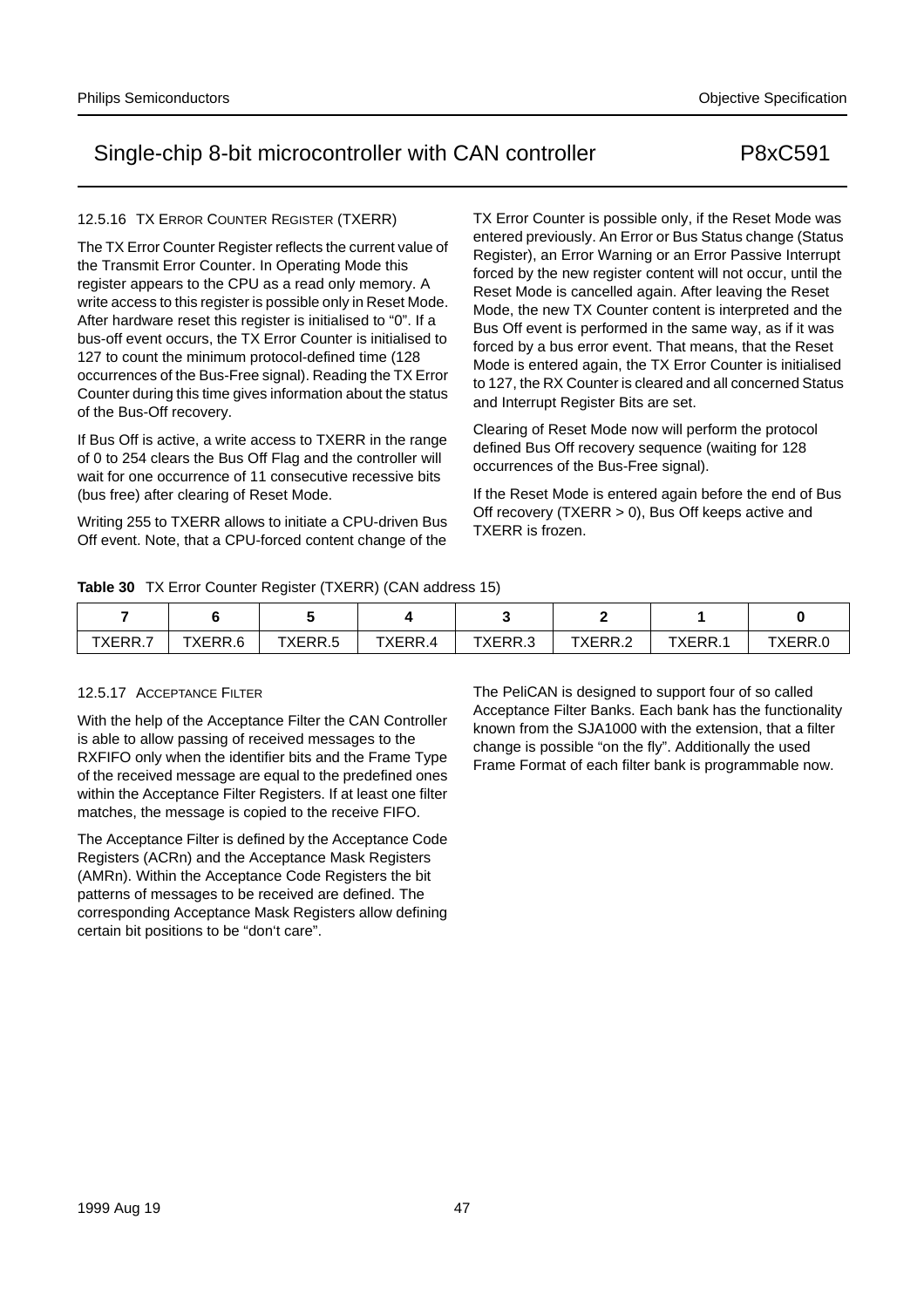

Fig.14 Acceptance Filter Tables.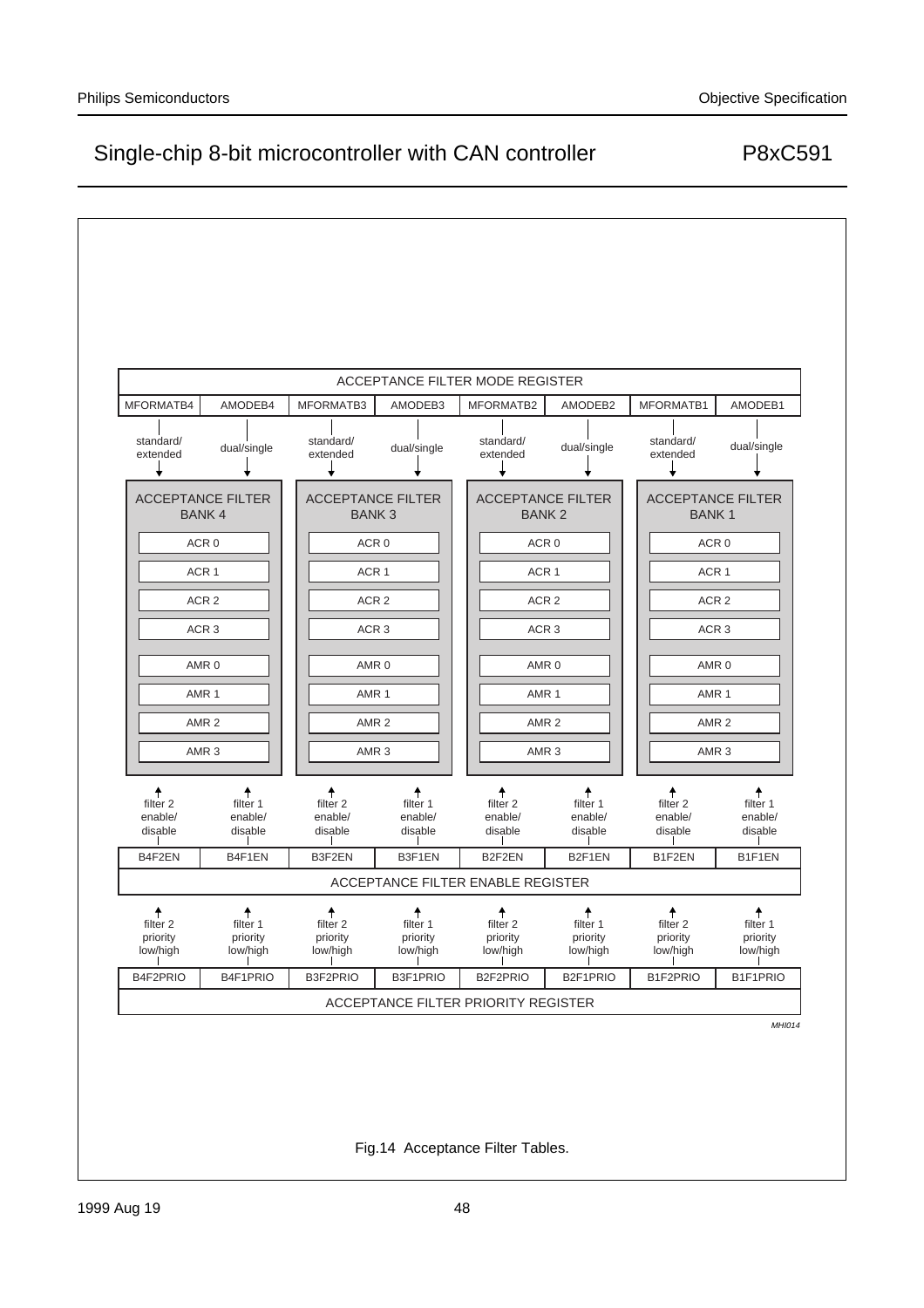# 12.5.17.1 Acceptance Filter Mode Register

The current operating mode is defined within the Acceptance Filter Mode Register located at CAN Address 29. A write access to this register is possible only within Reset Mode (Mode Register).

Note, that some bits are implemented only in case of the corresponding acceptance filter bank is implemented. Not implemented bits are read as "0".

| MFORMATB4 | AMODEB4 | MFORMATB3 | AMODEB3 | MFORMATB2 | AMODEB2 | MFORMATB1 | AMODEB1 |  |
|-----------|---------|-----------|---------|-----------|---------|-----------|---------|--|

| <b>BIT</b> | <b>SYMBOL</b> | <b>NAME</b>                               | <b>VALUE</b> | <b>FUNCTION</b>                                                                                               |
|------------|---------------|-------------------------------------------|--------------|---------------------------------------------------------------------------------------------------------------|
| ACFMOD.7   | MFORMATB4     | Acceptance Filter<br>Format Bank 4        | $1$ (EFF)    | Acceptance Filter Bank 4 is used for Extended Frame<br>Messages only, Standard Frame Messages are ignored     |
|            |               |                                           | $0$ (SFF)    | Acceptance Filter Bank 4 is used for Standard Frame<br>Messages only, Extended Frame Messages are ignored     |
| ACFMOD.6   | AMODEB4       | <b>Acceptance Filter</b><br>Mode Bank 4   | 1 (single)   | The Single Acceptance Filter option is enabled for filter<br>bank 4, -> one long filter is active             |
|            |               |                                           | $0$ (dual)   | The Dual Acceptance Filter option is enabled for filter<br>bank 4, -> two short filters are active            |
| ACFMOD.5   | MFORMATB3     | Acceptance Filter<br>Format Bank 3        | $1$ (EFF)    | Acceptance Filter Bank 3 is used for Extended Frame<br>Messages only, Standard Frame Messages are ignored     |
|            |               |                                           | $0$ (SFF)    | Acceptance Filter Bank 3 is used for Standard Frame<br>Messages only, Extended Frame Messages are ignored     |
| ACFMOD4    | AMODEB3       | <b>Acceptance Filter</b><br>Mode Bank 3   | 1 (single)   | The Single Acceptance Filter option is enabled for filter<br>bank 3, -> one long filter is active             |
|            |               |                                           | $0$ (dual)   | The Dual Acceptance Filter option is enabled for filter<br>bank 3, -> two short filters are active            |
| ACFMOD.3   | MFORMATB2     | Acceptance Filter<br>Format Bank 2        | $1$ (EFF)    | Acceptance Filter Bank 2 is used for Extended Frame<br>Messages only, Standard Frame Messages are ignored.    |
|            |               |                                           | $0$ (SFF)    | Acceptance Filter Bank 2 is used for Standard Frame<br>Messages only, Extended Frame Messages are<br>ignored. |
| ACFMOD.2   | AMODEB2       | <b>Acceptance Filter</b><br>Mode Bank 2   | 1 (single)   | The Single Acceptance Filter option is enabled for filter<br>bank 2, -> one long filter is active             |
|            |               |                                           | $0$ (dual)   | The Dual Acceptance Filter option is enabled for filter<br>bank 2, -> two short filters are active            |
| ACFMOD.1   | MFORMATB1     | <b>Acceptance Filter</b><br>Format Bank 1 | $1$ (EFF)    | Acceptance Filter Bank 1 is used for Extended Frame<br>Messages only, Standard Frame Messages are ignored     |
|            |               |                                           | $0$ (SFF)    | Acceptance Filter Bank 1 is used for Standard Frame<br>Messages only, Extended Frame Messages are ignored     |
| ACFMOD.0   | AMODEB1       | <b>Acceptance Filter</b><br>Mode Bank 1   | 1 (single)   | The Single Acceptance Filter option is enabled for filter<br>bank 1, -> one long filter is active             |
|            |               |                                           | $0$ (dual)   | The Dual Acceptance Filter option is enabled for filter<br>bank 1, -> two short filters are active            |

**Table 32** Acceptance Filter Mode Register (ACF Mode) 1 bits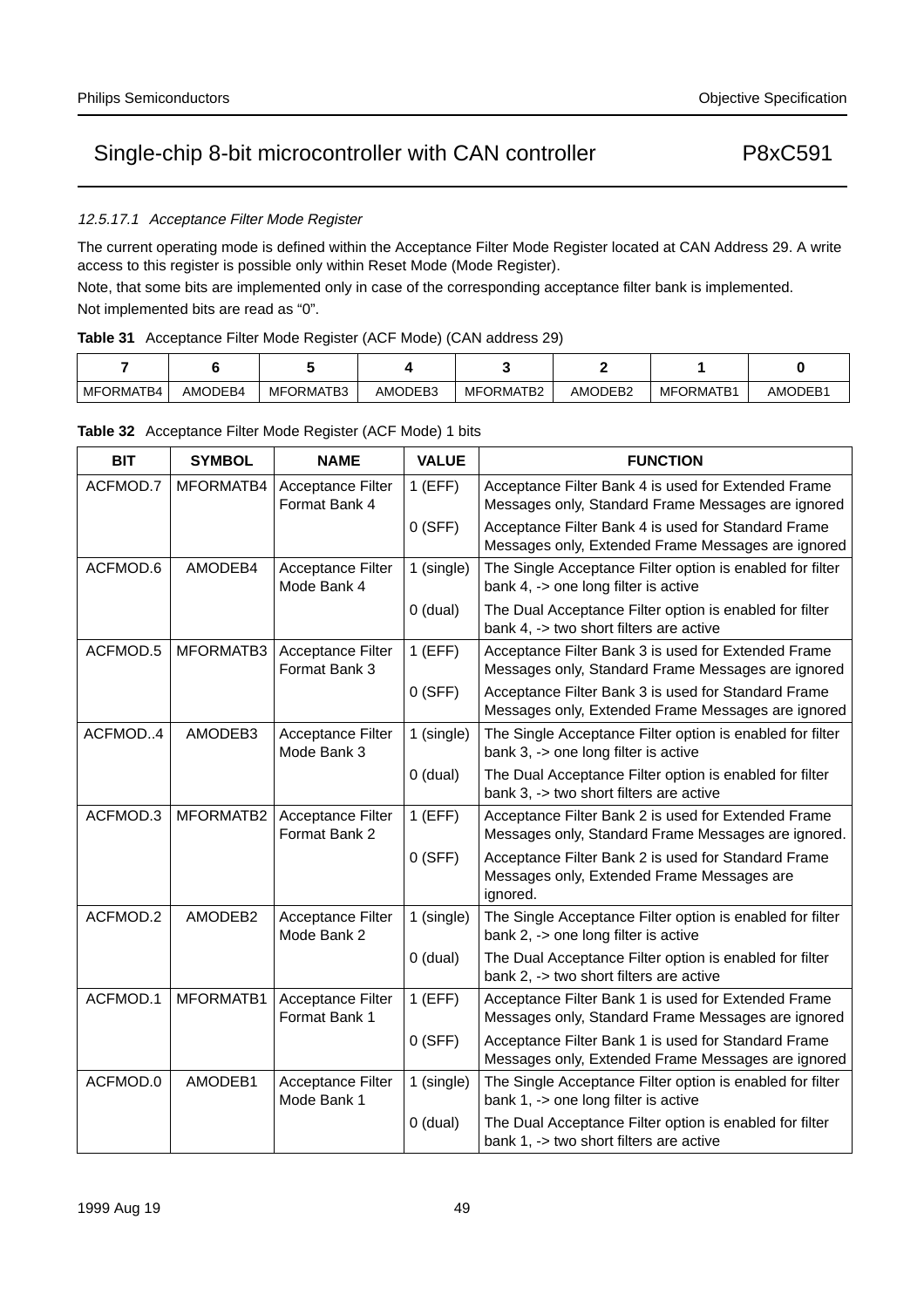## 12.5.17.2 Acceptance Filter Enable Register

Each defined Acceptance Filter is enabled or disabled by a certain bit located within the Acceptance Filter Enable Register. This allows to change the Acceptance Filter Contents "on the fly" during normal operation if the corresponding filter is disabled previously. A disabled Acceptance Filter does not allow passing of messages to the receive buffer. If all Acceptance Filters are disabled (default after hardware reset) no messages will pass to the receive buffer at all.

The Acceptance Code and Mask registers are writable only, if the related Acceptance Filter is disabled or the CAN Block is in Reset Mode.

Note, that some bits are implemented only in case of the corresponding acceptance filter bank is implemented. Not implemented bits are read as "0".

### **Table 33** Acceptance Filter Enable Register (ACF Enable) (CAN address 30)

| B4F2EN<br><u>___</u> | B4F1EN | B3F2EN | B3F1EN | B <sub>2F2EN</sub> | B <sub>2F1EN</sub> | R1F2FN<br>--- | B1F1EN |
|----------------------|--------|--------|--------|--------------------|--------------------|---------------|--------|

| <b>BIT</b> | <b>SYMBOL</b>      | <b>NAME</b>     | <b>VALUE</b> | <b>FUNCTION</b>                                          |
|------------|--------------------|-----------------|--------------|----------------------------------------------------------|
| ACFEN.7    | B4F2EN             | Bank 4 Filter 2 | 1 (enabled)  | Filter 2 of Bank 4 is enabled, no write access to        |
|            |                    | Enable          |              | corresponding Mask and Code Registers is possible        |
|            |                    |                 | 0 (disabled) | Filter 2 of Bank 4 is enabled, changing of corresponding |
|            |                    |                 |              | Mask and Code Registers is possible.                     |
| ACFEN.6    | B4F1EN             | Bank 4 Filter 1 | 1 (enabled)  | Filter 1 of Bank 4 is enabled, no write access to        |
|            |                    | Enable          |              | corresponding Mask and Code Registers is possible        |
|            |                    |                 | 0 (disabled) | Filter 1 of Bank 4 is enabled, changing of corresponding |
|            |                    |                 |              | Mask and Code Registers is possible.                     |
| ACFEN.5    | B3F2EN             | Bank 3 Filter 2 | 1 (enabled)  | Filter 2 of Bank 3 is enabled, no write access to        |
|            |                    | Enable          |              | corresponding Mask and Code Registers is possible        |
|            |                    |                 | 0 (disabled) | Filter 2 of Bank 3 is enabled, changing of corresponding |
|            |                    |                 |              | Mask and Code Registers is possible.                     |
| ACFEN.4    | B3F1EN             | Bank 3 Filter 1 | 1 (enabled)  | Filter 1 of Bank 3 is enabled, no write access to        |
|            |                    | Enable          |              | corresponding Mask and Code Registers is possible        |
|            |                    |                 | 0 (disabled) | Filter 1 of Bank 3 is enabled, changing of corresponding |
|            |                    |                 |              | Mask and Code Registers is possible.                     |
| ACFEN.3    | B <sub>2F2EN</sub> | Bank 2 Filter 2 | 1 (enabled)  | Filter 2 of Bank 2 is enabled, no write access to        |
|            |                    | Enable          |              | corresponding Mask and Code Registers is possible        |
|            |                    |                 | 0 (disabled) | Filter 2 of Bank 2 is enabled, changing of corresponding |
|            |                    |                 |              | Mask and Code Registers is possible.                     |
| ACFEN.2    | B <sub>2F1EN</sub> | Bank 2 Filter 1 | 1 (enabled)  | Filter 1 of Bank 2 is enabled, no write access to        |
|            |                    | Enable          |              | corresponding Mask and Code Registers is possible        |
|            |                    |                 | 0 (disabled) | Filter 1 of Bank 2 is enabled, changing of corresponding |
|            |                    |                 |              | Mask and Code Registers is possible.                     |
| ACFEN.1    | B1F2EN             | Bank 1 Filter 2 | 1 (enabled)  | Filter 2 of Bank 1 is enabled, no write access to        |
|            |                    | Enable          |              | corresponding Mask and Code Registers is possible        |
|            |                    |                 | 0 (disabled) | Filter 2 of Bank 1 is enabled, changing of corresponding |
|            |                    |                 |              | Mask and Code Registers is possible.                     |
| ACFEN.0    | B1F1EN             | Bank 1 Filter 1 | 1 (enabled)  | Filter 1 of Bank 1 is enabled, no write access to        |
|            |                    | Enable          |              | corresponding Mask and Code Registers is possible        |
|            |                    |                 | 0 (disabled) | Filter 1 of Bank 1 is enabled, changing of corresponding |
|            |                    |                 |              | Mask and Code Registers is possible.                     |

**Table 34** Acceptance Filter Enable Register (ACF Enable)

Note, if the Single Filter Mode is selected for an Acceptance Filter Bank, this single filter is related to the corresponding Filter 1 Enable Bit. The Filter 2 Enable Bits have no influence within Single Filter Mode.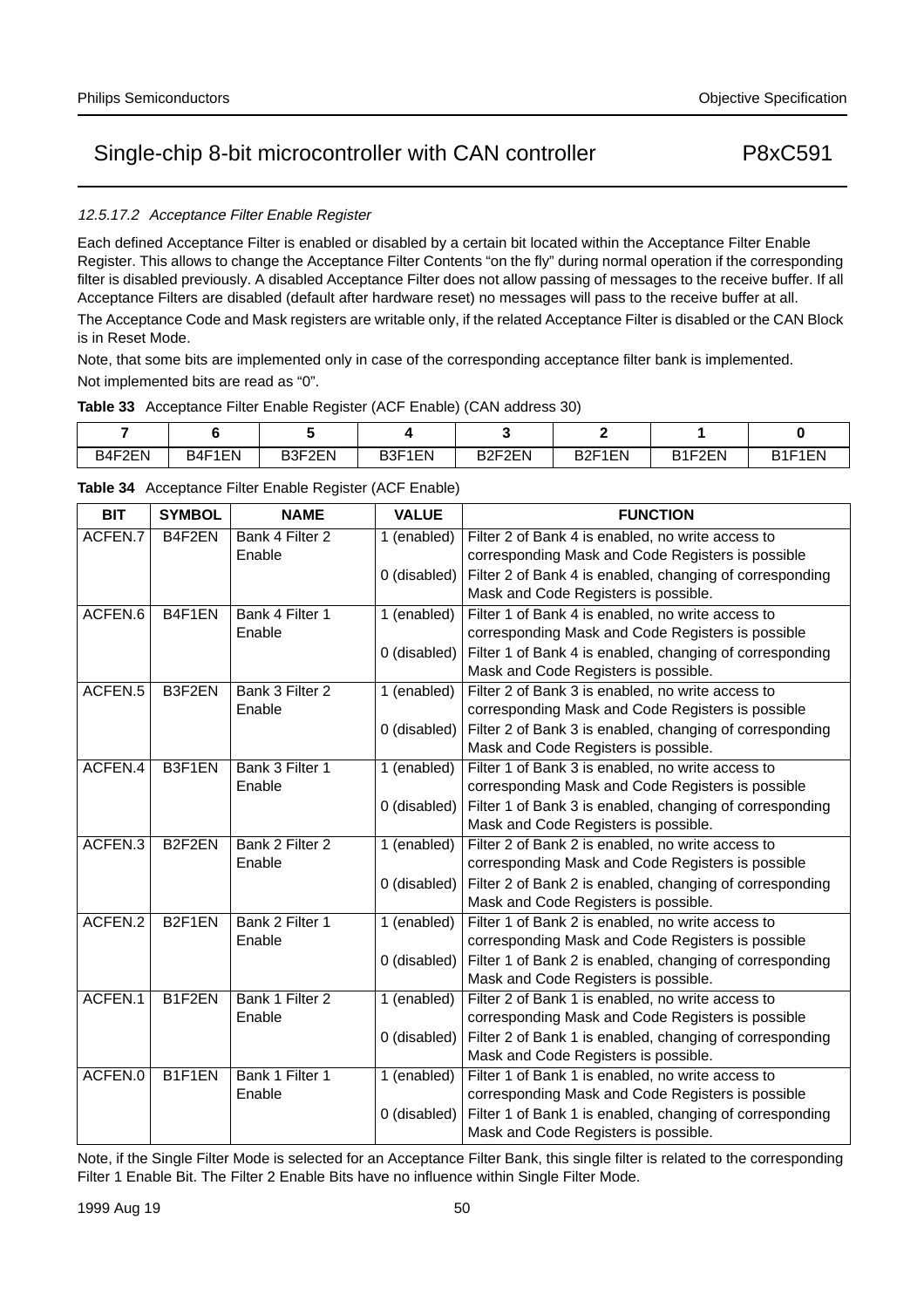# 12.5.17.3 Acceptance Filter Priority Register

For each available Acceptance Filter it could be defined, whether a receive interrupt is forced immediately if a message passes a certain Acceptance Filter or whether the programmed Receive Interrupt Level should be used for interruption. This allows to use certain Acceptance Filters for alarm message recognition interrupting the host CPU immediately.

Note, that some bits are implemented only in case of the corresponding acceptance filter bank is implemented.

Not implemented bits are read as "0".

| Table 35 Acceptance Filter Priority Register (ACF Priority) (CAN address 31) |
|------------------------------------------------------------------------------|
|                                                                              |

| B4F2PRIO | B4F1PRIO | B3F2PRIO | B3F1PRIO | B <sub>2F2PRIO</sub> | B <sub>2F1PRIO</sub> | B1F2PRIO | B <sub>1</sub> F <sub>1</sub> PRIC |  |
|----------|----------|----------|----------|----------------------|----------------------|----------|------------------------------------|--|

| <b>BIT</b> | <b>SYMBOL</b> | <b>NAME</b>                 | <b>VALUE</b> | <b>FUNCTION</b>                                                                                               |
|------------|---------------|-----------------------------|--------------|---------------------------------------------------------------------------------------------------------------|
| ACFPRIO.7  | B4F2PRIO      | Bank 4 Filter 2<br>Priority | $1$ (high)   | A receive interrupt is generated immediately, if a message<br>passes Filter 2 within Acceptance Filter Bank 4 |
|            |               |                             | $0$ (low)    | A receive interrupt is generated, if the FIFO level exceeds<br>the Receive Interrupt Level Register.          |
| ACFPRIO.6  | B4F1PRIO      | Bank 4 Filter 1<br>Priority | $1$ (high)   | A receive interrupt is generated immediately, if a message<br>passes Filter 1 within Acceptance Filter Bank 4 |
|            |               |                             | $0$ (low)    | A receive interrupt is generated, if the FIFO level exceeds<br>the Receive Interrupt Level Register.          |
| ACFPRIO.5  | B3F2PRIO      | Bank 3 Filter 2<br>Priority | $1$ (high)   | A receive interrupt is generated immediately, if a message<br>passes Filter 2 within Acceptance Filter Bank 3 |
|            |               |                             | $0$ (low)    | A receive interrupt is generated, if the FIFO level exceeds<br>the Receive Interrupt Level Register.          |
| ACFPRIO.4  | B3F1PRIO      | Bank 3 Filter 1<br>Priority | $1$ (high)   | A receive interrupt is generated immediately, if a message<br>passes Filter 1 within Acceptance Filter Bank 3 |
|            |               |                             | $0$ (low)    | A receive interrupt is generated, if the FIFO level exceeds<br>the Receive Interrupt Level Register.          |
| ACFPRIO.3  | B2F2PRIO      | Bank 2Filter 2<br>Priority  | $1$ (high)   | A receive interrupt is generated immediately, if a message<br>passes Filter 2 within Acceptance Filter Bank 2 |
|            |               |                             | $0$ (low)    | A receive interrupt is generated, if the FIFO level exceeds<br>the Receive Interrupt Level Register.          |
| ACFPRIO.2  | B2F1PRIO      | Bank 2 Filter 1<br>Priority | $1$ (high)   | A receive interrupt is generated immediately, if a message<br>passes Filter 1 within Acceptance Filter Bank 2 |
|            |               |                             | $0$ (low)    | A receive interrupt is generated, if the FIFO level exceeds<br>the Receive Interrupt Level Register.          |
| ACFPRIO.1  | B1F2PRIO      | Bank 1 Filter 2<br>Priority | $1$ (high)   | A receive interrupt is generated immediately, if a message<br>passes Filter 2 within Acceptance Filter Bank 1 |
|            |               |                             | $0$ (low)    | A receive interrupt is generated, if the FIFO level exceeds<br>the Receive Interrupt Level Register.          |
| ACFPRIO.0  | B1F1PRIO      | Bank 1 Filter 1<br>Priority | 1 (high)     | A receive interrupt is generated immediately, if a message<br>passes Filter 1 within Acceptance Filter Bank 1 |
|            |               |                             | $0$ (low)    | A receive interrupt is generated, if the FIFO level exceeds<br>the Receive Interrupt Level Register.          |

**Table 36** Acceptance Filter Priority Register (ACF Priority)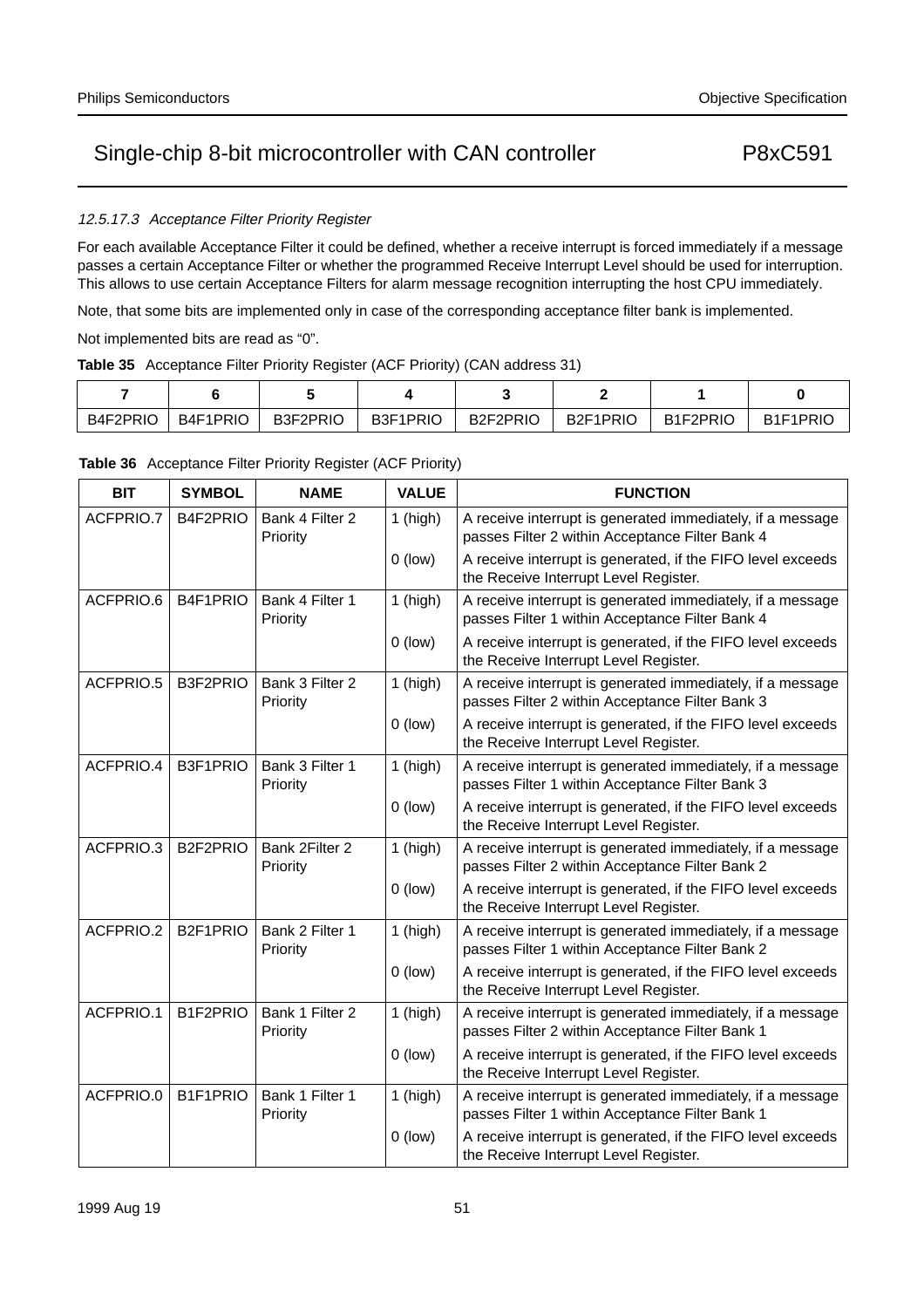and the Message bytes depends on the programmed Frame Format (see ACF Mode Register).

# **Single Filter Standard Frame:**

12.5.17.4 Single Filter Configuration

If the Standard Frame Format is selected, the complete Identifier including the RTR bit and the first two data bytes are used for acceptance filtering. Messages may also be

accepted if there are no data bytes existing due to a set RTR bit or if there is no or only one data byte because of the corresponding data length code.

For a successful reception of a message, all single bit comparisons have to signal acceptance. Note that the 4 least significant bits of AMR1 and ACR1 are not used. In order to keep compatible with future products these bits should be programmed to be "don't care" by setting AMR1.3, AMR1.2, AMR1.1 and AMR1.0 to "1".

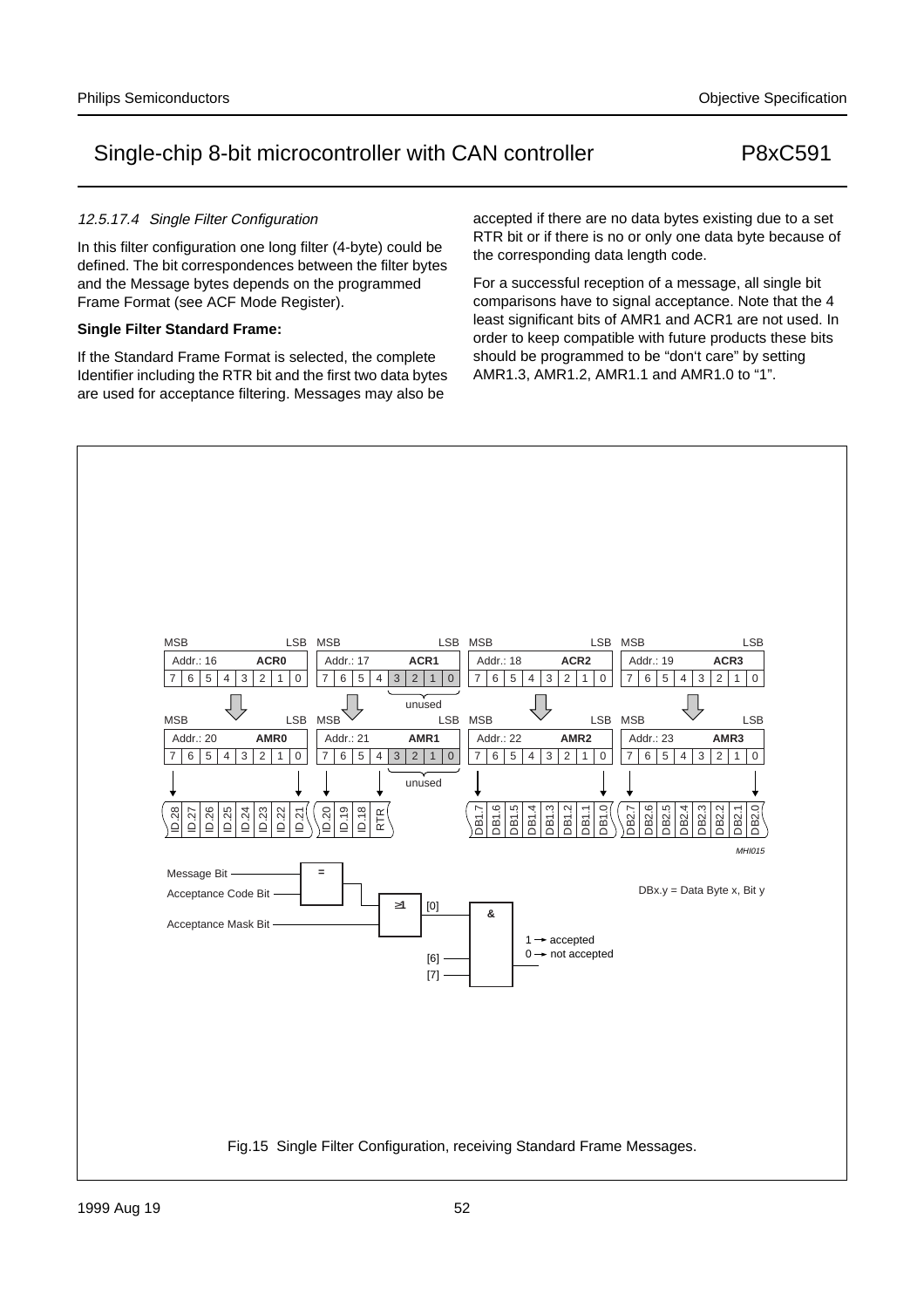### **Single Filter Extended Frame:**

If the Extended Frame Format is selected, the complete Identifier including the RTR bit is used for acceptance filtering.

For a successful reception of a message, all single bit comparisons have to signal acceptance. Note that the 2 least significant bits of AMR3 and ACR3 are not used. In order to keep compatible with future products these bits should be programmed to be "don't care" by setting AMR3.1 and AMR3.0 to "1".

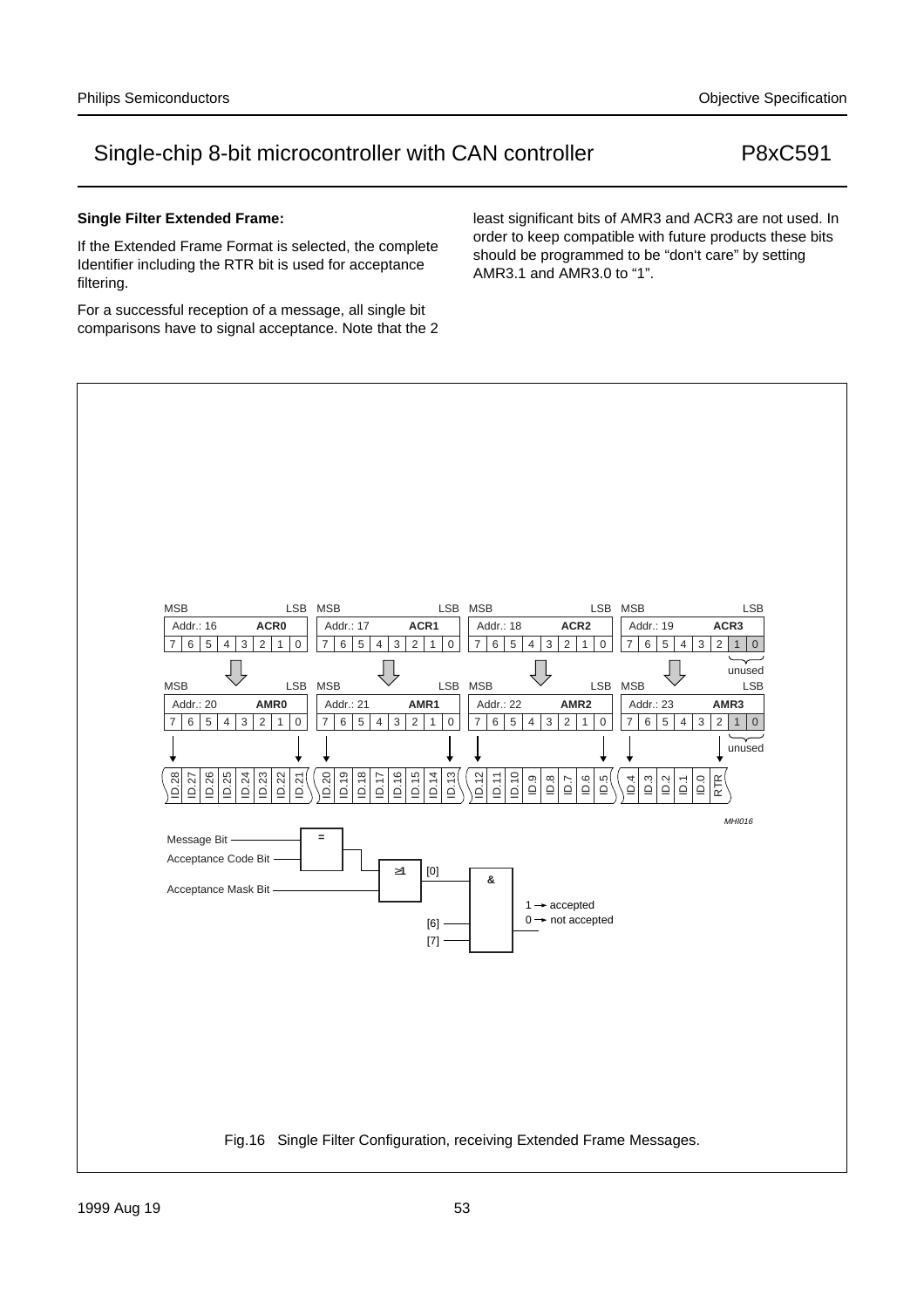# 12.5.17.5 Dual Filter Configuration

In this filter configuration two short filters could be defined. A received message is compared with both filters to decide, whether this message should be copied into the Receive Buffer or not. If at least one of the filters signals an acceptance, the received message becomes valid. The bit correspondences between the filter bytes and the message bytes depends on the currently received Frame Format.

## **Dual Filter Standard Frame:**

If the Standard Frame Format is selected, the two defined filters are different. The first filter compares the complete Standard Identifier including the RTR bit **and** the first Data Byte of the message. The second filter just compares the complete Standard Identifier including the RTR bit.

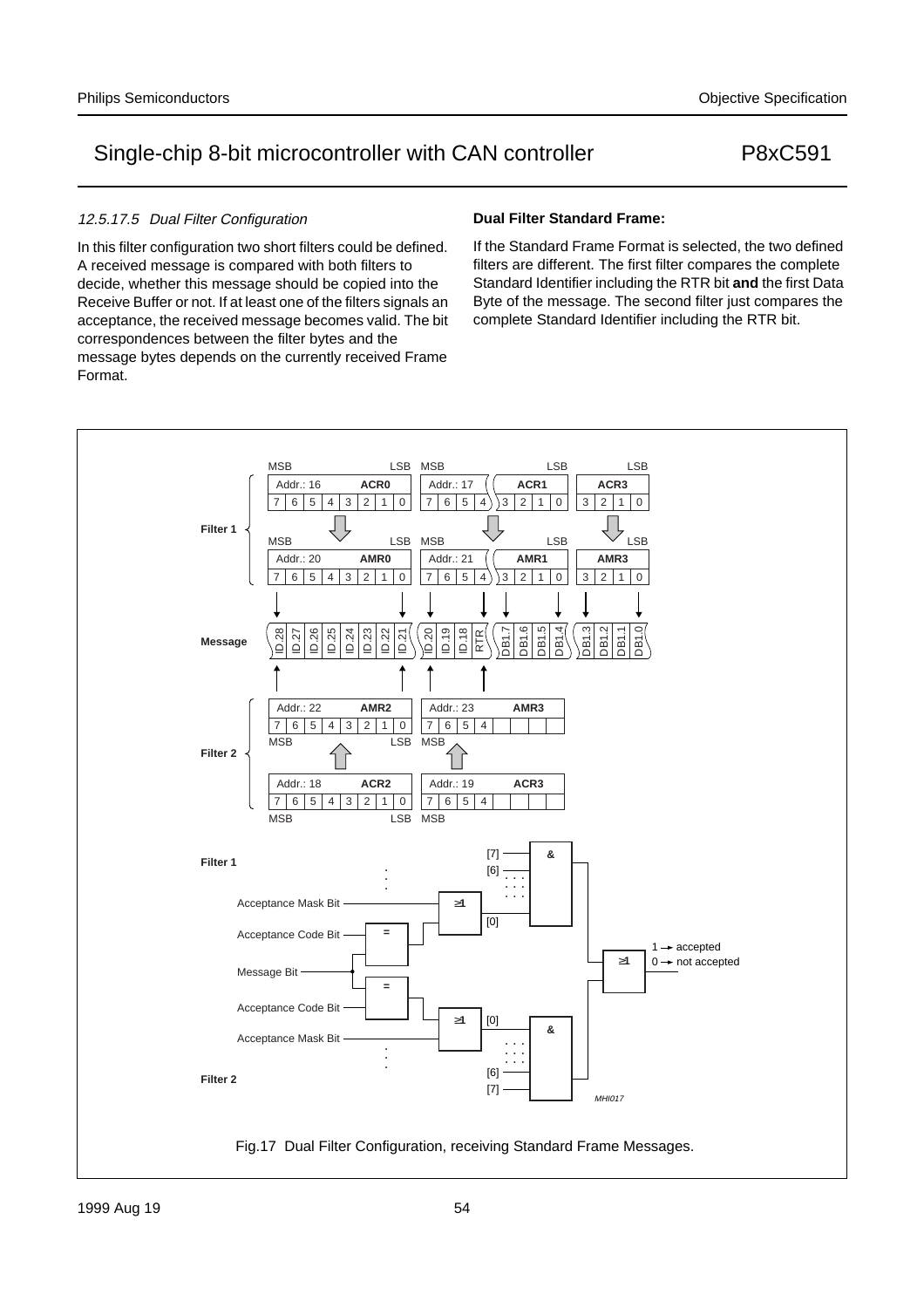For a successful reception of a message, all single bit comparisons of at least one complete filter have to signal acceptance. In case of a set RTR bit or a data length code of "0" no data byte is existing. Nevertheless, a message may pass Filter 1, if the first part up to the RTR bit signals acceptance.

If no data byte filtering is required for Filter 1, the four least significant bits of AMR1 and AMR3 have to be set "1" (don't care). Then both filters are working identically using the standard identifier range including the RTR bit.

# **Dual Filter Extended Frame:**

If the Extended Frame Format is selected, the two defined filters are looking identically. Both filters are comparing the first two bytes of the Extended Identifier range only.

For a successful reception of a message, all single bit comparisons of at least one complete filter have to signal acceptance.

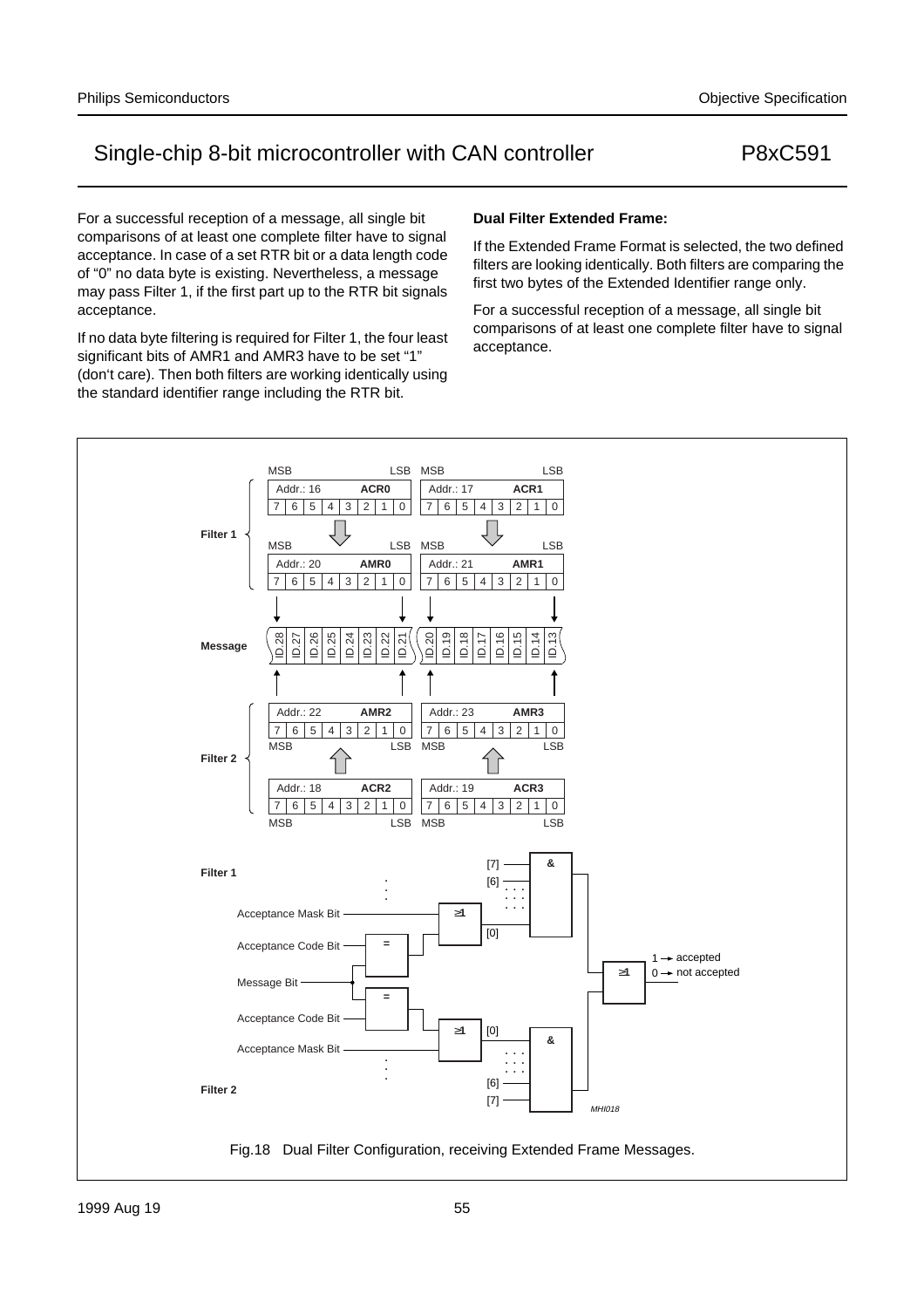### 12.5.18 TRANSMIT BUFFER

The global layout of the Transmit Buffer is shown in Fig.19. One has to distinguish between the Standard Frame Format (SFF) and the Extended Frame Format (EFF) configuration. The transmit buffer allows the definition of one transmit message with up to eight data bytes.

# 12.5.18.1 Transmit Buffer Layout

It is subdivided into Descriptor and Data Field where the first byte of the Descriptor Field is the Frame Information Byte (Frame Info). It describes the Frame Format (SFF or EFF), Remote or Data Frame and the Data Length. Two identifier bytes for SFF and four bytes for EFF messages follow. The Data Field contains up to eight data bytes. The Transmit Buffer has a length of 13 bytes and is located in the CAN address range from 112 to 124.

|                    |     | <b>Standard Frame Format (SFF)</b> |                    |     | <b>Extended Frame Format (EFF)</b> |  |
|--------------------|-----|------------------------------------|--------------------|-----|------------------------------------|--|
| <b>CAN Address</b> | 112 | TX Frame information               | <b>CAN Address</b> | 112 | TX Frame information               |  |
|                    | 113 | TX Identifier 1                    |                    | 113 | TX Identifier 1                    |  |
|                    | 114 | TX Identifier 2                    |                    | 114 | TX Identifier 2                    |  |
|                    | 115 | TX Data byte 1                     |                    | 115 | TX Identifier 3                    |  |
|                    | 116 | TX Data byte 2                     |                    | 116 | TX Identifier 4                    |  |
|                    | 117 | TX Data byte 3                     |                    | 117 | TX Data byte 1                     |  |
|                    | 118 | TX Data byte 4                     |                    | 118 | TX Data byte 2                     |  |
|                    | 119 | TX Data byte 5                     |                    | 119 | TX Data byte 3                     |  |
|                    | 120 | TX Data byte 6                     |                    | 120 | TX Data byte 4                     |  |
|                    | 121 | TX Data byte 7                     |                    | 121 | TX Data byte 5                     |  |
|                    | 122 | TX Data byte 8                     |                    | 122 | TX Data byte 6                     |  |
|                    | 123 | unused                             |                    | 123 | TX Data byte 7                     |  |
|                    | 124 | unused                             |                    | 124 | TX Data byte 8                     |  |
|                    |     |                                    |                    |     | MHI023                             |  |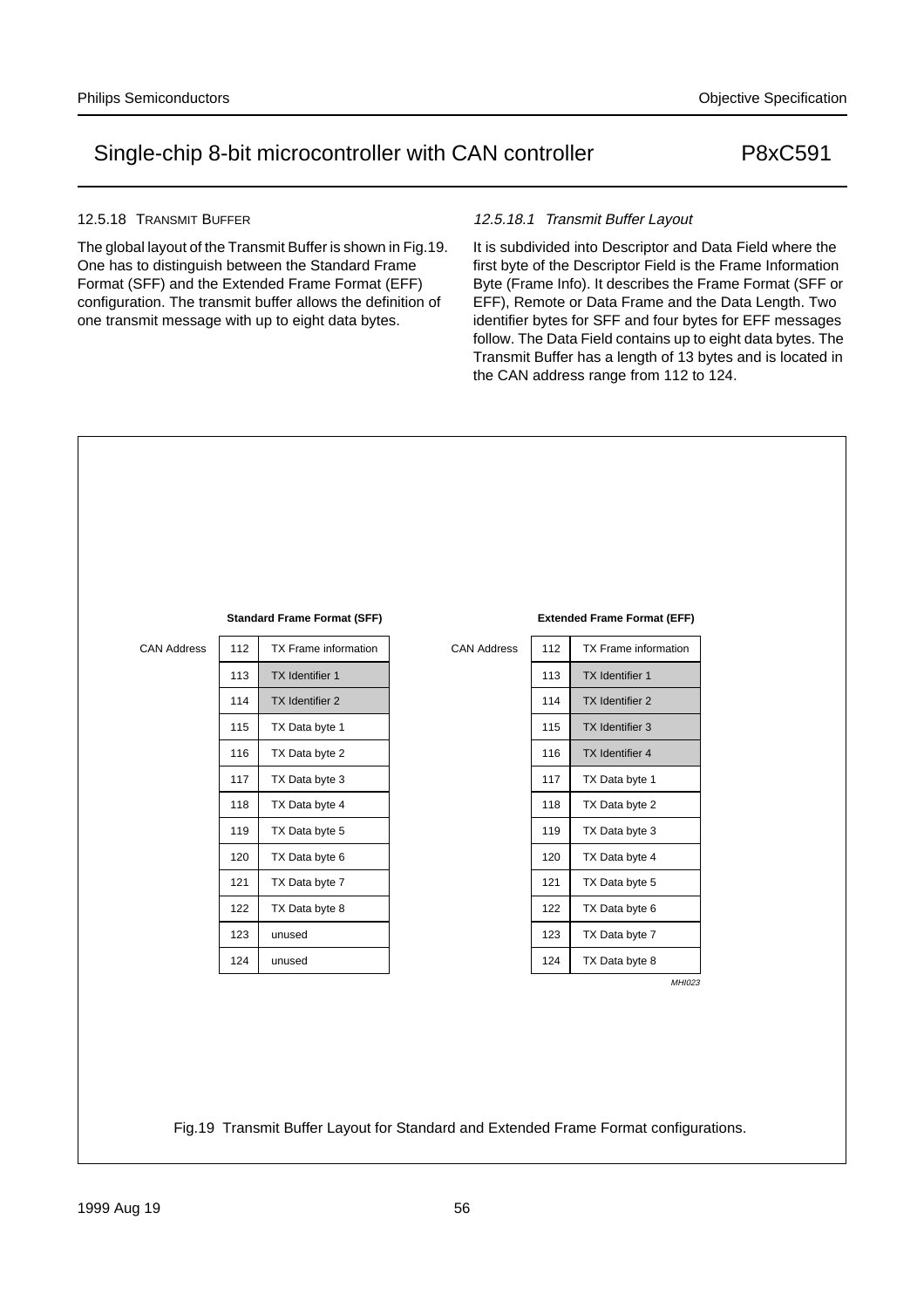# 12.5.18.2 Descriptor Field of the Transmit Buffer

| <b>Standard Frame Format (SFF)</b> |              |                                      |       |              |                                    |       | <b>Extended Frame Format (EFF)</b> |                                                 |              |                        |              |       |                           |              |              |
|------------------------------------|--------------|--------------------------------------|-------|--------------|------------------------------------|-------|------------------------------------|-------------------------------------------------|--------------|------------------------|--------------|-------|---------------------------|--------------|--------------|
| <b>Addr. 112</b>                   |              | <b>TX Frame Information</b>          |       |              |                                    |       |                                    | <b>Addr. 112</b><br><b>TX Frame Information</b> |              |                        |              |       |                           |              |              |
| 7                                  | 6            | 5                                    | 4     | 3            | $\mathbf{2}$                       | 1     | $\mathbf{0}$                       | 7                                               | 6            | 5                      | 4            | 3     | $\mathbf{2}$              | 1            | $\bf{0}$     |
| FF                                 | <b>RTR</b>   | (0)                                  | (0)   |              |                                    |       | $DLC.3$ DLC.2 DLC.1 DLC.0          | FF                                              | <b>RTR</b>   | (0)                    | (0)          |       | $DLC.3$ DLC.2 DLC.1 DLC.0 |              |              |
| <b>Addr 113</b>                    |              | <b>TX Identifier 1</b>               |       |              |                                    |       |                                    | <b>Addr. 113</b>                                |              | <b>TX Identifier 1</b> |              |       |                           |              |              |
| $\overline{7}$                     | 6            | 5                                    | 4     | 3            | $\overline{2}$                     | 1     | $\bf{0}$                           | $\overline{7}$                                  | 6            | 5                      | 4            | 3     | $\mathbf{2}$              | 1            | $\bf{0}$     |
| ID.28                              | <b>ID.27</b> | <b>ID.26</b>                         | ID.25 | <b>ID.24</b> | ID.23                              | ID.22 | <b>ID.21</b>                       | <b>ID.28</b>                                    | <b>ID.27</b> | ID.26                  | <b>ID.25</b> | ID.24 | ID.23                     | ID.22        | <b>ID.21</b> |
| <b>Addr. 114</b>                   |              | <b>TX Identifier 2</b>               |       |              |                                    |       |                                    | <b>Addr. 114</b><br><b>TX Identifier 2</b>      |              |                        |              |       |                           |              |              |
| $\overline{7}$                     | 6            | 5                                    | 4     | 3            | $\mathbf{2}$                       | 1     | $\bf{0}$                           | $\overline{7}$                                  | 6            | 5                      | 4            | 3     | $\mathbf{2}$              | 1            | $\bf{0}$     |
| ID.20                              | <b>ID.19</b> | ID.18                                | (RTR) | (0)          | (0)                                | (0)   | (0)                                | ID.20                                           | <b>ID.19</b> | <b>ID.18</b>           | <b>ID.17</b> | ID.16 | <b>ID.15</b>              | <b>ID.14</b> | ID.13        |
|                                    |              | Meaning of the Transmit Buffer Bits: |       |              |                                    |       |                                    | <b>Addr. 115</b>                                |              | <b>TX Identifier 3</b> |              |       |                           |              |              |
| ID.x                               |              | Identifier bit x                     |       |              |                                    |       |                                    | 7                                               | 6            | 5                      | 4            | 3     | $\mathbf{2}$              | 1            | $\bf{0}$     |
| FF                                 |              | <b>Frame Format</b>                  |       |              |                                    |       |                                    | ID.12                                           | <b>ID.11</b> | <b>ID.10</b>           | ID.9         | ID.8  | ID.7                      | ID.6         | ID.5         |
| <b>RTR</b><br>DLC.x<br>X           |              | Data Length Code bit x<br>don't care |       |              | <b>Remote Transmission Request</b> |       |                                    | <b>Addr. 116</b>                                |              | <b>TX Identifier 4</b> |              |       |                           |              |              |
| $\mathbf 0$                        |              |                                      |       |              |                                    |       | don't care, but recommended to be  | 7                                               | 6            | 5                      | 4            | 3     | $\mathbf{2}$              | 1            | $\bf{0}$     |
|                                    |              |                                      |       |              | compatible to Receive Buffer       |       |                                    | ID.4                                            | ID.3         | ID.2                   | ID.1         | ID.0  | (RTR)                     | (0)          | (0)          |
|                                    |              |                                      |       |              |                                    |       | Fig.20 Bit Layout Transmit Buffer. |                                                 |              |                        |              |       |                           |              |              |

This configuration is chosen to be compatible with the Receive Buffer Layout (see Section 12.5.19.1).

The values marked with "( )" in the Transmit Buffer should be set to the values expected in the Receive Buffer for an easy comparison, only when using the Self Reception facility, otherwise they are don't care.

|  | <b>Table 37</b> Frame Format (FF) and Remote Transmission Request (RTR) bits |  |  |  |  |  |  |
|--|------------------------------------------------------------------------------|--|--|--|--|--|--|
|--|------------------------------------------------------------------------------|--|--|--|--|--|--|

| <b>BIT</b> | <b>VALUE</b> | <b>FUNCTION</b>                                                 |
|------------|--------------|-----------------------------------------------------------------|
| FF         | $1$ (EFF)    | Extended Frame Format will be transmitted by the CAN Controller |
|            | $0$ (SFF)    | Standard Frame Format will be transmitted by the CAN Controller |
| <b>RTR</b> | 1 (remote)   | Remote Frame will be transmitted by the CAN Controller          |
|            | $0$ (data)   | Data Frame will be transmitted by the CAN Controller            |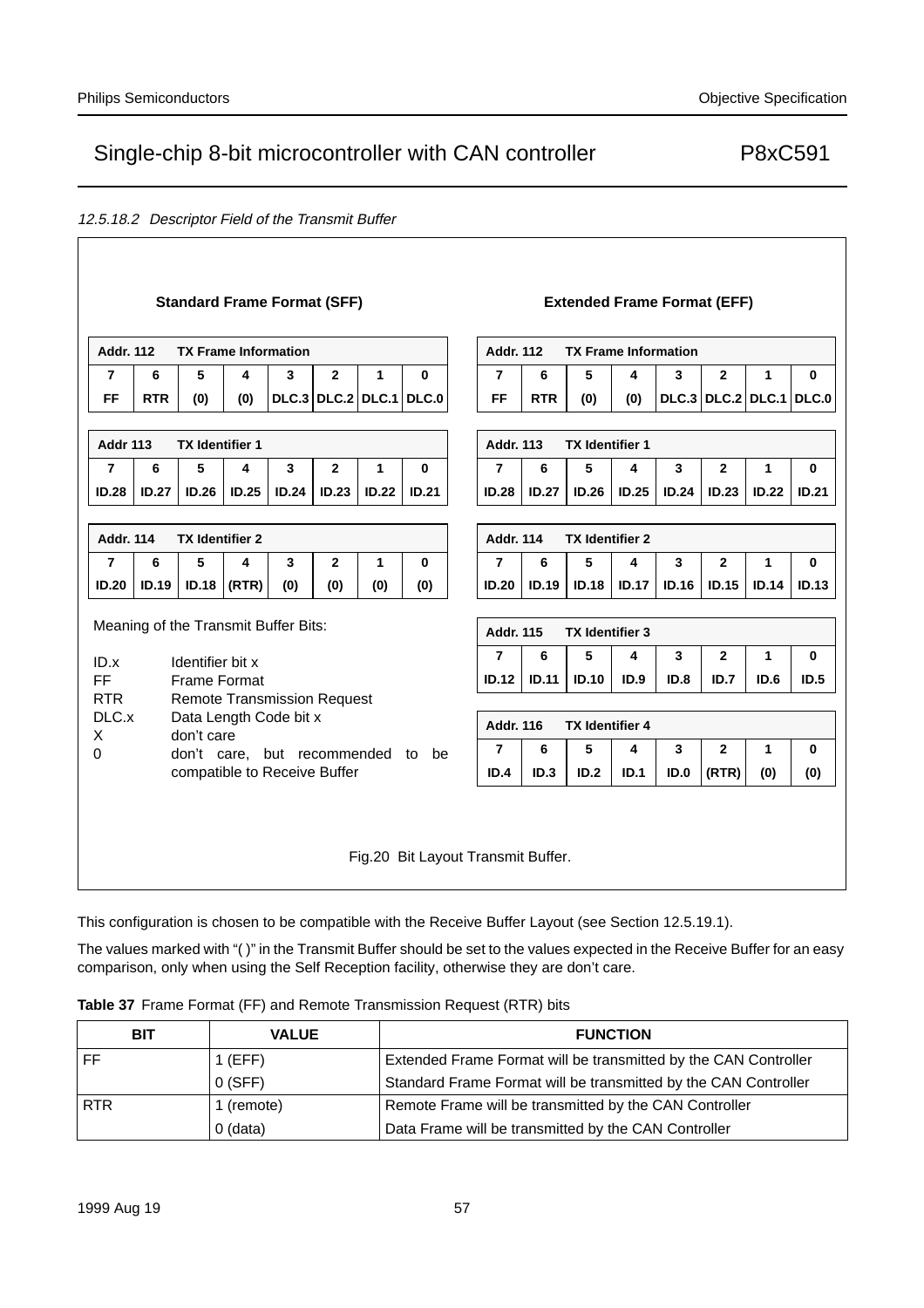# 12.5.18.3 Data Length Code (DLC)

The number of bytes in the Data Field of a message is coded by the Data Length Code. At the start of a Remote Frame transmission the Data Length Code is not considered due to the RTR bit being '1' (remote). This forces the number of transmitted/received data bytes to be 0. Nevertheless, the Data Length Code must be specified correctly to avoid bus errors, if two CAN Controllers start a Remote Frame transmission with the same identifier simultaneously.

The range of the Data Byte Count is 0 to 8 bytes and is coded as follows:

**DataByteCount 8 DLC.3 4 DLC.2 2 DLC.1 DLC.0** *=* × *+* × *+* × *+*

For reasons of compatibility no Data Length Code > 8 should be used. If a value greater than 8 is selected, 8 bytes are transmitted in the data frame with the Data Length Code specified in DLC.

## 12.5.18.4 Identifier (ID)

`

In Standard Frame Format (SFF) the Identifier consists of 11 bits (ID.28 to ID.18) and in Extended Frame Format (EFF) messages the identifier consists of 29 bits (ID.28 to ID.0). ID.28 is the most significant bit, which is transmitted first on the bus during the arbitration process. The Identifier acts as the message's name, used in a receiver for acceptance filtering, and also determines the bus access priority during the arbitration process. The lower the binary value of the Identifier the higher the priority. This is due to the larger number of leading dominant bits during arbitration.

## 12.5.18.5 Data Field

The number of transferred data bytes is defined by the Data Length Code. The first bit transmitted is the most significant bit of data byte 1 at address 115 (SFF) or address 117 (EFF).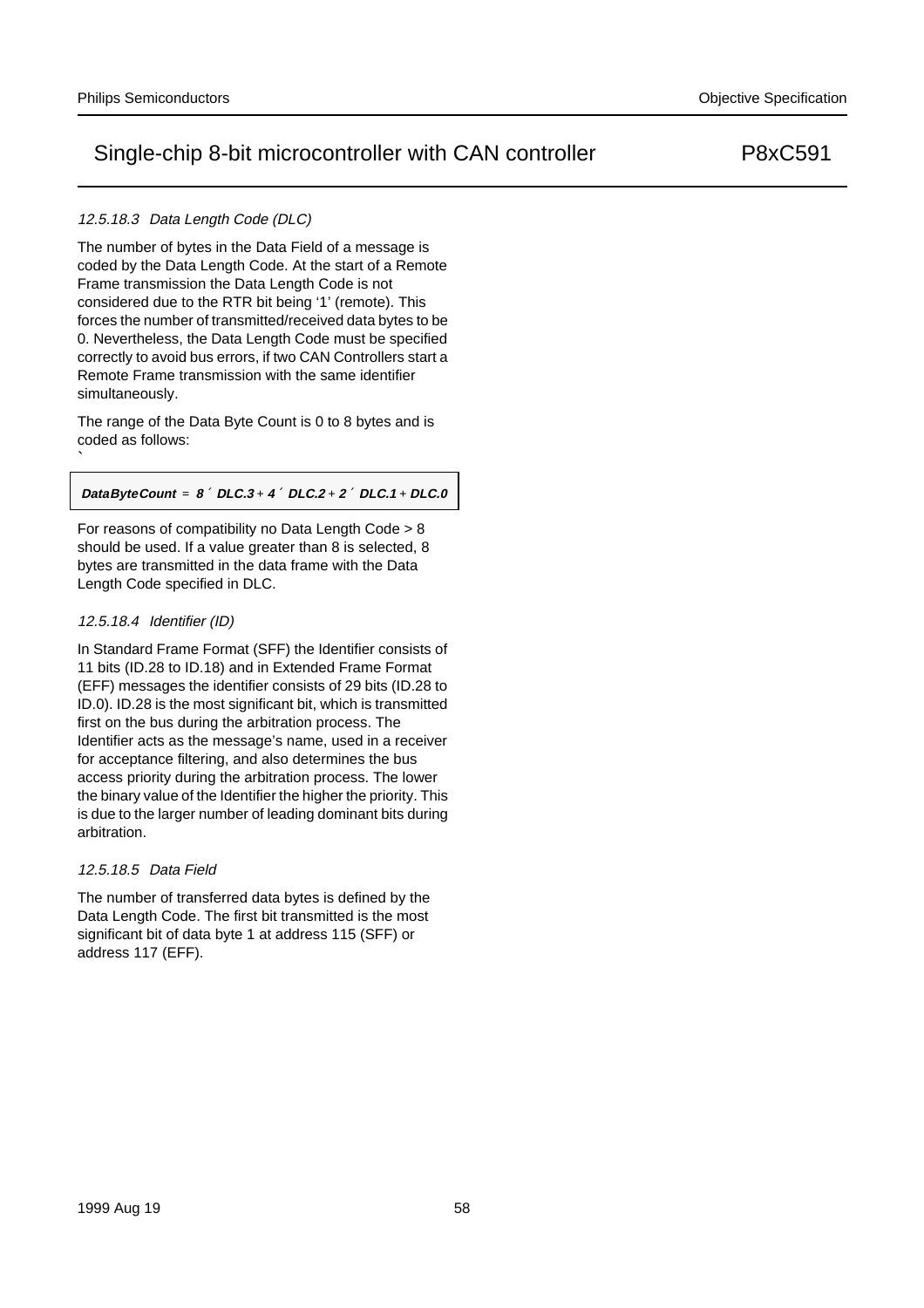### 12.5.19 RECEIVE BUFFER

The global layout of the Receive Buffer is very similar to the Transmit Buffer described in the previous chapter. The Receive Buffer is the accessible part of the RXFIFO and is located in the range between CAN Address 96 and 108. Each message is subdivided into a Descriptor and a Data Field.

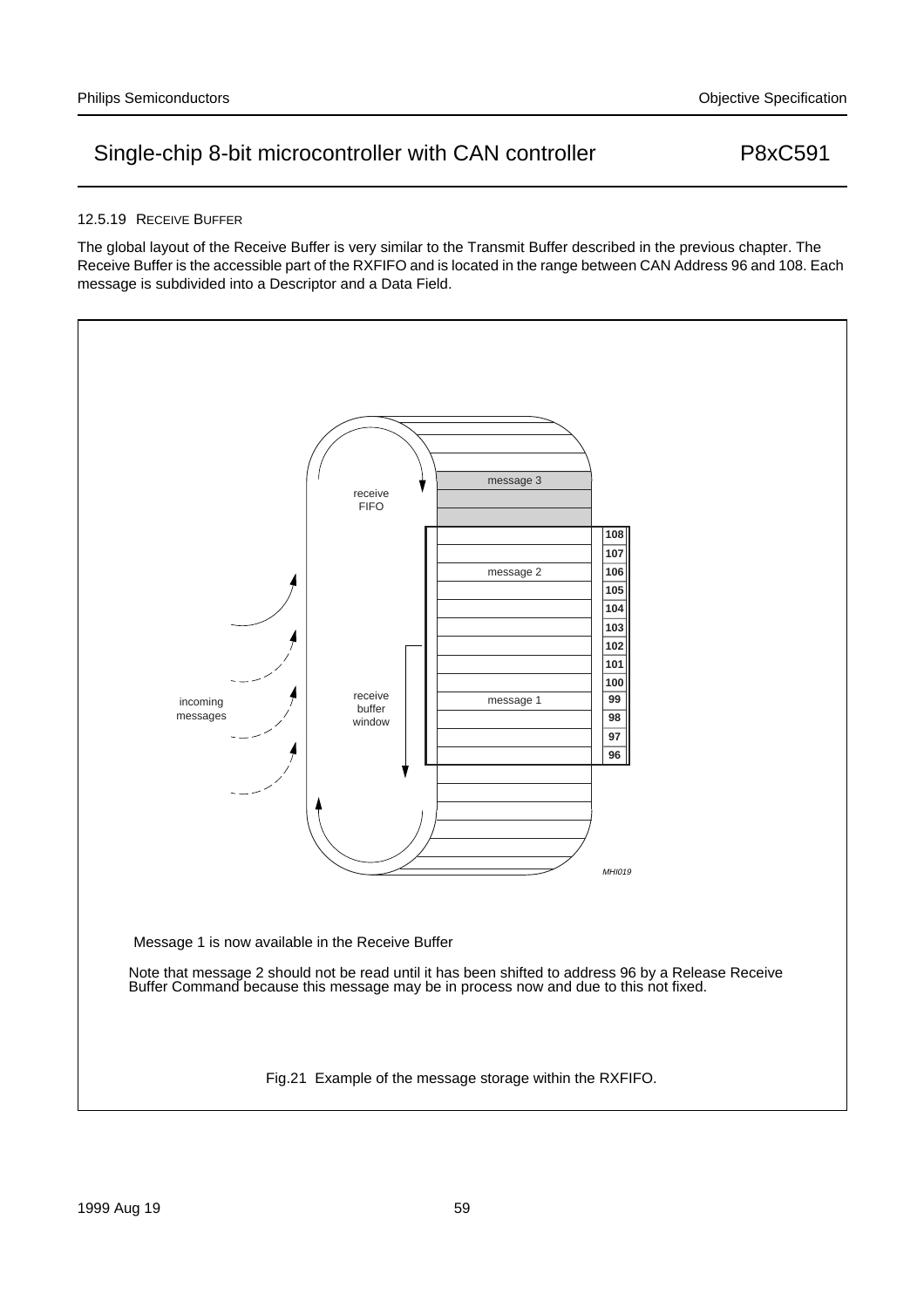### 12.5.19.1 Descriptor File of the Receive Buffer

Identifier, Frame Format, Remote Transmission Request bit and Data Length Code have the same meaning as described in the Transmit Buffer.

|                                     |              |                                 | <b>Standard Frame Format (SFF)</b> |             |                         |             |              |  |                                    |              | <b>Extended Frame Format (EFF)</b> |              |       |                           |              |              |
|-------------------------------------|--------------|---------------------------------|------------------------------------|-------------|-------------------------|-------------|--------------|--|------------------------------------|--------------|------------------------------------|--------------|-------|---------------------------|--------------|--------------|
| Addr. 96                            |              |                                 | <b>RX Frame Information</b>        |             |                         |             |              |  | Addr. 96                           |              | <b>RX Frame Information</b>        |              |       |                           |              |              |
| $\overline{7}$                      | 6            | 5                               | 4                                  | 3           | $\mathbf{2}$            | 1           | $\mathbf{0}$ |  | $\overline{7}$                     | 6            | 5                                  | 4            | 3     | $\mathbf{2}$              | 1            | $\bf{0}$     |
| FF                                  | <b>RTR</b>   | $\mathbf{0}$                    | $\bf{0}$                           |             | DLC.3 DLC.2 DLC.1 DLC.0 |             |              |  | FF                                 | <b>RTR</b>   | $\mathbf{0}$                       | 0            |       | $DLC.3$ DLC.2 DLC.1 DLC.0 |              |              |
|                                     |              |                                 |                                    |             |                         |             |              |  |                                    |              |                                    |              |       |                           |              |              |
| Addr. 97                            |              | <b>RX</b> Identifier 1          |                                    |             |                         |             |              |  | Addr. 97                           |              | <b>RX</b> Identifier 1             |              |       |                           |              |              |
| $\overline{7}$                      | 6            | 5                               | 4                                  | 3           | $\mathbf{2}$            | 1           | $\bf{0}$     |  | $\overline{7}$                     | 6            | 5                                  | 4            | 3     | $\mathbf{2}$              | 1            | 0            |
| <b>ID.28</b>                        | <b>ID.27</b> | ID.26                           | <b>ID.25</b>                       | ID.24       | ID.23                   | ID.22       | <b>ID.21</b> |  | <b>ID.28</b>                       | <b>ID.27</b> | ID.26                              | <b>ID.25</b> | ID.24 | <b>ID.23</b>              | ID.22        | ID.21        |
|                                     |              |                                 |                                    |             |                         |             |              |  |                                    |              |                                    |              |       |                           |              |              |
| Addr. 98                            |              | <b>RX</b> Identifier 2          |                                    |             |                         |             |              |  | Addr. 98<br><b>RX</b> Identifier 2 |              |                                    |              |       |                           |              |              |
| $\overline{7}$                      | 6            | 5                               | 4                                  | 3           | $\mathbf{2}$            | 1           | $\bf{0}$     |  | $\overline{7}$                     | 6            | 5                                  | 4            | 3     | $\mathbf{2}$              | 1            | $\bf{0}$     |
| <b>ID.20</b>                        | <b>ID.19</b> | <b>ID.18</b>                    | <b>RTR</b>                         | $\mathbf 0$ | $\mathbf 0$             | $\mathbf 0$ | 0            |  | ID.20                              | ID.19        | <b>ID.18</b>                       | <b>ID.17</b> | ID.16 | <b>ID.15</b>              | ID.14        | ID.13        |
|                                     |              |                                 |                                    |             |                         |             |              |  |                                    |              |                                    |              |       |                           |              |              |
| Meaning of the Receive Buffer Bits: |              |                                 |                                    |             |                         |             |              |  | Addr. 99<br><b>RX</b> Identifier 3 |              |                                    |              |       |                           |              |              |
|                                     |              |                                 |                                    |             |                         |             |              |  | 7                                  | 6            | 5                                  | 4            | 3     | $\mathbf{2}$              | 1            | $\mathbf{0}$ |
| ID.x<br>IDX.x                       |              | Identifier bit x<br>Index bit x |                                    |             |                         |             |              |  | ID.12                              | <b>ID.11</b> | <b>ID.10</b>                       | ID.9         | ID.8  | ID.7                      | ID.6         | ID.5         |
| FF                                  |              | <b>Frame Format</b>             |                                    |             |                         |             |              |  |                                    |              |                                    |              |       |                           |              |              |
| <b>RTR</b>                          |              |                                 | <b>Remote Transmission Request</b> |             |                         |             |              |  | <b>Addr. 100</b>                   |              | <b>RX</b> Identifier 4             |              |       |                           |              |              |
| DLC.x                               |              |                                 | Data Length Code bit x             |             |                         |             |              |  | $\overline{7}$                     | 6            | 5                                  | 4            | 3     | $\mathbf{2}$              | $\mathbf{1}$ | $\bf{0}$     |
|                                     |              |                                 |                                    |             |                         |             |              |  | ID.4                               | ID.3         | ID.2                               | <b>ID.1</b>  | ID.0  | <b>RTR</b>                | $\mathbf 0$  | 0            |
|                                     |              |                                 |                                    |             |                         |             |              |  |                                    |              |                                    |              |       |                           |              |              |
|                                     |              |                                 |                                    |             |                         |             |              |  |                                    |              |                                    |              |       |                           |              |              |
|                                     |              |                                 |                                    |             |                         |             |              |  |                                    |              |                                    |              |       |                           |              |              |
|                                     |              |                                 |                                    |             |                         |             |              |  |                                    |              |                                    |              |       |                           |              |              |
|                                     |              |                                 |                                    |             |                         |             |              |  |                                    |              |                                    |              |       |                           |              |              |

Fig.22 Bit Layout Receive Buffer.

### **Note:**

The received Data Length Code located in the Frame Information Byte represents the real sent Data Length Code, which may be greater than 8 (depends on transmitting CAN node). Nevertheless, the maximum number of received data bytes is 8. This should be taken into account by reading a message from the Receive Buffer.

It depends on the data length how many CAN messages can fit in the RXFIFO at one time. If there is not enough space for a new message within the RXFIFO, the CAN Controller generates a Data Overrun condition the moment this message becomes valid and the acceptance test was positive. A message that is partly written into the RXFIFO, when the Data Overrun situation occurs, is deleted. This situation is signalled to the CPU via the Status Register and the Data Overrun Interrupt, if enabled.

It depends on the data length how many CAN messages can fit in the RXFIFO at one time. If there is not enough space for a new message within the RXFIFO, the CAN Controller generates a Data Overrun condition the moment this message becomes valid and the acceptance test was positive. A message that is partly written into the RXFIFO, when the Data Overrun situation occurs, is deleted. This situation is signalled to the CPU via the Status Register and the Data Overrun Interrupt, if enabled.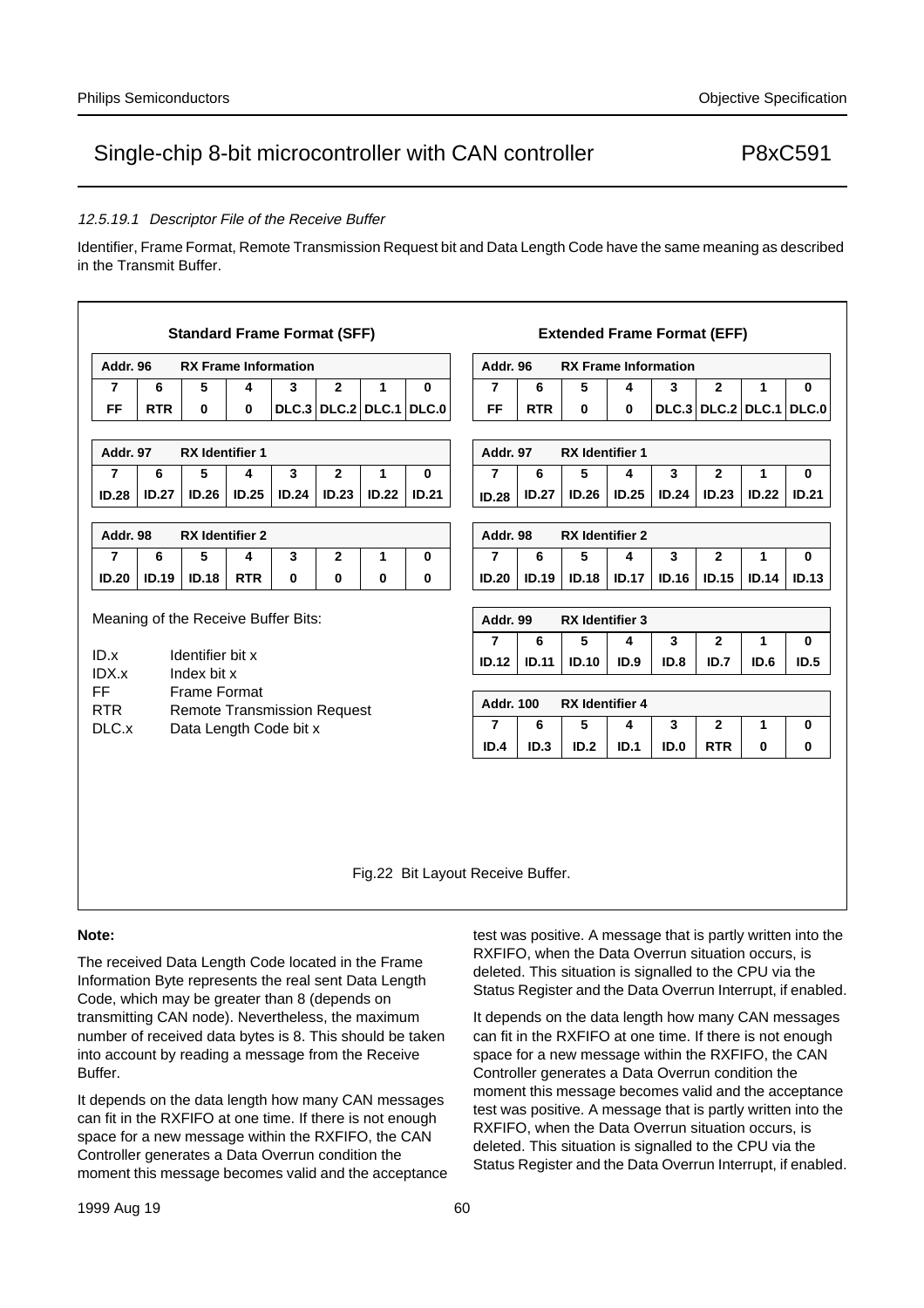# **13 SERIAL I/O**

The P8xC591 is equipped with three independent serial ports: CAN, SIO0 and SIO1. SIO0 is a Standard Serial Interface UART with enhanced functionality. In following there will be one Section describing the Standard UART functionality and an extra Section for Enhanced UART. SIO1 accommodates the I<sup>2</sup>C bus.

## **14 SIO0 STANDARD SERIAL INTERFACE UART**

The serial port is full duplex, meaning it can transmit and receive simultaneously. It is also receive-buffered, meaning it can commence reception of a second byte before a previously received byte has been read from the register. (However, if the first byte still hasn't been read by the time reception of the second byte is complete, one of the bytes will be lost.) The serial port receive and transmit registers are both accessed at Special Function Register transmit registers are both accessed at Special Function Register S0BUF. Writing to S0BUF loads the transmit register, and reading S0BUF accesses a physically separate receive register.

The serial port can operate in 4 modes (one synchronous mode, three asynchronous modes). The baud rate clock for the serial port is derived from the oscillator frequency (mode 0, 2) or generated either by timer 1 or by dedicated baud rate generator (mode 1, 3).

## **Mode 0 Shift Register (Synchronous) Mode:**

Serial data enters and exits through RxD. TxD outputs the shift clock. 8 bits are transmitted/ received (LSB first). The baud rate is fixed  $\frac{1}{6}$  the oscillator frequency.

## **Mode 1 8-bit UART, Variable Baud Rate:**

10 bits are transmitted (through TxD) or received (through RxD): a start bit (0), 8 data bits (LSB first), and a stop bit (1). On receive, the stop bit goes into RB8 in Special Function Register SCON. The baud rate is variable.

## **Mode 2 9-bit UART, Fixed Baud Rate:**

11 bits are transmitted (through TxD) or received (through RxD): start bit (0), 8 data bits (LSB first), a programmable 9th data bit, and a stop bit (1). On Transmit, the 9<sup>th</sup> data bit (TB8 in SCON) can be assigned the value of 0 or 1. Or, for example, the parity bit (P, in the PSW) could be moved into TB8. On receive, the 9th data bit goes into RB8 in Special Function Register SCON, while the stop bit ignored. The baud rate is programmable to either  $\frac{1}{16}$  or  $\frac{1}{32}$  the oscillator frequency.

### **Mode 3 9-bit UART, Variable Baud Rate:**

11 bits are transmitted (through TxD) or received (through RxD): start bit (0), 8 data bits (LSB first), a programmable 9<sup>th</sup> data bit, and a stop bit (1). In fact, Mode 3 is the same as Mode 2 in all respects except baud rate. The baud rate in Mode 3 is variable.

In all four modes, transmission is initiated by any instruction that uses S0BUF as a destination register. Reception is initiated in Mode 0 by the condition RI = 0 and REN = 1. Reception is initiated in the other modes by the incoming start bit if  $REN = 1$ .

### **14.1 Multiprocessor Communications**

Modes 2 and 3 have a special provision for multiprocessor communications. In these modes, 9 data bits are received. The 9<sup>th</sup> one goes into RB8. Then comes a stop bit. The port can be programmed such that when the stop bit is received, the serial port interrupt will be activated only if RB8 = 1. This feature is enabled by setting bit SM2 in SCON. A way to use this feature in multiprocessor systems is as follows:

When the master processor wants to transmit a block of data to one of several slaves, it first send out an address byte which indentifies the target slave. An address byte differs from a data byte in that the  $9<sup>th</sup>$  bit is 1 in an address byte and 0 in a data byte. With  $SM2 = 1$ , no slave will be interrupted by a data byte. An address byte, however, will interrupt all slaves, so that each slave can examine the received byte and see if it is being addressed. The addressed slave will clear its SM2 bit and prepare to receive the data bytes that will be coming. The slaves that weren't being addressed leave their SM2s set and go on about their business, ignoring the coming data bytes.

SM2 has no effect in Mode 0, and in Mode 1 can be used to check the validity of the stop bit. In a Mode 1 reception, if SM2 = 1, the receive interrupt will not be activated unless a valid stop bit is received.

## **14.2 Serial Port Control Register**

The serial port control and status register is the Special Function Register SCON, shown in Table 38, 40 and 41. This register contains not only the mode selection bits, but also the 9<sup>th</sup> data bit for transmit and receive (TB8 and RB8), and the serial port interrupt bits (TI and RI).

S0BUF is the receive and transmit buffer of serial interface. Writing to S0BUF loads the transmit register and initiates transmission. Reading out S0BUF accesses a physically separate receive register.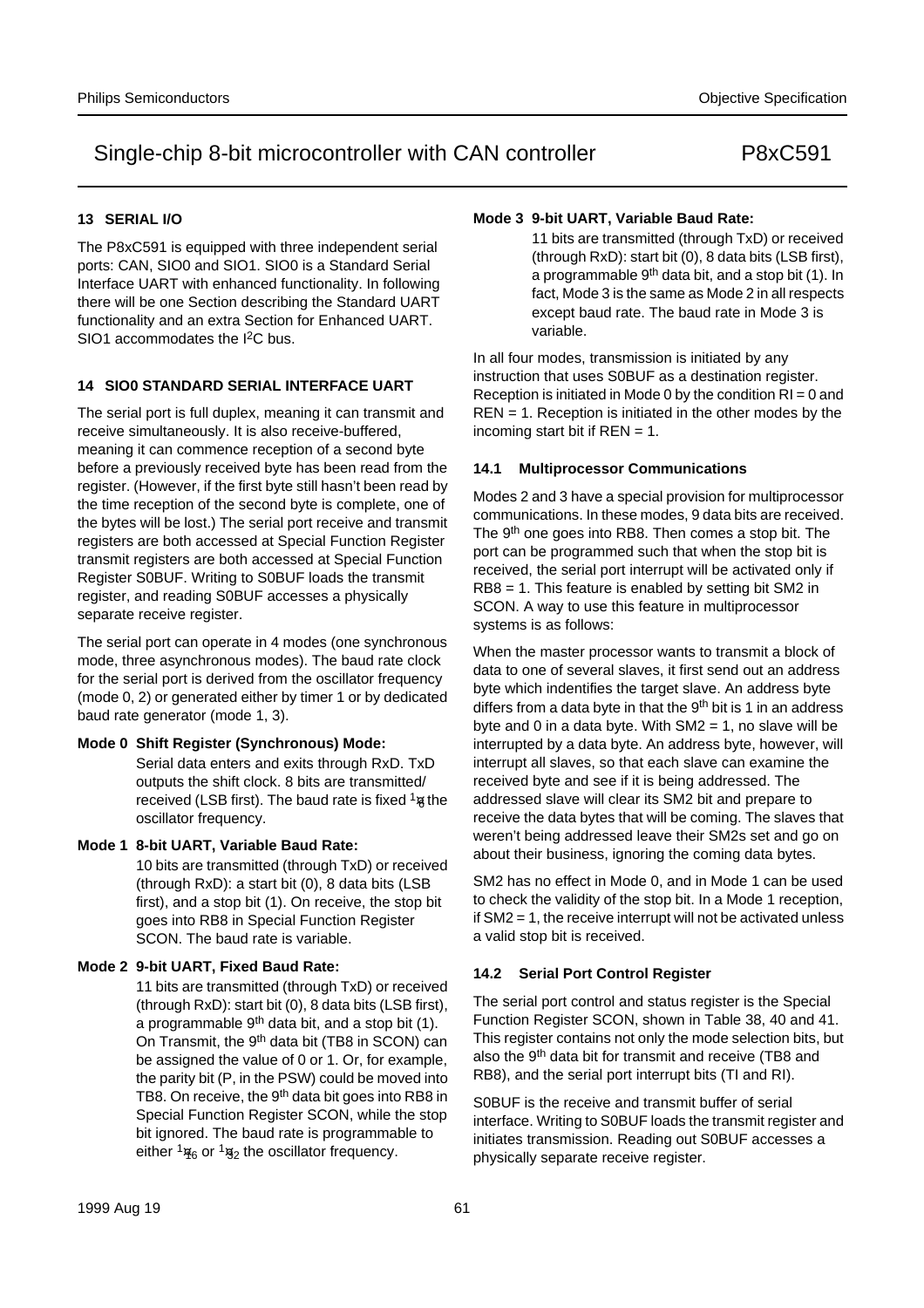## **14.3 Baud Rate Generation**

There are several possibilities to generate the baud rate clock for the serial port depending on the mode in which it is operating.

For clarification some terms regarding the difference between "baud rate clock" and "baud rate" should be mentioned. The serial interface requires a clock rate which is 16 times the baud rate for internal synchronization. Therefore, the baud rate generators have to provide a "baud rate clock" to the serial interface which - there

divided by 16 - results in the actual "baud rate". However, all formulas given in the following section already include the factor and calculate the final baud rate. Further, the abbreviation  $f_{CLK}$  refers to the external clock frequency (oscillator or external input clock operation).

The baud rate of the serial port is controlled by the two bits SPS and SMOD1 which are located in the Special Function Registers S0PSH and PCON. In SFRs S0PSH and S0PSL the prescaler load value of the internal baud rate generator can be programmed (see Table 38 to 43).

## 14.3.1 INTERNAL BAUD RATE GENERATOR PRESCALER S0PSH, S0PSL

# **Table 38** Internal Baud Rate Generator Prescaler Low Register S0PSL (address FAH)

Prescaler load value

|  |  | prescaler load value |  |  |
|--|--|----------------------|--|--|

## **Table 39** Description of S0PSL bits

| <b>BIT</b> | <b>SYMBOL</b>            | <b>DESCRIPTION</b>                                                              |
|------------|--------------------------|---------------------------------------------------------------------------------|
| 7 to 0     | $\overline{\phantom{0}}$ | <b>Baud reload low value.</b> Lower 8 bits of the baud rate timer reload value. |

**Table 40** Internal Baud Rate Generator Prescaler High Register S0PSH (address FBH)

Prescaler higher nibble load value

| ה ה |  |  | higher nibble load value |  |
|-----|--|--|--------------------------|--|

## **Table 41** Description of S0PSH bits

| <b>BIT</b> | <b>SYMBOL</b> | <b>DESCRIPTION</b>                                                                                                                                                                                                               |
|------------|---------------|----------------------------------------------------------------------------------------------------------------------------------------------------------------------------------------------------------------------------------|
|            | <b>SPS</b>    | <b>Baud rate generator enable.</b> When set, the baud rate of serial interface is derived from<br>the dedicated baud rate generator. When cleared (default after reset), baud rate is derived<br>from the Timer 1 overflow rate. |
| 6 to 4     |               | Reserved.                                                                                                                                                                                                                        |
| $3$ to $0$ |               | Baud rate generator reload high value. Upper four bits of the baud rate timer value.                                                                                                                                             |

# 14.3.2 PCON FOR THE INTERNAL BAUD RATE GENERATOR

# **Table 42** PCON (address 87H)

Prescaler load value

| SMOD1 | SMOD0 | (POF) | (WLE) | (GF1) | (0.5)<br>וט וס | (PD) | (IDL) |
|-------|-------|-------|-------|-------|----------------|------|-------|

## **Table 43** Description of SMOD1 and SMOD0 bits

| <b>BIT</b> | <b>SYMBOL</b>      | <b>DESCRIPTION</b>                                                                       |
|------------|--------------------|------------------------------------------------------------------------------------------|
|            | SMOD <sub>1</sub>  | <b>Double Baud rate.</b> When set, the baud rate of serial interface is modes 1, 2, 3 is |
|            |                    | doubled. After reset this bit is cleared.                                                |
| 6          | SMOD <sub>0</sub>  | <b>Double Baud rate.</b> Selects SM0/FE for SCON.7 bit.                                  |
| $5$ to $0$ | $(POF)$ to $(IDL)$ | Description refer to Section 11.3.5 "Power Control Register (PCON)".                     |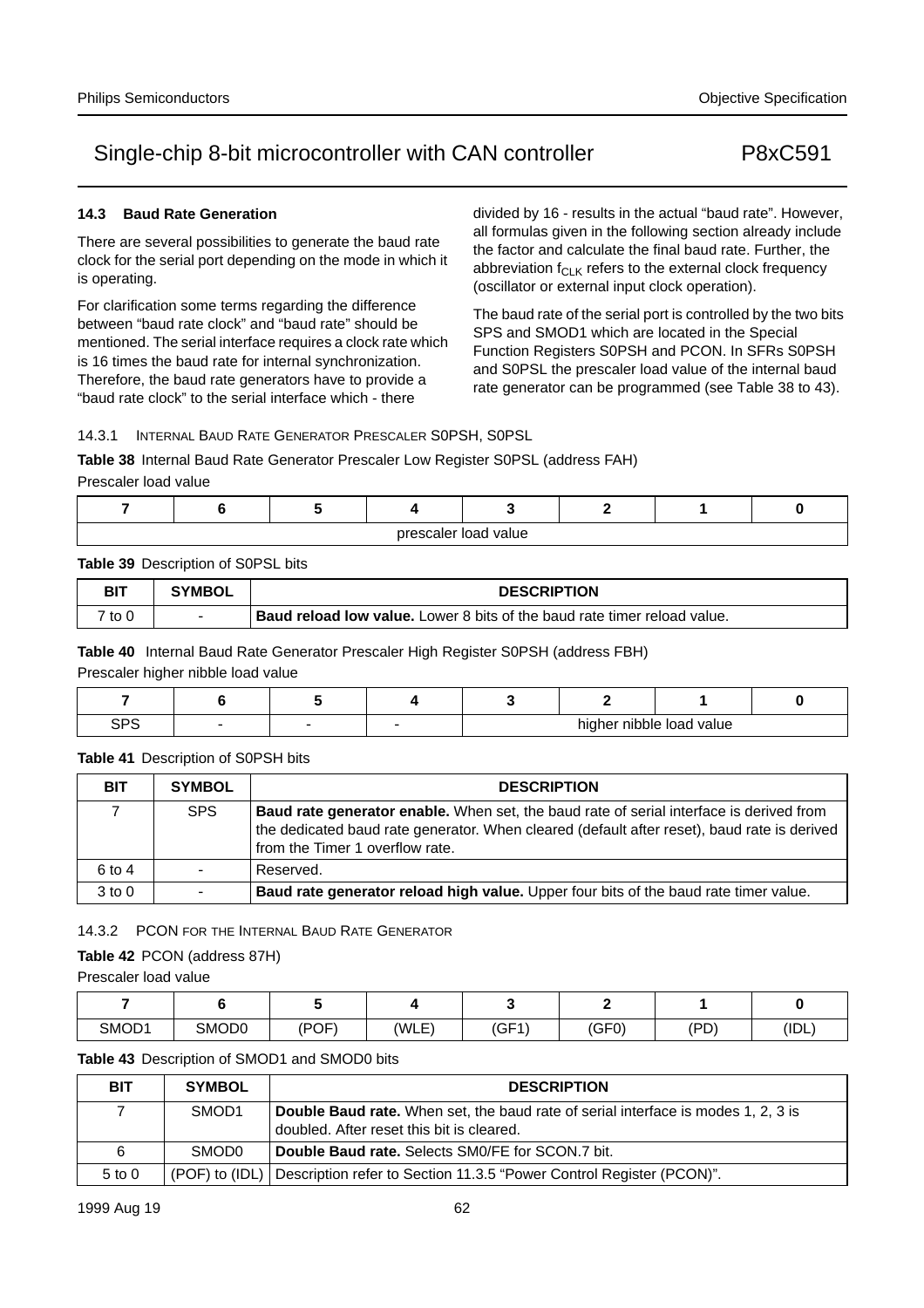### 14.3.3 BAUD RATE GENERATION OVERVIEW OF OPTIONS

Depending on the programmed operating mode different paths are selected for the baud rate clock generation. Figure 23 shows the dependencies of the serial port baud rate clock generation on the two control bits and from the mode which is selected in the Special Function Register SCON:

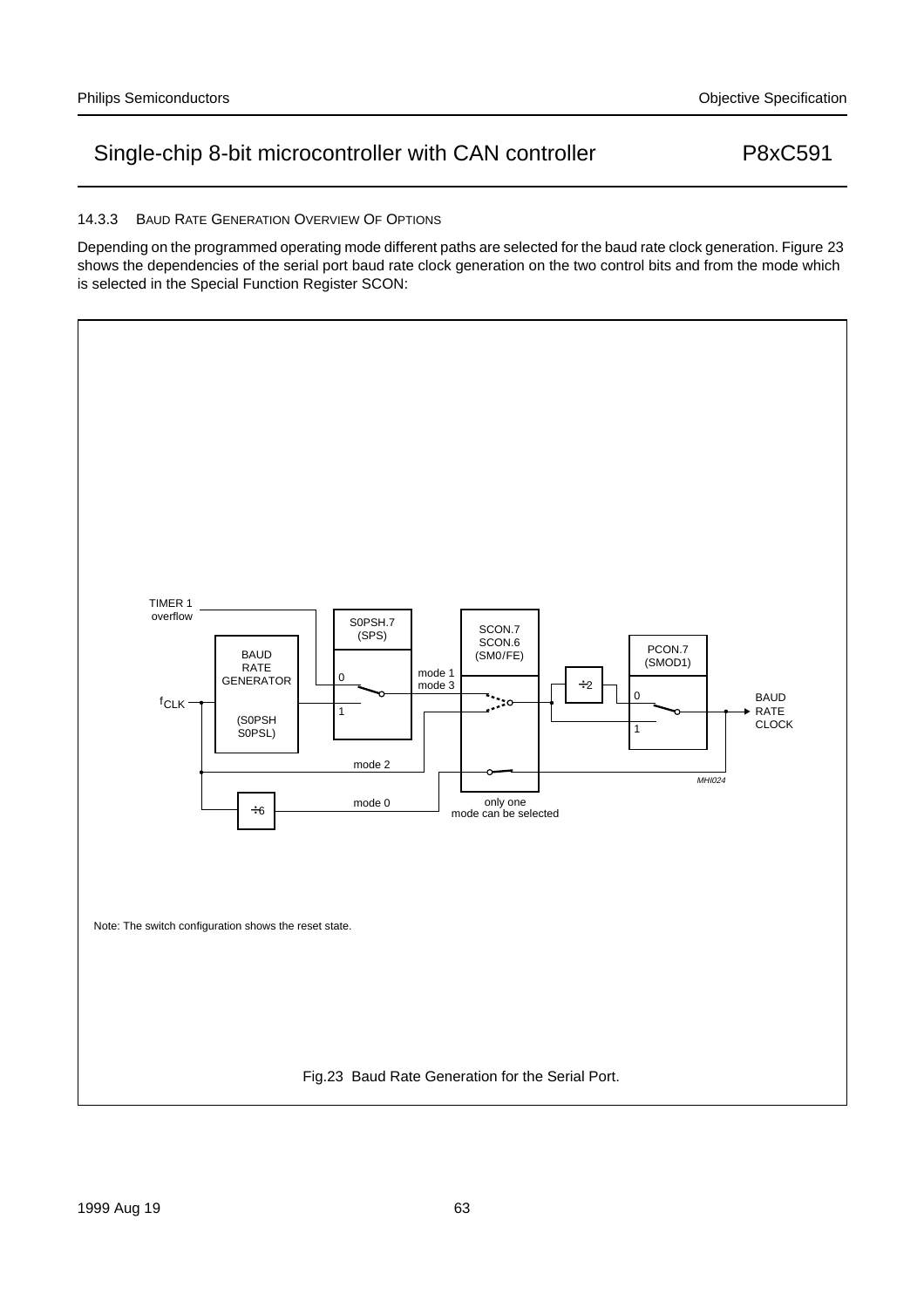14.3.4 BAUD RATE IN MODE 0

The baud rate in Mode 0 is fixed to:

Mode 0 baud rate  $=$   $\frac{\text{oscillator frequency}}{6}$ 

### 14.3.5 BAUD RATE IN MODE 2

The baud rate in Mode 2 depends on the value of bit SMOD1 in Special Function Register PCON. If SMOD1 = 0 (which is the value after reset), the baud rate is  $\frac{1}{32}$  of oscillator frequency. If SMOD1 = 1, the baud rate is  $\frac{1}{16}$  of the oscillator frequency:

Mode 2 baud rate  $=$   $\frac{2^{SMOD1}}{20}$  $=\frac{2}{32}$  × oscillator frequency

14.3.6 BAUD RATE IN MODE 1 AND 3

In these modes the baud rate is variable and can be generated alternatively by a baud rate generator or by Timer 1.

14.3.7 USING THE INTERNAL BAUD RATE GENERATOR

In Modes 1 and 3, the P8xC591 can use an internal baud rate generator for the serial port. To enable this feature, bit SPS (bit 7 of Special Function Register S0PSH) must be set. Bit SMOD1 (PCON.7) controls a divide-by-2 circuit which affect the input and output clock signal of the baud rate generator. After reset the divide-by-2 circuit is active and the resulting overflow output clock will be divided by 2. The input clock of the baud rate generator is  $f_{CLK}$ .

The baud rate generator consists of its own free running upward counting 12-bit timer. On overflow of this timer (next count step after counter value FFFH) there is an automatic 12-bit reload from the registers S0PSL and S0PSH. The lower 8 bits of the timer are reloaded from S0PSL, while the upper four bits are reloaded from bit 0 to 3 of register S0PSH. The baud rate timer is reloaded by writing to S0PSH.

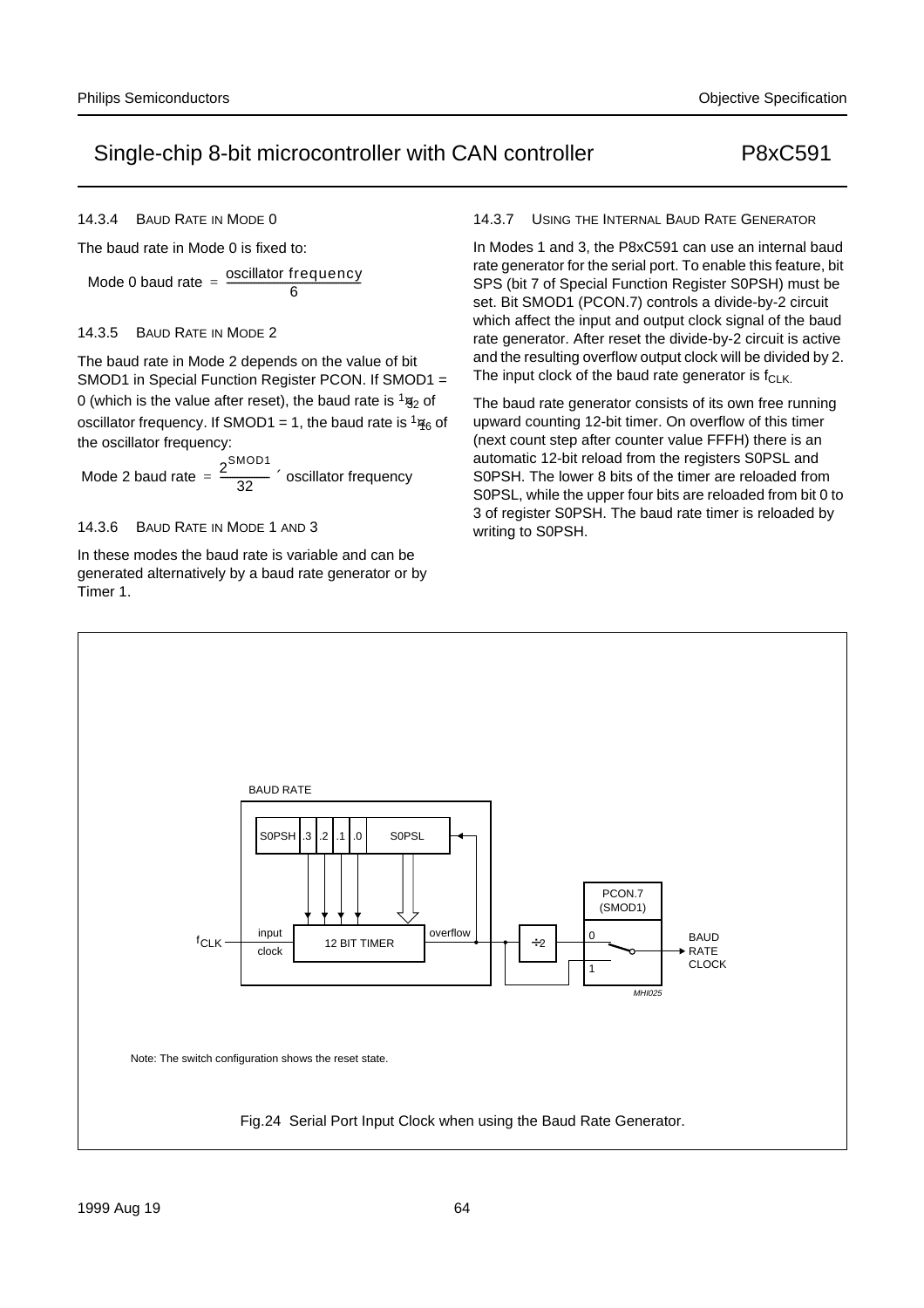With the baud rate generator as clock source for the serial port in Mode 1 and Mode 3, the baud rate of can be determined as follows:

Mode 1, 3 baud rate  $=$ 

 $2^{\mathsf{SMOD1}}\!\times\!$  osciillator frequency  $32 \times$  (baud rate generator overflow rate)

Baud rate generator overflow rate =

 $2^{12}$  - S0PS with S0PS = S0PSH.3 - 0, S0PSL.7 - 0.

S0PS: Baud Rate Generator Prescaler load value

Table 47 lists baud rates and how they can be obtained from the Internal Baud Rate Generator.

14.3.8 USING TIMER 1 TO GENERATE BAUD RATES

In Mode 1 and 3 of the serial port also timer 1 can be used for generating baud rates. Then the baud rate is determined by the timer 1 overflow rate and the value of SMOD1 as follows:

Mode 1, 3 baud rate  $=$   $\frac{2^{\text{SMOD1}}}{22}$  $=\frac{2}{32}$  × (timer 1 overflow rate)

The Timer 1 interrupt is usually disabled in this application. Timer 1 itself can be configured for either "timer" or "counter" operation, and in any of its operating modes. In most typical applications, it is configured for "timer" operation in the auto-reload (high nibble of TMOD = 0010B). In this case the baud rate is given by the formula:

$$
Mode 1, 3 bad rate = \frac{2^{SMOD1} \times oscillator frequency}{32 \times 6 \times (256 - (TH1))}
$$

Very low baud rates can be achieved with Timer 1 if leaving the Timer 1 interrupt enabled, configuring the timer to run as 16-bit timer (high nibble of TMOD = 0001B), and using the Timer 1 interrupt for a 16-bit software reload.

Table 48 lists lower baud rates and how they can be obtained from Timer 1.

## **Table 44** Serial Port Control Register SCON (address)

| SM <sub>0</sub> | SM <sub>1</sub> | SM <sub>2</sub> | <b>REN</b> | TB8 | RB <sub>8</sub> | - | n<br>вv |
|-----------------|-----------------|-----------------|------------|-----|-----------------|---|---------|

**Table 45** Description of S0PSH and S0PSL bits

| <b>BIT</b>    | <b>SYMBOL</b>   | <b>DESCRIPTION</b>                                                                                                                                                                                                                                                                                               |
|---------------|-----------------|------------------------------------------------------------------------------------------------------------------------------------------------------------------------------------------------------------------------------------------------------------------------------------------------------------------|
| 7             | SM0             | See Table 46.                                                                                                                                                                                                                                                                                                    |
| 6             | SM <sub>1</sub> | See Table 46.                                                                                                                                                                                                                                                                                                    |
| 5             | SM <sub>2</sub> | Enables the multiprocessor communication feature in Modes 2 and 3. In Mode 2 or<br>3, if SM2 is set to 1, then RI will not be activated if the received $9th$ data bit (RB8) is 0. In<br>Mode 1, if $SM2 = 1$ then RI will not be activated if a valid stop bit was not received. In<br>Mode 0, SM2 should be 0. |
| 4             | <b>REN</b>      | <b>Enables serial reception.</b> Set by software to enable reception. Clear by software to<br>disable reception.                                                                                                                                                                                                 |
| 3             | TB8             | The 9th data bit that will be transmitted in Modes 2 and 3. Set or clear by software as<br>desired.                                                                                                                                                                                                              |
| $\mathcal{P}$ | RB <sub>8</sub> | In Modes 2 and 3, is the 9 <sup>th</sup> data bit that was received. In Mode 1, if $SM2 = 0$ , RB8 is<br>the stop bit that was received. In Mode 0, RB8 is not used.                                                                                                                                             |
|               | ΤI              | Transmit interrupt flag. Set by hardware at the end of the 8 <sup>th</sup> bit time in Mode 0, or at<br>the beginning of the stop bit in the other modes, in any serial transmission. Must be<br>cleared by software.                                                                                            |
| $\Omega$      | R <sub>l</sub>  | Receive interrupt flag. Set by hardware at the end of the 8th bit time in Mode 0, or<br>halfway through the stop bit time in the other modes, in any serial reception (except see<br>SM2). Must be cleared by software.                                                                                          |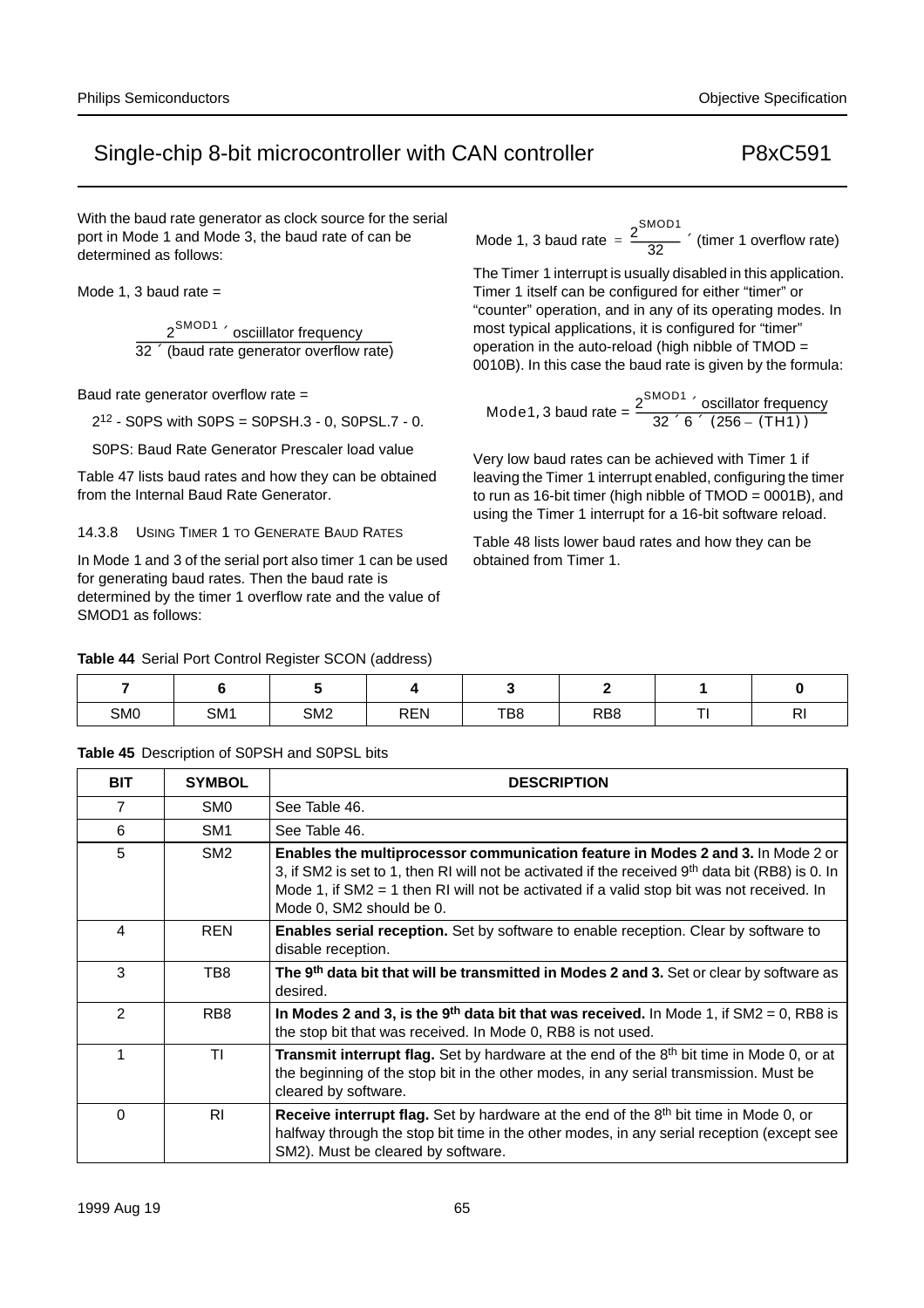**Table 46** Serial port mode select

| SM <sub>0</sub> | SM <sub>1</sub> | <b>MODE</b> | <b>DESCRIPTION</b> | <b>BAUD RATE</b>                                         |
|-----------------|-----------------|-------------|--------------------|----------------------------------------------------------|
|                 |                 | Mode 0      | Shift register     | $\frac{1}{6} \times$ f <sub>CLK</sub>                    |
|                 |                 | Mode 1      | 8-bit UART         | variable                                                 |
|                 |                 | Mode 2      | 9-bit UART         | $\frac{1}{32}$ or $\frac{1}{16} \times$ f <sub>CLK</sub> |
|                 |                 | Mode 3      | 9-bit UART         | variable                                                 |

# **Table 47** Internal baud rate timer generated baud rates

| <b>BAUD RATE</b> |                 |            | <b>INTERNAL BAUD RATE TIMER</b> |                    |             |                     |
|------------------|-----------------|------------|---------------------------------|--------------------|-------------|---------------------|
| (KBits/s)        | $f_{CLK}$ (MHz) | <b>SPS</b> | SMOD1                           | <b>DEVIATION %</b> | <b>MODE</b> | <b>RELOAD VALUE</b> |
| 1000             | 16              | 1          | 4                               | $\Omega$           | 1/3         | <b>FFFh</b>         |
| 750              | 12              | 1          |                                 | $\Omega$           | 1/3         | <b>FFFh</b>         |
| 500              | 8               | 1          | ◢                               | $\Omega$           | 1/3         | <b>FFFh</b>         |
| 250              | 8               | 1          | $\Omega$                        | $\Omega$           | 1/3         | <b>FFFh</b>         |
| 250              | 8               | 4          |                                 | $\Omega$           | 1/3         | <b>FFEh</b>         |
| 38.4             | 8               | 1          |                                 | 0.16               | 1/3         | FF3h                |
| 38.4             | 16              | 1          | $\Omega$                        | 0.16               | 1/3         | FF3h                |
| 19.2             | 4               | 1          | 4                               | 0.16               | 1/3         | FF3h                |
| 9.6              | 16              | 1          |                                 | 0.16               | 1/3         | F98h                |
| 4.8              | 16              | 1          |                                 | 0.16               | 1/3         | F30h                |
| 0.3              | 16              | 1          | и                               | 0.01               | 1/3         | 2FBh                |
| 0.11             | 8               |            | $\Omega$                        | $-0.01$            | 1/3         | 71Fh                |

# **Table 48** Timer 1 generated baud rates

| <b>BAUD RATE</b> |                 | <b>SPS</b> | SMOD1 | <b>INTERNAL BAUD RATE TIMER</b> |             |                     |  |
|------------------|-----------------|------------|-------|---------------------------------|-------------|---------------------|--|
| (KBits/s)        | $f_{CLK}$ (MHz) |            |       | <b>DEVIATION %</b>              | <b>MODE</b> | <b>RELOAD VALUE</b> |  |
| 110              | 16              |            |       | 0.01                            |             | FA <sub>15h</sub>   |  |
| 110              | 12              |            |       | 0.03                            |             | FDC8h               |  |
| 110              |                 |            |       | $-0.06$                         |             | FE85h               |  |
| 110              |                 |            |       | 0.21                            |             | 43h                 |  |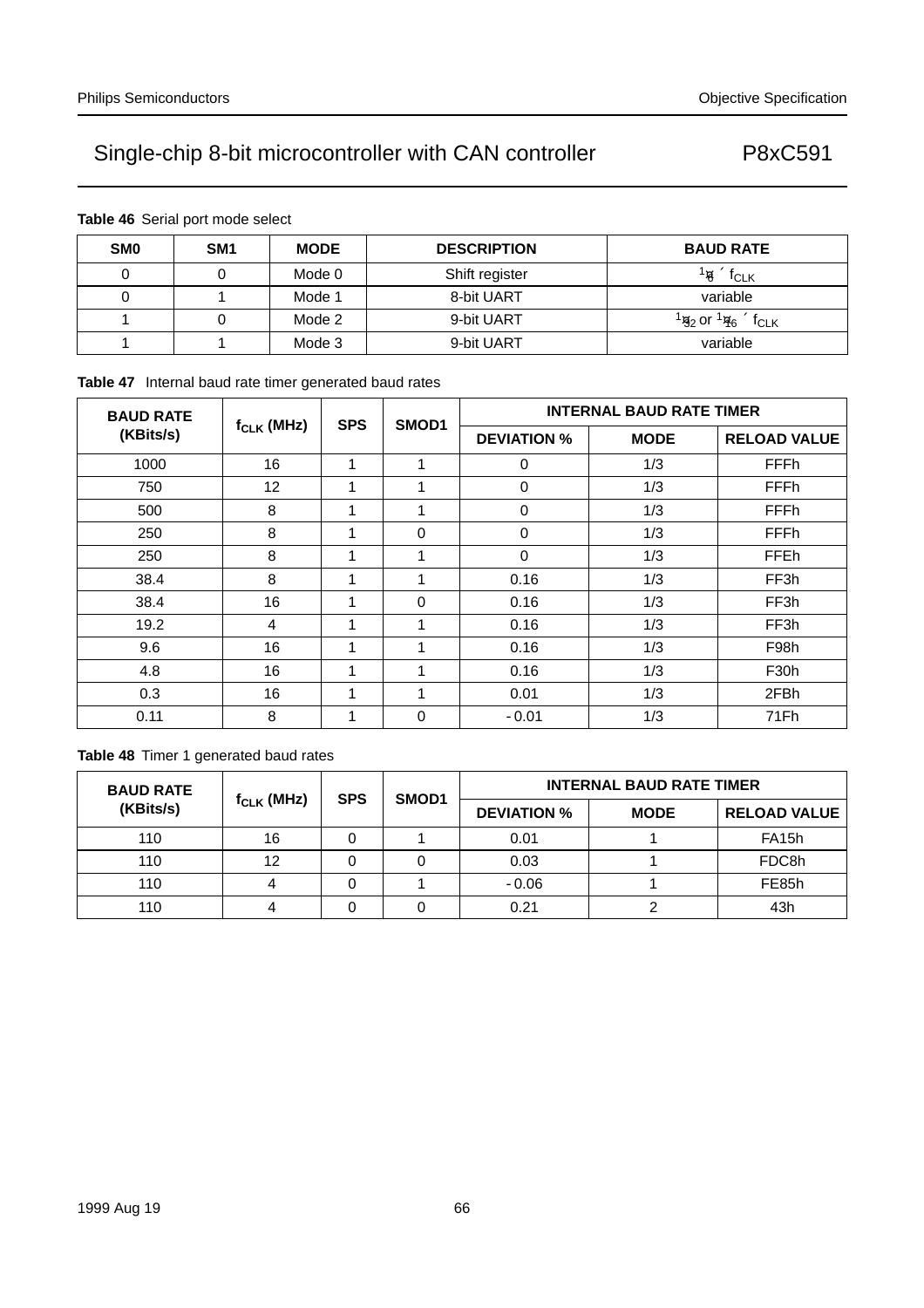## **14.4 More about UART Modes**

### **More About Mode 0**

Serial data enters and exits through RxD. TxD outputs the shift clock. 8 bits are transmitted/received: 8 data bits (LSB first). The baud rate is fixed a  $\frac{1}{6}$  the oscillator frequency.

Figure 25 shows a simplified functional diagram of the serial port in Mode 0, and associated timing.

Transmission is initiated by any instruction that uses S0BUF as a destination register. The "write to S0BUF" signal at S6P2 also loads a 1 into the 9<sup>th</sup> position of the transmit shift register and tells the TX Control block to commence a transmission. The internal timing is such that one full machine cycle will elapse between "write to S0BUF" and activation of SEND.

SEND enables the output of the shift register to the alternate output function line of P3.0 and also enable SHIFT CLOCK to the alternate output function line of P3.1. SHIFT CLOCK is low during S3, S4, and S5 of every machine cycle, and high during S6, S1 and S2. At S6P2 of every machine cycle in which SEND is active, the contents of the transmit shift are shifted to the right one position.

As data bits shift out to the right, zeros come in from the left. When the MSB of the data byte is at the output position of the shift register, then the 1 that was initially loaded into the 9<sup>th</sup> position, is just to the left of the MSB, and all positions to the left of that contain zeros. This condition flags the TX Control block to do one last shift and then deactivate SEND and set T1. Both of these actions occur at S1P1 of the 10<sup>th</sup> machine cycle after "write to S0BUF".

Reception is initiated by the condition REN = 1 and R1 = 0. At S6P2 of the next machine cycle, the RX Control unit writes the bits 11111110 to the receive shift register, and in the next clock phase activates RECEIVE.

RECEIVE enable SHIFT CLOCK to the alternate output function line of P3.1. SHIFT CLOCK makes transitions at S3P1 and S6P1 of every machine cycle. At S6P2 of every machine cycle. At S6P2 of every machine cycle in which RECEIVE is active, the contents of the receive shift register are shifted to the left one position. The value that comes in from the right is the value that was sampled at the P3.0 pin at S5P2 of the same machine cycle.

As data bits come in from the right, 1s shift out to the left. When the 0 that was initially loaded into the rightmost position arrives at the leftmost position in the shift register, it flags the RX Control block to do one last shift and load S0BUF. At S1P1 of the 10<sup>th</sup> machine cycle after the write to SCON that cleared RI, RECEIVE is cleared as RI is set.

### **More About Mode 1**

Ten bits are transmitted (through TxD), or received (through RxD): a start bit (0), 8 data bits (LSB first), and a stop bit (1). On receive, the stop bit goes into RB8 in SCON. In the 80C51 the baud rate is determined by the Timer 1 overflow rate.

Figure 26 shows a simplified functional diagram of the serial port in Mode1, and associated timings for transmit receive.

Transmission is initiated by any instruction that uses S0BUF as a destination register. The "write to S0BUF" signal also loads a1 into the 9<sup>th</sup> bit position of the transmit shift register and flags the TX Control unit that a transmission is requested. Transmission actually commences at S1P1 of the machine cycle following the next rollover in the divide-by-16 counter. (Thus, the bit times are synchronized to the divide-by-16 counter, not to the "write to S0BUF" signal.)

The transmission begins with activation of SEND which puts the start bit at TxD. One bit time later, DATA is activated, which enables the output bit of the transmit shift register to TxD. The first shift pulse occurs one bit time after that.

As data bits shift out to the right, zeros are clocked in from the left. When the MSB of the data byte is at the output position of the shift register, then the 1 that was initially loaded into the 9<sup>th</sup> position is just to the left of the MSB, and all positions to the left of that contain zeros. The condition flags the TX Control unit to do one last shift and then deactivate SEND and set TI. This occurs at the 10<sup>th</sup> divide-by-16 rollover after "write to S0BUF".

Reception is initiated by a detected 1-to-0 transition at RxD. For this purpose RxD is sampled at a rate of 16 times whatever baud rate has been established. When a transition is detected, the divide-by-16 counter is immediately reset, and 1 FFH is written into the input shift register. Resetting the divide-by-16 counter aligns its rollovers with the boundaries of the incoming bit times.

The 16 states of the counter divide each bit time into 16<sup>ths</sup>. At the 7<sup>th</sup>, 8<sup>th</sup>, and 9<sup>th</sup> counter states of each bit time, the bit detector samples the value of RxD. The value accepted is the value that was seen in at least 2 of the 3 samples. This is done for noise rejection. If the value accepted during the first bit time is not 0, the receive circuits are reset and the unit goes back to looking for another 1-to-0 transition. This is to provide rejection of false start bits. If the start bit proves valid, it shifted into the input shift register, and reception of the rest of the frame will proceed.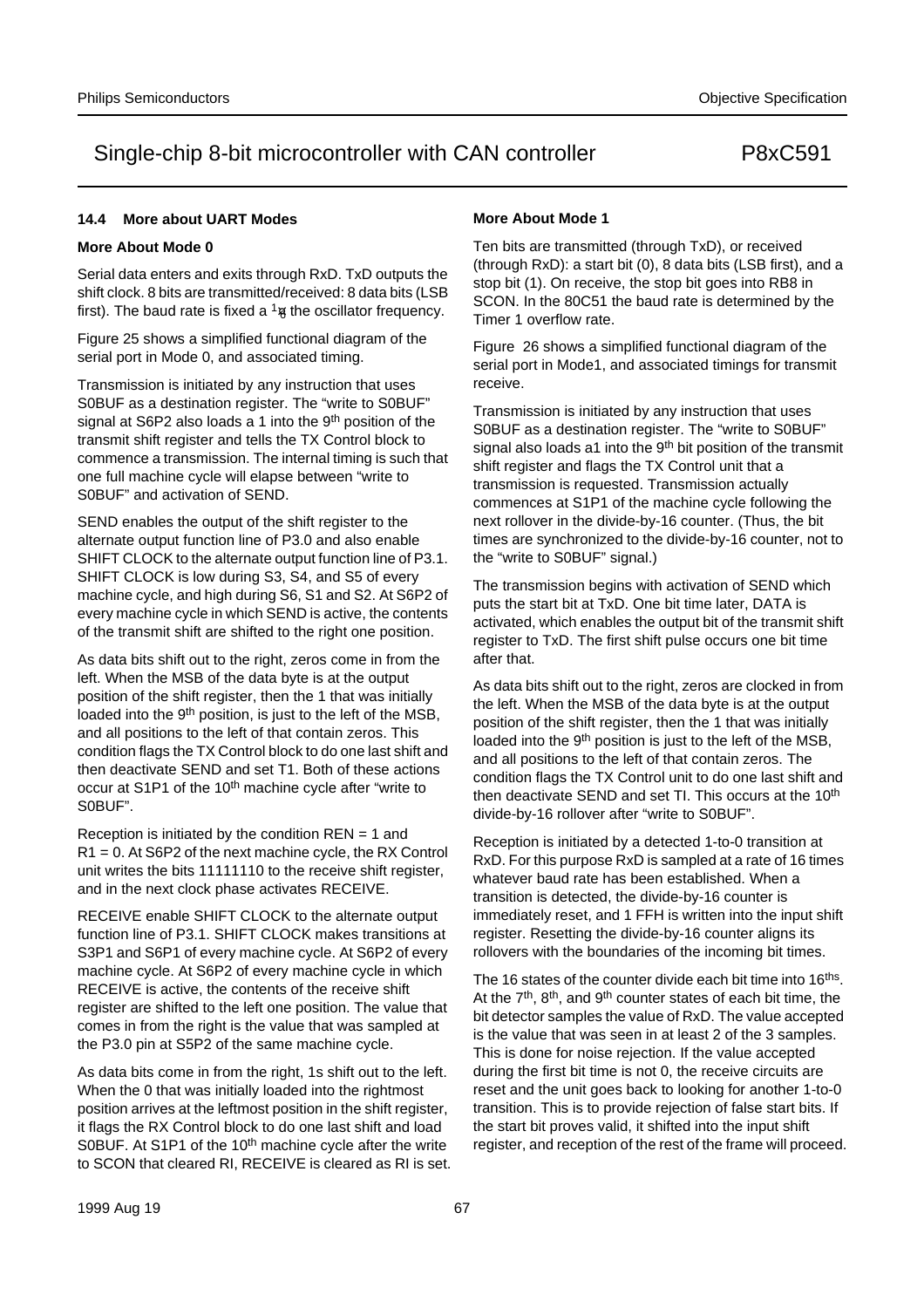As data bits come in from the right, 1s shift out to the left. When the start bit arrives at the leftmost position in the shift register (which in Mode 1 is a 9-bit register), it flags the RX Control block to do one last shift, load S0BUF and RB8, and set RI. The signal to load S0BUF and RB8, and to set RI, will be generated if, and only if, the following conditions are met at the time the final shift pulse is generated:

- 1.  $RI = 0$ , and
- 2. Either  $SM2 = 0$ , or the received stop bit = 1.

If either of these two conditions is not met, the received frame is irretrievably lost. If both conditions are met, the stop bit goes into RB8, the 8 data bits go into S0BUF, and RI is activated. At this time, whether the above conditions are met or not, the unit goes back to looking for a 1-to-0 transition in RxD.

## **More About Modes 2 and 3**

Eleven bits are transmitted (through TxD), or received (through RxD): a start bit (0), 8 data bits (LSB first), a programmable 9th data bit, and a stop bit (1). On transmit, the 9<sup>th</sup> data bit (TB8) can be assigned the values of 0 or 1. On receive, the 9the data bit goes into RB8 in SCON. The baud rate is programmable to either  $1/16$  or  $1/32$  the oscillator frequency in Mode 2. Mode 3 may have a variable baud rate generated from Timer 1.

Figure 27 show a functional diagram of the serial port in Modes 2 and 3. The receive portion is exactly the same as in Mode 1. The transmit portion differs from Mode 1 only in the 9<sup>th</sup> bit of the transmit shift register.

Transmission is initiated by any instruction that uses S0BUF as a destination register. The "write to S0BUF" signal also loads TB8 into the 9<sup>th</sup> bit position of the transmit shift register and flags the TX Control unit that a transmission is requested. Transmission commences at S1P1 of the machine cycle following the next rollover in the divide-by-16 counter. (Thus, the bit times are synchronized to the divide-by-16 counter, not to the "write to SUB" signal).

The transmission begins with activation of SEND, which puts the start bit at TxD. One bit time later, DATA is activated, which enables the output bit of the transmit shift register to TxD. The first shift pulse occurs one bit time after that. The first shift clocks a 1 (the stop bit) into the 9<sup>th</sup> bit position of the shift register. Thereafter, only zeros are clocked in. Thus, as data bit shift out to the right, zeros are clocked in from the left. When TB8 is at the output position of the shift register, then the stop bit is just to the left of TB8, and all positions to the left of that contain zeros. This condition flags the TX Control unit to do one last shift and then deactivate SEND and set TI. This occurs at the 11<sup>th</sup> divide-by-16 rollover after "write to SUBF".

Reception is initiated by a detected 1-to-0 transition at RxD. For this purpose RxD is sampled at a rate of 16 times whatever baud rate has been established. When a transition is detected, the divide-by-16 counter is immediately reset, and 1FFH is written to the input shift register.

At the  $7<sup>th</sup>$ ,  $8<sup>th</sup>$ , and  $9<sup>th</sup>$  counter states of each bit time, the bit detector samples the value of R-D. The value accepted is the value that was seen in at least 2 of the 3 samples. If the value accepted during the first bit time is not 0, the receive circuits are reset and the unit goes back to looking for another 1-to-0 transition. If the start bit proves valid, it is shifted into the input shift register, and reception of the rest of the frame will proceed.

As data bits come in from the right, 1s shift out to the left. When the start bit arrives at the leftmost position in the shift register (which in Modes 2 and 3 is a 9-bit register), it flags the RX Control block to do one last shift, load S0BUF and RB8, and set RI.

The signal to load S0BUF and RB8, and to set RI, will be generated if, and only if, the following conditions are met at the time the final shift pulse is generated.

- 1.  $R1 = 0$ , and
- 2. Either SM2 = 0, or the received  $9<sup>th</sup>$  data bit = 1.

If either of these conditions is not met, the received frame is irretrievably lost, and RI is not set. If both conditions are met, the received 9<sup>th</sup> data bit goes into RB8, and the first 8 data bits go into S0BUF. One bit time later, whether the above conditions were met or not, the unit goes back to looking for a 1-to-0 transition at the RxD input.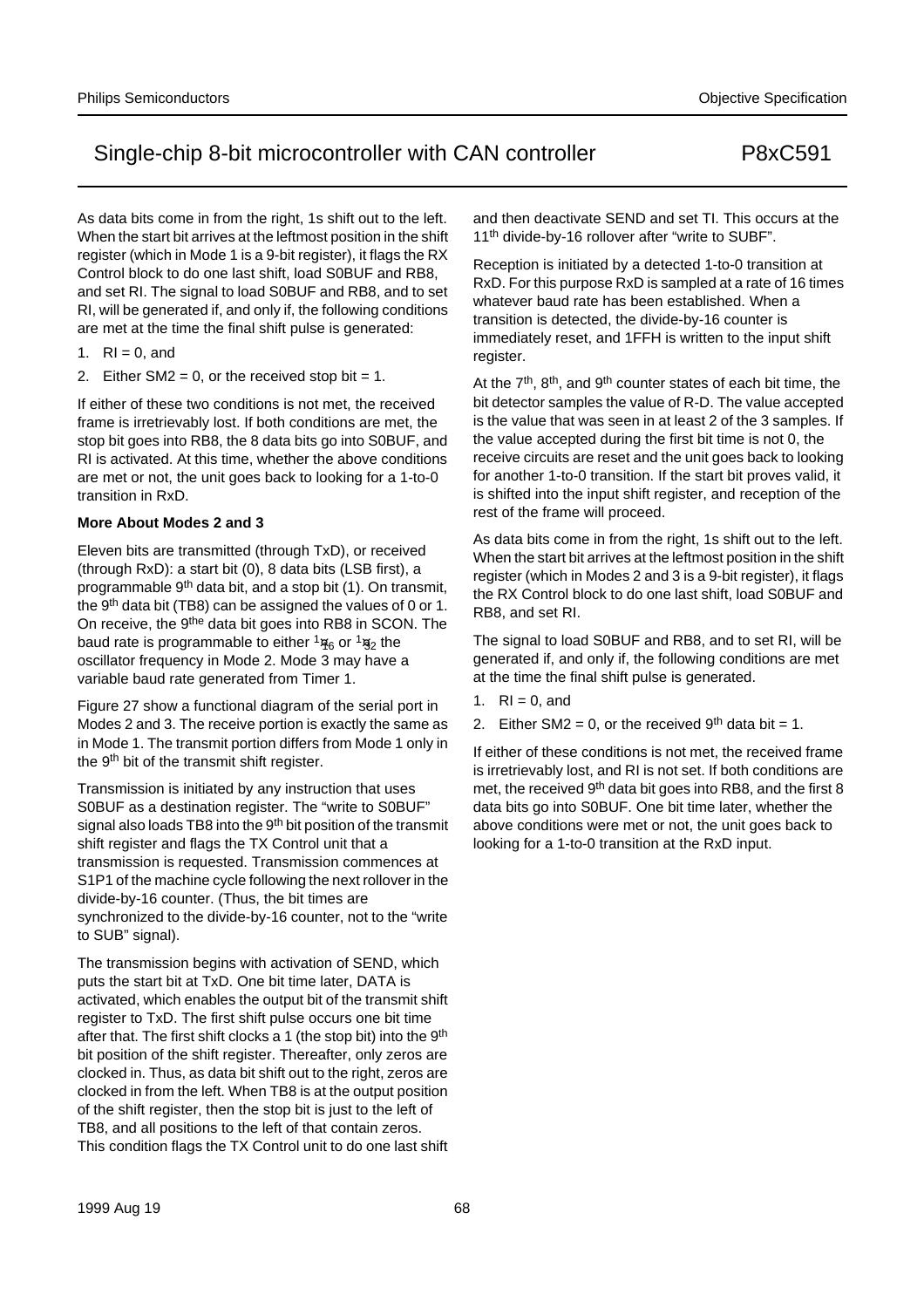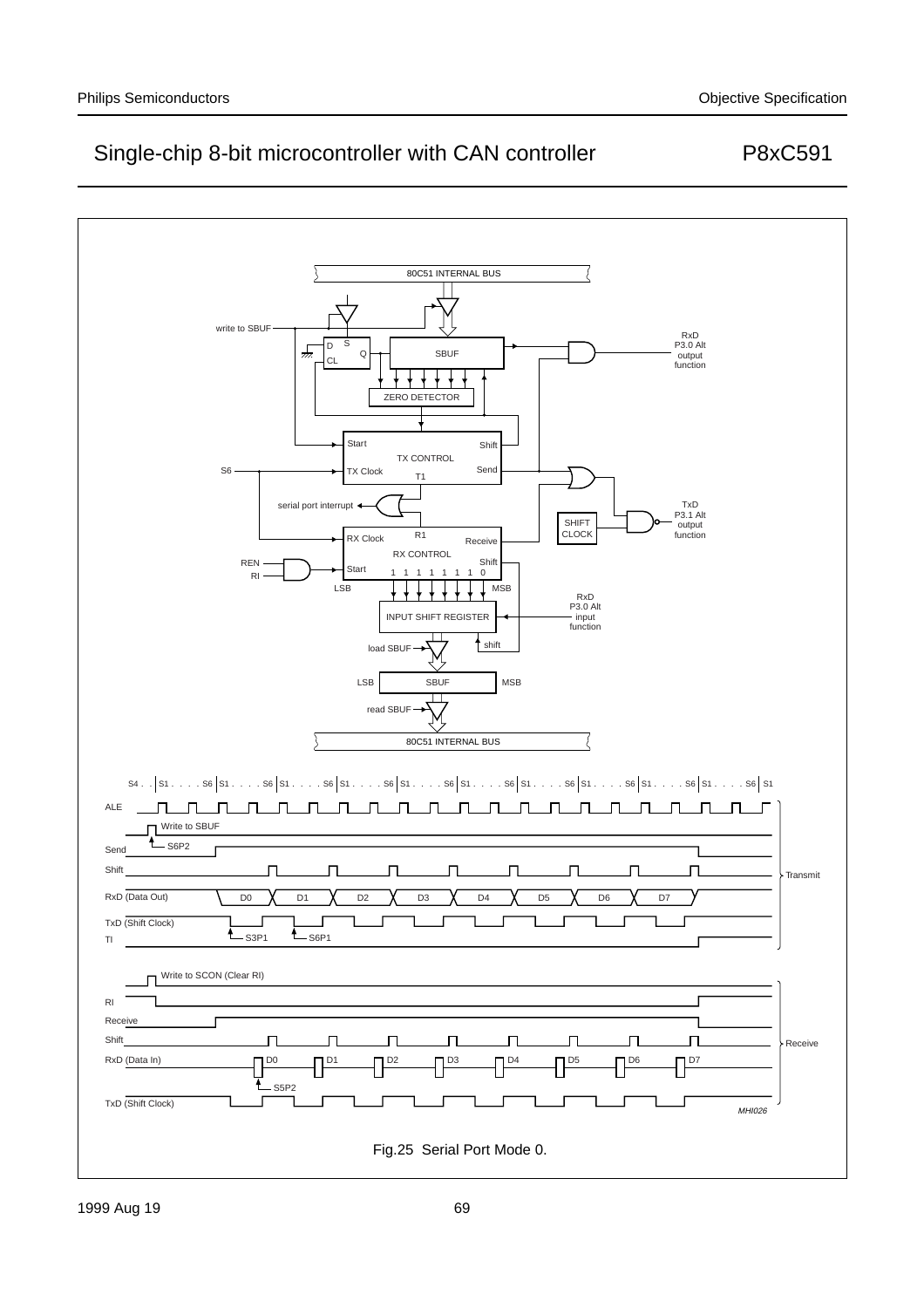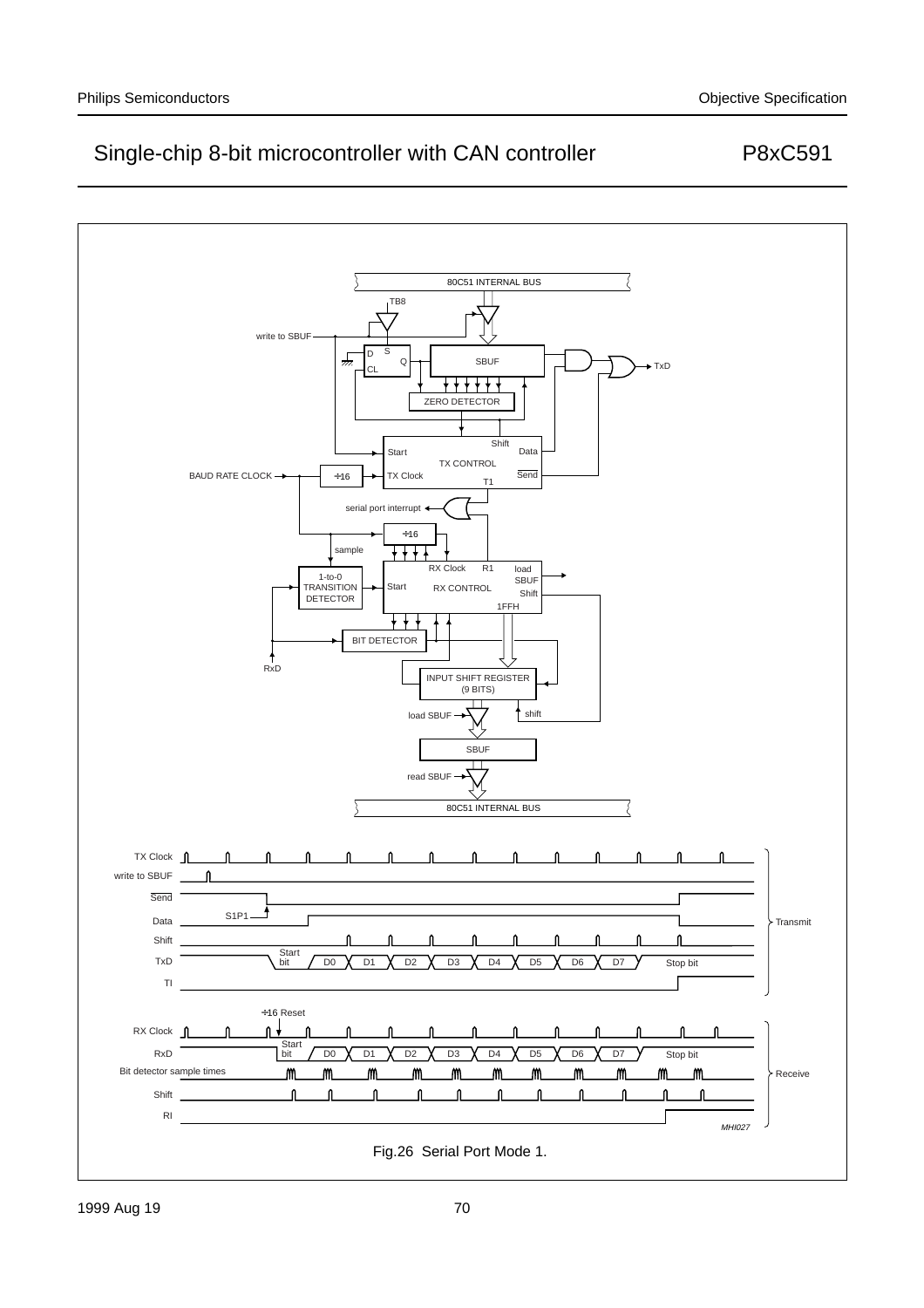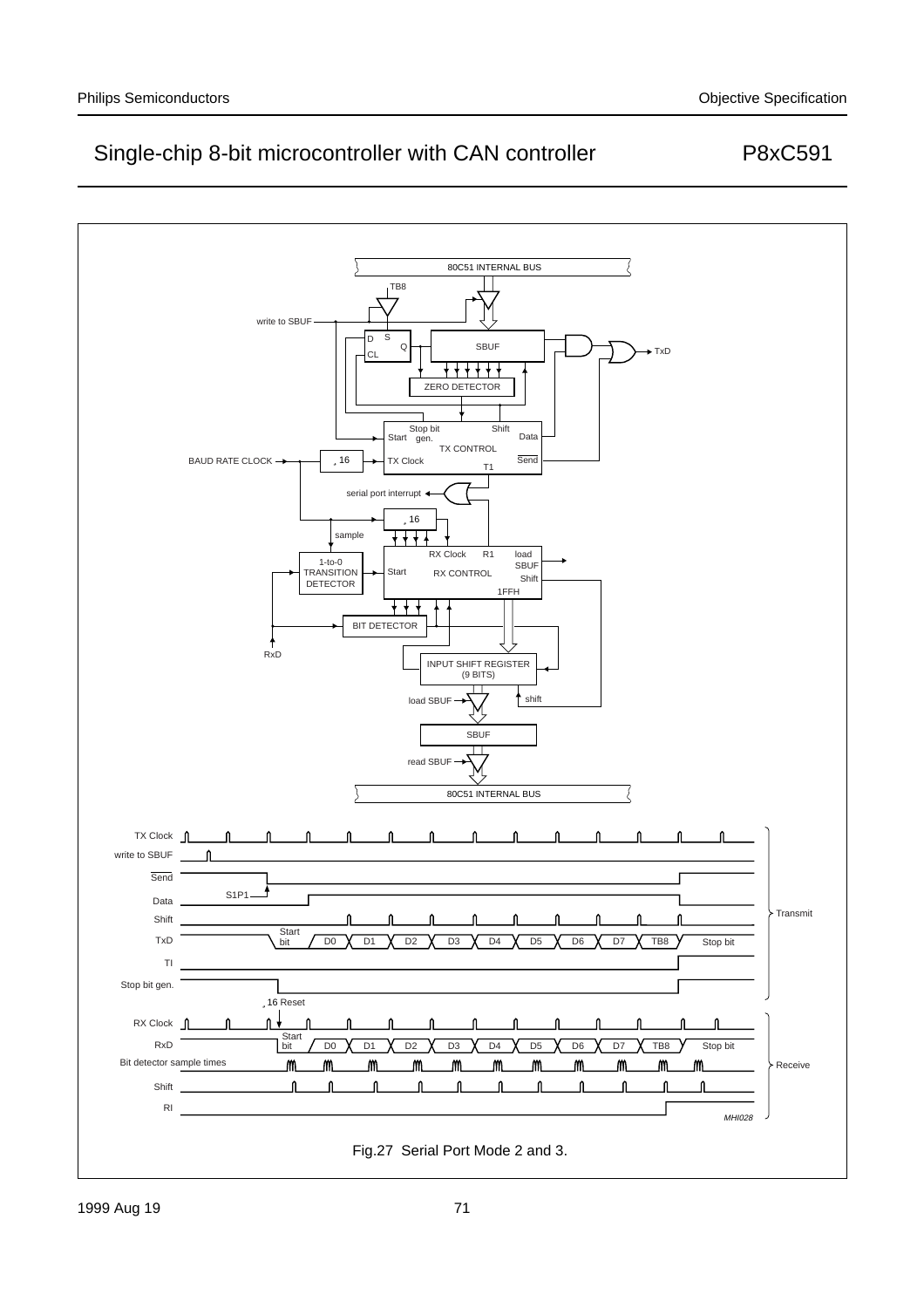# **14.5 Enhanced UART**

The UART operates in all of the usual modes that are described in the Section of Standard Serial Interface, 80C51-Based 8-Bit Microcontrollers. In addition the UART can perform framing error detect by looking for missing stop bits, and automatic address recognition. The UART also fully supports multiprocessor communication as does the standard 80C51 UART.

When used for framing error detect the UART looks for missing stop bits in the communication. A missing bit will set the FE bit in the S0CON register. The FE bit shares the S0CON.7 bit with SM0 and the function of S0CON.7 is determined by PCON.6 (SMOD0) see Table 50. If SMOD0 is set then S0CON.7 functions as FE. S0CON.7 functions as SM0 when SMOD0 is cleared. When as FE S0CON.7 can only be cleared by software. Refer to Figure 25.

### 14.5.1 AUTOMATIC ADDRESS RECOGNITION

Automatic Address Recognition is a feature which allows the UART to recognize certain addresses in the serial bit stream by using hardware to make the comparisons. This feature saves a great deal of software overhead by eliminating the need for the software to examine every serial address which passes by the serial port. This feature is enabled by setting the SM2 bit in S0CON. In the 9 bit UART modes, mode 2 and mode 3, the Receive Interrupt flag (RI) will be automatically set when the received byte contains either the "Given" address or the "Broadcast" address. The 9 bit mode requires that the 9th information bit is a 1 to indicate that the received information is an address and not data. Automatic address recognition is shown in Figure 29.

The 8 bit mode is called Mode 1. In this mode the RI flag will be set if SM2 is enabled and the information received has a valid stop bit following the 8 address bits and the information is either a Given or Broadcast address.

### 14.5.2 SERIAL PORT CONTROL REGISTER (S0CON)

**Table 49** Serial Port Control Register (address 98H)

| SM0/FE | SM <sub>1</sub> | SM <sub>2</sub> | REN | TB8 | RB <sub>8</sub> | $-$ | $\mathbf{D}$<br>πı |
|--------|-----------------|-----------------|-----|-----|-----------------|-----|--------------------|

## **Table 50** Description of S0CON bits

| <b>BIT</b>     | <b>SYMBOL</b>   | <b>DESCRIPTION</b>                                                                                                                                                                                                                                                                                                                                                                                                                                               |
|----------------|-----------------|------------------------------------------------------------------------------------------------------------------------------------------------------------------------------------------------------------------------------------------------------------------------------------------------------------------------------------------------------------------------------------------------------------------------------------------------------------------|
| 7              | FE.             | Framing Error bit. This bit is set by the receiver when an invalid stop bit is detected. The FE<br>bit is not cleared by valid frames but should be cleared by software.                                                                                                                                                                                                                                                                                         |
|                | SM <sub>0</sub> | <b>Serial Port Mode Bit 0, (SMOD0</b> must = 0 to access bit SM0), see Table 46.                                                                                                                                                                                                                                                                                                                                                                                 |
| 6              | SM <sub>1</sub> | These bits are used to select the serial port mode; see Table 46.                                                                                                                                                                                                                                                                                                                                                                                                |
| 5              | SM <sub>2</sub> | <b>Enables the Automatic Address Recognition</b> feature in Modes 2 and 3. If $SM2 = 1$ , then RI<br>will not be set unless the received $9th$ data bit (RB8) is a logic 1, indicating an address, and the<br>received byte is a Given or Broadcast Address. In Mode 1, if $S M2 = 1$ , then RI will not be<br>activated unless a valid stop bit was not received, and the received byte is a Given or<br>Broadcast Address. In Mode 0, SM2 should be a logic 0. |
| 4              | <b>REN</b>      | Enables serial reception. Set by software to enable reception. Clear by software to disable<br>reception.                                                                                                                                                                                                                                                                                                                                                        |
| 3              | TB8             | The 9 <sup>th</sup> data bit that will be transmitted in Modes 2 and 3. Set or clear by software as desired.                                                                                                                                                                                                                                                                                                                                                     |
| $\mathfrak{p}$ | RB <sub>8</sub> | In modes 2 and 3, the 9 <sup>th</sup> data bit that was received. In Mode 1, if SM2 = 0, RB8 is the stop bit<br>that was received. In Mode 0, RB8 is not used.                                                                                                                                                                                                                                                                                                   |
|                | ΤI              | Transmit Interrupt flag. Set by hardware at the end of the 8 <sup>th</sup> bit time in Mode 0, or at the<br>beginning of the stop bit in the other modes, in any serial transmission. Must be cleared by<br>software.                                                                                                                                                                                                                                            |
| $\Omega$       | RI.             | Receive Interrupt flag. Set by hardware at the end of the 8 <sup>th</sup> bit time in Mode 0, or halfway<br>through the stop bit time in the other modes, in any serial reception (except see SM2). Must<br>be cleared by software.                                                                                                                                                                                                                              |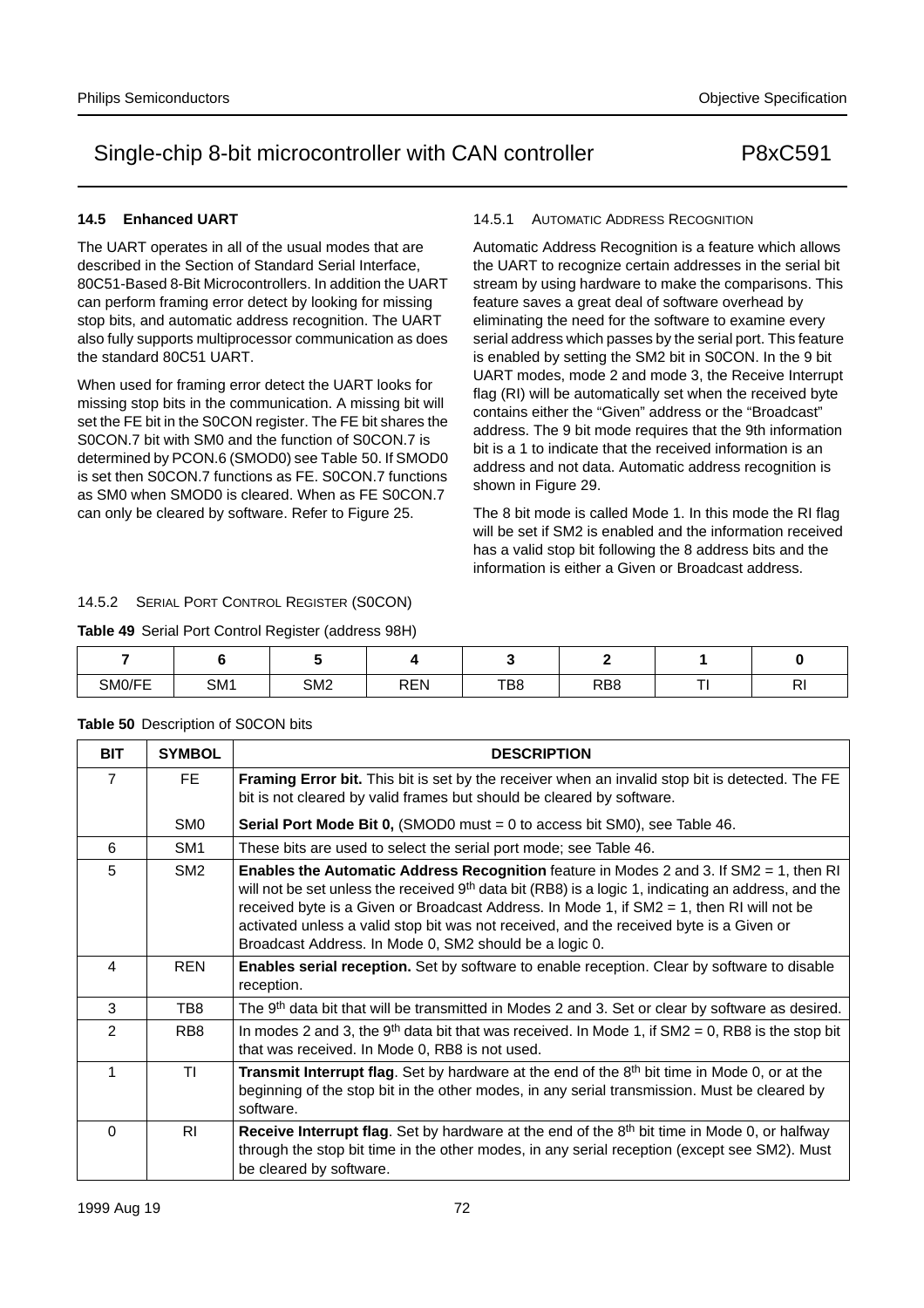

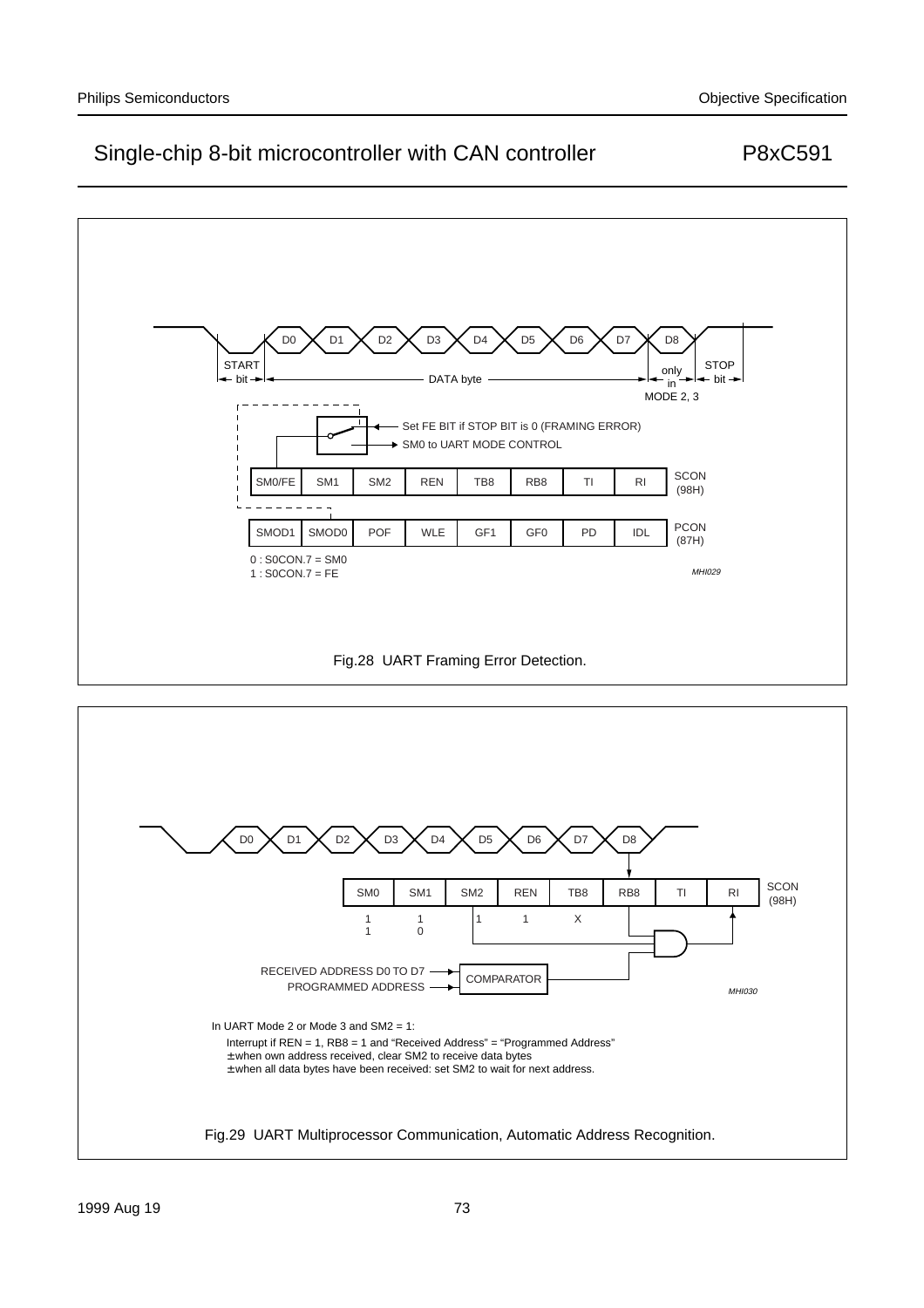#### Mode 0 is the Shift Register mode and SM2 is ignored.

Using the Automatic Address Recognition feature allows a master to selectively communicate with one or more slaves by invoking the Given slave address or addresses. All of the slaves may be contacted by using the Broadcast address. All of the slaves may be contacted by using the Broadcast address. Two Special Function Registers are used to define the slave's address, SADDR, and the address mask, SADEN. SADEN is used to define which bits in the SADDR are to be used and which bits are "don't care". The SADEN mask can be logically ANDed with the SADDR to create the "Given" address which the master will use for addressing each of the slaves. Use of the Given address allows multiple slaves to be recognized while excluding others. The following examples will help to show the versatility of this scheme:

| Slave 0 | $SADDR =$    |     | 1100 0000 |
|---------|--------------|-----|-----------|
|         | <b>SADEN</b> | $=$ | 1111 1101 |
|         | Given        | $=$ | 1100 00X0 |
| Slave 1 | $SADDR =$    |     | 1100 0000 |
|         | <b>SADEN</b> | $=$ | 1111 1110 |
|         | Given        | $=$ | 1100 000X |

In the above example SADDR is the same and the SADEN data is used to differentiate between the two salves. Slave 0 requires as 0 in bit 0 and it ignores bit 1. Slave 1 requires a 0 in bit 1 and bit 0 is ignored. A unique address for Slave 0 would be 1100 0010 since slave 1 requires a 0 in bit 1. A unique address for Slave 1 would be 1100 0001 since a 1 in bit 0 will exclude slave 0. Both slaves can be selected at the same time by an address which has bit  $0 = 0$  (for Slave 0) and bit  $1 = 0$  (for Slave 1). Thus, both could be addressed with 1100 0000.

In a more complex system the following could be used to select Slaves 1 and 2 while excluding Slave 0:

| Slave 0 | SADDR        | $=$ | 1100 0000 |
|---------|--------------|-----|-----------|
|         | SADEN        | $=$ | 1111 1001 |
|         | Given        | $=$ | 1100 0XX0 |
| Slave 1 | SADDR        | $=$ | 1110 0000 |
|         | SADEN        | $=$ | 1111 1010 |
|         | Given        | $=$ | 1110 0X0X |
| Slave 2 | SADDR        | $=$ | 1110 0000 |
|         | <b>SADEN</b> | $=$ | 1111 1100 |
|         | Given        | =   | 1110 00XX |
|         |              |     |           |

In the above example the differentiation among the 3 Slaves is in the lower 3 address bits. Slave 0 requires that bit  $0 = 0$  and it can be uniquely addressed by 1110 0110. Slave 1 requires that bit  $1 = 0$  and it can be uniquely addressed by 1110 and 0101. Slave 2 requires that bit  $2 =$ 0 and its unique address is 1110 0011. To select Slaves 0 and 1 and exclude Slave 2 use address 1110 0100, since it is necessary to make bit  $2 = 1$  to exclude Slave 2.

The Broadcast Address for each slave is created by taking the logical OR of SADDR and SADEN. Zeros in this result are trended as don't cares. In most cases, interpreting the don't-cares as ones, the broadcast address will be FF hexadecimal.

Upon reset SADDR (SFR address 0A9H) and SADEN (SFR address 0B9H) are leaded with 0s. This produces a given address of all "don't cares" as well as a Broadcast address of all "don't cares". This effectively disables the Automatic Addressing mode and allows the microcontroller to use standard 80C51 type UART drivers which do not make use of this feature.

#### **15 SIO1, I2C SERIAL IO**

The I<sup>2</sup>C bus uses two wires (SDA and SCL) to transfer information between devices connected to the bus. The main features of the bus are:

- Bidirectional data transfer between masters and slaves
- Multimaster bus (no central master)
- Arbitration between simultaneously transmitting masters without corruption of serial data on the bus
- Serial clock synchronization allows devices with different bit rates to communicate via one serial bus
- Serial clock synchronization can be used as a handshake mechanism to suspend and resume serial transfer
- The I<sup>2</sup>C bus may be used for test and diagnostic purposes

The I/O pins P1.6 and P1.7 must be set to Open Drain (SCL and SDA).

The 8xC591 on-chip I<sup>2</sup>C logic provides a serial interface that meets the I2C bus specification. The SIO1 logic handles bytes transfer autonomously. It also keeps track of serial transfers, and a status register (S1STA) reflects the status of SIO1 and the I2C bus.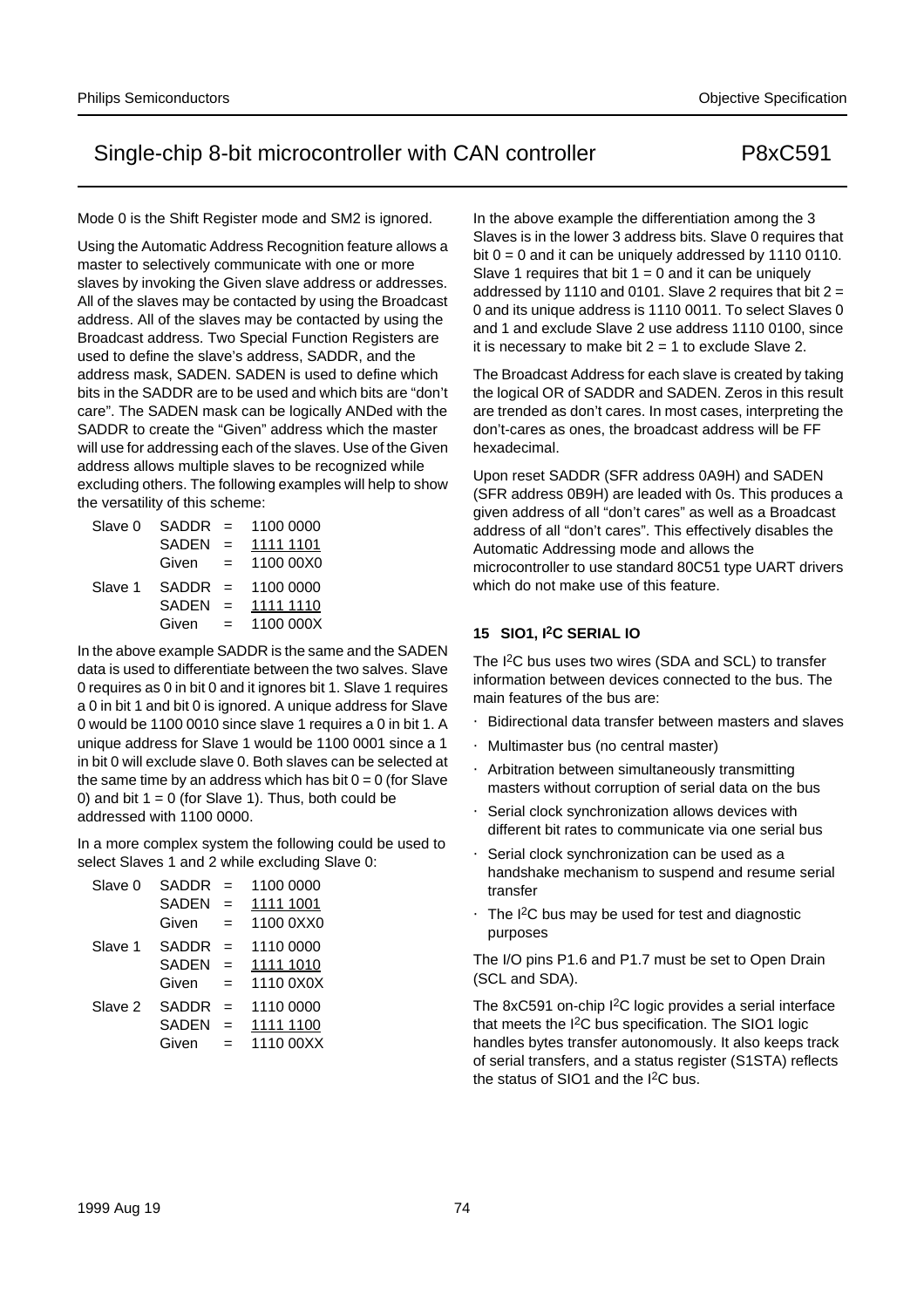The CPU interfaces to the I<sup>2</sup>C logic via the following four special function registers: S1CON (SIO1 control register), S1STA (SIO1 status register), S1DAT (SIO1 data register), and S1ADR (SIO1 slave address register). The SIO1 logic interfaces to the external I<sup>2</sup>C bus via two port 1 pins: P1.6/SCL (serial clock line) and P1.7/SDA (serial data line).

A typical I<sup>2</sup>C bus configuration is shown in Figure 30, and Figure 31 shows how a data transfer is accomplished on the bus. Depending on the state of the direction bit (R/W), two types of data transfers are possible on the  $1^2C$  bus:

- 1. Data transfer from a master transmitter to a slave receiver. The first byte transmitted by the master is the slave address. Next follows a number of data bytes. The slave returns an acknowledge bit after each received byte.
- 2. Data transfer from a slave transmitter to a master receiver. The first byte (the slave address) is transmitted by the master. The slave then returns an acknowledge bit. Next follows the data bytes transmitted by the slave to the master. The master returns an acknowledge bit after all received bytes other than the last byte. At the end of the last received byte, a not acknowledge is returned.

The master device generates all of the serial clock pulses and the START and STOP conditions. A transfer is ended with a STOP condition or with a repeated START condition. Since a repeated START condition is also the beginning of the next serial transfer, the I2C bus will not be released.

## **15.1 Modes of Operation**

The on-chip SIO1 logic may operate in the following four modes:

## 1. **Master Transmitter Mode:**

Serial data output through P1.7/SDA while P1.6/SCL outputs the serial clock. The first byte transmitted contains the slave address of the receiving device (7 bits) and the data direction bit. In this case the data direction bit (R/W) will be logic 0, and we say that a "W" is transmitted. Thus the first byte transmitted is SLA+W. Serial data is transmitted 8 bits at a time. After each byte is transmitted, an acknowledge bit is received. START and STOP conditions are output to indicate the beginning and the end of a serial transfer.

## 2. **Master Receiver Mode:**

The first byte transmitted contains the slave address of the transmitting device (7 bits) and the data direction bit. In this case the data direction bit (R/W) will be logic 1, and we say that an "R" is transmitted. Thus the first byte transmitted is SLA+R. Serial data is received via P1.7/SDA while P1.6/SCL outputs the serial clock. Serial data is received 8 bits at a time. After each byte is received, an acknowledge bit is transmitted. START and STOP conditions are output to indicate the beginning and end of a serial transfer.

## 3. **Slave Receiver Mode:**

Serial data and the serial clock are received through P1.7/SDA and P1.6/SCL. After each byte is received, an acknowledge bit is transmitted. START and STOP conditions are recognized as the beginning and end of a serial transfer. Address recognition is performed by hardware after reception of the slave address and direction bit.

## 4. **Slave Transmitter Mode:**

The first byte is received and handled as in the slave receiver mode. However, in this mode, the direction bit will indicate that the transfer direction is reversed. Serial data is transmitted via P1.7/SDA while the serial clock is input through P1.6/SCL. START and STOP conditions are recognized as the beginning and end of a serial transfer.

In a given application, SIO1 may operate as a master and as a slave. In the slave mode, the SIO1 hardware looks for its own slave address and the general call address. If one of these addresses is detected, an interrupt is requested. When the microcontroller wishes to become the bus master, the hardware waits until the bus is free before the master mode is entered so that a possible slave action is not interrupted. If bus arbitration is lost in the master mode, SIO1 switches to the slave mode immediately and can detect its own slave address in the same serial transfer.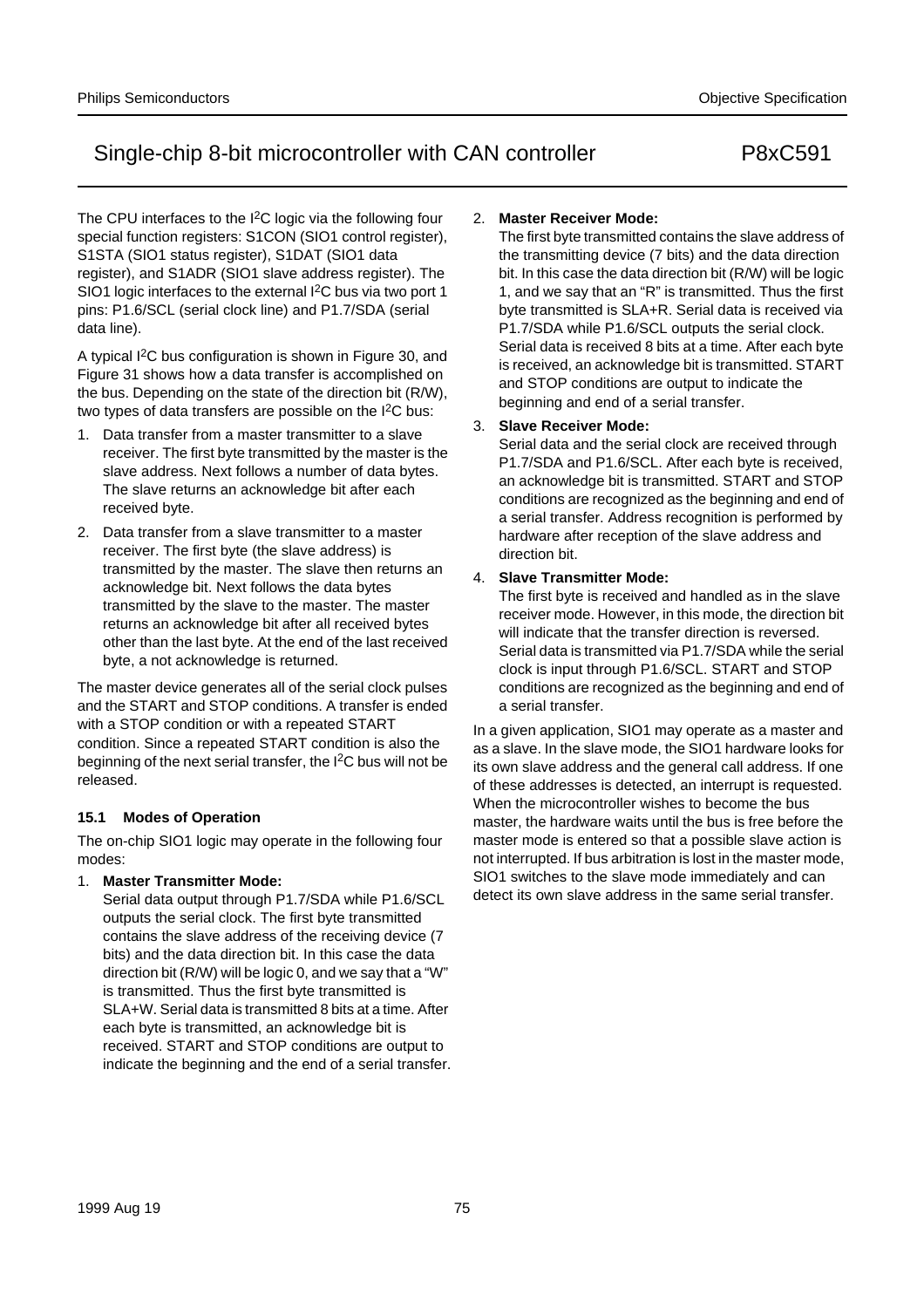

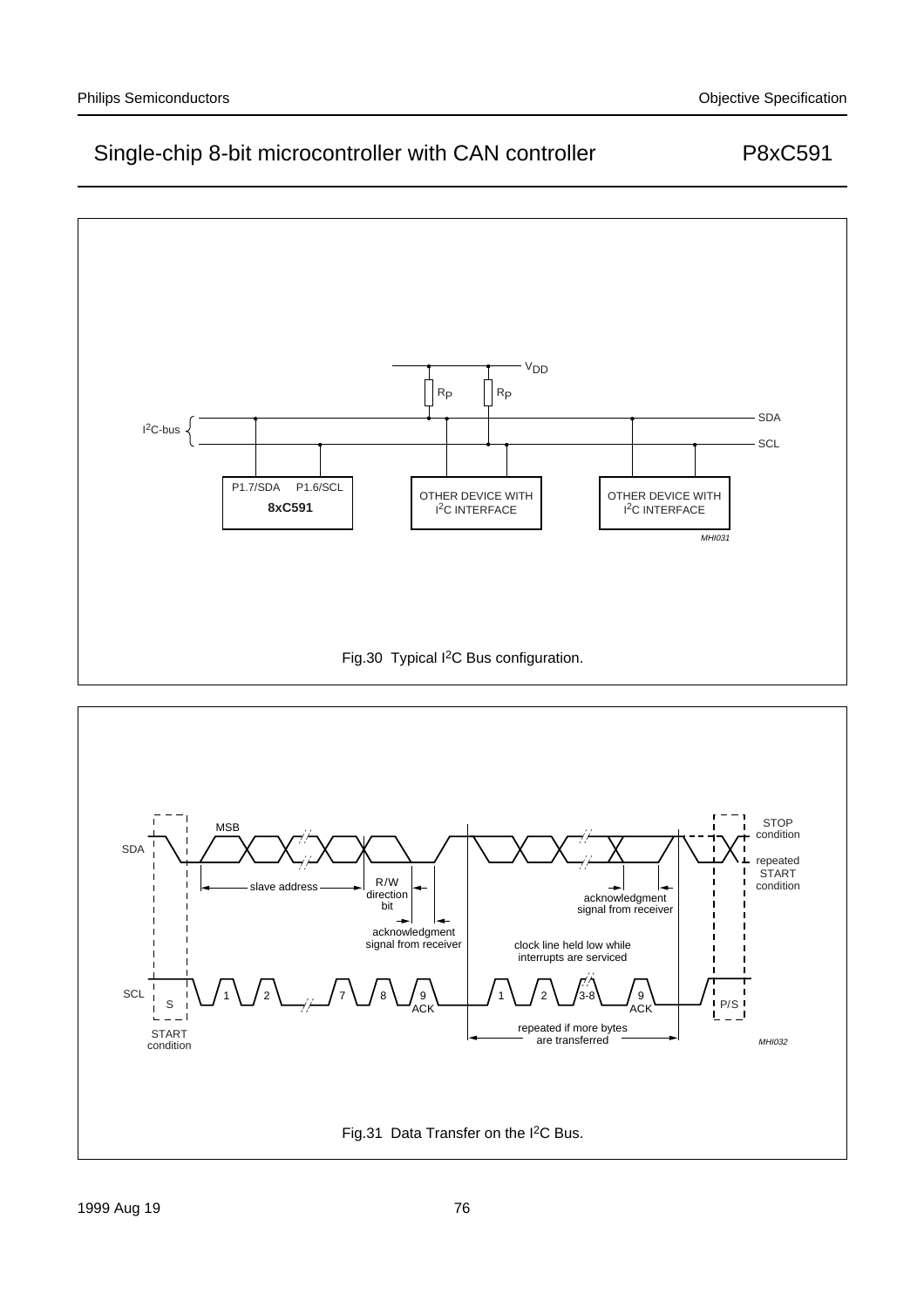## 15.2.2 ADDRESS REGISTER, S1ADR

This 8-bit special function register may be loaded with the 7-bit slave address (7 most significant bits) to which SIO1 will respond when programmed as a slave transmitter or receiver. The LSB (GC) is used to enable general call address (00H) recognition.

## 15.2.3 COMPARATOR

The comparator compares the received 7-bit slave address with its own slave address (7 most significant bits in S1ADR). It also compares the first received 8-bit byte with the general call address (00H). If an equality is found, the appropriate status bits are set and an interrupt is requested.

## 15.2.4 SHIFT REGISTER, S1DAT

This 8-bit special function register contains a byte of serial data to be transmitted or a byte which has just been received. Data in S1DAT is always shifted from right to left; the first bit to be transmitted is the MSB (bit 7) and, after a byte has been received, the first bit of received data is located at the MSB of S1DAT. While data is being shifted out, data on the bus is simultaneously being shifted in; S1DAT always contains the last byte present on the bus. Thus, in the event of lost arbitration, the transition from master transmitter to slave receiver is made with the correct data in S1DAT.

individual blocks.

**15.2 SIO1 Implementation and Operation**

15.2.1 INPUT FILTERS AND OUTPUT STAGES

Figure 32 shows how the on-chip I2C bus interface is implemented, and the following text describes the

The input filters have  $I^2C$  compatible input levels. If the input voltage is less than 1.5 V, the input logic level is interpreted as 0; if the input voltage is greater than 3.0 V, the input logic level is interpreted as 1. Input signals are synchronized with the internal clock  $(f_{CLK}/4)$ , and spikes shorter than three oscillator periods are filtered out.

The output stages consist of open drain transistors that can sink 3 mA at  $V_{\text{OUT}}$  < 0.4 V. These open drain outputs do have clamping diodes to  $V_{DD}$ . Thus, precautions have to be considered, if a powered-down 8xC591 on one board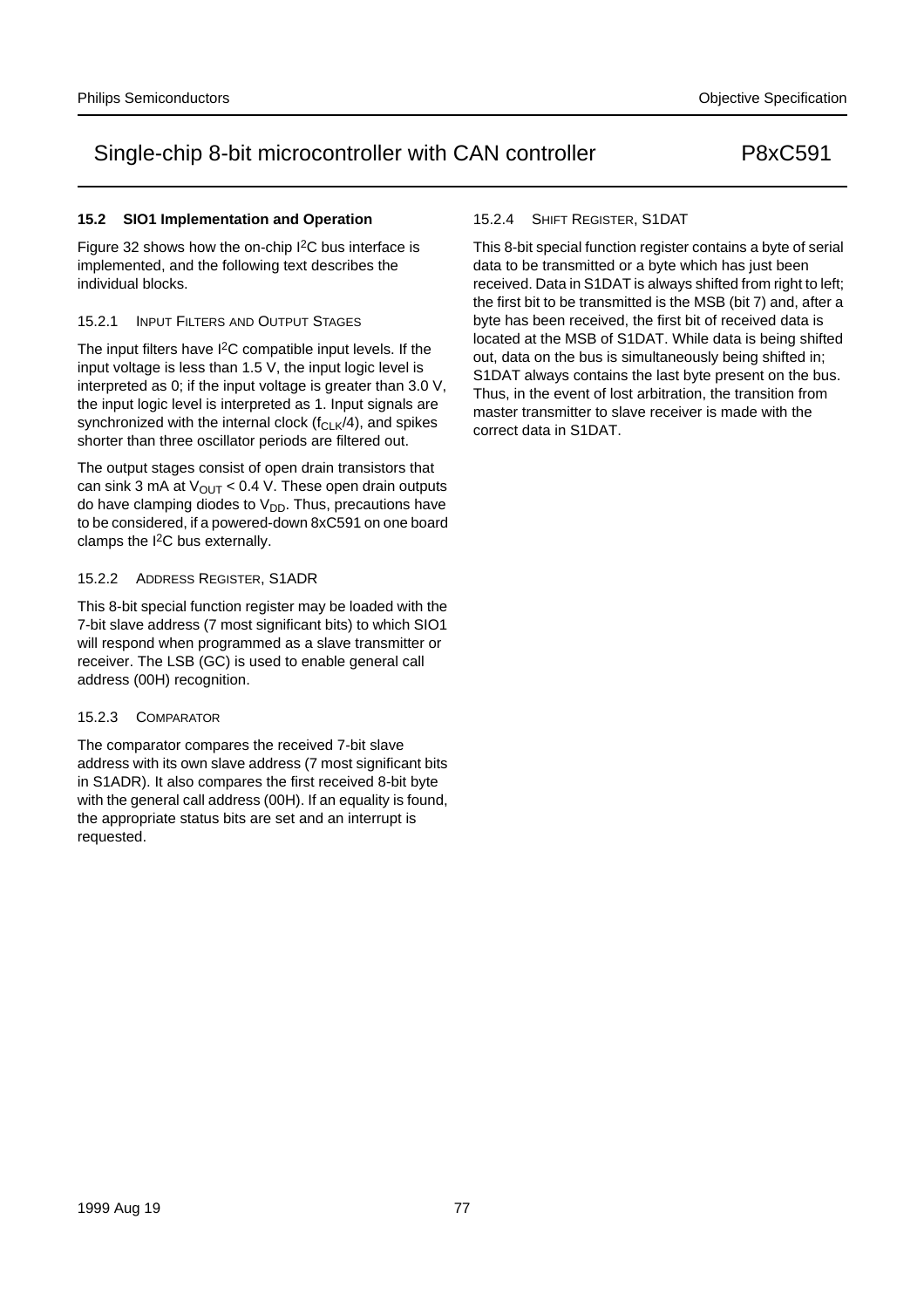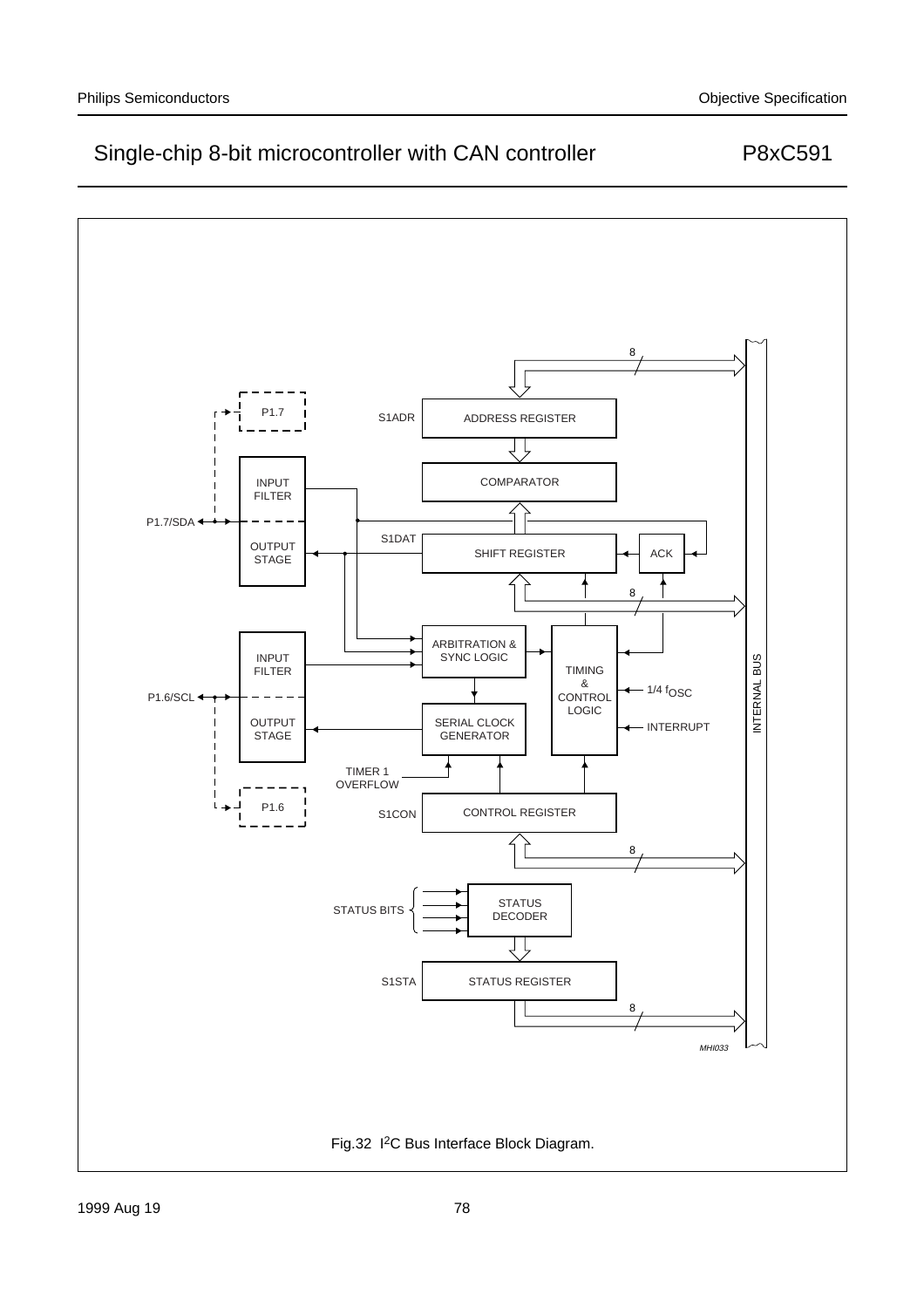## 15.2.5 ARBITRATION AND SYNCHRONIZATION LOGIC

In the master transmitter mode, the arbitration logic checks that every transmitted logic 1 actually appears as a logic 1 on the I2C bus. If another device on the bus overrules a logic 1 and pulls the SDA line low, arbitration is lost, and SIO1 immediately changes from master transmitter to slave receiver. SIO1 will continue to output clock pulses (on SCL) until transmission of the current serial byte is complete.

Arbitration may also be lost in the master receiver mode. Loss of arbitration in this mode can only occur while SIO1 is returning a not acknowledge: (logic 1) to the bus. Arbitration is lost when another device on the bus pulls this signal LOW. Since this can occur only at the end of a serial byte, SIO1 generates no further clock pulses. Figure 33 shows the arbitration procedure.

The synchronization logic will synchronize the serial clock generator with the clock pulses on the SCL line from another device. If two or more master devices generate clock pulses, the mark duration is determined by the device that generates the shortest marks, and the space duration is determined by the device that generates the longest spaces. Figure 34 shows the synchronization procedure.

A slave may stretch the space duration to slow down the bus master. The space duration may also be stretched for handshaking purposes. This can be done after each bit or after a complete byte transfer. SIO1 will stretch the SCL space duration after a byte has been transmitted or received and the acknowledge bit has been transferred. The serial interrupt flag (SI) is set, and the stretching continues until the serial interrupt flag is cleared.



(3) SIO1 is in the slave receiver mode but still generates clock pulses until the current byte has been transmitted. SIO1 will not generate clock pulses for the next byte. Data on SDA originates from the new master once it has won arbitration.

Fig.33 Arbitration Procedure.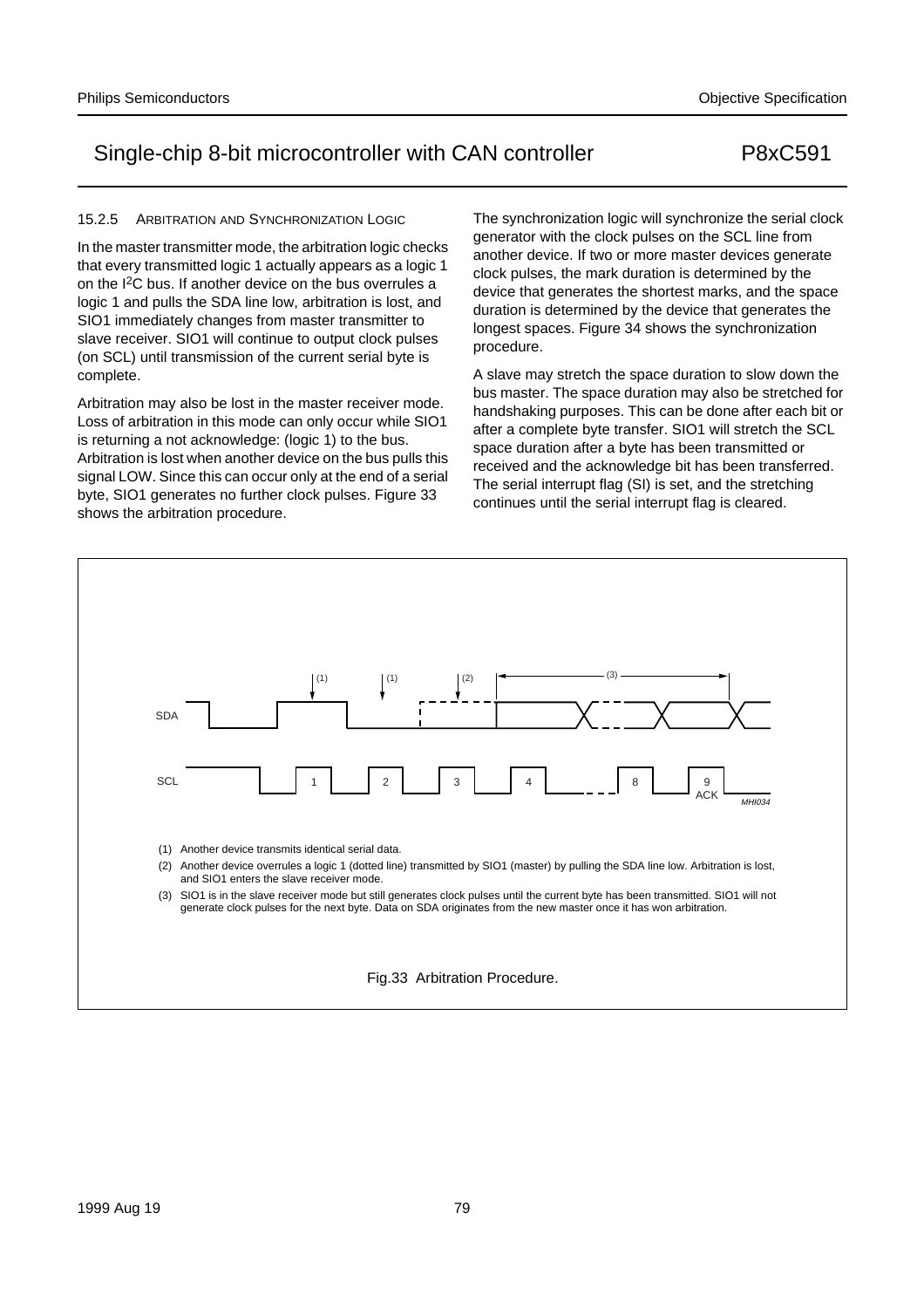

#### 15.2.6 SERIAL CLOCK GENERATOR

This programmable clock pulse generator provides the SCL clock pulses when SIO1 is in the master transmitter or master receiver mode. It is switched off when SIO1 is in a slave mode. The programmable output clock frequencies are:  $f_{CLK}/120$ ,  $f_{CLK}/9600$ , and the Timer 1 overflow rate divided by eight. The output clock pulses have a 50% duty cycle unless the clock generator is synchronized with other SCL clock sources as described above.

## 15.2.7 TIMING AND CONTROL

The timing and control logic generates the timing and control signals for serial byte handling. This logic block provides the shift pulses for S1DAT, enables the comparator, generates and detects start and stop conditions, receives and transmits acknowledge bits, controls the master and slave modes, contains interrupt request logic, and monitors the I2C bus status.

## 15.2.8 CONTROL REGISTER, S1CON

This 7-bit special function register is used by the microcontroller to control the following SIO1 functions: start and restart of a serial transfer, termination of a serial transfer, bit rate, address recognition, and acknowledgment.

## 15.2.9 STATUS DECODER AND STATUS REGISTER

The status decoder takes all of the internal status bits and compresses them into a 5-bit code. This code is unique for each I2C bus status. The 5-bit code may be used to generate vector addresses for fast processing of the various service routines. Each service routine processes a particular bus status. There are 26 possible bus states if all four modes of SIO1 are used. The 5-bit status code is latched into the five most significant bits of the status register when the serial interrupt flag is set (by hardware) and remains stable until the interrupt flag is cleared by software. The three least significant bits of the status register are always zero. If the status code is used as a vector to service routines, then the routines are displaced by eight address locations. Eight bytes of code is sufficient for most of the service routines (see the software example in this section).

## 15.2.10 THE FOUR SIO1 SPECIAL FUNCTION REGISTERS

The microcontroller interfaces to SIO1 via four special function registers. These four SFRs (S1ADR, S1DAT, S1CON, and S1STA) are described individually in the following sections.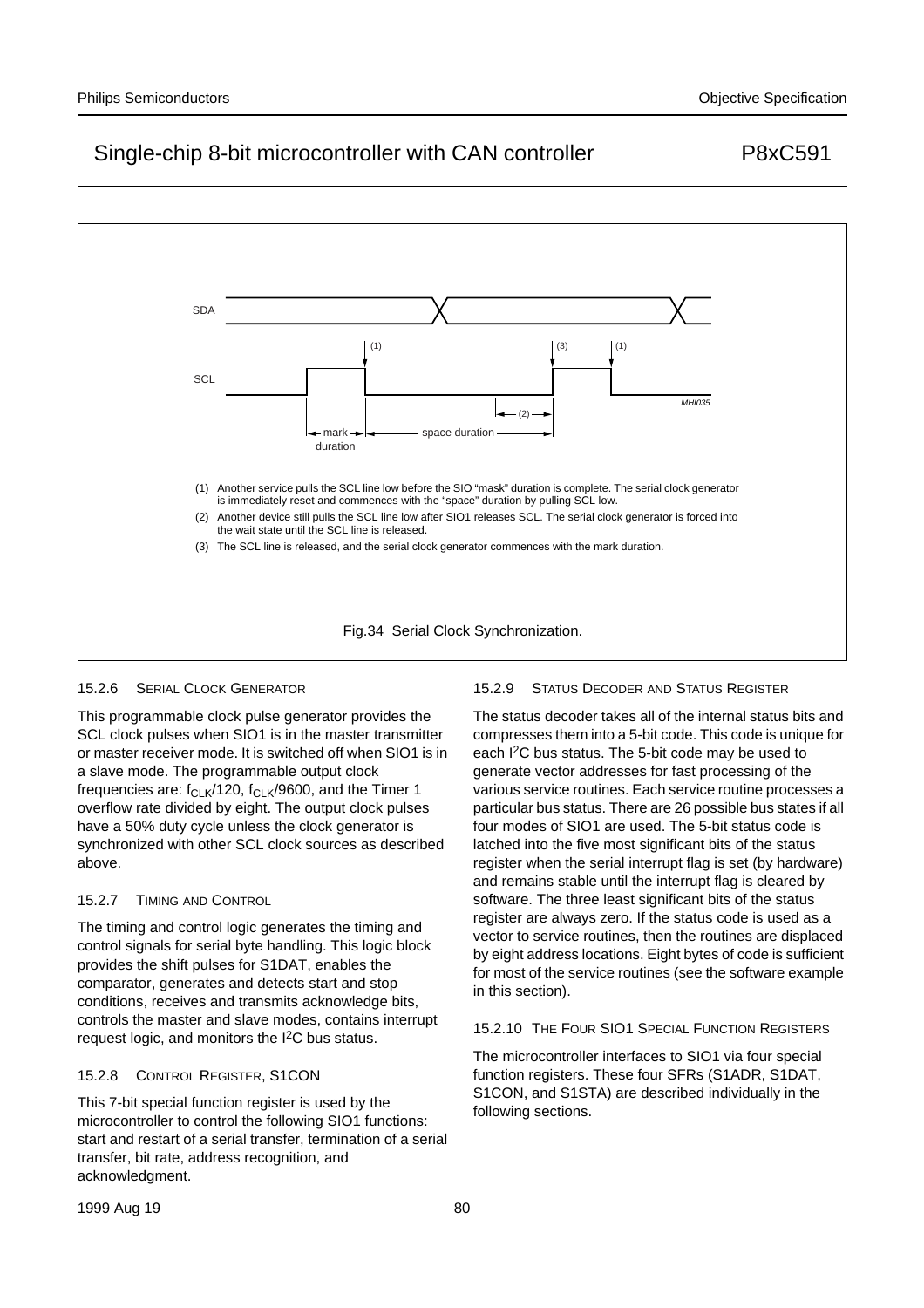## 15.2.10.1 The Address Register, S1ADR

The CPU can read from and write to this 8-bit, directly addressable SFR. S1ADR is not affected by the SIO1 hardware. The contents of this register are irrelevant when SIO1 is in a master mode. In the slave modes, the seven most significant bits must be loaded with the microcontrollers own slave address, and, if the least

## **Table 51** Address Register S1ADR (address DBH)

## **Table 52** Description of S1ADR (DBH) bits

| BIT    | <b>SYMBOL</b> | <b>DESCRIPTION</b>                                 |
|--------|---------------|----------------------------------------------------|
| 7 to 1 |               | Own slave address.                                 |
|        | GC.           | $0 =$ general call address is not recognized.      |
|        |               | $\mathbf{A}$ = general call address is recognized. |

## 15.2.11 THE DATA REGISTER, S1DAT

S1DAT contains a byte of serial data to be transmitted or a byte which has just been received. The CPU can read from and write to this 8-bit, directly addressable SFR while it is not in the process of shifting a byte. This occurs when SIO1 is in a defined state and the serial interrupt flag is set. Data in S1DAT remains stable as long as SI is set. Data in S1DAT is always shifted from right to left: the first bit to be transmitted is the MSB (bit 7), and, after a byte has been received, the first bit of received data is located at the MSB of S1DAT. While data is being shifted out, data on the bus is simultaneously being shifted in; S1DAT always contains the last data byte present on the bus. Thus, in the event of lost arbitration, the transition from master transmitter to slave receiver is made with the correct data in S1DAT.

S1DAT and the ACK flag form a 9-bit shift register which shifts in or shifts out an 8-bit byte, followed by an

acknowledge bit. The ACK flag is controlled by the SIO1 hardware and cannot be accessed by the CPU. Serial data is shifted through the ACK flag into S1DAT on the rising edges of serial clock pulses on the SCL line. When a byte has been shifted into S1DAT, the serial data is available in S1DAT, and the acknowledge bit is returned by the control logic during the ninth clock pulse. Serial data is shifted out from S1DAT via a buffer (BSD7) on the falling edges of clock pulses on the SCL line.

significant bit is set, the general call address (00H) is

The most significant bit corresponds to the first bit received from the I2C bus after a start condition. A logic 1 in S1ADR corresponds to a high level on the I2C bus, and a logic 0

recognized; otherwise it is ignored.

corresponds to a low level on the bus.

When the CPU writes to S1DAT, BSD7 is loaded with the content of S1DAT.7, which is the first bit to be transmitted to the SDA line (see Figure 36). After nine serial clock pulses, the eight bits in S1DAT will have been transmitted to the SDA line, and the acknowledge bit will be present in ACK. Note that the eight transmitted bits are shifted back into S1DAT.

|  |  | Table 53 Address Register S1DAT (address DAH) |
|--|--|-----------------------------------------------|
|--|--|-----------------------------------------------|

|     | __              | ______          | ______          |                 |                 |                 |                 |
|-----|-----------------|-----------------|-----------------|-----------------|-----------------|-----------------|-----------------|
|     |                 |                 |                 |                 | -               |                 |                 |
| SD7 | SD <sub>6</sub> | SD <sub>5</sub> | SD <sub>4</sub> | SD <sub>3</sub> | SD <sub>2</sub> | SD <sub>1</sub> | SD <sub>0</sub> |

## **Table 54** Description of S1DAT (DAH) bits

| <b>BIT</b> | <b>SYMBOL</b> | <b>DESCRIPTION</b>                                                                                                                                                                                                                                                                                                                |
|------------|---------------|-----------------------------------------------------------------------------------------------------------------------------------------------------------------------------------------------------------------------------------------------------------------------------------------------------------------------------------|
| 7 to 0     | SD7 to SD0    | Eight bits to be transmitted or just received. A logic 1 in S1DAT corresponds to a high<br>level on the I <sup>2</sup> C bus, and a logic 0 corresponds to a low level on the bus. Serial data<br>shifts through S1DAT from right to left. Figure 35 shows how data in S1DAT is serially<br>transferred to and from the SDA line. |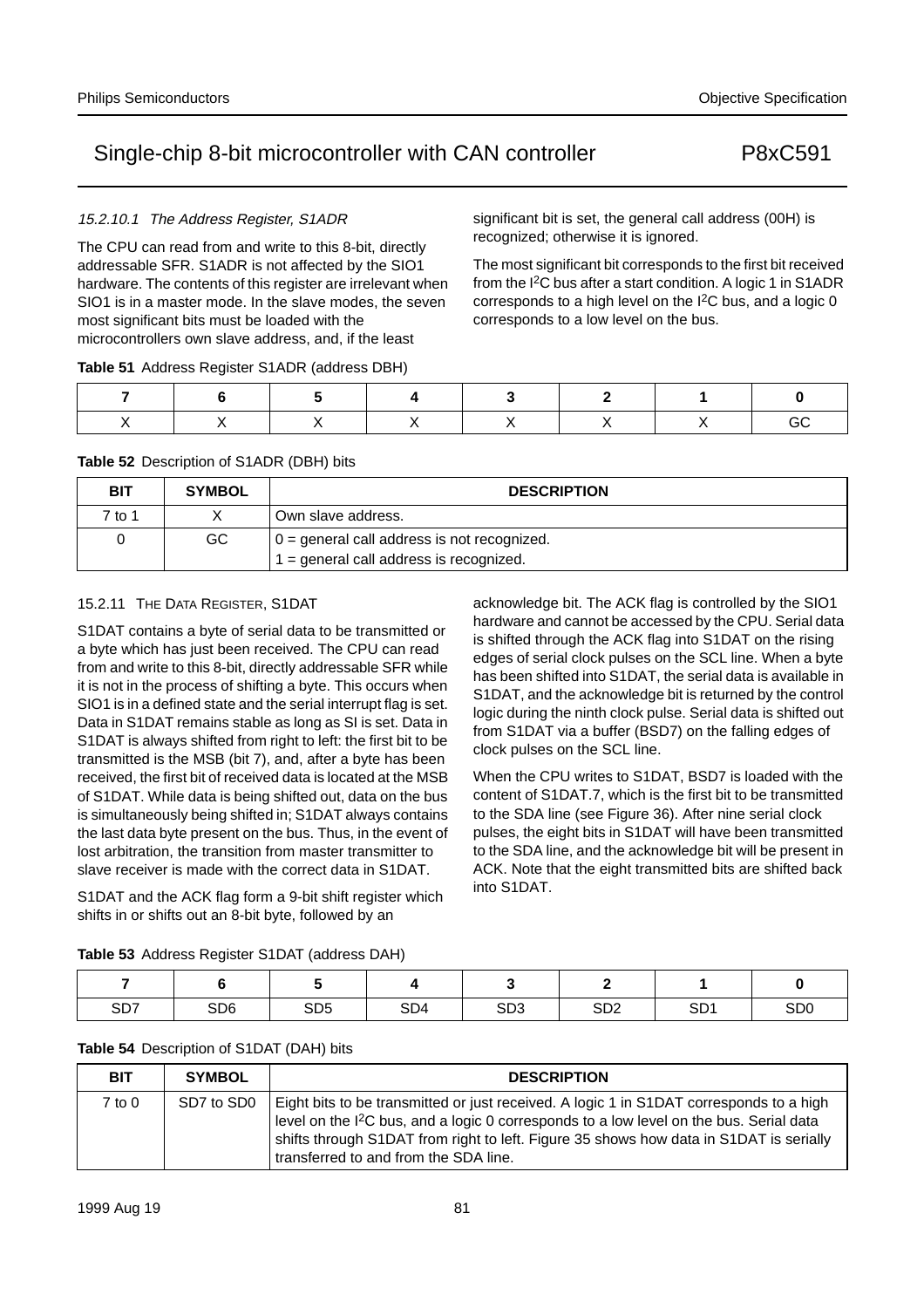## 15.2.12 THE CONTROL REGISTER, S1CON

The CPU can read from and write to this 8-bit, directly addressable SFR. Two bits are affected by the SIO1 hardware: the SI bit is set when a serial interrupt is requested, and the STO bit is cleared when a STOP condition is present on the  $I^2C$  bus. The STO bit is also cleared when ENS1 = 0.

|  |  | Table 55 Address Register S1CON (address D8H) |  |
|--|--|-----------------------------------------------|--|
|  |  |                                               |  |

| CR <sub>2</sub> | ENS1 | <b>STA</b> | $\sim$ T $\sim$<br>ں ر | ົ<br>اب | mm | CR <sub>1</sub> | CR <sub>0</sub> |
|-----------------|------|------------|------------------------|---------|----|-----------------|-----------------|

## **Table 56** Description of S1CON (D8H) bits

| <b>BIT</b>     | <b>SYMBOL</b>    | <b>DESCRIPTION</b>                                                                                                                                                                                                                                                                                                                                                                                                                                                      |
|----------------|------------------|-------------------------------------------------------------------------------------------------------------------------------------------------------------------------------------------------------------------------------------------------------------------------------------------------------------------------------------------------------------------------------------------------------------------------------------------------------------------------|
| $\overline{7}$ | CR <sub>2</sub>  | Clock rate bit 2, see Table 57.                                                                                                                                                                                                                                                                                                                                                                                                                                         |
| 6              | ENS <sub>1</sub> | <b>Enable serial I/O.</b> ENS1 = 0: ${}^{12}C$ I/O disabled and reset. ENS1 = 1: serial I/O enabled.                                                                                                                                                                                                                                                                                                                                                                    |
| 5              | <b>STA</b>       | <b>START flag.</b> When this bit is set in slave mode, the hardware checks the I <sup>2</sup> C-bus and generates<br>a START condition if the bus is free or after the bus becomes free. If the device operates in<br>master mode it will generate a repeated START condition.                                                                                                                                                                                          |
| 4              | <b>STO</b>       | STOP flag. If this bit is set in a master mode a STOP condition is generated. A STOP condition<br>detected on the I <sup>2</sup> C-bus clears this bit. This bit may also be set in slave mode in order to recover<br>from an error condition. In this case no STOP condition is generated to the I <sup>2</sup> C-bus, but the<br>hardware releases the SDA and SCL lines and switches to the not selected receiver mode. The<br>STOP flag is cleared by the hardware. |
| 3              | SI               | Serial Interrupt flag. This flag is set and an interrupt request is generated, after any of the<br>following events occur:                                                                                                                                                                                                                                                                                                                                              |
|                |                  | • A START condition is generated in master mode.                                                                                                                                                                                                                                                                                                                                                                                                                        |
|                |                  | • The own slave address has been received during $AA = 1$ .                                                                                                                                                                                                                                                                                                                                                                                                             |
|                |                  | • The general call address has been received while S1ADR.0 and $AA = 1$ .                                                                                                                                                                                                                                                                                                                                                                                               |
|                |                  | • A data byte has been received or transmitted in master mode (even if arbitration is lost).                                                                                                                                                                                                                                                                                                                                                                            |
|                |                  | • A data byte has been received or transmitted as selected slave.                                                                                                                                                                                                                                                                                                                                                                                                       |
|                |                  | • A STOP or START condition is received as selected slave receiver or transmitter.                                                                                                                                                                                                                                                                                                                                                                                      |
|                |                  | While the SI flag is set, SCL remains LOW and the serial transfer is suspended. SI must be<br>reset by software.                                                                                                                                                                                                                                                                                                                                                        |
| 2              | AA               | Assert Acknowledge flag. When this bit is set, an acknowledge is returned after any one of the<br>following conditions:                                                                                                                                                                                                                                                                                                                                                 |
|                |                  | • Own slave address is received.                                                                                                                                                                                                                                                                                                                                                                                                                                        |
|                |                  | • General call address is received (S1ADR.0 = 1).                                                                                                                                                                                                                                                                                                                                                                                                                       |
|                |                  | • A data byte is received, while the device is programmed to be a master receiver.                                                                                                                                                                                                                                                                                                                                                                                      |
|                |                  | • A data byte is received. while the device is a selected slave receiver.                                                                                                                                                                                                                                                                                                                                                                                               |
|                |                  | When the bit is reset, no acknowledge is returned. Consequently, no interrupt is requested when<br>the own address or general call address is received.                                                                                                                                                                                                                                                                                                                 |
| 1              | CR <sub>1</sub>  | Clock rate bits 1 and 0; see Table 57.                                                                                                                                                                                                                                                                                                                                                                                                                                  |
| 0              | CR <sub>0</sub>  |                                                                                                                                                                                                                                                                                                                                                                                                                                                                         |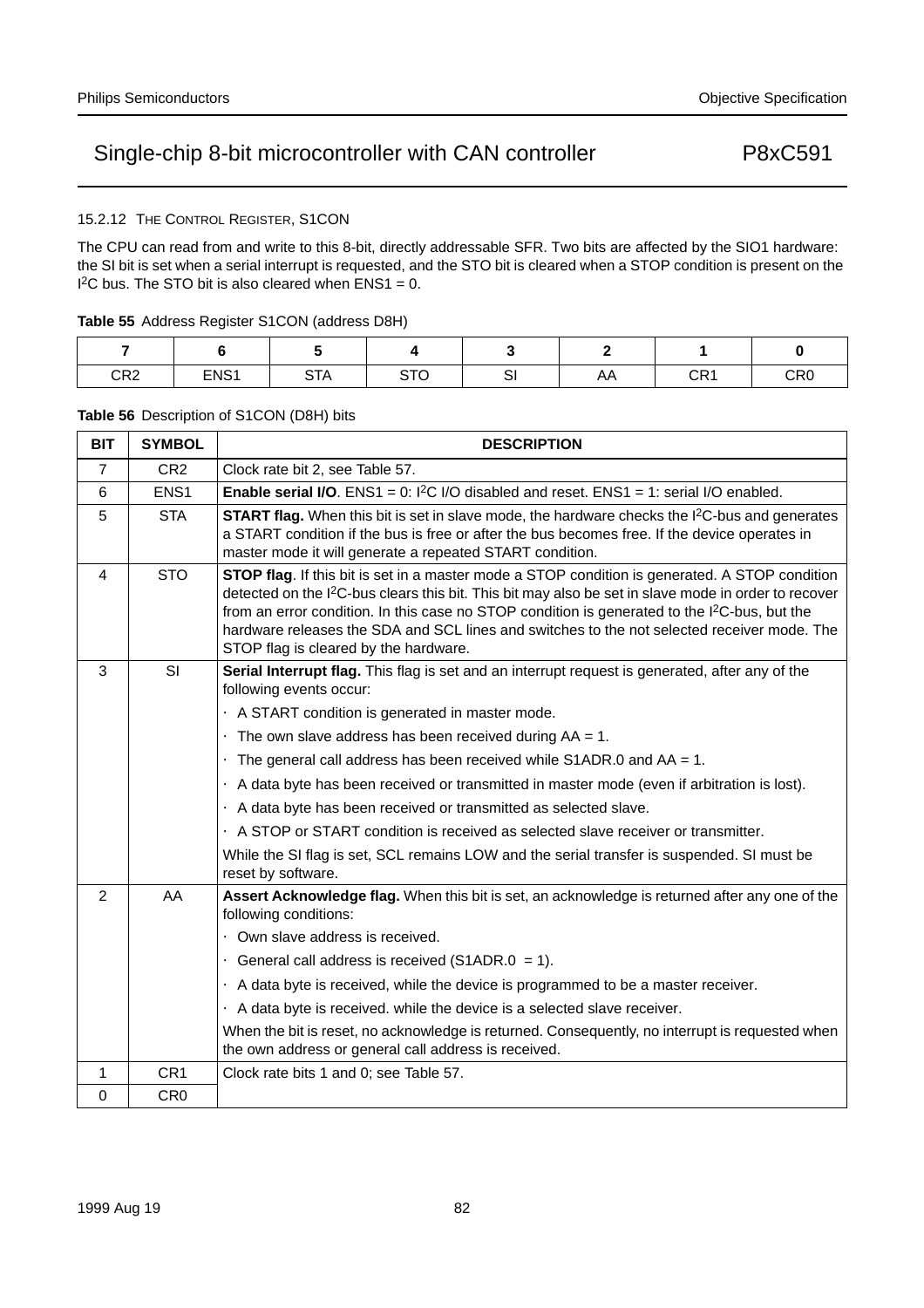## 15.2.12.1 ENS1, the SIO1 enable bit

ENS1 = "0": When ENS1 is "0", the SDA and SCL input signals are ignored. SIO1 is in the not addressed slave state, and the STO bit in S1CON is forced to 0. No other bits are affected.

ENS1 = "1": When ENS1 is 1,  $I^2C$  is enabled. Note, that P1.6 and P1.7 have to set to Open Drain by writing the Port mode registers P1M1.x and P1M2.x bits 6 and 7 with a 1 (see Section 6.2 "Pin description").

ENS1 should not be used to temporarily release SIO1 from the I<sup>2</sup>C bus since, when ENS1 is reset, the I<sup>2</sup>C bus status is lost. The AA flag should be used instead (see description of the AA flag in the following text).

In the following text, it is assumed that  $ENS1 = 1$ .

## 15.2.12.2 STA, the START flag

STA = "1": When the STA bit is set to enter a master mode, the SIO1 hardware checks the status of the I<sup>2</sup>C bus and generates a START condition if the bus is free. If the bus is not free, then SIO1 waits for a STOP condition (which will free the bus) and generates a START condition after a delay of a half clock period of the internal serial clock generator.

If STA is set while SIO1 is already in a master mode and one or more bytes are transmitted or received, SIO1 transmits a repeated START condition. STA may be set at any time. STA may also be set when SIO1 is an addressed slave.

STA = "0": When the STA bit is reset, no START condition or repeated START condition will be generated.

## 15.2.12.3 STO, the STOP Flag

STO = "1": When the STO bit is set while SIO1 is in a master mode, a STOP condition is transmitted to the I<sup>2</sup>C bus. When the STOP condition is detected on the bus, the SIO1 hardware clears the STO flag. In a slave mode, the STO flag may be set to recover from an error condition. In this case, no STOP condition is transmitted to the I<sup>2</sup>C bus. However, the SIO1 hardware behaves as if a STOP condition has been received and switches to the defined not addressed slave receiver mode. The STO flag is automatically cleared by hardware.

If the STA and STO bits are both set, the a STOP condition is transmitted to the I2C bus if SIO1 is in a master mode (in a slave mode, SIO1 generates an internal STOP condition which is not transmitted). SIO1 then transmits a START condition.

STO = "0": When the STO bit is reset, no STOP condition will be generated.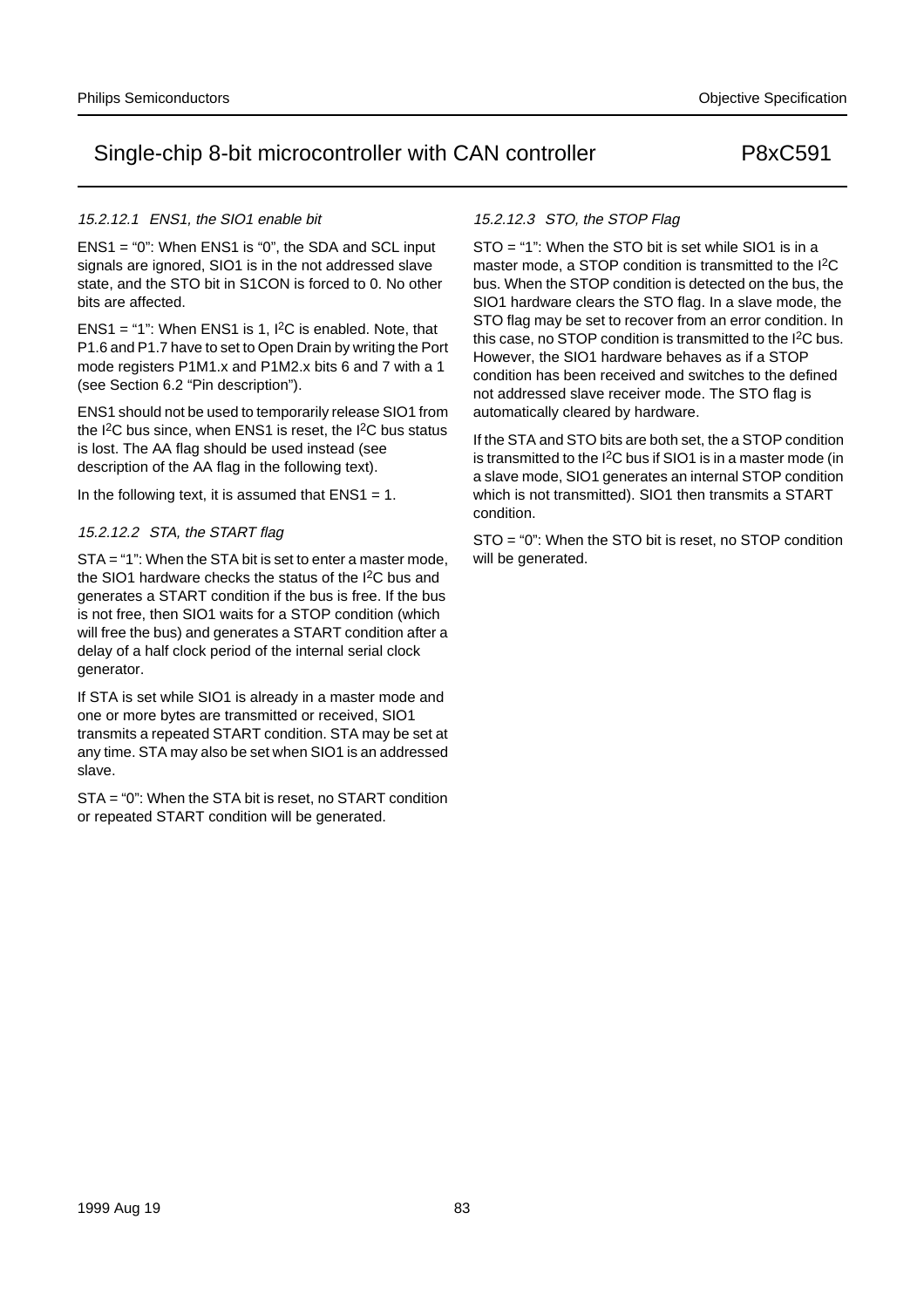

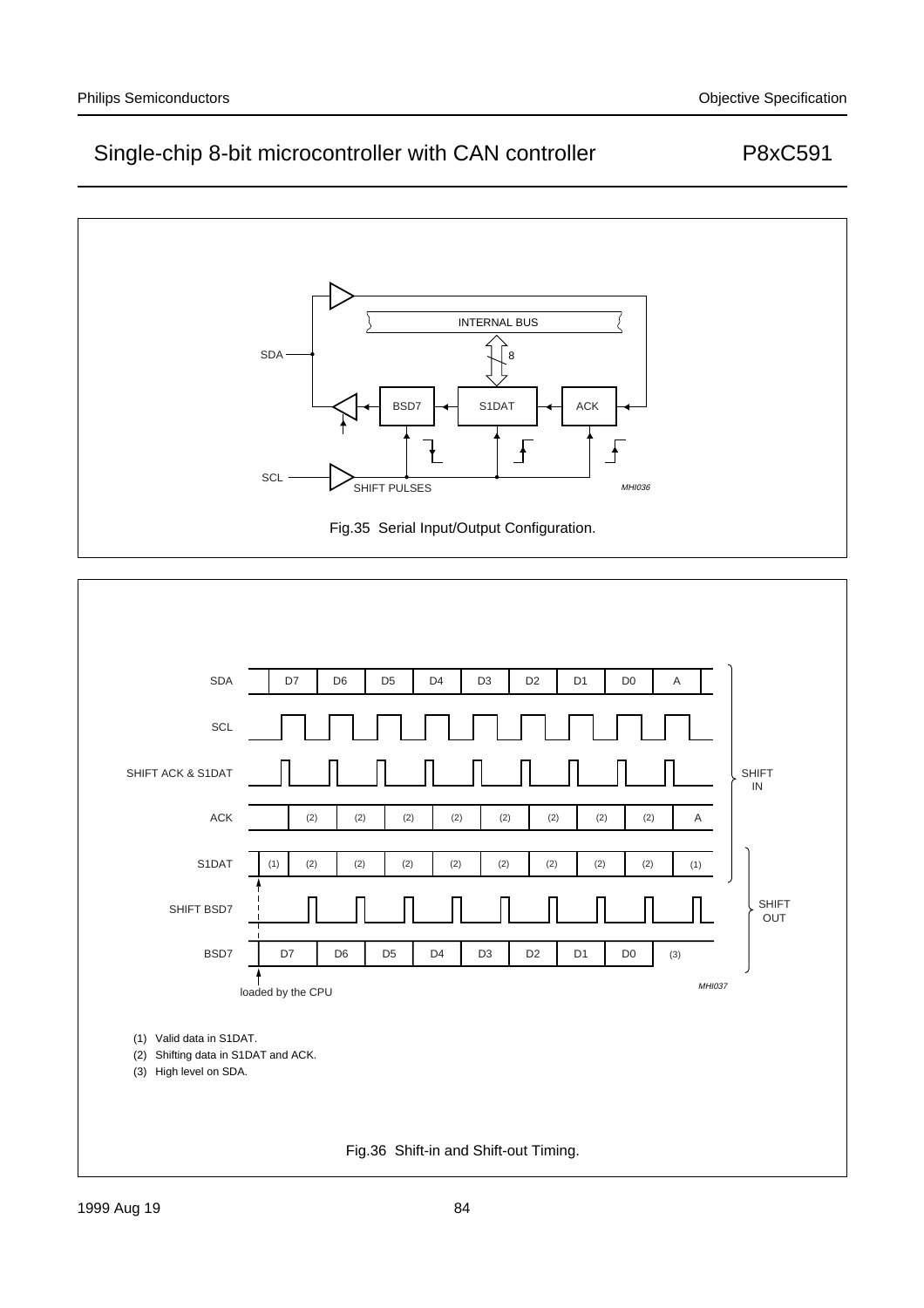## 15.2.12.4 SI, the Serial Interrupt Flag

SI = "1": When the SI flag is set, then, if the EA and ES1 (interrupt enable register) bits are also set, a serial interrupt is requested. SI is set by hardware when one of 25 of the 26 possible SIO1 states is entered. The only state that does not cause SI to be set is state F8H, which indicates that no relevant state information is available.

While SI is set, the low period of the serial clock on the SCL line is stretched, and the serial transfer is suspended. A high level on the SCL line is unaffected by the serial interrupt flag. SI must be reset by software.

 $SI = 0$ : When the SI flag is reset, no serial interrupt is requested, and there is no stretching of the serial clock on the SCL line.

## 15.2.12.5 AA, the Assert Acknowledge flag

AA = "1": If the AA flag is set, an acknowledge (low level to SDA) will be returned during the acknowledge clock pulse on the SCL line when:

- The "own slave address" has been received
- The general call address has been received while the general call bit (GC) in S1ADR is set
- A data byte has been received while SIO1 is in the master receiver mode
- A data byte has been received while SIO1 is in the addressed slave receiver mode

 $AA = "0"$ : if the AA flag is reset, a not acknowledge (high level to SDA) will be returned during the acknowledge clock pulse on SCL when:

- A data has been received while SIO1 is in the master receiver mode
- A data byte has been received while SIO1 is in the addressed slave receiver mode

When SIO1 is in the addressed slave transmitter mode, state C8H will be entered after the last serial is transmitted (see Figure 40). When SI is cleared, SIO1 leaves state C8H, enters the not addressed slave receiver mode, and the SDA line remains at a high level. In state C8H, the AA flag can be set again for future address recognition.

When SIO1 is in the not addressed slave mode, its own slave address and the general call address are ignored. Consequently, no acknowledge is returned, and a serial interrupt is not requested. Thus, SIO1 can be temporarily released from the I2C bus while the bus status is monitored. While SIO1 is released from the bus, START and STOP conditions are detected, and serial data is shifted in. Address recognition can be resumed at any time by setting the AA flag. If the AA flag is set when the parts own slave address or the general call address has been partly received, the address will be recognized at the end of the byte transmission.

## 15.2.12.6 CR0, CR1, and CR2, the Clock Rate Bits

These three bits determine the serial clock frequency when SIO1 is in a master mode. The various serial rates are shown in Table 57.

A 12.5 kHz bit rate may be used by devices that interface to the I2C bus via standard I/O port lines which are software driven and slow. 100kHz is usually the maximum bit rate and can be derived from a 16 MHz, 12 MHz, or a 6 MHz oscillator. A variable bit rate (0.5 kHz to 62.5 kHz) may also be used if Timer 1 is not required for any other purpose while SIO1 is in a master mode.

The frequencies shown in Table 57 are unimportant when SIO1 is in a slave mode. In the slave modes, SIO1 will automatically synchronize with any clock frequency up to 100 kHz.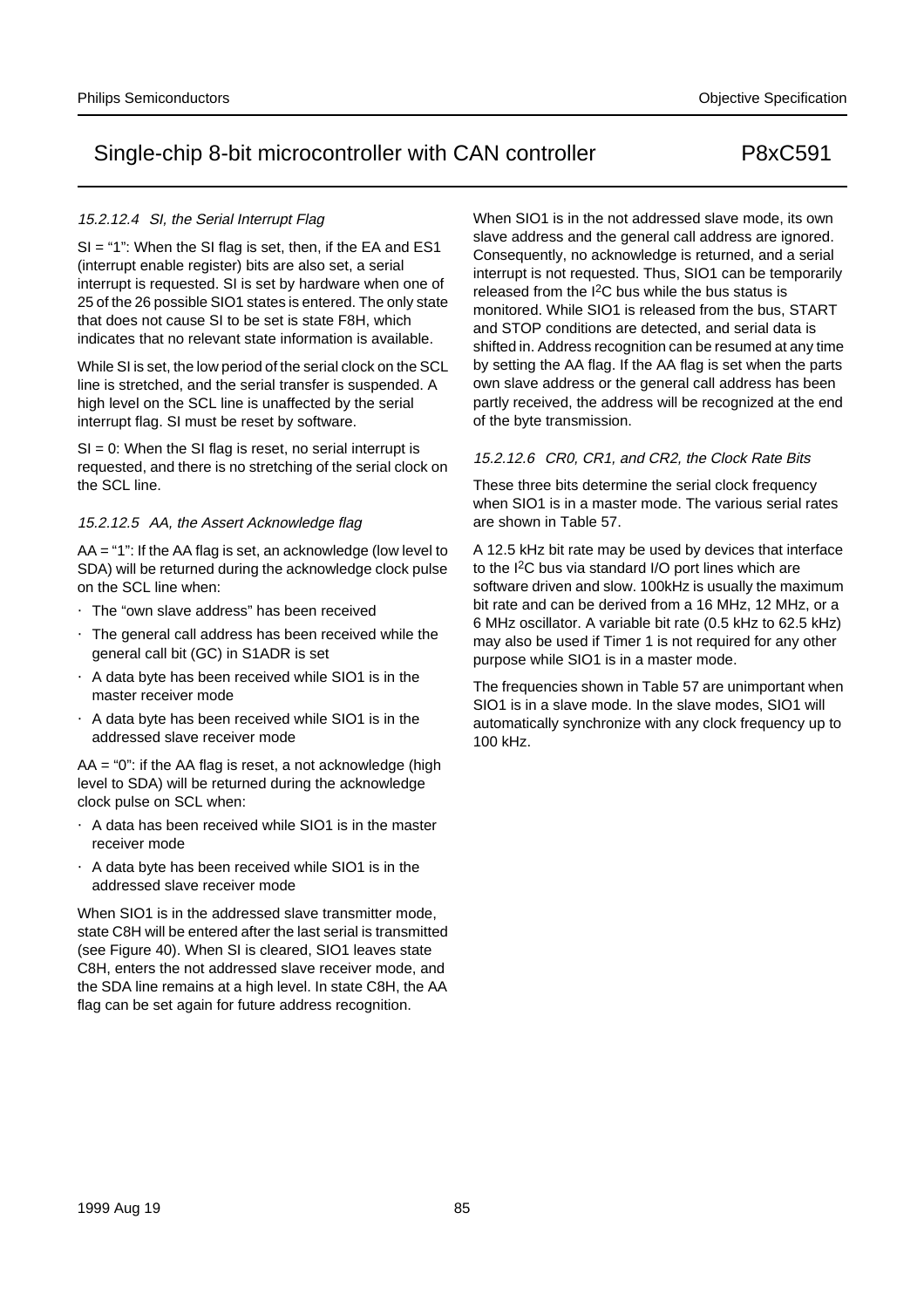15.2.13 THE STATUS REGISTER, S1STA

S1STA is an 8-bit read-only special function register. The three least significant bits are always zero. The five most significant bits contain the status code. There are 26 possible status codes. When S1STA contains F8H, no relevant state information is available and no serial

interrupt is requested. All other S1STA values correspond to defined SIO1 states. When each of these states is entered, a serial interrupt is requested  $(SI = "1")$ . A valid status code is present in S1STA one machine cycle after SI is set by hardware and is still present one machine cycle after SI has been reset by software.

## **Table 57** Serial clock rate

**CR2 CR1 CR0**

|              |  |  | 0 < 255 | 0 < 254 | 0 < 253 | Reload value Timer 1 in Mode 2.                                                                                                                |  |  |  |
|--------------|--|--|---------|---------|---------|------------------------------------------------------------------------------------------------------------------------------------------------|--|--|--|
| <b>Note</b>  |  |  |         |         |         |                                                                                                                                                |  |  |  |
|              |  |  |         |         |         | 1. These frequencies exceed the upper limit of 100 kHz of the I <sup>2</sup> C-bus specification and cannot be used in an I <sup>2</sup> C-bus |  |  |  |
| application. |  |  |         |         |         |                                                                                                                                                |  |  |  |

 $0.49 < 62.5$ 

**BIT FREQUENCY (kHz) at fCLK** 

**6 MHz 12 MHz 16 MHz**

0 0 0 23 47 62.5 256 0 0 0 1 27 54 71 224 0 | 1 | 0 | 31 | 63 | 83.3 | 192 0 | 1 | 1 | 37 | 75 | 100 | 160 1 0 0 6.25 12.5 17 960 1 0 1 50 100 133<sup>(1)</sup> 120 1 1 0 100 200 267(1) 60

## 15.2.14 MORE INFORMATION ON SIO1 OPERATING MODES

 $1\quad 1\quad 1\quad 1\quad 0.24 > 62.5$ 

The four operating modes are:

- Master Transmitter
- Master Receiver
- Slave Receiver
- Slave Transmitter

Data transfers in each mode of operation are shown in Figures 37 to 40. These figures contain the following abbreviations:

## **Abbreviation Explanation**

| S              | Start condition                         |
|----------------|-----------------------------------------|
| SL A           | 7-bit slave address                     |
| R              | Read bit (high level at SDA)            |
| W              | Write bit (low level at SDA)            |
| А              | Acknowledge bit (low level at SDA)      |
| $\overline{A}$ | Not acknowledge bit (high level at SDA) |
| Data           | 8-bit data byte                         |
|                | Stop condition                          |
|                |                                         |

In Figures 37 to 40, circles are used to indicate when the serial interrupt flag is set. The numbers in the circles show the status code held in the S1STA register. At these points, a service routine must be executed to continue or complete the serial transfer. These service routines are not critical since the serial transfer is suspended until the serial interrupt flag is cleared by software.

When a serial interrupt routine is entered, the status code in S1STA is used to branch to the appropriate service routine. For each status code, the required software action and details of the following serial transfer are given in Tables 61 to 65.

## 15.2.14.1 Master Transmitter Mode:

 $0.65 < 55.6$ 

In the master transmitter mode, a number of data bytes are transmitted to a slave receiver (see Figure 37). Before the master transmitter mode can be entered, S1CON must be initialized as in Table 58.

CR0, CR1, and CR2 define the serial bit rate. ENS1 must be set to logic 1 to enable SIO1. If the AA bit is reset, SIO1 will not acknowledge its own slave address or the general call address in the event of another device becoming

| Single-chip 8-bit microcontroller with CAN controller | P8xC591 |
|-------------------------------------------------------|---------|
|                                                       |         |

**f<sub>CLK</sub> DIVIDED BY** 

96 x (256 (reload value Timer 1))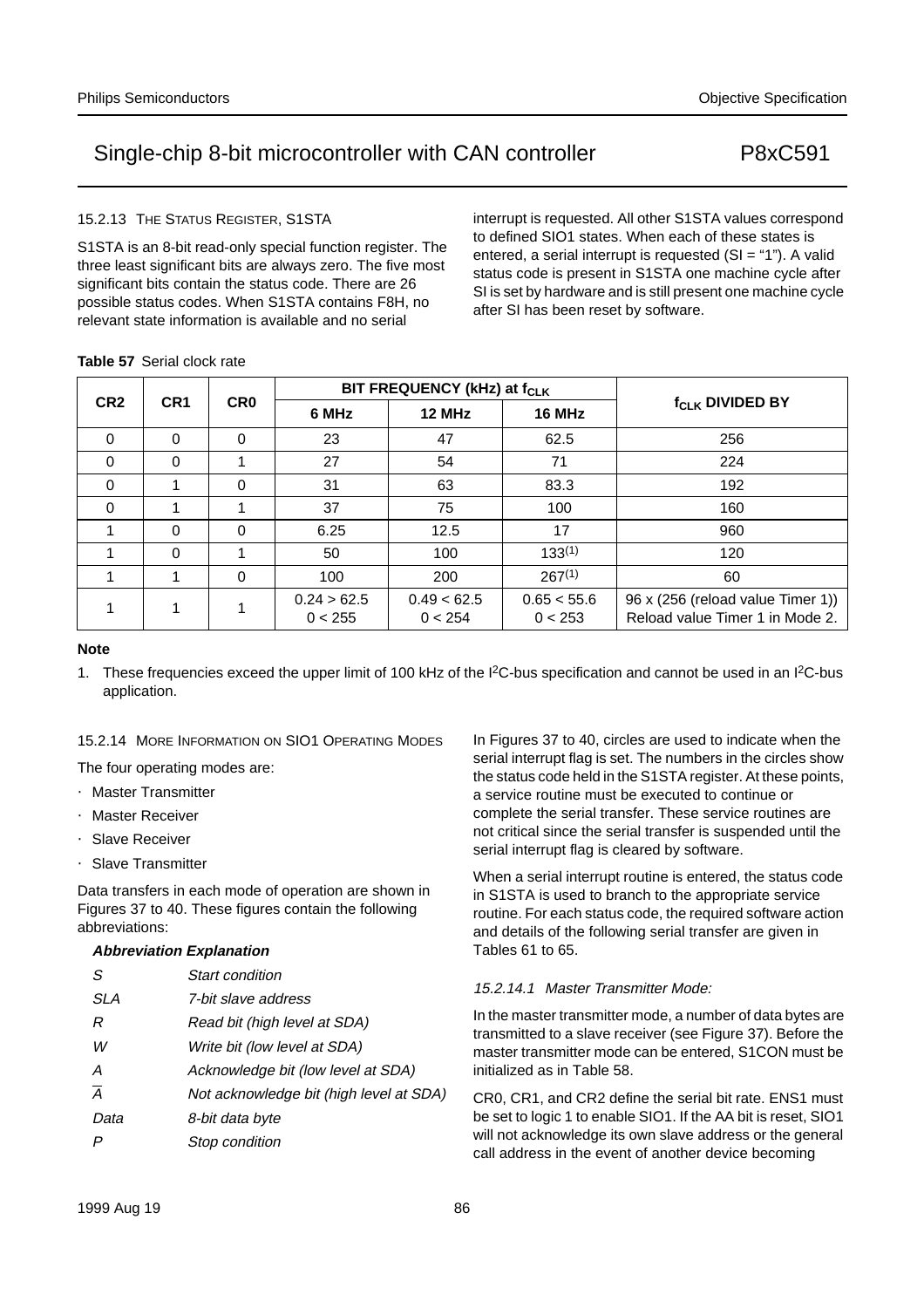master of the bus. In other words, if AA is reset, SIO0 cannot enter a slave mode. STA, STO, and SI must be reset.

The master transmitter mode may now be entered by setting the STA bit using the SETB instruction. The SIO1 logic will now test the I<sup>2</sup>C bus and generate a start condition as soon as the bus becomes free. When a START condition is transmitted, the serial interrupt flag (SI) is set, and the status code in the status register (S1STA) will be 08H. This status code must be used to vector to an interrupt service routine that loads S1DAT with the slave address and the data direction bit (SLA+W). The

**Table 58** Address Register S1CON (address D8H)

SI bit in S1CON must then be reset before the serial transfer can continue.

When the slave address and the direction bit have been transmitted and an acknowledgment bit has been received, the serial interrupt flag (SI) is set again, and a number of status codes in S1STA are possible. There are 18H, 20H, or 38H for the master mode and also 68H, 78H, or B0H if the slave mode was enabled (AA = logic 1). The appropriate action to be taken for each of these status codes is detailed in Table 61. After a repeated start condition (state 10H). SIO1 may switch to the master receiver mode by loading S1DAT with SLA+R).

| CR <sub>2</sub> | ENS <sub>1</sub> | <b>STA</b> | <b>STO</b> | $\sim$<br>וט | AA | CR1      | CR <sub>0</sub> |
|-----------------|------------------|------------|------------|--------------|----|----------|-----------------|
| bit rate        |                  |            |            |              |    | bit rate |                 |

## 15.2.14.2 Master Receiver Mode

In the master receiver mode, a number of data bytes are received from a slave transmitter (see Figure 38). The transfer is initialized as in the master transmitter mode. When the start condition has been transmitted, the interrupt service routine must load S1DAT with the 7-bit slave address and the data direction bit (SLA+R). The SI bit in S1CON must then be cleared before the serial transfer can continue.

When the slave address and the data direction bit have been transmitted and an acknowledgment bit has been received, the serial interrupt flag (SI) is set again, and a number of status codes in S1STA are possible. These are 40H, 48H, or 38H for the master mode and also 68H, 78H, or B0H if the slave mode was enabled  $(AA = 10$  and  $B = 10$ . The appropriate action to be taken for each of these status codes is detailed in Table 62. ENS1, CR1, and CR0 are not affected by the serial transfer and are not referred to in Table 62. After a repeated start condition (state 10H), SIO1 may switch to the master transmitter mode by loading S1DAT with SLA+W.

## 15.2.14.3 Slave Receiver Mode:

In the slave receiver mode, a number of data bytes are received from a master transmitter (see Figure 39). To initiate the slave receiver mode, S1ADR and S1CON must be loaded as in Table 59.

The upper 7 bits are the address to which SIO1 will respond when addressed by a master. If the LSB (GC) is set, SIO1 will respond to the general call address (00H); otherwise it ignores the general call address.

CR0, CR1, and CR2 do not affect SIO1 in the slave mode. ENS1 must be set to logic 1 to enable SIO1. The AA bit must be set to enable SIO1 to acknowledge its own slave address or the general call address. STA, STO, and SI must be reset.

When S1ADR and S1CON have been initialized, SIO1 waits until it is addressed by its own slave address followed by the data direction bit which must be "0" (W) for SIO1 to operate in the slave receiver mode. After its own slave address and the W bit have been received, the serial interrupt flag (I) is set and a valid status code can be read from S1STA. This status code is used to vector to an interrupt service routine, and the appropriate action to be taken for each of these status codes is detailed in Table 63. The slave receiver mode may also be entered if arbitration is lost while SIO1 is in the master mode (see status 68H and 78H).

If the AA bit is reset during a transfer, SIO1 will return a not acknowledge (logic 1) to SDA after the next received data byte. While AA is reset, SIO1 does not respond to its own slave address or a general call address. However, the I<sup>2</sup>C bus is still monitored and address recognition may be resumed at any time by setting AA. This means that the AA bit may be used to temporarily isolate SIO1 from the I<sup>2</sup>C bus.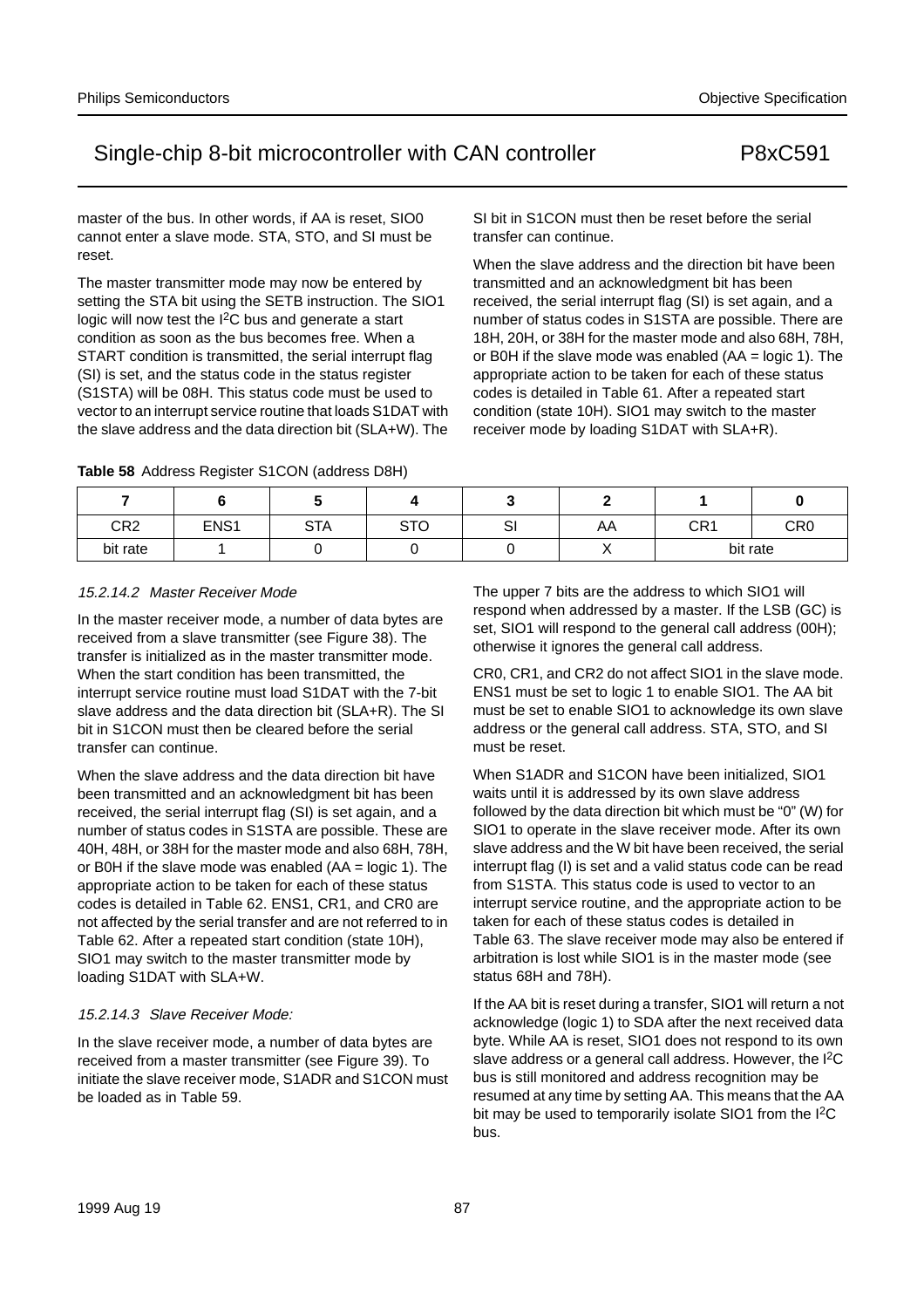|                 | 6                                                   | ລ          |                   |    |    |                 |                 |
|-----------------|-----------------------------------------------------|------------|-------------------|----|----|-----------------|-----------------|
| Χ               |                                                     |            |                   |    | Х  | X               | GC              |
|                 |                                                     |            | own slave address |    |    |                 |                 |
|                 |                                                     |            |                   |    |    |                 |                 |
|                 | Table 60 Address Register S1CON (D8H) (address 00H) |            |                   |    |    |                 |                 |
|                 | 6                                                   |            |                   |    |    |                 |                 |
| CR <sub>2</sub> | ENS <sub>1</sub>                                    | <b>STA</b> | <b>STO</b>        | SI | AA | CR <sub>1</sub> | CR <sub>0</sub> |

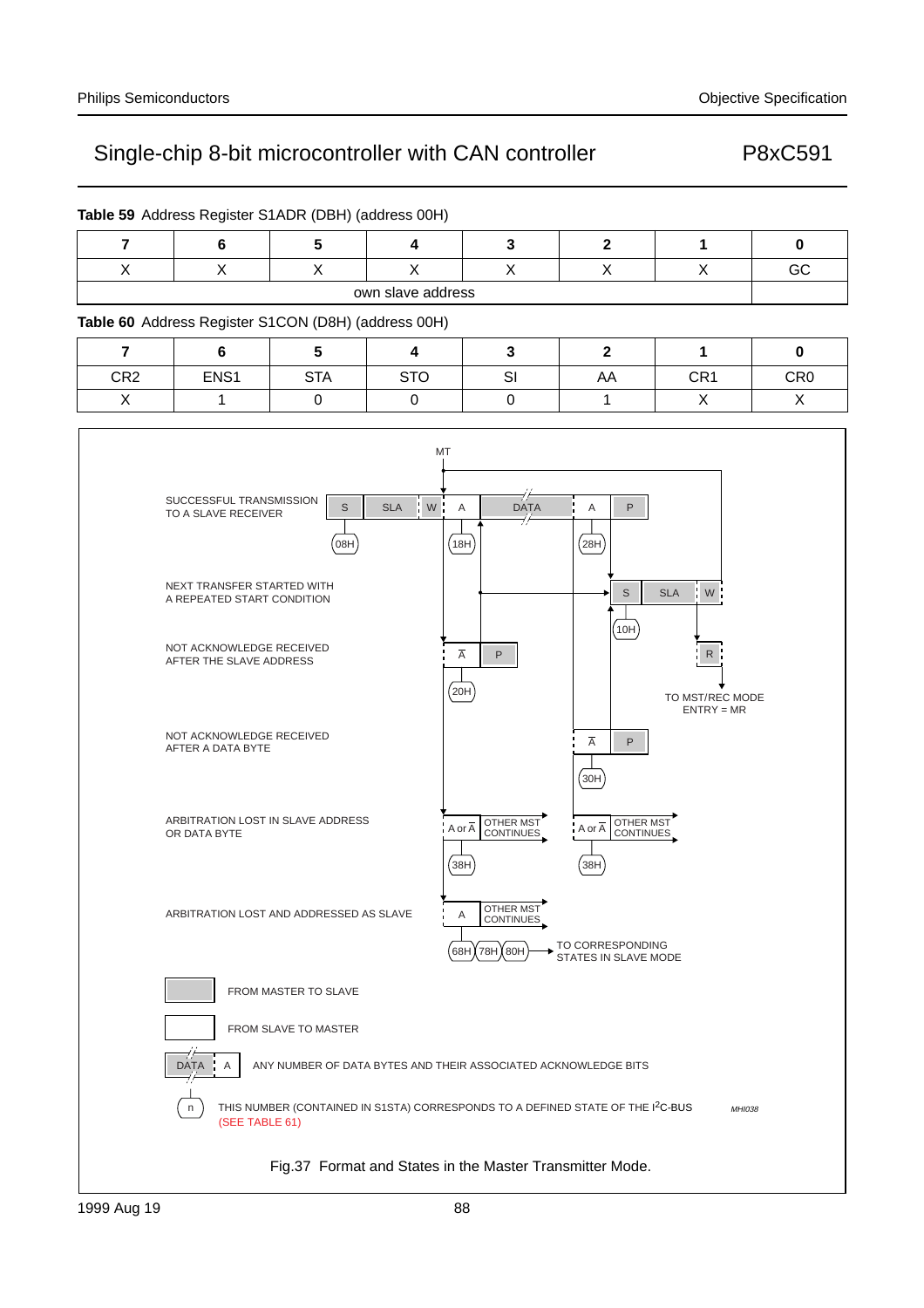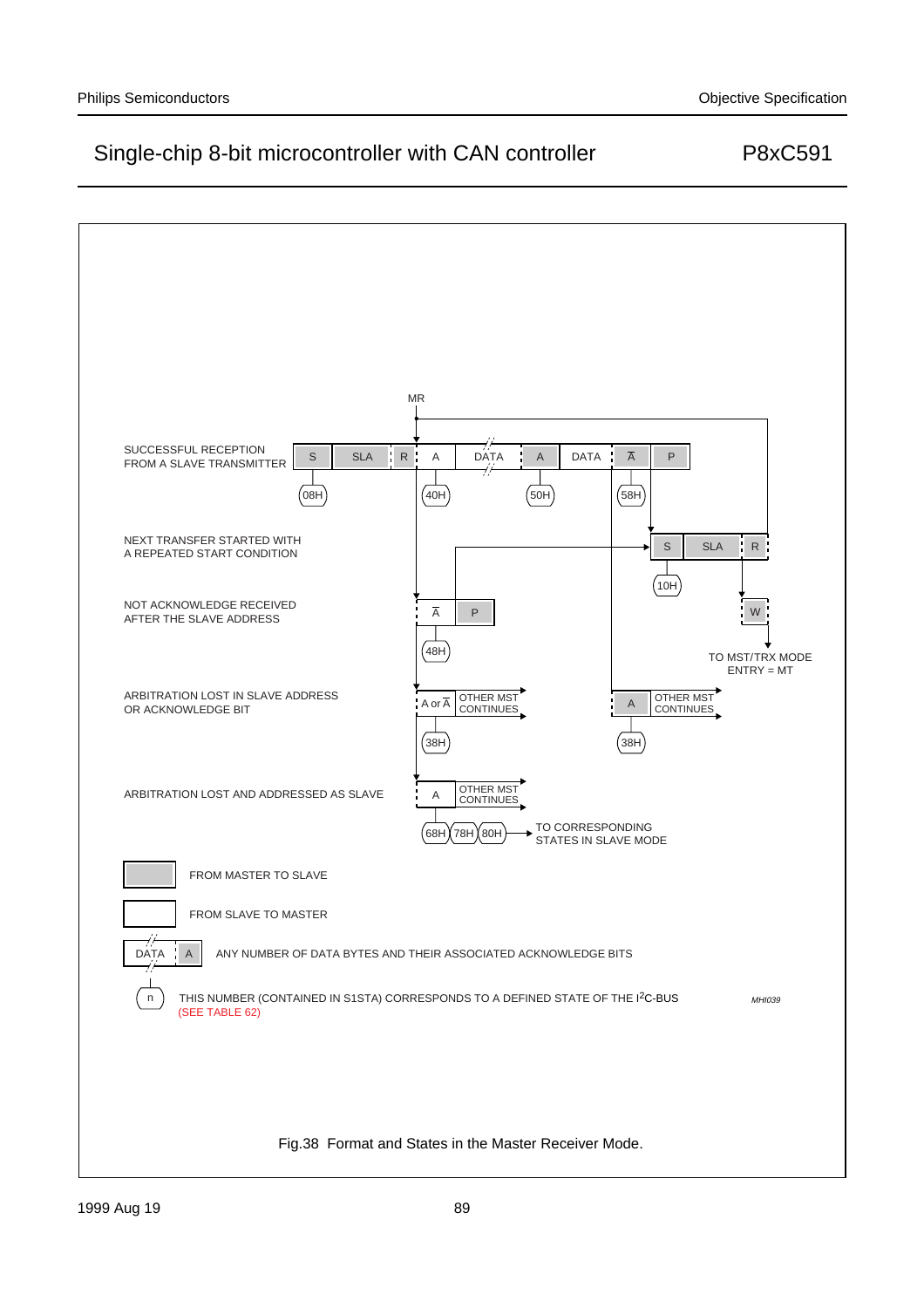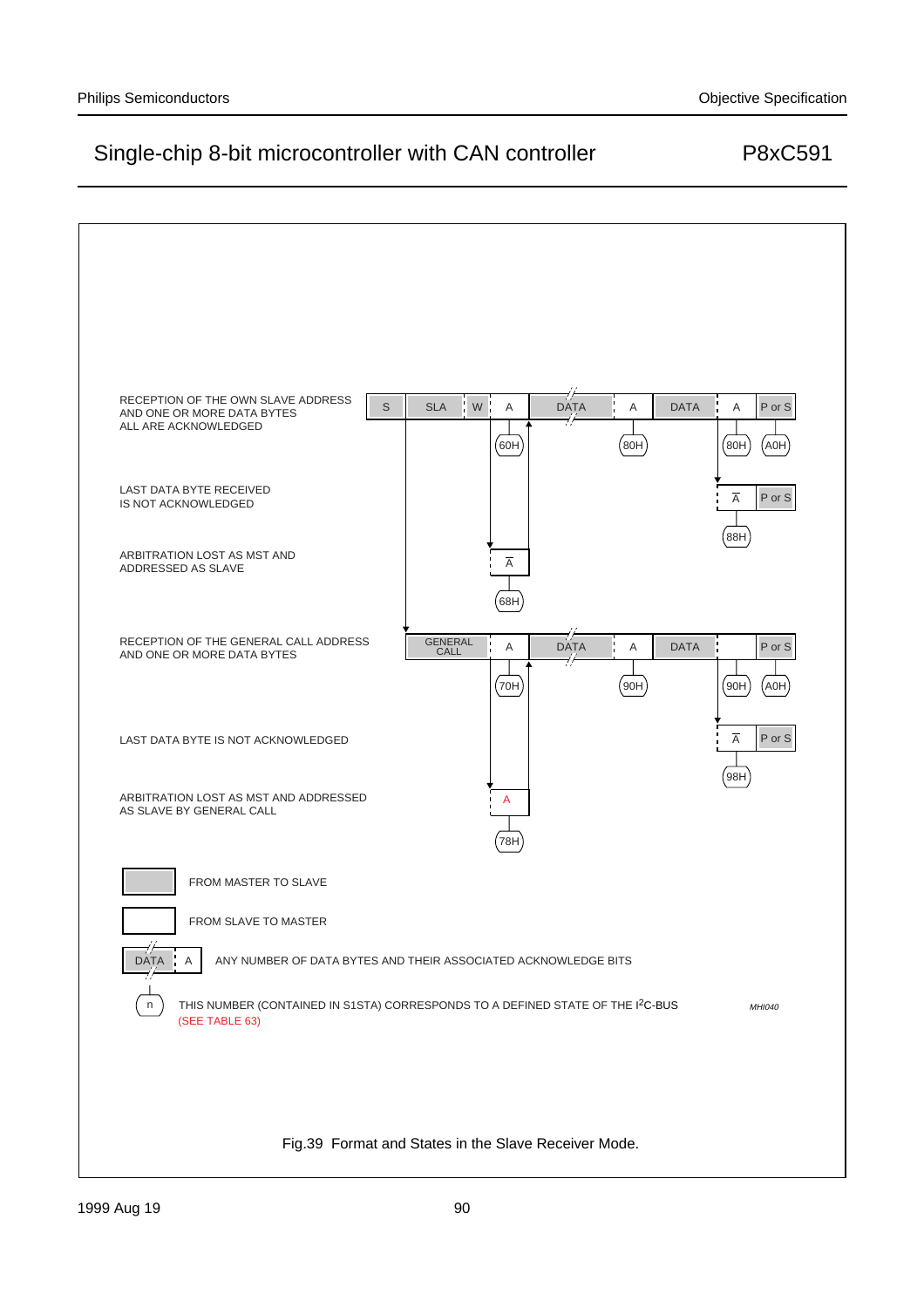## RECEPTION OF THE OWN SLAVE ADDRESS AND A S SLA R A DATA A DATA A Por S DATA A DATA TRANSMISSION OF ONE OR MORE DATA BYTES A8H  $(B8H)$  $_{\rm (COH)}$ ARBITRATION LOST AS MST A AND ADDRESSED AS SLAVE B0H LAST DATA BYTE TRANSMITTED. SWITCHED TO NOT ADDRESSED A All "1"s P or S FROM MASTER TO SLAVE SLAVE (AA BIT IN S1CON = "0") C8H FROM SLAVE TO MASTER DATA ÷ A ANY NUMBER OF DATA BYTES AND THEIR ASSOCIATED ACKNOWLEDGE BITS  $MHIM1$ n ) THIS NUMBER (CONTAINED IN S1STA) CORRESPONDS TO A DEFINED STATE OF THE I<sup>2</sup>C-BUS. (SEE TABLE 64) Fig.40 Format and States of the Slave Transmitter Mode.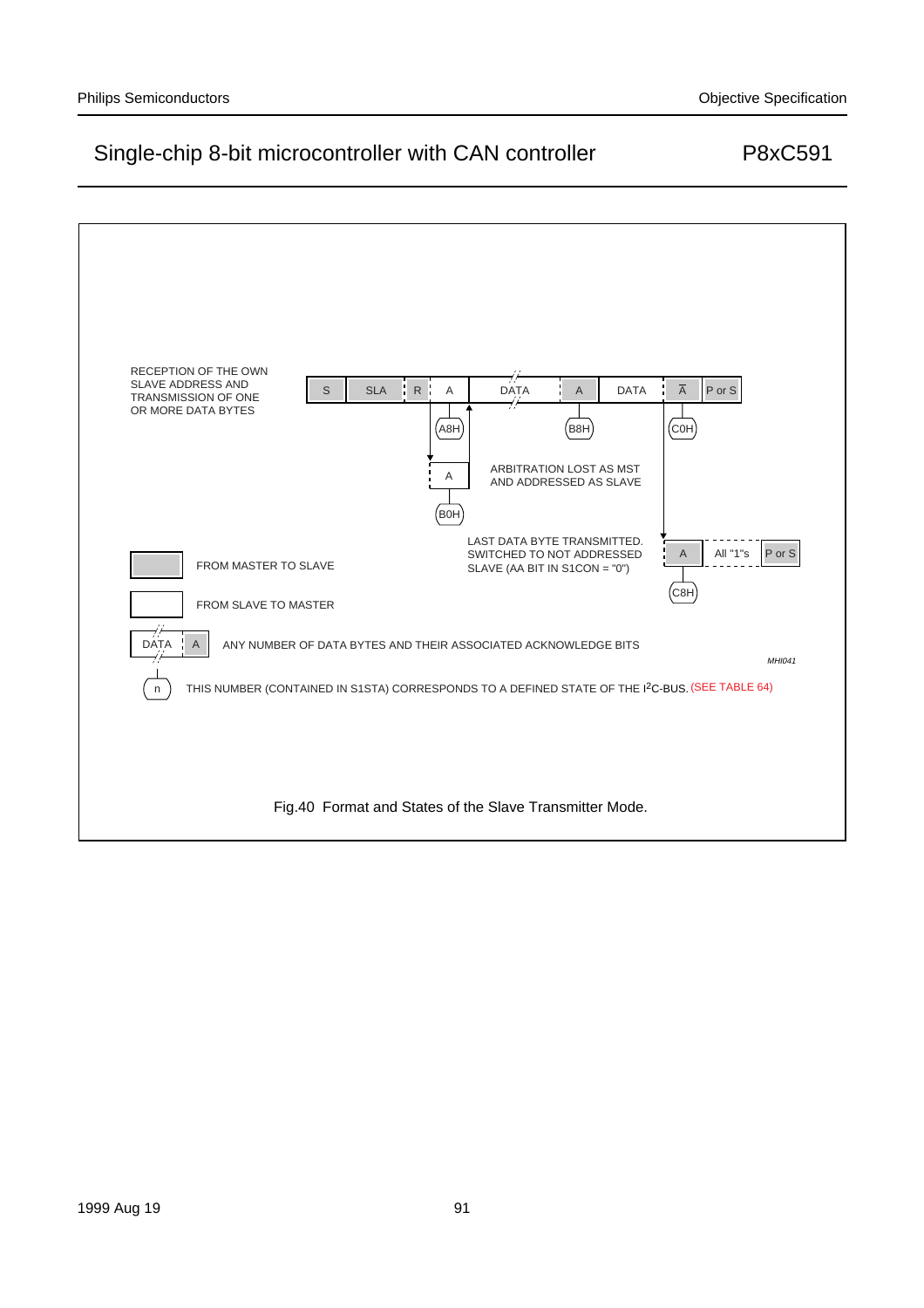|                              |                                                           | <b>APPLICATION SOFTWARE RESPONSE</b> |                |                 |             |    |                                                                                                |
|------------------------------|-----------------------------------------------------------|--------------------------------------|----------------|-----------------|-------------|----|------------------------------------------------------------------------------------------------|
| <b>STATUS</b><br><b>CODE</b> | <b>STATUS OF THE</b><br><b>I<sup>2</sup>C BUS AND</b>     | <b>TO/FROM S1DAT</b>                 |                | <b>TO S1CON</b> |             |    | <b>NEXT ACTION TAKEN BY SIO1</b><br><b>HARDWARE</b>                                            |
| (S1STA)                      | <b>SIO1 HARDWARE</b>                                      |                                      | <b>STA</b>     | <b>STO</b>      | SI          | AA |                                                                                                |
| 08H                          | A START condition has<br>been transmitted                 | Load SLA+W                           | X              | $\Omega$        | $\Omega$    | X  | SLA+W will be transmitted;<br>ACK bit will received                                            |
| 10H                          | A repeated START                                          | Load SLA+W or                        | X              | 0               | 0           | Х  | As above                                                                                       |
|                              | condition has been<br>transmitted                         | Load SLA+R                           | X              | $\Omega$        | $\Omega$    | X  | SLA+W will be transmitted; SIO1 will be<br>switched to MST/REC mode                            |
| 18H                          | SLA+W has been<br>transmitted; ACK has                    | Load data byte or                    | 0              | $\Omega$        | $\Omega$    | X  | Data byte will be transmitted; ACK bit will<br>be received been received                       |
|                              | been received                                             | no S1DAT action or                   | 1              | 0               | $\mathbf 0$ | X  | Repeated START will be transmitted;                                                            |
|                              |                                                           | no S1DAT action or                   | 0              | $\mathbf{1}$    | $\Omega$    | X  | STOP condition will be transmitted;<br>STO flag will be reset                                  |
|                              |                                                           | no S1DAT action                      | $\mathbf{1}$   | $\mathbf{1}$    | $\Omega$    | X  | STOP condition followed by a START<br>condition will be transmitted; STO flag will<br>be reset |
| 20H                          | SLA+W has been<br>transmitted; NOT ACK                    | Load data byte or                    | 0              | 0               | 0           | X  | Data byte will be transmitted; ACK will be<br>received                                         |
|                              | has been received                                         | no S1DAT action or                   | 1              | 0               | 0           | Х  | Repeated START will be transmitted;                                                            |
|                              |                                                           | no S1DAT action or                   | $\overline{0}$ | $\mathbf{1}$    | $\Omega$    | X  | STOP condition will be transmitted; STO<br>flag will be reset                                  |
|                              |                                                           | no S1DAT action                      | 1              | $\mathbf{1}$    | 0           | X  | STOP condition followed by a START<br>condition will be transmitted; STO flag will<br>be reset |
| 28H                          | Data byte in S1DAT has<br>been transmitted; ACK           | Load data byte or                    | $\Omega$       | $\Omega$        | $\Omega$    | X  | Data byte will be transmitted; ACK bit will<br>be received                                     |
|                              | has been received                                         | no S1DAT action or                   | 1              | 0               | $\Omega$    | X  | Repeated START will be transmitted;                                                            |
|                              |                                                           | no S1DAT action or                   | $\Omega$       | $\mathbf{1}$    | $\Omega$    | X  | STOP condition will be transmitted; STO<br>flag will be reset                                  |
|                              |                                                           | no S1DAT action                      | 1              | $\mathbf{1}$    | $\Omega$    | X  | STOP condition followed by a START<br>condition will be transmitted; STO flag will<br>be reset |
| 30H                          | Data byte in S1DAT has<br>been transmitted; NOT           | Load data byte or                    | 0              | $\Omega$        | $\Omega$    | X  | Data byte will be transmitted; ACK bit will<br>be received                                     |
|                              | ACK has been received                                     | no S1DAT action or                   | 1              | 0               | 0           | X  | Repeated START will be transmitted;                                                            |
|                              |                                                           | no S1DAT action or                   | 0              | $\mathbf{1}$    | $\Omega$    | X  | STOP condition will be transmitted; STO<br>flag will be reset                                  |
|                              |                                                           | no S1DAT action                      | 1              | $\mathbf{1}$    | $\Omega$    | X  | STOP condition followed by a START<br>condition will be transmitted; STO flag will<br>be reset |
| 38H                          | Arbitration lost in<br>$SLA+R/\overline{W}$ or Data bytes | No S1DAT action or                   | 0              | 0               | 0           | X  | I <sup>2</sup> C bus will be released; not addressed<br>slave will be entered                  |
|                              |                                                           | No S1DAT action                      | 1              | 0               | 0           | X  | A START condition will be transmitted                                                          |

### **Table 61** Master Transmitter Mode

when the bus becomes free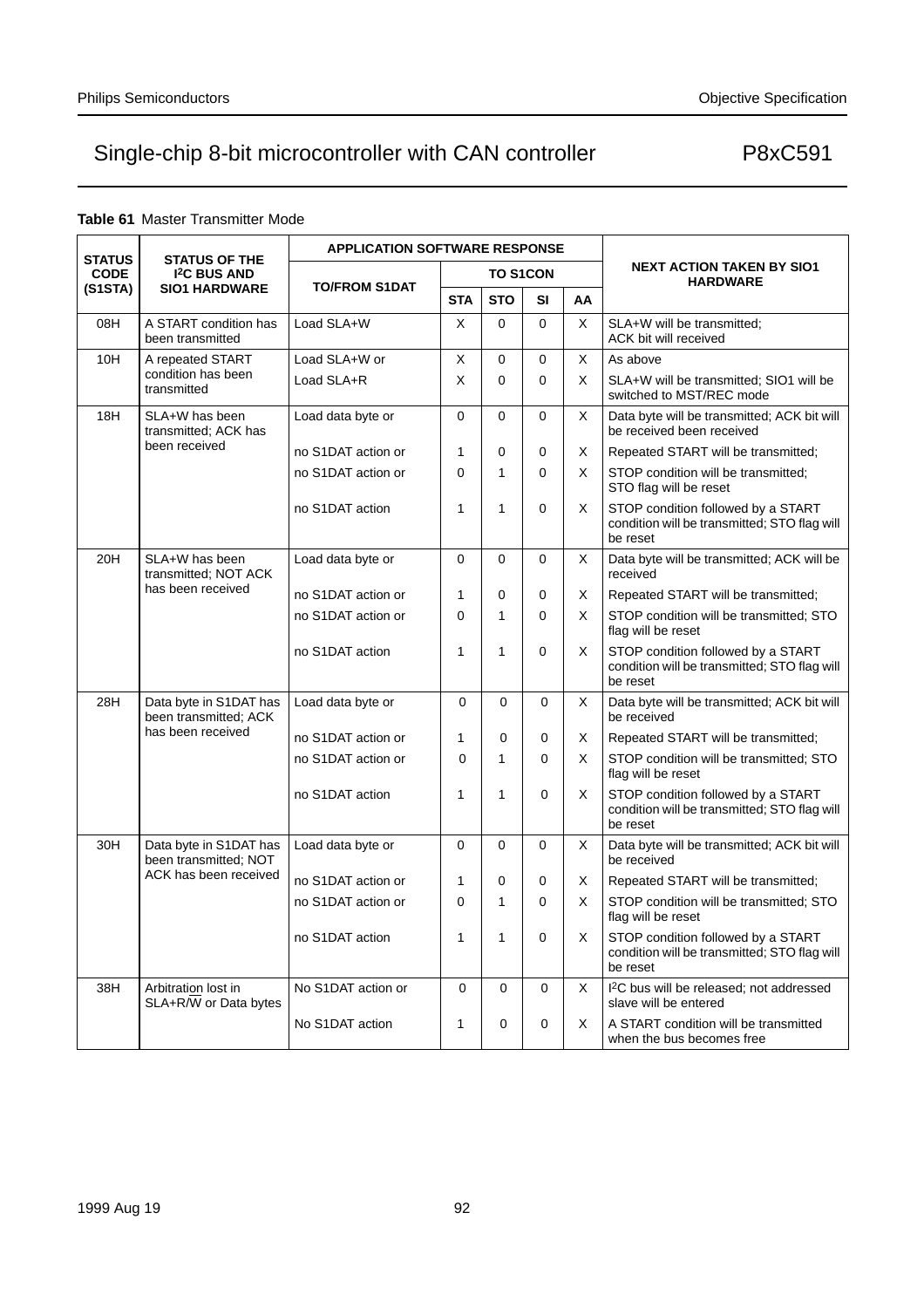## **Table 62** Master Receiver Mode

| <b>STATUS</b> | <b>STATUS OF THE</b>                        | <b>APPLICATION SOFTWARE RESPONSE</b> |              |                 |             |          |                                                                                                |
|---------------|---------------------------------------------|--------------------------------------|--------------|-----------------|-------------|----------|------------------------------------------------------------------------------------------------|
| <b>CODE</b>   | <b>I<sup>2</sup>C BUS AND</b>               |                                      |              | <b>TO S1CON</b> |             |          | <b>NEXT ACTION TAKEN BY SIO1</b><br><b>HARDWARE</b>                                            |
| (S1STA)       | <b>SIO1 HARDWARE</b>                        | <b>TO/FROM S1DAT</b>                 | <b>STA</b>   | <b>STO</b>      | SI          | AA       |                                                                                                |
| 08H           | A START condition has<br>been transmitted   | Load SLA+WR                          | X            | 0               | $\mathbf 0$ | X        | SLA+R will be transmitted; ACK bit will be<br>received                                         |
| 10H           | A repeated START                            | Load SLA+R or                        | X            | $\mathbf 0$     | $\mathbf 0$ | X        | As above                                                                                       |
|               | condition has been<br>transmitted           | Load SLA+W                           | X            | $\Omega$        | $\Omega$    | X        | SLA+W will be transmitted; SIO1 will be<br>switched to MST/TRX mode                            |
| 38H           | Arbitration lost in NOT<br>ACK bit          | no S1DAT action or                   | 0            | $\Omega$        | $\Omega$    | X        | I <sup>2</sup> C bus will be released; SIO1 will enter a<br>slave mode                         |
|               |                                             | no S1DAT action                      | 1            | $\Omega$        | $\mathbf 0$ | X        | A START condition will be transmitted<br>when the bus becomes free                             |
| 40H           | SLA+R has been<br>transmitted; ACK has      | no S1DAT action or                   | $\Omega$     | $\Omega$        | $\mathbf 0$ | 0        | Data byte will be received; NOT ACK bit<br>will be returned                                    |
|               | been received                               | no S1DAT action                      | 0            | $\Omega$        | $\mathbf 0$ | 1        | Data byte will be received; ACK bit will be<br>returned                                        |
| 48H           | SLA+R has been<br>transmitted; NOT ACK      | no S1DAT action or                   | $\mathbf{1}$ | $\Omega$        | $\mathbf 0$ | X        | Repeated START condition will be<br>transmitted                                                |
|               | has been received                           | no S1DAT action or                   | $\Omega$     | 1               | 0           | X        | STOP condition will be transmitted; STO<br>flag will be reset                                  |
|               |                                             | no S1DAT action                      | 1            | 1               | $\Omega$    | X        | STOP condition followed by a START<br>condition will be transmitted; STO flag will<br>be reset |
| 50H           | Data byte has been<br>received: NOT ACK has | Read data byte or                    | $\Omega$     | $\Omega$        | $\Omega$    | $\Omega$ | Data byte will be received; NOT ACK bit<br>will be returned                                    |
|               | been returned                               | read data byte                       | 0            | $\Omega$        | $\Omega$    | 1        | Data byte will be received; ACK bit will be<br>returned                                        |
| 58H           | Data byte has been<br>received; ACK has     | Read data byte or                    | $\mathbf{1}$ | $\Omega$        | $\Omega$    | X        | Repeated START condition will be<br>transmitted                                                |
|               | been returned                               | read data byte or                    | 0            | $\mathbf{1}$    | 0           | X        | STOP condition will be transmitted; STO<br>flag will be reset                                  |
|               |                                             | read data byte                       | 1            | $\mathbf{1}$    | $\Omega$    | X        | STOP condition followed by a START<br>condition will be transmitted; STO flag will<br>be reset |

## **Table 63** Slave Receiver Mode

| <b>STATUS OF THE</b><br><b>STATUS</b> |                                              | <b>APPLICATION SOFTWARE RESPONSE</b> |            |                 |           |          |                                                            |
|---------------------------------------|----------------------------------------------|--------------------------------------|------------|-----------------|-----------|----------|------------------------------------------------------------|
| <b>CODE</b>                           | <b>I<sup>2</sup>C BUS AND</b>                | <b>TO/FROM S1DAT</b>                 |            | <b>TO S1CON</b> |           |          | <b>NEXT ACTION TAKEN BY SIO1</b><br><b>HARDWARE</b>        |
| (S1STA)                               | <b>SIO1 HARDWARE</b>                         |                                      | <b>STA</b> | <b>STO</b>      | <b>SI</b> | AA       |                                                            |
| 60H                                   | Own SLA+W has been<br>received: ACK has      | No S1DAT action or                   | X          | 0               | 0         | $\Omega$ | Data byte will be received and NOT ACK<br>will be returned |
|                                       | been returned                                | no S1DAT action                      | X          | $\Omega$        | 0         |          | Data byte will be received and ACK will be<br>returned     |
| 68H                                   | Arbitration lost in<br>SLA+R/W as master:    | No S1DAT action or                   | X          | 0               | $\Omega$  | $\Omega$ | Data byte will be received and NOT ACK<br>will be returned |
|                                       | Own SLA+W has been<br>received. ACK returned | no S1DAT action                      | X          | 0               | 0         |          | Data byte will be received and ACK will be<br>returned     |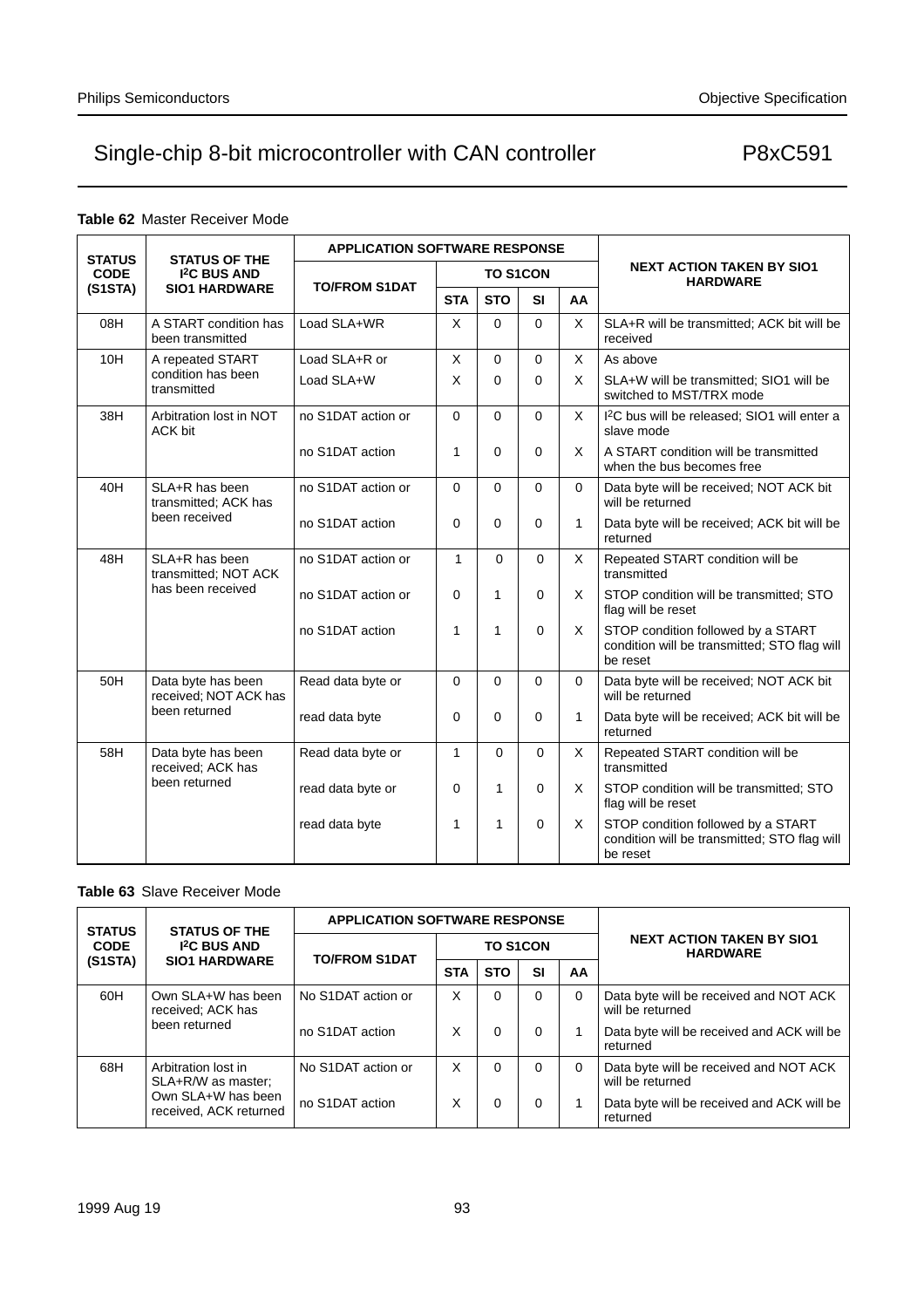| <b>STATUS</b> | <b>STATUS OF THE</b>                                                       | <b>APPLICATION SOFTWARE RESPONSE</b> |              |                 |             |              |                                                                                                                                                                                                            |  |  |
|---------------|----------------------------------------------------------------------------|--------------------------------------|--------------|-----------------|-------------|--------------|------------------------------------------------------------------------------------------------------------------------------------------------------------------------------------------------------------|--|--|
| <b>CODE</b>   | <b>I<sup>2</sup>C BUS AND</b>                                              | <b>TO/FROM S1DAT</b>                 |              | <b>TO S1CON</b> |             |              | <b>NEXT ACTION TAKEN BY SIO1</b><br><b>HARDWARE</b>                                                                                                                                                        |  |  |
| (S1STA)       | <b>SIO1 HARDWARE</b>                                                       |                                      | <b>STA</b>   | <b>STO</b>      | <b>SI</b>   | AA           |                                                                                                                                                                                                            |  |  |
| 70H           | General call address<br>(00H) has been                                     | No S1DAT action or                   | X            | 0               | $\Omega$    | 0            | Data byte will be received and NOT ACK<br>will be returned                                                                                                                                                 |  |  |
|               | received; ACK has<br>been returned                                         | no S1DAT action                      | Х            | 0               | $\mathbf 0$ | 1            | Data byte will be received and ACK will be<br>returned                                                                                                                                                     |  |  |
| 78H           | Arbitration lost in<br>SLA+R/W as master;                                  | No S1DAT action or                   | X            | 0               | $\Omega$    | 0            | Data byte will be received and NOT ACK<br>will be returned                                                                                                                                                 |  |  |
|               | General call address<br>has been received,<br>ACK has been returned        | no S1DAT action                      | X            | 0               | $\mathbf 0$ | $\mathbf{1}$ | Data byte will be received and ACK will be<br>returned                                                                                                                                                     |  |  |
| 80H           | Previously addressed<br>with own SLV address;                              | Read data byte or                    | X            | 0               | 0           | 0            | Data byte will be received and NOT ACK<br>will be returned                                                                                                                                                 |  |  |
|               | DATA has been<br>received; ACK has<br>been returned                        | read data byte                       | X            | 0               | $\mathbf 0$ | 1            | Data byte will be received and ACK will be<br>returned                                                                                                                                                     |  |  |
| 88H           | Previously addressed<br>with own SLA; DATA<br>byte has been received;      | Read data byte or                    | 0            | 0               | $\mathbf 0$ | 0            | Switched to not addressed SLV mode: no<br>recognition of own SLA or General call<br>address                                                                                                                |  |  |
|               | NOT ACK has been<br>returned                                               | read data byte or                    | 0            | 0               | $\mathbf 0$ | $\mathbf{1}$ | Switched to not addressed SLV mode;<br>Own SLA will be recognized; General call<br>address will be recognized if S1ADR.0 =<br>logic 1                                                                      |  |  |
|               |                                                                            | read data byte or                    | $\mathbf{1}$ | 0               | $\mathbf 0$ | 0            | Switched to not addressed SLV mode; no<br>recognition of own SLA or General call<br>address. A START condition will be<br>transmitted when the bus becomes free                                            |  |  |
|               |                                                                            | read data byte                       | $\mathbf{1}$ | $\mathbf 0$     | $\mathbf 0$ | $\mathbf{1}$ | Switched to not addressed SLV mode;<br>Own SLA will be recognized; General call<br>address will be recognized if S1ADR.0 =<br>logic 1. A START condition will be<br>transmitted when the bus becomes free. |  |  |
| 90H           | Previously addressed<br>with General Call; DATA                            | Read data byte or                    | X            | $\mathbf 0$     | $\mathbf 0$ | 0            | Data byte will be received and NOT ACK<br>will be returned                                                                                                                                                 |  |  |
|               | byte has been received;<br>ACK has been returned                           | read data byte                       | X            | 0               | 0           | 1            | Data byte will be received and ACK will be<br>returned                                                                                                                                                     |  |  |
| 98H           | Previously addressed<br>with General Call; DATA<br>byte has been received; | Read data byte or                    | 0            | $\mathbf 0$     | $\mathbf 0$ | $\Omega$     | Switched to not addressed SLV mode; no<br>recognition of own SLA or General call<br>address                                                                                                                |  |  |
|               | NOT ACK has been<br>returned                                               | read data byte or                    | 0            | $\mathbf 0$     | $\mathbf 0$ | $\mathbf{1}$ | Switched to not addressed SLV mode;<br>Own SLA will be recognized; General call<br>address will be recognized if S1ADR.0 =<br>logic 1                                                                      |  |  |
|               |                                                                            | read data byte or                    | 1            | $\mathbf 0$     | $\mathbf 0$ | $\mathbf 0$  | Switched to not addressed SLV mode; no<br>recognition of own SLA or General call<br>address. A START condition will be<br>transmitted when the bus becomes free                                            |  |  |
|               |                                                                            | read data byte                       | 1            | $\mathbf 0$     | $\mathbf 0$ | $\mathbf{1}$ | Switched to not addressed SLV mode;<br>Own SLA will be recognized; General call<br>address will be recognized if S1ADR.0 =<br>logic 1. A START condition will be<br>transmitted when the bus becomes free. |  |  |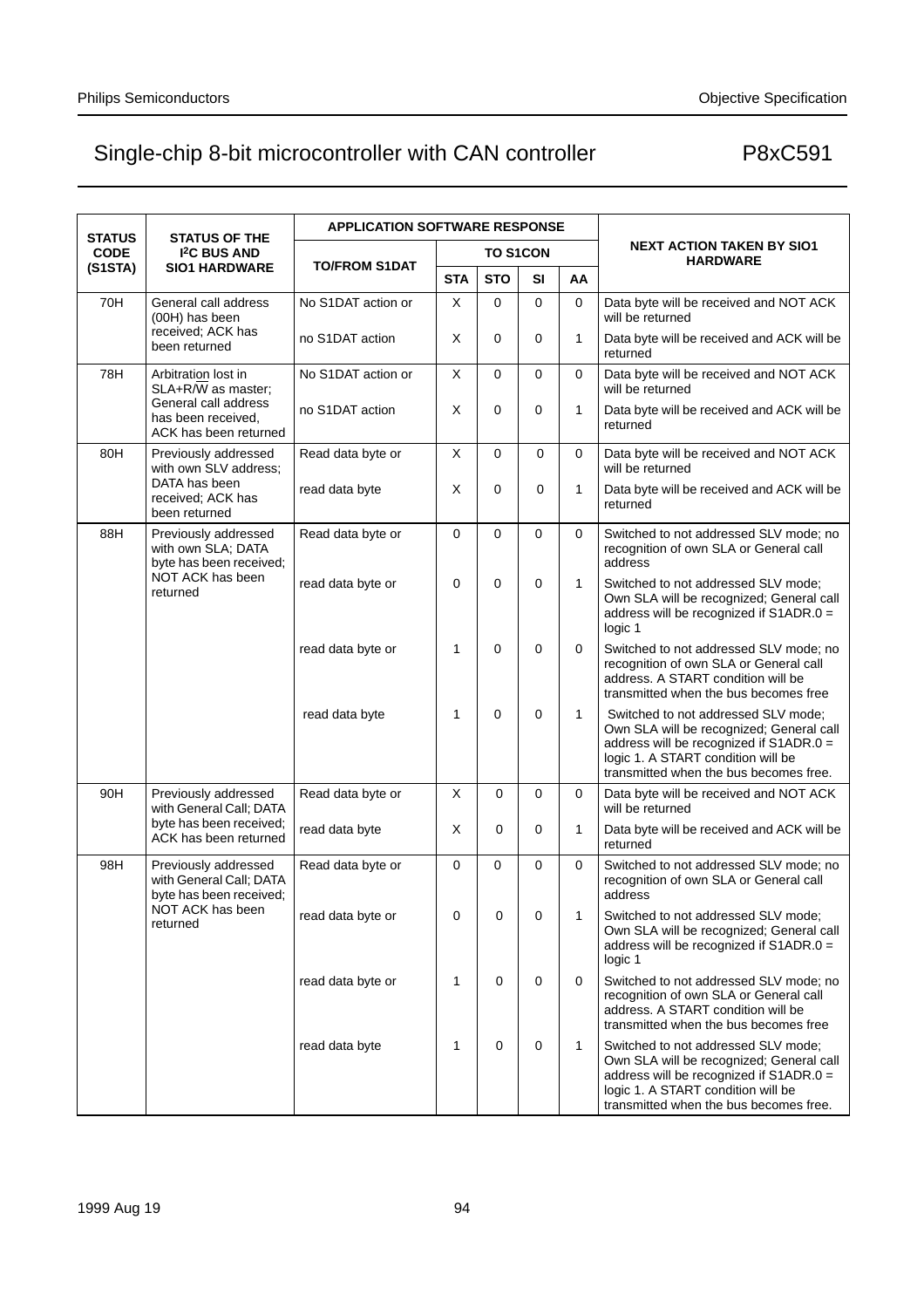| <b>STATUS</b>                                                      | <b>STATUS OF THE</b>                                       | <b>APPLICATION SOFTWARE RESPONSE</b> |            |                 |           |                                                                                             |                                                                                                                                                                                                            |
|--------------------------------------------------------------------|------------------------------------------------------------|--------------------------------------|------------|-----------------|-----------|---------------------------------------------------------------------------------------------|------------------------------------------------------------------------------------------------------------------------------------------------------------------------------------------------------------|
| <b>CODE</b>                                                        | <b>I<sup>2</sup>C BUS AND</b>                              | <b>TO/FROM S1DAT</b>                 |            | <b>TO S1CON</b> |           |                                                                                             | <b>NEXT ACTION TAKEN BY SIO1</b><br><b>HARDWARE</b>                                                                                                                                                        |
| (S1STA)                                                            | <b>SIO1 HARDWARE</b>                                       |                                      | <b>STA</b> | <b>STO</b>      | <b>SI</b> | AA                                                                                          |                                                                                                                                                                                                            |
| A0H<br>A STOP condition or<br>repeated START<br>condition has been | No STDAT action or                                         | $\Omega$                             | $\Omega$   | $\Omega$        | $\Omega$  | Switched to not addressed SLV mode; no<br>recognition of own SLA or General call<br>address |                                                                                                                                                                                                            |
|                                                                    | received while still<br>addressed as<br>SLV/REC or SLV/TRX | No STDAT action or                   | 0          | $\Omega$        | 0         |                                                                                             | Switched to not addressed SLV mode:<br>Own SLA will be recognized; General call<br>address will be recognized if S1ADR.0 =<br>logic 1                                                                      |
|                                                                    |                                                            | No STDAT action or                   | 1          | $\Omega$        | $\Omega$  | $\Omega$                                                                                    | Switched to not addressed SLV mode; no<br>recognition of own SLA or General call<br>address. A START condition will be<br>transmitted when the bus becomes free                                            |
|                                                                    |                                                            | No STDAT action                      |            | $\Omega$        | $\Omega$  |                                                                                             | Switched to not addressed SLV mode:<br>Own SLA will be recognized; General call<br>address will be recognized if S1ADR.0 =<br>logic 1. A START condition will be<br>transmitted when the bus becomes free. |

## **Table 64** Slave Transmitter Mode

| <b>STATUS</b>                                                       | <b>STATUS OF THE</b>                                                     | <b>APPLICATION SOFTWARE RESPONSE</b> |              |                 |           |                                                                    |                                                                                                                                                                                                            |
|---------------------------------------------------------------------|--------------------------------------------------------------------------|--------------------------------------|--------------|-----------------|-----------|--------------------------------------------------------------------|------------------------------------------------------------------------------------------------------------------------------------------------------------------------------------------------------------|
| <b>CODE</b>                                                         | <b>I<sup>2</sup>C BUS AND</b>                                            | <b>TO/FROM S1DAT</b>                 |              | <b>TO S1CON</b> |           |                                                                    | <b>NEXT ACTION TAKEN BY SIO1</b><br><b>HARDWARE</b>                                                                                                                                                        |
| (S1STA)                                                             | <b>SIO1 HARDWARE</b>                                                     |                                      | <b>STA</b>   | <b>STO</b>      | <b>SI</b> | AA                                                                 |                                                                                                                                                                                                            |
| A8H                                                                 | Own SLA+R has been<br>received; ACK has                                  | Load data byte or                    | X            | 0               | $\Omega$  | $\mathbf 0$                                                        | Last data byte will be transmitted and ACK<br>bit will be received                                                                                                                                         |
| been returned                                                       | load data byte                                                           | X                                    | $\Omega$     | $\mathbf 0$     | 1         | Data byte will be transmitted; ACK will be<br>received             |                                                                                                                                                                                                            |
| <b>BOH</b>                                                          | Arbitration lost in<br>SLA+R/W as master:                                | Load data byte or                    | $\mathsf{X}$ | $\Omega$        | $\Omega$  | $\Omega$                                                           | Last data byte will be transmitted and ACK<br>bit will be received                                                                                                                                         |
|                                                                     | Own SLA+R has been<br>received, ACK has<br>been returned                 | load data byte                       | X            | 0               | 0         | 1                                                                  | Data byte will be transmitted; ACK bit will<br>be received                                                                                                                                                 |
| B <sub>8</sub> H<br>Data byte in S1DAT has<br>been transmitted; ACK | Load data byte or                                                        | X                                    | $\Omega$     | $\Omega$        | 0         | Last data byte will be transmitted and ACK<br>bit will be received |                                                                                                                                                                                                            |
|                                                                     | has been received                                                        | load data byte                       | X            | $\Omega$        | $\Omega$  | 1                                                                  | Data byte will be transmitted; ACK bit will<br>be received                                                                                                                                                 |
| <b>C<sub>OH</sub></b>                                               | Data byte in S1DAT has<br>been transmitted; NOT<br>ACK has been received | No S1DAT action or                   | $\Omega$     | $\Omega$        | $\Omega$  | $\Omega$                                                           | Switched to not addressed SLV mode; no<br>recognition of own SLA or General call<br>address                                                                                                                |
|                                                                     |                                                                          | no S1DAT action or                   | $\Omega$     | $\Omega$        | $\Omega$  | 1                                                                  | Switched to not addressed SLV mode;<br>Own SLA will be recognized; General call<br>address will be recognized if S1ADR.0 =<br>logic 1                                                                      |
|                                                                     |                                                                          | no S1DAT action or                   | 1            | $\Omega$        | $\Omega$  | $\mathbf 0$                                                        | Switched to not addressed SLV mode; no<br>recognition of own SLA or General call<br>address. A START condition will be<br>transmitted when the bus becomes free                                            |
|                                                                     |                                                                          | no S1DAT action                      | 1            | $\Omega$        | $\Omega$  | 1                                                                  | Switched to not addressed SLV mode;<br>Own SLA will be recognized; General call<br>address will be recognized if S1ADR.0 =<br>logic 1. A START condition will be<br>transmitted when the bus becomes free. |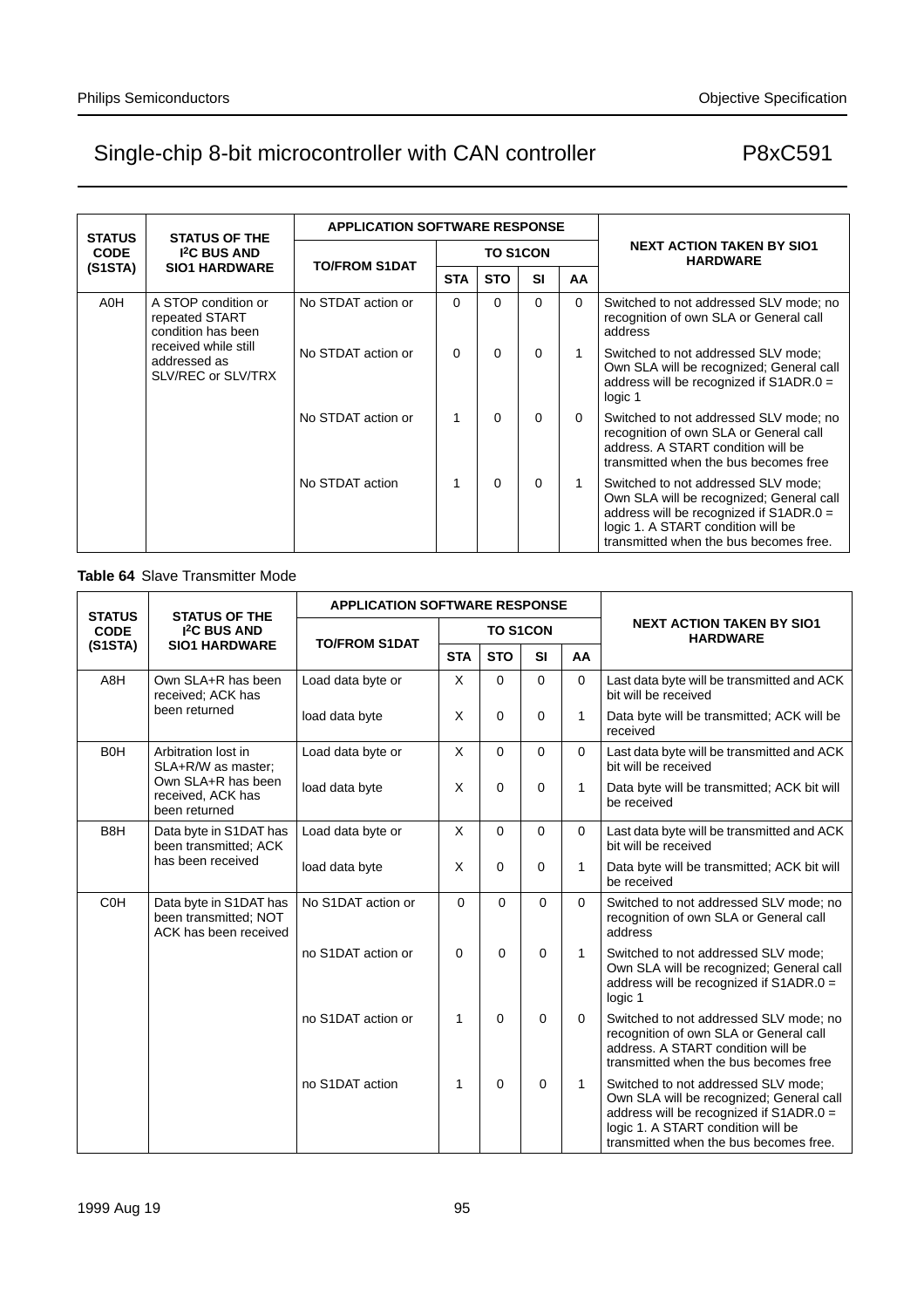| <b>STATUS</b>                                                                                    | <b>STATUS OF THE</b>          | <b>APPLICATION SOFTWARE RESPONSE</b> |                 |            |           |                                                                                             |                                                                                                                                                                                                            |
|--------------------------------------------------------------------------------------------------|-------------------------------|--------------------------------------|-----------------|------------|-----------|---------------------------------------------------------------------------------------------|------------------------------------------------------------------------------------------------------------------------------------------------------------------------------------------------------------|
| <b>CODE</b>                                                                                      | <b>I<sup>2</sup>C BUS AND</b> |                                      | <b>TO S1CON</b> |            |           |                                                                                             | <b>NEXT ACTION TAKEN BY SIO1</b><br><b>HARDWARE</b>                                                                                                                                                        |
| (S1STA)                                                                                          | <b>SIO1 HARDWARE</b>          | <b>TO/FROM S1DAT</b>                 | <b>STA</b>      | <b>STO</b> | <b>SI</b> | AA                                                                                          |                                                                                                                                                                                                            |
| C <sub>8</sub> H<br>Last data byte in S1DAT<br>has been transmitted<br>$(AA = 0)$ ; ACK has been | No S1DAT action or            | 0                                    | $\Omega$        | $\Omega$   | $\Omega$  | Switched to not addressed SLV mode; no<br>recognition of own SLA or General call<br>address |                                                                                                                                                                                                            |
|                                                                                                  | received                      | no S1DAT action or                   | 0               | $\Omega$   | $\Omega$  |                                                                                             | Switched to not addressed SLV mode:<br>Own SLA will be recognized; General call<br>address will be recognized if S1ADR.0 =<br>logic 1                                                                      |
|                                                                                                  |                               | no S1DAT action or                   |                 | $\Omega$   | $\Omega$  | $\Omega$                                                                                    | Switched to not addressed SLV mode; no<br>recognition of own SLA or General call<br>address. A START condition will be<br>transmitted when the bus becomes free                                            |
|                                                                                                  |                               | no S1DAT action                      |                 | $\Omega$   | $\Omega$  |                                                                                             | Switched to not addressed SLV mode:<br>Own SLA will be recognized; General call<br>address will be recognized if S1ADR.0 =<br>logic 1. A START condition will be<br>transmitted when the bus becomes free. |

## **Table 65** Miscellaneous States

| <b>STATUS</b> | <b>STATUS OF THE</b>                                                                                                                                                                              | <b>APPLICATION SOFTWARE RESPONSE</b> |                 |                 |           |    |                                                                                                                                                                                           |
|---------------|---------------------------------------------------------------------------------------------------------------------------------------------------------------------------------------------------|--------------------------------------|-----------------|-----------------|-----------|----|-------------------------------------------------------------------------------------------------------------------------------------------------------------------------------------------|
| <b>CODE</b>   | <b>I<sup>2</sup>C BUS AND</b>                                                                                                                                                                     | <b>TO/FROM S1DAT</b>                 |                 | <b>TO S1CON</b> |           |    | <b>NEXT ACTION TAKEN BY SIO1</b><br><b>HARDWARE</b>                                                                                                                                       |
| (S1STA)       | <b>SIO1 HARDWARE</b>                                                                                                                                                                              |                                      | <b>STA</b>      | <b>STO</b>      | <b>SI</b> | AA |                                                                                                                                                                                           |
| F8H           | No relevant state<br>information available; SI<br>$= 0$                                                                                                                                           | No S1DAT action                      | No S1CON action |                 |           |    | Wait or proceed current transfer                                                                                                                                                          |
| 00H           | Bus error during MST or<br>selected slave modes.<br>due to an illegal START<br>or STOP condition.<br>State 00H can also<br>occur when interference<br>causes SIO1 to enter an<br>undefined state. | No S1DAT action                      | $\Omega$        |                 | $\Omega$  | X  | Only the internal hardware is affected in<br>the MST or addressed SLV modes. In all<br>cases, the bus is released and SIO1 is<br>switched to the not addressed SLV mode.<br>STO is reset. |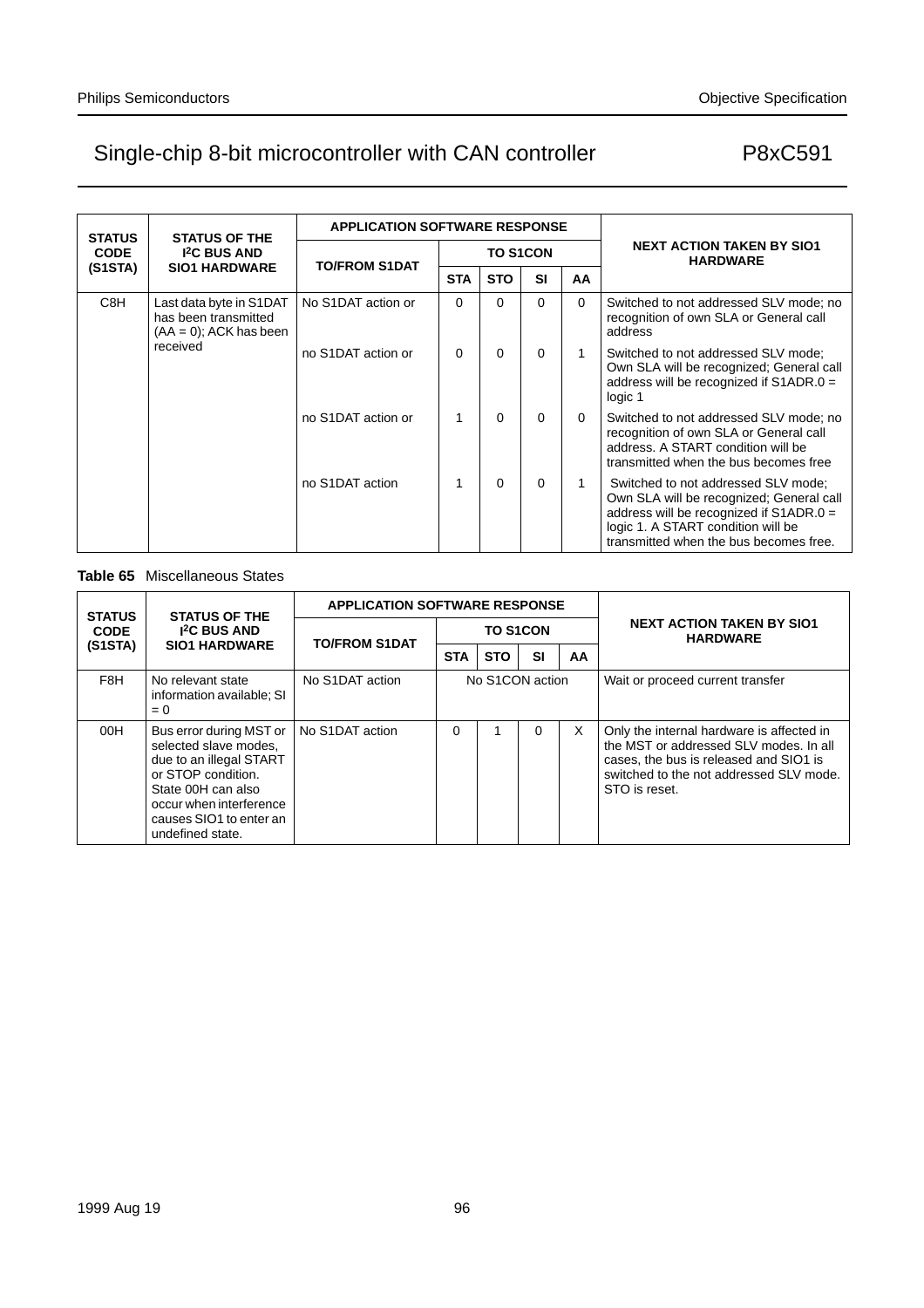#### 15.2.14.4 Slave Transmitter Mode

In the slave transmitter mode, a number of data bytes are transmitted to a master receiver (see Figure 40). Data transfer is initialized as in the slave receiver mode. When S1ADR and S1CON have been initialized, SIO1 waits until it is addressed by its own slave address followed by the data direction bit which must be "1" (R) for SIO1 to operate in the slave transmitter mode. After its own slave address and the R bit have been received, the serial interrupt flag (SI) is set and a valid status code can be read from S1STA. This status code is used to vector to an interrupt service routine, and the appropriate action to be taken for each of these status codes is detailed in Table 64. The slave transmitter mode may also be entered if arbitration is lost while SIO1 is in the master mode (see state B0H).

If the AA bit is reset during a transfer, SIO1 will transmit the last byte of the transfer and enter state C0H or C8H. SIO1 is switched to the not addressed slave mode and will ignore the master receiver if it continues the transfer. Thus the master receiver receives all 1s as serial data. While AA is reset, SIO1 does not respond to its own slave address or a general call address. However, the I2C bus is still monitored, and address recognition may be resumed at any time by setting AA. This means that the AA bit may be used to temporarily isolate SIO1 from the I<sup>2</sup>C bus.

#### 15.2.14.5 Miscellaneous States

There are two S1STA codes that do not correspond to a defined SIO1 hardware state (see Table 65). These are discussed below.

#### **S1STA = F8H:**

This status code indicates that no relevant information is available because the serial interrupt flag, SI, is not yet set. This occurs between other states and when SIO1 is not involved in a serial transfer.

#### **S1STA = 00H:**

This status code indicates that a bus error has occurred during an SIO1 serial transfer. A bus error is caused when a START or STOP condition occurs at an illegal position in the format frame. Examples of such illegal positions are during the serial transfer of an address byte, a data byte, or an acknowledge bit. A bus error may also be caused when external interference disturbs the internal SIO1 signals. When a bus error occurs, SI is set. To recover from a bus error, the STO flag must be set and SI must be cleared. This causes SIO1 to enter the not addressed slave mode (a defined state) and to clear the STO flag (no other bits in S1CON are affected). The SDA and SCL lines are released (a STOP condition is not transmitted).

#### 15.2.15 SOME SPECIAL CASES

The SIO1 hardware has facilities to handle the following special cases that may occur during a serial transfer:

Simultaneous Repeated START Conditions from Two Masters.

A repeated START condition may be generated in the master transmitter or master receiver modes. A special case occurs if another master simultaneously generates a repeated START condition (see Figure 41). Until this occurs, arbitration is not lost by either master since they were both transmitting the same data. If the SIO1 hardware detects a repeated START condition on the I<sup>2</sup>C bus before generating a repeated START condition itself, it will release the bus, and no interrupt request is generated. If another master frees the bus by generating a STOP condition, SIO1 will transmit a normal START condition (state 08H), and a retry of the total serial data transfer can commence.

#### 15.2.15.1 Data Transfer after loss of Arbitration

Arbitration may be lost in the master transmitter and master receiver modes (see Figure 33). Loss of arbitration is indicated by the following states in S1STA; 38H, 68H, 78H, and B0H (see Figures 37 and 38).

If the STA flag in S1CON is set by the routines which service these states, then, if the bus is free again, a START condition (state 08H) is transmitted without intervention by the CPU, and a retry of the total serial transfer can commence.

#### 15.2.15.2 Forced Access to the I<sup>2</sup>C bus

In some applications, it may be possible for an uncontrolled source to cause a bus hang-up. In such situations, the problem may be caused by interference, temporary interruption of the bus or a temporary short-circuit between SDA and SCL.

If an uncontrolled source generates a superfluous START or masks a STOP condition, then the  $1^2C$  bus stays busy indefinitely. If the STA flag is set and bus access is not obtained within a reasonable amount of time, then a forced access to the I2C bus is possible. This is achieved by setting the STO flag while the STA flag is still set. No STOP condition is transmitted. The SIO1 hardware behaves as if a STOP condition was received and is able to transmit a START condition. The STO flag is cleared by hardware (see Figure 42).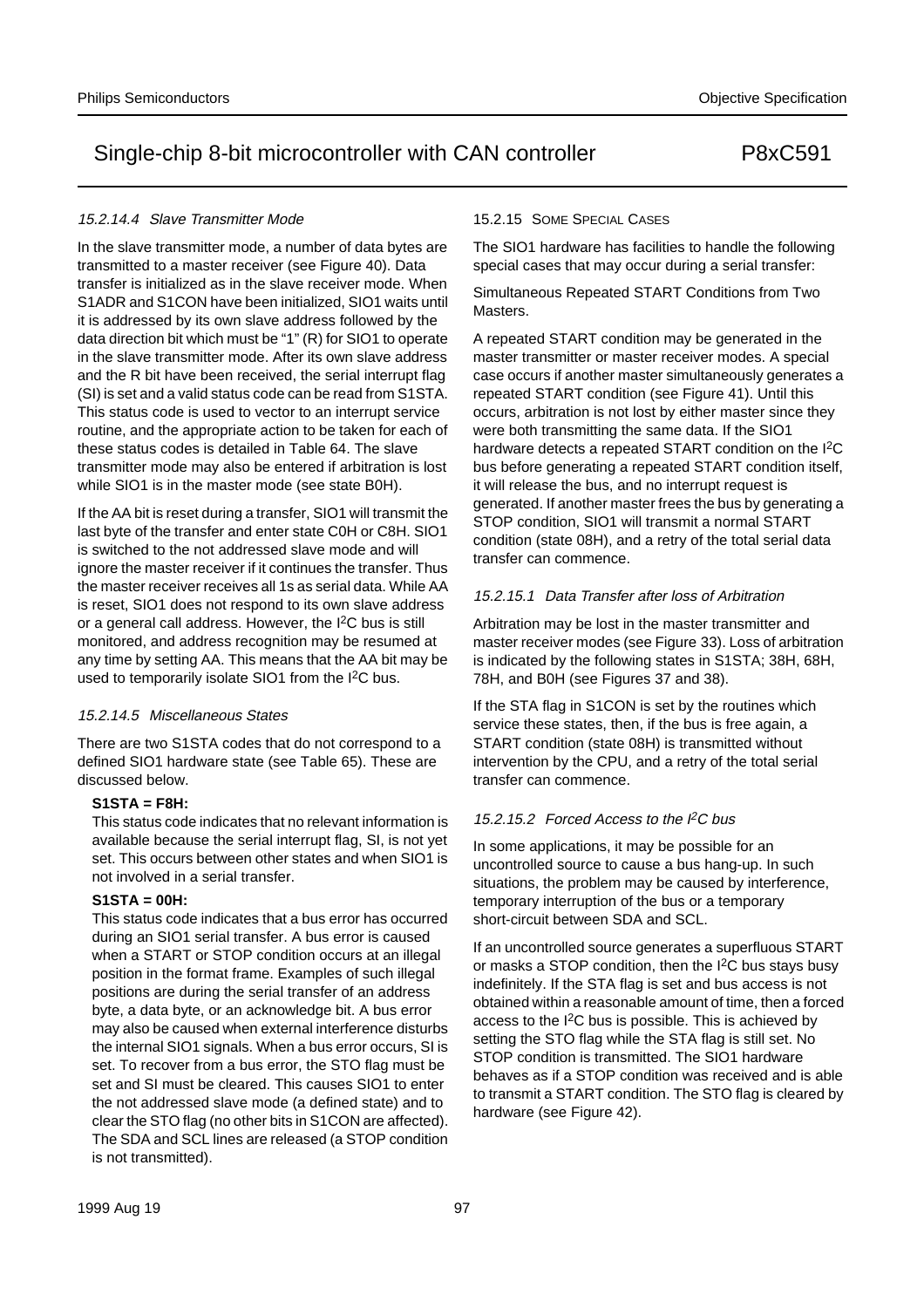

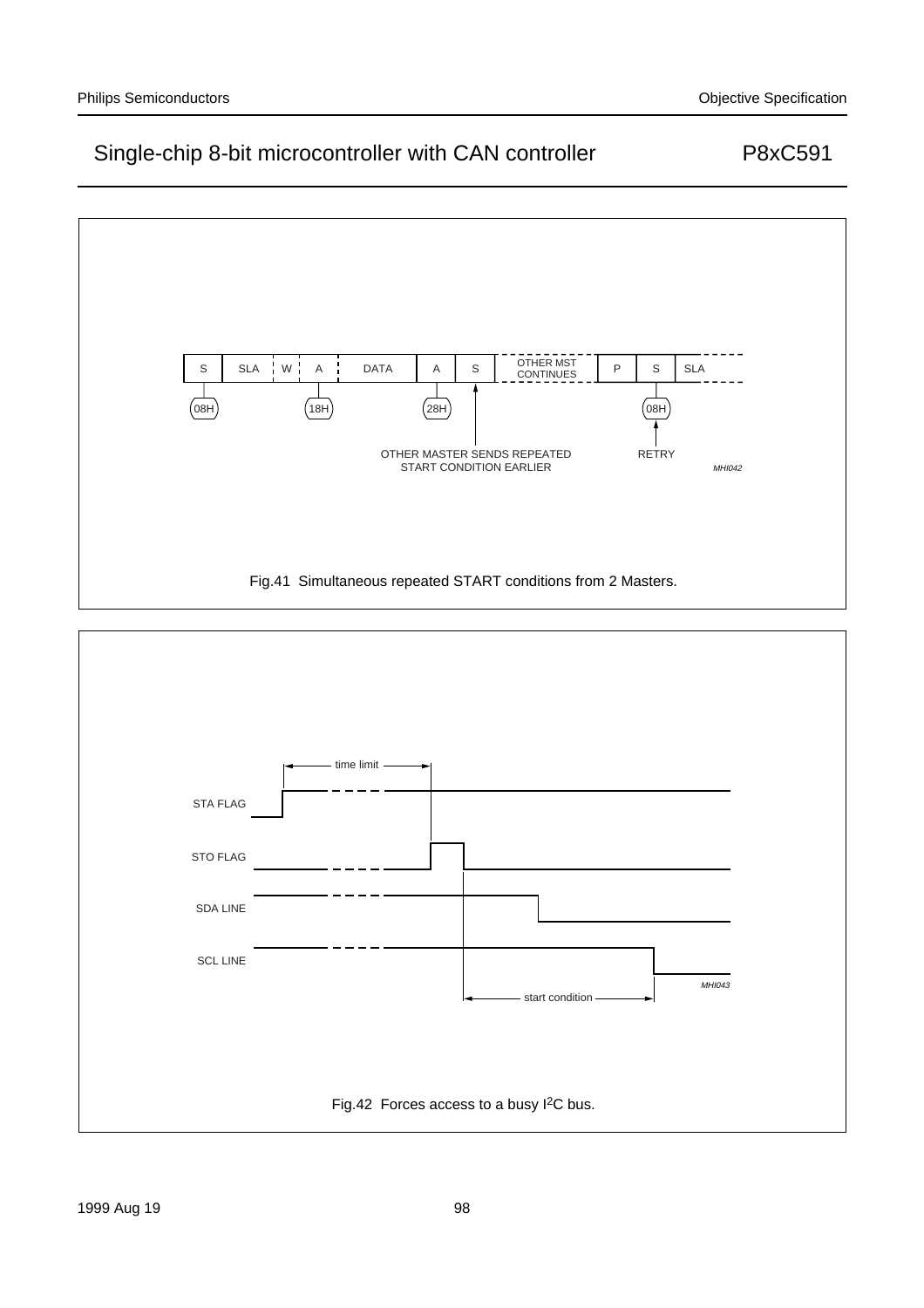## 15.2.15.3  $\angle$  PC bus obstructed by a low level on SCL and SDA

An I2C bus hang-up occurs if SDA or SCL is pulled LOW by an uncontrolled source. If the SCL line is obstructed (pulled LOW) by a device on the bus, no further serial transfer is possible, and the SIO1 hardware cannot resolve this type of problem. When this occurs, the problem must be resolved by the device that is pulling the SCL bus line LOW.

If the SDA line is obstructed by another device on the bus (e.g., a slave device out of bit synchronization), the problem can be solved by transmitting additional clock pulses on the SCL line (see Figure 43). The SIO1 hardware transmits additional clock pulses when the STA flag is set, but no START condition can be generated because the SDA line is pulled LOW while the I2C bus is considered free.

The SIO1 hardware attempts to generate a START condition after every two additional clock pulses on the SCL line. When the SDA line is eventually released, a normal START condition is transmitted, state 08H is entered, and the serial transfer continues.

If a forced bus access occurs or a repeated START condition is transmitted while SDA is obstructed (pulled LOW), the SIO1 hardware performs the same action as described above. In each case, state 08H is entered after a successful START condition is transmitted and normal serial transfer continues. Note that the CPU is not involved in solving these bus hang-up problems.

## 15.2.15.4 Bus error

A bus error occurs when a START or STOP condition is present at an illegal position in the format frame. Examples of illegal positions are during the serial transfer of an address byte, a data or an acknowledge bit.

The SIO1 hardware only reacts to a bus error when it is involved in a serial transfer either as a master or an addressed slave. When a bus error is detected, SIO1 immediately switches to the not addressed slave mode, releases the SDA and SCL lines, sets the interrupt flag, and loads the status register with 00H. This status code may be used to vector to a service routine which either attempts the aborted serial transfer again or simply recovers from the error condition as shown in Table 65.

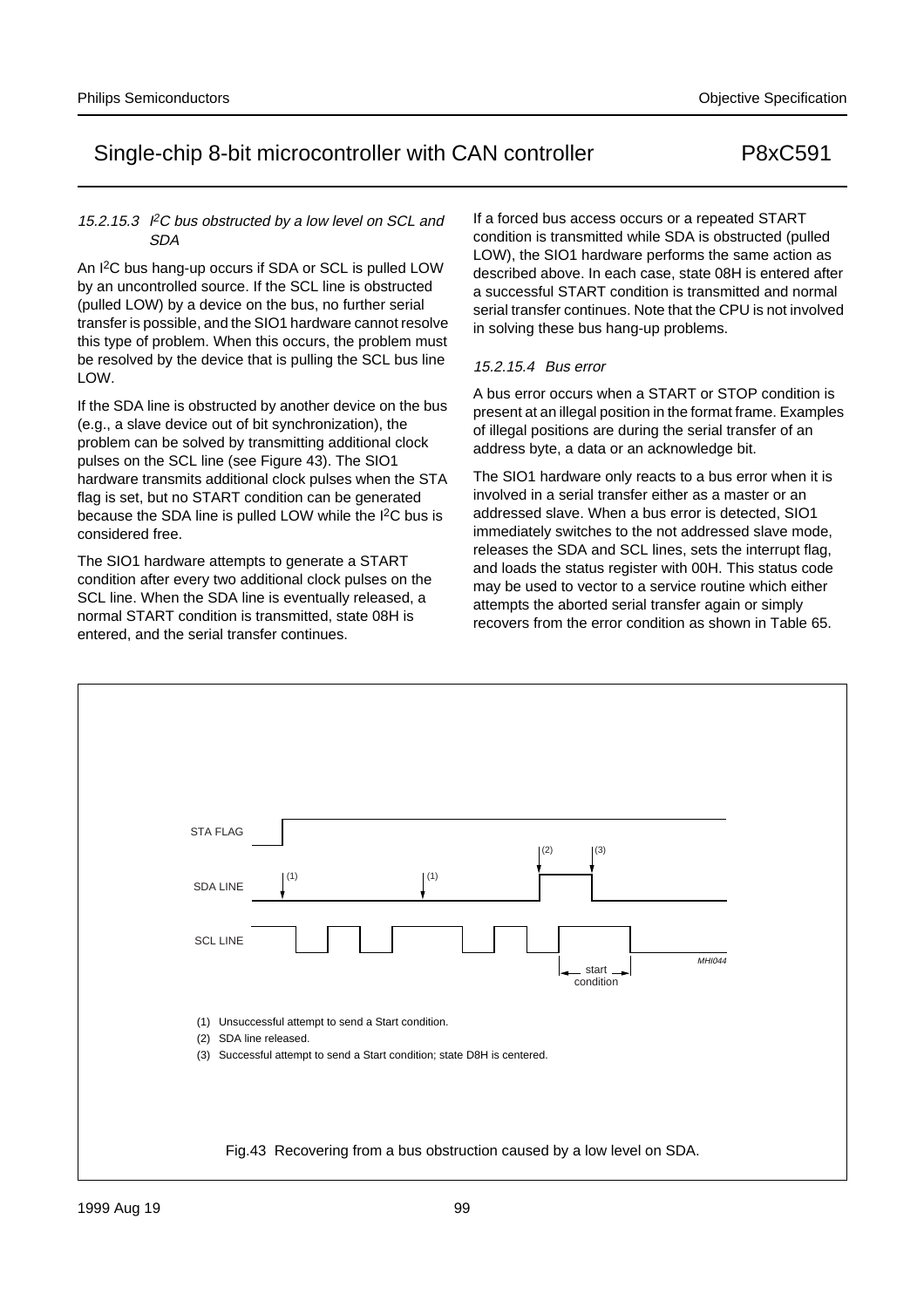## **15.3 Software Examples of SIO1 Service Routines**

This section consists of a software example for:

- Initialization of SIO1 after a RESET
- Entering the SIO1 interrupt routine
- The 26 state service routines for the
	- Master transmitter mode
	- Master receiver mode
	- Slave receiver mode
	- Slave transmitter mode

## 15.3.1 INITIALIZATION

In the initialization routine, SIO1 is enabled for both master and slave modes. For each mode, a number of bytes of internal data RAM are allocated to the SIO to act as either a transmission or reception buffer. In this example, 8 bytes of internal data RAM are reserved for different purposes. The data memory map is shown in Figure 44. The initialization routine performs the following functions:

- S1ADR is loaded with the parts own slave address and the general call bit (GC)
- P1.6 and P1.7 bit latches are loaded with logic 1s
- RAM location HADD is loaded with the high-order address byte of the service routines
- The SIO1 interrupt enable and interrupt priority bits are set
- The slave mode is enabled by simultaneously setting the ENS1 and AA bits in S1CON and the serial clock frequency (for master modes) is defined by loading CR0 and CR1 in S1CON. The master routines must be started in the main program.

The SIO1 hardware now begins checking the I2C bus for its own slave address and general call. If the general call or the own slave address is detected, an interrupt is requested and S1STA is loaded with the appropriate state information. The following text describes a fast method of branching to the appropriate service routine.

## 15.3.2 SIO1 INTERRUPT ROUTINE

When the SIO1 interrupt is entered, the PSW is first pushed on the stack. Then S1STA and HADD (loaded with the high-order address byte of the 26 service routines by the initialization routine) are pushed on to the stack. S1STA contains a status code which is the lower byte of one of the 26 service routines. The next instruction is RET, which is the return from subroutine instruction. When this instruction is executed, the high and low order address bytes are popped from stack and loaded into the program counter.

The next instruction to be executed is the first instruction of the state service routine. Seven bytes of program code (which execute in eight machine cycles) are required to branch to one of the 26 state service routines.

| SI PUSH PSW |           | Save PSW                                                |
|-------------|-----------|---------------------------------------------------------|
|             |           | PUSH S1STA Push status code (low order<br>address byte) |
|             | PUSH HADD | Push high order address byte                            |
| RFT         |           | Jump to state service routine                           |

The state service routines are located in a 256-byte page of program memory. The location of this page is defined in the initialization routine. The page can be located anywhere in program memory by loading data RAM register HADD with the page number. Page 01 is chosen in this example, and the service routines are located between addresses 0100H and 01FFH.

#### 15.3.3 THE STATE SERVICE ROUTINE

The state service routines are located 8 bytes from each other. Eight bytes of code are sufficient for most of the service routines. A few of the routines require more than 8 bytes and have to jump to other locations to obtain more bytes of code. Each state routine is part of the SIO1 interrupt routine and handles one of the 26 states. It ends with a RETI instruction which causes a return to the main program.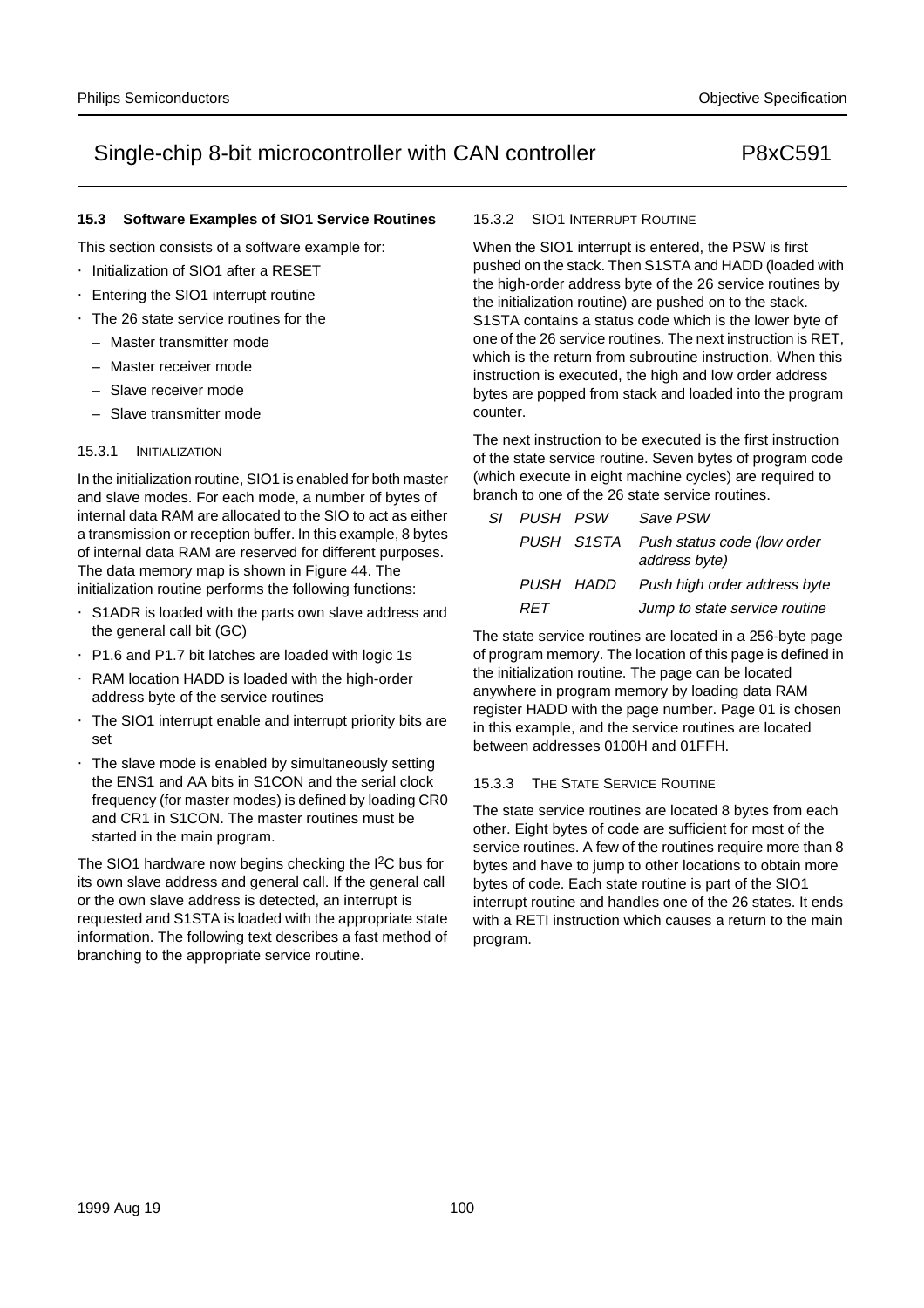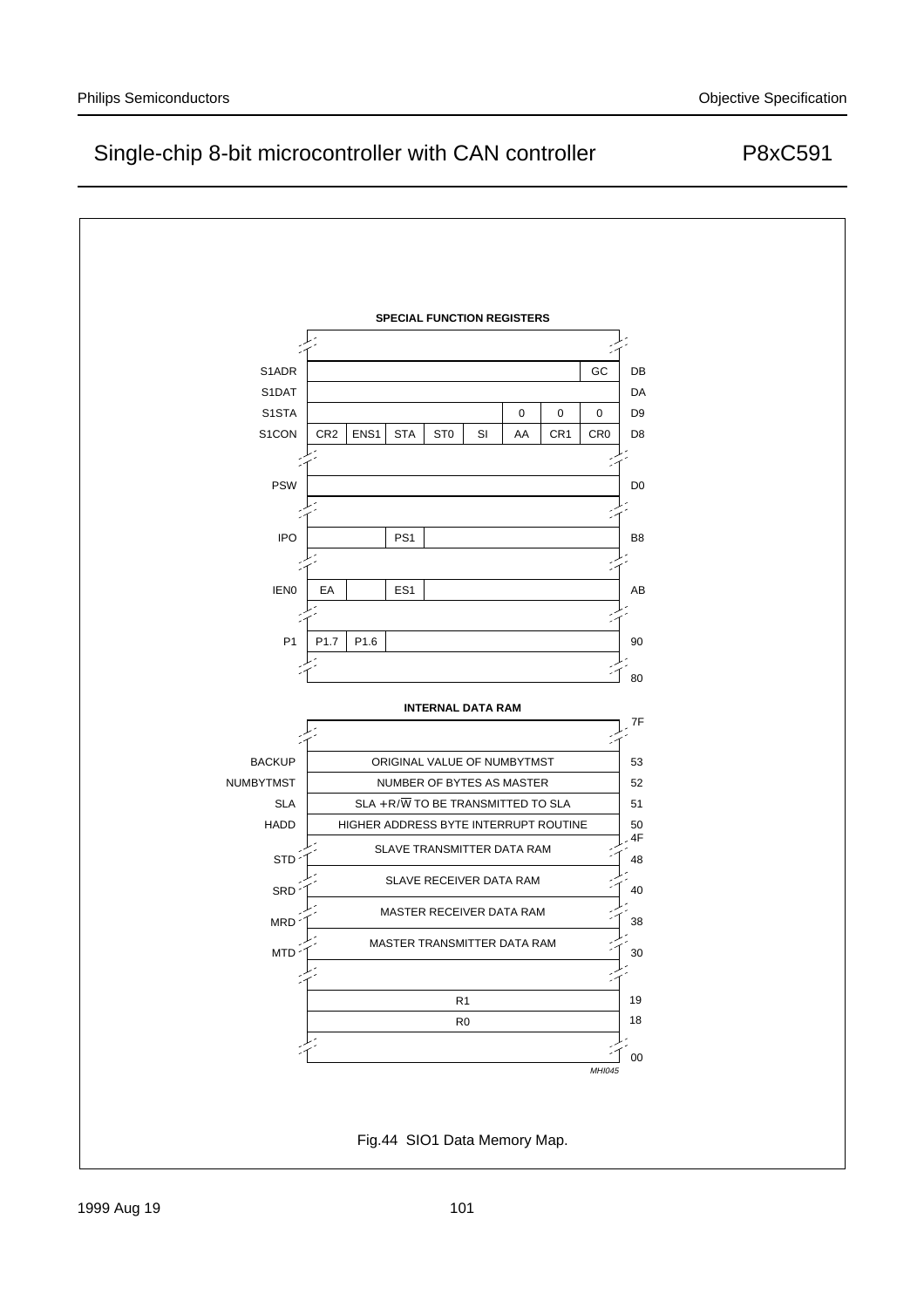#### 15.3.4 MASTER TRANSMITTER AND MASTER RECEIVER MODES

The master mode is entered in the main program. To enter the master transmitter mode, the main program must first load the internal data RAM with the slave address, data bytes, and the number of data bytes to be transmitted. To enter the master receiver mode, the main program must first load the internal data RAM with the slave address and the number of data bytes to be received. The R/W bit determines whether SIO1 operates in the master transmitter or master receiver mode.

Master mode operation commences when the STA bit in S1CION is set by the SETB instruction and data transfer is controlled by the master state service routines in accordance with Table 61, Table 62, Figure 37 and Figure 38. In the example below, 4 bytes are transferred. There is no repeated START condition. In the event of lost arbitration, the transfer is restarted when the bus becomes free. If a bus error occurs, the I2C bus is released and SIO1 enters the not selected slave receiver mode. If a slave device returns a not acknowledge, a STOP condition is generated.

A repeated START condition can be included in the serial transfer if the STA flag is set instead of the STO flag in the state service routines vectored to by status codes 28H and 58H. Additional software must be written to determine which data is transferred after a repeated START condition.

## 15.3.5 SLAVE TRANSMITTER AND SLAVE RECEIVER MODES

After initialization, SIO1 continually tests the I<sup>2</sup>C bus and branches to one of the slave state service routines if it detects its own slave address or the general call address (see Table 63, Table 64, Figure 39, and Figure 40). If arbitration was lost while in the master mode, the master mode is restarted after the current transfer. If a bus error occurs, the I2C bus is released and SIO1 enters the not selected slave receiver mode.

In the slave receiver mode, a maximum of 8 received data bytes can be stored in the internal data RAM. A maximum of 8 bytes ensures that other RAM locations are not overwritten if a master sends more bytes. If more than 8 bytes are transmitted, a not acknowledge is returned, and SIO1 enters the not addressed slave receiver mode. A maximum of one received data byte can be stored in the internal data RAM after a general call address is detected. If more than one byte is transmitted, a not acknowledge is returned and SIO1 enters the not addressed slave receiver mode.

In the slave transmitter mode, data to be transmitted is obtained from the same locations in the internal data RAM that were previously loaded by the main program. After a not acknowledge has been returned by a master receiver device, SIO1 enters the not addressed slave mode.

## 15.3.6 ADAPTING THE SOFTWARE FOR DIFFERENT APPLICATIONS

The following software example shows the typical structure of the interrupt routine including the 26 state service routines and may be used as a base for user applications. If one or more of the four modes are not used, the associated state service routines may be removed but, care should be taken that a deleted routine can never be invoked.

This example does not include any time-out routines. In the slave modes, time-out routines are not very useful since, in these modes, SIO1 behaves essentially as a passive device. In the master modes, an internal timer may be used to cause a time-out if a serial transfer is not complete after a defined period of time. This time period is defined by the system connected to the I2C bus.

Philips Semiconductors **Objective Specification** Christian Christian Christian Christian Christian Christian Christian Christian Christian Christian Christian Christian Christian Christian Christian Christian Christian Chr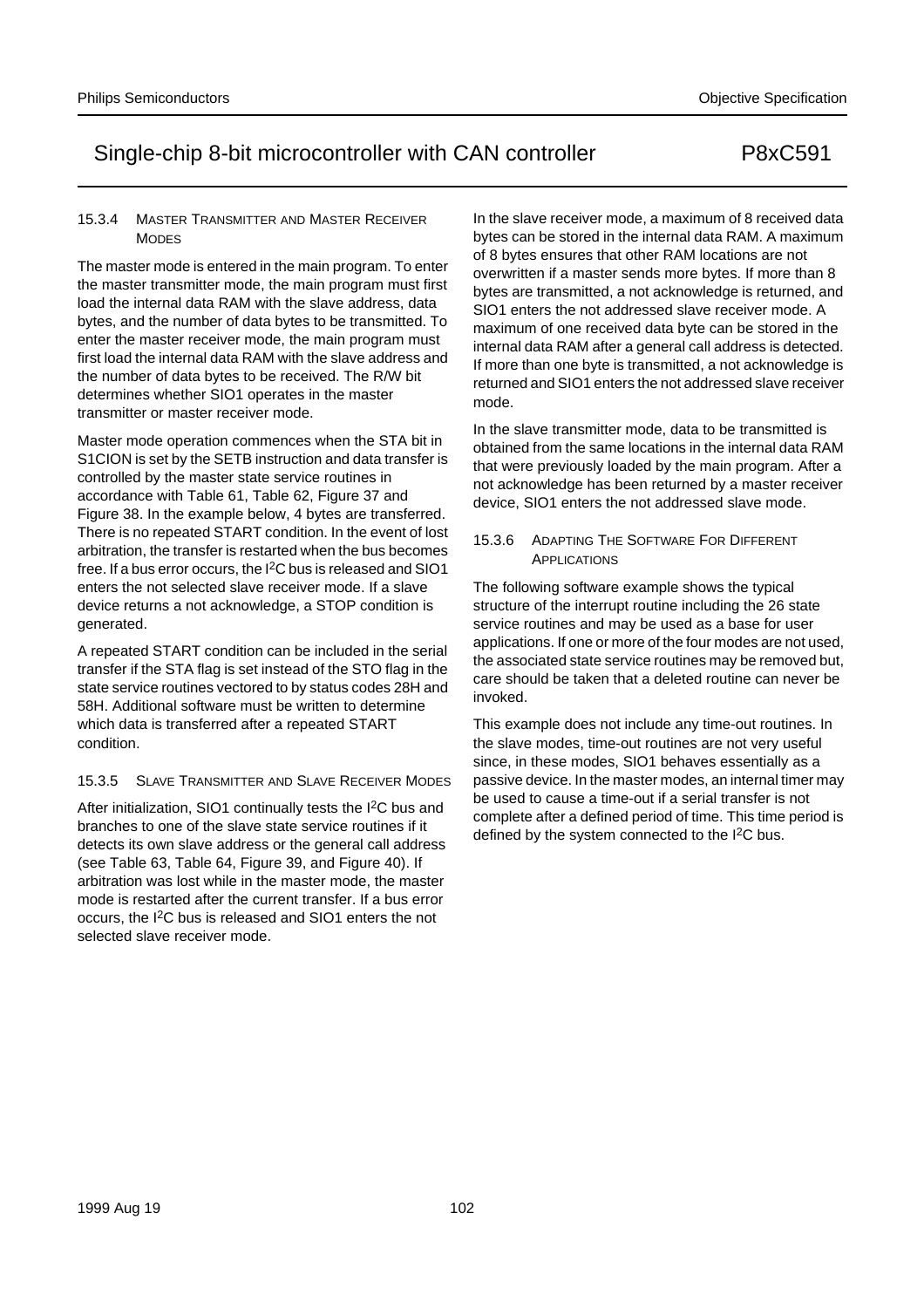## **SI01 EQUATE LIST**

| <b>LOC</b>       | <b>OBJ</b> | <b>SOURCE</b>            |                                                     |                          |                                                                |
|------------------|------------|--------------------------|-----------------------------------------------------|--------------------------|----------------------------------------------------------------|
|                  |            |                          | ! LOCATIONS OF THE SI01 SPECIAL FUNCTION REGISTERS! |                          |                                                                |
| 00D8             |            | S <sub>1</sub> CON       | -0xd8                                               |                          |                                                                |
| 00D9             |            | S <sub>1</sub> STA       | -0xd9                                               |                          |                                                                |
| 00DA             |            | S <sub>1</sub> DAT       | -0xda                                               |                          |                                                                |
| 00DB             |            | S <sub>1</sub> ADR       | -0xdb                                               |                          |                                                                |
| 00A8             |            | <b>IEN0</b>              | -0xa8                                               |                          |                                                                |
| 00B8             |            | IP <sub>0</sub>          | 02b8                                                |                          |                                                                |
|                  |            | ! BIT LOCATIONS          |                                                     |                          |                                                                |
| 00DD             |            | STA                      | -0xdd                                               | ! STA bit in S1CON       |                                                                |
| 00BD             |            | SI01HP                   | $-0xbd$                                             | ! IP0, SI01 Priority bit |                                                                |
|                  |            |                          | ! IMMEDIATE DATA TO WRITE INTO REGISTER S1CON       |                          |                                                                |
| 00D <sub>5</sub> |            |                          | ENS1_NOTSTA_STO_NOTSI_AA_CR0                        | $-0xd5$                  | ! Generates STOP<br>$!(CR0 = 100kHz)$                          |
| 00C5             |            |                          | ENS1_NOTSTA_NOTSTO_NOTSI_AA_CR0                     | $-0xc5$                  | ! Releases BUS and ACK<br>Ţ                                    |
| 00C1             |            |                          | ENS1_NOTSTA_NOTSTO_NOTSI_NOTAA_CR0                  | $-0xc1$                  | ! Releases BUS and<br>! NOT ACK                                |
| 00E5             |            |                          | ENS1_STA_NOTSTO_NOTSI_AA_CR0                        | $-0xe5$                  | ! Releases BUS and set<br>! STA                                |
|                  |            | ! GENERAL IMMEDIATE DATA |                                                     |                          |                                                                |
| 0031             |            | OWNSLA                   | $-0x31$                                             |                          | ! Own SLA+General Call                                         |
|                  |            |                          |                                                     |                          | ! must be written into S1ADR                                   |
| 00A0             |            | ENSI01                   | -0xa0                                               |                          | ! EA+ES1, enable SIO1 interrupt<br>! must be written into IEN0 |
| 0001             |            | PAG1                     | $-0x01$                                             | select PAG1 as HADD      |                                                                |
| 00C <sub>0</sub> |            | <b>SLAW</b>              | $-0xc0$                                             |                          | ! SLA+W to be transmitted                                      |
| 00C1             |            | <b>SLAR</b>              | $-0xc1$                                             |                          | ! SLA+R to be transmitted                                      |
| 0018             |            | SELRB3                   | $-0x18$                                             | ! Select Register Bank 3 |                                                                |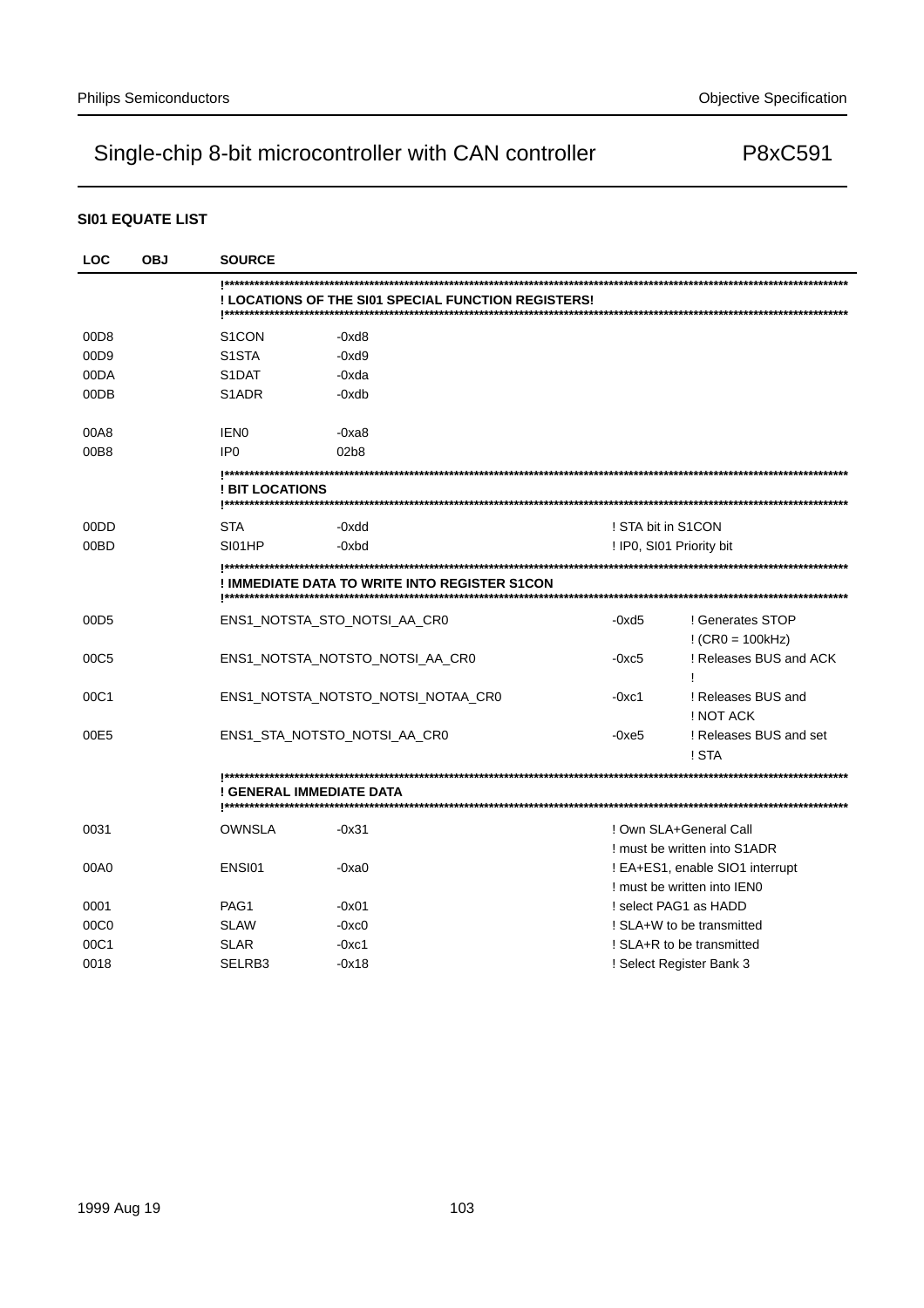| <b>LOC</b> | <b>OBJ</b>                    | <b>SOURCE</b>    |                          |                                  |                                                                          |                                                                                                         |
|------------|-------------------------------|------------------|--------------------------|----------------------------------|--------------------------------------------------------------------------|---------------------------------------------------------------------------------------------------------|
|            |                               |                  |                          | ! LOCATIONS IN DATA RAM          |                                                                          |                                                                                                         |
| 0030       |                               | MTD              |                          | -0x30                            |                                                                          | ! MST/TRX/DATA base address                                                                             |
| 0038       |                               | MRD              |                          | -0x38                            |                                                                          | ! MST/REC/DATA base address                                                                             |
| 0040       |                               | SRD              |                          | $-0x40$                          |                                                                          | ! SLV/REC/DATA base address                                                                             |
| 0048       |                               | STD              |                          | -0x48                            |                                                                          | ! SLV/TRX/DATA base address                                                                             |
| 0053       |                               | <b>BACKUP</b>    |                          | -0x53                            |                                                                          | ! Backup from NUMBYTMST                                                                                 |
|            |                               |                  |                          |                                  |                                                                          | ! To restore NUMBYTMST in case                                                                          |
|            |                               |                  |                          |                                  |                                                                          | ! of an Arbitration Loss.                                                                               |
| 0052       |                               | <b>NUMBYTMST</b> |                          | -0x52                            |                                                                          | ! Number of bytes to transmit                                                                           |
|            |                               |                  |                          |                                  |                                                                          | ! or receive as MST.                                                                                    |
| 0051       |                               | SLA              |                          | $-0x51$                          |                                                                          | ! Contains SLA+R/W to be                                                                                |
|            |                               |                  |                          |                                  |                                                                          | ! transmitted.                                                                                          |
| 0050       |                               | HADD             |                          | -0x50                            |                                                                          | ! High Address byte for STATE Of<br>! till STATE 25.                                                    |
|            |                               |                  |                          |                                  |                                                                          |                                                                                                         |
|            |                               |                  | ! INITIALIZATION ROUTINE |                                  |                                                                          |                                                                                                         |
|            |                               |                  |                          |                                  |                                                                          | Example to initialize IIC Interface as slave receiver or slave transmitter and start a MASTER TRANSMIT! |
|            |                               |                  |                          |                                  | ! or a MASTER RECEIVE function. 4 bytes will be transmitted or received. |                                                                                                         |
|            |                               | .sect            | strt                     |                                  |                                                                          |                                                                                                         |
|            |                               | .base            | 0x00                     |                                  |                                                                          |                                                                                                         |
| 0000       | 4100                          |                  |                          | ajmp                             | <b>INIT</b>                                                              | ! RESET                                                                                                 |
|            |                               | .sect            | initial                  |                                  |                                                                          |                                                                                                         |
|            |                               | .base            | 0x200                    |                                  |                                                                          |                                                                                                         |
| 0200       | 75DB31                        | INIT:            |                          | mov                              | S1ADR,#OWNSLA                                                            | ! Load own SLA + enable                                                                                 |
|            |                               |                  |                          |                                  |                                                                          | ! general call recognition                                                                              |
| 0203       | D <sub>296</sub>              |                  |                          | setb                             | P1(6)                                                                    | ! P1.6 High level.                                                                                      |
| 0205       | D297                          |                  |                          | setb                             | P1(7)                                                                    | ! P1.7 High level.                                                                                      |
| 0207       | 755001                        |                  |                          |                                  | HADD,#PAG1                                                               |                                                                                                         |
|            |                               |                  |                          | mov                              |                                                                          |                                                                                                         |
| 020A       | 43A8A0                        |                  |                          | orl                              | IEN0,#ENSI01                                                             | ! Enable SI01 interrupt                                                                                 |
| 020D       | C <sub>2</sub> B <sub>D</sub> |                  |                          | clr                              | SI01HP                                                                   | ! SI01 interrupt low priority                                                                           |
| 020F       | 75D8C5                        |                  |                          | mov                              |                                                                          | S1CON, #ENS1_NOTSTA_NOTSTO_NOTSI_AA_CR0                                                                 |
|            |                               |                  |                          |                                  |                                                                          | ! Initialize SLV funct.                                                                                 |
|            |                               |                  |                          | ! START MASTER TRANSMIT FUNCTION |                                                                          |                                                                                                         |
|            |                               |                  |                          |                                  |                                                                          |                                                                                                         |
| 0212       | 755204                        |                  |                          | mov                              | NUMBYTMST,#0x4                                                           | ! Transmit 4 bytes.                                                                                     |
| 0215       | 7551C0                        |                  |                          | mov                              | SLA,#SLAW                                                                | ! SLA+W, Transmit funct.                                                                                |
| 0218       | D <sub>2</sub> D <sub>D</sub> |                  |                          | setb                             | <b>STA</b>                                                               | ! set STA in S1CON!                                                                                     |
|            |                               |                  |                          | ! START MASTER RECEIVE FUNCTION  |                                                                          |                                                                                                         |
|            |                               |                  |                          |                                  |                                                                          |                                                                                                         |
| 021A       | 755204                        |                  |                          | mov                              | NUMBYTMST,#0x4                                                           | ! Receive 4 bytes.                                                                                      |
| 021D       | 7551C1                        |                  |                          | mov                              | SLA,#SLAR<br><b>STA</b>                                                  | ! SLA+R, Receive funct.<br>! set STA in S1CON                                                           |
| 0220       | D2DD                          |                  |                          | setb                             |                                                                          |                                                                                                         |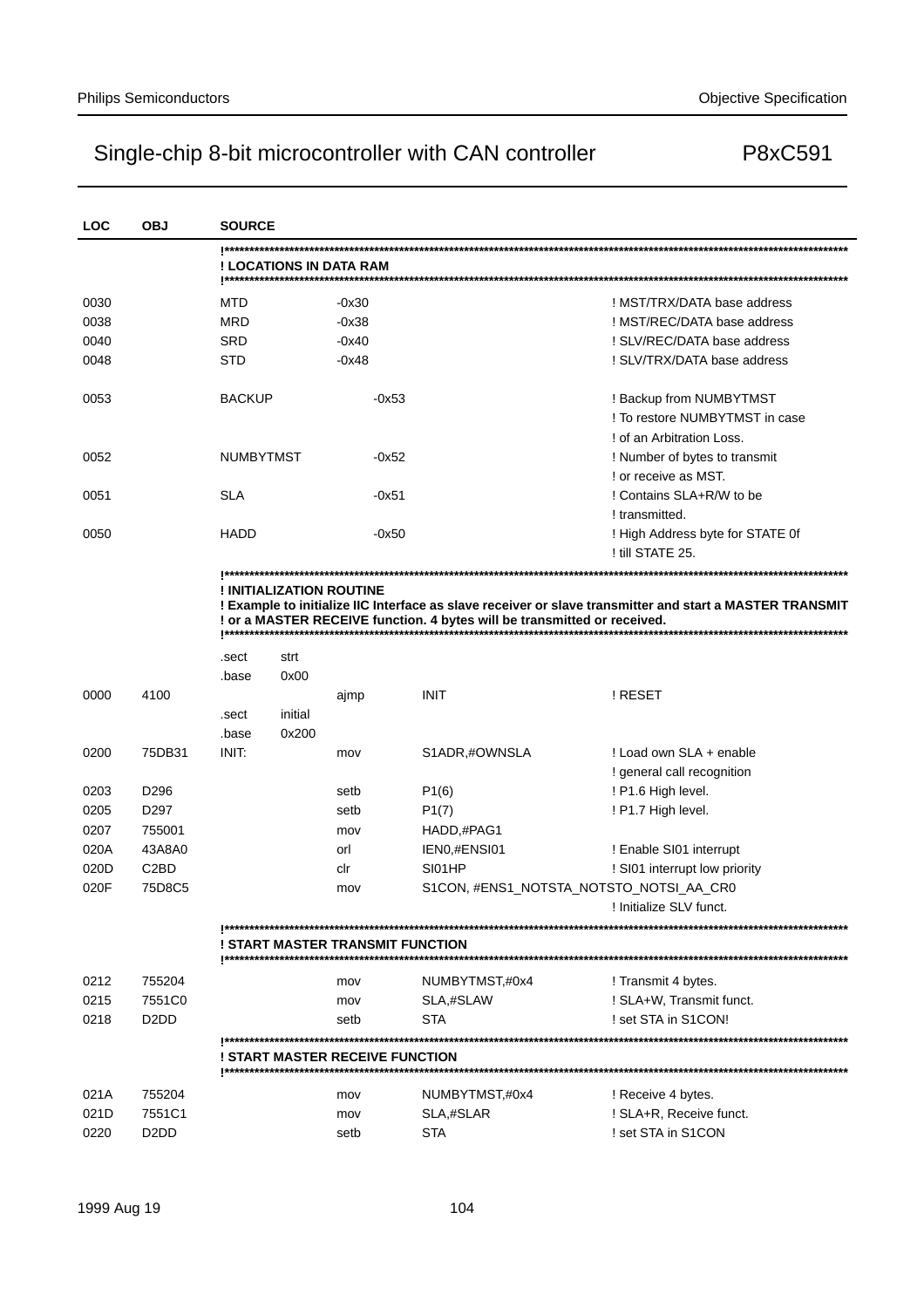| <b>LOC</b> | <b>OBJ</b>                    | <b>SOURCE</b> |                          |                                            |                                                                                                                            |                               |               |
|------------|-------------------------------|---------------|--------------------------|--------------------------------------------|----------------------------------------------------------------------------------------------------------------------------|-------------------------------|---------------|
|            |                               |               |                          |                                            |                                                                                                                            |                               |               |
|            |                               |               |                          | ! SI01 INTERRUPT ROUTINE                   |                                                                                                                            |                               |               |
|            |                               |               |                          |                                            |                                                                                                                            |                               |               |
|            |                               | .sect         | intvec                   |                                            |                                                                                                                            | ! SI01 interrupt vector       |               |
|            |                               | .base         | 0x00                     |                                            |                                                                                                                            |                               |               |
|            |                               |               |                          |                                            |                                                                                                                            |                               |               |
|            |                               |               |                          |                                            | ! S1STA and HADD are pushed onto the stack.                                                                                |                               |               |
|            |                               |               |                          |                                            | ! They serve as return address for the RET instruction.<br>! The RET instruction sets the Program Counter to address HADD, |                               |               |
|            |                               |               |                          | ! S1STA and jumps to the right subroutine. |                                                                                                                            |                               |               |
|            |                               |               |                          |                                            |                                                                                                                            |                               |               |
| 002B       | C <sub>0</sub> D <sub>0</sub> |               |                          | push                                       | psw                                                                                                                        | ! save psw                    |               |
| 002D       | C <sub>0</sub> D <sub>9</sub> |               |                          | push                                       | S <sub>1</sub> STA                                                                                                         |                               |               |
| 002F       | C <sub>050</sub>              |               |                          | push                                       | HADD                                                                                                                       |                               |               |
| 0031       | 22                            |               |                          | ret                                        |                                                                                                                            | ! JMP to address HADD, S1STA. |               |
|            |                               |               |                          |                                            |                                                                                                                            |                               |               |
|            |                               |               | ! STATE : 00, Bus error. |                                            |                                                                                                                            |                               |               |
|            |                               |               |                          |                                            | ! ACTION : Enter not addressed SLV mode and release bus. STO reset.                                                        |                               |               |
|            |                               | .sect         | st0                      |                                            |                                                                                                                            |                               |               |
|            |                               | .base         | 0x100                    |                                            |                                                                                                                            |                               |               |
| 0100       | 75D8D5                        |               |                          | mov                                        | S1CON,#ENS1_NOTSTA_STO_NOTSI_AA_CR0                                                                                        |                               | ! clr SI      |
|            |                               |               |                          |                                            |                                                                                                                            |                               | ! set STO, AA |
| 0103       | D <sub>0</sub> D <sub>0</sub> |               |                          | pop                                        | psw                                                                                                                        |                               |               |
| 0105       | 32                            |               |                          | reti                                       |                                                                                                                            |                               |               |
|            |                               |               |                          |                                            |                                                                                                                            |                               |               |
|            |                               |               |                          | ! MASTER STATE SERVICE ROUTINES            |                                                                                                                            |                               |               |
|            |                               |               |                          |                                            |                                                                                                                            |                               |               |
|            |                               |               |                          |                                            |                                                                                                                            |                               |               |
|            |                               |               |                          |                                            | ! State 08 and State 10 are both for MST/TRX and MST/REC.<br>! The R/W bit decides whether the next state is within        |                               |               |
|            |                               |               |                          | ! MST/TRX mode or within MST/REC mode.     |                                                                                                                            |                               |               |
|            |                               |               |                          |                                            |                                                                                                                            |                               |               |
|            |                               |               |                          |                                            |                                                                                                                            |                               |               |
|            |                               |               |                          |                                            | ! STATE : 08, A, START condition has been transmitted.                                                                     |                               |               |
|            |                               |               |                          |                                            | ! ACTION : SLA+R/W are transmitted, ACK bit is received.!                                                                  |                               |               |
|            |                               | .sect         | mts8                     |                                            |                                                                                                                            |                               |               |
|            |                               | .base         | 0x108                    |                                            |                                                                                                                            |                               |               |
| 0108       | 8551DA                        |               |                          | mov                                        | S1DAT, SLA                                                                                                                 | ! Load SLA+R/W                |               |
| 010B       | 75D8C5                        |               |                          | mov                                        | S1CON,#ENS1_NOTSTA_NOTSTO_NOTSI_AA_CR0                                                                                     |                               |               |
|            |                               |               |                          |                                            |                                                                                                                            | ! clr SI                      |               |
| 010E       | 01A0                          |               |                          | ajmp                                       | <b>INITBASE1</b>                                                                                                           |                               |               |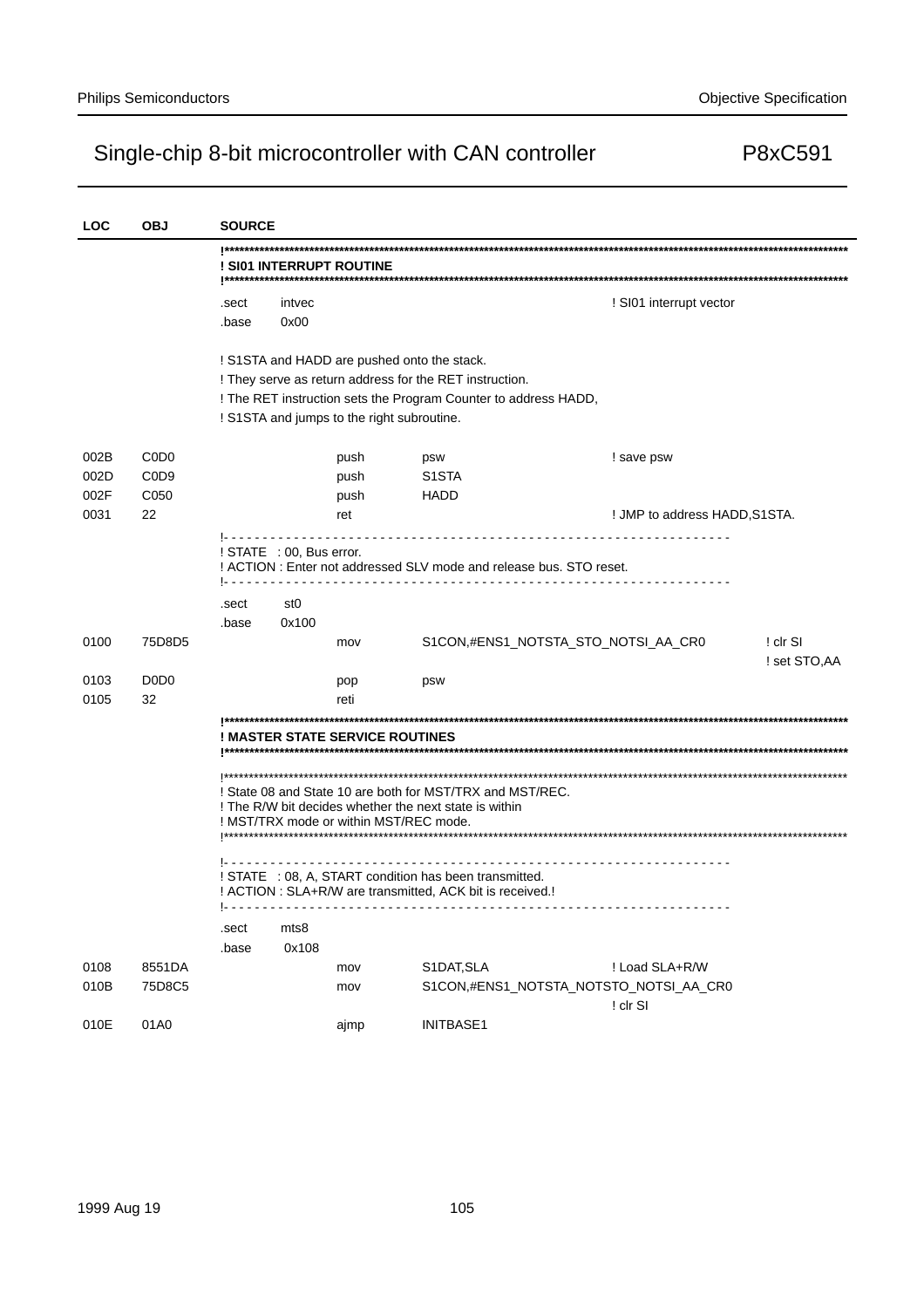| LOC  | <b>OBJ</b>                    | <b>SOURCE</b>     |                                               |                                      |                                                                        |                                                                                                       |
|------|-------------------------------|-------------------|-----------------------------------------------|--------------------------------------|------------------------------------------------------------------------|-------------------------------------------------------------------------------------------------------|
|      |                               |                   |                                               |                                      |                                                                        |                                                                                                       |
|      |                               |                   |                                               |                                      | ! STATE : STATE : 10, A repeated START condition has been transmitted. |                                                                                                       |
|      |                               |                   |                                               |                                      | ! ACTION : SLA+R/W are transmitted, ACK bit is received.!              |                                                                                                       |
|      |                               | .sect             | mts10                                         |                                      |                                                                        |                                                                                                       |
|      |                               | .base             | 0x110                                         |                                      |                                                                        |                                                                                                       |
| 0110 | 8551DA                        |                   |                                               | mov                                  | S1DAT, SLA                                                             | ! Load SLA+R/W                                                                                        |
| 0113 | 75D8C5                        |                   |                                               | mov                                  | S1CON, #ENS1_NOTSTA_NOTSTO_NOTSI_AA_CR0                                |                                                                                                       |
|      |                               |                   |                                               |                                      |                                                                        | ! cir Si                                                                                              |
| 010E | 01A0                          |                   |                                               | ajmp                                 | <b>INITBASE1</b>                                                       |                                                                                                       |
|      |                               | .sect             | ibase1                                        |                                      |                                                                        |                                                                                                       |
|      |                               | .base             | 0xa0                                          |                                      |                                                                        |                                                                                                       |
| 00A0 | 75D018                        | <b>INITBASE1:</b> |                                               | mov                                  | psw,#SELRB3                                                            |                                                                                                       |
| 00A3 | 7930                          |                   |                                               | mov                                  | r1,#MTD                                                                |                                                                                                       |
| 00A5 | 7838                          |                   |                                               | mov                                  | r0,#MRD                                                                |                                                                                                       |
| 00A7 | 855253                        |                   |                                               | mov                                  | BACKUP, NUMBYTMST                                                      | ! Save initial value                                                                                  |
| 00AA | D <sub>0</sub> D <sub>0</sub> |                   |                                               | pop                                  | psw                                                                    |                                                                                                       |
| 00AC | 32                            |                   |                                               | reti                                 |                                                                        |                                                                                                       |
|      |                               |                   |                                               |                                      |                                                                        |                                                                                                       |
|      |                               |                   |                                               |                                      | ! MASTER TRANSMITTER STATE SERVICE ROUTINES                            |                                                                                                       |
|      |                               |                   |                                               |                                      |                                                                        |                                                                                                       |
|      |                               |                   |                                               |                                      |                                                                        |                                                                                                       |
|      |                               |                   |                                               |                                      | ! ACTION : First DATA is transmitted, ACK bit is received.             | ! STATE : 18, Previous state was STATE 8 or STATE 10, SLA+W have been transmitted, ACK been received. |
|      |                               |                   |                                               |                                      |                                                                        |                                                                                                       |
|      |                               | .sect             | mts18                                         |                                      |                                                                        |                                                                                                       |
|      |                               | .base             | 0x118                                         |                                      |                                                                        |                                                                                                       |
| 0118 | 75D018                        |                   |                                               | mov                                  | psw,#SELRB3                                                            |                                                                                                       |
| 011B | 87DA                          |                   |                                               | mov                                  | S1DAT, @r1                                                             |                                                                                                       |
| 011D | 01B5                          |                   |                                               | ajmp                                 | <b>CON</b>                                                             |                                                                                                       |
|      |                               |                   |                                               |                                      |                                                                        |                                                                                                       |
|      |                               |                   |                                               |                                      | ! STATE : 20, SLA+W have been transmitted, NOT ACK has been received   |                                                                                                       |
|      |                               |                   | <u> - - - - - - - - - - - - - - - - - - -</u> | ! ACTION : Transmit STOP condition.! |                                                                        |                                                                                                       |
|      |                               |                   |                                               |                                      |                                                                        |                                                                                                       |
|      |                               | .sect<br>.base    | mts20<br>0x120                                |                                      |                                                                        |                                                                                                       |
| 0120 | 75D8D5                        |                   |                                               |                                      | S1CON,#ENS1_NOTSTA_STO_NOTSI_AA_CR0                                    |                                                                                                       |
|      |                               |                   |                                               | mov                                  |                                                                        | ! set STO, clr SI                                                                                     |
| 0123 | D <sub>0</sub> D <sub>0</sub> |                   |                                               |                                      | psw                                                                    |                                                                                                       |
| 0125 | 32                            |                   |                                               | pop<br>reti                          |                                                                        |                                                                                                       |
|      |                               |                   |                                               |                                      |                                                                        |                                                                                                       |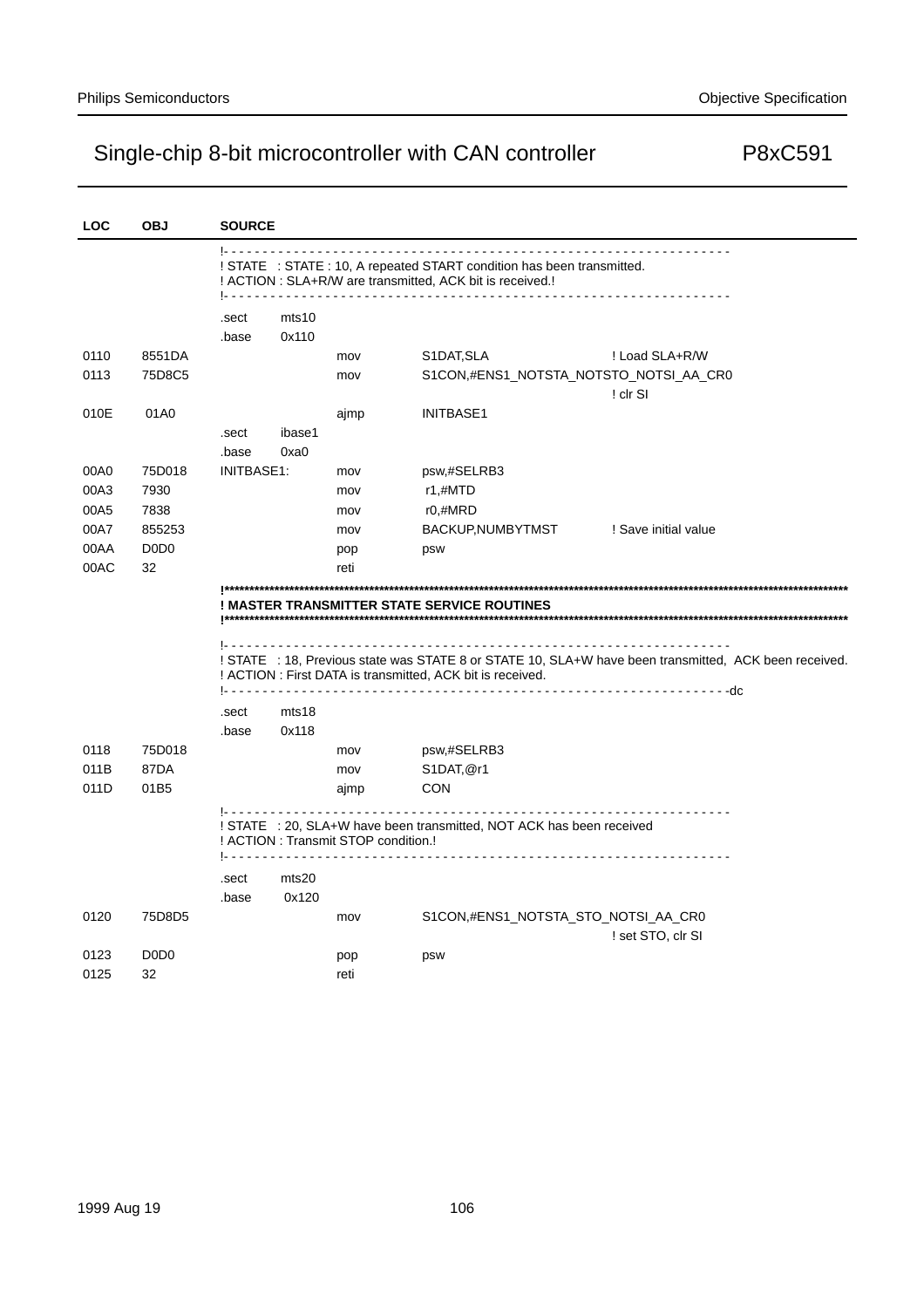| <b>LOC</b>   | <b>OBJ</b>                          | <b>SOURCE</b>                                                                                                 |                  |                                                 |                                                                                                                                                                                            |                                                                                                      |  |
|--------------|-------------------------------------|---------------------------------------------------------------------------------------------------------------|------------------|-------------------------------------------------|--------------------------------------------------------------------------------------------------------------------------------------------------------------------------------------------|------------------------------------------------------------------------------------------------------|--|
|              |                                     |                                                                                                               |                  |                                                 | ! STATE : 28, DATA of S1DAT have been transmitted, ACK received.                                                                                                                           | ! ACTION : If Transmitted DATA is last DATA then transmit a STOP condition, else transmit next DATA. |  |
|              |                                     | .sect<br>.base                                                                                                | mts28<br>0x128   |                                                 |                                                                                                                                                                                            |                                                                                                      |  |
| 0128<br>012B | D55285<br>75D8D5                    |                                                                                                               |                  | dinz<br>mov                                     | NUMBYTMST, NOTLDAT1<br>S1CON,#ENS1_NOTSTA_STO_NOTSI_AA_CR0                                                                                                                                 | ! JMP if NOT last DATA<br>! clr SI, set AA                                                           |  |
| 012E         | 01B9                                | .sect<br>.base                                                                                                | mts28sb<br>0x0b0 | ajmp                                            | <b>RETmt</b>                                                                                                                                                                               |                                                                                                      |  |
| 00B0         | 75D018                              | NOTLDAT1:                                                                                                     |                  | mov                                             | psw,#SELRB3                                                                                                                                                                                |                                                                                                      |  |
| 00B3         | 87DA                                |                                                                                                               |                  | mov                                             | S1DAT, @r1                                                                                                                                                                                 |                                                                                                      |  |
| 00B5         | 75D8C5                              | CON:                                                                                                          |                  | mov                                             | S1CON,#ENS1_NOTSTA_NOTSTO_NOTSI_AA_CR0                                                                                                                                                     |                                                                                                      |  |
|              |                                     |                                                                                                               |                  |                                                 |                                                                                                                                                                                            | ! clr SI, set AA                                                                                     |  |
| 00B8         | 09                                  |                                                                                                               |                  | inc                                             | r1                                                                                                                                                                                         |                                                                                                      |  |
| 00B9         | D <sub>0</sub> D <sub>0</sub>       | RETmt:                                                                                                        |                  | pop                                             | psw                                                                                                                                                                                        |                                                                                                      |  |
| 00BB         | 32                                  |                                                                                                               |                  | reti                                            |                                                                                                                                                                                            |                                                                                                      |  |
|              |                                     | ! STATE : 30, DATA of S1DAT have been transmitted, NOT ACK received.<br>! ACTION : Transmit a STOP condition. |                  |                                                 |                                                                                                                                                                                            |                                                                                                      |  |
|              |                                     | .sect                                                                                                         | mts30            |                                                 |                                                                                                                                                                                            |                                                                                                      |  |
|              |                                     | .base                                                                                                         | 0x130            |                                                 |                                                                                                                                                                                            |                                                                                                      |  |
| 0130         | 75D8D5                              |                                                                                                               |                  | mov                                             | S1CON,#ENS1_NOTSTA_STO_NOTSI_AA_CR0                                                                                                                                                        |                                                                                                      |  |
|              |                                     |                                                                                                               |                  |                                                 |                                                                                                                                                                                            | ! set STO, clr SI                                                                                    |  |
| 0133<br>0135 | D <sub>0</sub> D <sub>0</sub><br>32 |                                                                                                               |                  | pop<br>reti!                                    | psw                                                                                                                                                                                        |                                                                                                      |  |
|              |                                     |                                                                                                               |                  |                                                 | ! STATE : 38, Arbitration lost in SLA+W or DATA.<br>! ACTION : Bus is released, not addressed SLV mode is entered. A new START condition is<br>transmitted when the IIC bus is free again. |                                                                                                      |  |
|              |                                     | .sect                                                                                                         | mts38            |                                                 |                                                                                                                                                                                            |                                                                                                      |  |
|              |                                     | .base                                                                                                         | 0x138            |                                                 |                                                                                                                                                                                            |                                                                                                      |  |
| 0138         | 75D8E5                              |                                                                                                               |                  | mov                                             | S1CON,#ENS1_STA_NOTSTO_NOTSI_AA_CR0                                                                                                                                                        |                                                                                                      |  |
| 013B         | 855352                              |                                                                                                               |                  | mov                                             | NUMBYTMST, BACKUP                                                                                                                                                                          |                                                                                                      |  |
| 013E         | 01B9                                |                                                                                                               |                  | ajmp                                            | RETmt                                                                                                                                                                                      |                                                                                                      |  |
|              |                                     |                                                                                                               |                  |                                                 | ! MASTER RECEIVER STATE SERVICE ROUTINES                                                                                                                                                   |                                                                                                      |  |
|              |                                     |                                                                                                               |                  | ! ACTION : DATA will be received, ACK returned. |                                                                                                                                                                                            | ! STATE : 40, Previous state was STATE 08 or STATE 10, SLA+R have been transmitted, ACK received.    |  |
|              |                                     | .sect                                                                                                         | mts40            |                                                 |                                                                                                                                                                                            |                                                                                                      |  |
|              |                                     | .base                                                                                                         | 0x140            |                                                 |                                                                                                                                                                                            |                                                                                                      |  |
| 0140         | 75D8C5                              |                                                                                                               |                  | mov                                             | S1CON,#ENS1_NOTSTA_NOTSTO_NOTSI_AA_CR0                                                                                                                                                     |                                                                                                      |  |
|              |                                     |                                                                                                               |                  |                                                 |                                                                                                                                                                                            | ! clr STA, STO, SI set AA                                                                            |  |
| 0143         | D <sub>0</sub> D <sub>0</sub>       |                                                                                                               |                  | pop                                             | psw                                                                                                                                                                                        |                                                                                                      |  |
|              | 32                                  |                                                                                                               |                  | reti                                            |                                                                                                                                                                                            |                                                                                                      |  |
| 1999 Aug 19  |                                     |                                                                                                               |                  |                                                 | 107                                                                                                                                                                                        |                                                                                                      |  |
|              |                                     |                                                                                                               |                  |                                                 |                                                                                                                                                                                            |                                                                                                      |  |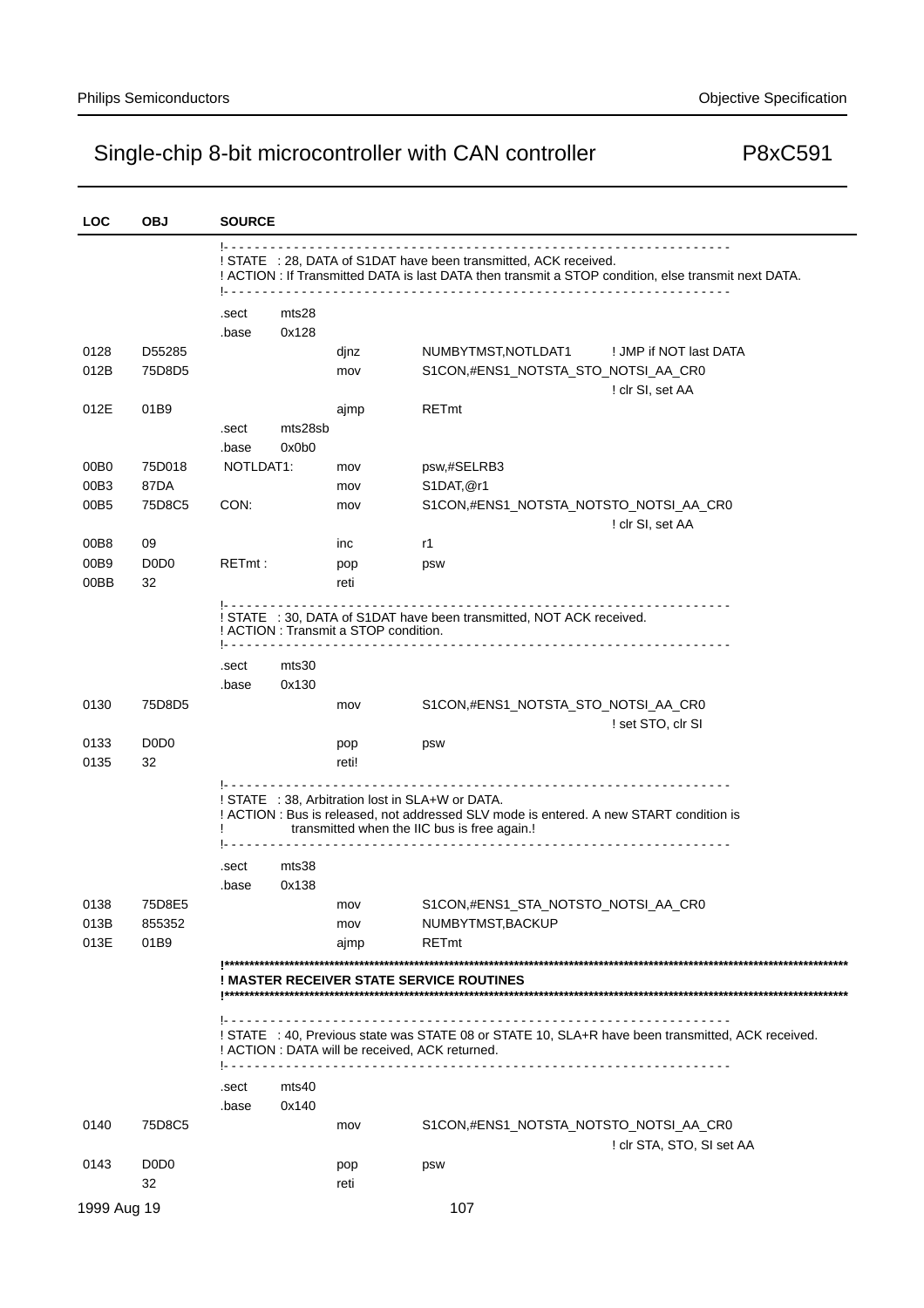| <b>LOC</b>   | <b>OBJ</b>                          | <b>SOURCE</b>                                                                                                                                                                                     |                |             |                                                          |                                                                                           |  |  |
|--------------|-------------------------------------|---------------------------------------------------------------------------------------------------------------------------------------------------------------------------------------------------|----------------|-------------|----------------------------------------------------------|-------------------------------------------------------------------------------------------|--|--|
|              |                                     | 1.<br>! STATE : 48, SLA+R have been transmitted, NOT ACK received.<br>! ACTION : STOP condition will be generated.<br><u>.</u>                                                                    |                |             |                                                          |                                                                                           |  |  |
|              |                                     | .sect<br>.base                                                                                                                                                                                    | mts48<br>0x148 |             |                                                          |                                                                                           |  |  |
| 0148         | 75D8D5                              | STOP:                                                                                                                                                                                             |                | mov         |                                                          | S1CON,#ENS1_NOTSTA_STO_NOTSI_AA_CR0<br>! set STO, clr SI                                  |  |  |
| 014B<br>014D | D <sub>0</sub> D <sub>0</sub><br>32 |                                                                                                                                                                                                   |                | pop<br>reti | psw                                                      |                                                                                           |  |  |
|              |                                     | 1.<br>! STATE : 50, DATA have been received, ACK returned.<br>! ACTION: Read DATA of S1DAT. DATA will be received, if it is last DATA then NOT ACK will be returned<br>else ACK will be returned. |                |             |                                                          |                                                                                           |  |  |
|              |                                     | .sect<br>.base                                                                                                                                                                                    | mrs50<br>0x150 |             |                                                          |                                                                                           |  |  |
| 0150         | 75D018                              |                                                                                                                                                                                                   |                | mov         | psw,#SELRB3                                              |                                                                                           |  |  |
| 0153         | A6DA                                |                                                                                                                                                                                                   |                | mov         | @r0,S1DAT                                                | ! Read received DATA                                                                      |  |  |
| 0155         | 01C0                                |                                                                                                                                                                                                   |                | ajmp        | REC1                                                     |                                                                                           |  |  |
|              |                                     | .sect                                                                                                                                                                                             | mrs50s         |             |                                                          |                                                                                           |  |  |
|              |                                     | .base                                                                                                                                                                                             | 0xc0           |             |                                                          |                                                                                           |  |  |
| 00C0         | D55205                              | REC1:                                                                                                                                                                                             |                | dinz        | NUMBYTMST, NOTLDAT2                                      |                                                                                           |  |  |
| 00C3         | 75D8C1                              |                                                                                                                                                                                                   |                | mov         |                                                          | S1CON,#ENS1_NOTSTA_NOTSTO_NOTSI_NOTAA_CR0<br>! clr SI, AA                                 |  |  |
| 00C6         | 8003                                |                                                                                                                                                                                                   |                | sjmp        | <b>RETmr</b>                                             |                                                                                           |  |  |
| 00C8         | 75D8C5                              | NOTLDAT2:                                                                                                                                                                                         |                | mov         |                                                          | S1CON,#ENS1_NOTSTA_NOTSTO_NOTSI_AA_CR0                                                    |  |  |
|              |                                     |                                                                                                                                                                                                   |                |             |                                                          | ! clr SI, set AA                                                                          |  |  |
| 00CB         | 08                                  | RETmr:                                                                                                                                                                                            |                | inc         | r0                                                       |                                                                                           |  |  |
| 00CC         | D <sub>0</sub> D <sub>0</sub>       |                                                                                                                                                                                                   |                | pop         | psw                                                      |                                                                                           |  |  |
| 00CE         | 32                                  |                                                                                                                                                                                                   |                | reti        |                                                          |                                                                                           |  |  |
|              |                                     |                                                                                                                                                                                                   |                |             | ! STATE : 58, DATA have been received, NOT ACK returned. | ! ACTION : Read DATA of MASTER STATE SERVICE ROUTINESS1DAT and generate a STOP condition. |  |  |
|              |                                     | .sect                                                                                                                                                                                             | mrs58          |             |                                                          |                                                                                           |  |  |
|              |                                     | .base                                                                                                                                                                                             | 0x158          |             |                                                          |                                                                                           |  |  |
| 0158         | 75D018                              |                                                                                                                                                                                                   |                | mov         | psw,#SELRB3                                              |                                                                                           |  |  |
| 015B         | A6DA                                |                                                                                                                                                                                                   |                | mov         | @R0,S1DAT                                                |                                                                                           |  |  |
| 015D         | 80E9                                |                                                                                                                                                                                                   |                | simp        | <b>STOP</b>                                              |                                                                                           |  |  |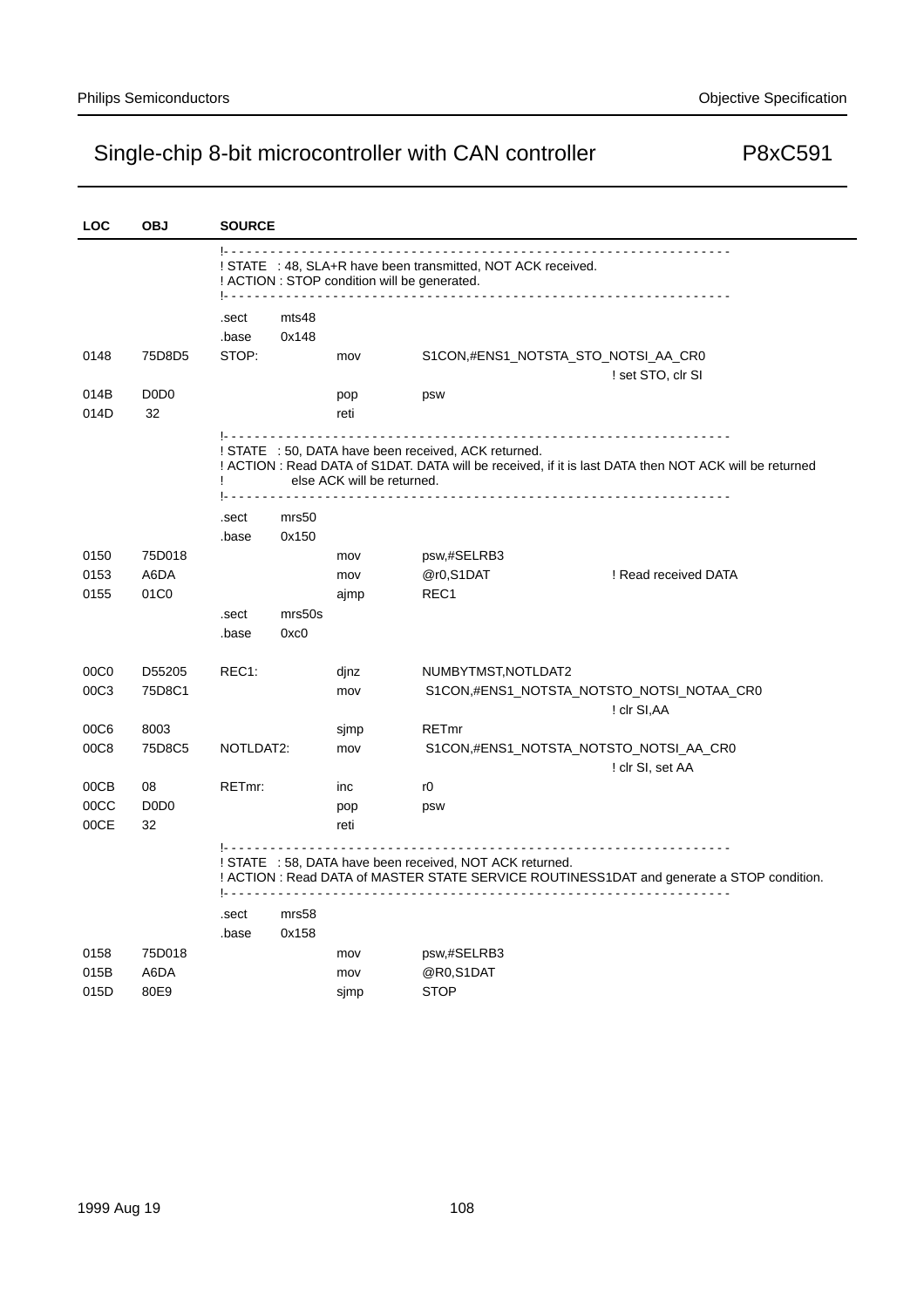| <b>LOC</b>       | <b>OBJ</b>                    | <b>SOURCE</b>  |                |      |                                                                                                                   |                                                                                                                                                                                                                   |
|------------------|-------------------------------|----------------|----------------|------|-------------------------------------------------------------------------------------------------------------------|-------------------------------------------------------------------------------------------------------------------------------------------------------------------------------------------------------------------|
|                  |                               |                |                |      | ! SLAVE RECEIVER STATE SERVICE ROUTINES                                                                           |                                                                                                                                                                                                                   |
|                  |                               |                |                |      | ! STATE : 60, Own SLA+W have been received, ACK returned.                                                         | ! ACTION : DATA will be recMASTER STATE SERVICE ROUTINESeived and ACK returned.                                                                                                                                   |
|                  |                               |                |                |      |                                                                                                                   |                                                                                                                                                                                                                   |
|                  |                               | .sect          | srs60          |      |                                                                                                                   |                                                                                                                                                                                                                   |
|                  |                               | .base          | 0x160          |      |                                                                                                                   |                                                                                                                                                                                                                   |
| 0160             | 75D8C5                        |                |                | mov  |                                                                                                                   | S1CON,#ENS1_NOTSTA_NOTSTO_NOTSI_AA_CR0<br>! clr SI, set AA                                                                                                                                                        |
| 0163             | 75D018                        |                |                | mov  | psw,#SELRB3                                                                                                       |                                                                                                                                                                                                                   |
| 0166             | 01D <sub>0</sub>              |                |                | ajmp | <b>INITSRD</b>                                                                                                    |                                                                                                                                                                                                                   |
|                  |                               | .sect          | insrd          |      |                                                                                                                   |                                                                                                                                                                                                                   |
|                  |                               | .base          | $0$ xd $0$     |      |                                                                                                                   |                                                                                                                                                                                                                   |
| 00D <sub>0</sub> | 7840                          | INITSRD:       |                | mov  | $r0,$ #SRD                                                                                                        |                                                                                                                                                                                                                   |
| 00D <sub>2</sub> | 7908                          |                |                | mov  | r1,#8                                                                                                             |                                                                                                                                                                                                                   |
| 00D4             | D <sub>0</sub> D <sub>0</sub> |                |                | pop  | psw                                                                                                               |                                                                                                                                                                                                                   |
| 00D6             | 32                            |                |                | reti |                                                                                                                   |                                                                                                                                                                                                                   |
| 0168<br>016B     | 75D8E5<br>75D018              | .sect<br>.base | srs68<br>0x168 | mov  |                                                                                                                   | ! ACTION : DATA will be received and ACK returned. STA is set to restart MST mode after the bus is free again.<br>S1CON,#ENS1_STA_NOTSTO_NOTSI_AA_CR0                                                             |
|                  |                               |                |                | mov  | psw,#SELRB3                                                                                                       |                                                                                                                                                                                                                   |
| 016E             | 01D <sub>0</sub>              |                |                | ajmp | <b>INITSRD</b>                                                                                                    |                                                                                                                                                                                                                   |
|                  |                               | .sect          | srs70          |      | ! STATE : 70, General call has been received, ACK returned.<br>! ACTION : DATA will be received and ACK returned. |                                                                                                                                                                                                                   |
|                  |                               | .base          | 0x170          |      |                                                                                                                   |                                                                                                                                                                                                                   |
| 0170             | 75D8C5                        |                |                | mov  |                                                                                                                   | S1CON,#ENS1_NOTSTA_NOTSTO_NOTSI_AA_CR0                                                                                                                                                                            |
|                  |                               |                |                |      |                                                                                                                   | ! clr SI, set AA                                                                                                                                                                                                  |
| 0173             | 75D018                        |                |                | mov  | psw,#SELRB3                                                                                                       | ! Initialize SRD counter                                                                                                                                                                                          |
| 0176             | 01D0                          |                |                | ajmp | initsrd                                                                                                           |                                                                                                                                                                                                                   |
|                  |                               |                |                |      |                                                                                                                   | ! STATE : 78, Arbitration lost in SLA+R/W as MST. General call has been received, ACK returned.<br>! ACTION : DATA will be received and ACK returned. STA is set to restart MST mode after the bus is free again. |
|                  |                               | .sect          | srs78          |      |                                                                                                                   |                                                                                                                                                                                                                   |
|                  |                               | .base          | 0x178          |      |                                                                                                                   |                                                                                                                                                                                                                   |
| 0178             | 75D8E5                        |                |                | mov  |                                                                                                                   | S1CON,#ENS1_STA_NOTSTO_NOTSI_AA_CR0                                                                                                                                                                               |
| 017B             | 75D018                        |                |                | mov  | psw,#SELRB3                                                                                                       | ! Initialize SRD counter                                                                                                                                                                                          |
| 017E             | 01D0                          |                |                | ajmp | <b>INITSRD</b>                                                                                                    |                                                                                                                                                                                                                   |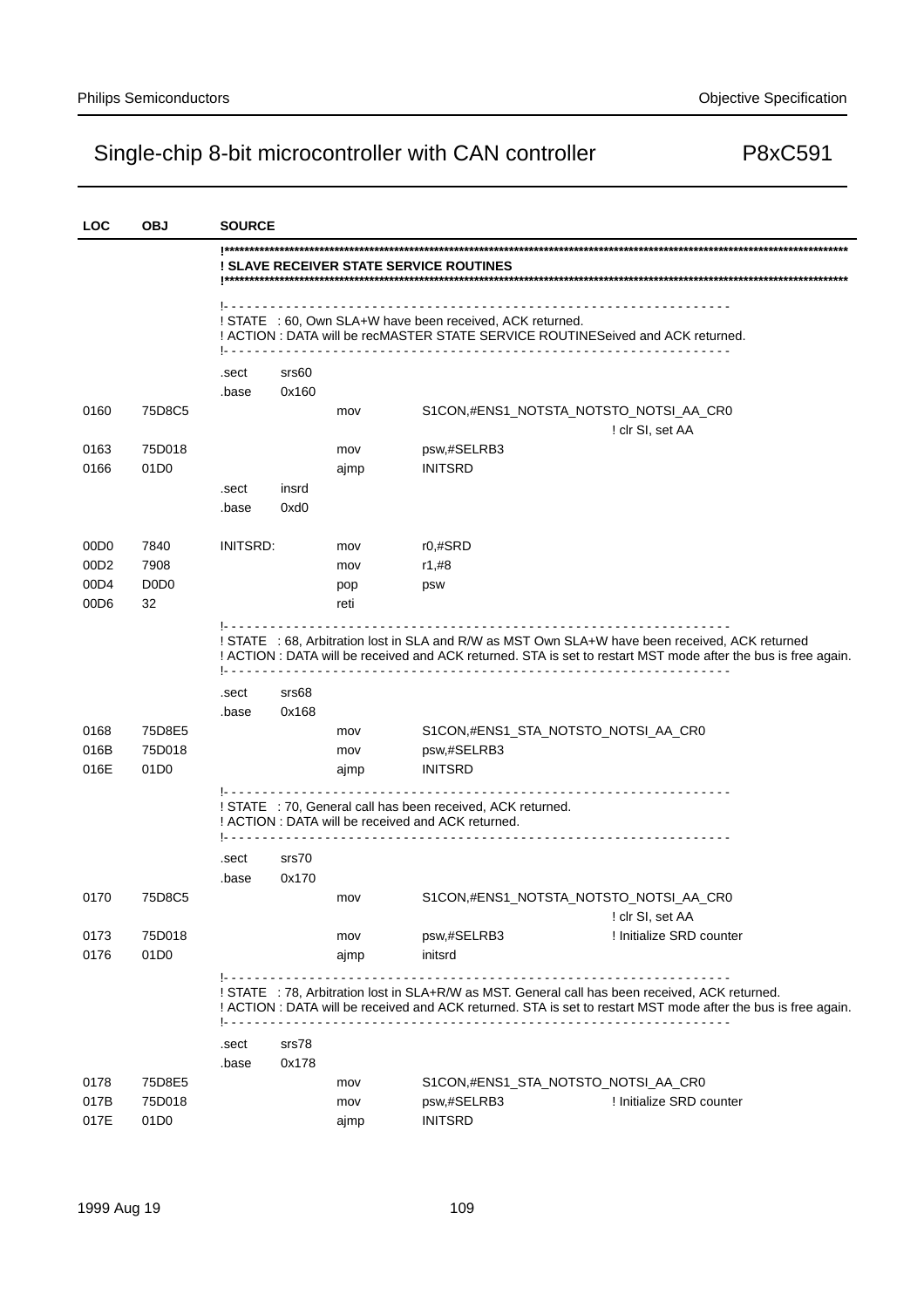| <b>LOC</b>   | <b>OBJ</b>                    | <b>SOURCE</b>                                                                                                                                                                                                                                                                              |                                |                                                                                                                                                                                                                  |                                                                                                      |  |
|--------------|-------------------------------|--------------------------------------------------------------------------------------------------------------------------------------------------------------------------------------------------------------------------------------------------------------------------------------------|--------------------------------|------------------------------------------------------------------------------------------------------------------------------------------------------------------------------------------------------------------|------------------------------------------------------------------------------------------------------|--|
|              |                               | 12 2 2 2 2 2 2<br>! STATE : 80, Previously addressed with own SLA. DATA received, ACK returned.<br>! ACTION : Read DATA.<br>IF received DATA was the last<br>THEN superfluous DATA will be received and NOT ACK returned<br>ELSE next DATA will be received and ACK returned.!<br><u>.</u> |                                |                                                                                                                                                                                                                  |                                                                                                      |  |
|              |                               | .sect                                                                                                                                                                                                                                                                                      | srs80                          |                                                                                                                                                                                                                  |                                                                                                      |  |
|              |                               | .base                                                                                                                                                                                                                                                                                      | 0x180                          |                                                                                                                                                                                                                  |                                                                                                      |  |
| 0180         | 75D018                        |                                                                                                                                                                                                                                                                                            | mov                            | psw,#SELRB3                                                                                                                                                                                                      |                                                                                                      |  |
| 0183         | A6DA                          |                                                                                                                                                                                                                                                                                            | mov                            | @r0,S1DAT                                                                                                                                                                                                        | ! Read received DATA                                                                                 |  |
| 0185         | 01D8                          |                                                                                                                                                                                                                                                                                            | ajmp                           | REC <sub>2</sub>                                                                                                                                                                                                 |                                                                                                      |  |
|              |                               | .sect                                                                                                                                                                                                                                                                                      | srs80s                         |                                                                                                                                                                                                                  |                                                                                                      |  |
|              |                               | .base                                                                                                                                                                                                                                                                                      | 0xd8                           |                                                                                                                                                                                                                  |                                                                                                      |  |
| 00D8         | D906                          | REC <sub>2</sub> :                                                                                                                                                                                                                                                                         | djnz                           | r1, NOTLDAT3                                                                                                                                                                                                     |                                                                                                      |  |
| 00DA         | 75D8C1                        | LDAT:                                                                                                                                                                                                                                                                                      | mov                            |                                                                                                                                                                                                                  | S1CON,#ENS1_NOTSTA_NOTSTO_NOTSI_NOTAA_CR0                                                            |  |
|              |                               |                                                                                                                                                                                                                                                                                            |                                |                                                                                                                                                                                                                  | ! clr SI, AA                                                                                         |  |
| 00DD         | D <sub>0</sub> D <sub>0</sub> |                                                                                                                                                                                                                                                                                            | pop                            | psw                                                                                                                                                                                                              |                                                                                                      |  |
| 00DF         | 32                            |                                                                                                                                                                                                                                                                                            | reti                           |                                                                                                                                                                                                                  |                                                                                                      |  |
| 00E0         | 75D8C5                        | NOTLDAT3:                                                                                                                                                                                                                                                                                  | mov                            |                                                                                                                                                                                                                  | S1CON,#ENS1_NOTSTA_NOTSTO_NOTSI_AA_CR0                                                               |  |
|              |                               |                                                                                                                                                                                                                                                                                            |                                |                                                                                                                                                                                                                  | ! clr SI, set AA                                                                                     |  |
| 00E3         | 08                            |                                                                                                                                                                                                                                                                                            | inc                            | r0                                                                                                                                                                                                               |                                                                                                      |  |
| 00E4         | D <sub>0</sub> D <sub>0</sub> | RETsr:                                                                                                                                                                                                                                                                                     | pop                            | psw                                                                                                                                                                                                              |                                                                                                      |  |
| 00E6         | 32                            |                                                                                                                                                                                                                                                                                            | reti                           |                                                                                                                                                                                                                  |                                                                                                      |  |
|              |                               | Ι.                                                                                                                                                                                                                                                                                         |                                | ! STATE : 88, Previously addressed with own SLA. DATA received NOT ACK returned.<br>! ACTION : No save of DATA, Enter NOT addressed SLV mode.<br>Recognition of own SLA. General call recognized, if S1ADR. 01.! |                                                                                                      |  |
|              |                               | .sect                                                                                                                                                                                                                                                                                      | srs88                          |                                                                                                                                                                                                                  |                                                                                                      |  |
|              |                               | .base                                                                                                                                                                                                                                                                                      | 0x188                          |                                                                                                                                                                                                                  |                                                                                                      |  |
| 0188         | 75D8C5                        |                                                                                                                                                                                                                                                                                            | mov                            |                                                                                                                                                                                                                  | S1CON,#ENS1_NOTSTA_NOTSTO_NOTSI_AA_CR0<br>! clr SI, set AA                                           |  |
| 018B         | 01E4                          |                                                                                                                                                                                                                                                                                            | ajmp                           | <b>RETsr</b>                                                                                                                                                                                                     |                                                                                                      |  |
|              |                               | ! ACTION : Read DATA.                                                                                                                                                                                                                                                                      | will be received with NOT ACK. | After General call only one byte will be received with ACK the second DATA<br>DATA will be received and NOT ACK returned.                                                                                        | ! STATE : 90, Previously addressed with general call. DATA has been received, ACK has been returned. |  |
|              |                               |                                                                                                                                                                                                                                                                                            |                                |                                                                                                                                                                                                                  |                                                                                                      |  |
|              |                               | .sect                                                                                                                                                                                                                                                                                      | srs90                          |                                                                                                                                                                                                                  |                                                                                                      |  |
|              |                               | .base                                                                                                                                                                                                                                                                                      | 0x190                          |                                                                                                                                                                                                                  |                                                                                                      |  |
| 0190         | 76D018                        |                                                                                                                                                                                                                                                                                            | mov                            | psw,#SELRB3                                                                                                                                                                                                      |                                                                                                      |  |
| 0193<br>0195 | A6DA<br>01DA                  |                                                                                                                                                                                                                                                                                            | mov                            | @r0,S1DAT<br>LDAT                                                                                                                                                                                                | ! Read received DATA                                                                                 |  |
|              |                               |                                                                                                                                                                                                                                                                                            | ajmp                           |                                                                                                                                                                                                                  |                                                                                                      |  |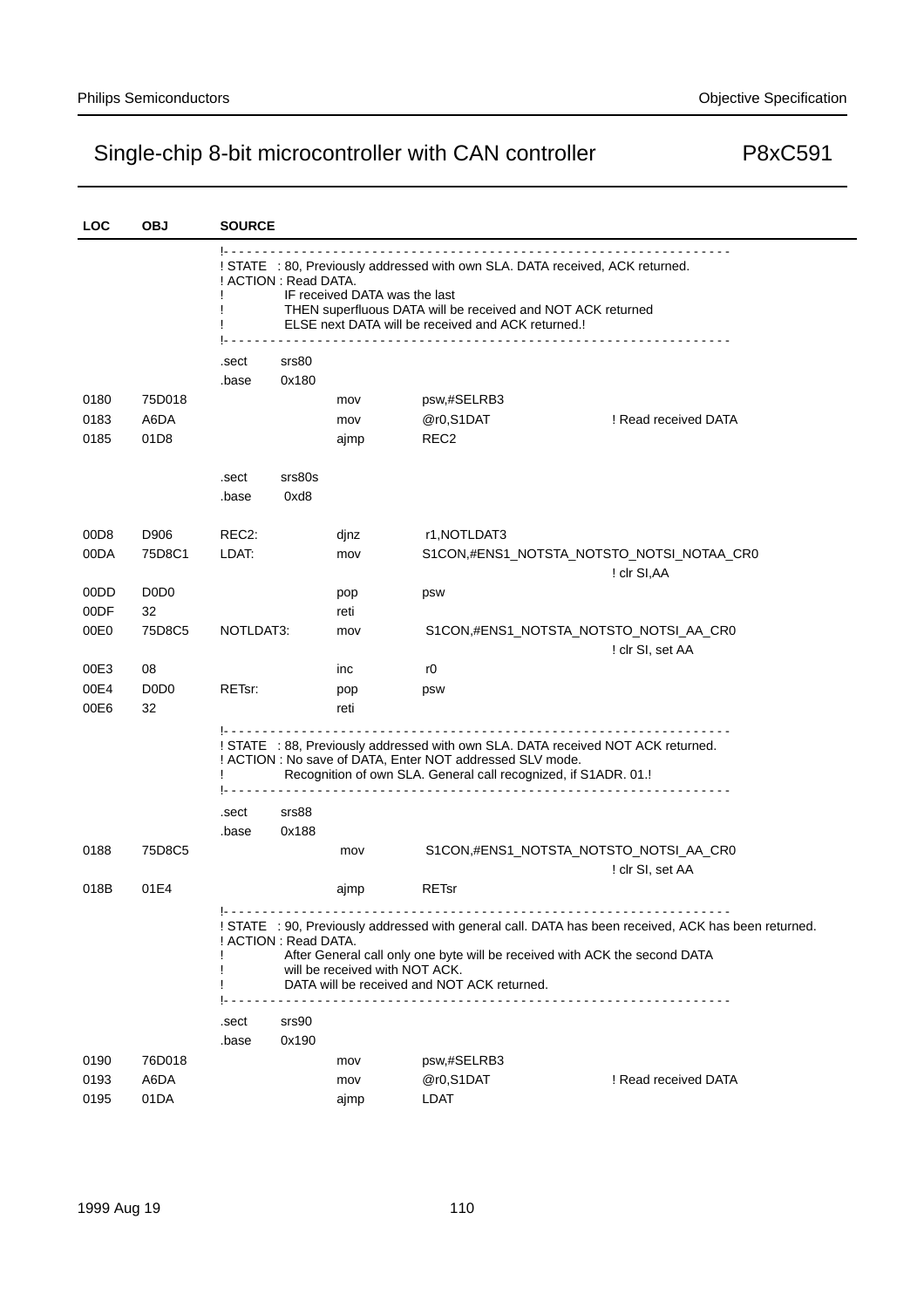| LOC   | <b>OBJ</b>                    | <b>SOURCE</b>                                                                                                                                                                                                                               |        |                     |                                                                |                                                                                              |  |  |
|-------|-------------------------------|---------------------------------------------------------------------------------------------------------------------------------------------------------------------------------------------------------------------------------------------|--------|---------------------|----------------------------------------------------------------|----------------------------------------------------------------------------------------------|--|--|
|       |                               | ! STATE : 98, Previously addressed with general call.<br>DATA has been received, NOT ACK has been returned.<br>! ACTION : No save of DATA, Enter NOT addressed SLV mode.<br>Recognition of own SLA. General call recognized, if S1ADR. 01.! |        |                     |                                                                |                                                                                              |  |  |
|       |                               | .sect                                                                                                                                                                                                                                       | srs98  |                     |                                                                |                                                                                              |  |  |
|       |                               | .base                                                                                                                                                                                                                                       | 0x198  |                     |                                                                |                                                                                              |  |  |
| 0198  | 75D8C5                        |                                                                                                                                                                                                                                             |        | mov                 |                                                                | S1CON,#ENS1_NOTSTA_NOTSTO_NOTSI_AA_CR0                                                       |  |  |
|       |                               |                                                                                                                                                                                                                                             |        |                     |                                                                | ! clr SI, set AA                                                                             |  |  |
| 019B  | D <sub>0</sub> D <sub>0</sub> |                                                                                                                                                                                                                                             |        | pop                 | psw                                                            |                                                                                              |  |  |
| 019D  | 32                            |                                                                                                                                                                                                                                             |        | reti                |                                                                |                                                                                              |  |  |
|       |                               |                                                                                                                                                                                                                                             |        |                     |                                                                |                                                                                              |  |  |
|       |                               |                                                                                                                                                                                                                                             |        | SLV/REC or SLV/TRX. |                                                                | ! STATE : A0, A STOP condition or repeated START has been received, while still addressed as |  |  |
|       |                               |                                                                                                                                                                                                                                             |        |                     | ! ACTION : No save of DATA, Enter NOT addressed SLV mode.      |                                                                                              |  |  |
|       |                               |                                                                                                                                                                                                                                             |        |                     | Recognition of own SLA. General call recognized, if S1ADR. 01. |                                                                                              |  |  |
|       |                               |                                                                                                                                                                                                                                             |        |                     |                                                                |                                                                                              |  |  |
|       |                               | .sect                                                                                                                                                                                                                                       | srsA0  |                     |                                                                |                                                                                              |  |  |
|       |                               | .base                                                                                                                                                                                                                                       | 0x1a0  |                     |                                                                |                                                                                              |  |  |
| 01A0  | 75D8C5                        |                                                                                                                                                                                                                                             |        | mov                 |                                                                | S1CON,#ENS1_NOTSTA_NOTSTO_NOTSI_AA_CR0                                                       |  |  |
|       |                               |                                                                                                                                                                                                                                             |        |                     |                                                                | ! clr SI, set AA                                                                             |  |  |
| 01A3  | D <sub>0</sub> D <sub>0</sub> |                                                                                                                                                                                                                                             |        | pop                 | psw                                                            |                                                                                              |  |  |
| 01A5  | 32                            |                                                                                                                                                                                                                                             |        | reti                |                                                                |                                                                                              |  |  |
|       |                               |                                                                                                                                                                                                                                             |        |                     | ! SLAVE TRANSMITTER STATE SERVICE ROUTINES                     |                                                                                              |  |  |
|       |                               |                                                                                                                                                                                                                                             |        |                     |                                                                |                                                                                              |  |  |
|       |                               |                                                                                                                                                                                                                                             |        |                     |                                                                |                                                                                              |  |  |
|       |                               |                                                                                                                                                                                                                                             |        |                     | ! STATE : A8, Own SLA+R received, ACK returned.                |                                                                                              |  |  |
|       |                               |                                                                                                                                                                                                                                             |        |                     | ! ACTION : DATA will be transmitted, A bit received.           |                                                                                              |  |  |
|       |                               |                                                                                                                                                                                                                                             | stsa8  |                     |                                                                |                                                                                              |  |  |
|       |                               | .sect                                                                                                                                                                                                                                       | 0x1a8  |                     |                                                                |                                                                                              |  |  |
| 01A8  | 8548DA                        | .base                                                                                                                                                                                                                                       |        |                     | S1DAT, STD                                                     | ! load DATA in S1DAT                                                                         |  |  |
| 01 AB | 75D8C5                        |                                                                                                                                                                                                                                             |        | mov<br>mov          |                                                                | S1CON,#ENS1_NOTSTA_NOTSTO_NOTSI_AA_CR0                                                       |  |  |
|       |                               |                                                                                                                                                                                                                                             |        |                     |                                                                | ! clr SI, set AA                                                                             |  |  |
| 01 AE | 01E8                          |                                                                                                                                                                                                                                             |        | ajmp                | <b>INITBASE2</b>                                               |                                                                                              |  |  |
|       |                               | .sect                                                                                                                                                                                                                                       | ibase2 |                     |                                                                |                                                                                              |  |  |
|       |                               | .base                                                                                                                                                                                                                                       | 0xe8   |                     |                                                                |                                                                                              |  |  |
| 00E8  | 75D018                        | <b>INITBASE2:</b>                                                                                                                                                                                                                           |        | mov                 | psw,#SELRB3                                                    |                                                                                              |  |  |
| 00EB  | 7948                          |                                                                                                                                                                                                                                             |        | mov                 | r1,#STD                                                        |                                                                                              |  |  |
| 00ED  | 09                            |                                                                                                                                                                                                                                             |        | inc                 | r1                                                             |                                                                                              |  |  |
| 00EE  | D <sub>0</sub> D <sub>0</sub> |                                                                                                                                                                                                                                             |        | pop                 | psw                                                            |                                                                                              |  |  |
| 00F0  | 32                            |                                                                                                                                                                                                                                             |        | reti                |                                                                |                                                                                              |  |  |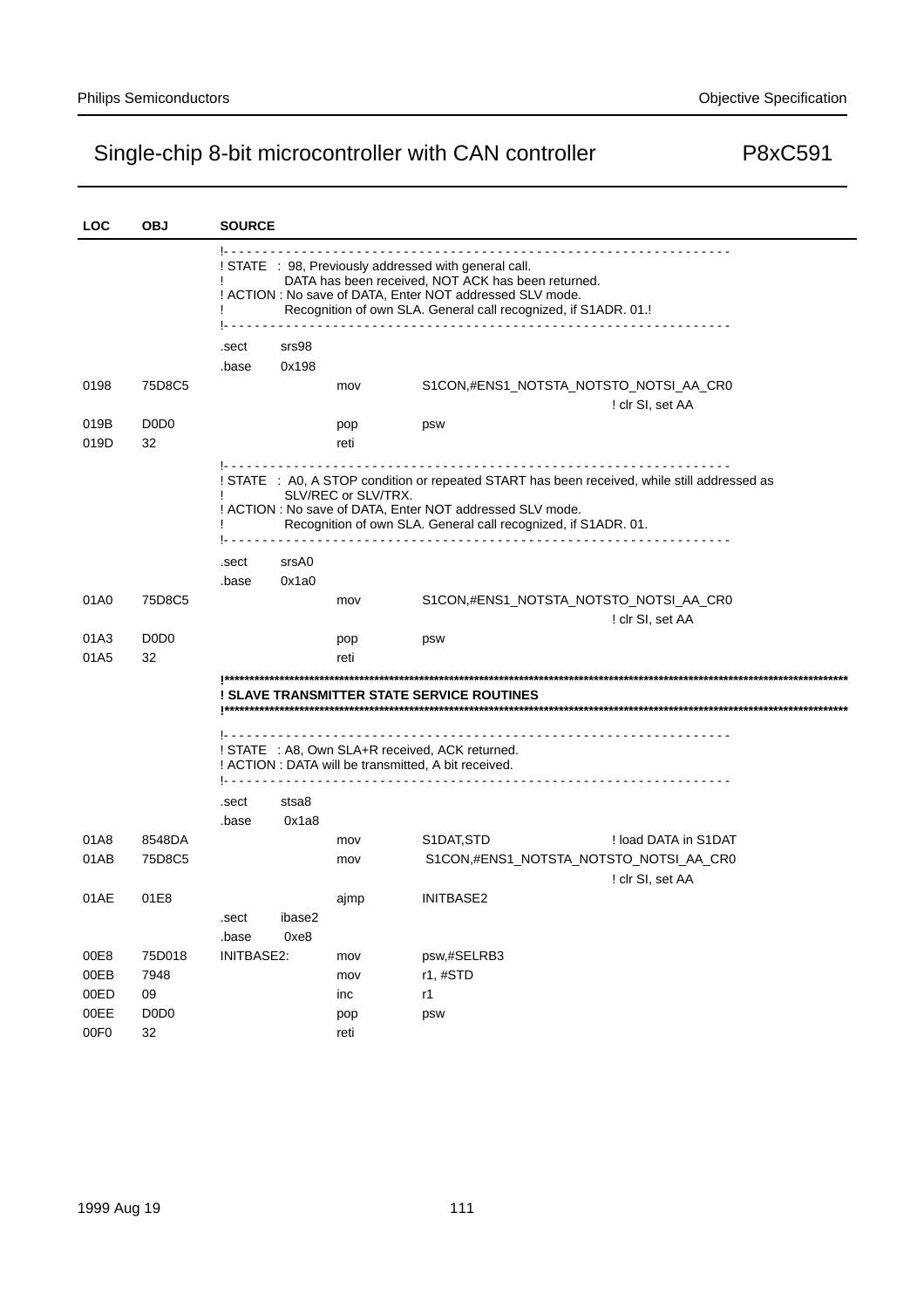| <b>LOC</b>   | <b>OBJ</b>                    | <b>SOURCE</b> |        |                                          |                                                                                                                                                                                                                |                      |
|--------------|-------------------------------|---------------|--------|------------------------------------------|----------------------------------------------------------------------------------------------------------------------------------------------------------------------------------------------------------------|----------------------|
|              |                               |               |        |                                          | ! STATE : B0, Arbitration lost in SLA and R/W as MST. Own SLA+R received, ACK returned.<br>! ACTION : DATA will be transmitted, A bit received.<br>STA is set to restart MST mode after the bus is free again. |                      |
|              |                               | .sect         | sstsb0 |                                          |                                                                                                                                                                                                                |                      |
|              |                               | .base         | 0x1b0  |                                          |                                                                                                                                                                                                                |                      |
| 01B0         | 8548DA                        |               |        | mov                                      | S1DAT, STD                                                                                                                                                                                                     | ! load DATA in S1DAT |
| 01B3         | 75D8E5                        |               |        | mov                                      | S1CON, #ENS1_STA_NOTSTO_NOTSI_AA_CR0                                                                                                                                                                           |                      |
| 01B6         | 01E8                          |               |        | ajmp                                     | INITBASE2                                                                                                                                                                                                      |                      |
|              |                               |               |        |                                          | ! STATE : B8, DATA has been transmitted, ACK received.<br>! ACTION : DATA will be transmitted, ACK bit is received.<br>.                                                                                       |                      |
|              |                               | .sect         | stsb8  |                                          |                                                                                                                                                                                                                |                      |
|              |                               | .base         | 0x1b8  |                                          |                                                                                                                                                                                                                |                      |
| 01B8         | 75D018                        |               |        | mov                                      | psw,#SELRB3                                                                                                                                                                                                    |                      |
| 01BB         | 87DA                          |               |        | mov                                      | S1DAT, @r1                                                                                                                                                                                                     |                      |
| 01BD         | 01F8                          |               |        | ajmp                                     | <b>SCON</b>                                                                                                                                                                                                    |                      |
|              |                               | .sect         | scn    |                                          |                                                                                                                                                                                                                |                      |
|              |                               | .base         | 0xf8   |                                          |                                                                                                                                                                                                                |                      |
| 00F8         | 75D8C5                        | SCON:         |        | mov                                      | S1CON,#ENS1_NOTSTA_NOTSTO_NOTSI_AA_CR0                                                                                                                                                                         |                      |
|              |                               |               |        |                                          |                                                                                                                                                                                                                | ! clr SI, set AA     |
| 00FB         | 09                            |               |        | inc                                      | r1                                                                                                                                                                                                             |                      |
| 00FC         | D <sub>0</sub> D <sub>0</sub> |               |        | pop                                      | psw                                                                                                                                                                                                            |                      |
| 00FE         | 32                            |               |        | reti                                     |                                                                                                                                                                                                                |                      |
|              |                               |               |        | ! ACTION : Enter not addressed SLV mode. | ! STATE : C0, DATA has been transmitted, NOT ACK received.                                                                                                                                                     |                      |
|              |                               | .sect         | stsc0  |                                          |                                                                                                                                                                                                                |                      |
|              |                               | .base         | 0x1c0  |                                          |                                                                                                                                                                                                                |                      |
| 01C0         | 75D8C5                        |               |        | mov                                      | S1CON,#ENS1_NOTSTA_NOTSTO_NOTSI_AA_CR0                                                                                                                                                                         | ! clr SI, set AA     |
| 01C3         | D <sub>0</sub> D <sub>0</sub> |               |        | pop                                      | psw                                                                                                                                                                                                            |                      |
| 01C5         | 32                            |               |        | reti                                     |                                                                                                                                                                                                                |                      |
|              |                               | <u> 1.</u>    |        | ! ACTION : Enter not addressed SLV mode  | ! STATE : C8, Last DATA has been transmitted (AA=0), ACK received.                                                                                                                                             |                      |
|              |                               | .sect         | stsc8  |                                          |                                                                                                                                                                                                                |                      |
|              |                               | .base         | 0x1c8  |                                          |                                                                                                                                                                                                                |                      |
| 01C8         | 75D8C5                        |               |        | mov                                      | S1CON,#ENS1_NOTSTA_NOTSTO_NOTSI_AA_CR0                                                                                                                                                                         | ! clr SI, set AA     |
|              | D <sub>0</sub> D <sub>0</sub> |               |        |                                          |                                                                                                                                                                                                                |                      |
| 01CB<br>01CD | 32                            |               |        | pop<br>reti                              | psw                                                                                                                                                                                                            |                      |
|              |                               |               |        |                                          |                                                                                                                                                                                                                |                      |
|              |                               |               |        | ! END OF SI01 INTERRUPT ROUTINE          |                                                                                                                                                                                                                |                      |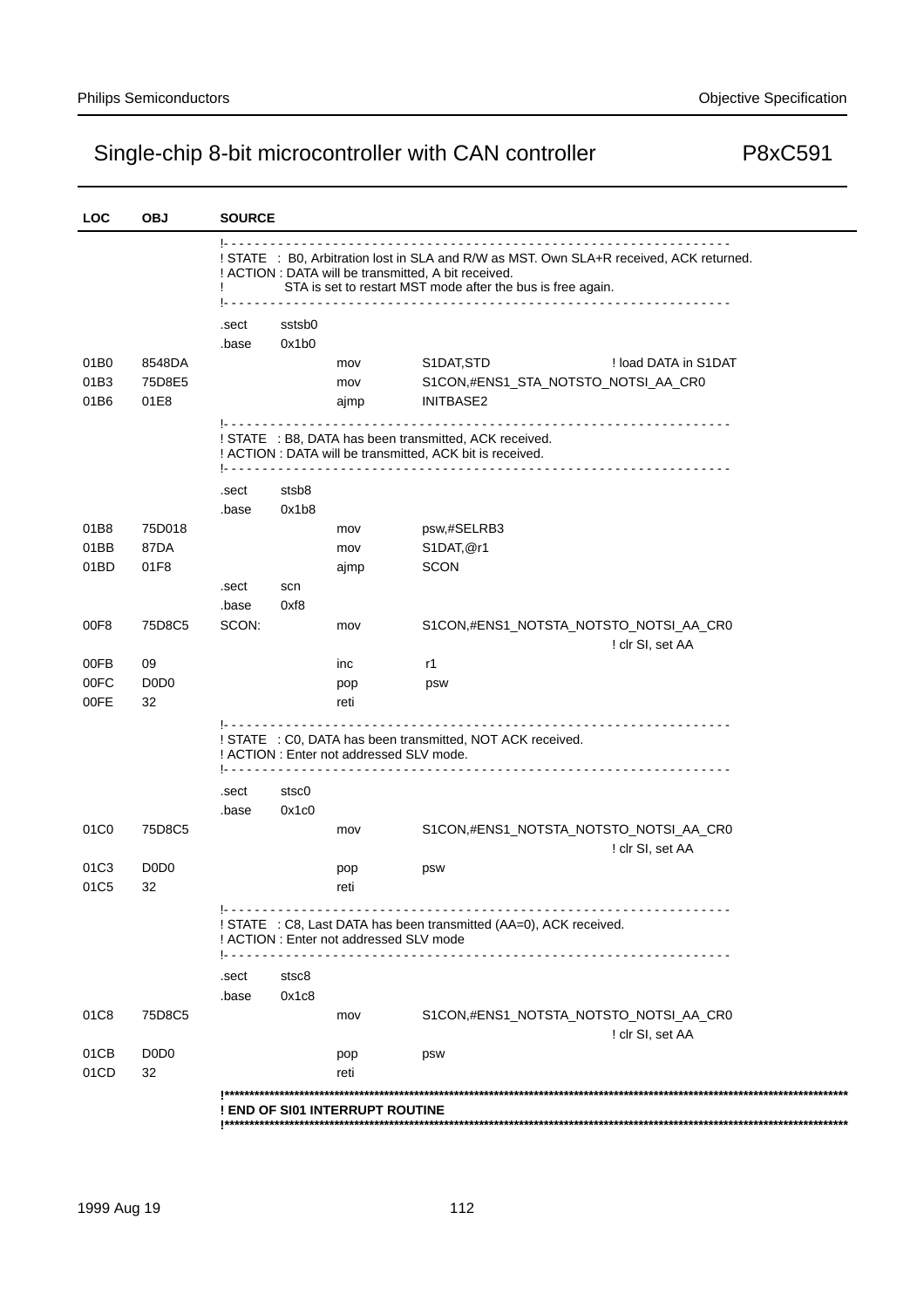## **16 TIMER 2**

### **16.1 Features of Timer 2**

Timer T2 is a 16-bit timer consisting of two registers TMH2 (HIGH byte) and TML2 (LOW byte). The 16-bit timer/counter can be switched off or clocked via a prescaler from one of two sources:  $f_{CLK}/6$  or an external signal. When Timer T2 is configured as a counter, the prescaler is clocked by an external signal on T2 (P3.O). A rising edge on T2 increments the prescaler, and the maximum repetition rate is one count per machine cycle (1 MHz with a 6 MHz oscillator).

The maximum repetition rate for Timer T2 is twice the maximum repetition rate for Timer 0 and Timer 1. T2 (P3.0) is sampled at S2P1 and again at S5P1 (i.e., twice per machine cycle). A rising edge is detected when T2 is LOW during one sample and HIGH during the next sample. To ensure that a rising edge is detected, the input signal must be LOW for at least  $\frac{1}{2}$  cycle and then HIGH for at least  $\frac{1}{2}$ cycle. If a rising edge is detected before the end of S2P1, the timer will be incremented during the following cycle; otherwise it will be incremented one cycle later. The prescaler has a programmable division factor of 1, 2, 4, or 8 and is cleared if its division factor or input source is changed, or if the timer/counter is reset.

Timer T2 may be read "on the fly" but possesses no extra read latches, and software precautions may have to be taken to avoid misinterpretation in the event of an overflow from least to most significant byte while Timer T2 is being read. Timer T2 is not loadable and is reset by the RST

signal or by a rising edge on the input signal RT2, if enabled. RT2 is enabled by setting bit T2ER (TM2CON.5).

When the least significant byte of the timer overflows or when a 16-bit overflow occurs, an interrupt request may be generated. Either or both of these overflows can be programmed to request an interrupt. In both cases, the interrupt vector will be the same. When the lower byte (TML2) overflows, flag T2B0 (TM2CON) is set and flag T20V (TM2lR) is set when TMH2 overflows. These flags are set one cycle after an overflow occurs. Note that when T20V is set, T2B0 will also be set. To enable the byte overflow interrupt, bits ET2 (lEN1.7, enable overflow interrupt, see Table 67) and T2lS0 (TM2CON.6, byte overflow interrupt select) must be set. Bit TWBO (TM2CON.4) is the Timer T2 byte overflow flag. To enable the 16-bit overflow interrupt, bits ET2 (lE1.7, enable overflow interrupt) and T2lS1 (TM2CON.7, 16-bit overflow interrupt select) must be set. Bit T2OV (TM2lR.7) is the Timer T2 16-bit overflow flag. All interrupt flags must be reset by software. To enable both byte and 16-bit overflow, T2lS0 and T2lS1 must be set and two interrupt service routines are required. A test on the overflow flags indicates which routine must be executed. For each routine, only the corresponding overflow flag must be cleared. Timer T2 may be reset by a rising edge on RT2 (P3.1) if the Timer T2 external reset enable bit (T2ER) in TM2CON is set. This reset also clears the prescaler. In the Idle mode, the timer/counter and prescaler are reset and halted. Timer T2 is controlled by the TM2CON special function register (see Section 16.1.1).

| <b>ET2</b><br>니ᄼ | <b>ECAN</b> | ECM1 | ECM <sub>0</sub> | ECT <sub>3</sub> | <b>EOTO</b><br>ᆮᇦᆝᇫ | ECT <sub>1</sub> | ECT <sub>0</sub> |  |
|------------------|-------------|------|------------------|------------------|---------------------|------------------|------------------|--|

| <b>Table 67</b> Description of interrupt Enable Register IEN1 bits |
|--------------------------------------------------------------------|

**Table 66** Timer T2 Interrupt Enable Register IEN1 (address E8H)

| <b>BIT</b>     | <b>SYMBOL</b>    | <b>FUNCTION</b>                         |
|----------------|------------------|-----------------------------------------|
| 7              | ET <sub>2</sub>  | Enable Timer T2 overflow interrupt(s).  |
| 6              | <b>ECAN</b>      | Enable CAN interrupt.                   |
| 5              | ECM <sub>1</sub> | Enable T2 Comparator 1 interrupt.       |
| 4              | ECM <sub>0</sub> | Enable T2 Comparator 0 interrupt.       |
| 3              | ECT <sub>3</sub> | Enable T2 Capture register 3 interrupt. |
| $\mathfrak{p}$ | ECT <sub>2</sub> | Enable T2 Capture register 2 interrupt. |
|                | ECT <sub>1</sub> | Enable T2 Capture register 1 interrupt. |
| 0              | ECT <sub>0</sub> | Enable T2 Capture register 0 interrupt. |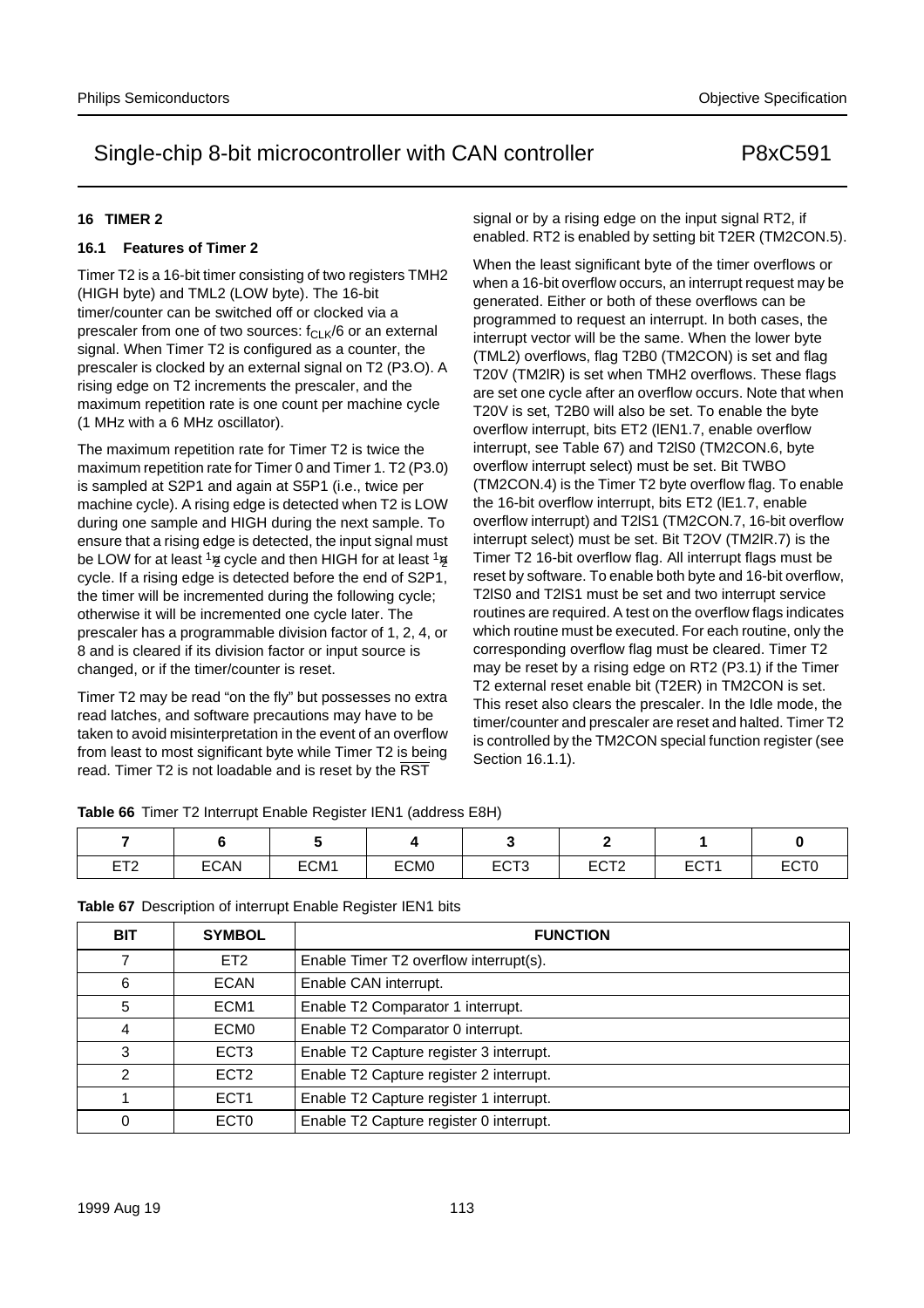16.1.1 T2 CONTROL REGISTER (TM2CON)

**Table 68** T2 Control Register (address EAH)

|              |              |      |                   |             | -                             |       |       |
|--------------|--------------|------|-------------------|-------------|-------------------------------|-------|-------|
| <b>T2IS1</b> | <b>T2IS0</b> | T2ER | T <sub>2</sub> BO | <b>T2P1</b> | T <sub>2</sub> P <sub>0</sub> | T2MS1 | T2MS0 |

## **Table 69** Description of TM2CON bits

| <b>BIT</b> | <b>SYMBOL</b>                  | <b>DESCRIPTION</b>                                                                                             |
|------------|--------------------------------|----------------------------------------------------------------------------------------------------------------|
| 7          | <b>T2IS1</b>                   | Timer T2 16-bit overflow interrupt select.                                                                     |
| 6          | <b>T2IS0</b>                   | Timer T2 byte overflow interrupt select.                                                                       |
| 5          | T <sub>2</sub> ER              | Timer T2 external reset enable. When this bit is set, Timer T2 may be reset by a rising<br>edge on RT2 (P3.1). |
| 4          | T <sub>2</sub> BO              | Timer T2 byte overflow interrupt flag.                                                                         |
| 3          | <b>T2P1</b>                    | Timer T2 prescaler select (see Table 70).                                                                      |
| 2          | T <sub>2</sub> P <sub>0</sub>  |                                                                                                                |
|            | T <sub>2</sub> M <sub>S1</sub> | Timer T2 mode select (see Table 71).                                                                           |
| 0          | T2MS0                          |                                                                                                                |

### **Table 70** Timer 2 prescaler select

| <b>T2P1</b> | T2P0 | <b>TIMER T2 CLOCK</b>             |
|-------------|------|-----------------------------------|
| U           |      | clock source                      |
|             |      | $\frac{1}{2} \times$ clock source |
|             |      | $\frac{1}{4} \times$ clock source |
|             |      | $\frac{1}{8}$ x clock source      |

## **Table 71** Timer 2 mode select

| T2MS1 | T2MS0 | <b>MODE SELECTED</b>                                 |
|-------|-------|------------------------------------------------------|
|       |       | Timer T2 halted (off)                                |
| 0     |       | $1\frac{1}{2} \times f_{\text{CLK}}$ T2 clock source |
|       |       | Test mode; do not use                                |
|       |       | $T2$ clock source = pin T2                           |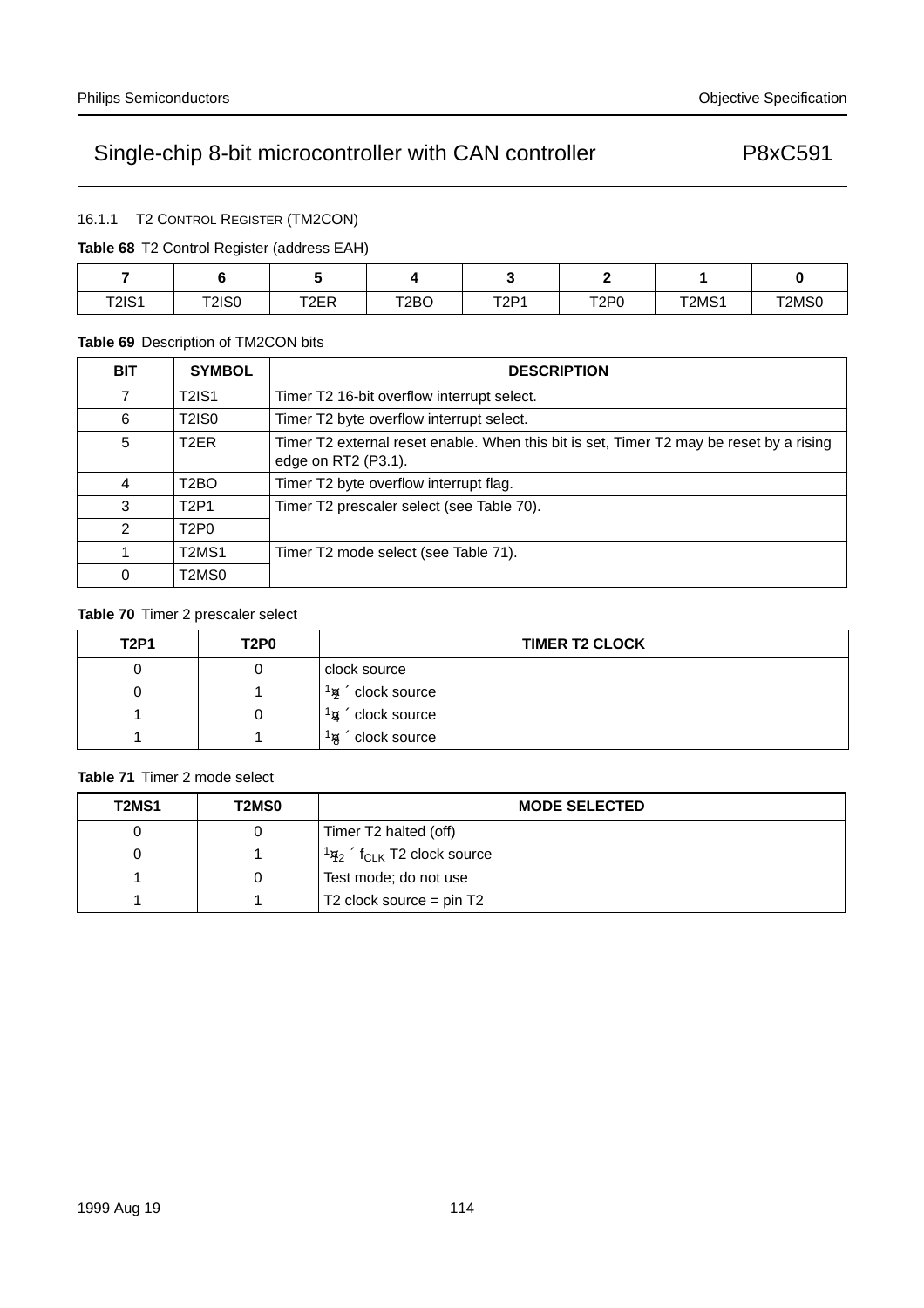### 16.1.2 TIMER T2 EXTENSION

When a 6 MHz oscillator is used, a 16-bit overflow on Timer T2 occurs every 65.5, 131, 262, or 524 ms, depending on the prescaler division ratio; i.e., the maximum cycle time is approximately 0.5 seconds. In applications where cycle times are greater than 0.5 seconds, it is necessary to extend Timer T2. This is achieved by selecting  $f_{CLK}/6$  as the clock source (set T2MS0, reset T2MS1), setting the prescaler division ration to  $\frac{1}{8}$  (set T2P0, set T2P1), disabling the byte overflow interrupt (reset T2lS0) and enabling the 16-bit overflow interrupt (set T2lS1). The following software routine is written for a three-byte extension which gives a maximum cycle time of approximately 2400 hours.

| <b>OVINT: PUSH ACO</b><br>PUSH PSW ; save status<br>INC TIMEX1 | : save accumulator<br>; increment first byte (low order) of<br>extended timer                                     |
|----------------------------------------------------------------|-------------------------------------------------------------------------------------------------------------------|
| MOV A, TIMEX1                                                  | JNZ INTEX ; jump to INTEX if; there is no<br>overflow                                                             |
| <i>MOV A.TIMEX2</i>                                            | INC TIMEX2; increment second byte                                                                                 |
|                                                                | JNZ INTEX $\therefore$ jump to INTEX if there is no<br>overflow<br>INC TIMEX3 ; increment third byte (high order) |
| <b>INTEX:</b> CLR T2OV<br>POP PSW<br>POP ACC<br>RETI           | : reset interrupt flag<br>restore status<br>: restore accumulator<br>; return from interrupt                      |

### 16.1.3 TIMER T2, CAPTURE AND COMPARE LOGIC

Timer T2 is connected to four 16-bit capture registers and three 16-bit compare registers. A capture register may be used to capture the contents of Timer T2 when a transition occurs on its corresponding input pin. A compare register may be used to set or reset port 3 output pins at certain pre-programmable time intervals. The combination of Timer T2 and the capture and compare logic is very powerful in applications involving rotating machinery, automotive injection systems, etc. Timer T2 and the capture and compare logic are shown in Figure 45.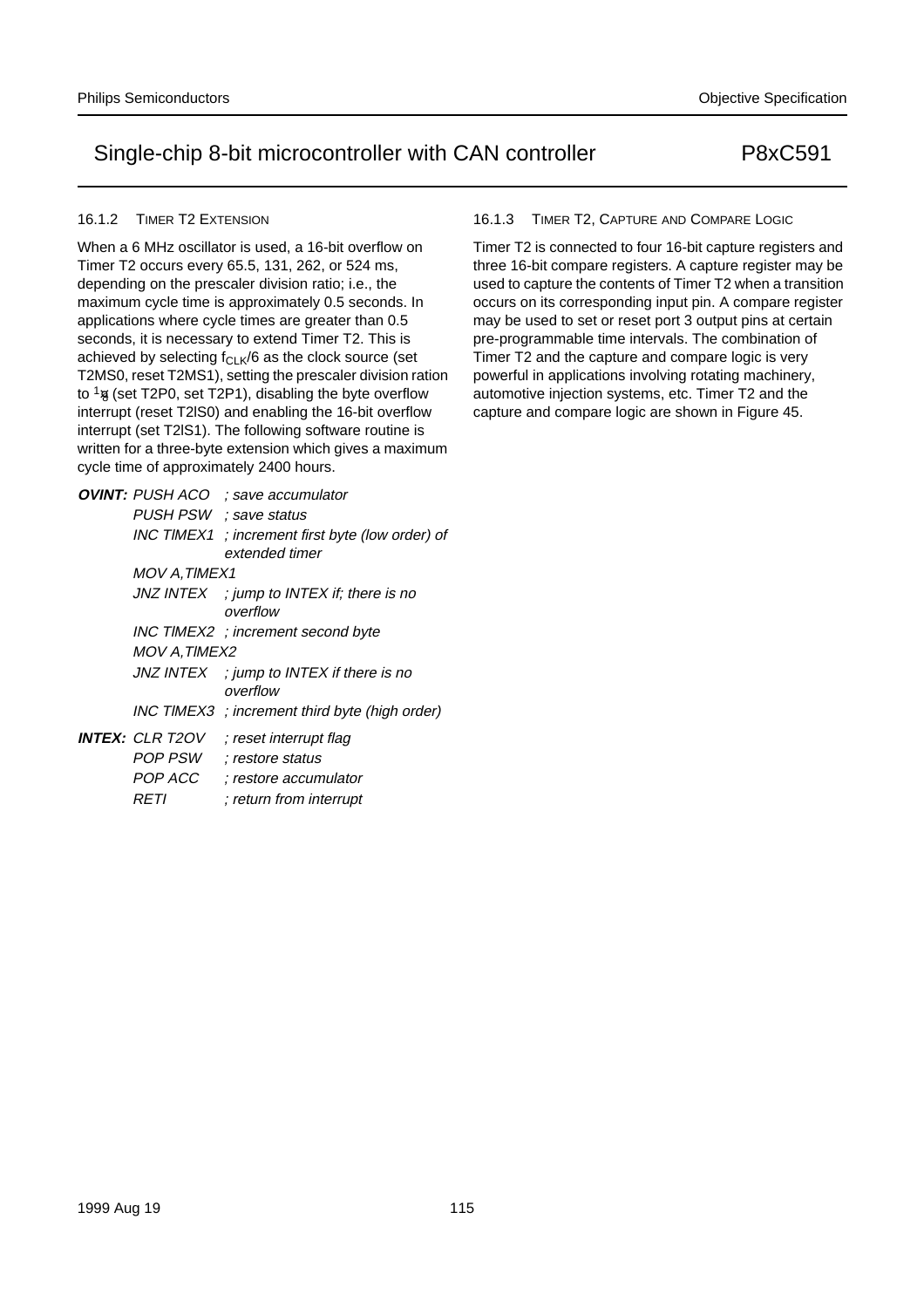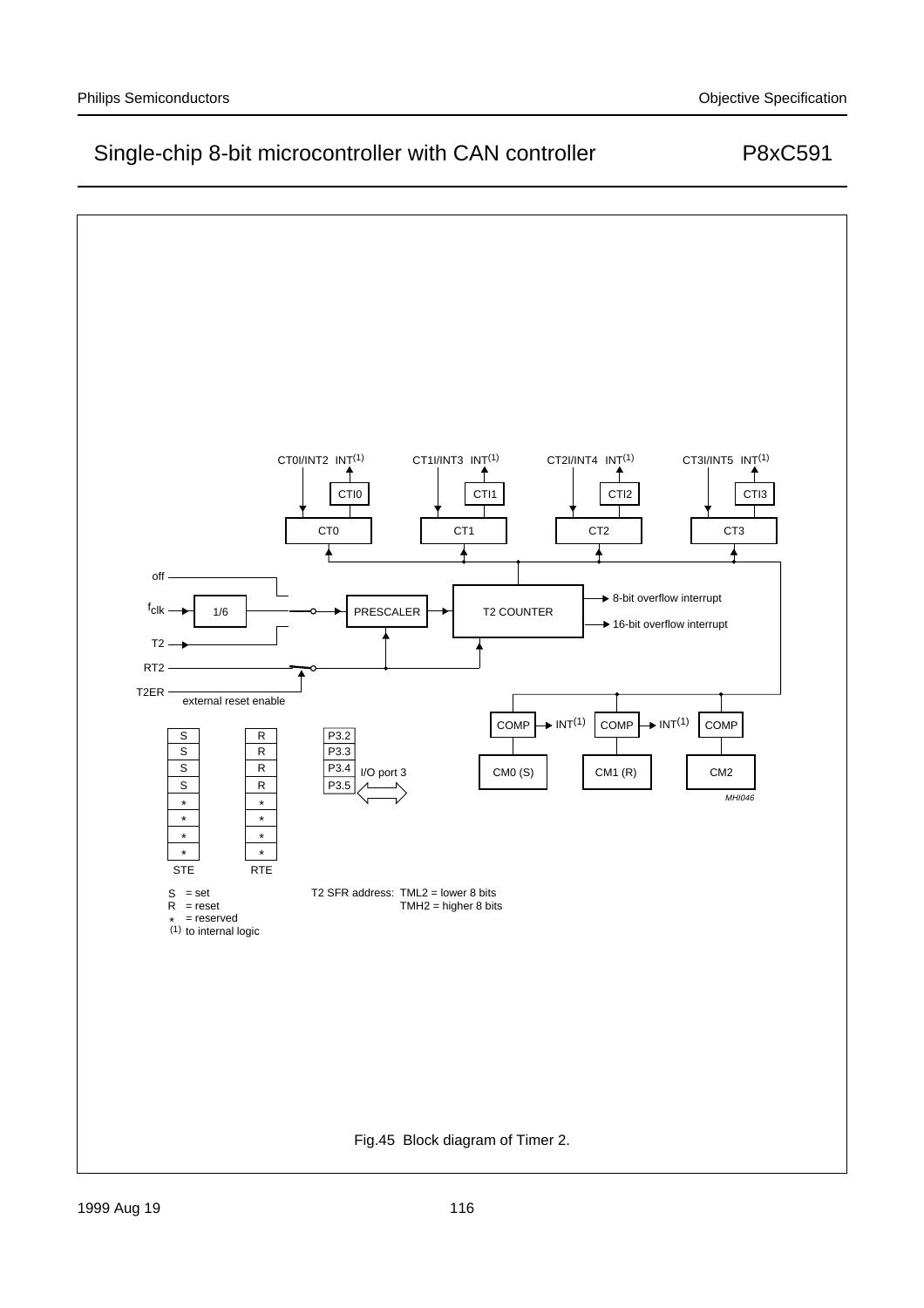#### 16.1.4 CAPTURE LOGIC

The four 16-bit capture registers that Timer T2 is connected to are: CT0, CT1, CT2, and CT3. These registers are loaded with the contents of Timer T2, and an interrupt is requested upon receipt of the input signals CT0l, CT1I, CT2l, or CT3l. These input signals are shared with port 1. The four interrupt flags are in the Timer T2 interrupt register (TM2lR special function register). If the

### 16.1.4.1 Capture Control Register (CTCON)

#### **Table 72** Capture Control Register (address EBH)

| CTN3 | CTP3 | CTN2 | פס⊤י<br>シー・ム | CTN <sub>1</sub> | стви<br>◡╷┌ | CTN0 | CTP0 |
|------|------|------|--------------|------------------|-------------|------|------|

INT5).

**Table 73** Description of CTCON bits

| <b>BIT</b>     | <b>SYMBOL</b>    | <b>DESCRIPTION</b>                                      |
|----------------|------------------|---------------------------------------------------------|
| 7              | CTN <sub>3</sub> | Capture Register 3 triggered by a falling edge on CT3I. |
| 6              | CTP <sub>3</sub> | Capture Register 3 triggered by a rising edge on CT3I.  |
| 5              | CTN <sub>2</sub> | Capture Register 2 triggered by a falling edge on CT2I. |
| $\overline{4}$ | CTP <sub>2</sub> | Capture Register 2 triggered by a rising edge on CT2I.  |
| 3              | CTN <sub>1</sub> | Capture Register 1 triggered by a falling edge on CT1I. |
| $\overline{2}$ | CTP <sub>1</sub> | Capture Register 1 triggered by a rising edge on CT1I.  |
|                | CTN <sub>0</sub> | Capture Register 0 triggered by a falling edge on CT0I. |
| 0              | CTP <sub>0</sub> | Capture Register 0 triggered by a rising edge on CT0I.  |

#### 16.1.5 MEASURING TIME INTERVALS USING REGISTERS

When a recurring external event is represented in the form of rising or falling edges on one of the four capture pins, the time between two events can be measured using Timer T2 and a capture register. When an event occurs, the contents of Timer T2 are copied into the relevant capture register and an interrupt request is generated. The interrupt service routine may then compute the interval time if it knows the previous contents of Timer T2 when the last event occurred. With a 6 MHz oscillator, Timer T2 can be programmed to overflow every 524 ms. When event interval times are shorter than this, computing the interval time is simple, and the interrupt service routine is short. For longer interval times, the Timer T2 extension routine may be used.

### 16.1.6 COMPARE LOGIC

Each time Timer T2 is incremented, the contents of the three 16-bit compare registers CM0, CM1, and CM2 are compared with the new counter value of Timer T2. When a match is found, the corresponding interrupt flag in TM2lR is set at the end of the following cycle. When a match with

CM0 occurs, the controller sets bits 0-3 of port 3 if the corresponding bits of the set enable register STE are at logic 1 (see Section 16.1.6.2).

capture facility is not required, these inputs can be regarded as additional external interrupt inputs (INT2 to

Using the capture control register CTCON (see

captured at the end of the cycle.

Section 16.1.4.1), these inputs may capture on a rising edge, a falling edge, or on either a rising or falling edge. The inputs are sampled during S1P1 of each cycle. When a selected edge is detected, the contents of Timer T2 are

When a match with CM1 occurs, the controller resets bits 0-3 of port 3 if the corresponding bits of the reset/enable register RTE are at logic 1 (see Section 16.1.6.1). If RTE is "0", then P3.n is not affected by a match between CM1 or CM2 and Timer 2.

Thus, if the current operation is "set," the next operation will be "reset" even if the port latch is reset by software before the "reset" operation occurs. CM0, CM1, and CM2 are reset by the RST signal.

The modified port latch information appears at the port pin during S5P1 of the cycle following the cycle in which a match occurred. If the port is modified by software, the outputs change during S1P1 of the following cycle. Each port 3 bit (0-3) can be set or reset by software at any time. A hardware modification resulting from a comparator match takes precedence over a software modification in the same cycle. When the comparator results require a "set" and a "reset" at the same time, the port latch will be reset.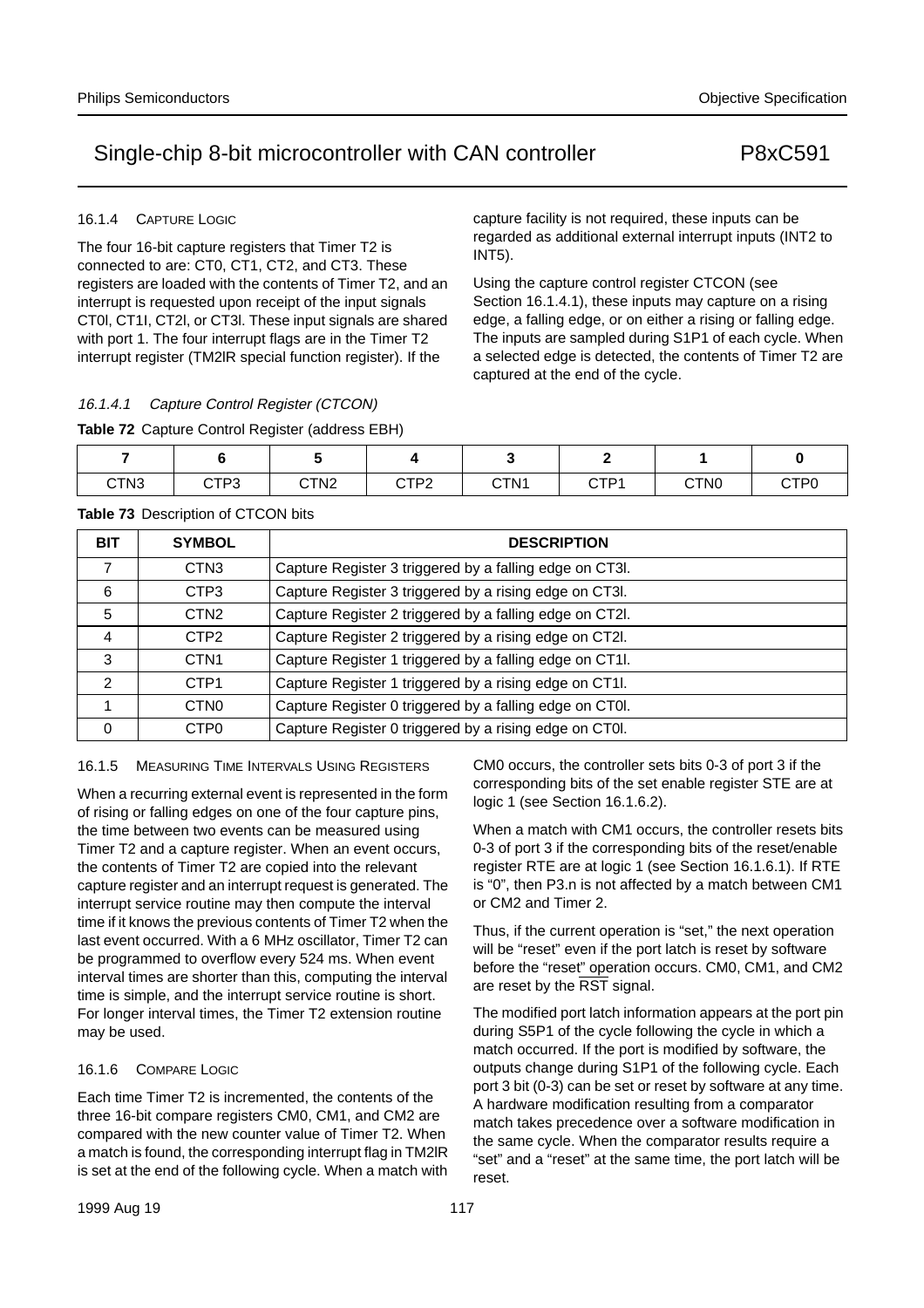16.1.6.1 Reset/Toggle Enable Register (RTE)

**Table 74** Reset/Toggle enable register (address EFH)

| $\overline{\phantom{0}}$ | $\overline{\phantom{0}}$<br>$\overline{\phantom{a}}$ | $\overline{\phantom{0}}$ | <b>DDOE</b><br>RP35 | RP34 | DD22<br>ט וו | <b>RP32</b> |
|--------------------------|------------------------------------------------------|--------------------------|---------------------|------|--------------|-------------|

## **Table 75** Description of RTE bits

| <b>BIT</b> | <b>SYMBOL</b> | <b>DESCRIPTION</b>                                        |
|------------|---------------|-----------------------------------------------------------|
| 7 to 4     |               | Reserved.                                                 |
| 3          | RP35          | If HIGH then P3.5 is reset on a match between CM2 and T2. |
| 2          | RP34          | If HIGH then P3.4 is reset on a match between CM2 and T2. |
|            | RP33          | If HIGH then P3.3 is reset on a match between CM2 and T2. |
| 0          | RP32          | If HIGH then P3.2 is reset on a match between CM2 and T2. |

## 16.1.6.2 Set Enable Register (STE)

## **Table 76** Set enable register (address EEH)

| $\overline{\phantom{0}}$ | $\overline{\phantom{0}}$ | <b>SP35</b> | <b>SP34</b> | cnoo<br>ം | SP32 |
|--------------------------|--------------------------|-------------|-------------|-----------|------|

### **Table 77** Description of STE bits

| <b>BIT</b> | <b>SYMBOL</b>    | <b>DESCRIPTION</b>                                      |
|------------|------------------|---------------------------------------------------------|
|            |                  | Reserved.                                               |
| 3          | SP35             | If HIGH then P3.5 is set on a match between CM2 and T2. |
| 2          | SP <sub>34</sub> | If HIGH then P3.4 is set on a match between CM2 and T2. |
|            | SP <sub>33</sub> | If HIGH then P3.3 is set on a match between CM2 and T2. |
| 0          | SP <sub>32</sub> | If HIGH then P3.2 is set on a match between CM2 and T2. |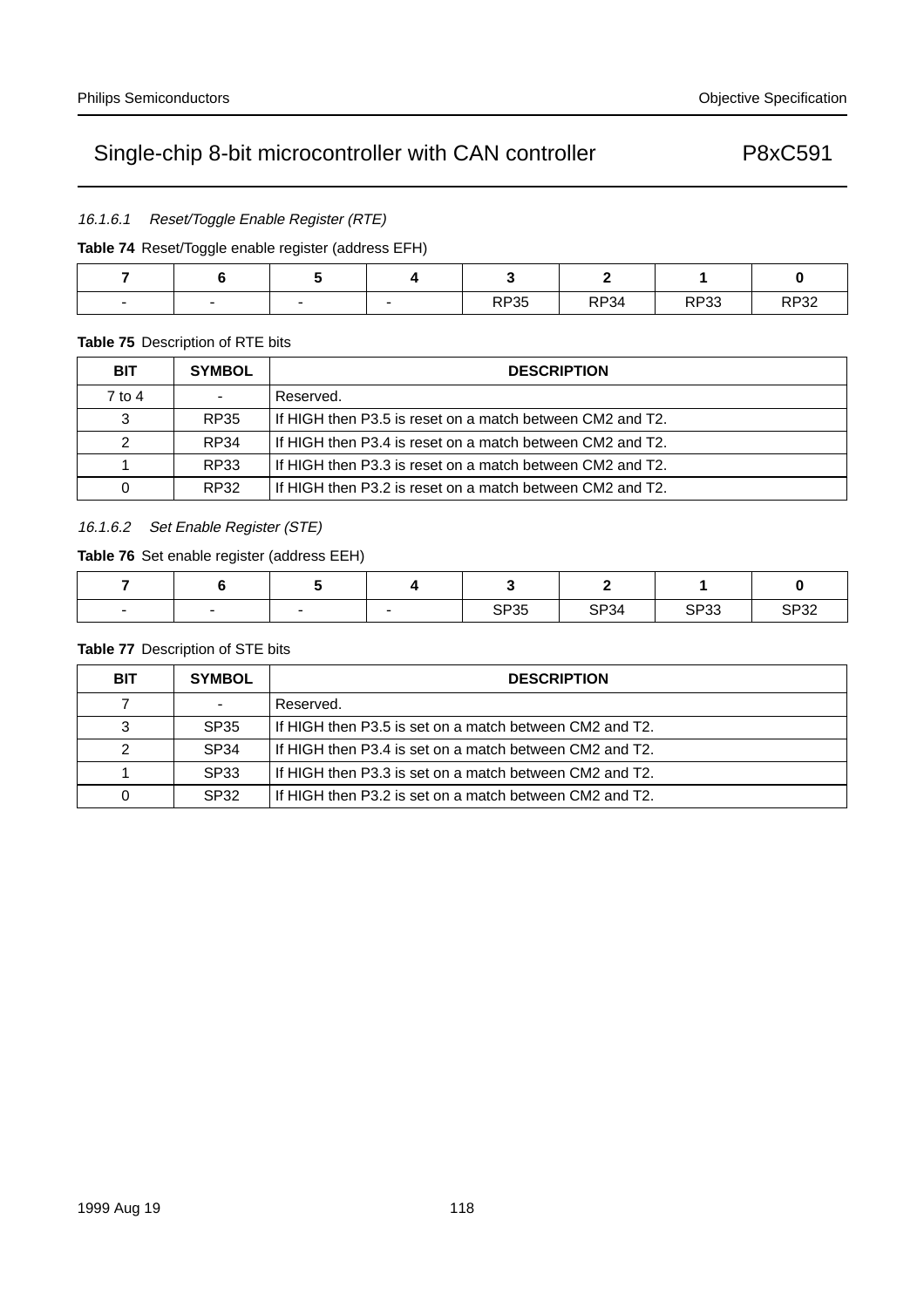CMl0 is scanned by the interrupt logic during S2; CMl1 and CMl2 are scanned during S3 and S4. A match of CMl0 and CMl1 will be recognized by the interrupt logic (or by polling the flags) two cycles after the match takes place. A match of CMl2 will cause no interrupt, this flag can be polled only. The 16-bit overflow flag (T2OV) and the byte overflow flag (T2BO) are set during S6 of the cycle in which the overflow occurs. These flags are recognized by the interrupt logic during the next cycle. Special function register lP1 (see Section 16.1.7.2) is used to determine the Timer T2 interrupt priority. Setting a bit high gives that function a high priority, and setting a bit low gives the function a low priority. The functions controlled by the various bits of the

lP1 register are shown in Section 16.1.6.2.

# Single-chip 8-bit microcontroller with CAN controller **P8xC591**

### 16.1.7 TIMER T2 INTERRUPT FLAG REGISTER TM2IR

Seven of the eight Timer T2 interrupt flags are located in special function register TM2lR (see Section 16.1.7.1). The eights flag is TM2CON.4.

The CT0l and CT1I flags are set during S4 of the cycle in which the contents of Timer T2 are captured. CT0l is scanned by the interrupt logic during S2, and CT1I is scanned during S3. CT2l and CT3l are set during S6 and are scanned during S4 and S5. The associated interrupt requests are recognized during the following cycle. If these flags are polled, a transition at CT0l or CT1I will be recognized one cycle before a transition on CT2l or CT3l since registers are read during S5. The CMI0, CMl1 and CMl2 flags are set during S6 of the cycle following a match.

16.1.7.1 Interrupt Flag Register (TM2IR)

**Table 78** Interrupt flag register (address C8H)

|                   | $\sim$<br>$\overline{\phantom{a}}$ |      |      |                          |                  |                  |      |
|-------------------|------------------------------------|------|------|--------------------------|------------------|------------------|------|
|                   |                                    |      |      |                          |                  |                  |      |
| T <sub>2</sub> OV | CMI2/CAN                           | CMI1 | CMI0 | $\sim$ TIO<br><b>UII</b> | $\sim$ TIC<br>ᄓᄕ | <b>ATI</b><br>◡᠁ | CTI0 |

| <b>BIT</b> | <b>SYMBOL</b>     | <b>DESCRIPTION</b>                                                    |
|------------|-------------------|-----------------------------------------------------------------------|
|            | T <sub>2</sub> OV | T2: 16-bit overflow interrupt flag.                                   |
| 6          | CMI2/CAN          | CM2: flag (for polling only). CAN: CAN interrupt flag (polling only). |
| 5          | CM <sub>1</sub>   | CM1: interrupt flag.                                                  |
| 4          | CM <sub>I0</sub>  | CM0: interrupt flag.                                                  |
| 3          | CT <sub>13</sub>  | CT3: interrupt flag.                                                  |
| 2          | CT <sub>12</sub>  | CT2: interrupt flag.                                                  |
|            | CT <sub>11</sub>  | CT1: interrupt flag.                                                  |
| 0          | CT <sub>I0</sub>  | CT0: interrupt flag.                                                  |

#### **Table 79** Description of TM2IR bits

### 16.1.7.2 Interrupt Priority Register 1 (IP1)

**Table 80** Interrupt Priority Register 1 (address F8H)

| <b>DTO</b> | <b>PCAN</b> | PCM1 | PCM <sub>0</sub> | PCT <sub>3</sub> | <b>DOTO</b><br>ニレーム | DCT1<br>- U I - | PCT <sub>0</sub> |
|------------|-------------|------|------------------|------------------|---------------------|-----------------|------------------|

#### **Table 81** Description of IP1 bits

| <b>BIT</b>    | <b>SYMBOL</b>    | <b>DESCRIPTION</b>                              |
|---------------|------------------|-------------------------------------------------|
| 7             | PT <sub>2</sub>  | T2 overflow interrupt(s) priority level.        |
| 6             | <b>PCAN</b>      | CAN interrupt priority level.                   |
| 5             | PCM <sub>1</sub> | T2 comparator 1 priority interrupt level.       |
| 4             | PCM <sub>0</sub> | T2 comparator 0 priority interrupt level.       |
| 3             | PCT <sub>3</sub> | T2 capture register 3 priority interrupt level. |
| $\mathcal{P}$ | PCT <sub>2</sub> | T2 capture register 2 priority interrupt level. |
|               | PCT <sub>1</sub> | T2 capture register 1 priority interrupt level. |
| 0             | PCT <sub>0</sub> | T2 capture register 0 priority interrupt level. |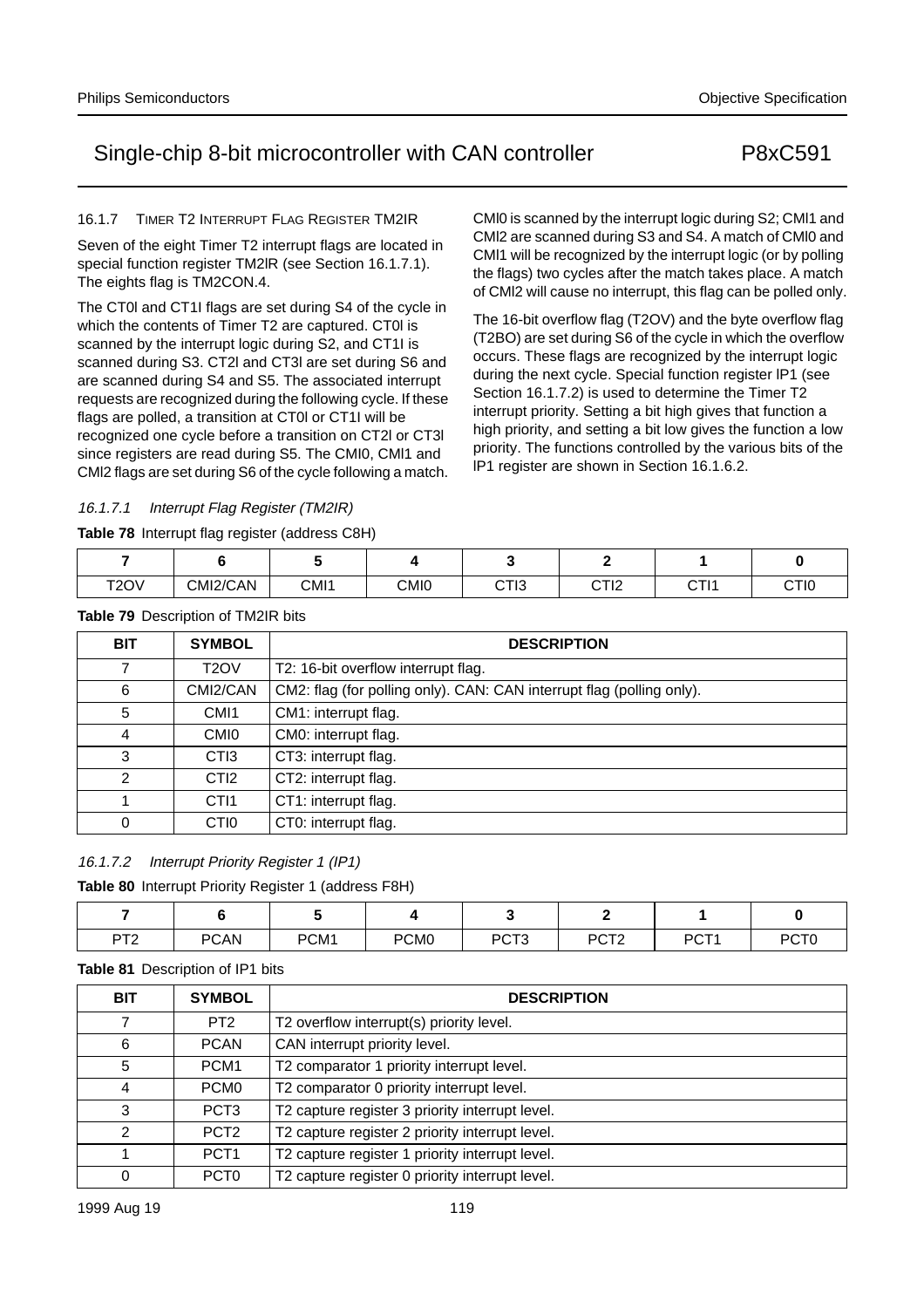### **17 WATCHDOG TIMER (T3)**

In addition to Timer T2 and the standard timers, a Watchdog Timer (T3) is also incorporated on the P8xC591. The purpose of a Watchdog Timer is to reset the microcontroller if it enters erroneous processor states (possibly caused by electrical noise or RFI) within a reasonable period of time. An analogy is the "dead man's handle" in railway locomotives. When enabled, the watchdog circuitry will generate a system reset if the user program fails to reload the Watchdog Timer within a specified length of time known as the "watchdog interval".

#### **Watchdog Circuit Description:**

The watchdog timer (Timer T3) consists of an 8-bit timer with an 11-bit prescaler as shown in Figure 46. The prescaler is fed with a signal whose frequency is  $\frac{1}{6}$  the oscillator frequency (1 MHz with a 6 MHz oscillator). The 8-bit timer is incremented every "t" seconds, where:

T3 is incremented every 768 µs, derived from the oscillator frequency of 16 MHz by the following formula:

 $t = 6 \times 2048 \times 1/f_{CLK} = 768 \mu s$  at  $f_{CLK} = 16 \text{ MHz}$ .

If the 8-bit timer overflows, a short internal reset pulse is generated which will reset the P8xC591. A short output reset pulse is also generated at the RST pin. This short output pulse (3 machine cycles) may be destroyed if the RST pin is connected to a capacitor. This would not, however, affect the internal reset operation.

Watchdog operation is activated by setting the 'WDE' bit in Special Function Register AUXR1. Once 'WDE' is set, it can only be disabled by applying a reset.

#### **How to Operate the Watchdog Timer:**

The watchdog timer has to be reloaded within periods that are shorter than the programmed watchdog interval; otherwise the watchdog timer will overflow and a system reset will be generated. The user program must therefore continually execute sections of code which reload the watchdog timer. The period of time elapsed between execution of these sections of code must never exceed the watchdog interval. When using a 16 MHz oscillator, the watchdog interval is programmable between 768  $\mu$ s and 196 ms.

In order to prepare software for watchdog operation, a programmer should first determine how long his system can sustain an erroneous processor state. The result will be the maximum watchdog interval. As the maximum watchdog interval becomes shorter, it becomes more difficult for the programmer to ensure that the user program always reloads the watchdog timer within the watchdog interval, and thus it becomes more difficult to implement watchdog operation.

The programmer must now partition the software in such a way that reloading of the watchdog is carried out in accordance with the above requirements. The programmer must determine in execution times of all software modules. The effect of possible conditional branches, subroutines, external and internal interrupts must all be taken into account. Since it may be very difficult to evaluate the execution times of some sections of code, the programmer should use worst case estimations. In any event, the programmer must make sure that the watchdog is not activated during normal operation.

The watchdog timer is reloaded in two stages in order to prevent erroneous software from reloading the watchdog. First PCON.4 (WLE) must be set. The T3 may be loaded. When T3 is loaded, PCON.4 (WLE) is automatically reset. T3 cannot be loaded if PCON.4 (WLE) is reset. Reload code may be put in a subroutine as it is called frequently. Since Timer T3 is an up-counter, a reload value of 00H gives the maximum watchdog interval (255 ms with a 12 MHz oscillator), and a reload value of 0FFH gives the minimum watchdog interval (1 ms with a 12 MHz oscillator).

In the Idle mode, the watchdog circuitry remains active. When watchdog operation is implemented, the Power-down mode cannot be used since both states are contradictory. Thus, when watchdog operation is enabled by setting 'WDE' bit in AUXR1.4, it is not possible to enter the Power-down mode, and an attempt to set the Power-down bit (PCON.1) will have no effect. PCON.1 will remain at logic 0.

#### **Watchdog Software Example:**

The following example shows how watchdog operation might be handled in a user program.

; at the program start:

| T3                                               |     | timer T <sub>3</sub> | EQU OFFH ;address of watchdog                           |  |
|--------------------------------------------------|-----|----------------------|---------------------------------------------------------|--|
| <i>PCON</i>                                      | EQU |                      | 087H :address of PCON SFR                               |  |
| <b>WATCH-INTV EQU</b>                            |     |                      | 156 ;watchdog interval                                  |  |
|                                                  |     |                      | $(e.g., 2 \times 100 \text{ ms})$                       |  |
| to be inserted at each watchdog location within: |     |                      |                                                         |  |
| the user program:                                |     |                      |                                                         |  |
| <i>LCALL WATCHDOG</i>                            |     |                      |                                                         |  |
| ;watchdog service routine:                       |     |                      |                                                         |  |
|                                                  |     |                      | WATCHDOG: ORL PCON,#10H ;set condition flag<br>(PCON.4) |  |
| MOV T3, WATCH-INV                                |     |                      | load T3 with                                            |  |

watchdog interval

**RET** 

If its possible for this subroutine to be called in an erroneous state, then the condition flag WLE should be set at different parts of the main program.

1999 Aug 19 120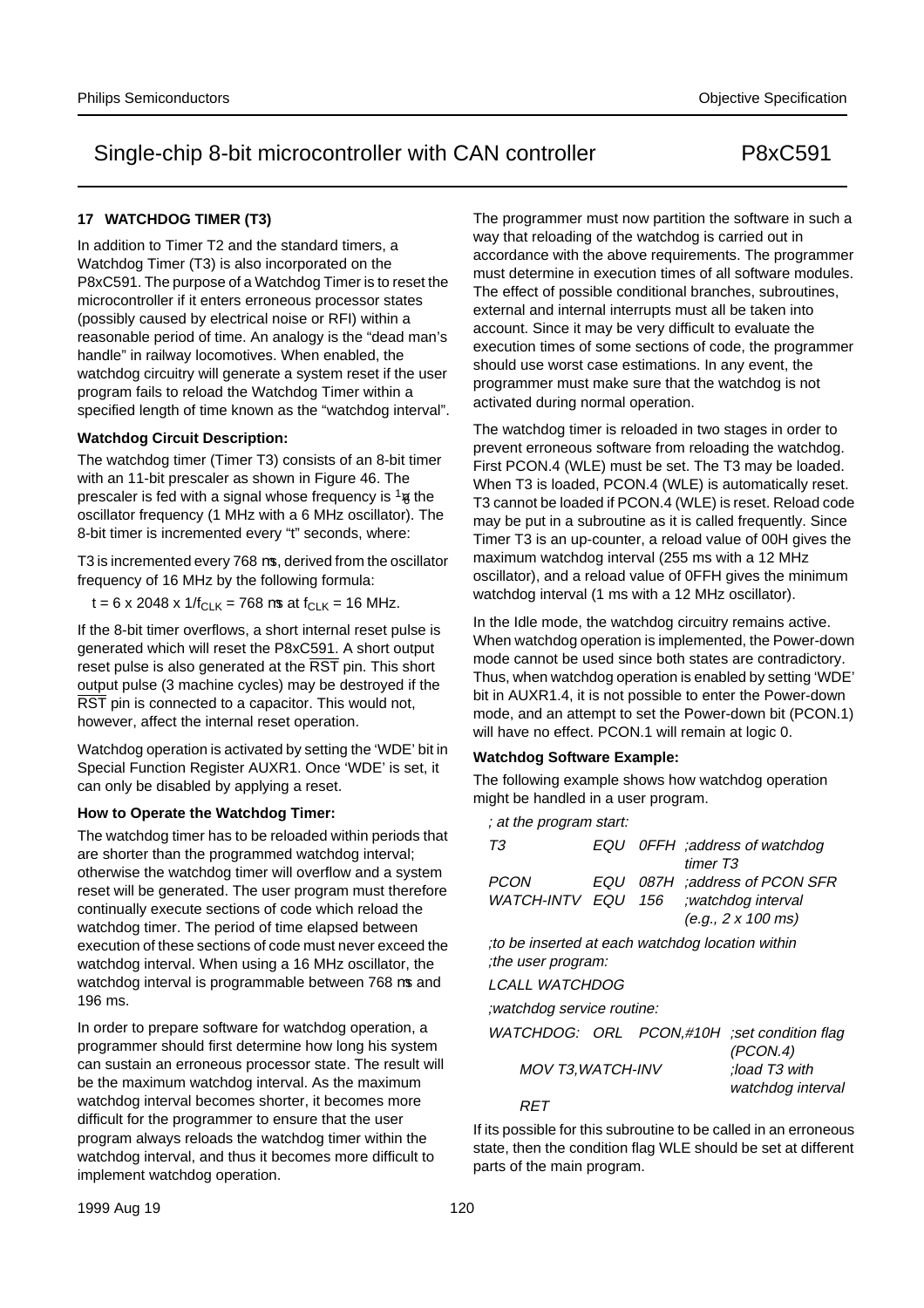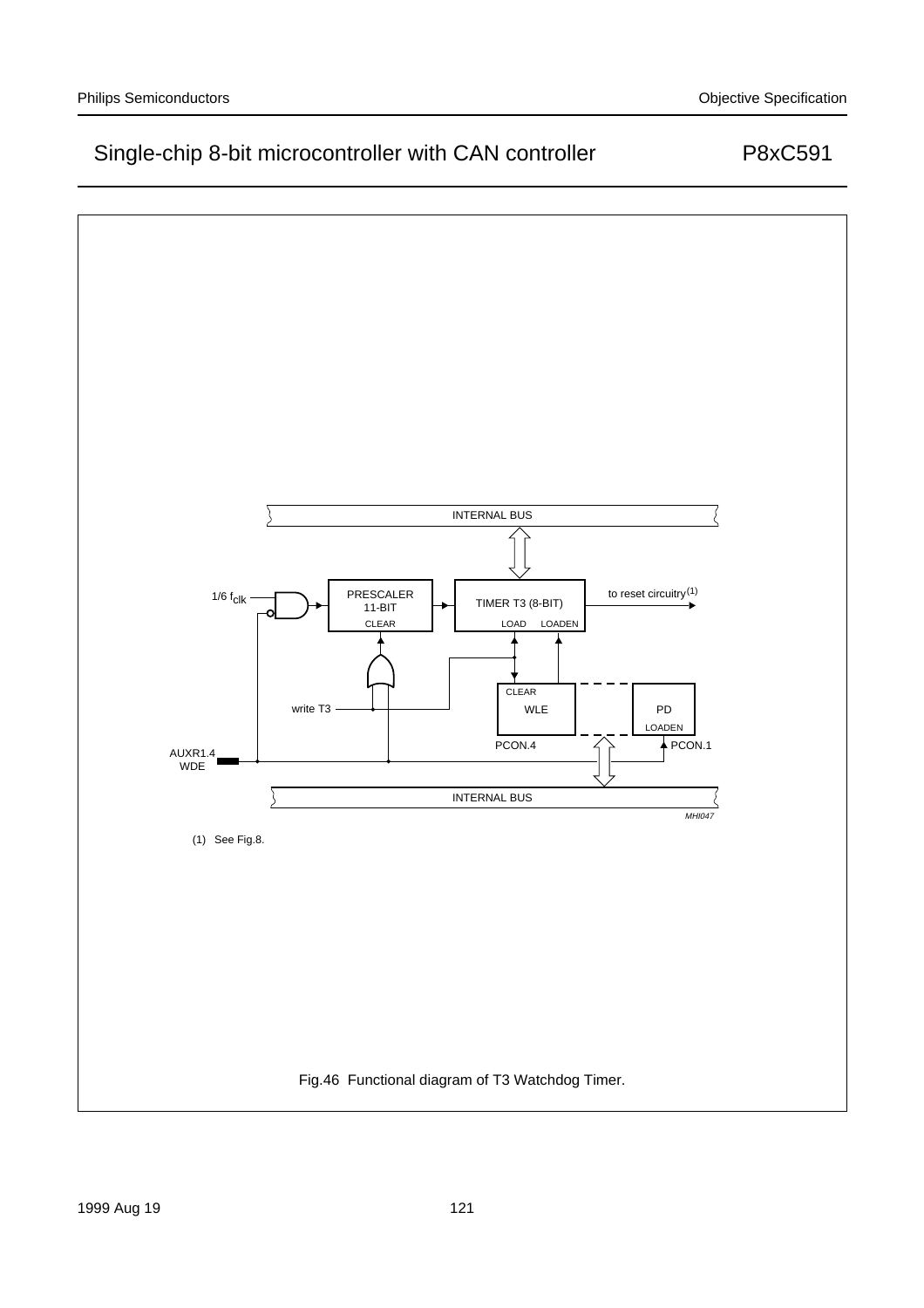## **18 PULSE WIDTH MODULATED OUTPUTS**

The P8xC591 contains two Pulse Width Modulated (PWM) output channels (see Fig.47). These channels generate pulses of programmable length and interval. The repetition frequency is defined by an 8-bit prescaler PWMP, which supplies the clock for the counter. The prescaler and counter are common to both PWM channels. The 8-bit counter counts modulo 255, i.e., from 0 to 254 inclusive. The value of the 8-bit counter is compared to the contents of two registers: PWM0 and PWM1.

Provided the contents of either of these registers is greater than the counter value, the corresponding PWM0 or PWM1 output is set LOW. If the contents of these registers are equal to, or less than the counter value, the output will be HIGH. The pulse-width-ratio is therefore defined by the contents of the registers PWM0 and PWM1. The pulse-width-ratio is in the range of  $\%_{255}$  to  $^{255}\%_{255}$  and may be programmed in increments of  $\frac{1}{255}$ .

Buffered PWM outputs may be used to drive DC motors. The rotation speed of the motor would be proportional to the contents of PWMn. The PWM outputs may also be configured as a dual DAC.

In this application, the PWM outputs must be integrated using conventional operational amplifier circuitry. If the resulting output voltages have to be accurate, external buffers with their own analog supply should be used to buffer the PWM outputs before they are integrated.

The repetition frequency  $f_{\text{PWM}}$ , at the PWMn outputs is

$$
given by: \quad f_{\text{PWM}} = \frac{f_{\text{CLK}}}{(\text{PWMP} + 1) \times 255}
$$

This gives a repetition frequency range of 246 Hz to 62.8 kHz (at  $f_{CLK}$  = 16 MHz). By loading the PWM registers with either 00H or FFH, the PWM channels will output a constant HIGH or LOW level, respectively. Since the 8-bit counter counts modulo 255, it can never actually reach the value of the PWM registers when they are loaded with FFH.

When a compare register (PWM0 or PWM1) is loaded with a new value, the associated output is updated immediately. It does not have to wait until the end of the current counter period. Both PWMn output pins are driven by push-pull drivers. These pins are not used for any other purpose.

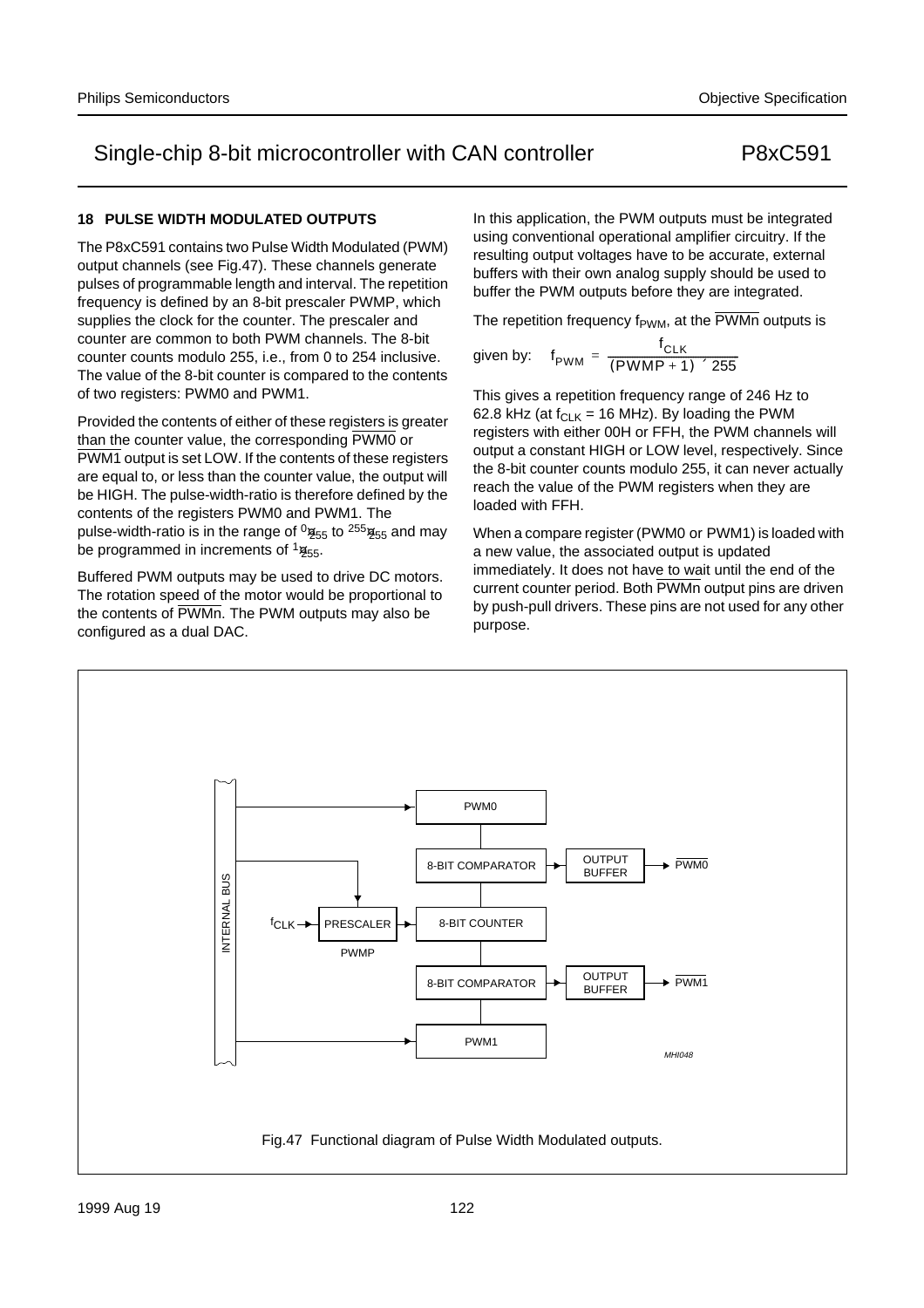## **18.1 Prescaler Frequency Control Register (PWMP)**

Reading PWMP gives the current reload value. The actual count of the prescaler cannot be read.

Table 82 Prescaler Frequency Control Register (address FEH), Reset Value = 00H

| PWMP.7 | PWMP <sub>.6</sub> | PWMP <sub>.5</sub> | PWMP.4 | PWMP <sub>3</sub> | PWMP <sub>2</sub> | PWMP.1 | PWMP.0 |
|--------|--------------------|--------------------|--------|-------------------|-------------------|--------|--------|

**Table 83** Description of PWMP bits

| <b>BIT</b> | <b>SYMBOL</b>    | <b>DESCRIPTION</b>                                                               |
|------------|------------------|----------------------------------------------------------------------------------|
| 7 to 0     | PWMP.7 to PWMP.0 | <b>Prescaler division factor.</b> The Prescaler division factor = $(PWMP) + 1$ . |

## **18.2 Pulse Width Register 0 (PWM0)**

| <b>Table 84</b> Pulse width register (address FCH), Reset Value = 00H |  |  |  |
|-----------------------------------------------------------------------|--|--|--|
|                                                                       |  |  |  |

| PWM0.7 | PWM0.6 | PWM0.5 | PWM0. | PWM0.3 | <b>PWM0.2</b> | PWM0. | PWM0.0 |
|--------|--------|--------|-------|--------|---------------|-------|--------|

**Table 85** Description of PWM0 bits

| <b>BIT</b> | <b>SYMBOL</b>    | <b>DESCRIPTION</b>                                         |
|------------|------------------|------------------------------------------------------------|
| 7 to 0     | PWM0.7 to PWM0.0 | Pulse width ratio.                                         |
|            |                  | (PWM0)<br>LOW/HIGH ratio of PWM0 signals<br>$255 - (PWM0)$ |

## **18.3 Pulse Width Register 1 (PWM1)**

**Table 86** Pulse width register (address FDH)

|        |        |               |       |               | -                  |       |        |
|--------|--------|---------------|-------|---------------|--------------------|-------|--------|
| PWM1.7 | PWM1.6 | <b>PWM1.5</b> | PWM1. | <b>PWM1.3</b> | <b>PWM1.2</b><br>. | PWM1. | PWM1.∪ |

**Table 87** Description of PWM1 bits

| <b>BIT</b> | <b>SYMBOL</b>    | <b>DESCRIPTION</b>                                         |
|------------|------------------|------------------------------------------------------------|
| 7 to 0     | PWM1.7 to PWM1.0 | Pulse width ratio.                                         |
|            |                  | (PWM1)<br>LOW/HIGH ratio of PWM1 signals<br>$255 - (PWM1)$ |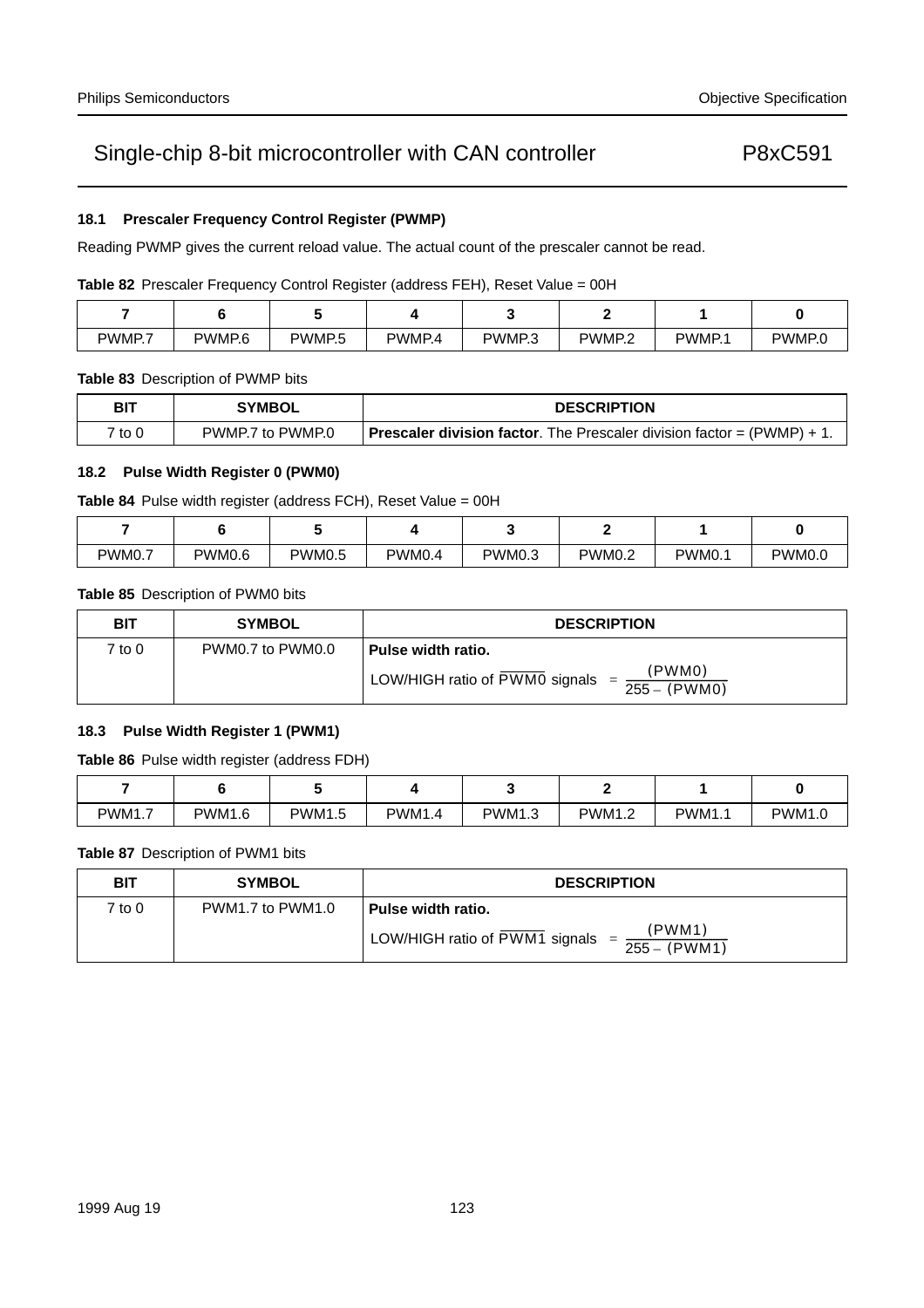## **19 PORT 1 OPERATION**

Port 1 may be used to input up to 6 analog signals ADC. Unused ADC inputs may be used to input digital inputs. These inputs have an inherent hysteresis to prevent the input logic from drawing excessive current from the power lines when driven by analog signals. Channel to channel crosstalk (Ct) should be taken into consideration when both analog and digital signals are simultaneously input to Port 3 (see Chapter 24 "DC Characteristics").

### **20 ANALOG-TO-DIGITAL CONVERTER (ADC)**

### **20.1 ADC features**

- 10-bit resolution
- 6 multiplexed analog inputs
- Start of a conversion by software or with an external signal
- Conversion time for one analog-to-digital conversion: 18.75 µs @ 16 MHz
- Differential non-linearity  $(DL_e): \pm 1$  LSB
- Integral non-linearity  $(IL_e): \pm 2$  LSB
- Offset error  $(OS_e)$ :  $\pm 2$  LSB
- Gain error  $(G_e)$ :  $\pm 4\%$
- Absolute voltage error  $(A_{e})$ : 3 LSB
- Channel-to-channel matching  $(M<sub>ctc</sub>)$ :  $\pm 1$  LSB
- Crosstalk between analog inputs  $(C_t)$ : < 60 dB at 100 kHz
- Monotonic and no missing codes
- Separated analog ( $V_{SSA}$ ) and digital ( $V_{DD}$ ,  $V_{SS}$ ) supply voltages
- Reference voltage special pin:  $V_{ref(p)(A)}$ .

For information on the ADC characteristics, refer to Chapter 24.

### **20.2 ADC functional description**

The analog input circuitry consists of an 6-input analog multiplexer and a 10-bit, straight binary, successive approximation ADC. The A/D can also be operated in 8-bit mode with faster conversion times by setting bit ADC8 (AUXR1.7). The 8-bit result will be contained in the ADCH register. The analog reference voltage and analog power supplies are connected via separate input pins. For 10-bit accuracy, the conversion takes 50 machine cycles, i.e., 18.75 µs at an oscillator frequency of 16 MHz. For the 8-bit mode, the conversion takes 24 machine cycles. Input voltage swing is from 0 V to +5 V. Because the internal DAC employs a ratiometric potentiometer, there are no discontinouties in the converter characteristic. Figure 48 shows a functional diagram of the analog input circuitry.

The ADC has the option of either being powered off in Idle mode for reduced power consumption or being active in the Idle mode for reducing internal noise during the conversion. This option is selected by the AIDL bit of AUXR1 register (AUXR1.6). With the AIDL bit set, the ADC is active in the Idle mode, and with the AIDL bit cleared, the ADC is powered off in Idle mode.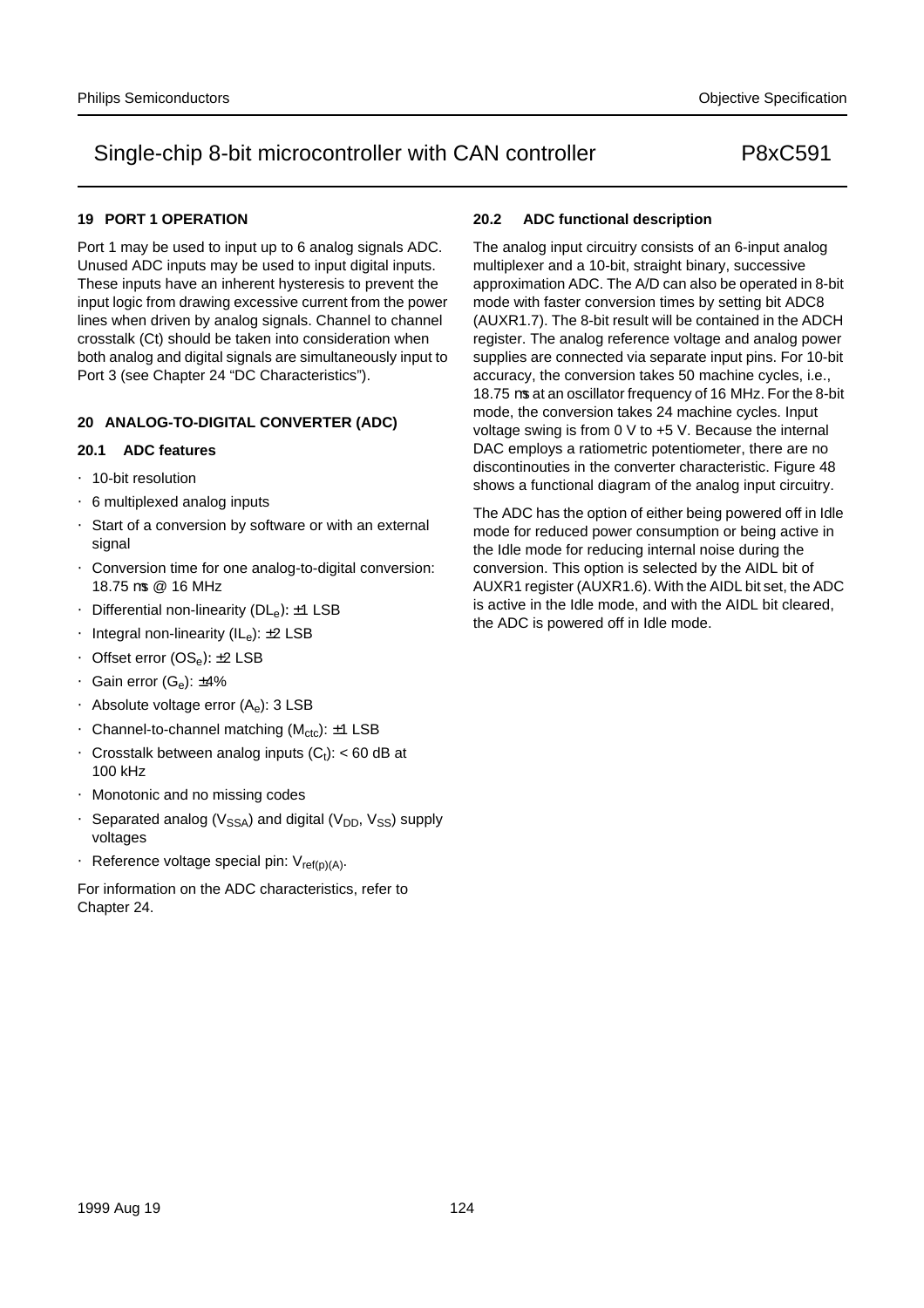

### **20.3 10-Bit Analog-to-Digital Conversion**

Figure 48 shows the elements of a successive approximation (SA) ADC. The ADC contains a DAC which converts of a successive approximation register to a voltage (VDAC) which is compared to the analog input voltage  $(V_{1N})$ . The output of the comparator is fed to the successive approximation control logic which controls the successive approximation register. A conversion is initiated by setting ADCS in ADCON register. ADCS can bet set by software only.

The software start mode is selected when control bit  $ADCON.5 (ADEX) = 0. A conversion is then started by$ setting control bit ADCON.3 (ADCS). The software start mode is selected when ADCON.5 = 1, and a conversion may be started by setting ADCON.3.

When a conversion is initiated, the conversion starts at the beginning of the machine cycle which follows the instruction that sets ADCS. ADCS is actually implemented with two flip-flops; a command flip-flop which is affected by set operations, and a status flag which is accessed during read operations.

The next two machine cycles are used to initiate the converter. At the end of the first cycle, the ADCS status flag is set and a value of "1" will be returned if the ADCS flag is read while the conversion is progress. Sampling of the analog input commences at the end of the second cycle.

During the next eight machine cycles, the voltage at the previously selected pin of port 1 is sampled, and this input voltage should be stable in order to obtain a useful sample. In any event, the input voltage slew rate must be less than 10 V/ms in order to prevent an undefined result.

The successive approximation control logic first sets the most significant bit and clears all other bits in the successive approximation register (10 0000 0000B). The output of the DAC (50% full scale) is compared to the input voltage  $V_{IN}$ . If the input voltage is greater than VDAC, then the bit remains set; otherwise it is cleared.

The successive approximation control logic now sets the next most significant bit (11 0000 0000B or 01 0000 0000B, depending on the previous result), and VDAC is compared to  $V_{IN}$  again. If the input voltage is greater than VDAC, then the bit being tested remains set;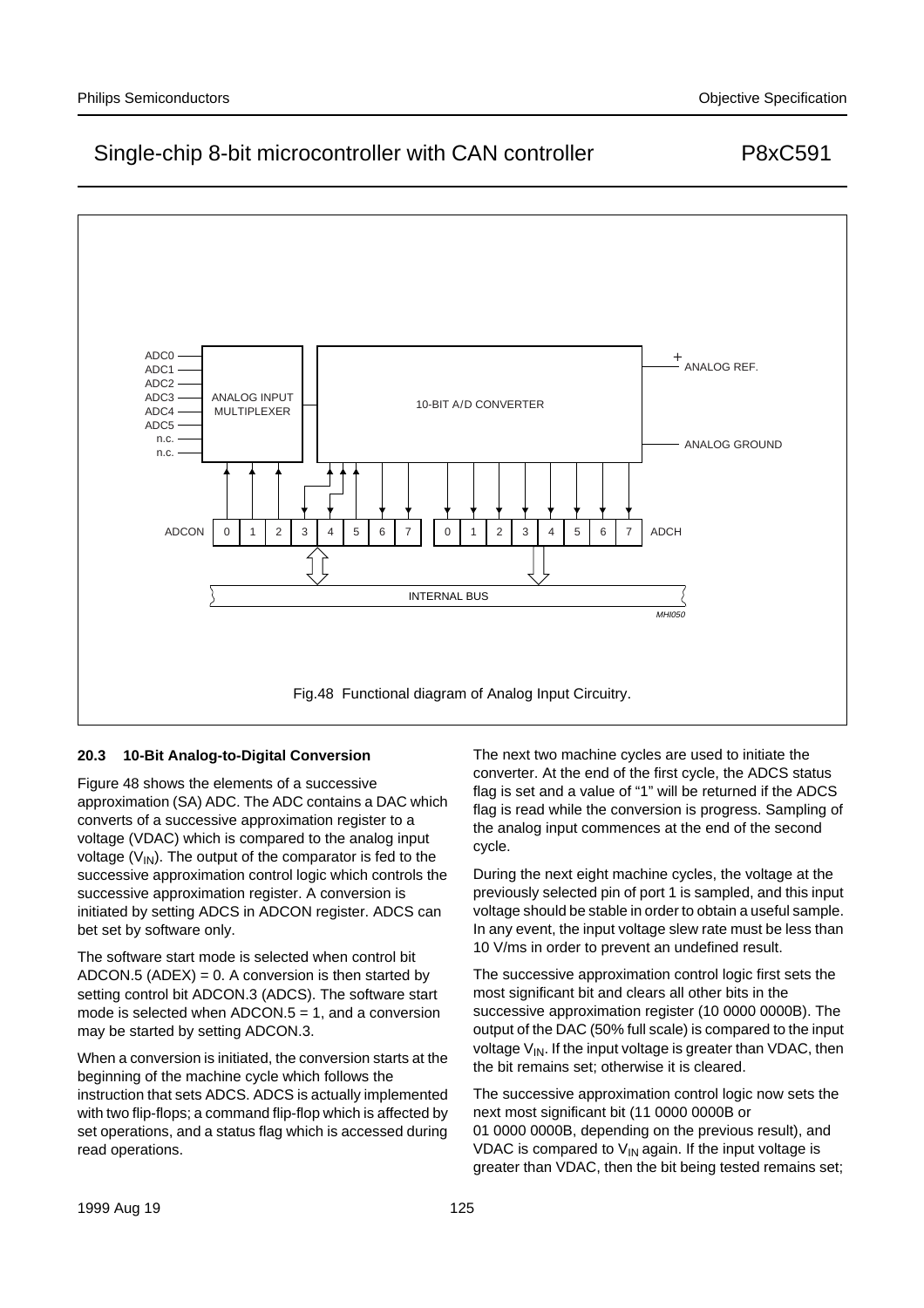otherwise the bit being tested is cleared. This process is repeated until all ten bits have been tested, at which stage the result of the conversion is held in the successive approximation register. Figure 48 shows a conversion flow chart. The bit pointer identifies the bit under test. The conversion takes four machine cycles per bit.

The end of the 10-bit conversion is flagged by control bit ADCON.4 (ADCI). The upper 8 bits of the result are held in Special Function Register ADCH, and the two remaining bits are held in ADCON.7 (ADC.1) and ADCON.6 (ADC.0). The user may ignore the two least significant bits in ADCON and use the ADC as an 8-bit converter (8 upper bits in ADCH). In any event, the total actual conversion

time is 50 machine cycles for the P8xC591. ADCI will be set and the ADCS status flag will be reset 50 (or 24) cycles after the command flip-flop (ADCS) is set.

Control bits ADCON.0, ADCON.1, and ADCON.2 are used to control an analog multiplexer which selects one of six analog channels (see Section 20.3.1). An ADC conversion in progress is unaffected by a new software ADC start. The result of a completed conversion remains unaffected provided ADCI = logic 1; a new ADC conversion already in progress is aborted when the Idle or Power-down mode is entered. The result of a completed conversion (ADCI = logic 1) remains unaffected when entering the Idle mode.

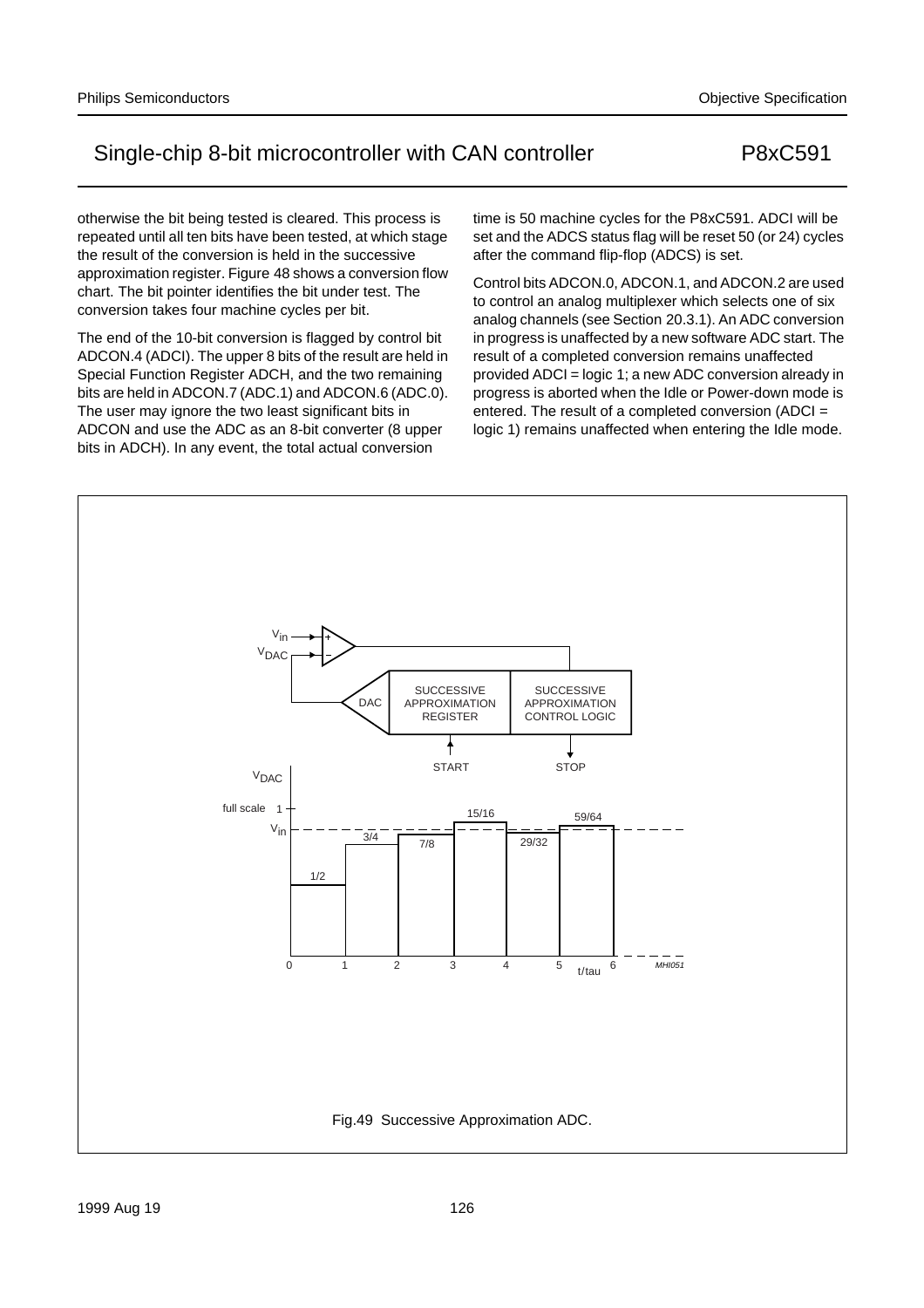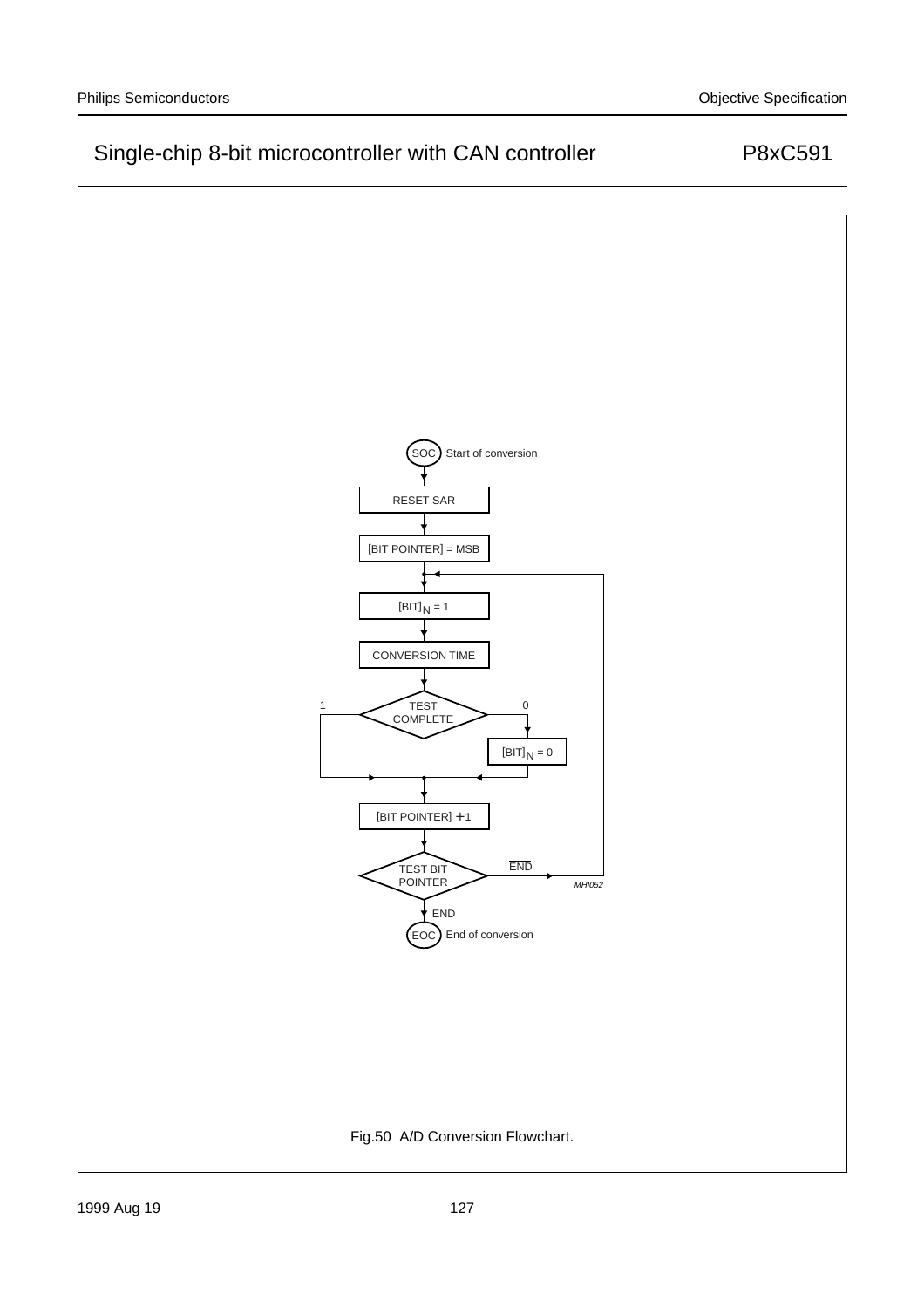## 20.3.1 ADC CONTROL REGISTER (ADCON)

## **Table 88** ADC Control Register (address C5H); Reset value = xx00 0000B

| ADC.1 | ADC.0 | ADEX | <b>ADCI</b> | <b>ADCS</b> | AADR2 | AADR1 | AADR0 |
|-------|-------|------|-------------|-------------|-------|-------|-------|

## **Table 89** Description of ADCON bits

| <b>BIT</b> | <b>SYMBOL</b>     | <b>DESCRIPTION</b>                                                                                                                                                                                                                                                                                                                                                                                                                                                                   |
|------------|-------------------|--------------------------------------------------------------------------------------------------------------------------------------------------------------------------------------------------------------------------------------------------------------------------------------------------------------------------------------------------------------------------------------------------------------------------------------------------------------------------------------|
| 7          | ADC.1             | Bit 1 of ADC result.                                                                                                                                                                                                                                                                                                                                                                                                                                                                 |
| 6          | ADC.0             | Bit 0 of ADC result.                                                                                                                                                                                                                                                                                                                                                                                                                                                                 |
| 5          |                   | Reserved for future use.                                                                                                                                                                                                                                                                                                                                                                                                                                                             |
| 4          | <b>ADCI</b>       | ADC interrupt flag. This flag is set when an A/D conversion result is ready to be read.<br>An interrupt is invoked if its is enabled. The flag may be cleared by the interrupt service<br>routine. While this flag is set, the ADC cannot start a new conversion. ADCI cannot be<br>set by software.                                                                                                                                                                                 |
| 3          | ADCS              | ADC start and status. Setting this bit starts an A/D conversion. It is set by software.<br>The ADC logic ensures that this signal is HIGH while the ADC is busy. On completion of<br>the conversion. ADCS is reset immediately after the interrupt flag has been set. ADCS<br>cannot be reset by software. A new conversion may not be started while either ADCS or<br>ADCI is high (see Table 90).<br>If ADDCI is cleared by software while ADCS is set at the same time, a new A/D |
|            |                   | conversion with the same channel number may be started.<br>But it is recommended to reset ADCI before ADCS is set.                                                                                                                                                                                                                                                                                                                                                                   |
| $2$ to $0$ | AADR2 to<br>AADR0 | <b>Analogue input select:</b> This binary coded address selects one of the six analogue port<br>bits of P1 to be input to the converter. It can only be changed when ADCI and ADCS are<br>both LOW.                                                                                                                                                                                                                                                                                  |

## **Table 90** ADC status

| <b>ADCI</b> | <b>ADCS</b> | <b>ADC STATUS</b>                                               |
|-------------|-------------|-----------------------------------------------------------------|
|             |             | ADC not busy; a conversion can be started                       |
|             |             | ADC busy; start of a new conversion is blocked                  |
|             |             | Conversion completed; start of a new conversion requires ADCI=0 |
|             |             | Conversion completed; start of a new conversion requires ADCI=0 |

### **Table 91** Selected analog channel

| AADR2 | AADR1 | AADR0 | <b>SELECTED ANALOG CHANNEL</b> |
|-------|-------|-------|--------------------------------|
|       |       |       | ADC0 (P1.2)                    |
|       |       |       | ADC1 (P1.3)                    |
|       |       |       | ADC2 (P1.4)                    |
|       |       |       | ADC3 (P1.5)                    |
|       |       |       | ADC4 (P1.6)                    |
|       |       |       | ADC5 (P1.7)                    |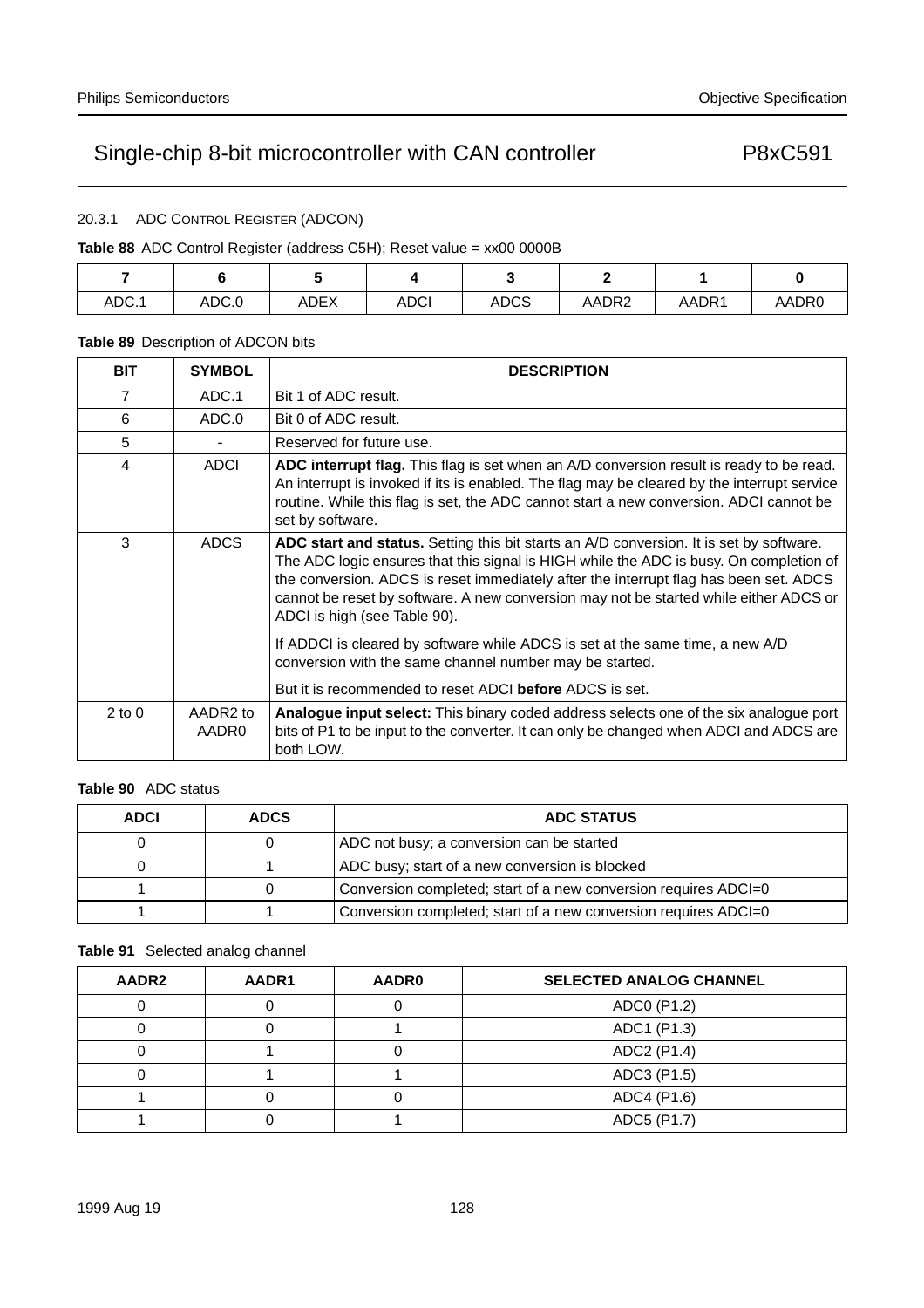## **20.4 10-Bit ADC Resolution and Analog Supply**

Figure 48 shows how the ADC is realized. The ADC has its own analog ground  $(AV_{SS})$  and a positive analog reference pin  $(V_{ref+})$  connected to each end of the DAC's resistance-ladder. The ladder has 1023 equally spaced taps, separated by a resistance of "R". The first tap is located  $0.5 \times R$  above  $AV_{SS}$ , and the last tap is located 1.5 x R below  $V_{ref+}$ . This gives a total ladder resistance of 1024 x R. This structure ensures that the DAC is monotonic and results in a symmetrical quantization error is shown in Figure 48.

For input voltages between 0 V and + 1/2 LSB, the 10-bit result of an  $A/D$  conversion will be 00 0000 0000B = 0000H. For input voltages between  $(V_{ref+})$  - 3/2 LSB and  $V_{ref+}$ , the result of a conversion will be 11 1111 1111B = 3FFFH.  $AV_{ref+}$  may be between  $V_{DD}$  +0.2 V and  $AV_{SS}$  -0.2 V. AV $_{ref+}$  should be positive 0 V and AV $_{ref+}$ . If the analog input voltage range is from 2 V to 4 V, the 10-bit resolution can be obtained over this range if  $AV_{ref+} = 4 V$ .

The result can always can always be calculated from the following formula:

$$
Result = 1024 \times \frac{V_{IN}}{AV_{ref+}}
$$

## **20.5 Power Reduction Modes**

The P8xC591 has two reduced power modes of operation: the Idle mode and the Power-down mode. These modes are entered by setting bits in the PCON Special Function Register. When the P8xC591 enters the Idle mode, the following functions are disabled:

| CPU                  | (halted)                              |
|----------------------|---------------------------------------|
| Timer T <sub>2</sub> | (halted and reset)                    |
| PWM0. PWM1           | (reset; outputs are high)             |
| ADC.                 | (may be enabled for operation in Idle |
|                      | mode by setting bit AIDC (AUXR1.6).   |

In Idle mode, the following functions remain active:

Timer 0 Timer 1 Timer T3 SIO0 SIO1 External interrupts

When the P8xC591 enters the Power-down mode, the oscillator is stopped. The Power-down mode is entered by setting the PD bit in the PCON register. The PD bit can only be set if the 'WDE' bit is 0.

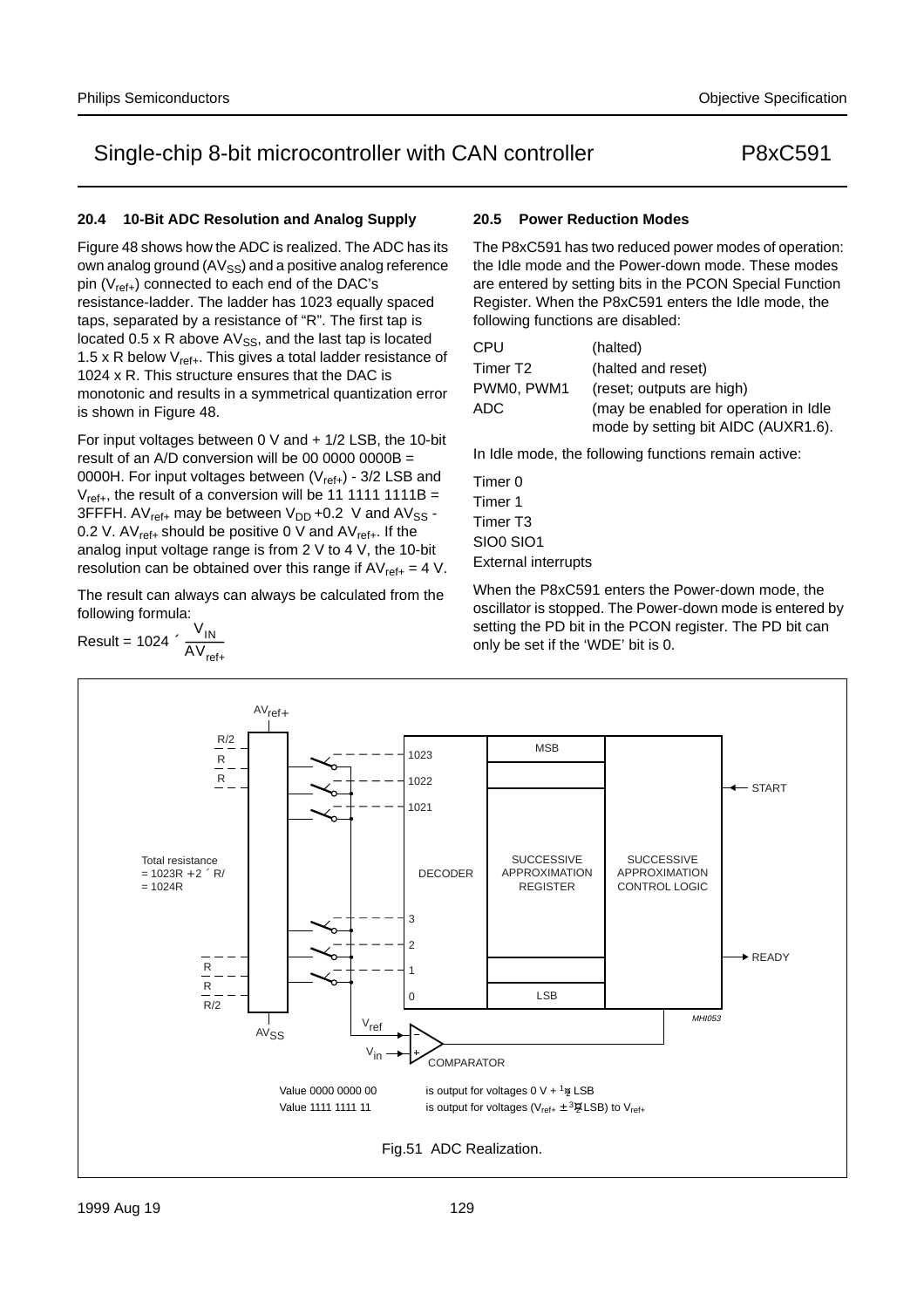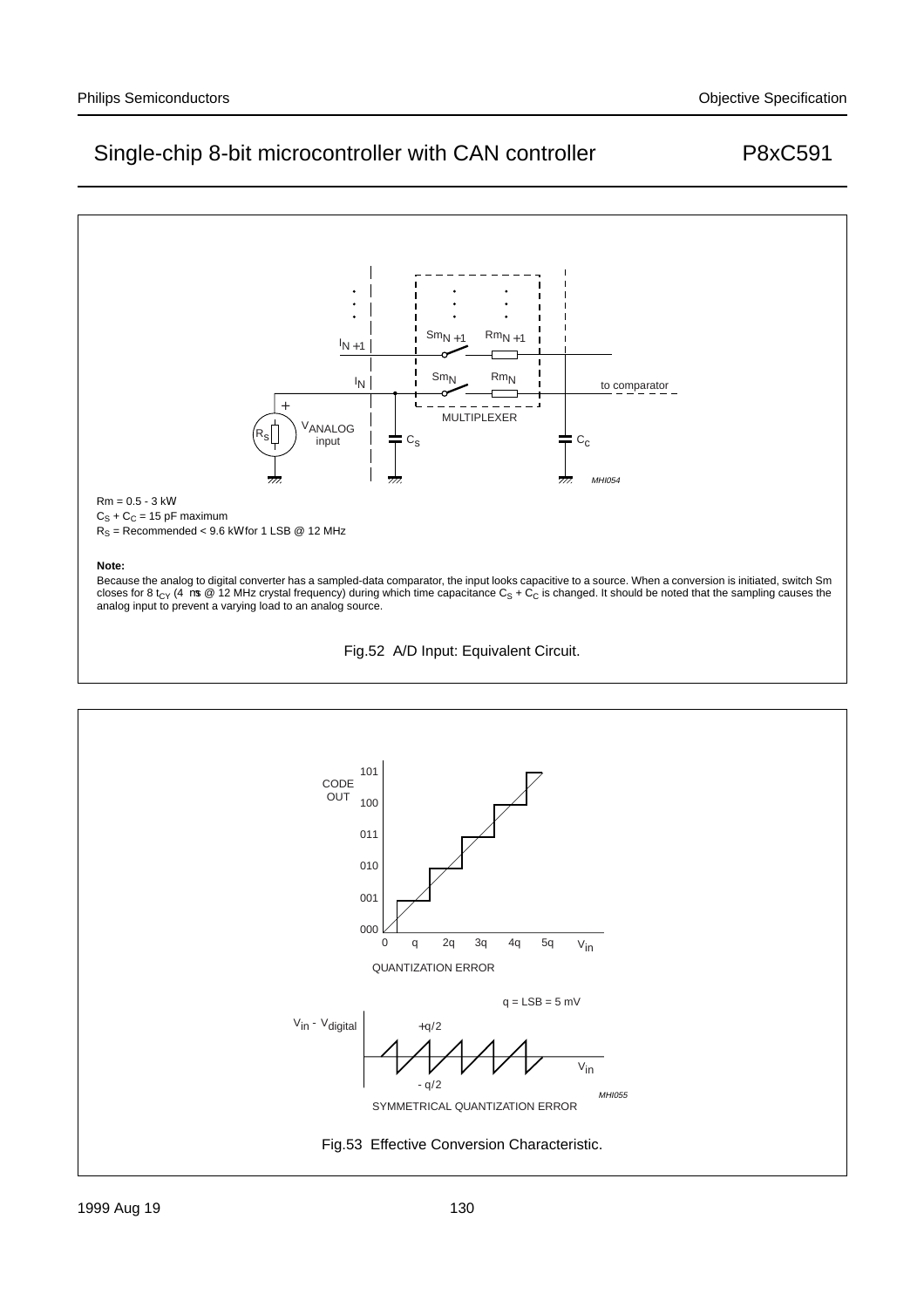## **21 INTERRUPTS**

The 8xC591 has fifteen interrupt sources, each of which can be assigned one of four priority levels. The five interrupt sources common to the 80C51 are the external interrupts  $(\overline{\text{INT0}}$  and  $\overline{\text{INT1}}$ ), the timer 0 and timer 1 interrupts (lT0 and IT1), and the serial I/O interrupt (RI or TI). In the 8xC591, the standard serial interrupt is called SIO0.

The seven Timer T2 interrupts are generated by flags CTl0-CTI3, CMl0-CMl1, and by the logical OR of flags T2OV and T2BO. Flags CTl0 to CTI3 are set by input signals CT0l to CT3I. The inputs INT2 to INT5 can be regarded as 4 additional external interrupts, if the capture facility of Timer T2 is not used (details see Timer T2 in Section 16.1.4.1).

Flags CMl0 to CMl1 are set when a match occurs between Timer T2 and the compare registers CM0 and CM1. When an 8-bit or 16-bit overflow occurs, flags T2BO and T2OV are set, respectively. These eight flags are not cleared by hardware and must be reset by software to avoid recurring interrupts.

The ADC interrupt is generated by the ADCl flag in the ADC control register (ADCON). This flag is set when an ADC conversion result is ready to be read. ADCl is not cleared by hardware and must be reset by software to avoid recurring interrupts. The SIO1 (I<sup>2</sup>C) interrupt is generated by the SI flag in the SI01 control register (S1CON). This flag is set when S1STA is loaded with a valid status code.

The ADCl flag may be reset by software. It cannot be set by software. All other flags that generate interrupts may be set or cleared by software, and the effect is the same as setting or resetting the flags by hardware. Thus, interrupts may be generated by software and pending interrupts can be cancelled by software.

A CAN interrupt is generated (vector address 006BH) when one or more bits of CANCON register are set (refer to CAN Section 12.5.5 Interrupt Register (IR) for details).

## **21.1 Interrupt Enable Registers**

Each interrupt source can be individually enabled or disabled by setting or clearing a bit in the interrupt enable Special Function Registers lENO and lEN1. All interrupt sources can also be globally enabled or disabled by setting or clearing bit EA in lENO. The interrupt enable registers are described in Section 21.2.1 and 21.2.2).

There are 3 SFRs associated with each of the four-level interrupts. They are the lENx, lPx, and lPxH (see Section 21.2.3 to 21.2.6). The lPxH (Interrupt Priority High) register makes the four-level interrupt structure possible.

The function of the lPxH SFR is simple and when combined with the lPx SFR determines the priority of each interrupt. The priority of each interrupt is determined as shown in the following table:

### **Table 92**

|        | <b>PRIORITY BITS</b> |                                 |  |
|--------|----------------------|---------------------------------|--|
| IPxH.x | IPx.x                | <b>INTERRUPT PRIORITY LEVEL</b> |  |
|        |                      | Level 0 (lowest priority)       |  |
|        |                      | Level 1                         |  |
|        |                      | Level 2                         |  |
|        |                      | Level 3 (highest priority)      |  |

The priority scheme for servicing the interrupts is the same as that for the 80C51, except there are four interrupt levels rather than two as on the 80C51. An interrupt will be serviced as long as an interrupt of equal or higher priority is not already being serviced. If an interrupt of equal or higher level priority is being serviced, the new interrupt will wait until it is finished before being serviced. If a lower priority level interrupt is being serviced, it will be stopped and the new interrupt serviced. When the new interrupt is finished, the lower priority level interrupt that was stopped will be completed.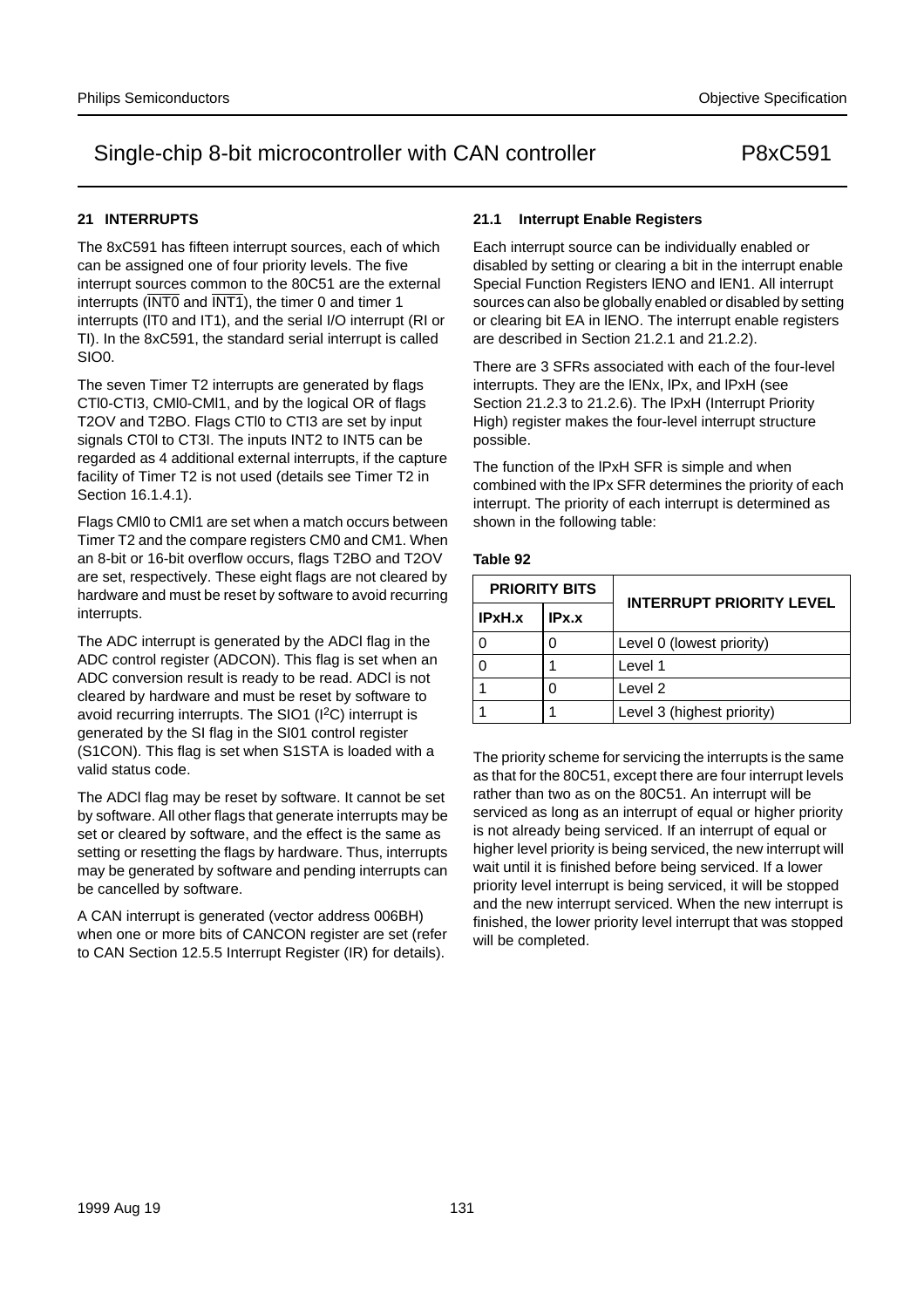## **21.2 Interrupt Enable and Priority Registers**

21.2.1 INTERRUPT ENABLE REGISTER 0 (IEN0)

Logic  $0 =$  interrupt disabled; logic  $1 =$  interrupt enabled.

| Table 93 Interrupt Enable Register 0 (address A8H) |  |  |  |
|----------------------------------------------------|--|--|--|
|                                                    |  |  |  |

| $\Box$<br>−−<br>— <i>1</i> 1 | EAD | ⊏⊂∤<br>-- | ES <sub>0</sub> | ET <sub>1</sub><br>. | ″⊐⊏<br>$-11$ | —— <i>—</i><br>- - | EX <sub>0</sub> |
|------------------------------|-----|-----------|-----------------|----------------------|--------------|--------------------|-----------------|

## **Table 94** Description of IEN0 bits

| <b>BIT</b> | <b>SYMBOL</b>   | <b>DESCRIPTION</b>                                              |
|------------|-----------------|-----------------------------------------------------------------|
| 7          | EA              | <b>Global enable/disable control.</b> If bit EA is:             |
|            |                 | LOW, then no interrupt is enabled.                              |
|            |                 | HIGH, then any individually enabled interrupt will be accepted. |
| 6          | EAD             | Enable ADC interrupt.                                           |
| 5          | ES <sub>1</sub> | Enable SIO1 (I <sup>2</sup> C) interrupt.                       |
| 4          | ES <sub>0</sub> | Enable SIO0 (UART) interrupt.                                   |
| 3          | ET <sub>1</sub> | Enable Timer 1 interrupt.                                       |
| 2          | EX <sub>1</sub> | Enable External 1 interrupt / Seconds interrupt.                |
| 1          | ET <sub>0</sub> | Enable Timer 0 interrupt.                                       |
| $\Omega$   | EX <sub>0</sub> | Enable External 0 interrupt.                                    |

## 21.2.2 INTERRUPT ENABLE REGISTER 1 (IEN1)

Logic  $0 =$  interrupt disabled; logic  $1 =$  interrupt enabled.

### **Table 95** Interrupt Enable Register 1 (address E8H)

| <b>ET?</b><br>니ᄼ | <b>ECAN</b> | ECM1 | ECM <sub>0</sub> | ECT <sub>3</sub> | <b>FOTO</b><br>ᄃᅛᆝᄼ | ECT1<br>ᆫ | <b>ECTO</b> |
|------------------|-------------|------|------------------|------------------|---------------------|-----------|-------------|

### **Table 96** Description of IEN1 bits

| <b>BIT</b>  | <b>SYMBOL</b>    | <b>DESCRIPTION</b>                      |
|-------------|------------------|-----------------------------------------|
| 7           | ET <sub>2</sub>  | Enable T2 overflow interrupt(s).        |
| 6           | <b>ECAN</b>      | Enable CAN interrupt.                   |
| 5           | ECM <sub>1</sub> | Enable T2 comparator 1 interrupt.       |
| 4           | ECM <sub>0</sub> | Enable T2 comparator 0 interrupt.       |
| 3           | ECT <sub>3</sub> | Enable T2 capture register 3 interrupt. |
| 2           | ECT <sub>1</sub> | Enable T2 capture register 2 interrupt. |
|             | ECT <sub>1</sub> | Enable T2 capture register 1 interrupt. |
| $\mathbf 0$ | ECT <sub>0</sub> | Enable T2 capture register 0 interrupt. |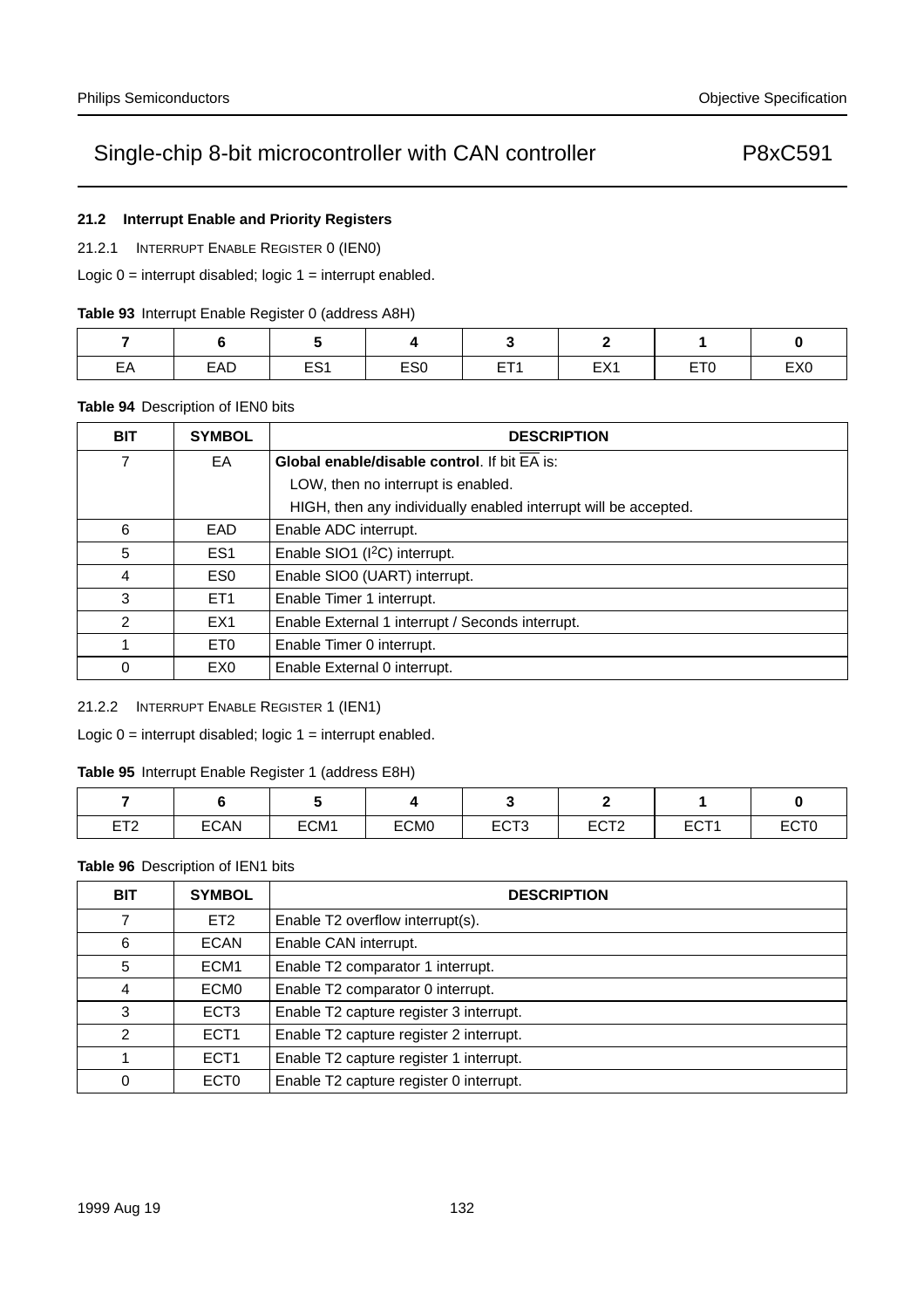21.2.3 INTERRUPT PRIORITY REGISTER 0 (IP0)

Logic  $0 =$  low priority; logic  $1 =$  high priority.

|  |  | Table 97 Interrupt Priority Register 0 (address B8H) |  |
|--|--|------------------------------------------------------|--|
|  |  |                                                      |  |

| $\hspace{0.1mm}-\hspace{0.1mm}$ | PAD | D <sub>Q</sub> 1 | PS <sub>0</sub> | DT <sub>4</sub> | DY <sub>1</sub><br>$\lambda$<br>. | PT <sub>0</sub> | PX <sub>0</sub> |
|---------------------------------|-----|------------------|-----------------|-----------------|-----------------------------------|-----------------|-----------------|

### **Table 98** Description of IP0 bits

| <b>BIT</b>    | <b>SYMBOL</b>   | <b>DESCRIPTION</b>                                |
|---------------|-----------------|---------------------------------------------------|
| 7             |                 | Reserved for future use.                          |
| 6             | <b>PAD</b>      | ADC interrupt priority level.                     |
| 5             | PS <sub>1</sub> | SIO1 (I <sup>2</sup> C) interrupt priority level. |
| 4             | PS <sub>0</sub> | SIO0 (UART) interrupt priority level.             |
| 3             | PT <sub>1</sub> | Timer 1 interrupt priority level.                 |
| $\mathcal{P}$ | PX <sub>1</sub> | External interrupt 1/Seconds priority level.      |
|               | PT <sub>0</sub> | Timer 0 interrupt priority level.                 |
| $\Omega$      | P <sub>X0</sub> | External interrupt 0 priority level.              |

21.2.4 INTERRUPT PRIORITY HIGH REGISTER 0 (IP0H)

Logic  $0 =$  low priority; logic  $1 =$  high priority.

## **Table 99** Interrupt Priority High Register 0 (address B7H)

| <b>PADH</b> | PS <sub>1</sub> H | <b>PS0H</b> | PT <sub>1</sub> H | PX1H | PT <sub>0</sub> H | <b>PX0H</b> |
|-------------|-------------------|-------------|-------------------|------|-------------------|-------------|

## **Table 100**Description of IP0H bits

| <b>BIT</b> | <b>SYMBOL</b>     | <b>DESCRIPTION</b>                                |
|------------|-------------------|---------------------------------------------------|
| 7          |                   | Reserved for future use.                          |
| 6          | <b>PADH</b>       | ADC interrupt priority level.                     |
| 5          | PS <sub>1</sub> H | SIO1 (I <sup>2</sup> C) interrupt priority level. |
| 4          | <b>PS0H</b>       | SIO0 (UART) interrupt priority level.             |
| 3          | PT <sub>1</sub> H | Timer 1 interrupt priority level.                 |
| 2          | PX <sub>1</sub> H | External interrupt 1/Seconds priority level.      |
|            | PT <sub>0</sub> H | Timer 0 interrupt priority level.                 |
| 0          | <b>PX0H</b>       | External interrupt 0 priority level.              |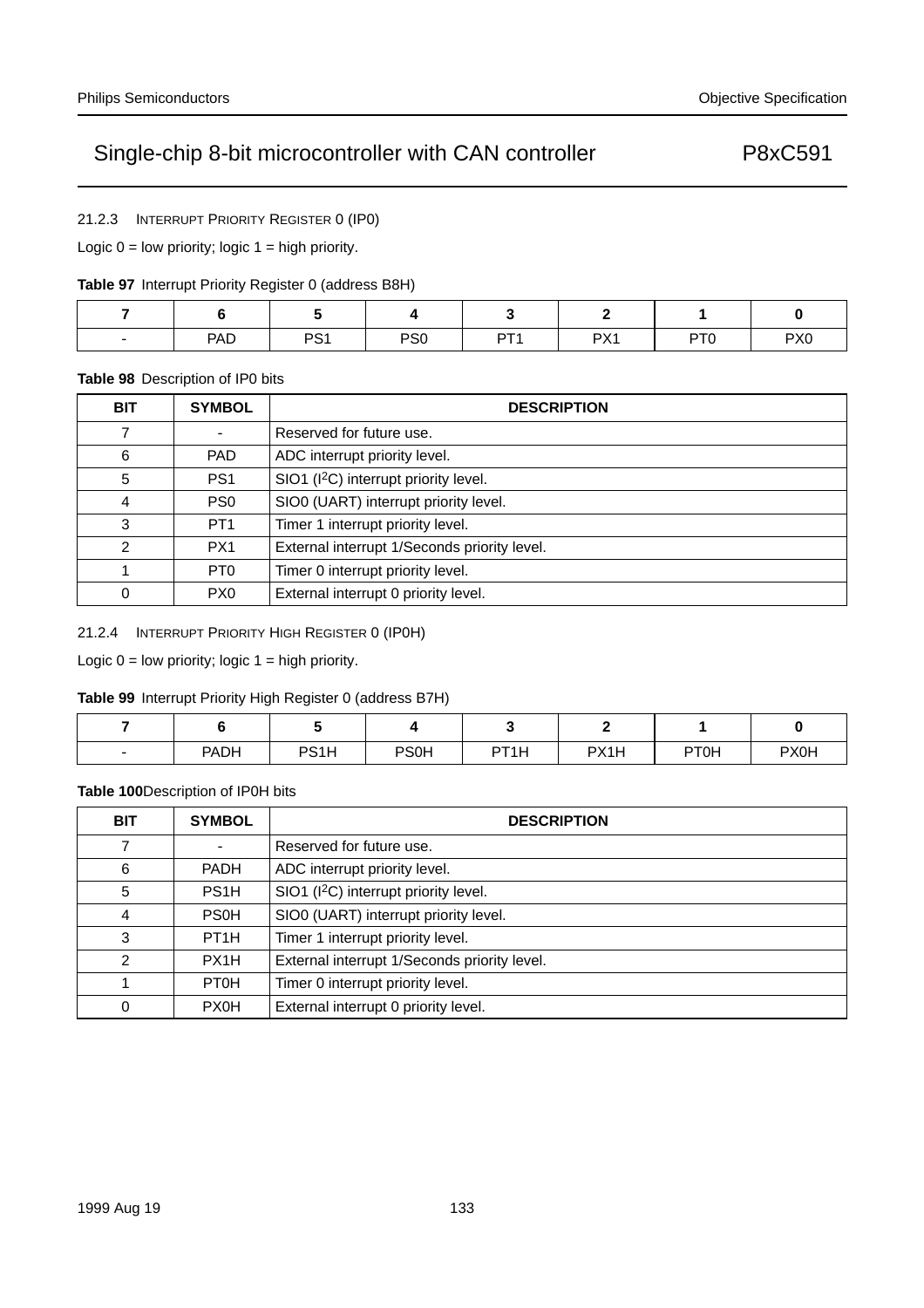21.2.5 INTERRUPT PRIORITY REGISTER 1 (IP1)

Logic  $0 =$  low priority; logic  $1 =$  high priority.

| Table 101 Interrupt Priority Register 1 (address F8H) |  |
|-------------------------------------------------------|--|
|-------------------------------------------------------|--|

| <b>DT?</b><br>$\sim$ | <b>PCAN</b> | PCM1 | PCM <sub>0</sub> | PCT <sub>3</sub> | <b>DOTO</b><br>ニマレー | PCT <sub>1</sub> | PCT <sub>0</sub> |
|----------------------|-------------|------|------------------|------------------|---------------------|------------------|------------------|

### **Table 102**Description of IP1 bits

| <b>BIT</b>    | <b>SYMBOL</b>    | <b>DESCRIPTION</b>                              |
|---------------|------------------|-------------------------------------------------|
| 7             | PT <sub>2</sub>  | T2 overflow interrupt(s) priority level.        |
| 6             | <b>PCAN</b>      | CAN interrupt priority level.                   |
| 5             | PCM <sub>1</sub> | T2 comparator 1 interrupt priority level.       |
| 4             | PCM <sub>0</sub> | T2 comparator 0 interrupt priority level.       |
| 3             | PCT <sub>3</sub> | T2 capture register 3 interrupt priority level. |
| $\mathcal{P}$ | PCT <sub>2</sub> | T2 capture register 2 interrupt priority level. |
|               | PCT <sub>1</sub> | T2 capture register 1 interrupt priority level. |
| $\Omega$      | PCT <sub>0</sub> | T2 capture register 0 interrupt priority level. |

21.2.6 INTERRUPT PRIORITY REGISTER HIGH 1 (IP1H)

Logic  $0 =$  low priority; logic  $1 =$  high priority.

## **Table 103**Interrupt Priority Register High 1 (address F7H)

| PT <sub>2</sub> | <b>PCANH</b> | PCM <sub>1</sub> H | <b>PCM0H</b> | PCT <sub>3</sub> H | PCT <sub>2H</sub> | PCT <sub>1</sub> H | <b>PCT0H</b> |
|-----------------|--------------|--------------------|--------------|--------------------|-------------------|--------------------|--------------|

## **Table 104**Description of IP1H bits

| <b>BIT</b> | <b>SYMBOL</b>      | <b>DESCRIPTION</b>                              |
|------------|--------------------|-------------------------------------------------|
| 7          | PT <sub>2</sub>    | T2 overflow interrupt(s) priority level.        |
| 6          | <b>PCANH</b>       | CAN interrupt priority level high.              |
| 5          | PCM <sub>1</sub> H | T2 comparator 1 interrupt priority level.       |
| 4          | <b>PCM0H</b>       | T2 comparator 0 interrupt priority level.       |
| 3          | PCT <sub>3</sub> H | T2 capture register 3 interrupt priority level. |
| 2          | PCT <sub>2H</sub>  | T2 capture register 2 interrupt priority level. |
|            | PCT <sub>1</sub> H | T2 capture register 1 interrupt priority level. |
| 0          | <b>PCT0H</b>       | T2 capture register 0 interrupt priority level. |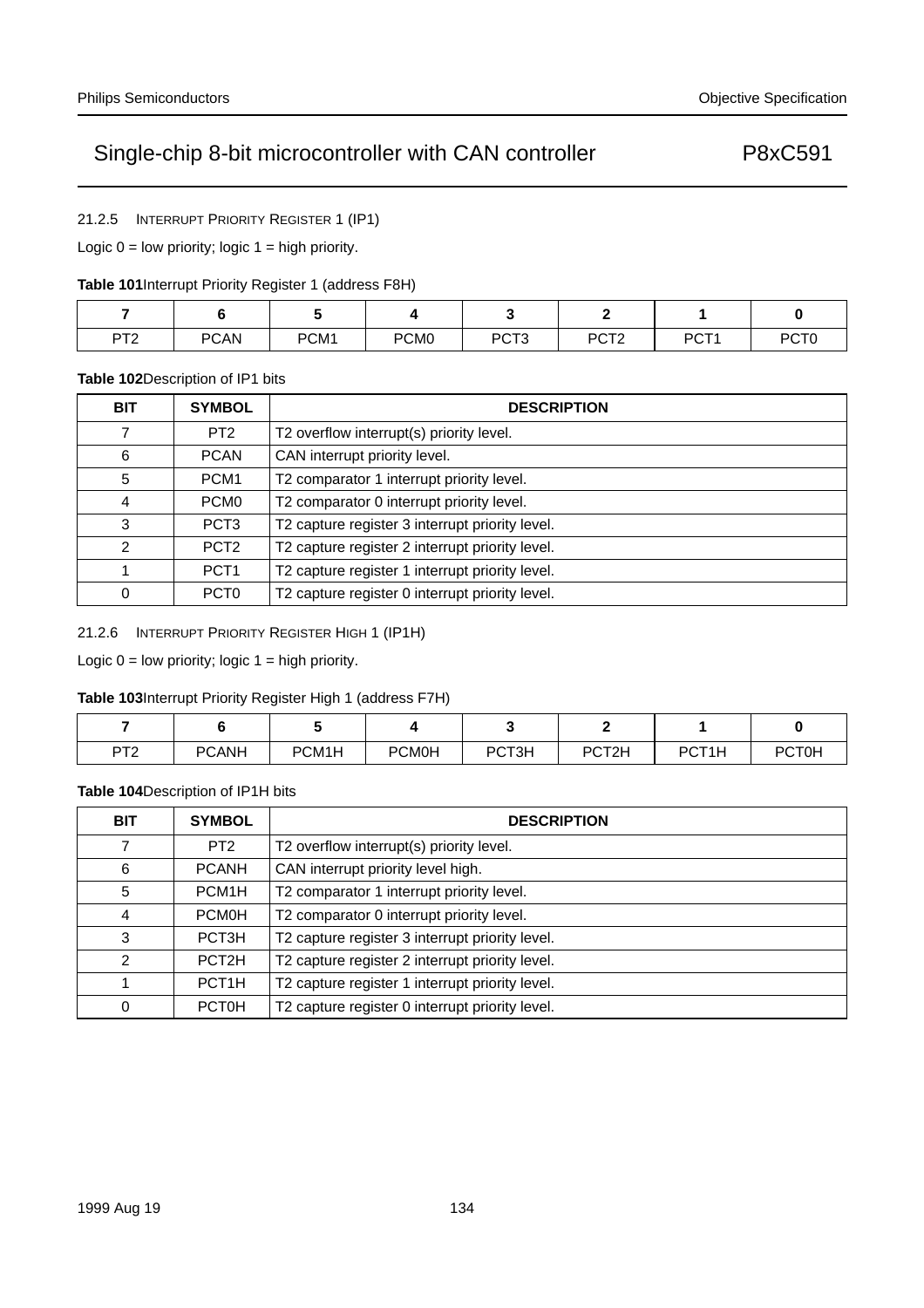## **21.3 Interrupt priority**

**Table 105** Interrupt priority structure

| <b>SOURCE</b>                 | <b>SYMBOL</b>   | <b>PRIORITY</b><br><b>WITHIN LEVEL</b> |
|-------------------------------|-----------------|----------------------------------------|
| External interrupt 0          | X0              | (highest)                              |
| SIO1 (1 <sup>2</sup> C)       | S1              |                                        |
| ADC completion                | ADC             |                                        |
| Timer 0 overflow              | T0              |                                        |
| T <sub>2</sub> capture 0      | CT <sub>0</sub> |                                        |
| T2 compare 0                  | CM <sub>0</sub> |                                        |
| External interrupt 1          | X1              |                                        |
| T2 capture 1                  | CT1             |                                        |
| T2 compare 1                  | CM1             |                                        |
| Timer 1 overflow              | T1              |                                        |
| T <sub>2</sub> capture 2      | CT <sub>2</sub> |                                        |
| CAN                           | CAN             |                                        |
| Serial I/O 0 (UART)           | S0              |                                        |
| T2 compare 3                  | CT <sub>3</sub> |                                        |
| Timer T <sub>2</sub> overflow | T <sub>2</sub>  | (lowest)                               |

## **21.4 Interrupt Vectors**

The vector indicates the Program Memory location where the appropriate interrupt service routine starts (see Table 106).

|  | Table 106 Interrupt vector addresses |
|--|--------------------------------------|
|--|--------------------------------------|

| <b>SOURCE</b>            | <b>SYMBOL</b>   | <b>VECTOR</b> |
|--------------------------|-----------------|---------------|
| External interrupt 0     | X0              | 0003H         |
| Timer 0 overflow         | T <sub>0</sub>  | 000BH         |
| External interrupt 1     | X <sub>1</sub>  | 0013H         |
| Timer 1 overflow         | T1              | 001BH         |
| Serial I/O 0 (UART)      | S0              | 0023H         |
| $SIO1$ ( $I2C$ )         | S1              | 002BH         |
| T2 capture 0             | C <sub>T0</sub> | 0033H         |
| T <sub>2</sub> capture 1 | CT <sub>1</sub> | 003BH         |
| T <sub>2</sub> capture 2 | CT <sub>2</sub> | 0043H         |
| T <sub>2</sub> capture 3 | CT <sub>3</sub> | 004BH         |
| ADC completion           | ADC             | 0053H         |
| T <sub>2</sub> compare 0 | CM <sub>0</sub> | 005BH         |
| T <sub>2</sub> compare 1 | CM <sub>1</sub> | 0063H         |
| <b>CAN</b> interrupt     | CAN             | 006BH         |
| T <sub>2</sub> overflow  | T <sub>2</sub>  | 0073H         |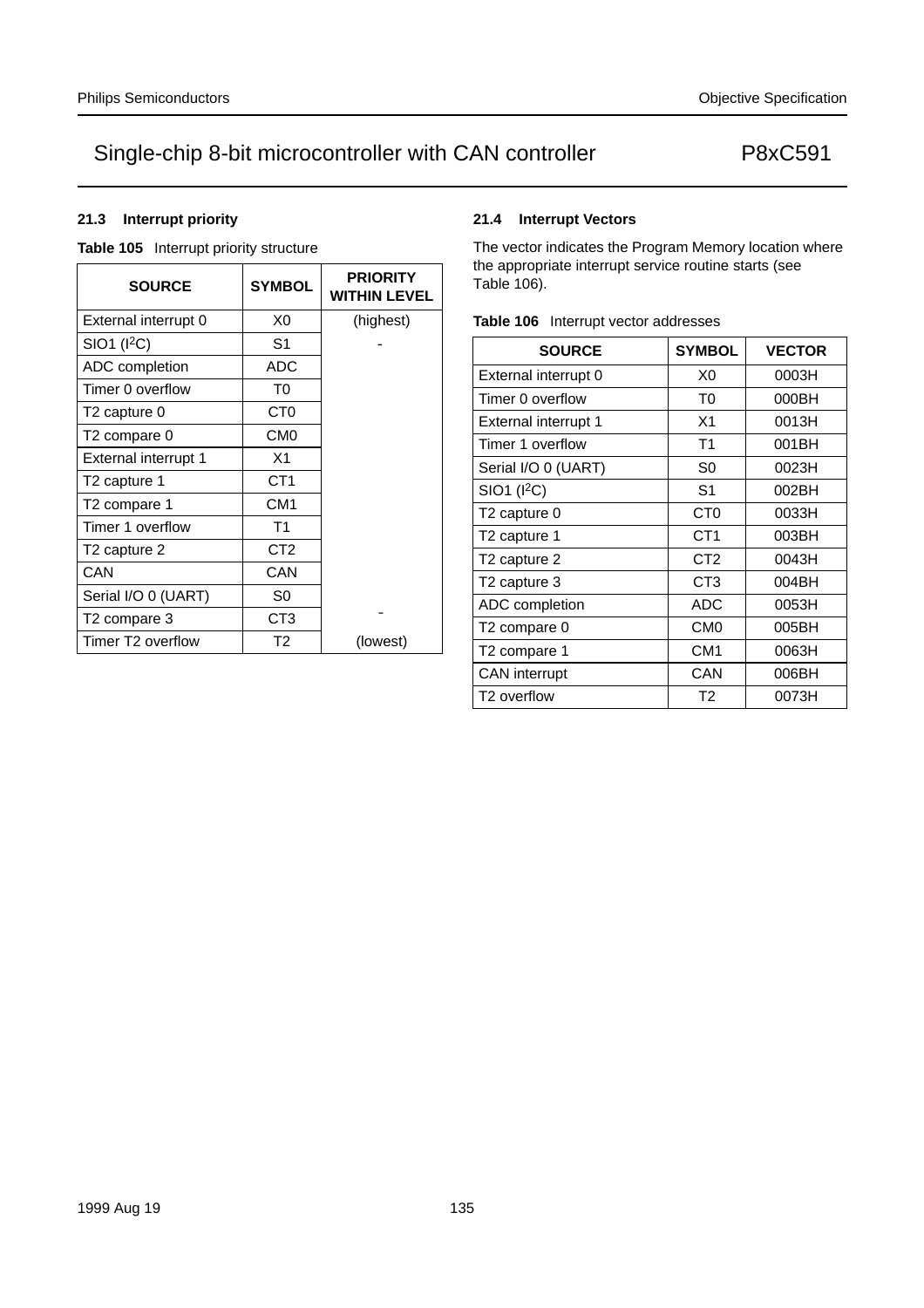## **22 INSTRUCTION SET**

For the description of the **Data Addressing Modes** and **Hexadecimal opcode cross-reference** see Table 111.

| <b>MNEMONIC</b> |                              | <b>DESCRIPTION</b>                         | <b>BYTES</b>   | <b>CYCLES</b>  | <b>OPCODE</b><br>(HEX) |  |  |  |  |
|-----------------|------------------------------|--------------------------------------------|----------------|----------------|------------------------|--|--|--|--|
|                 | <b>Arithmetic operations</b> |                                            |                |                |                        |  |  |  |  |
| <b>ADD</b>      | A,Rr                         | Add register to A                          | 1              | 1              | $2^*$                  |  |  |  |  |
| <b>ADD</b>      | A, direct                    | Add direct byte to A                       | 2              | 1              | 25                     |  |  |  |  |
| <b>ADD</b>      | A,@Ri                        | Add indirect RAM to A                      | 1              | 1              | 26, 27                 |  |  |  |  |
| <b>ADD</b>      | A,#data                      | Add immediate data to A                    | $\overline{2}$ | 1              | 24                     |  |  |  |  |
| <b>ADDC</b>     | A,Rr                         | Add register to A with carry flag          | 1              | 1              | $3*$                   |  |  |  |  |
| <b>ADDC</b>     | A, direct                    | Add direct byte to A with carry flag       | 2              | 1              | 35                     |  |  |  |  |
| <b>ADDC</b>     | A,@Ri                        | Add indirect RAM to A with carry flag      | 1              | 1              | 36, 37                 |  |  |  |  |
| <b>ADDC</b>     | A,#data                      | Add immediate data to A with carry flag    | $\overline{2}$ | 1              | 34                     |  |  |  |  |
| <b>SUBB</b>     | A,Rr                         | Subtract register from A with borrow       | 1              | 1              | $9*$                   |  |  |  |  |
| <b>SUBB</b>     | A, direct                    | Subtract direct byte from A with borrow    | $\overline{2}$ | 1              | 95                     |  |  |  |  |
| <b>SUBB</b>     | A,@Ri                        | Subtract indirect RAM from A with borrow   | 1              | 1              | 96, 97                 |  |  |  |  |
| <b>SUBB</b>     | A,#data                      | Subtract immediate data from A with borrow | $\overline{2}$ | 1              | 94                     |  |  |  |  |
| <b>INC</b>      | A                            | Increment A                                | 1              | 1              | 04                     |  |  |  |  |
| <b>INC</b>      | Rr                           | Increment register                         | 1              | 1              | $0^*$                  |  |  |  |  |
| <b>INC</b>      | direct                       | Increment direct byte                      | 2              | 1              | 05                     |  |  |  |  |
| <b>INC</b>      | @Ri                          | Increment indirect RAM                     | 1              | 1              | 06, 07                 |  |  |  |  |
| <b>DEC</b>      | A                            | Decrement A                                | 1              | 1              | 14                     |  |  |  |  |
| <b>DEC</b>      | Rr                           | Decrement register                         | 1              | 1              | $1*$                   |  |  |  |  |
| <b>DEC</b>      | direct                       | Decrement direct byte                      | 2              | 1              | 15                     |  |  |  |  |
| <b>DEC</b>      | @Ri                          | Decrement indirect RAM                     | 1              | 1              | 16, 17                 |  |  |  |  |
| <b>INC</b>      | <b>DPTR</b>                  | Increment data pointer                     | 1              | $\overline{2}$ | A <sub>3</sub>         |  |  |  |  |
| <b>MUL</b>      | AB                           | Multiply A and B                           | 1              | $\overline{4}$ | A4                     |  |  |  |  |
| <b>DIV</b>      | AB                           | Divide A by B                              | 1              | 4              | 84                     |  |  |  |  |
| DA              | A                            | Decimal adjust A                           | 1              | 1              | D <sub>4</sub>         |  |  |  |  |

**Table 107** Instruction set description: Arithmetic operations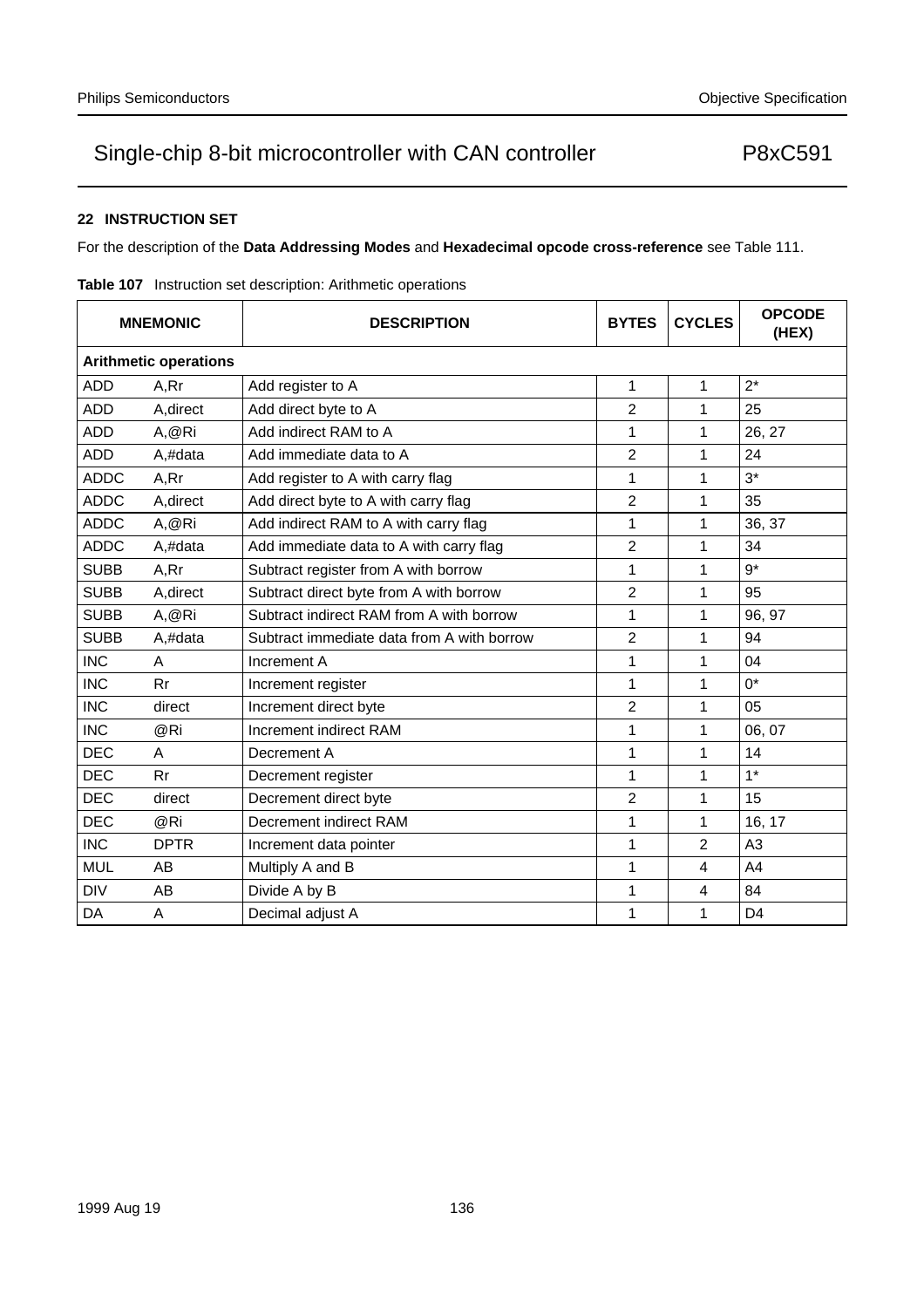|             | <b>MNEMONIC</b>         | <b>DESCRIPTION</b>                         | <b>BYTES</b>   | <b>CYCLES</b> | <b>OPCODE</b><br>(HEX) |  |  |  |  |  |
|-------------|-------------------------|--------------------------------------------|----------------|---------------|------------------------|--|--|--|--|--|
|             | <b>Logic operations</b> |                                            |                |               |                        |  |  |  |  |  |
| <b>ANL</b>  | A,Rr                    | AND register to A                          | 1              | 1             | $5*$                   |  |  |  |  |  |
| <b>ANL</b>  | A, direct               | AND direct byte to A                       | 2              | 1             | 55                     |  |  |  |  |  |
| <b>ANL</b>  | A,@Ri                   | AND indirect RAM to A                      | 1              | 1             | 56, 57                 |  |  |  |  |  |
| <b>ANL</b>  | A,#data                 | AND immediate data to A                    | $\overline{2}$ | 1             | 54                     |  |  |  |  |  |
| <b>ANL</b>  | direct, A               | AND A to direct byte                       | 2              | 1             | 52                     |  |  |  |  |  |
| <b>ANL</b>  | direct,#data            | AND immediate data to direct byte          | 3              | 2             | 53                     |  |  |  |  |  |
| <b>ORL</b>  | A,Rr                    | OR register to A                           | 1              | 1             | $4^*$                  |  |  |  |  |  |
| <b>ORL</b>  | A, direct               | OR direct byte to A                        | $\overline{2}$ | 1             | 45                     |  |  |  |  |  |
| <b>ORL</b>  | A,@Ri                   | OR indirect RAM to A                       | 1              | 1             | 46, 47                 |  |  |  |  |  |
| <b>ORL</b>  | A,#data                 | OR immediate data to A                     | 2              | 1             | 44                     |  |  |  |  |  |
| <b>ORL</b>  | direct, A               | OR A to direct byte                        | 2              | 1             | 42                     |  |  |  |  |  |
| <b>ORL</b>  | direct,#data            | OR immediate data to direct byte           | 3              | 2             | 43                     |  |  |  |  |  |
| <b>XRL</b>  | A,Rr                    | Exclusive-OR register to A                 | 1              | $\mathbf{1}$  | $6*$                   |  |  |  |  |  |
| <b>XRL</b>  | A, direct               | Exclusive-OR direct byte to A              | 2              | 1             | 65                     |  |  |  |  |  |
| <b>XRL</b>  | A,@Ri                   | Exclusive-OR indirect RAM to A             | 1              | 1             | 66, 67                 |  |  |  |  |  |
| <b>XRL</b>  | A,#data                 | Exclusive-OR immediate data to A           | 2              | 1             | 64                     |  |  |  |  |  |
| <b>XRL</b>  | direct, A               | Exclusive-OR A to direct byte              | 2              | 1             | 62                     |  |  |  |  |  |
| <b>XRL</b>  | direct,#data            | Exclusive-OR immediate data to direct byte | 3              | 2             | 63                     |  |  |  |  |  |
| <b>CLR</b>  | Α                       | Clear A                                    | 1              | $\mathbf{1}$  | E <sub>4</sub>         |  |  |  |  |  |
| <b>CPL</b>  | A                       | Complement A                               | 1              | 1             | F <sub>4</sub>         |  |  |  |  |  |
| <b>RL</b>   | A                       | Rotate A left                              | 1              | $\mathbf{1}$  | 23                     |  |  |  |  |  |
| <b>RLC</b>  | A                       | Rotate A left through the carry flag       | 1              | 1             | 33                     |  |  |  |  |  |
| RR          | A                       | Rotate A right                             | 1              | 1             | 03                     |  |  |  |  |  |
| <b>RRC</b>  | A                       | Rotate A right through the carry flag      | 1              | 1             | 13                     |  |  |  |  |  |
| <b>SWAP</b> | A                       | Swap nibbles within A                      | 1              | 1             | C <sub>4</sub>         |  |  |  |  |  |

## **Table 108** Instruction set description: Logic operations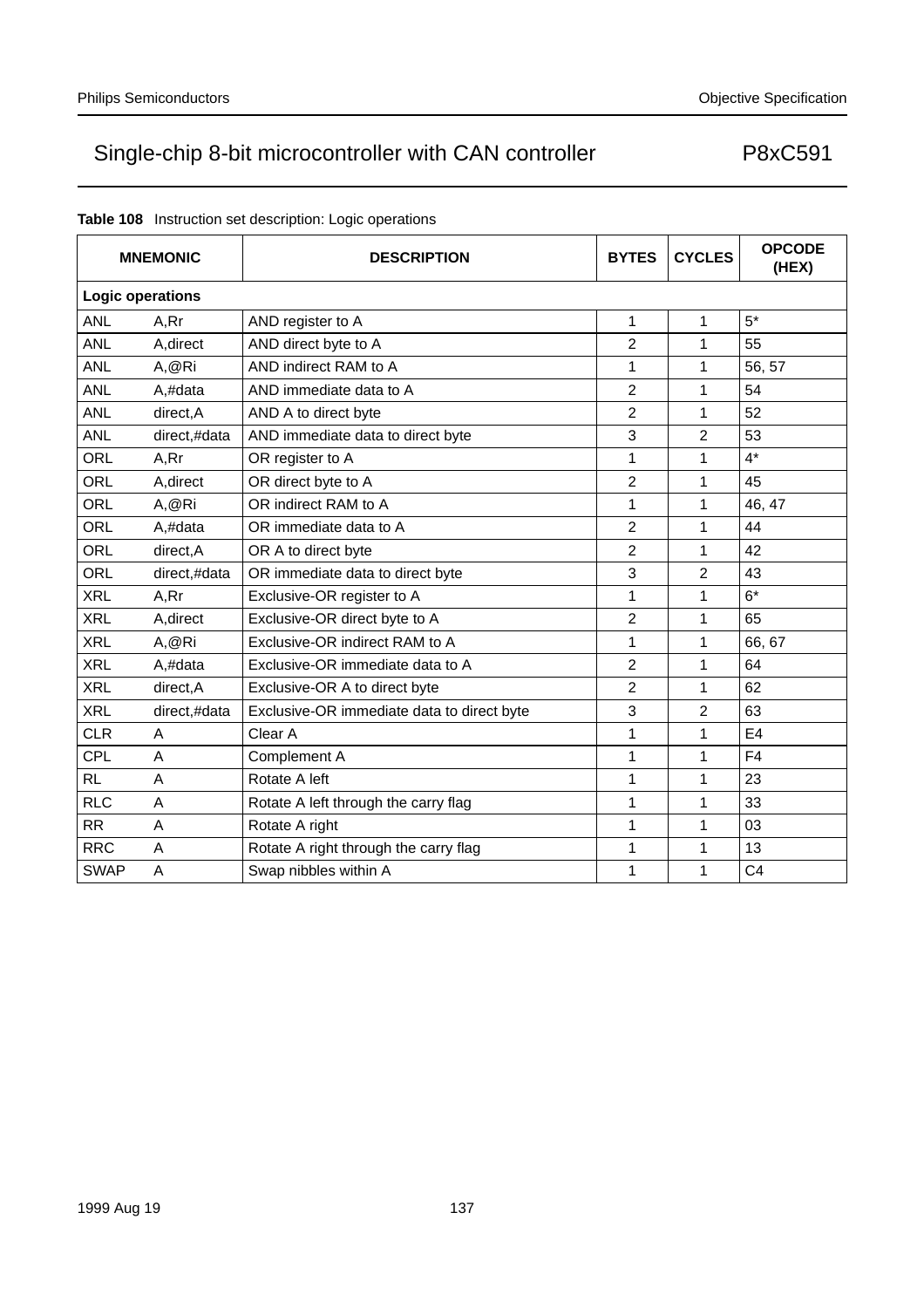|               | <b>MNEMONIC</b>    | <b>DESCRIPTION</b>                           | <b>BYTES</b>   | <b>CYCLES</b>  | <b>OPCODE</b><br>(HEX)          |
|---------------|--------------------|----------------------------------------------|----------------|----------------|---------------------------------|
| Data transfer |                    |                                              |                |                |                                 |
| <b>MOV</b>    | A,Rr               | Move register to A                           | 1              | 1              | $E^*$                           |
| <b>MOV</b>    | A, direct (Note 1) | Move direct byte to A                        | 2              | 1              | E <sub>5</sub>                  |
| <b>MOV</b>    | A,@Ri              | Move indirect RAM to A                       | 1              | 1              | E6, E7                          |
| <b>MOV</b>    | A,#data            | Move immediate data to A                     | $\overline{2}$ | 1              | 74                              |
| <b>MOV</b>    | Rr, A              | Move A to register                           | 1              | $\mathbf{1}$   | $F^*$                           |
| <b>MOV</b>    | Rr, direct         | Move direct byte to register                 | 2              | $\overline{c}$ | $A^*$                           |
| <b>MOV</b>    | Rr,#data           | Move immediate data to register              | $\overline{2}$ | 1              | $7^*$                           |
| <b>MOV</b>    | direct, A          | Move A to direct byte                        | 2              | 1              | F <sub>5</sub>                  |
| <b>MOV</b>    | direct, Rr         | Move register to direct byte                 | 2              | $\overline{c}$ | $8*$                            |
| <b>MOV</b>    | direct, direct     | Move direct byte to direct                   | 3              | $\overline{2}$ | 85                              |
| <b>MOV</b>    | direct, @Ri        | Move indirect RAM to direct byte             | 2              | $\overline{2}$ | 86, 87                          |
| <b>MOV</b>    | direct,#data       | Move immediate data to direct byte           | 3              | $\overline{2}$ | 75                              |
| <b>MOV</b>    | @Ri,A              | Move A to indirect RAM                       | 1              | 1              | F6, F7                          |
| <b>MOV</b>    | @Ri,direct         | Move direct byte to indirect RAM             | $\overline{2}$ | 2              | A6, A7                          |
| <b>MOV</b>    | @Ri,#data          | Move immediate data to indirect RAM          | 2              | 1              | 76, 77                          |
| <b>MOV</b>    | DPTR,#data 16      | Load data pointer with a 16-bit constant     | 3              | $\overline{2}$ | 90                              |
| <b>MOVC</b>   | A, @A+DPTR         | Move code byte relative to DPTR to A         | 1              | $\overline{2}$ | 93                              |
| <b>MOVC</b>   | $A, @A+PC$         | Move code byte relative to PC to A           | 1              | $\overline{2}$ | 83                              |
| <b>MOVX</b>   | A,@Ri              | Move external RAM (8-bit address) to A       | 1              | $\overline{2}$ | E <sub>2</sub> , E <sub>3</sub> |
| <b>MOVX</b>   | A, @DPTR           | Move external RAM (16-bit address) to A      | 1              | $\overline{2}$ | E <sub>0</sub>                  |
| <b>MOVX</b>   | @Ri,A              | Move A to external RAM (8-bit address)       | 1              | $\overline{2}$ | F2, F3                          |
| <b>MOVX</b>   | @DPTR,A            | Move A to external RAM (16-bit address)      | 1              | $\overline{c}$ | F <sub>0</sub>                  |
| <b>PUSH</b>   | direct             | Push direct byte onto stack                  | 2              | $\overline{2}$ | CO                              |
| <b>POP</b>    | direct             | Pop direct byte from stack                   | 2              | $\overline{2}$ | D <sub>0</sub>                  |
| <b>XCH</b>    | A,Rr               | Exchange register with A                     | 1              | 1              | $C^*$                           |
| <b>XCH</b>    | A, direct          | Exchange direct byte with A                  | 2              | 1              | C <sub>5</sub>                  |
| <b>XCH</b>    | A,@Ri              | Exchange indirect RAM with A                 | 1              | 1              | C6, C7                          |
| <b>XCHD</b>   | A,@Ri              | Exchange LOW-order digit indirect RAM with A | 1              | 1              | D6, D7                          |

## **Table 109** Instruction set description: Data transfer

## **Note**

1. MOV A,ACC is not permitted.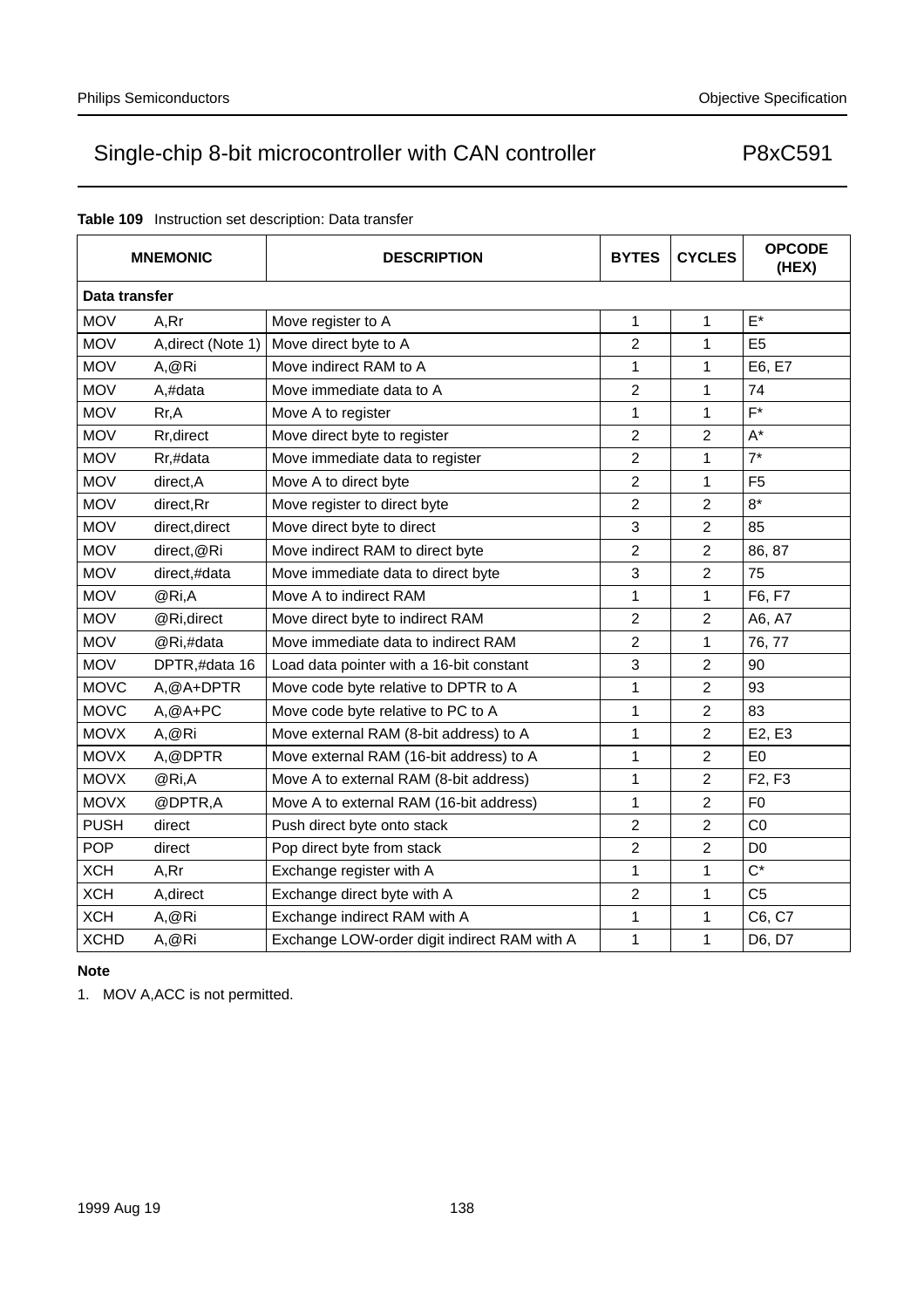| <b>MNEMONIC</b>               |                             | <b>DESCRIPTION</b>                                  | <b>BYTES</b>            | <b>CYCLES</b>  | <b>OPCODE</b><br>(HEX) |  |  |  |  |
|-------------------------------|-----------------------------|-----------------------------------------------------|-------------------------|----------------|------------------------|--|--|--|--|
| Boolean variable manipulation |                             |                                                     |                         |                |                        |  |  |  |  |
| <b>CLR</b>                    | C                           | Clear carry flag                                    | 1                       | 1              | C <sub>3</sub>         |  |  |  |  |
| <b>CLR</b>                    | bit                         | Clear direct bit                                    | $\overline{2}$          | 1              | C <sub>2</sub>         |  |  |  |  |
| <b>SETB</b>                   | $\mathsf{C}$                | Set carry flag                                      | 1                       | 1              | D <sub>3</sub>         |  |  |  |  |
| <b>SETB</b>                   | bit                         | Set direct bit                                      | $\overline{2}$          | 1              | D <sub>2</sub>         |  |  |  |  |
| <b>CPL</b>                    | C                           | Complement carry flag                               | 1                       | 1              | B <sub>3</sub>         |  |  |  |  |
| <b>CPL</b>                    | bit                         | Complement direct bit                               | $\overline{c}$          | 1              | <b>B2</b>              |  |  |  |  |
| <b>ANL</b>                    | C, bit                      | AND direct bit to carry flag                        | $\overline{c}$          | $\overline{2}$ | 82                     |  |  |  |  |
| <b>ANL</b>                    | $C$ ,/bit                   | AND complement of direct bit to carry flag          | $\overline{2}$          | $\overline{2}$ | B <sub>0</sub>         |  |  |  |  |
| <b>ORL</b>                    | C,bit                       | OR direct bit to carry flag                         | $\overline{c}$          | $\overline{2}$ | 72                     |  |  |  |  |
| <b>ORL</b>                    | $C$ ,/bit                   | OR complement of direct bit to carry flag           | $\overline{c}$          | $\overline{c}$ | A <sub>0</sub>         |  |  |  |  |
| <b>MOV</b>                    | C, bit                      | Move direct bit to carry flag                       | $\boldsymbol{2}$        | 1              | A2                     |  |  |  |  |
| <b>MOV</b>                    | bit, C                      | Move carry flag to direct bit                       | $\overline{2}$          | $\overline{2}$ | 92                     |  |  |  |  |
|                               | Program and machine control |                                                     |                         |                |                        |  |  |  |  |
| <b>ACALL</b>                  | addr11                      | Absolute subroutine call                            | $\overline{\mathbf{c}}$ | $\overline{2}$ | •1                     |  |  |  |  |
| <b>LCALL</b>                  | addr16                      | Long subroutine call                                | 3                       | $\overline{2}$ | 12                     |  |  |  |  |
| <b>RET</b>                    |                             | Return from subroutine                              | 1                       | $\overline{2}$ | 22                     |  |  |  |  |
| <b>RETI</b>                   |                             | Return from interrupt                               | 1                       | $\overline{2}$ | 32                     |  |  |  |  |
| <b>AJMP</b>                   | addr11                      | Absolute jump                                       | $\overline{c}$          | $\overline{c}$ | $\bullet$ 1            |  |  |  |  |
| <b>LJMP</b>                   | addr16                      | Long jump                                           | 3                       | $\overline{c}$ | 02                     |  |  |  |  |
| <b>SJMP</b>                   | rel                         | Short jump (relative address)                       | $\overline{2}$          | $\overline{c}$ | 80                     |  |  |  |  |
| <b>JMP</b>                    | @A+DPTR                     | Jump indirect relative to the DPTR                  | 1                       | 2              | 73                     |  |  |  |  |
| JZ                            | rel                         | Jump if A is zero                                   | $\overline{2}$          | $\overline{2}$ | 60                     |  |  |  |  |
| <b>JNZ</b>                    | rel                         | Jump if A is not zero                               | $\boldsymbol{2}$        | $\overline{c}$ | 70                     |  |  |  |  |
| <b>JC</b>                     | rel                         | Jump if carry flag is set                           | $\overline{c}$          | $\overline{2}$ | 40                     |  |  |  |  |
| <b>JNC</b>                    | rel                         | Jump if carry flag is not set                       | $\overline{2}$          | $\overline{2}$ | 50                     |  |  |  |  |
| JB                            | bit,rel                     | Jump if direct bit is set                           | 3                       | $\overline{c}$ | 20                     |  |  |  |  |
| <b>JNB</b>                    | bit, rel                    | Jump if direct bit is not set                       | 3                       | $\overline{2}$ | 30                     |  |  |  |  |
| <b>JBC</b>                    | bit,rel                     | Jump if direct bit is set and clear bit             | 3                       | $\overline{2}$ | 10                     |  |  |  |  |
| <b>CJNE</b>                   | A, direct, rel              | Compare direct to A and jump if not equal           | 3                       | $\overline{c}$ | B <sub>5</sub>         |  |  |  |  |
| <b>CJNE</b>                   | A,#data,rel                 | Compare immediate to A and jump if not equal        | 3                       | $\overline{c}$ | B4                     |  |  |  |  |
| <b>CJNE</b>                   | Rr,#data,rel                | Compare immediate to register and jump if not equal | 3                       | $\overline{c}$ | $B^*$                  |  |  |  |  |
| <b>CJNE</b>                   | @Ri,#data,rel               | Compare immediate to indirect and jump if not equal | 3                       | $\overline{c}$ | B6, B7                 |  |  |  |  |
| <b>DJNZ</b>                   | Rr, rel                     | Decrement register and jump if not zero             | $\overline{2}$          | $\overline{c}$ | D <sup>*</sup>         |  |  |  |  |
| <b>DJNZ</b>                   | direct,rel                  | Decrement direct and jump if not zero               | 3                       | $\overline{2}$ | D <sub>5</sub>         |  |  |  |  |
| <b>NOP</b>                    |                             | No operation                                        | $\mathbf{1}$            | 1              | $00\,$                 |  |  |  |  |

## **Table 110** Instruction set description: Boolean variable manipulation, Program and machine control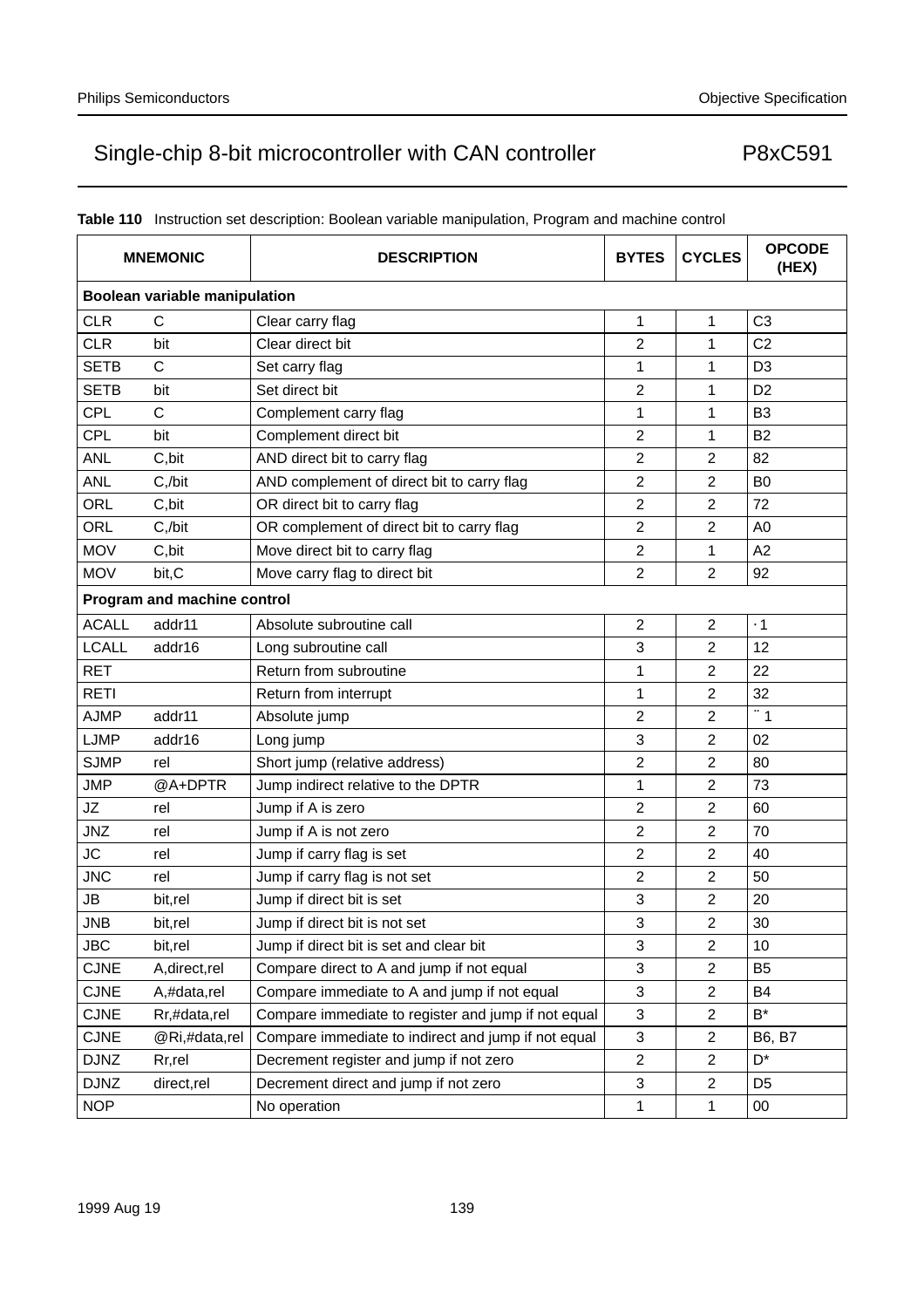### **Table 111** Description of the mnemonics in the Instruction set

| <b>MNEMONIC</b> | <b>DESCRIPTION</b>                                                                                                                                                        |  |  |  |  |  |  |
|-----------------|---------------------------------------------------------------------------------------------------------------------------------------------------------------------------|--|--|--|--|--|--|
|                 | Data addressing modes                                                                                                                                                     |  |  |  |  |  |  |
| <b>Rr</b>       | Working register R0-R7.                                                                                                                                                   |  |  |  |  |  |  |
| direct          | 128 internal RAM locations and any special function register (SFR).                                                                                                       |  |  |  |  |  |  |
| @Ri             | Indirect internal RAM location addressed by register R0 or R1 of the actual register bank.                                                                                |  |  |  |  |  |  |
| #data           | 8-bit constant included in instruction.                                                                                                                                   |  |  |  |  |  |  |
| #data 16        | 16-bit constant included as bytes 2 and 3 of instruction.                                                                                                                 |  |  |  |  |  |  |
| bit             | Direct addressed bit in internal RAM or SFR.                                                                                                                              |  |  |  |  |  |  |
| addr16          | 16-bit destination address. Used by LCALL and LJMP.<br>The branch will be anywhere within the 64 kbytes Program Memory address space.                                     |  |  |  |  |  |  |
| addr11          | 11-bit destination address. Used by ACALL and AJMP. The branch will be within the same 2 kbytes<br>page of Program Memory as the first byte of the following instruction. |  |  |  |  |  |  |
| rel             | Signed (two's complement) 8-bit offset byte. Used by SJMP and all conditional jumps.<br>Range is -128 to +127 bytes relative to first byte of the following instruction.  |  |  |  |  |  |  |
|                 | Hexadecimal opcode cross-reference                                                                                                                                        |  |  |  |  |  |  |
| $\star$         | 8, 9, A, B, C, D, E, F.                                                                                                                                                   |  |  |  |  |  |  |
|                 | 1, 3, 5, 7, 9, B, D, F.                                                                                                                                                   |  |  |  |  |  |  |
|                 | 0, 2, 4, 6, 8, A, C, E.                                                                                                                                                   |  |  |  |  |  |  |

### **22.1 Addressing Modes**

Most instructions have a 'destination, source' field that specifies the data type, addressing modes and operands involved. For all these instructions, except for MOVs, the destination operand is also the source operand (e.g. ADD A,R7).

There are five kinds of addressing modes:

- Register Addressing
	- R0 R7 (4 banks)
	- A,B,C (bit), AB (2 bytes), DPTR (double byte)
- Direct Addressing
	- lower 128 bytes of internal Main RAM (including the 4 R0-R7 register banks)
	- Special Function Registers
	- 128 bits in a subset of the internal Main RAM
	- 128 bits in a subset of the Special Function Registers
- Register-Indirect Addressing
	- internal Main RAM (@R0, @R1, @SP [PUSH/POP])
	- internal Auxiliary RAM (@R0, @R1, @DPTR)
	- external Data Memory (@R0, @R1, @DPTR)
- Immediate Addressing
	- Program Memory (in-code 8 bit or 16 bit constant)
- Base-Register-plus-Index-Register-Indirect Addressing
	- Program Memory look-up table (@DPTR+A, @PC+A)

The first three addressing modes are usable for destination operands.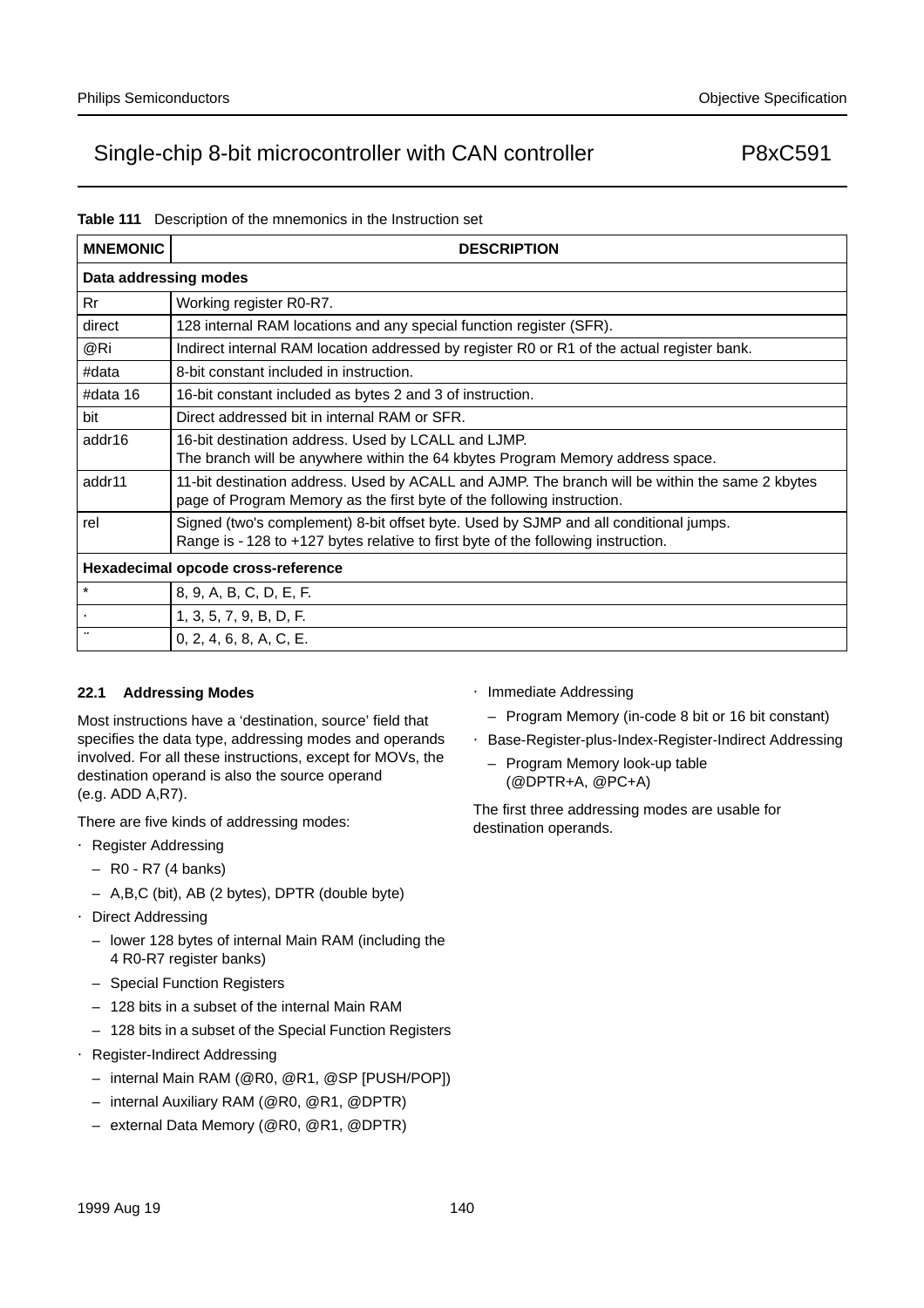## **23 LIMITING VALUES**

In accordance with the Absolute Maximum Rating System (IEC 134); Note 1

| <b>SYMBOL</b>                 | <b>PARAMETER</b>                                                              | MIN.   | MAX.           | <b>UNIT</b> |
|-------------------------------|-------------------------------------------------------------------------------|--------|----------------|-------------|
| V <sub>DD</sub>               | Voltage on V <sub>DD</sub> to V <sub>SS</sub> and SCL, SDA to V <sub>SS</sub> | $-0.5$ | $+6.5$         | V           |
| $V_{I}$                       | Input voltage on any other pin to V <sub>SS</sub>                             | $-0.5$ | $V_{DD}$ + 0.5 | V           |
| $I_{\parallel}$ , $I_{\odot}$ | Input/output current on any I/O pin                                           |        | 5              | mA          |
| $P_{\text{tot}}$              | Total power dissipation (Note 2)                                              |        | 1.0            | W           |
| ${\mathsf T}_{\text{stg}}$    | Storage temperature range                                                     | $-65$  | $+150$         | °C          |
| $\mathsf{T}_{\mathsf{amb}}$   | Operating ambient temperature range:                                          |        |                |             |
|                               | P8xC591SFx                                                                    | $-40$  | $+85$          | °C          |
| V <sub>PP</sub>               | Voltage on $\overline{EA/V_{PP}}$ to $V_{SS}$                                 | $-0.5$ | $+13$          | V           |

#### **Notes**

- 1. The following applies to the Absolute Maximum Ratings:
	- a) Stresses above those listed under Absolute Maximum Ratings may cause permanent damage to the device. This is a stress rating only and functional operation of the device at these or any conditions other than those described in the Chapters 24 and 25 of this specification is not implied.
	- b) This product includes circuitry specifically designed for the protection of its internal devices from the damaging effect of excessive static charge. However, its suggested that conventional precautions be taken to avoid applying greater than the rated maxima.
	- c) Parameters are valid over operating temperature range unless otherwise specified. All voltages are with respect to  $V_{SS}$  unless otherwise noted.
- 2. This value is based on the maximum allowable die temperature and the thermal resistance of the package, not on device power consumption.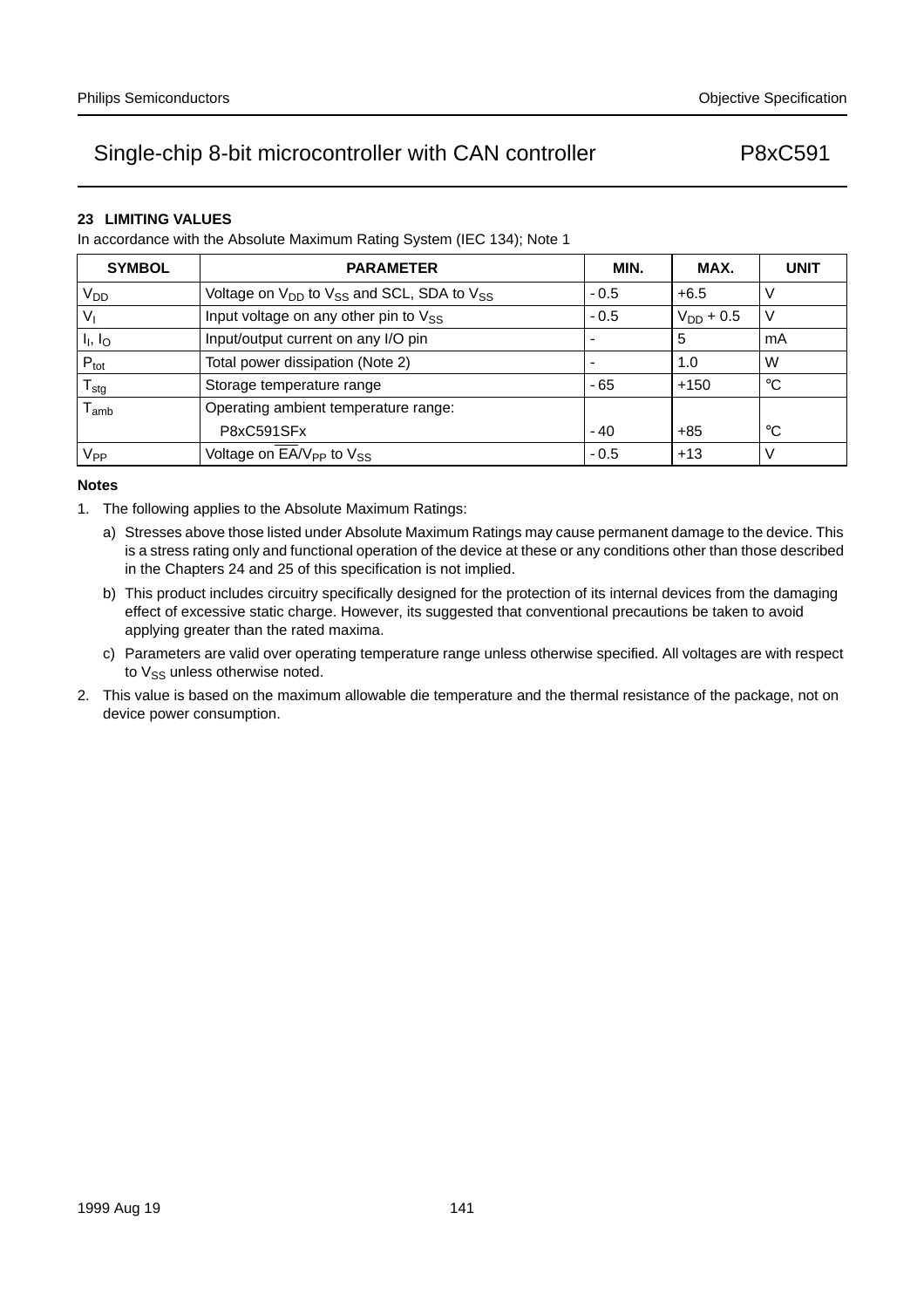## **24 DC CHARACTERISTICS (VALUES IN THIS TABLE NOT CONFIRMED)**

 $V_{DD} = 5$  V ±10%;  $V_{SS} = 0$  V; all voltages with respect to  $V_{SS}$  unless otherwise specified;  $T_{amb} = -40$  to +85 °C for the **P8xC591SFx**;  $V_{DD} = 5$  V ±10%;  $V_{SS} = 0$  V; AV<sub>SS</sub> = 0 V.

| <b>SYMBOL</b>     | <b>PARAMETER</b>                                                                                                 | <b>CONDITIONS</b>                              | MIN.                | MAX.                | <b>UNIT</b>    |  |  |  |
|-------------------|------------------------------------------------------------------------------------------------------------------|------------------------------------------------|---------------------|---------------------|----------------|--|--|--|
| <b>Supply</b>     |                                                                                                                  |                                                |                     |                     |                |  |  |  |
| $I_{DD}$          | operating supply current                                                                                         | $t_{CLK}$ = 16 MHz;<br>see Notes 2 and 3       |                     | 45                  | m <sub>A</sub> |  |  |  |
| ŀр                | supply current Idle mode                                                                                         | $t_{C1 K}$ = 16 MHz<br>see Notes 2 and 4       |                     | 25                  | mA             |  |  |  |
| $I_{PD}$          | supply current Power-down mode                                                                                   | $2 V < V_{PD} < V_{DD}$ ;<br>see Notes 2 and 5 |                     | 100                 | μA             |  |  |  |
| <b>Inputs</b>     |                                                                                                                  |                                                |                     |                     |                |  |  |  |
| $V_{IL}$          | LOW level input voltage<br>(except P1.0, P1.1, P1.6, P1.7)                                                       |                                                | $-0.5$              | $0.2 VDD - 0.1$     | $\vee$         |  |  |  |
| V <sub>IL1</sub>  | LOW level input voltage EA                                                                                       |                                                | $-0.5$              | $0.2 V_{DD} - 0.3$  | V              |  |  |  |
| V <sub>IL2</sub>  | LOW level input voltage P1.0 and P1.1                                                                            |                                                |                     | 0.2 V <sub>DD</sub> | $\vee$         |  |  |  |
| V <sub>IL3</sub>  | LOW level input voltage P1.6 and P1.7                                                                            | see Note 6                                     | $-0.5$              | 0.3 V <sub>DD</sub> | V              |  |  |  |
| $V_{\text{IH}}$   | HIGH level input voltage (except P1.0,<br>P1.1, P1.6, P1.7, XTAL1, RST)                                          |                                                | $0.2 V_{DD} + 0.9$  | $V_{DD}$ + 0.5      | V              |  |  |  |
| V <sub>IH1</sub>  | HIGH level input voltage XTAL1, RST                                                                              |                                                | 0.7 V <sub>DD</sub> | $V_{DD}$ + 0.5      | $\vee$         |  |  |  |
| V <sub>IH2</sub>  | HIGH level input voltage P1.6 and P1.7                                                                           | see Note 6                                     | 0.7 V <sub>DD</sub> | 6                   | V              |  |  |  |
| V <sub>IH3</sub>  | HIGH level input voltage P1.0 and P1.1                                                                           |                                                | 0.8 V <sub>DD</sub> | V <sub>DD</sub>     | V              |  |  |  |
| $I_{\parallel L}$ | LOW level input current Ports 1, 2, and 3<br>in pseudo-bidirectional output mode<br>(except P1.6, P1.7)          | $V_{IN} = 0.45 V$                              | $-1$                | $-50$               | μA             |  |  |  |
| $I_{TL}$          | input current HIGH-to-LOW transition<br>Ports 1, 2, 3 in pseudo-bidirectional<br>output mode (except P1.6, P1.7) |                                                |                     | $-650$              | μA             |  |  |  |
| $I_{IL1}$         | input leakage current, Ports 0, 2, 3 and<br>P1.0, P1.1 in high impedance<br>configurations                       | 0.45 V < $V_{IN}$ < $V_{DD}$                   |                     | ±10                 | μA             |  |  |  |
| $I_{IL2}$         | input leakage current, Port 1<br>(except P1.0, P1.1)                                                             | $0.45 V < V_{IN} < V_{DD}$                     |                     | 1                   | μA             |  |  |  |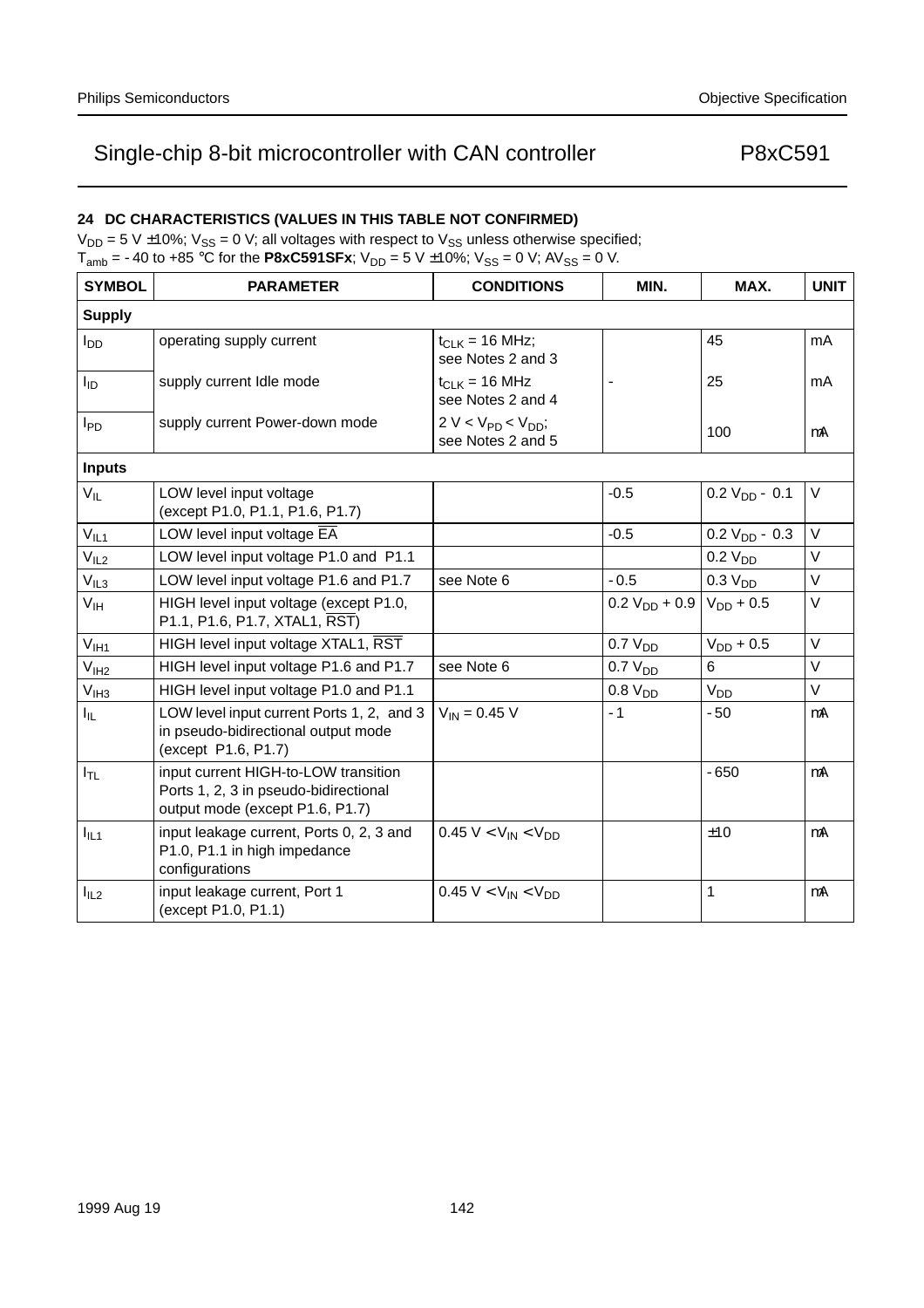| <b>SYMBOL</b>          | <b>PARAMETER</b>                                                                                                           | <b>CONDITIONS</b>                              | MIN.                     | MAX.                     | <b>UNIT</b>   |  |  |  |  |
|------------------------|----------------------------------------------------------------------------------------------------------------------------|------------------------------------------------|--------------------------|--------------------------|---------------|--|--|--|--|
| <b>Outputs</b>         |                                                                                                                            |                                                |                          |                          |               |  |  |  |  |
| V <sub>OL</sub>        | LOW level output voltage Ports 1, 2, 3<br>(except P1.0, P1.6, P1.7)                                                        | $I_{OL} = 1.6$ mA;<br>see Note 8               |                          | 0.4                      | V             |  |  |  |  |
| V <sub>OL1</sub>       | LOW level output voltage Port 0, ALE,<br>PSEN, RST, PWM0, PWM1                                                             | $I_{OL}$ = 3.2; see Note 8                     |                          | 0.4                      | $\vee$        |  |  |  |  |
| V <sub>OL2</sub>       | LOW level output voltage P1.6, P1.7                                                                                        | $I_{OL} = 3.0$ mA;<br>see Note 8               |                          | 0.4                      | $\vee$        |  |  |  |  |
| V <sub>OL3</sub>       | LOW level output voltage P1.0 and P1.1                                                                                     | $I_{OL} = 8.0$ mA                              |                          | 0.3 V <sub>DD</sub>      | V             |  |  |  |  |
| <b>V<sub>OH</sub></b>  | HIGH level output voltage Ports 1, 2, 3 in<br>pseudo-bidirectional output mode (except<br>P1.1, P1.6 and P1.7              | $I_{OH} = -60 \mu A$                           | 2.4                      |                          | $\vee$        |  |  |  |  |
| V <sub>OH1</sub>       | HIGH level output voltage Port 0 and<br>Port 2 in external bus mode,<br>Port 2 in push-pull mode, ALE, PSEN,<br>PWM0, PWM1 | $I_{OH} = -3.2$ mA;<br>see Note 9              | $V_{DD}$ -0.7            |                          | $\vee$        |  |  |  |  |
| V <sub>OH2</sub>       | HIGH level output voltage, P1.0 and P1.1                                                                                   | $I_{OH} = -1.6$ mA                             | 0.7 V <sub>DD</sub>      |                          | $\vee$        |  |  |  |  |
| V <sub>OH3</sub>       | HIGH level output voltage, Ports 1, 2, 3 in<br>push-pull output mode (except P1.0,<br>P1.1, P1.6, P1.7)                    | $I_{OH} = -1.6$ mA                             | $V_{DD}$ -0.7            |                          | $\vee$        |  |  |  |  |
| $R_{\overline{RST}}$   | RST pull-up resistor                                                                                                       |                                                | 40                       | 225                      | $k\Omega$     |  |  |  |  |
| C <sub>I/O</sub>       | I/O pin capacitance                                                                                                        | test frequency = $1$ MHz;<br>$T_{amb}$ = 25 °C |                          | 15                       | pF            |  |  |  |  |
| <b>Analog inputs</b>   |                                                                                                                            |                                                |                          |                          |               |  |  |  |  |
| <b>AV<sub>IN</sub></b> | analog input voltage                                                                                                       |                                                | $AV_{SS} - 0.2$          | $V_{DD}$ + 0.2           | $\sf V$       |  |  |  |  |
| $AV_{ref+}$            | reference voltage                                                                                                          |                                                |                          | $V_{DD}$ + 0.2           | $\vee$        |  |  |  |  |
| $R_{REF}$              | resistance between AV <sub>ref+</sub> and AV <sub>SS</sub>                                                                 |                                                | 10                       | 50                       | $k\Omega$     |  |  |  |  |
| C <sub>IA</sub>        | analog input capacitance                                                                                                   |                                                |                          | 15                       | pF            |  |  |  |  |
| t <sub>ADS</sub>       | sampling time                                                                                                              |                                                | $\overline{\phantom{0}}$ | 5 tcy; Note 1<br>8 tcy   | μs<br>$\mu s$ |  |  |  |  |
| $t_{ADC}$              | conversion time (including sampling time)                                                                                  |                                                |                          | 24 tcy; Note 1<br>50 tcy | $\mu s$<br>μs |  |  |  |  |
| DL <sub>e</sub>        | differential non-linearity                                                                                                 | see Notes 10, 11, 12                           |                          | ±1                       | <b>LSB</b>    |  |  |  |  |
| $IL_{e8}$              | integral non-linearity (8-bit mode)                                                                                        |                                                |                          | $±1$ ; Note 1            | <b>LSB</b>    |  |  |  |  |
| $IL_e$                 | integral non-linearity                                                                                                     | see Notes 10, 13                               | $\overline{\phantom{0}}$ | ±2                       | <b>LSB</b>    |  |  |  |  |
| $OS_{e8}$              | offset error (8-bit mode)                                                                                                  |                                                | —                        | $±1$ ; Note 1            | <b>LSB</b>    |  |  |  |  |
| OS <sub>e</sub>        | offset error                                                                                                               | see Notes 10, 15                               | $\overline{\phantom{0}}$ | ±2                       | <b>LSB</b>    |  |  |  |  |
| $G_{\rm e}$            | gain error                                                                                                                 |                                                |                          | ±0.4                     | $\%$          |  |  |  |  |
| $A_e$                  | absolute voltage error                                                                                                     | see Notes 10, 16                               | —                        | $\pm 3$                  | <b>LSB</b>    |  |  |  |  |
| $M_{\text{ctc}}$       | channel-to-channel matching                                                                                                |                                                | —                        | ±1                       | <b>LSB</b>    |  |  |  |  |
| $C_{t}$                | crosstalk between analog inputs of Port 1                                                                                  | 0 to 100 kHz;<br>see Notes 17, 18              |                          | $-60$                    | dB            |  |  |  |  |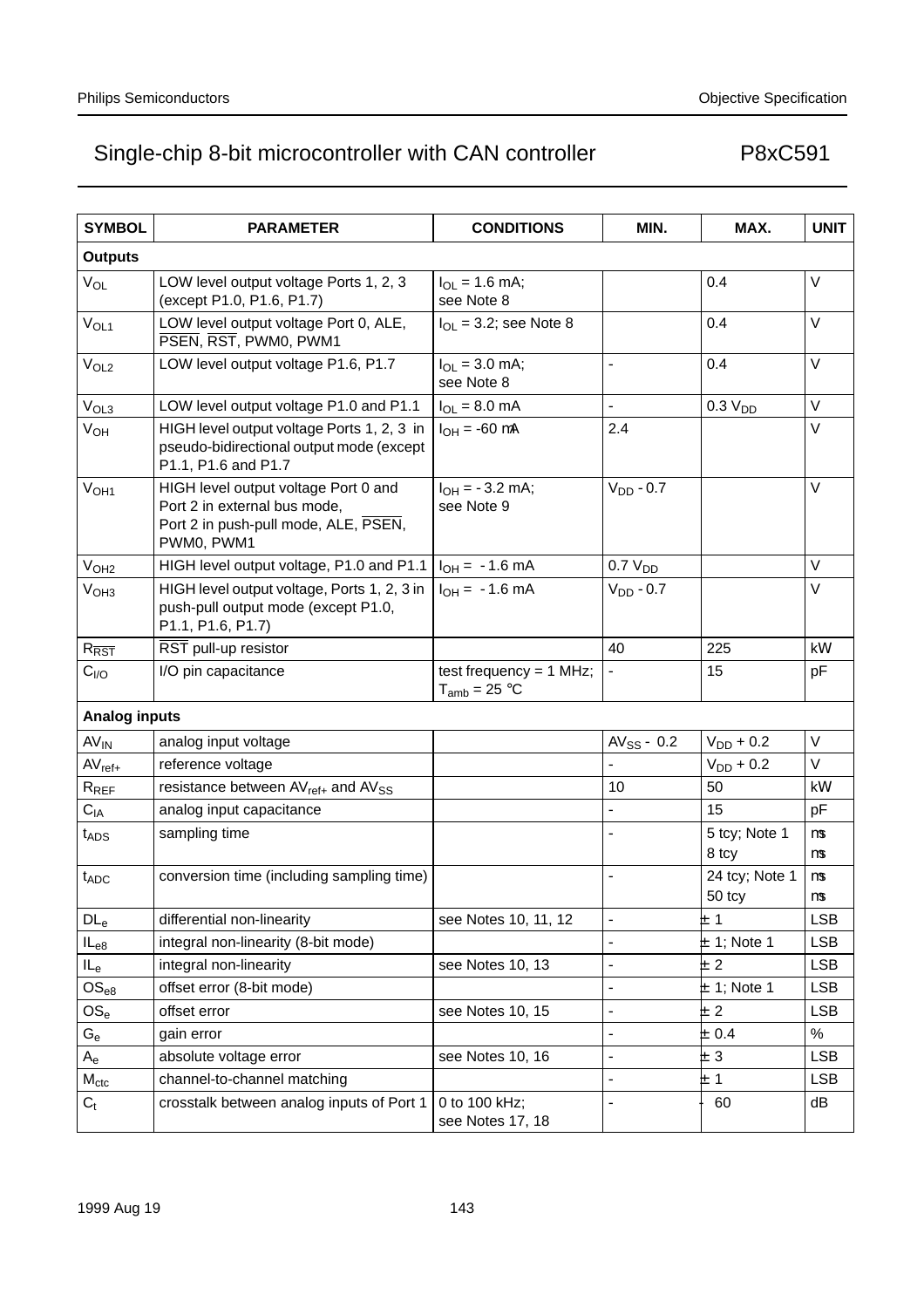## **Notes to the DC characteristics**

- 1. 8-bit mode
- 2. See Figures 62 through 66 for  $I_{DD}$  test conditions.
- 3. The operating supply current is measured with all output pins disconnected; XTAL1 driven with  $t_r = t_f = 10$  ns;  $V_{IL} = V_{SS} + 0.5$  V;  $V_{IH} = V_{DD} - 0.5$  V; XTAL2 not connected;  $\overline{EA} = \overline{RST} =$  Port 0 = V<sub>DD</sub>.
- 4. The Idle mode supply current is measured with all output pins disconnected; XTAL1 driven with  $t_r = t_f = 10$  ns;  $V_{IL} = V_{SS} + 0.5 V$ ;  $V_{IH} = V_{DD} - 0.5 V$ ; XTAL2 not connected; Port 0 =  $V_{DD}$ ;  $\overline{EA} = \overline{RST} = V_{SS}$ .
- 5. The Power-down current is measured with all output pins disconnected; XTAL2 not connected; Port  $0 = V_{DD}$ ;  $\overline{EA} = \overline{RST} = XTAL1 = V_{SS}$ .
- 6. The input threshold voltage of P1.6 and P1.7 (SIO1) meets the I2C specification, so an input voltage below 1.5 V will be recognized as a logic 0 while an input voltage above 3.0 V will be recognized as a logic 1.
- 7. Pins of Port 1 (except P1.6, P1.7), 2 and 3 source a transition current when they are being externally driven from HIGH to LOW. The transition current reaches its maximum value when  $V_{\text{IN}}$  is approximately 2 V.
- 8. Capacitive loading on Ports 0 and 2 may cause spurious noise to be superimposed on the  $V_{\text{O}}$  of ALE and Ports 1 and 3. The noise is due to external bus capacitance discharging into the Port 0 and Port 2 pins when these pins make HIGH-to-LOW transitions during bus operations. In the worst cases (capacitive loading > 100pF), the noise pulse on the ALE pin may exceed 0.8 V. In such cases, it may be desirable to qualify ALE with a Schmitt Trigger, or use an address latch with a Schmitt Trigger STROBE input.  $I_{\Omega}$  can exceed these conditions provided that no single outputs sinks more than 5 mA and no more than two outputs exceed in the test conditions.
- 9. Capacitive loading on Ports 0 and 2 may cause the  $V_{OH}$  on ALE and PSEN to momentarily fall below the 0.9  $V_{DD}$ specification when the address bits are stabilizing.
- 10. Conditions: AV<sub>SS</sub> = 0 V; V<sub>DD</sub> = 5.0 V. Measurement by continuous conversion of AV<sub>IN</sub> = −20 mV to 5.12 V in steps of 0.5 mV, derivating parameters from collected conversion results of ADC.  $AV_{REF+}$  (P8xC591) = 4.977 V, ADC is monotonic with not missing codes.
- 11. The differential non-linearity  $(D_{\text{Le}})$  is the difference between the actual step width and the ideal step width (see Fig.54).
- 12. The ADC is monotonic; there are no missing codes.
- 13. The integral non-linearity ( $I_{\text{Le}}$ ) is the peak difference between the centre of the steps of the actual and the ideal transfer curve after appropriate adjustment of gain and offset error (see Fig.54).
- 14. The offset error (OS<sub>e</sub>) is the absolute difference between the straight line which fits the actual transfer curve (after removing gain error), and a straight line which fits the ideal transfer curve (see Fig.54).
- 15. The gain error  $(G_e)$  is the relative difference in percent between the straight line fitting the actual transfer curve (after removing offset error), and the straight line which fits the ideal transfer curve. Gain error is constant at every point on the transfer curve (see Fig.54).
- 16. The absolute voltage error  $(A_e)$  is the maximum difference between the centre of the steps of the actual transfer curve of the non-calibrated ADC and the ideal transfer curve.
- 17. This should be considered when both analog and digital signals are simultaneously input to Port 1.
- 18. The parameter is guaranteed by design and characterized, but is not production tested.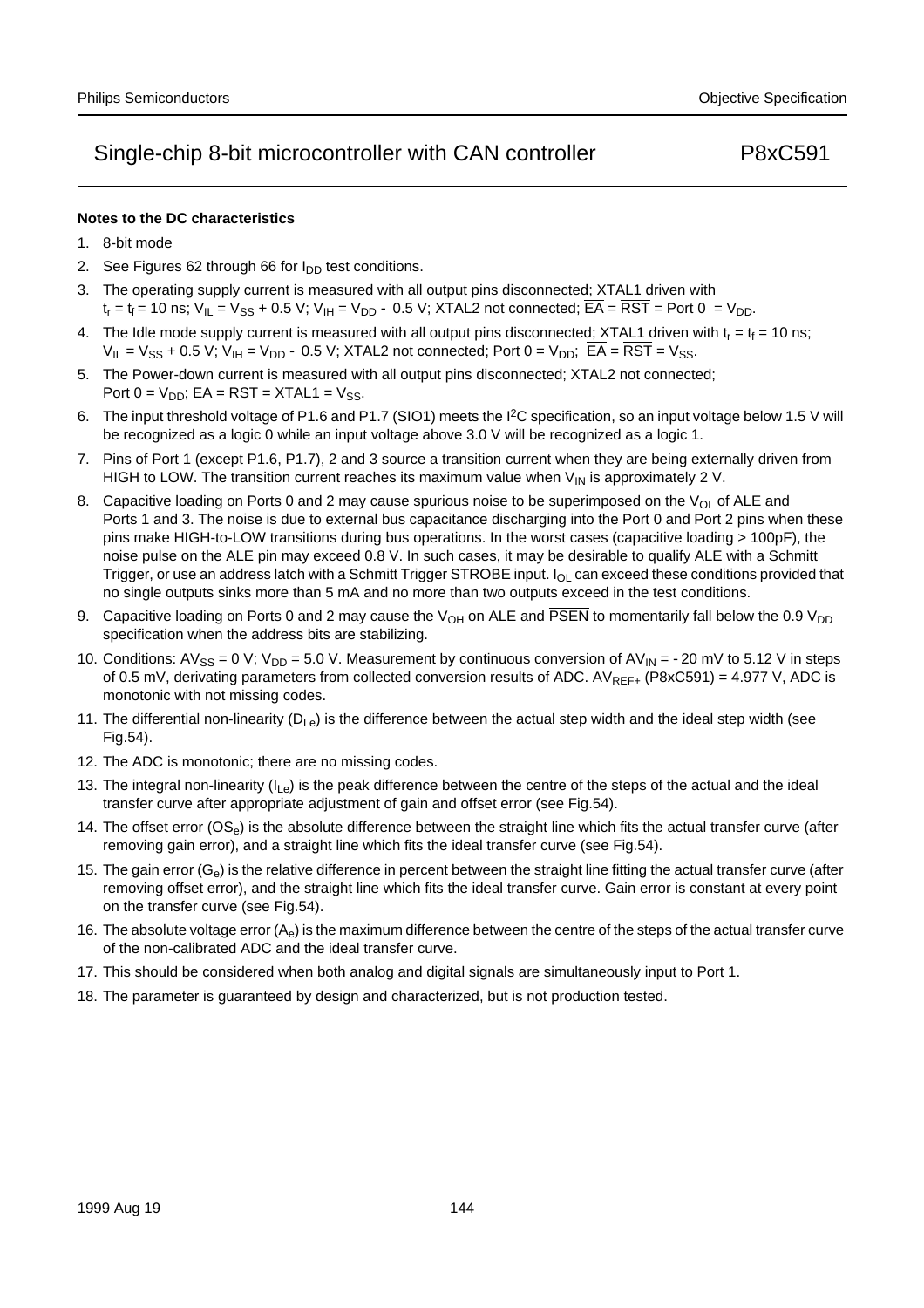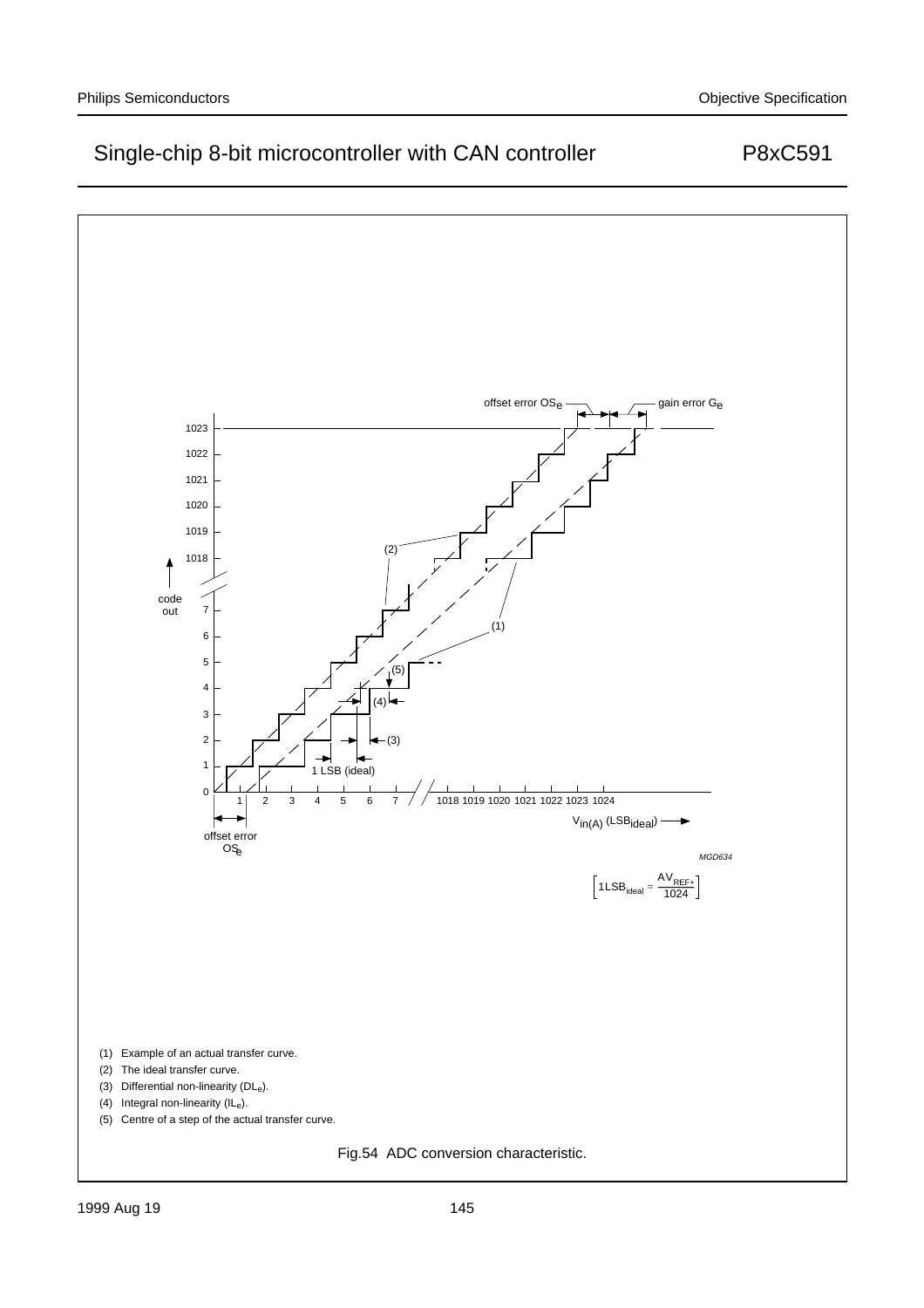## **25 AC CHARACTERISTICS**

 $V_{DD} = 5$  V ±10%;  $V_{SS} = 0$  V; T<sub>amb</sub> = -40 °C to +85°C; C<sub>L</sub> = 100 pF for Port 0, ALE and  $\overline{PSEN}$ ; C<sub>L</sub> = 80 pF for all other outputs unless otherwise specified.

|                     |                                                                       |                          | <b>16 MHz CLOCK</b>           | <b>VARIABLE CLOCK</b>         | <b>UNIT</b>              |            |  |  |  |  |
|---------------------|-----------------------------------------------------------------------|--------------------------|-------------------------------|-------------------------------|--------------------------|------------|--|--|--|--|
| <b>SYMBOL</b>       | <b>PARAMETER</b>                                                      | MIN.                     | MAX.                          | MIN.                          | MAX.                     |            |  |  |  |  |
|                     | External Program Memory; see Fig.55                                   |                          |                               |                               |                          |            |  |  |  |  |
| $1/f_{CLK}$         | System clock frequency; see Note 1                                    |                          |                               | 3.5                           | 16                       | <b>MHz</b> |  |  |  |  |
| $t$ <sub>LHLL</sub> | ALE pulse width                                                       | 22                       | $\overline{\phantom{0}}$      | $0.5 t_{CLK} - 25$            |                          | ns         |  |  |  |  |
| t <sub>AVLL</sub>   | address valid to ALE LOW                                              | 6                        |                               | $0.5 t_{CLK} - 25$            | $\overline{\phantom{0}}$ | ns         |  |  |  |  |
| $t_{LLAX}$          | address hold after ALE LOW                                            | 6                        |                               | $0.5$ t <sub>CLK</sub> $-$ 25 |                          | ns         |  |  |  |  |
| $t_{LLIV}$          | ALE LOW to valid instruction in                                       | $\overline{\phantom{0}}$ | 60                            |                               | 2 $t_{CLK} - 65$         | ns         |  |  |  |  |
| <b>t</b> LLPL       | ALE LOW to PSEN LOW                                                   | 6                        | $\qquad \qquad -$             | $0.5$ t <sub>CLK</sub> $-$ 25 |                          | ns         |  |  |  |  |
| t <sub>PLPH</sub>   | PSEN pulse width                                                      | 48                       |                               | 1.5 $t_{CLK}$ – 45            |                          | ns         |  |  |  |  |
| t <sub>PLIV</sub>   | PSEN LOW to valid instruction in                                      | $\qquad \qquad -$        | 33                            |                               | 1.5 $t_{CLK} - 60$       | ns         |  |  |  |  |
| t <sub>PXIX</sub>   | input instruction hold after PSEN                                     | 0                        |                               | 0                             |                          | ns         |  |  |  |  |
| t <sub>PXIZ</sub>   | input instruction float after PSEN                                    | $\overline{\phantom{0}}$ | 6                             | $\overline{\phantom{0}}$      | $0.5 t_{CLK} - 25$       | ns         |  |  |  |  |
| t <sub>AVIV</sub>   | address to valid instruction in                                       |                          | 76                            |                               | $2.5 t_{CLK} - 80$       | ns         |  |  |  |  |
| t <sub>PLAZ</sub>   | PSEN LOW to address float                                             | $\qquad \qquad -$        | 10                            | —                             | 10                       | ns         |  |  |  |  |
|                     | External Data Memory; see Fig.56 and Fig.57                           |                          |                               |                               |                          |            |  |  |  |  |
| t <sub>RLRH</sub>   | RD pulse width                                                        | 87                       |                               | $3 t_{CLK} - 100$             |                          | ns         |  |  |  |  |
| twLwH               | WR pulse width                                                        | 87                       | $\qquad \qquad -$             | $3 t_{CLK} - 100$             |                          | ns         |  |  |  |  |
| t <sub>RLDV</sub>   | RD LOW to valid data in                                               | $\qquad \qquad -$        | 66                            |                               | $2.5 t_{CLK} - 90$       | ns         |  |  |  |  |
| t <sub>RHDX</sub>   | data hold after RD                                                    | 0                        |                               | 0                             |                          | ns         |  |  |  |  |
| t <sub>RHDZ</sub>   | data float after RD                                                   | $\qquad \qquad -$        | 34                            | $\overline{\phantom{0}}$      | $2t_{CLK} - 28$          | ns         |  |  |  |  |
| t <sub>LLDV</sub>   | ALE LOW to valid data in                                              | $\overline{\phantom{0}}$ | 100                           | —                             | $4t_{CLK} - 150$         | ns         |  |  |  |  |
| t <sub>AVDV</sub>   | address to valid data in                                              |                          | 116                           |                               | 4.5 $t_{CLK}$ – 165      | ns         |  |  |  |  |
| <b>t</b> LLWL       | ALE LOW to RD or WR LOW                                               | 43                       | 143                           | 1.5 $t_{CLK}$ – 50            | 1.5 $t_{CLK}$ + 50       | ns         |  |  |  |  |
| t <sub>AVWL</sub>   | address valid to $\overline{\text{RD}}$ or $\overline{\text{WR}}$ LOW | 50                       | $\overline{\phantom{0}}$      | $2 t_{CLK} - 75$              |                          | ns         |  |  |  |  |
| t <sub>QVWX</sub>   | data valid to WR transition                                           | $\mathbf 0$              |                               | $0.5 t_{CLK} - 30$            | $\overline{\phantom{0}}$ | ns         |  |  |  |  |
| t <sub>WHQX</sub>   | data hold after WR                                                    | 6                        | $\qquad \qquad -$             | $0.5 t_{CLK} - 25$            | $\qquad \qquad -$        | ns         |  |  |  |  |
| t <sub>QVWH</sub>   | data valid time WR HIGH                                               | 88                       |                               | $3.5 t_{CLK} - 130$           |                          | ns         |  |  |  |  |
| t <sub>RLAZ</sub>   | RD LOW to address float                                               | $\overline{\phantom{0}}$ | 0                             |                               | 0                        | ns         |  |  |  |  |
| $t_{WHLH}$          | RD or WR HIGH to ALE HIGH                                             | $\,6$                    | 56                            | $0.5 t_{CLK} - 25$            | $0.5 t_{CLK} + 25$       | $ $ ns     |  |  |  |  |
|                     | External Clock; see Fig.65                                            |                          |                               |                               |                          |            |  |  |  |  |
| t <sub>CHCX</sub>   | high time                                                             | $t_{CLK} \times 0.4$     | $t_{\text{CLK}}$ $\times$ 0.6 | $t_{CLK}$ $\times$ 0.4        | $t_{CLK} \times 0.6$     | ns         |  |  |  |  |
| $t_{CLCX}$          | low time                                                              | $t_{CLK} \times 0.4$     | $t_{CLK} \times 0.6$          | $t_{CLK}$ $\times$ 0.4        | $t_{CLK}$ $\times$ 0.6   | ns         |  |  |  |  |
| $t_{CLCH}$          | rise time                                                             | $\qquad \qquad -$        | 20                            | $\overline{\phantom{0}}$      | 20                       | ns         |  |  |  |  |
| t <sub>CHCL</sub>   | fall time                                                             | $\qquad \qquad -$        | 20                            | $\overline{\phantom{0}}$      | 20                       | ns         |  |  |  |  |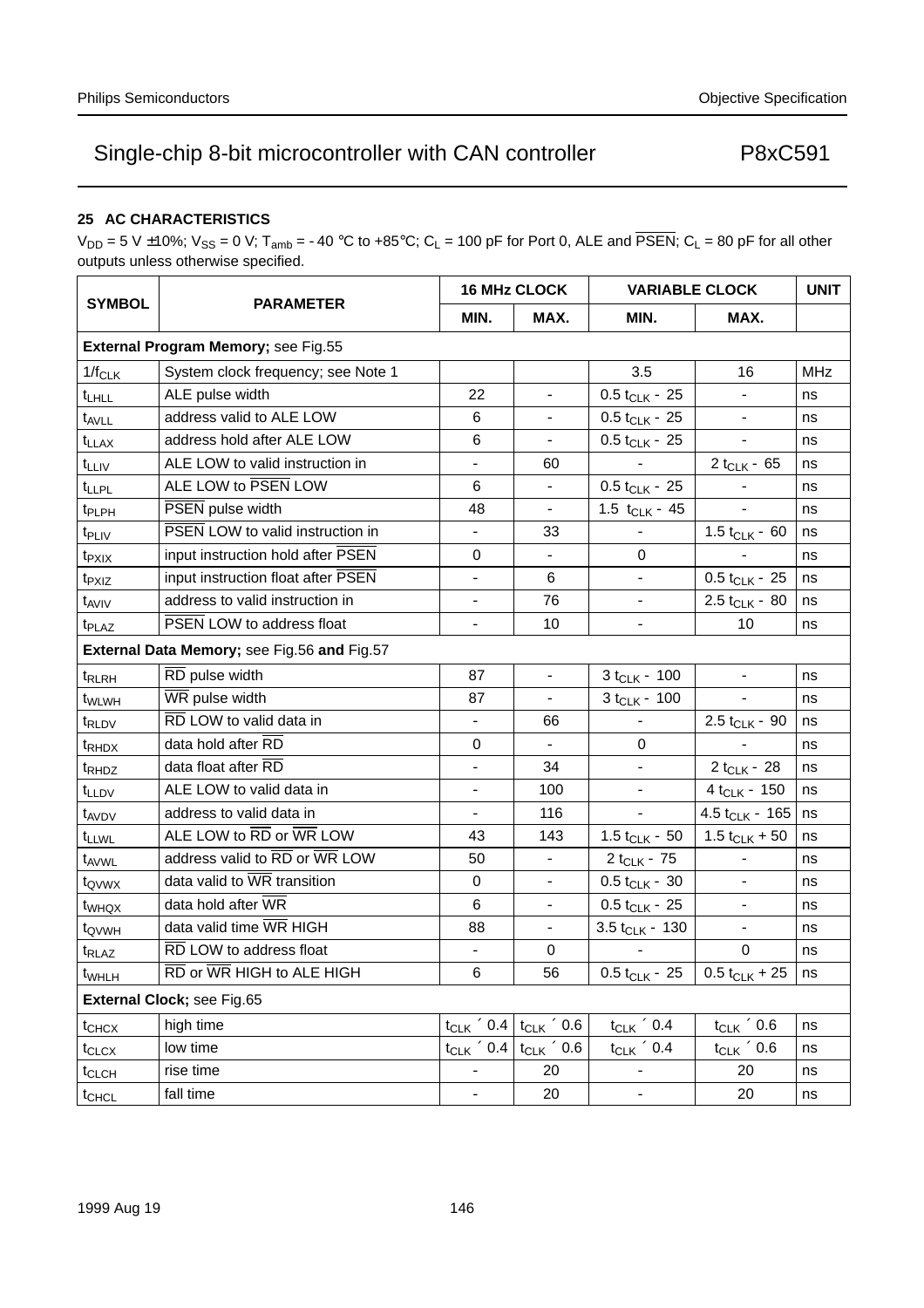| <b>SYMBOL</b>                                        | <b>PARAMETER</b>                         |              | <b>16 MHz CLOCK</b> | <b>VARIABLE CLOCK</b>    | <b>UNIT</b>                |    |  |  |
|------------------------------------------------------|------------------------------------------|--------------|---------------------|--------------------------|----------------------------|----|--|--|
|                                                      |                                          | MAX.<br>MIN. |                     | MIN.                     | MAX.                       |    |  |  |
| <b>UART Timing - Shift Register Mode; see Fig.59</b> |                                          |              |                     |                          |                            |    |  |  |
| t <sub>XLXL</sub>                                    | serial port clock cycle time             | 375          |                     | $6 t_{CLK}$              |                            | ns |  |  |
| t <sub>QVXH</sub>                                    | output data setup to clock rising edge   | 180          |                     | 5 t <sub>CLK</sub> – 133 |                            | ns |  |  |
| t <sub>XHQX</sub>                                    | output data hold after clock rising edge | 50           |                     | $t_{Cl K}$ –10           |                            | ns |  |  |
| t <sub>XHDX</sub>                                    | input data hold after clock rising edge  | 0            |                     | 0                        |                            | ns |  |  |
| t <sub>XHDV</sub>                                    | clock rising edge to input data valid    |              | 176                 |                          | 5 t <sub>Cl K</sub> $-133$ | ns |  |  |

### **Note**

1. Parts a guaranteed to operate down to 0 Hz.

### Table 112 <sup>2</sup>C-bus interface timing

All values referred to  $V_{\text{IH}(min)}$  and  $V_{\text{IL}(max)}$  levels; see Fig.61.

| <b>SYMBOL</b>        |                                                   | $I2C-BUS$                  |                                           |  |  |  |
|----------------------|---------------------------------------------------|----------------------------|-------------------------------------------|--|--|--|
|                      | <b>PARAMETER</b>                                  | <b>INPUT</b>               | <b>OUTPUT</b>                             |  |  |  |
| t <sub>HD;STA</sub>  | START condition hold time                         | $≥14$ t <sub>CLK</sub>     | $> 4.0 \,\mu s^{(1)}$                     |  |  |  |
| t <sub>LOW</sub>     | LOW period of the SCL clock                       | $≥16$ t <sub>CLK</sub>     | $> 4.7 \mu s^{(1)}$                       |  |  |  |
| t <sub>HIGH</sub>    | HIGH period of the SCL clock                      | $≥14$ t <sub>CLK</sub>     | $> 4.0 \,\mu s^{(1)}$                     |  |  |  |
| $t_{RC}$             | rise time of SCL signals                          | $\leq 1 \mu s$             | (2)                                       |  |  |  |
| $t_{\sf FC}$         | fall time of SCL signals                          | $\leq 0.3$ µs              | $<$ 3.0 $\mu$ s <sup>(3)</sup>            |  |  |  |
| t <sub>SU;DAT1</sub> | data set-up time                                  | $\geq$ 250 ns              | $> 20$ t <sub>CLK</sub> – t <sub>RD</sub> |  |  |  |
| t <sub>SU;DAT2</sub> | SDA set-up time (before repeated START condition) | $\geq$ 250 ns              | $> 1 \mu s^{(1)}$                         |  |  |  |
| t <sub>SU;DAT3</sub> | SDA set-up time (before STOP condition)           | $\geq$ 250 ns              | $> 8$ t <sub>CLK</sub>                    |  |  |  |
| t <sub>HD;DAT</sub>  | data hold time                                    | $\geq 0$ ns                | $> 8$ t <sub>CLK</sub> – t <sub>FC</sub>  |  |  |  |
| t <sub>SU;STA</sub>  | set-up time for a repeated START condition        | $\geq$ 14 t <sub>CLK</sub> | $> 4.7 \mu s^{(1)}$                       |  |  |  |
| t <sub>SU;STO</sub>  | set-up time for STOP condition                    | $\geq$ 14 t <sub>CLK</sub> | $> 4.0 \mu s^{(1)}$                       |  |  |  |
| $t_{\text{BUF}}$     | bus free time between                             | $\geq$ 14 t <sub>CLK</sub> | $> 4.7 \mu s^{(1)}$                       |  |  |  |
| t <sub>RD</sub>      | rise time of SDA signals                          | $\leq 1 \mu s$             | $-$ (2)                                   |  |  |  |
| $t_{FD}$             | fall time of SDA signals                          | $\leq 0.3$ µs              | $< 0.3 \mu s^{(3)}$                       |  |  |  |

### **Notes**

- 1. At 100 kbit/s. At other bit rates this value is inversely proportional to the bit-rate of 100 kbit/s.
- 2. Determined by the external bus-line capacitance and the external bus-line pull-resistor, this must be  $< 1 \,\mu s$ .
- 3. Spikes on the SDA and SCL lines with a duration of less than  $3t_{CLK}$  will be filtered out. Maximum capacitance on bus-lines SDA and SCL = 400 pF.
- 4.  $t_{CLK} = 1/f_{CLK}$  = one oscillator clock period at pin XTAL1. For 62 ns <  $t_{CLK}$  < 285 ns (8 MHz >  $t_{CLK}$  > 3.5 MHz) the SI01 interface meets the I<sup>2</sup>C-bus specification for bit-rates up to 100 kbit/s.
- 5. These values are guaranteed but not 100% production tested.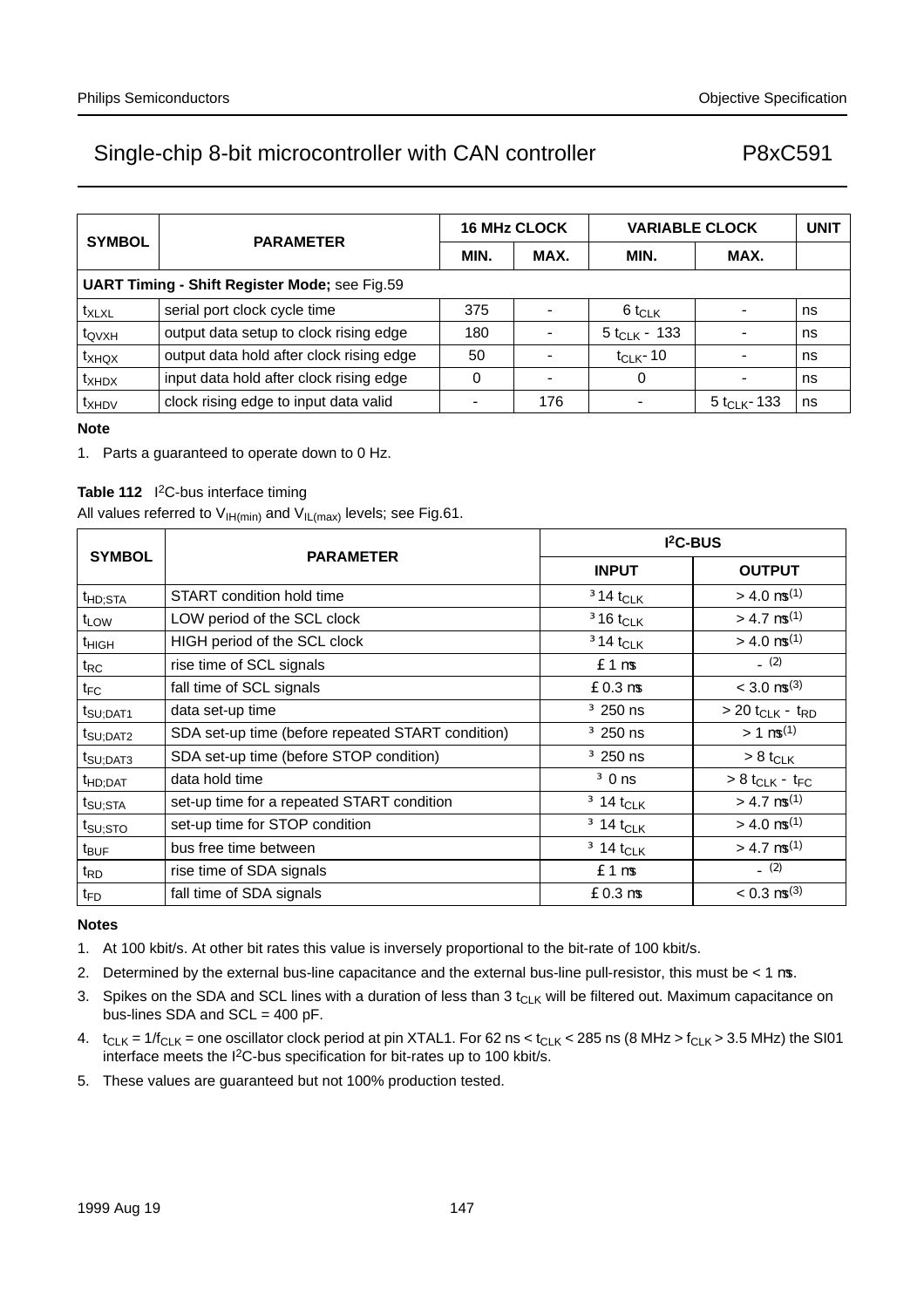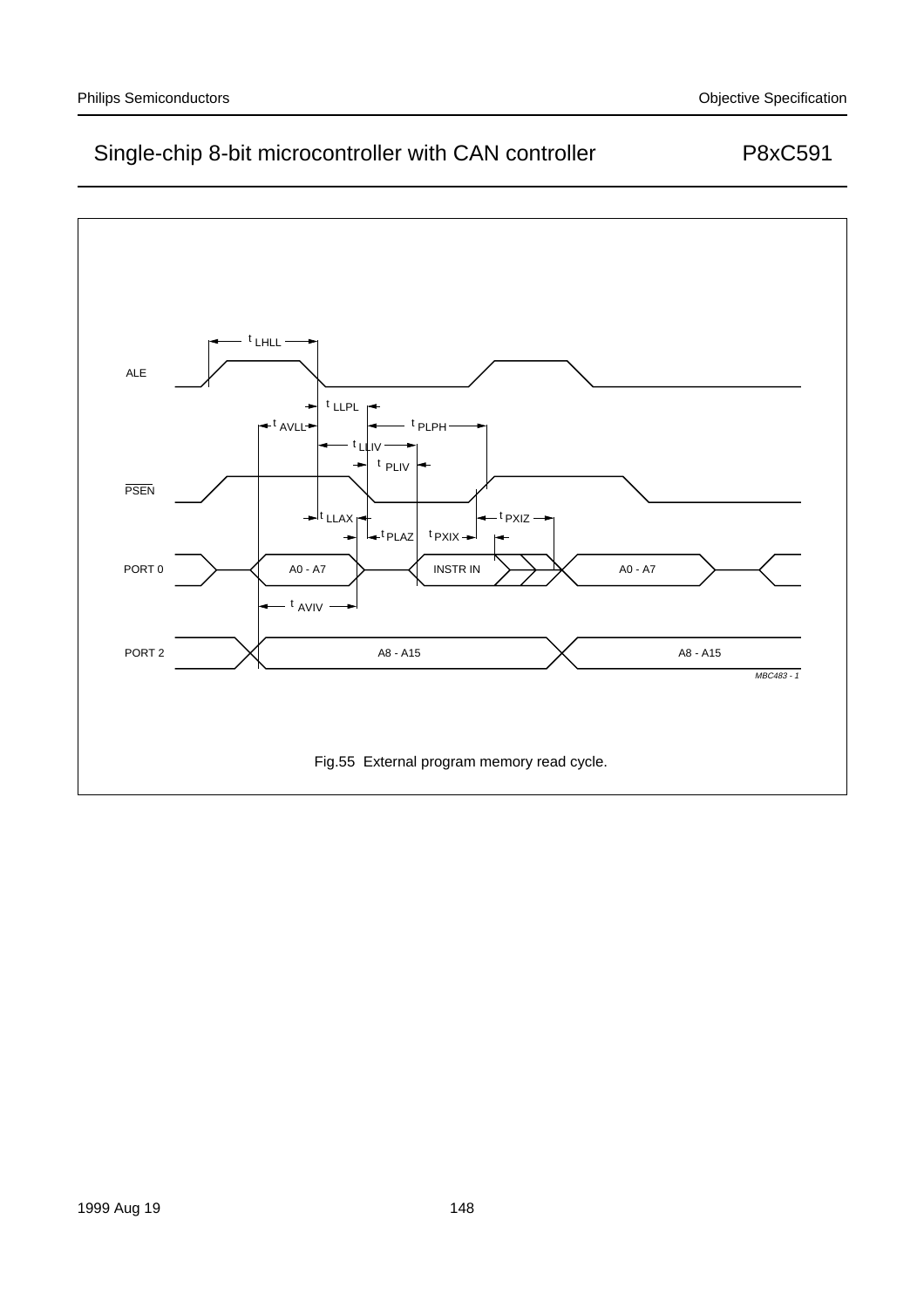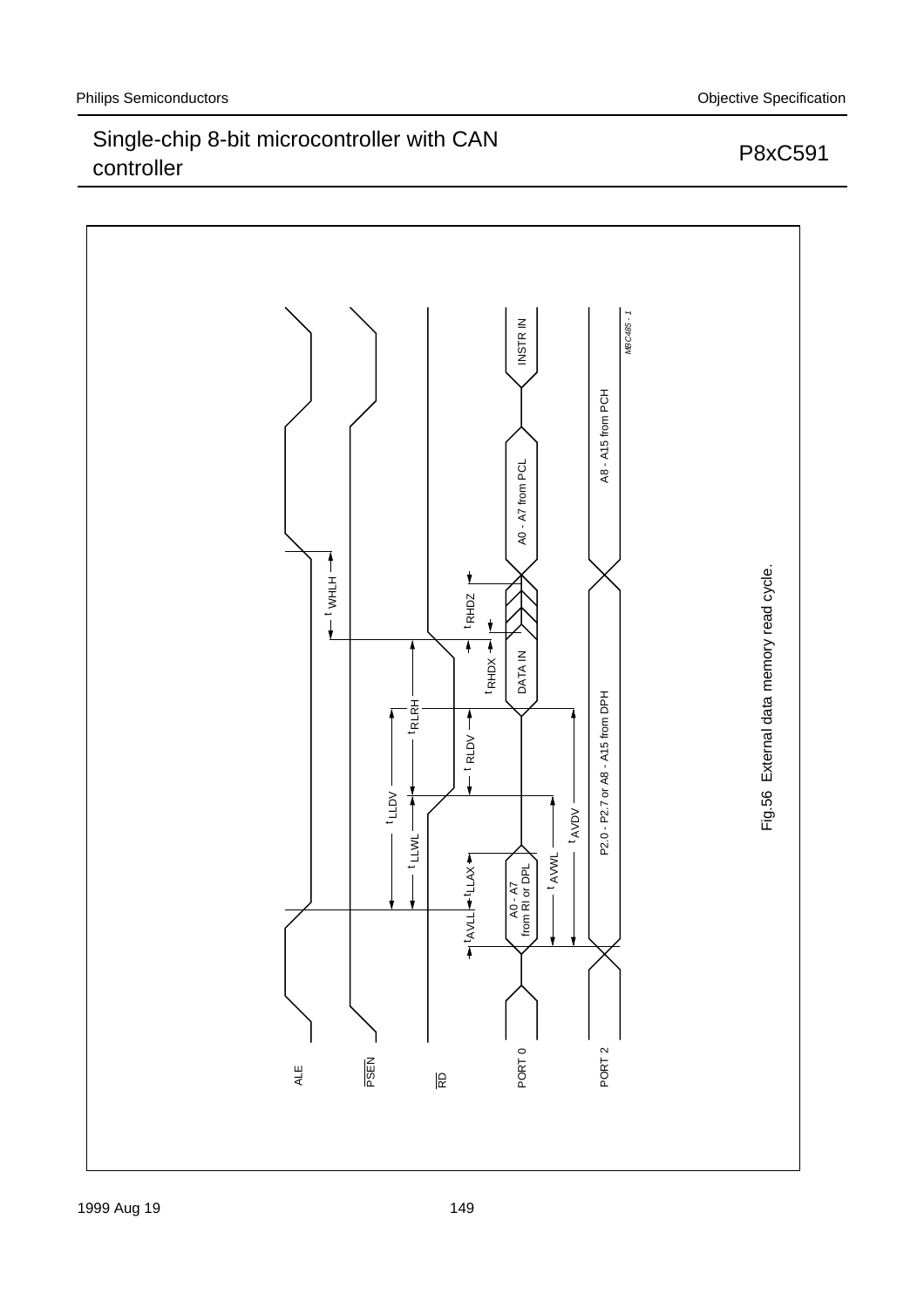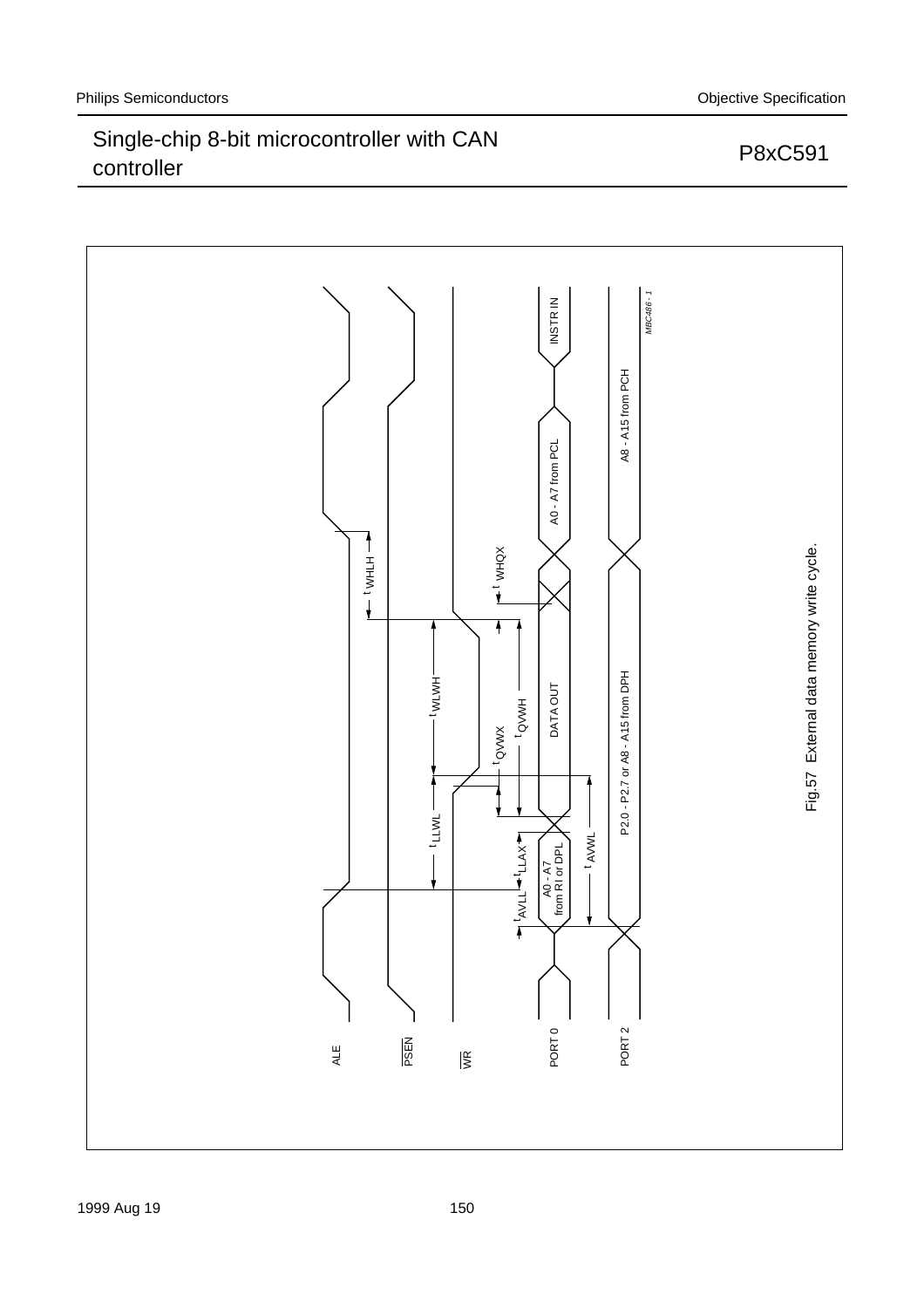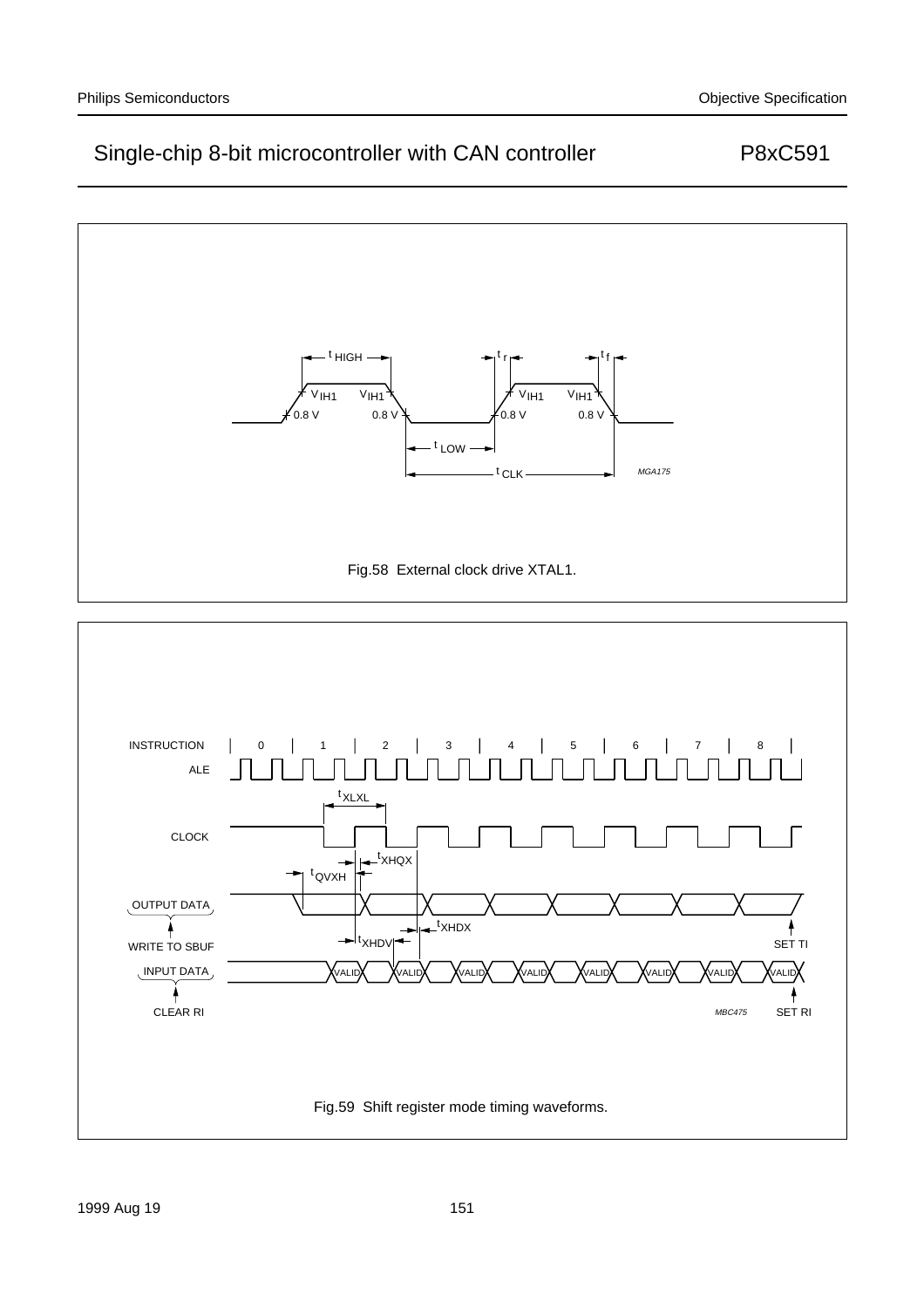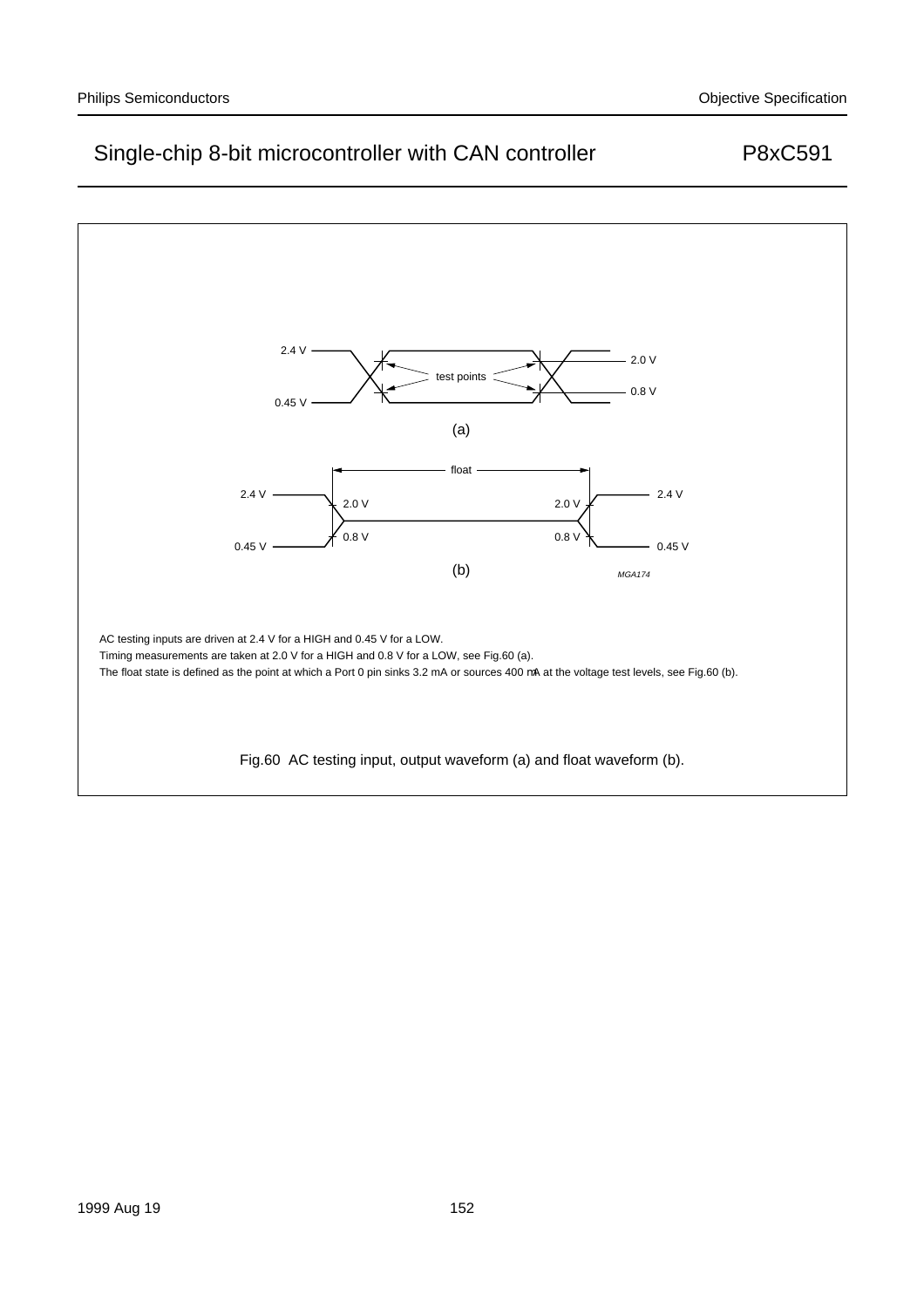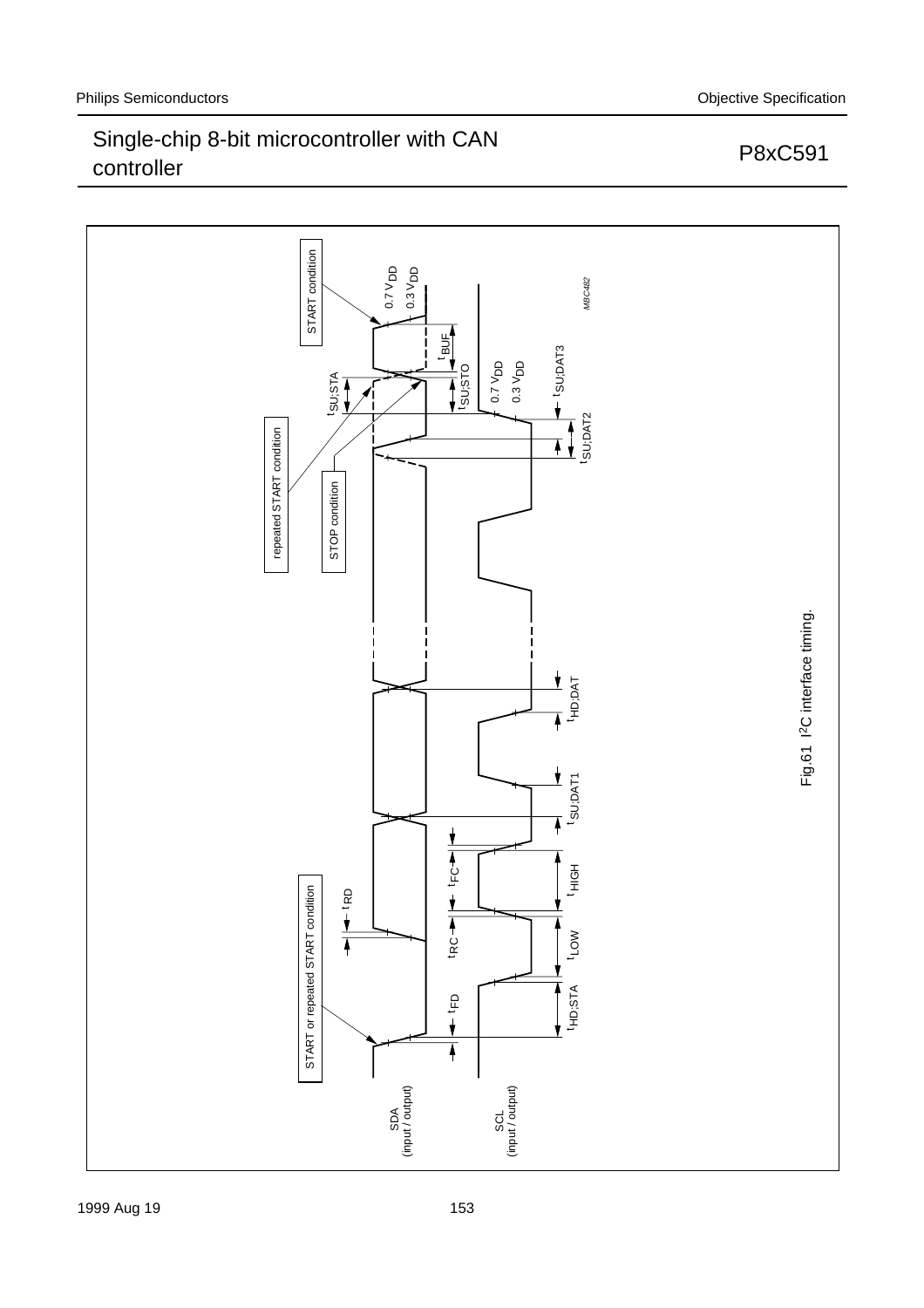## FIGURE IS IN PREPARATION !

Fig.62  $I_{DD}$  as a function of frequency.

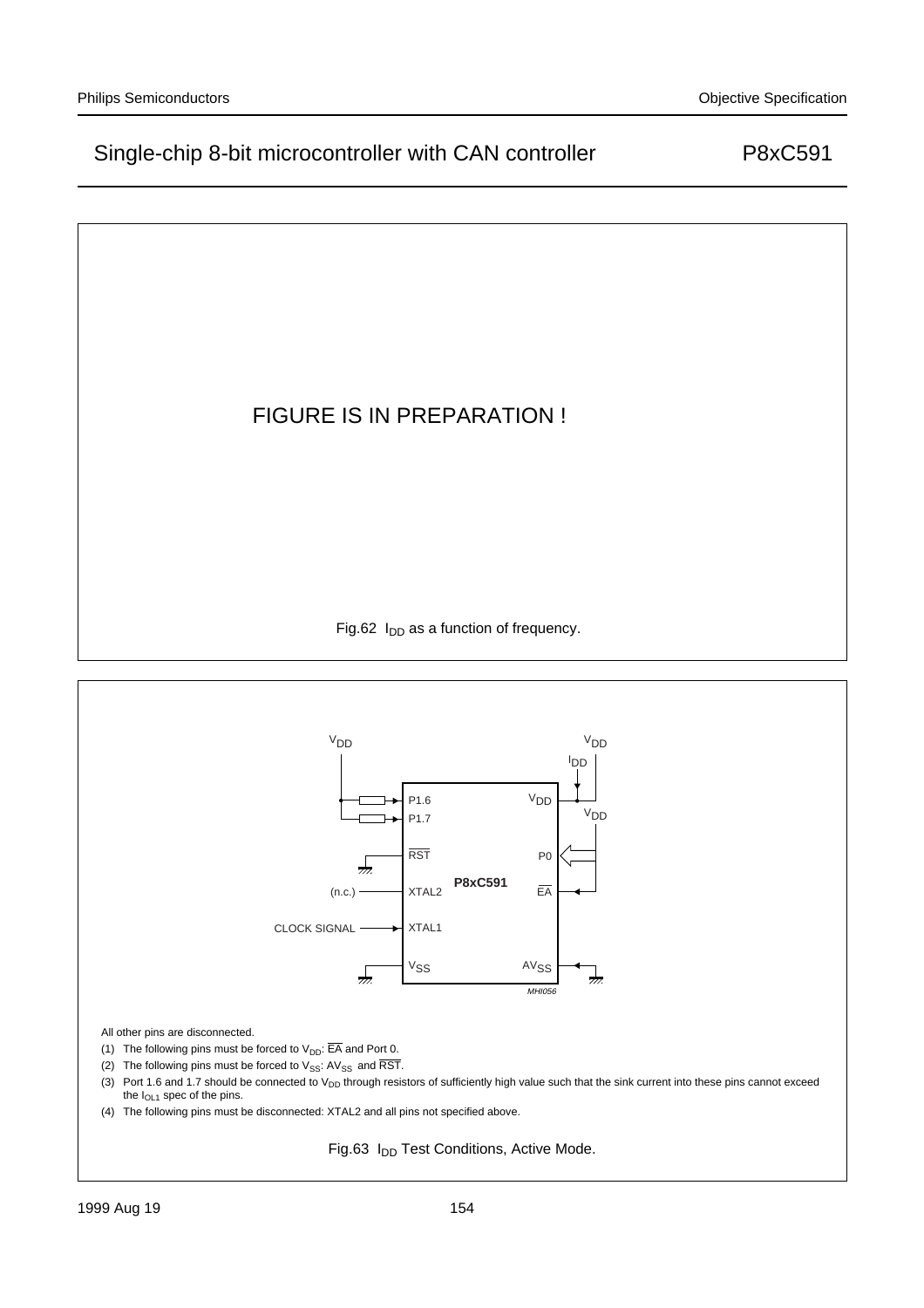

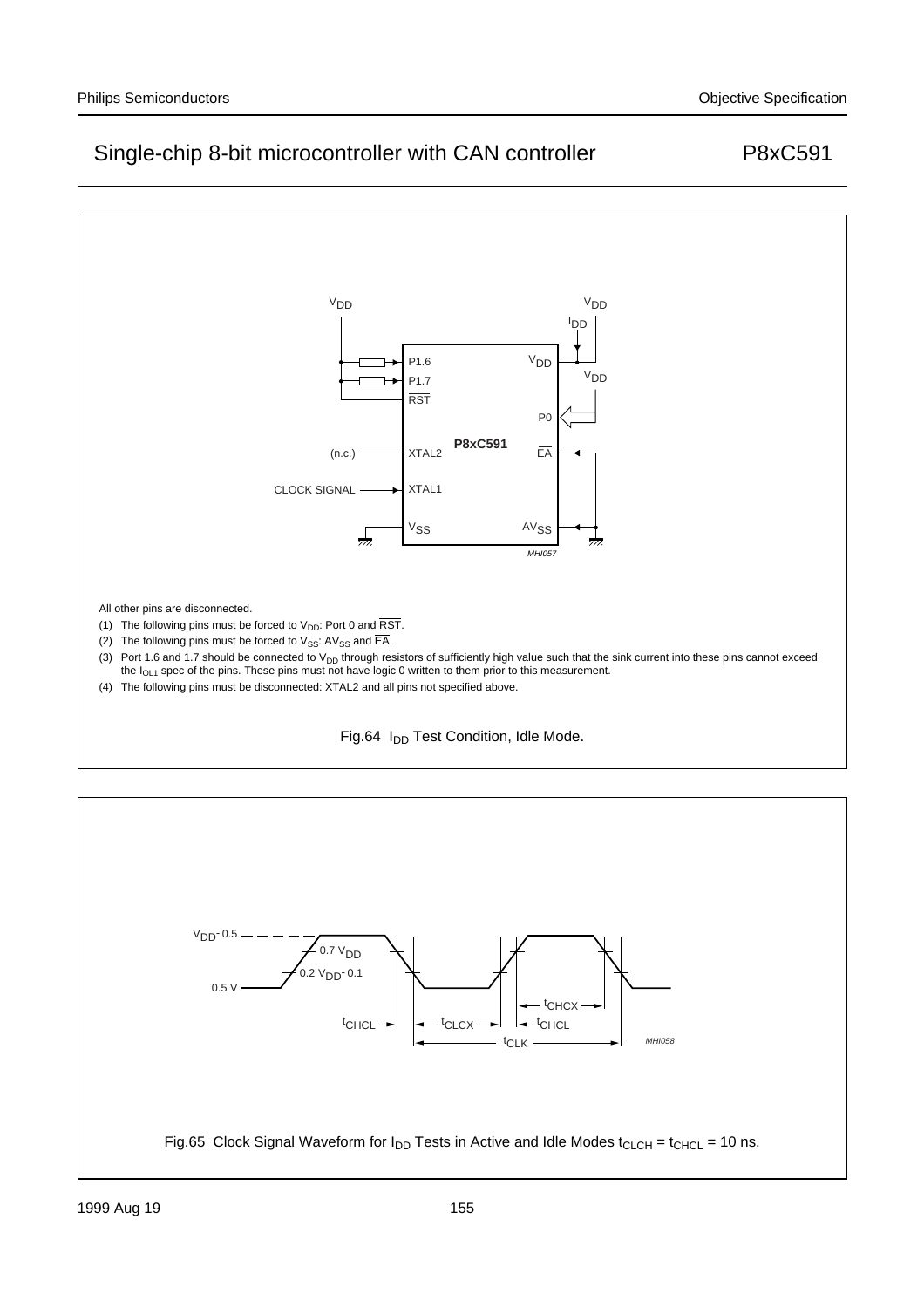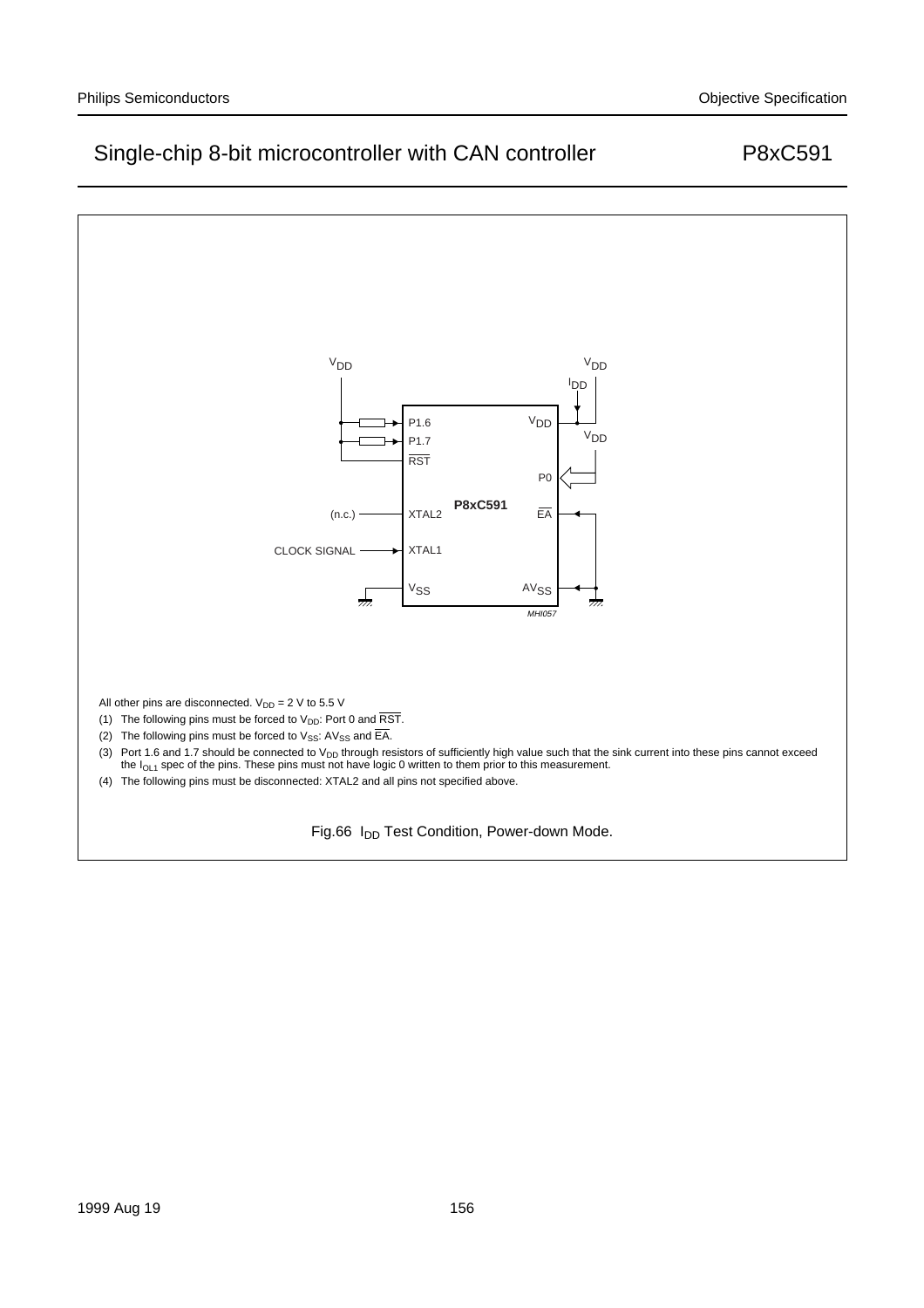### **25.1 Timing symbol definitions**

### **Oscillator:**

 $f_{Cl K}$  = clock frequency

 $t_{CLK}$  = clock period

### **Timing symbols (acronyms):**

Each timing symbol has five characters. The first character is always a  $t'$  (= time). the remaining four characters of the symbol (typed in subscript), depending on their relative positions, indicate the name of a signal or the logical status of that signal. the designations are as follows:

- A =address
- $C = clock$
- $D = input data$
- H = logic level HIGH
- $I =$  instruction (program memory contents)
- L = Logic level LOW or ALE
- $P = \overline{PSFN}$
- $Q =$  output data
- $R = \overline{RD}$  signal
- $t = time$
- $V =$  valid
- $W = \overline{WR}$  signal
- $X = no$  longer a valid logic level
- $Z =$  float

#### **Examples:**

 $t_{AVII}$  = time for address valid to ALE LOW  $t_{LIPI}$  = time for ALE LOW to  $\overline{PSEN}$  LOW

### **26 EPROM CHARACTERISTICS**

The P8xC591 contains three signature bytes that can be read and used by an EPROM programming system to identify the device. The signature bytes identify the device as an P8xC591 manufactured by Philips:

- $(030H) = 15H$  indicates manufactured by Philips
- (0031H) = 98H indicates Hamburg
- $\bullet$  (60H) = 01H indicates P87C591

#### **26.1 Program verification**

If security bits 2 or 3 have not been programmed, the on-chip program memory can be read out for program verification.

If the encryption table has been programmed, the data presented at port 0 will be exclusive NOR of the program byte with one of the encryption bytes. The user will have to know the encryption table contents in order to correctly decode the verification data. The encryption table itself cannot be read out.

### **26.2 Security bits**

With none of the security bits programmed the code in the program memory can be verified. If the encryption table is programmed, the code will be encrypted when verified. When only security bit 1 (see Table 113) is programmed, MOVC instructions executed from external program memory are disabled from fetching code bytes from the internal memory.  $\overline{EA}$  is latched on Reset and all further programming of the EPROM is disabled. When security bits 1 and 2 are programmed, in addition to the above, verify mode is disabled.

When all three security bits are programmed, all of the conditions above apply and all external program memory execution is disabled.

| <b>PROGRAM</b><br>LOCK BITS(1) | SB <sub>1</sub> | SB <sub>2</sub> | SB <sub>3</sub> | <b>PROTECTION DESCRIPTION</b>                                                                                                                                                                                                |
|--------------------------------|-----------------|-----------------|-----------------|------------------------------------------------------------------------------------------------------------------------------------------------------------------------------------------------------------------------------|
|                                | U               | U               | U               | No Program Security features enabled. (Code verify will still be encrypted by the<br>Encryption Array if programmed.).                                                                                                       |
|                                | P               | U               | U               | MOVC instructions executed from external Program Memory are disabled from<br>fetching code bytes from internal memory, $\overline{EA}$ is sampled and latched on reset,<br>and further programming of the EPROM is disabled. |
| 3                              | P               | P               | U               | Same as 2, also verify is disabled.                                                                                                                                                                                          |
| 4                              | Р               | P               | P               | Same as 3, and external memory execution is disabled.                                                                                                                                                                        |

**Table 113** Program security bits for EPROM devices  $P =$  programmed;  $U =$  unprogrammed.

#### **Note**

1. Any other combination of the security bits is not defined.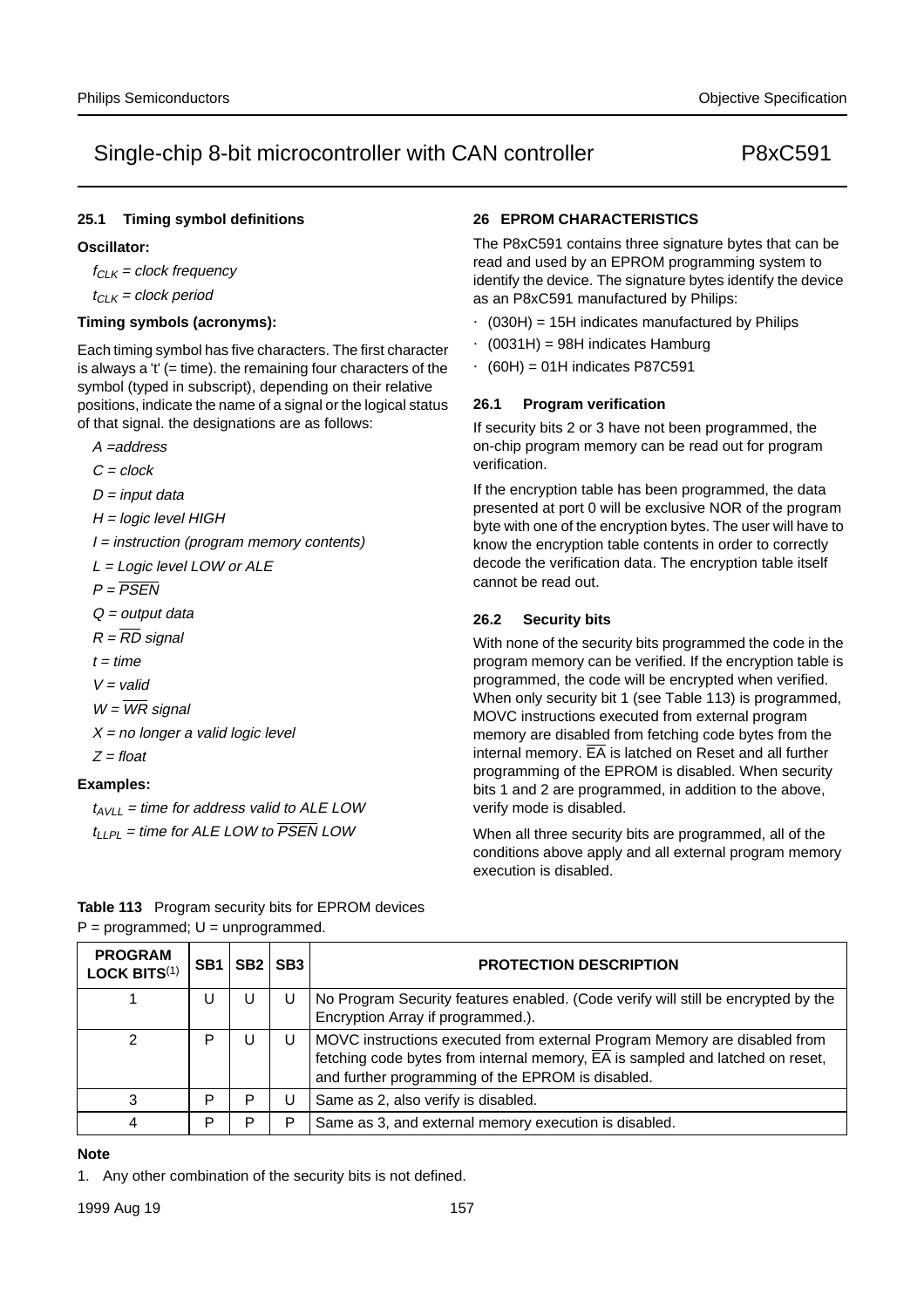### **27 PACKAGE OUTLINES**

## PLCC44: plastic leaded chip carrier; 44 leads **SOT187-2 SOT187-2**



97-12-16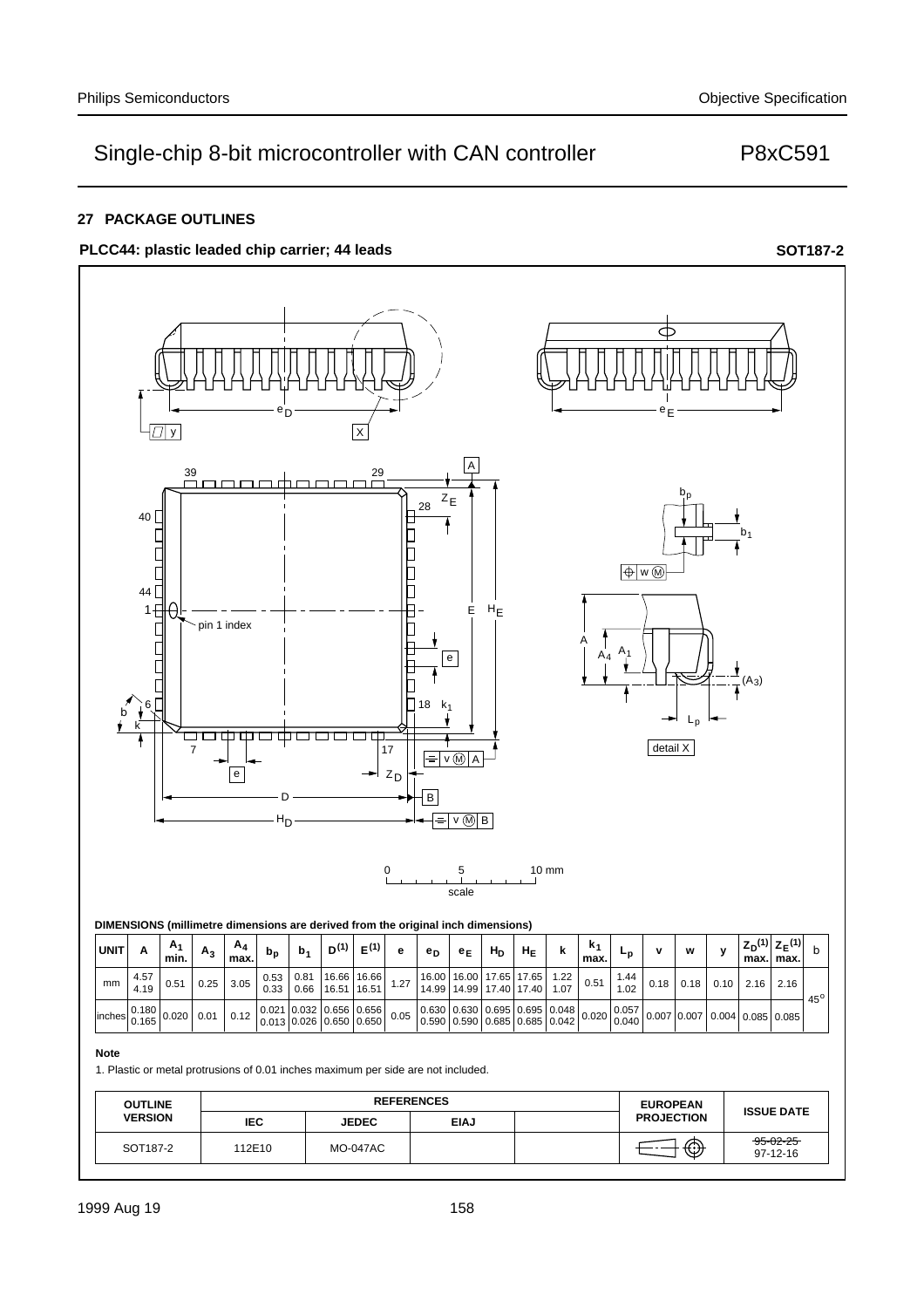| $\overline{\mathsf{A}}$<br>23<br>33<br>34<br>22<br>$Z_E$<br>□<br>$\Box$ | 日日中日日<br>$\Box$<br>□<br>44 | 1<br>П | $\mathsf{e}% _{t}\left( t\right)$ | $b_p$ | pin 1 index<br>$ \Phi $<br>$H_D$ | w⊛ | $\rightarrow$ $z_{D}$ | 12<br>11<br>0 | $\boxed{e}$<br>⊕∣w®<br>$b_{p}$<br>ᆃ<br>$\boxed{B}$<br>$\sqrt{M}B$<br>ᅴ<br>2.5<br>scale | $E$ <sup>H</sup> E<br>$\sqrt{M}$ A | $5 \, \text{mm}$ | A | A <sub>2</sub><br>A <sub>1</sub> | detail X | $L_{\rm D}$ | $(A_3)$ |
|-------------------------------------------------------------------------|----------------------------|--------|-----------------------------------|-------|----------------------------------|----|-----------------------|---------------|----------------------------------------------------------------------------------------|------------------------------------|------------------|---|----------------------------------|----------|-------------|---------|
|                                                                         |                            |        |                                   |       |                                  |    |                       |               |                                                                                        |                                    |                  |   |                                  |          |             |         |



## **QFP44: plastic quad flat package; 44 leads (lead length 1.3 mm); body 10 x 10 x 1.75 mm SOT307-2**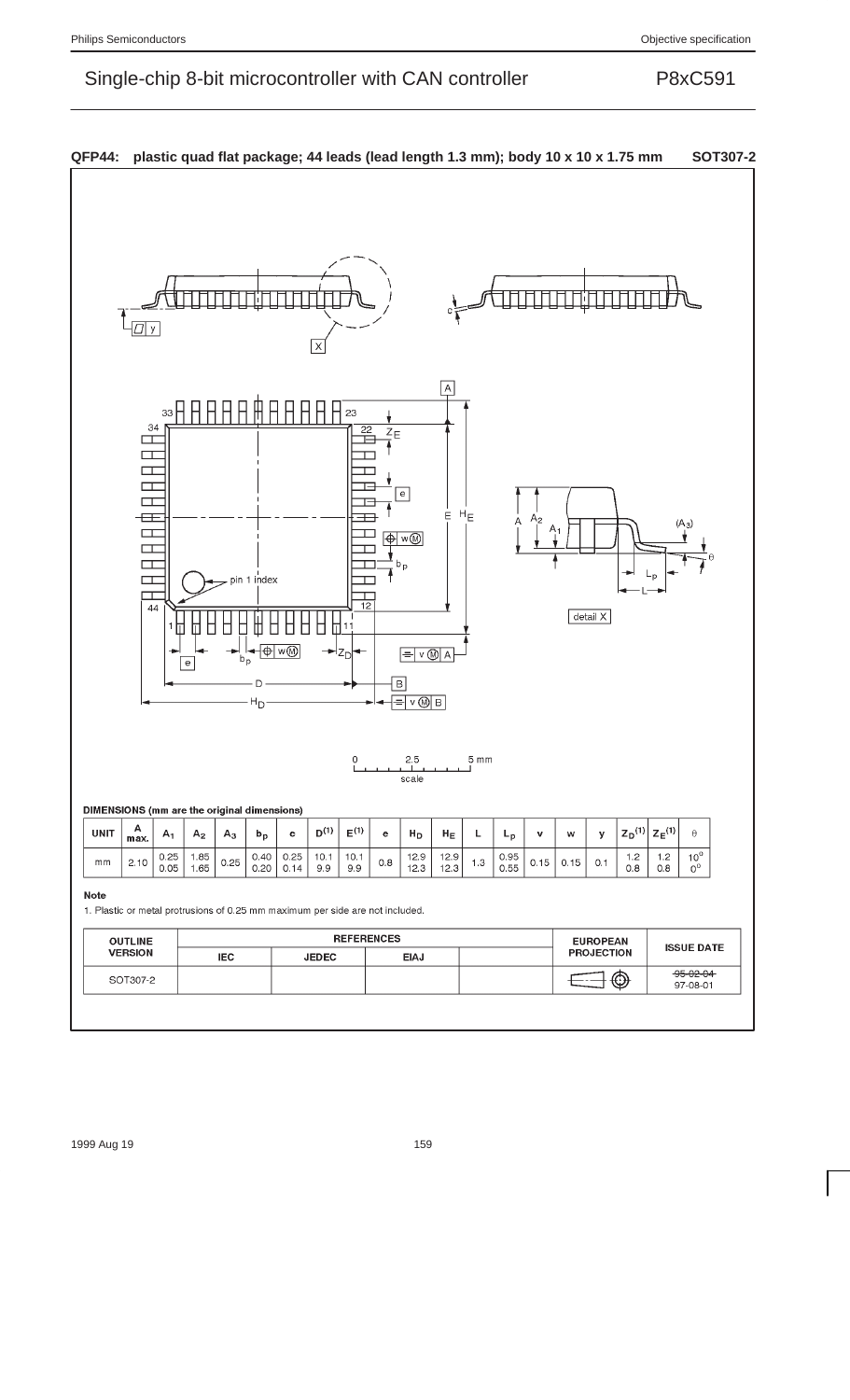### **28 SOLDERING**

### **28.1 Plastic leaded-chip carriers/quad flat-packs**

### 28.1.1 BY WAVE

During placement and before soldering, the component must be fixed with a droplet of adhesive. After curing the adhesive, the component can be soldered. The adhesive can be applied by screen printing, pin transfer or syringe dispensing.

Maximum permissible solder temperature is 260 °C, and maximum duration of package immersion in solder bath is 10 s, if allowed to cool to less than 150 °C within 6 s. Typical dwell time is 4 s at 250 °C.

A modified wave soldering technique is recommended using two solder waves (dual-wave), in which a turbulent wave with high upward pressure is followed by a smooth laminar wave. Using a mildly-activated flux eliminates the need for removal of corrosive residues in most applications.

### 28.1.2 BY SOLDER PASTE REFLOW

Reflow soldering requires the solder paste (a suspension of fine solder particles, flux and binding agent) to be applied to the substrate by screen printing, stencilling or pressure-syringe dispensing before device placement.

Several techniques exist for reflowing; for example, thermal conduction by heated belt, infrared, and vapour-phase reflow. Dwell times vary between 50 and 300 s according to method. Typical reflow temperatures range from 215 to 250 °C.

Preheating is necessary to dry the paste and evaporate the binding agent. Preheating duration: 45 min at 45 °C.

28.1.3 REPAIRING SOLDERED JOINTS (BY HAND-HELD SOLDERING IRON OR PULSE-HEATED SOLDER TOOL)

Fix the component by first soldering two, diagonally opposite, end pins. Apply the heating tool to the flat part of the pin only. Contact time must be limited to 10 s at up to 300 °C. When using proper tools, all other pins can be soldered in one operation within 2 to 5 s at between 270 and 320 °C. (Pulse-heated soldering is not recommended for SO packages.

For pulse-heated solder tool (resistance) soldering of VSO packages, solder is applied to the substrate by dipping or by an extra thick tin/lead plating before package placement.

## **29 DEFINITIONS**

| Data sheet status         |                                                                                                                                                                                                                                                                                                                                                                  |  |  |  |  |  |  |
|---------------------------|------------------------------------------------------------------------------------------------------------------------------------------------------------------------------------------------------------------------------------------------------------------------------------------------------------------------------------------------------------------|--|--|--|--|--|--|
| Objective specification   | This data sheet contains target or goal specifications for product development.                                                                                                                                                                                                                                                                                  |  |  |  |  |  |  |
| Preliminary specification | This data sheet contains preliminary data; supplementary data may be published later.                                                                                                                                                                                                                                                                            |  |  |  |  |  |  |
| Product specification     | This data sheet contains final product specifications.                                                                                                                                                                                                                                                                                                           |  |  |  |  |  |  |
| <b>Limiting values</b>    |                                                                                                                                                                                                                                                                                                                                                                  |  |  |  |  |  |  |
|                           | Limiting values given are in accordance with the Absolute Maximum Rating System (IEC 134). Stress above one or<br>more of the limiting values may cause permanent damage to the device. These are stress ratings only and operation<br>of the device at these or at any other conditions above those given in the Characteristics sections of this specification |  |  |  |  |  |  |

is not implied. Exposure to limiting values for extended periods may affect device reliability.

### **Application information**

Where application information is given, it is advisory and does not form part of the specification.

## **30 LIFE SUPPORT APPLICATIONS**

These products are not designed for use in life support appliances, devices, or systems where malfunction of these products can reasonably be expected to result in personal injury. Philips customers using or selling these products for use in such applications do so at their own risk and agree to fully indemnify Philips for any damages resulting from such improper use or sale.